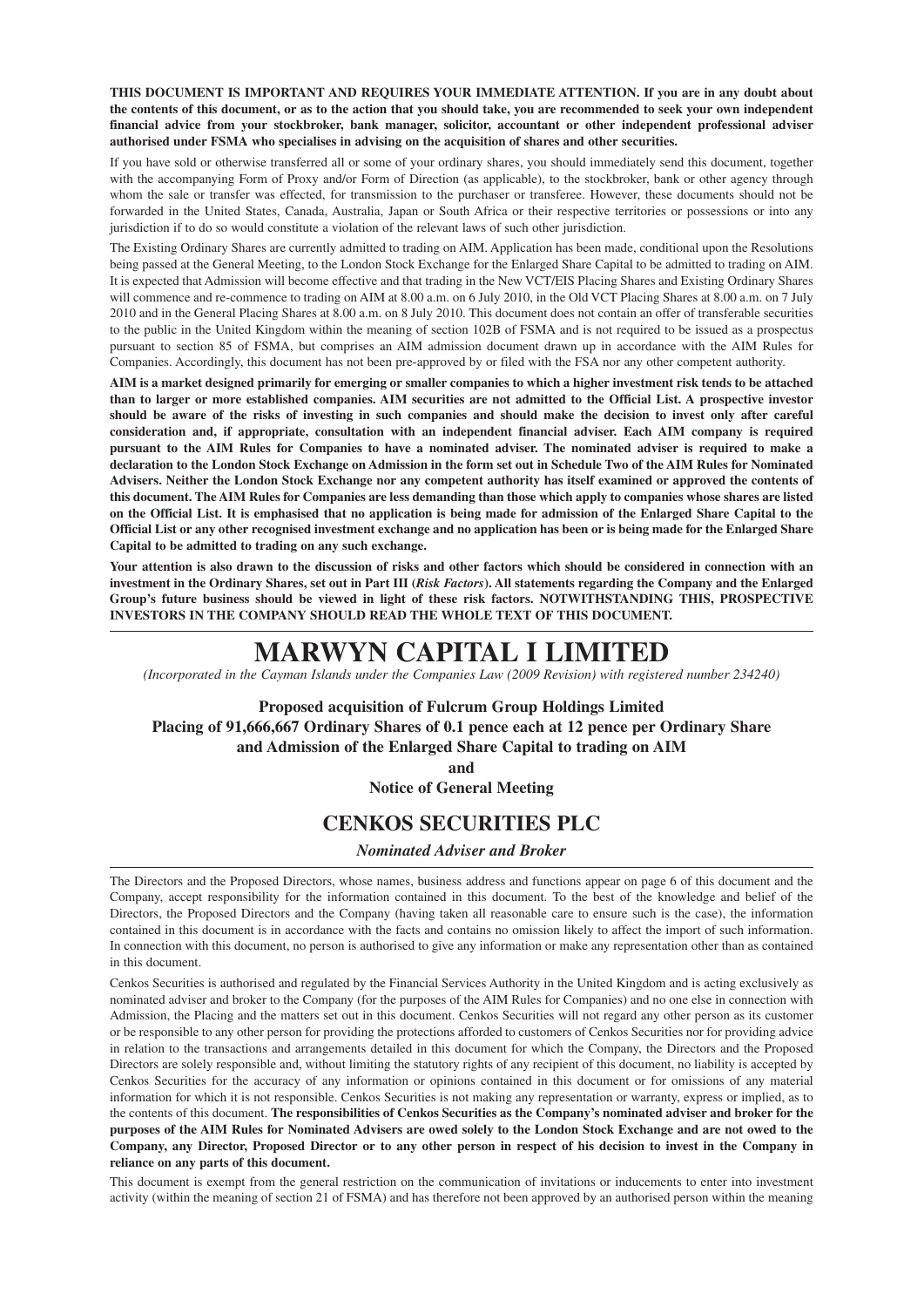of FSMA. This document is only being communicated to persons falling within Articles 19 (*investment professionals*) and 49 (*high net worth companies etc.*) of the Financial Services and Markets Act 2000 (Financial Promotion) Order 2005 (SI. 2005/No. 1529) or other persons to whom it may otherwise lawfully be communicated or cause to be communicated ("**Relevant Persons**"). Consequently, this document will not be available in the United Kingdom to anyone other than Relevant Persons and no one falling outside those categories is entitled to rely on, and they must not act on, any information in this document. The communication of this document to any person in the UK other than Relevant Persons is unauthorised and may contravene FSMA. The Company and Cenkos Securities will only deal with Relevant Persons in relation to the investments to which this document relates and those who are not Relevant Persons should not rely on it.

This document does not constitute, and may not be used for the purposes of an offer for, or the solicitation of any offer to subscribe for or buy, any Ordinary Shares to any person in any jurisdiction to whom it is unlawful to make such an offer or solicitation in such jurisdiction. In particular this document should not be distributed, published, reproduced or otherwise made available in whole or in part (directly or indirectly) in or into the United States, Canada, Australia, Japan or South Africa or any other country outside the United Kingdom where such distribution may lead to a breach of any law or regulatory requirements. Accordingly, subject to certain exemptions, the Ordinary Shares may not be offered or sold directly or indirectly in or into the United States, Canada, Australia, Japan or South Africa or to or for the account or benefit of any national, resident or citizen of the United States, Canada, Australia, Japan or South Africa. The Ordinary Shares have not been and will not be registered under the U.S. Securities Act or under the securities legislation of any state of the United States, Canada, Australia, Japan or South Africa and they may not be offered or sold except pursuant to an available exemption from, or in a transaction not subject to the registration requirements of the US Securities Act and applicable US state securities laws. **This document does not constitute an offer to sell or issue or the solicitation of an offer to buy or subscribe for Ordinary Shares in any jurisdiction in which such offer or solicitation is unlawful.**

Copies of this document will be available free of charge during normal business hours on any weekday (except Saturdays, Sundays and public holidays) at the offices of Cenkos Securities, 6.7.8 Tokenhouse Yard, London EC2R 7AS and the Company's website www.marwyncapitalone.com from the date of this document until the date which is one month from the date of Admission.

Notice of a General Meeting to be held at the offices of Mayer Brown International LLP, 201 Bishopsgate, London EC2M 3AF at 10.00 a.m. on 5 July 2010 is set out at the end of this document. The action to be taken in respect of the General Meeting is set out at page 24 of this document. Shareholders will find enclosed with this document a Form of Proxy for use in connection with the General Meeting. Whether or not you plan to attend the General Meeting, please complete and sign the Form of Proxy and return it in accordance with the instructions printed on the Form of Proxy by post, in any event so as to be received during normal business hours or by hand at the Company's Registrars, The Registry, 34 Beckenham Road, Beckenham, Kent BR3 4TU no later than 48 hours before the time appointed for the General Meeting. The completion and return of the Form of Proxy will not prevent you from attending and voting in person at the General Meeting, or any adjournment thereof, should you wish to do so.

Depository Interest holders will find enclosed with this document a Form of Direction for use in connection with the General Meeting. If you are a Depository Interest holder and whether or not you plan to attend the General Meeting, please complete and sign the Form of Direction and return it in accordance with the instructions printed on the Form of Direction by post, in any event so as to be received during normal business hours or by hand at the Company's Depository, Capita Registrars, 34 Beckenham Road, Beckenham, Kent, BR3 4TU, no later than 72 hours before the time appointed for the General Meeting. On receipt of the Form of Direction, the Depository will vote at the General Meeting (either in person or by proxy) on the Depository Interest holder's behalf, as directed by the Depository Interest holder in the Form of Direction.

#### **For the attention of Cayman Island Residents**

No invitation or offer, whether direct or indirect, may be or has been made to the public in the Cayman Islands to subscribe for the Ordinary Shares. Neither the Cayman Islands Monetary Authority nor any other governmental authority in the Cayman Islands has passed judgment upon or approved the terms or merits of this document. There is no investment compensation scheme available to investors in the Cayman Islands.

#### **Forward looking statements**

This document includes statements that are, or may be deemed to be, "forward-looking statements". These forward-looking statements can be identified by the use of forward-looking terminology, including the terms "believes", "estimates", "anticipates", "expects", "intends", "may", "will" or "should" or, in each case, their negative or other variations or comparable terminology. These forwardlooking statements relate to matters that are not historical facts. They appear in a number of places throughout this document and include statements regarding the intentions, beliefs or current expectations of the Company, the Directors and the Proposed Directors concerning, amongst other things, the investment strategy, financing strategies, investment performance, results of operations, financial condition, liquidity, prospects, and dividend policy of the Enlarged Group and the markets in which it will operate. By their nature, forward-looking statements involve risks and uncertainties because they relate to events and depend on circumstances that may or may not occur in the future. Forward-looking statements are not guarantees of future performance. The Company's and the Enlarged Group's actual investment performance, results of operations, financial condition, liquidity, dividend policy and the development of their financing and growth strategies may differ materially from the impression created by the forward-looking statements contained in this document. In addition, even if the investment performance, results of operations, financial condition, liquidity and dividend policy of the Company or of the Enlarged Group (as the case may be), and the development of their financing and growth strategies, are consistent with the forward-looking statements contained in this document, those results or developments may not be indicative of results or developments in subsequent periods. Important factors that may cause these differences include, but are not limited to, changes in general market conditions, legislative or regulatory changes, changes in taxation regimes, the availability and cost of capital for future investments, the availability of suitable non-recourse financing and the development of the business sector and industry in which the Company operate.

These forward-looking statements speak only as at the date of this document. Subject to its legal and regulatory obligations (including under the AIM Rules for Companies), the Company expressly disclaims any obligations to update or revise any forward-looking statement contained herein to reflect any change in expectations with regard thereto or any change in events, conditions or circumstances on which any statement is based.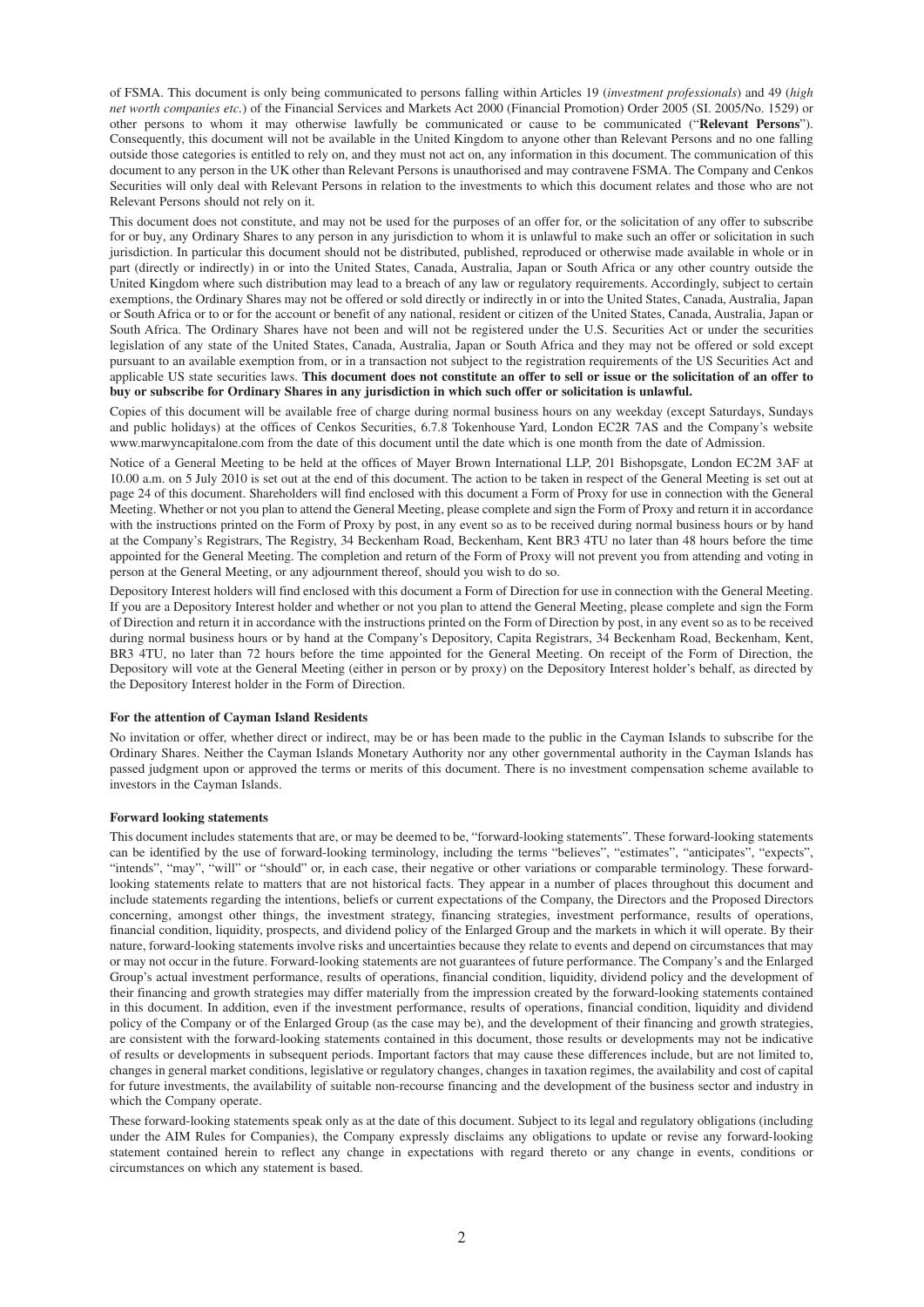## **NOTICE**

**The attention of potential investors is drawn to the Risk Factors set out in Part III (***Risk Factors***) of this Admission Document.**

- **1. Investment in the Company will involve certain risks and special considerations. Investors should be able and willing to withstand the loss of their entire investment.**
- **2. The price of the Ordinary Shares can go up as well as down.**
- **3. The investments of the Company are subject to market fluctuations and the risks inherent in all investments and there can be no assurance that an investment will retain its value or that appreciation will occur.**
- **4. Investment in the Company is suitable only for institutional investors (which includes authorised or exempt persons under FSMA) and other persons to whom such investment may be lawfully promoted in accordance with the Financial Services and Markets Act 2000 (Financial Promotions) Order 2005.**
- **5. The Ordinary Shares are suitable only for investors who understand or who have been advised of, the potential risk of capital loss from an investment in the Ordinary Shares and there may be limited liquidity in the Ordinary Shares and the underlying investments of the Company and for whom an investment in the Ordinary Shares is part of a diversified investment portfolio and who fully understand and are willing to assume the risks involved with an individual investment in such a portfolio.**

#### **General**

No broker, dealer or other person has been authorised by the Company, its Directors, the Proposed Directors or Cenkos Securities to issue any advertisement or to give any information or make any representation in connection with the offering or sale of any Ordinary Shares (including the Placing Shares) other than those contained in this document and if issued, given or made, that advertisement, information or representation must not be relied upon as having been authorised by the Company, its Directors, the Proposed Directors or Cenkos Securities.

This document does not constitute, and may not be used for the purposes of, an offer or an invitation to subscribe for Ordinary Shares by any person in any jurisdictions: (i) in which such offer or invitation is not authorised; (ii) in which the person making such offer or invitation is not qualified to do so; or (iii) to any person to whom it is unlawful to make such offer or invitation.

Prospective investors should not treat the contents of this document as advice relating to legal, taxation, investment or any other matters. Prospective investors should inform themselves as to: (a) the legal requirements within their own countries for the purchase, holding, transfer, repurchase or other disposal of Ordinary Shares; (b) any foreign exchange restrictions applicable to the purchase, holding, transfer, repurchase or other disposal of Ordinary Shares which they might encounter; and (c) the income or other taxation consequences which may apply in their own countries as a result of the purchase, holding transfer, repurchase or other disposal of Ordinary Shares. Prospective investors must rely upon their own representatives, including their own legal advisers and accountants as to legal, taxation, investment and other related matters concerning the Company and an investment therein.

Statements made in this document are based on the law and practice currently in force in England and Wales (and, where relevant, the Cayman Islands) and are subject to change therein.

This document should be read in its entirety before any application for Ordinary Shares is made.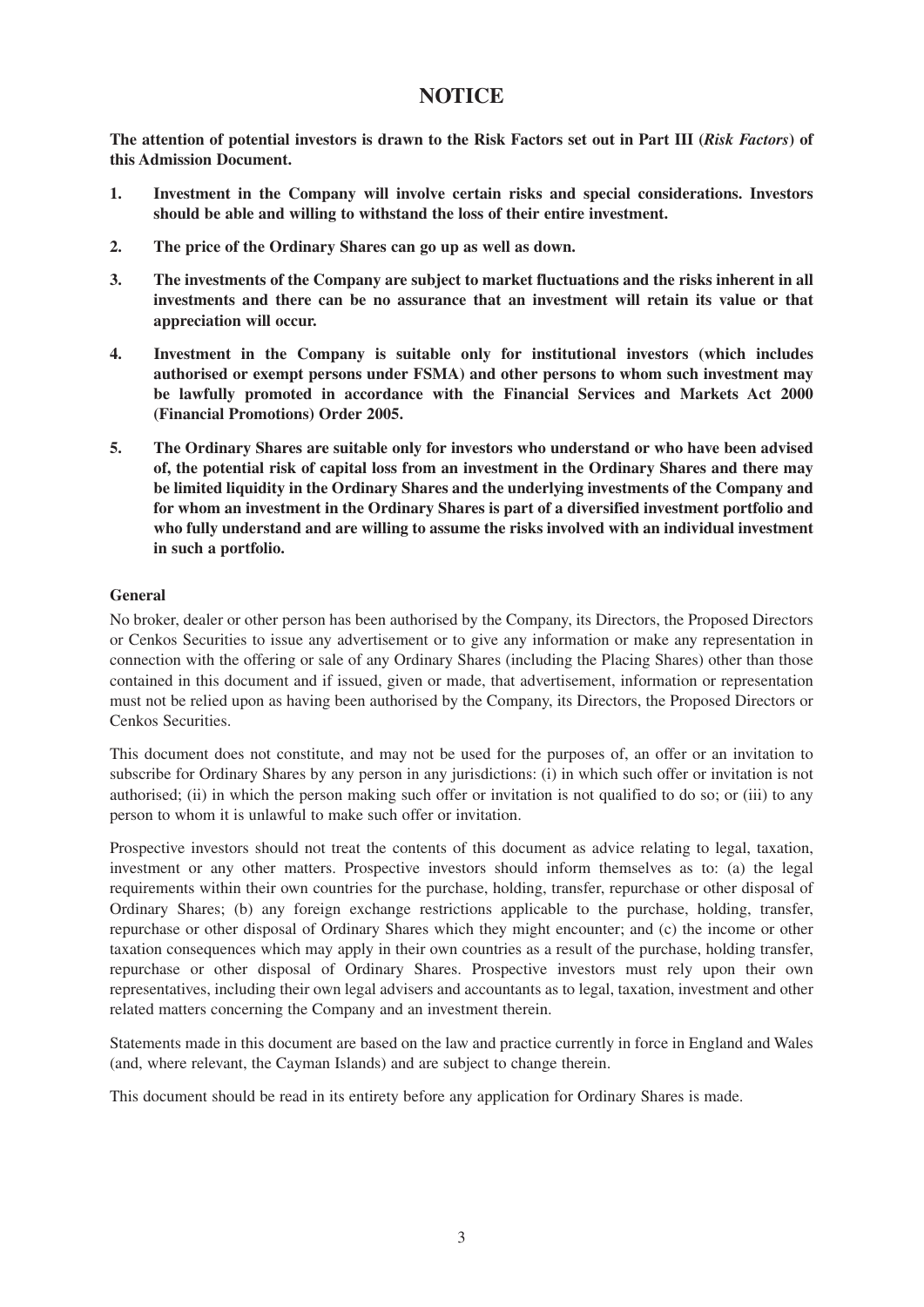# **CONTENTS**

|                    |                           |                                                                                                              | Page |
|--------------------|---------------------------|--------------------------------------------------------------------------------------------------------------|------|
|                    |                           | ADMISSION AND PLACING STATISTICS                                                                             | 5    |
|                    |                           | <b>EXPECTED TIMETABLE OF PRINCIPAL EVENTS</b>                                                                | 5    |
|                    |                           | DIRECTORS, PROPOSED DIRECTORS, SECRETARY AND ADVISERS                                                        | 6    |
| <b>PART I</b>      |                           | LETTER FROM THE DIRECTORS OF MARWYN CAPITAL I LIMITED                                                        | 8    |
| <b>PART II</b>     | <b>MARKET INFORMATION</b> |                                                                                                              |      |
| <b>PART III</b>    | <b>RISK FACTORS</b>       |                                                                                                              | 29   |
| <b>PART IV</b>     |                           | HISTORICAL FINANCIAL INFORMATION OF THE GROUP                                                                | 37   |
| <b>PART V</b>      |                           | HISTORICAL FINANCIAL INFORMATION OF FULCRUM                                                                  | 38   |
|                    | Section A:                | Unaudited interim results of Fulcrum<br>for the ten months ended 31 January 2010                             | 38   |
|                    | Section $B(I)$ :          | Accountants' report in respect of the historical<br>financial information of Fulcrum                         | 49   |
|                    |                           | Section B(II): Historical financial information of Fulcrum<br>for the two years ended 31 March 2008 and 2009 | 51   |
| PART VI            | THE ENLARGED GROUP        | UNAUDITED PRO FORMA NET ASSET STATEMENT FOR                                                                  | 79   |
| <b>PART VII</b>    |                           | ADDITIONAL INFORMATION                                                                                       | 82   |
| <b>GLOSSARY</b>    |                           |                                                                                                              | 125  |
| <b>DEFINITIONS</b> |                           |                                                                                                              | 126  |
|                    | NOTICE OF GENERAL MEETING |                                                                                                              | 131  |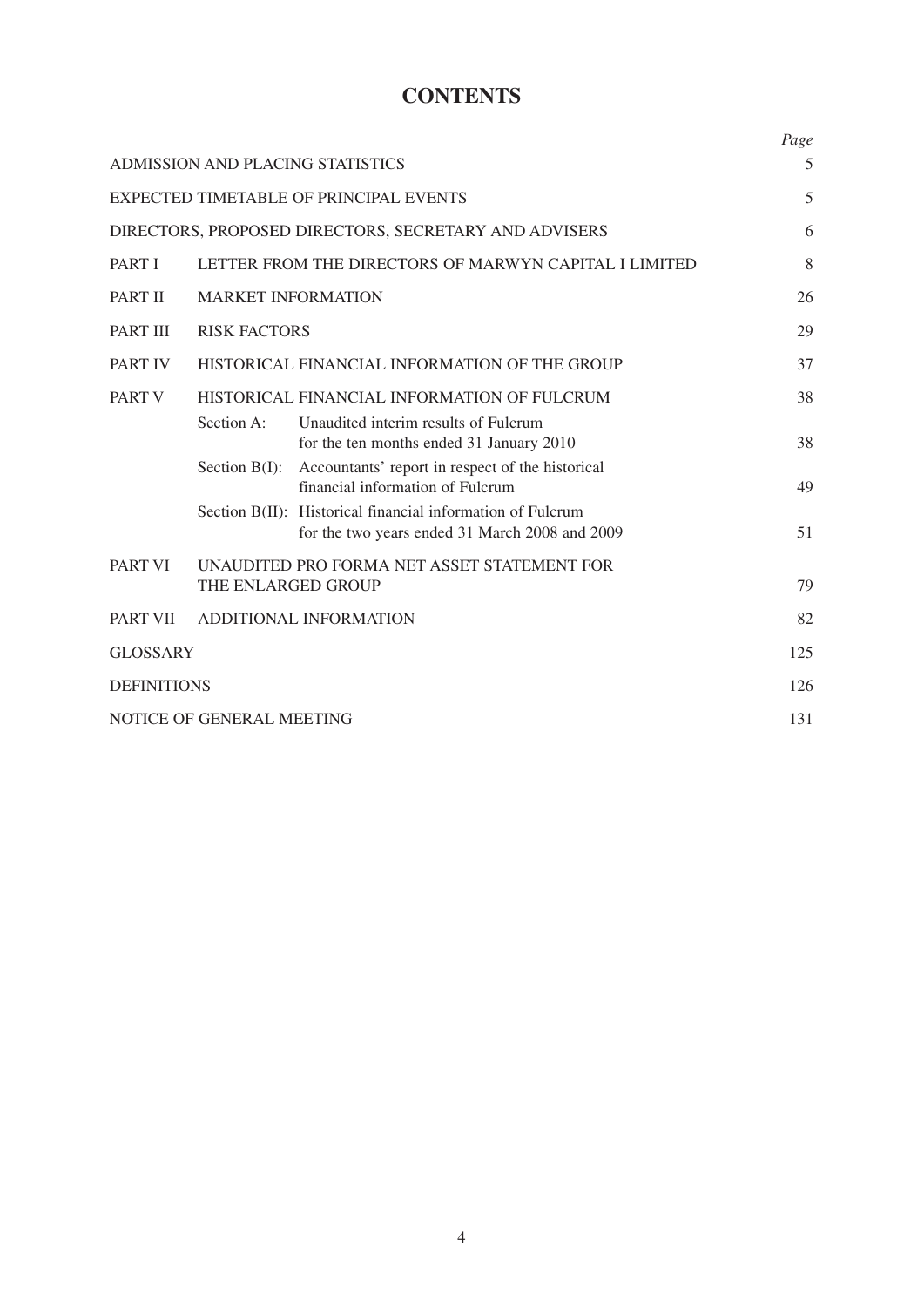# **ADMISSION AND PLACING STATISTICS**

| Number of Existing Ordinary Shares                                         | 62,640,000       |
|----------------------------------------------------------------------------|------------------|
| Existing Ordinary Shares as a percentage of the Enlarged Share Capital     | $40.6$ per cent. |
| <b>Placing Price</b>                                                       | 12 pence         |
| Number of Placing Shares being issued and allotted pursuant to the Placing | 91,666,667       |
| Placing Shares as a percentage of the Enlarged Share Capital               | 59.4 per cent.   |
| Number of New VCT/EIS Placing Shares                                       | 11,666,165       |
| New VCT/EIS Placing Shares as a percentage of Enlarged Share Capital       | 7.6 per cent.    |
| Number of Old VCT Placing Shares                                           | 14,249,500       |
| Old VCT Placing Shares as a percentage of Enlarged Share Capital           | 9.2 per cent.    |
| Number of General Placing Shares                                           | 65,751,002       |
| General Placing Shares as a percentage of Enlarged Share Capital           | $42.6$ per cent. |
| Market capitalisation of the Company at the Placing Price on Admission     | £18,516,800      |
| Gross proceeds of the Placing                                              | £11,000,000      |
| Estimated proceeds of the Placing net of expenses                          | £9,000,000       |
| Enlarged Share Capital immediately following Admission                     | 154,306,667      |

# **EXPECTED TIMETABLE OF PRINCIPAL EVENTS**

| Publication of this document                                                                                                         | 17 June 2010              |
|--------------------------------------------------------------------------------------------------------------------------------------|---------------------------|
| Latest time and date for receipt of Forms of Proxy                                                                                   | 10.00 a.m. on 3 July 2010 |
| Latest time and date for receipt of Forms of Direction                                                                               | 10.00 a.m. on 2 July 2010 |
| General Meeting                                                                                                                      | 10.00 a.m. on 5 July 2010 |
| Cancellation of dealing facility for the Existing Ordinary Shares                                                                    | 5 July 2010               |
| First Admission becomes effective and dealings commence in the<br>New VCT/EIS Placing Shares and the Existing Ordinary Shares on AIM | 8.00 a.m. on 6 July 2010  |
| Delivery into CREST of the Depository Interests representing the New<br>VCT/EIS Placing Shares to be held in uncertificated form     | 6 July 2010               |
| Second Admission becomes effective and dealings commence in the<br>Old VCT Placing Shares                                            | 8.00 a.m. on 7 July 2010  |
| Delivery into CREST of the Depository Interests representing the<br>Old VCT Placing Shares to be held in uncertificated form         | 7 July 2010               |
| Completion of the Acquisition; Third Admission becomes effective and<br>dealings commence in the General Placing Shares              | 8.00 a.m. on 8 July 2010  |
| Delivery into CREST of the Depository Interests representing the<br>General Placing Shares to be held in uncertificated form         | 8 July 2010               |
| Despatch of definitive share certificates (where applicable) in<br>respect of the Placing Shares to be held in certificated form     | 16 July 2010              |
|                                                                                                                                      |                           |

*Each of the dates and times in the above timetable are subject to change at the absolute discretion of the Company and Cenkos Securities and satisfaction of all conditions contained in the Acquisition Agreement is assumed.*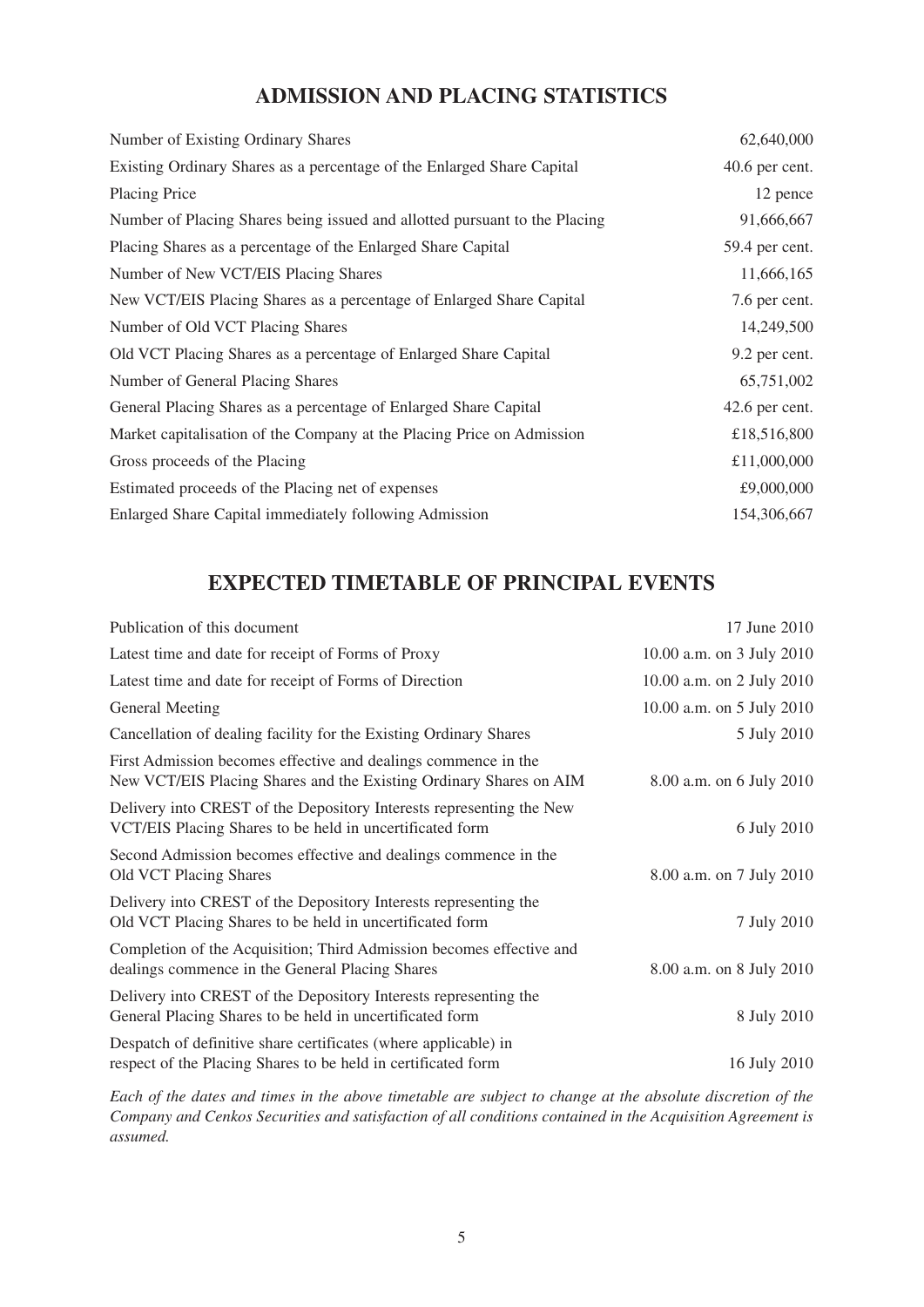# **DIRECTORS, PROPOSED DIRECTORS, SECRETARY AND ADVISERS**

| <b>Directors</b>                                                                                   | Paul Everitt (Non-executive Director to resign at Completion)<br>James Corsellis (Non-executive Director to resign at Completion)<br><b>Paul Cookson</b> (Non-executive Director to resign at Completion) |
|----------------------------------------------------------------------------------------------------|-----------------------------------------------------------------------------------------------------------------------------------------------------------------------------------------------------------|
| <b>Proposed Directors</b>                                                                          | <b>Philip Holder</b> (Proposed Chairman)<br><b>John Spellman</b> (Proposed Chief Executive)<br>Mark Watts (Proposed Non-executive Director)<br>Stephen Gutteridge (Proposed Non-executive Director)       |
| <b>Registered Office and business</b><br>address of the Directors and<br><b>Proposed Directors</b> | PO Box 309<br><b>Ugland House</b><br>Grand Cayman<br>KY1-1 104<br>Cayman Islands                                                                                                                          |
| <b>Secretary</b>                                                                                   | <b>Axio Capital Solutions Limited</b><br>Surville Office La Ruette Pinel, St. Helier<br>Jersey<br>JE2 3HF<br>Channel Islands                                                                              |
| <b>Financial Adviser</b>                                                                           | <b>Marwyn Capital LLP</b><br>11 Buckingham Street<br>London<br>WC2N 6DF                                                                                                                                   |
| <b>Nominated Adviser and Broker</b>                                                                | <b>Cenkos Securities plc</b><br>6.7.8 Tokenhouse Yard<br>London<br>EC2R 7AS                                                                                                                               |
| <b>Reporting Accountant</b>                                                                        | <b>BDO LLP</b><br>55 Baker Street<br>London<br>W1U 7EU                                                                                                                                                    |
| <b>Auditors of the Company and</b><br><b>Fulcrum and Reporting</b><br><b>Accountant of Fulcrum</b> | <b>PricewaterhouseCoopers LLP</b><br><b>Cornwall Court</b><br>19 Cornwall Street<br>Birmingham<br>B3 2DT                                                                                                  |
| Solicitors to the Company as to<br><b>English law</b>                                              | <b>Mayer Brown International LLP</b><br>201 Bishopsgate<br>London<br>EC2M 3AF                                                                                                                             |
| Solicitors to the Company as to<br><b>Cayman Islands law</b>                                       | <b>Maples and Calder</b><br>Princes Court<br>7 Princes Street<br>London<br>EC2R 8AQ                                                                                                                       |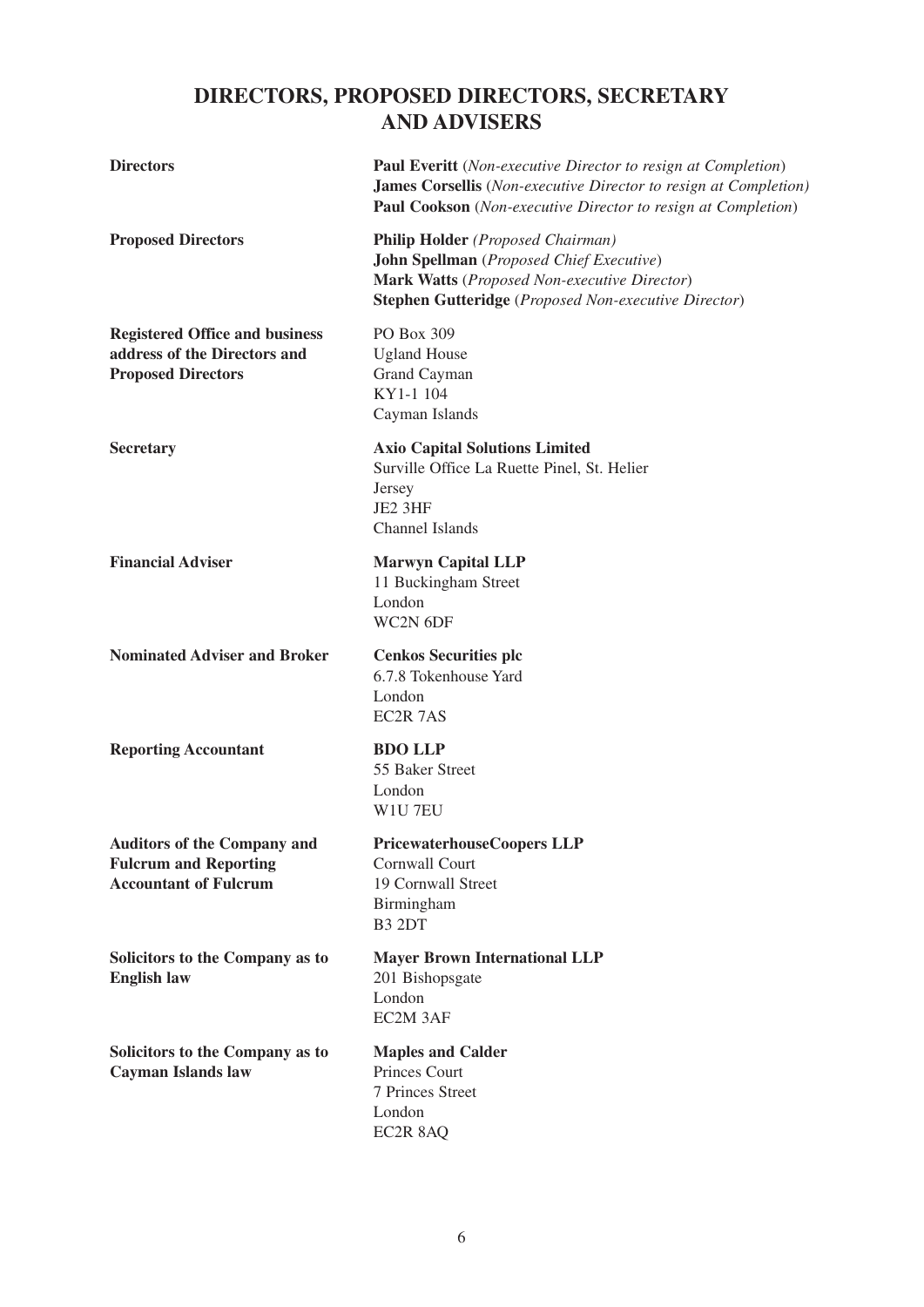| <b>Solicitors to the Nominated</b><br><b>Adviser and Broker</b> | <b>Lawrence Graham LLP</b><br>4 More London<br>Riverside<br>London<br>SE1 2AU                                                                  |
|-----------------------------------------------------------------|------------------------------------------------------------------------------------------------------------------------------------------------|
| <b>Registrars</b>                                               | <b>Capita Registrars (Guernsey) Limited</b><br>Longue Hougue House<br>St. Sampson<br>Guernsey<br>GY <sub>2</sub> 4JN<br><b>Channel Islands</b> |
| <b>Depository</b>                                               | <b>Capita IRG Trustees Limited</b><br>The Registry<br>34 Beckenham Road<br>Beckenham<br>Kent<br><b>B23 4TU</b>                                 |
| <b>ISIN</b>                                                     | KYG587891014                                                                                                                                   |
| EPIC as at the date of this<br>document                         | <b>MCIL</b>                                                                                                                                    |
| <b>EPIC</b> as of Admission                                     | <b>FCRM</b>                                                                                                                                    |
| <b>Website up to Admission</b>                                  | www.marwyncapitalone.com                                                                                                                       |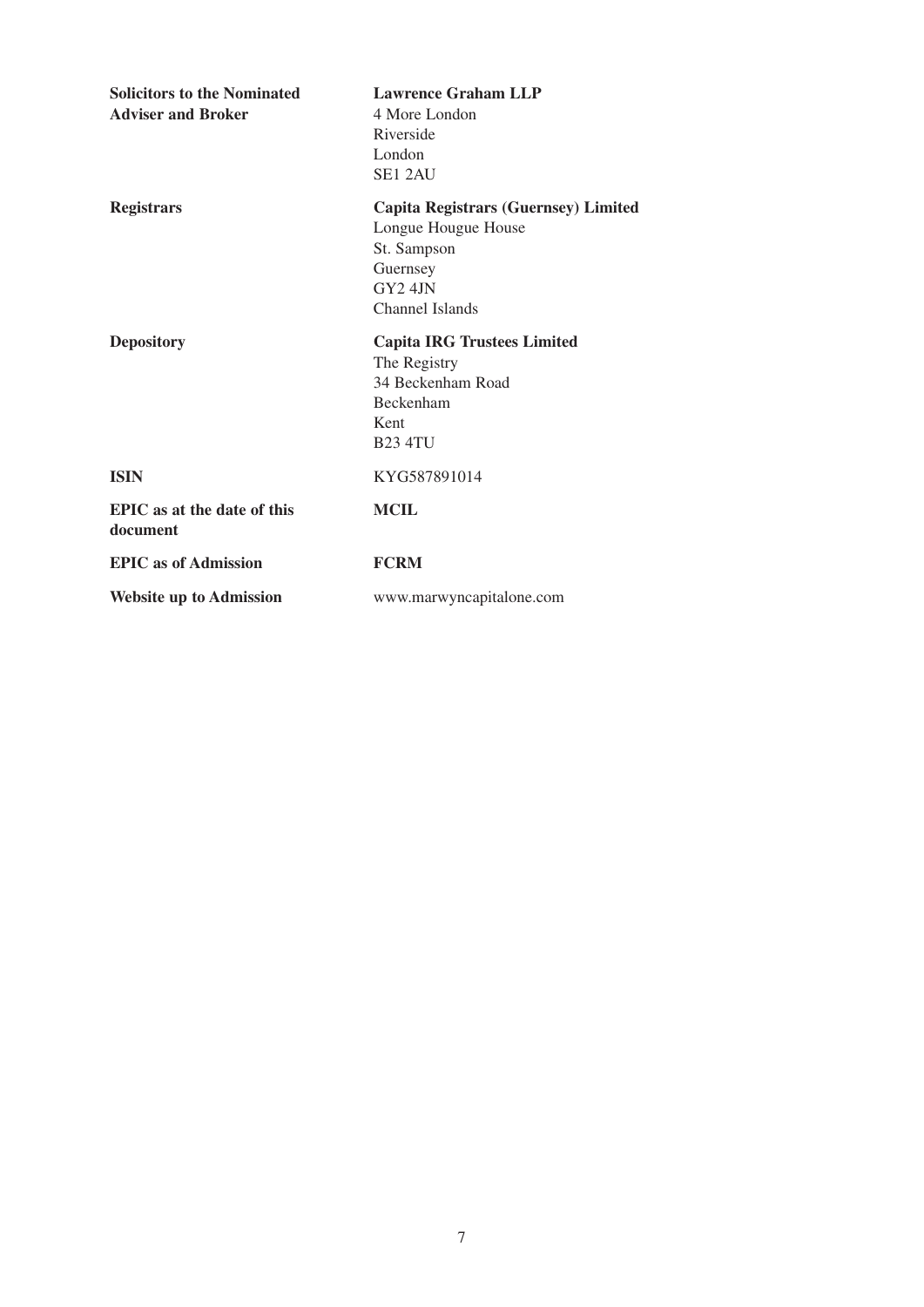# **PART I**

# **LETTER FROM THE DIRECTORS OF MARWYN CAPITAL I LIMITED**

## **MARWYN CAPITAL I LIMITED**

*(Incorporated in the Cayman Islands under the Companies Law (2009 Revision) with registered number 234240)*

Paul Everitt *(Non-executive Director)* PO Box 309 James Corsellis *(Non-executive Director)* Ugland House Paul Cookson *(Non-executive Director)* Grand Cayman

*Directors: Registered Office:* KY1-1 104 Cayman Islands

*Proposed Directors:*

Philip Holder (*Proposed Chairman*) John Spellman (*Proposed Chief Executive*) Mark Watts (*Proposed Non-executive Director*) Stephen Gutteridge (*Proposed Non-executive Director*)

To the Shareholders of Marwyn Capital I Limited 17 June 2010

Dear Shareholders,

#### **Proposed acquisition of Fulcrum Group Holdings Limited Placing of up to 91,666,667 Ordinary Shares of 0.1 pence each at 12 pence per share Admission of the Enlarged Share Capital to trading on AIM Notice of General Meeting**

#### **1. Introduction**

The Board announced today that Marwyn Capital Investments I Limited, a subsidiary of the Company, has entered into the Acquisition Agreement for the purposes of acquiring the entire issued share capital of Fulcrum, an Independent Gas Transporter and provider of unregulated gas connection services to the UK residential, commercial and industrial markets for a total consideration of £10, with a post-Completion working capital adjustment, which it is anticipated will be approximately £5.0 million in favour of the Subsidiary, to ensure a working capital figure at Completion of negative £5.275 million.

The Company also announced today that it has conditionally raised approximately £11.0 million (before expenses) by issuing 91,666,667 Placing Shares at the Placing Price. The net proceeds of the Placing will be used to fund the costs associated with the Acquisition, the ongoing working capital requirements of the Enlarged Group and to finance the proposed turnaround strategy of the Fulcrum business.

In view of the size of Fulcrum, the Acquisition will, on Completion, constitute a reverse takeover pursuant to Rule 14 of the AIM Rules for Companies and as such will require the approval of the Shareholders which will be sought at the General Meeting convened for this, and other purposes, at the offices of Mayer Brown International LLP, 201 Bishopsgate, London EC2M 3AF at 10.00 a.m. on 5 July 2010.

The Acquisition remains conditional *inter alia* upon approval of the Acquisition by the Shareholders in the General Meeting, the Placing Agreement becoming unconditional in all respects and Admission occurring. An application has been made to the London Stock Exchange for the Enlarged Share Capital to be admitted to trading on AIM, subject to these conditions having been met, and trading is expected to commence at 8.00 a.m. on 8 July 2010.

The Company was admitted to AIM on 24 December 2009 as a special purpose vehicle with initial funding of £6.3 million (before expenses). As at that date, the stated strategy of the Company was to acquire one or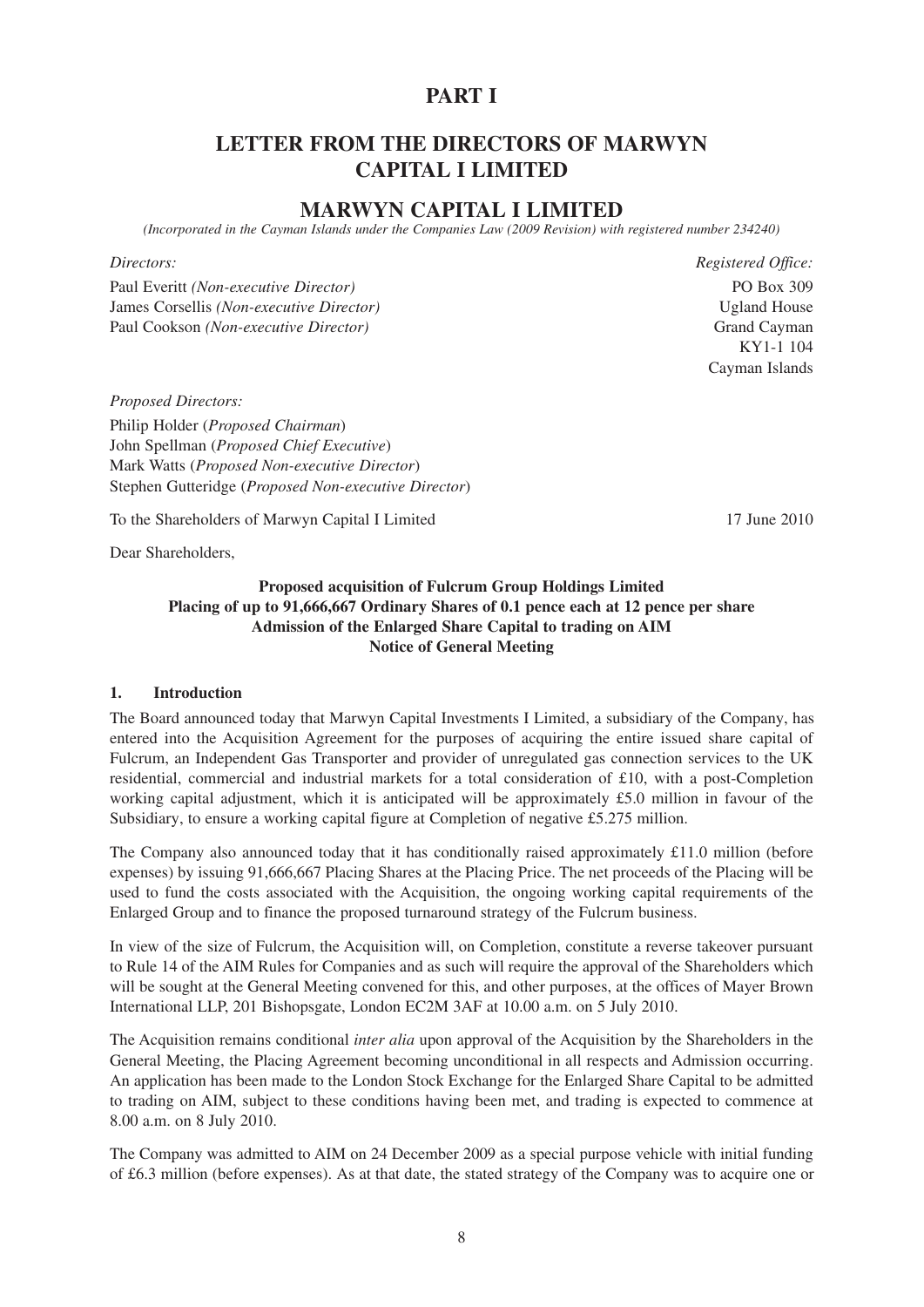more companies with particular focus on the media, business and support services and industrials sectors. The Directors and the Proposed Directors believe that the acquisition of Fulcrum represents an attractive opportunity within this strategy.

The purpose of this document is to set out the principal terms of and seek Shareholder approval for (amongst other things) the Acquisition, the Placing and Admission and to explain why the Directors and the Proposed Directors believe that the Acquisition is in the best interests of the Enlarged Group and Shareholders as a whole and to recommend that you vote in favour of the Resolutions at the General Meeting.

Certain Shareholders (including Marwyn Value Investors L.P.) have irrevocably undertaken to vote in favour of the Resolutions, at the General Meeting, in respect of their beneficial holdings which amount in aggregate to 50,741,025 Existing Ordinary Shares representing 81.0 per cent. of the Existing Ordinary Share capital, further details of which are set out in paragraph 14.1 of Part VII (*Additional Information*) of this document.

Paul Everitt, James Corsellis and Paul Cookson will all resign as Non-executive Directors following Completion and the Proposed Directors will be appointed to the Board with effect from Completion. In addition, Ecofin have been granted the right by the Company to nominate an individual to be appointed to the Board as a non-executive director as soon as practicable from Admission. The Board will consider such nomination within its current guidelines. Details of such director shall be disclosed once the appointment has been approved by the Board.

#### **2. Introduction to Fulcrum**

Fulcrum's primary business is the provision of unregulated gas connection services to the residential, commercial and industrial markets in the UK. Fulcrum designs and project manages connections to gas pipelines for customers seeking either a new connection or the alteration or refurbishment of an existing connection. Fulcrum outsources the physical labour associated with the connection to third parties. These connections range from simple, single-site alterations to large, complex multi-site new connections. In either case, Fulcrum's team of skilled design and engineering staff are required to design the connection to detailed specifications and to ensure the connection is appropriate and complies with extensive health and safety requirements. Fulcrum Pipelines, a subsidiary of Fulcrum is licensed as an Independent Gas Transporter in the UK which enables it to own and operate gas pipelines. Fulcrum currently employs approximately 350 people (including agency staff and consultants), the majority of whom are based at sites in Rotherham and Edinburgh.

Fulcrum is currently an indirect wholly-owned subsidiary of National Grid and, as set out in the sections below, is currently loss making. Following Completion, the Company will commence a turnaround strategy for Fulcrum, more detail of which is set out in paragraphs 6 and 7 of this Part I. The Directors and Proposed Directors believe that, under new management and independent ownership, Fulcrum can be returned to profitability through growth in market share, improved operational performance and enhanced cost efficiencies.

It is the Directors and the Proposed Directors belief that the Company and its management team can establish Fulcrum as one of the leading providers of connection services in the unregulated connections market in the UK.

#### **3. Market overview**

#### *The UK gas infrastructure*

The UK gas infrastructure is divided between the National Transmission System and eight Gas Distribution Networks. The National Transmission System, which is owned and operated by National Grid, is a national network of high-pressure gas distribution pipelines. Each of the Gas Distribution Networks connect to the National Transmission System, providing lower pressure gas distribution to local areas. National Grid owns four Gas Distribution Networks. The remaining four Gas Distribution Networks have been under independent ownership since their sale by National Grid in June 2005.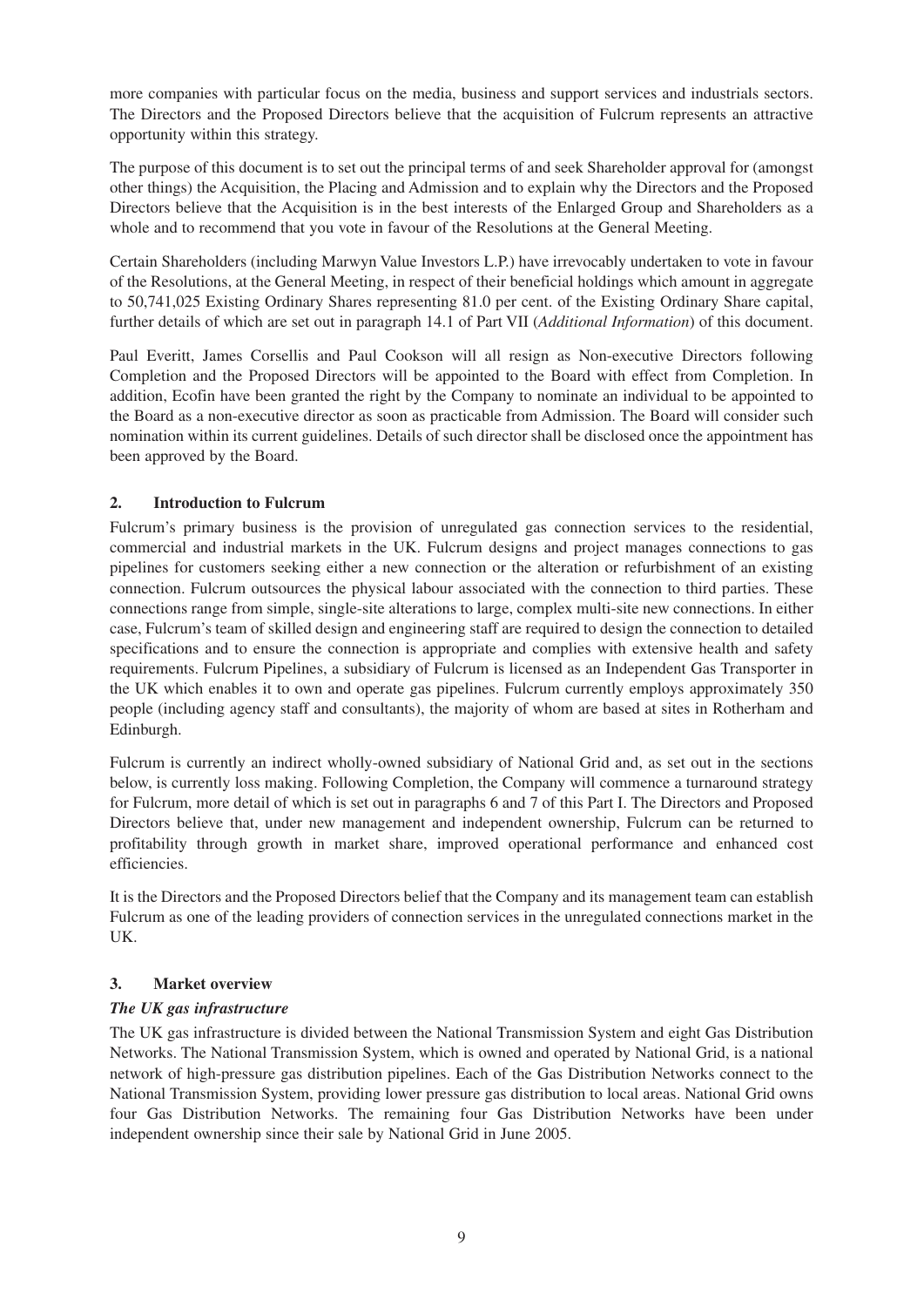In addition, there are eleven Independent Gas Transporters in the UK, of which Fulcrum Pipelines is one, who own and operate small networks which connect to the Gas Distribution Networks, providing the "final mile" of low pressure pipeline to customers who cannot connect directly to a Gas Distribution Network.

The National Transmission System, Gas Distribution Networks and Independent Gas Transporters generate revenue by charging for gas volumes to flow through their pipeline assets.

#### *The gas connections market*

The gas connections market represents the physical connection of the end customer to a Gas Distribution Network. A typical connection will involve the design and installation of a meter (to measure gas usage) and a connecting pipeline (connecting the property and meter to the Gas Distribution Network) but may also include the diversion or extension of the mains network. Gas connections range from the connection of a single property through a single service pipe to larger, more complex pipeline connections from the Gas Distribution Network to industrial and commercial premises or residential developments.

Gas connections fall into either regulated or unregulated categories. Standard single gas connections to domestic properties, using a pipeline of less than 23 metres from the Gas Distribution Network, remain regulated by Ofgem. Such regulated connections are typically carried out by the relevant network operator and are charged at a standard regulated price with regulated service delivery standards. By contrast, all other connections (including those relating to new property developments, more complex domestic connections and industrial and commercial connections) are unregulated and priced in a competitive environment.

The ultimate customer in any new gas connection is the occupier of the property to be connected to the gas supply. However, only a small proportion of new connections work is generated through a direct relationship with the ultimate customer and such revenue is generally limited to larger new developments. Most customers seeking a new connection will typically approach their gas supplier (such as British Gas), the operator of their Gas Distribution Network (such as National Grid), or a local Independent Gas Transporter. In addition, industrial and commercial customers may rely on third party intermediaries, such as energy consultants, to source utilities connections. The ability of each of these parties to manage the connection on behalf of the ultimate customer is limited by their in-house engineering, design and physical installation capabilities. Where they do not have the capability or capacity to manage such a connection, they will outsource the management of connections to third parties such as Fulcrum.

In the year to 31 March 2009, there were 208,963 new and modified gas connections undertaken, a 19 per cent. decrease on the year to 31 March 2008 (*Source: Ofgem*). This reduction has been attributed in large part to the impact of the UK recession on the market for new residential and commercial developments. Of this total, the Directors and Proposed Directors estimate that Fulcrum's core addressable market is approximately 90,000 unregulated new and modified connections per annum.

Further information concerning the gas connections industry is set out in Part II (*Market Information*) of this document.

#### **4. Information on Fulcrum**

#### *History of Fulcrum*

Although the current structure of Fulcrum was only created in 2007, Fulcrum has a trading history, either as part of British Gas, Transco or National Grid, dating back many years. Prior to the sale of four of the eight Gas Distribution Networks by National Grid in June 2005, it was the UK's dominant provider of both regulated and unregulated connections to a National Grid monopoly-owned infrastructure.

However, between March 2005 and March 2007, Fulcrum's annual revenues fell from £210.9 million to £57.9 million as the four newly independent Gas Distribution Networks sought to provide gas connection services through internal resources or sought to source connections services more competitively from a number of new independent suppliers to the market. Since 2007, Fulcrum revenues have fallen further; in the ten months to January 2010 they fell to £31.0 million largely caused by increased competition and broader economic pressures impacting the gas market and that during 2008 and 2009 National Grid transferred the majority of its regulated connections work from Fulcrum to elsewhere within the National Grid group.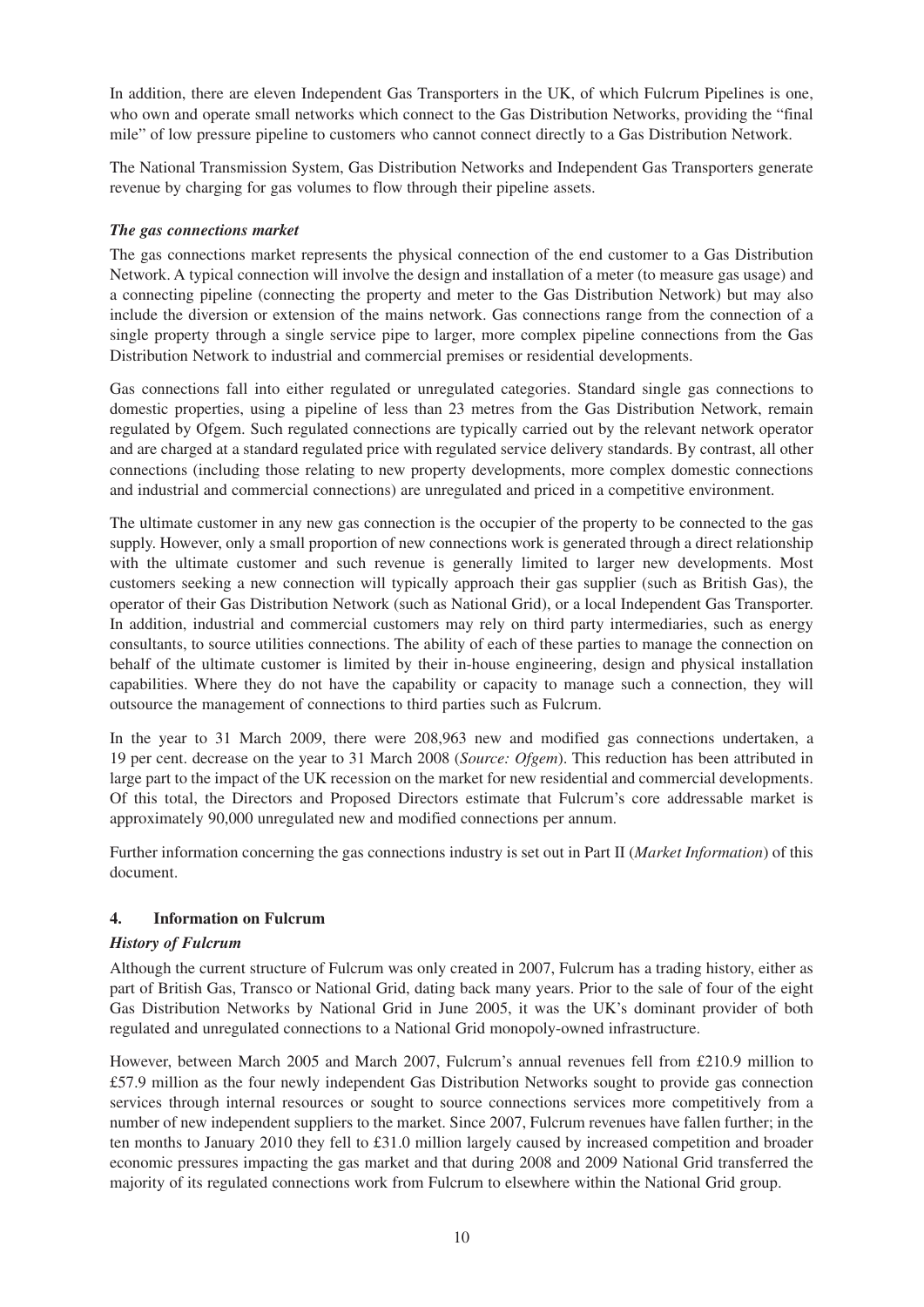The Directors and Proposed Directors believe that Fulcrum's ability to respond to changes in the competitive pressures of the current market has been hampered by its position as a small subsidiary within the National Grid group and that under independent ownership Fulcrum will be better able to compete and service its customers' needs.

#### *Group structure*

Following a restructuring in 2007, Fulcrum's operations are divided into three divisions, each housed within separate group entities:

- Fulcrum Infrastructure Services representing the principal operations of Fulcrum, providing unregulated gas connections services throughout the UK;
- Fulcrum Gas Services provider of regulated gas connection services to National Grid under a contract which will not continue past the current financial year; and
- Fulcrum Pipelines operator of Fulcrum's Independent Gas Transporter network.

#### *Principal operations*

Fulcrum's principal business is the provision of gas connection services to the unregulated residential, commercial and industrial markets in the UK. In the twelve months to 31 March 2009, Fulcrum managed 4,804 connections which represents approximately 2 per cent. of the total UK gas connections market. In the ten months to 31 January 2010, approximately 71 per cent. of the connections undertaken by Fulcrum were to industrial and commercial customers and included work driven by both modification/refurbishment as well as new build projects. Through its subsidiary, Fulcrum Pipelines, Fulcrum is also licensed as an Independent Gas Transporter, operating pipelines that connect over 16,000 properties to the Gas Distribution Network. The majority of Fulcrum's approximately 350 employees (including agency and other workers) are located in Rotherham and Edinburgh, with regional teams operating throughout the UK.

Fulcrum is primarily a design and project management business. Its employee base includes skilled design engineers, project managers, onsite field engineers, customer support and sales teams. Fulcrum's projects range from large technical developments, such as Heathrow Terminal 5 and the 2012 Olympics site, to small scale projects such as the connection upgrade of a restaurant or single residential property. Fulcrum operates across the UK and has a national footprint that the Directors and the Proposed Directors believe is rare amongst its competitors. Fulcrum outsources the physical labour associated with its connections work to third parties, approximately 90 per cent. of Fulcrum's physical connection work is currently outsourced to a single service provider.

Although the ultimate customer in any connection is the occupier of the property to be connected, customers modifying a connection will typically approach their supplier to arrange work, making suppliers a key customer group for Fulcrum. Other customer relationships include network operators, developers and construction companies. As a result of business interruption, delays to the installation of connections can be of significant consequence to each customer group. The Directors and Proposed Directors therefore believe that service delivery is a key determinant in attracting new business.

Fulcrum benefits from a customer payment structure where approximately 70–80 per cent. of customers prepay for connections on acceptance of quotes. The remaining 20–30 per cent. of sales relate to key customer accounts where credit terms are offered.

#### *Independent Gas Transportation*

Fulcrum via its subsidiary, Fulcrum Pipelines, was granted an Independent Gas Transporter licence by Ofgem in July 2007. As a result, Fulcrum is authorised to own and operate Gas Distribution Networks, enabling it to be an end-to-end gas connections provider; incorporating network design through to asset ownership. In addition, where asset ownership opportunities exist, Fulcrum's Independent Gas Transporter licence allows it to authorise the excavation of public roads without having to seek costly and time consuming council planning approvals.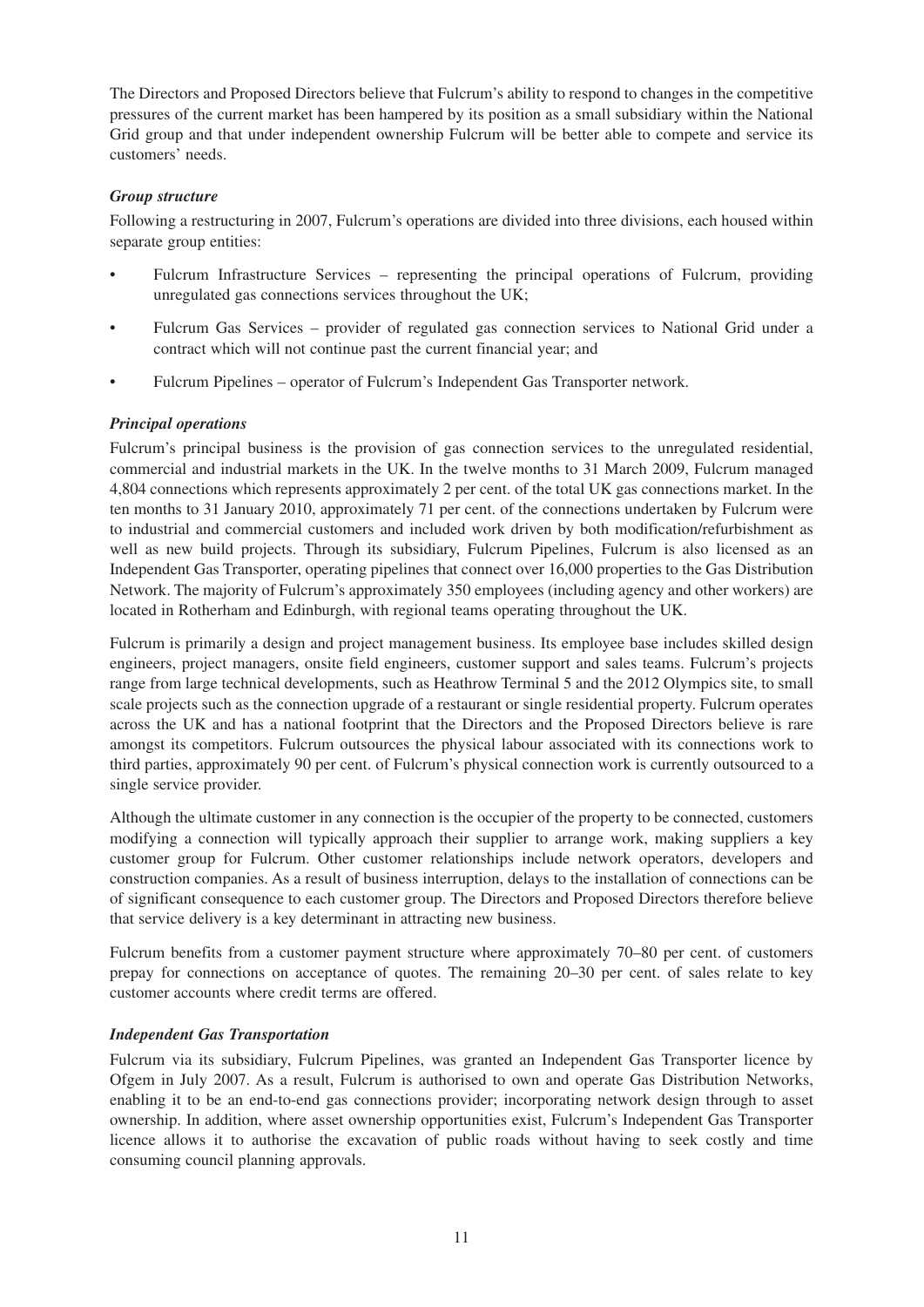Since gaining its Independent Gas Transporter licence in 2007, Fulcrum has built a pipeline asset base with a book value of £5.3 million (as at January 2010) incorporating over 16,000 customer connections nationwide. The Directors and Proposed Directors believe that pipeline ownership will continue to provide a recurring revenue stream for the Fulcrum business going forward.

#### *Accreditations*

Fulcrum is accredited to provide gas connection services through the Gas Industry Registration Scheme (GIRS) and is approved to install meters as an Ofgem Approved Meter Installer (OAMI). Fulcrum is also registered as a Utility Infrastructure Provider, enabling it to design and construct gas pipeline systems.

In addition to its gas accreditations, in 2007 Fulcrum received accreditations to carry out water installations through the Water Industry Regulations Scheme and electricity installations through the National Electricity Registration Scheme. Fulcrum also has Multi-Utility Recognition Status, allowing it to provide a multiutility offering to customers, being the single point of contact for all utility connections in any project. Multiutility services are still in the development stage within the Fulcrum service portfolio but the Directors and Proposed Directors believe that the offering represents an opportunity for future revenue growth.

#### *National Grid ownership*

Fulcrum is currently an indirect, wholly owned subsidiary of National Grid, the international energy delivery business. National Grid's current strategy is focused on energy delivery within regulated markets. During 2008 and 2009, National Grid transferred its regulated connections work from Fulcrum to elsewhere within the National Grid group. Consequently, as a provider of unregulated gas connection services, Fulcrum represents a non-core asset within the organisation and, with National Grid group revenues being in excess of £11 billion, represents less than 0.5 per cent. of National Grid's operations.

The Directors and Proposed Directors believe that Fulcrum's ability to compete effectively in the gas market has been constrained by its ownership by National Grid and the complex shift that it has had to undergo, since 2005, in moving from being a default supplier of regulated services within a National Grid monopoly to being an independent business in a competitive market for unregulated services. The Directors and Proposed Directors believe that National Grid's ownership restricts Fulcrum's business in a number of ways, including:

- (a) the relative size of the business in the National Grid group and lack of core strategic fit means that sufficient attention and resource may have not been allocated to the Fulcrum business;
- (b) given its ownership by one of four Gas Distribution Network owners, the Directors and Proposed Directors believe that Fulcrum has not been able to fully exploit its Independent Gas Transporter licence particularly in the geographic areas covered by non-National Grid owned Gas Distribution Networks;
- (c) Fulcrum's multi-utility offering has not yet been fully exploited due, at least in part, to National Grid's core gas competency; and
- (d) historically, asset ownership and connections work has focussed on pipelines rather than meters due, at least in part, to meter operations within National Grid being the focus of other group entities.

The Directors and Proposed Directors believe that under new management and independent ownership Fulcrum is well positioned to compete more effectively in the future.

Although a subsidiary of National Grid, Fulcrum is not reliant on National Grid for the majority of its operational services or for its licences, accreditations or regulatory approval, and the Directors and Proposed Directors believe that appropriate arrangements are, or will be, in place as part of the Acquisition to mitigate any separation issues in relation to its operational services that may arise following Completion. National Grid is currently a customer of Fulcrum and the Directors and Proposed Directors expect to maintain an arm's length commercial relationship between the two businesses going forward.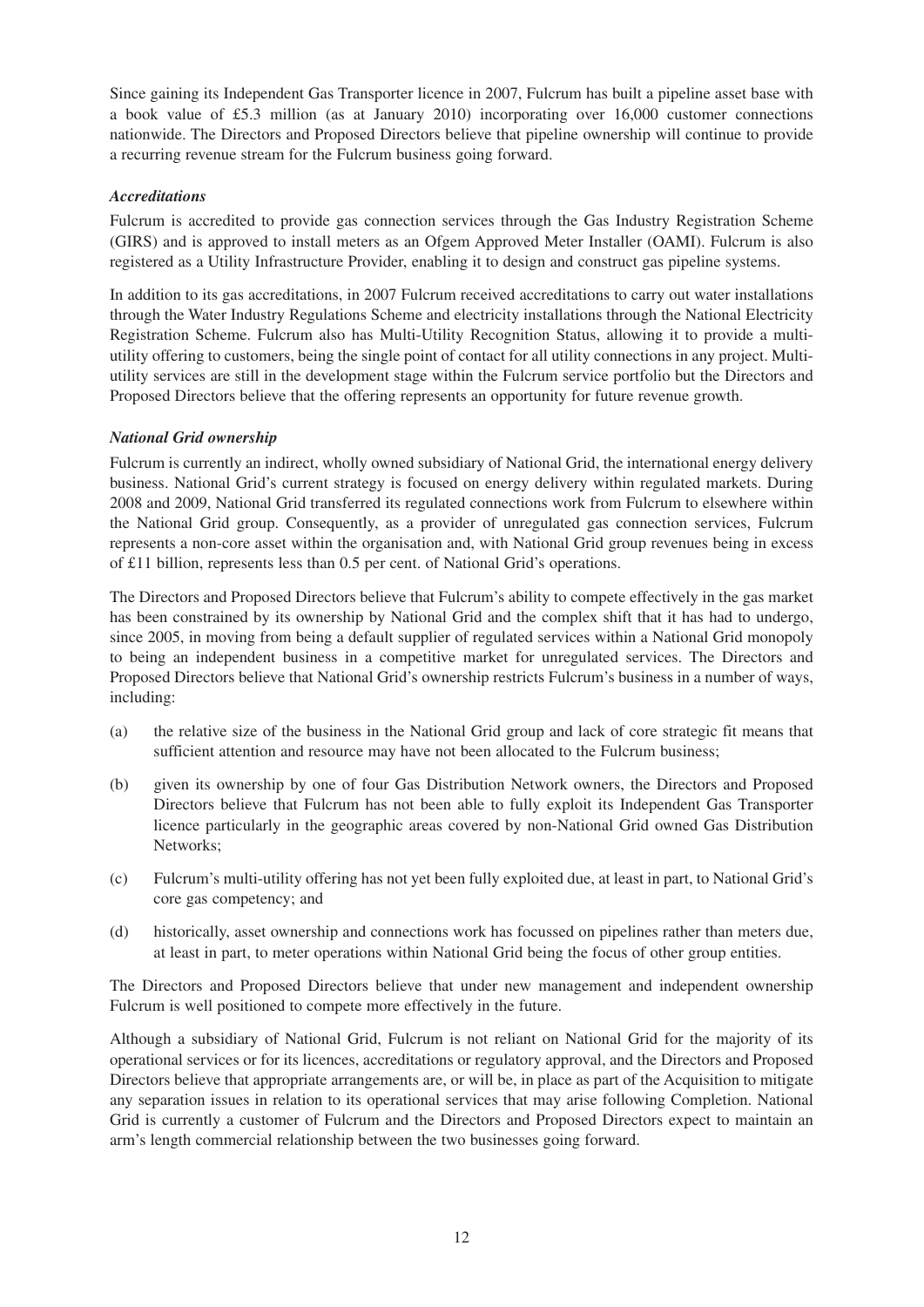#### **5. Trading record of Fulcrum and current trading**

As set out above, Fulcrum's revenues have fallen from £210.9 million in the year to 31 March 2005 to £31.0 million in the unaudited ten months to 31 January 2010.

In the financial year ended 31 March 2009, Fulcrum made an EBITDA loss before exceptional items of £6.4 million from revenues of £54.3 million. Prior to the current Fulcrum structure being in place, the business had generated approximately £27.0 million of EBITDA at a margin of 17 per cent. in the year to 31 March 2006. During the unaudited ten month period to 31 January 2010, Fulcrum generated revenues of £31.0 million and an EBITDA loss (before exceptional items) of £8.3 million. The Directors and Proposed Directors believe that although Fulcrum has undergone significant change since 2005, it has not yet aligned its cost base appropriately to its position in a fully competitive market and that opportunities remain to improve its operational efficiency under new management and independent ownership.

Full details of the historic trading record of Fulcrum and a pro forma statement of net assets for the Enlarged Group are included in Parts V (*Historical Financial Information of Fulcrum*) and VI (*Unaudited pro forma net asset statement for the Enlarged Group*) of this document.

#### **6. Turnaround opportunity**

The Directors and Proposed Directors believe that, under new management and independent ownership Fulcrum's financial performance can be improved through growth in market share, improved operational performance and enhanced cost efficiencies. The Directors and the Proposed Directors have identified an operational management team with a proven track record and significant sector experience to implement the turnaround strategy. Although restricted by a number of factors, the Directors and the Proposed Directors believe that Fulcrum has several key strengths which the Proposed Directors plan to leverage to increase market share:

- Fulcrum has national coverage in the UK which is rare amongst its competitors;
- Fulcrum continues to have a well recognised brand throughout the industry;
- Fulcrum has a highly skilled engineering and design team (whereas some other connection suppliers, for example suppliers and Gas Distribution Networks, have only limited design capability);
- Fulcrum has utilities accreditation in the UK across all utilities;
- Fulcrum has an Independent Gas Transporter licence, which it has not fully exploited to date, allowing it to adopt pipeline assets and excavate public roads without having to seek costly time consuming council approvals; and
- Fulcrum has begun to implement umbrella agreements with certain key customers, which the Directors and Proposed Directors believe provide a strong base for future revenue growth.

Despite these attributes, Fulcrum has been loss making. The Directors and Proposed Directors believe that this is due to a number of factors that have constrained the business but which they believe can be addressed under new and independent ownership, including:

- the constraints (both direct and indirect) of National Grid ownership, as discussed in paragraph 4 of this Part 1 above;
- low customer service levels due to a number of factors including poor communication and lengthy job lead times; and
- underperforming legacy business processes and IT systems.

Following Completion, the new management team of the Company will commence a turnaround strategy for Fulcrum focused on revenue growth, operational efficiency and cost control. The Directors and Proposed Directors believe that Fulcrum's service levels have suffered over recent years and are focused on delivering an improved level of customer service. The key areas of this turnaround strategy are: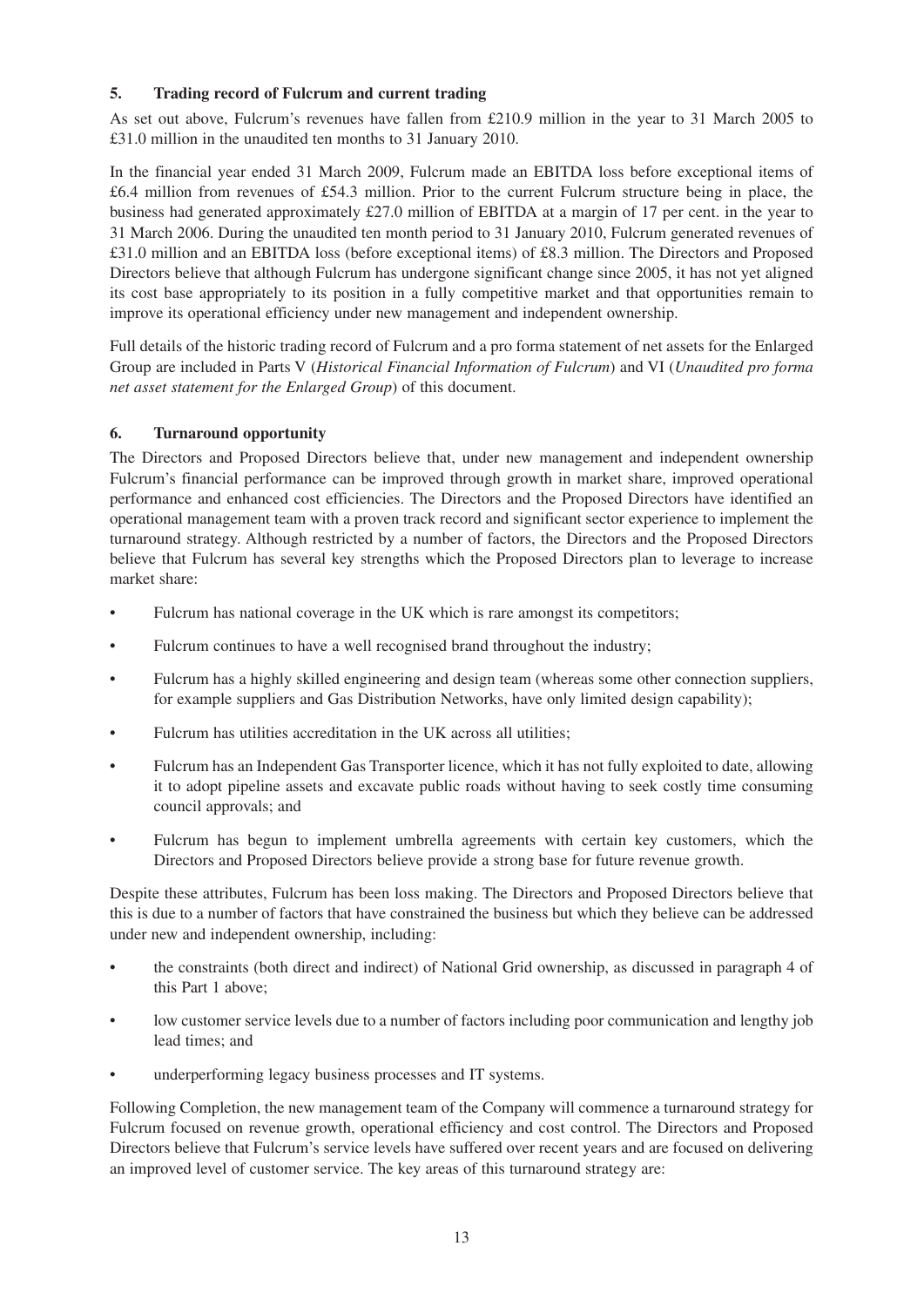#### (i) *Revenue growth*

In the short term, the new management team will work to establish certainty of service delivery and focus on proactive sales delivery, aimed at targeting key customer groups where the Proposed Directors and senior management have important existing relationships.

In the medium to long term, the new management team will focus on increasing sales volumes on this established platform of improved service delivery and aim to position Fulcrum as the preferred service provider for key suppliers.

#### (ii) *Operational efficiencies*

In the short term, the new management team will focus on streamlining business processes and operational structures and will review opportunities to manage the cost base of the business in line with its position within a competitive market environment.

In the medium to long term the new management team will look to improve the utilisation of the group's employee base, supported by IT investment and business process management focused on facilitating operational efficiency, optimising management information and supporting high levels of customer service in order to deliver sustainable operating margins.

#### **7. Further opportunities**

The Directors and Proposed Directors believe that the Fulcrum business will benefit from a number of further opportunities to grow revenue.

#### *Multi-utility service offering*

As stated in paragraph 4 above, Fulcrum has recently achieved accreditation as a multi-utility provider. Multi-utility connection services, being the single point of contact for all utility connections in any project, can provide significant benefits to the customer, cutting down on duplication of costs and reducing the logistical burden and time taken to complete projects. Multi-utility services are still in the development stages within the Fulcrum service portfolio but the Directors and Proposed Directors believe that the offering will give the business competitive advantage and represents an opportunity for revenue growth.

#### *Smart meter installations*

Smart meters represent the next generation of gas and electricity meters that provide real-time data on energy usage to the customer. In December 2009, the UK Government has made public its intention to roll out smart meters across the UK by 2020 at an estimated cost of up to £9 billion necessitating the replacement of approximately half of the UK's meter asset base (representing approximately 19 million meters). This represents a significant longer term opportunity for the Enlarged Group, with Fulcrum well placed to deliver meter installations.

#### *Asset ownership*

The Directors and Proposed Directors believe there is a significant opportunity in pipeline and meter asset ownership and management. Fulcrum does not currently hold the necessary accreditations to manage a gas meter. Fulcrum does, however, hold an Independent Gas Transporter licence and currently owns pipeline assets with a balance sheet value of £5.3 million. Under this licence, Fulcrum is able to charge for the transportation of gas through its pipelines. In the 10 months to 31 January 2010, income from these assets was £1.4 million. The Directors and Proposed Directors believe that an opportunity exists to expand the income generating asset base, through acquisition of existing assets and the adoption of assets on completion of connections work.

#### **8. Summary financial information of Fulcrum**

Audited full year financial results are presented only for the last two full financial years of trading due to a significant reorganisation of the Fulcrum operations within the National Grid group in the year ending 31 March 2007 undertaken in order to separate unregulated gas connections work from regulated connections work. As a result the Directors and Proposed Directors believe that Fulcrum's audited accounts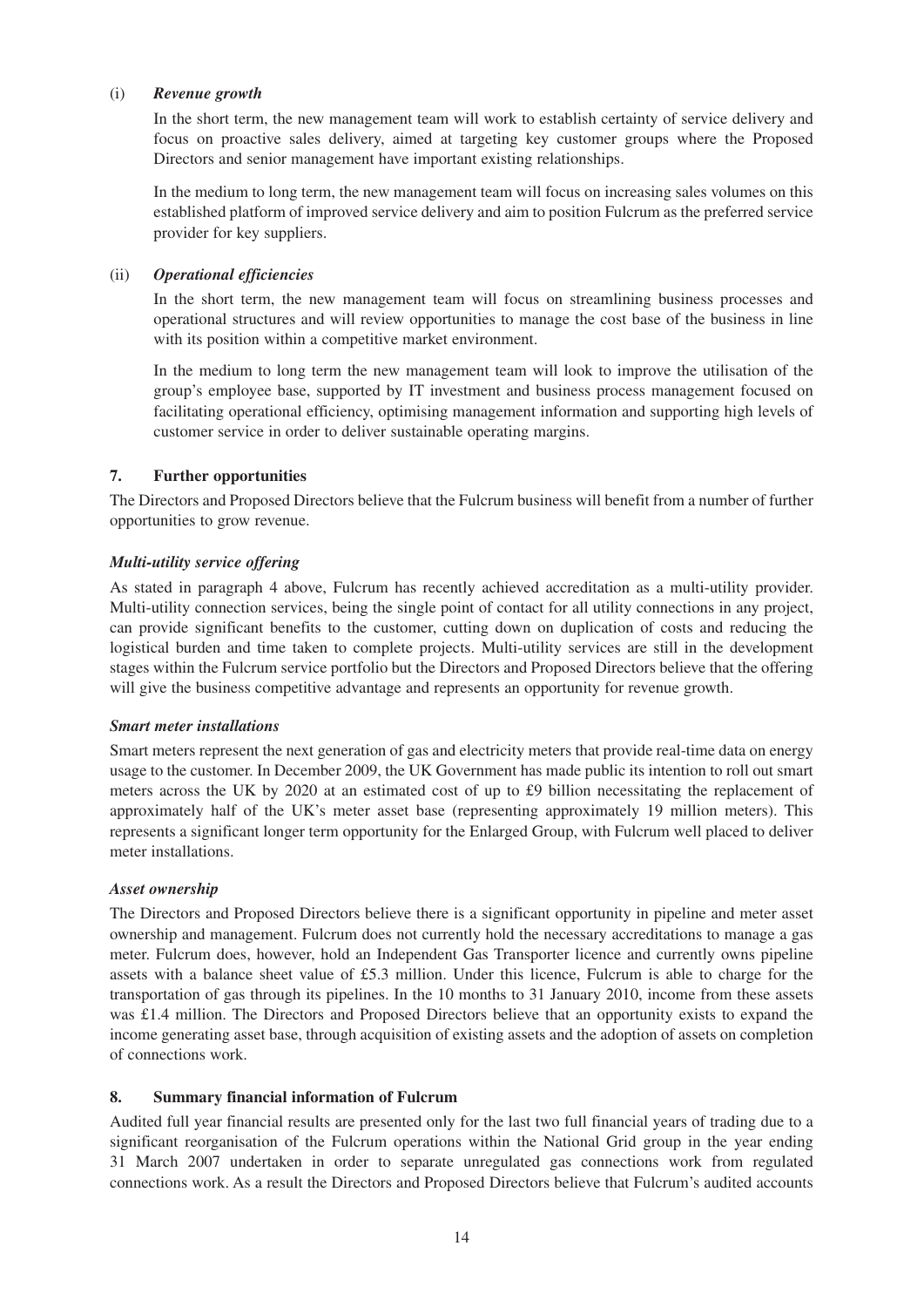for the year ended 31 March 2007 would be materially misleading to Shareholders when presented with subsequent audited accounts.

The following financial information has been extracted from the historical financial information of Fulcrum contained in Sections A and B(II) of Part V (*Historical Financial Information of Fulcrum)* of this document and should be read in conjunction with the full text of this document. Investors should not solely rely on the summarised information.

|                         | 12 month period ended on 31 March 2009   |                 |          |             |              |  |  |  |
|-------------------------|------------------------------------------|-----------------|----------|-------------|--------------|--|--|--|
|                         | $\pounds'000$                            |                 |          |             |              |  |  |  |
|                         | Infrastructure                           | Gas             |          |             |              |  |  |  |
|                         | <i>Services</i>                          | <i>Services</i> | Pipeline | Adjustments | Total        |  |  |  |
| <b>Revenue</b>          | 38,886                                   | 19,326          | 945      | (4,877)     | 54,280       |  |  |  |
| <b>Operating profit</b> | (2,076)                                  | (4,316)         | (1,976)  | (493)       | (8, 861)     |  |  |  |
| <b>EBITDA</b>           | (490)                                    | (3,717)         | (1,706)  | (493)       | (6,406)      |  |  |  |
|                         | 10 month period ended on 31 January 2010 |                 |          |             |              |  |  |  |
|                         |                                          |                 | £'000    |             |              |  |  |  |
|                         | <i>Infrastructure</i>                    | Gas             |          |             |              |  |  |  |
|                         | <i>Services</i>                          | <i>Services</i> | Pipeline | Adjustments | <b>Total</b> |  |  |  |
| <b>Revenue</b>          | 27,913                                   | 3,609           | 1,373    | (1,910)     | 30,985       |  |  |  |
| <b>Operating profit</b> | (5,274)                                  | (4,980)         | (1,565)  | (280)       | (12,099)     |  |  |  |
| <b>EBITDA</b>           | (2,895)                                  | (4,067)         | (1,043)  | (280)       | (8,285)      |  |  |  |

**NOTES** 

1. EBITDA represents profit before finance income, finance costs, income tax expense and depreciation and amortisation (including negative goodwill) as further adjusted to add back exceptional items.

2. Infrastructure services represent unregulated connections, Gas Services represent regulated connections and Pipeline relates to pipeline transportation income.

#### **9. The Board and Senior Management**

The Board currently comprises Paul Michael Everitt (aged 41) as Non-Executive Director, James John Merrick Corsellis (aged 40) as Non-Executive Director and Paul Cookson (aged 39) as Non-executive Director. On Completion, Paul Everitt, James Corsellis and Paul Cookson will resign as directors of the Company. Philip Holder and John Spellman will join the Board as Chairman and Chief Executive Officer respectively. Mark Watts and Stephen Gutteridge will join the Board as Non-executive Directors.

In addition, the Company has granted a right to Ecofin to nominate an individual to be appointed to the Board as a non-executive director, such right to be exercised as soon as practicable from Admission. The Board will consider such nomination within its current guidelines and based on the merit of the individual nominated. If and when a director nominated by Ecofin is appointed to the Board, the Company will announce further details of the appointment and director appointed. Ecofin are participating in the Placing and it has agreed to subscribe for 20,000,000 Ordinary Shares which represents 13.0 per cent. of the Enlarged Share Capital.

Immediately following Admission, the Board will therefore comprise:

#### **Philip Bernard Holder** *(aged 61) (Chairman)*

Philip has over 30 years experience in the utilities sector. From 1997 to March 2007, Philip was Managing Director of East Surrey Holdings, the mid-cap water and gas utilities business. Until March 2010, Philip was full time operational adviser to The Infrastructure Partnership. He is also an operational adviser for JO Hambro Capital Management Group which manages the Trident Private Equity funds. Philip is the nonexecutive chairman of the gas main laying contractor Forefront Group Limited and is a non-executive director of the CLH Group (Compania Logistica de Hidrocarburos) which owns and operates Spain's refined fuel pipelines and the associated storage and distribution facilities.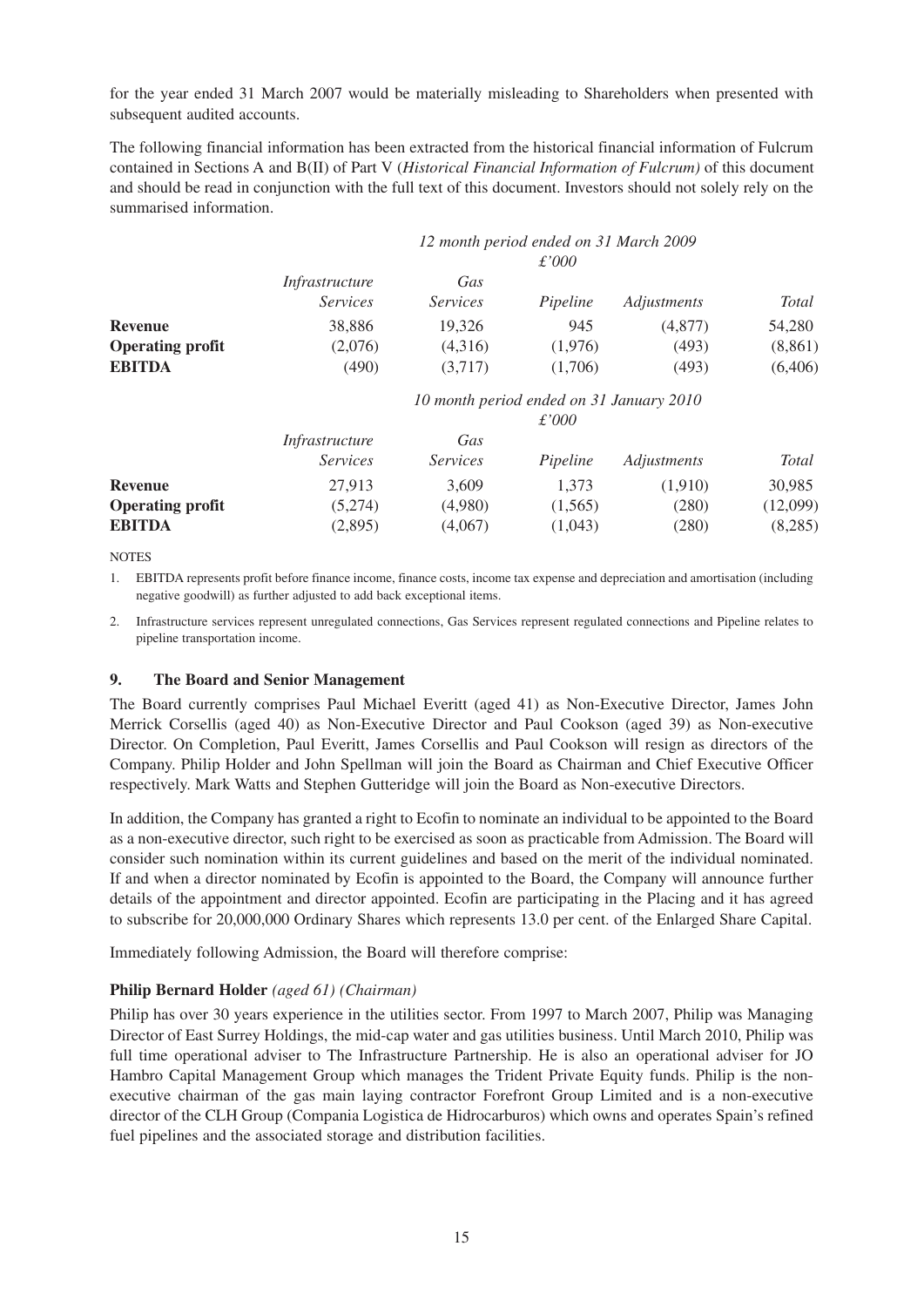#### **John Ashley Spellman** *(aged 60) (Chief Executive Officer)*

John is a qualified accountant and has over 30 years of senior management experience in the energy sector. John was Chief Executive Officer and Managing Director of Corona Energy Limited, one of the UK's largest independent suppliers of gas to industrial and commercial customers, from 1999 to 2007 and oversaw the acquisition of Corona Energy Limited by Macquarie Bank in 2006. Since 2007 John has acted as an independent consultant providing strategic, process, management and risk identification advice to a number of major multi-national energy companies in the UK and Europe.

#### **Mark Irvine John Watts** *(aged 36) (Non-executive Director)*

Mark has a BA (Hons) from London University and since 1998 he has advised the boards of UK and other public companies. Mark worked for Matrix Strategic Research Ltd as a management consultant from 1995 to 1999 and as a freelance consultant from 1999 to 2000, during which time Mark provided financial analysis and was responsible for strategic development projects for several listed and unlisted companies. In 2000, Mark founded Marwyn and is currently a Managing Partner of Marwyn Investment Management LLP and Marwyn Capital LLP. Whilst at Marwyn, Mark has specialised in advising small-cap listed and unlisted companies on strategy and business planning and has overseen a number of transactions, raising an aggregate equity of close to £1.2 billion in acquisition funding. Mark has been a director of several AIM-listed companies including Inspicio plc and Talarius plc and is currently director of, amongst others, Melorio plc, Silverdell plc, Advanced Computer Software plc and Entertainment One Ltd.

#### **Stephen Gutteridge** *(aged 55) (Non-executive Director)*

Stephen has over 30 years' experience in the energy and utilities sectors. He began his career with Shell in marketing and trading, before becoming head of risk management in oil trading in 1986. He then joined Mitsui & Co Inc as an oil trader before moving to Amerada Hess, a global energy company, where he managed its oil trading operations. He then became head of Amerada's UK gas business unit, which became a major supplier to UK businesses. From 1992 to 1997 he was Managing Director of Energy Supply at Seeboard plc. Since then, Stephen has held board positions in numerous companies, including Ferguson International, the International Petroleum Exchange (now ICE Futures), the Council for Registered Gas Installers (CORGI), and Chairman of AIM-listed Star Energy, the gas storage and onshore oil and gas producer. Stephen is currently Chairman of President Petroleum Company PLC, also AIM-listed, and a non-executive Director of TQ Group. Stephen has a degree in Economics and Business Studies and is a member of the Institute of Directors and the Energy Institute.

The Directors and Proposed Directors have identified an operational management team with a proven track record and significant sector experience, who it is intended will join Fulcrum on or after Completion.

#### **10. Structure of the Enlarged Group**

A chart detailing the structure of the Enlarged Group post Completion of the Acquisition is set out below:

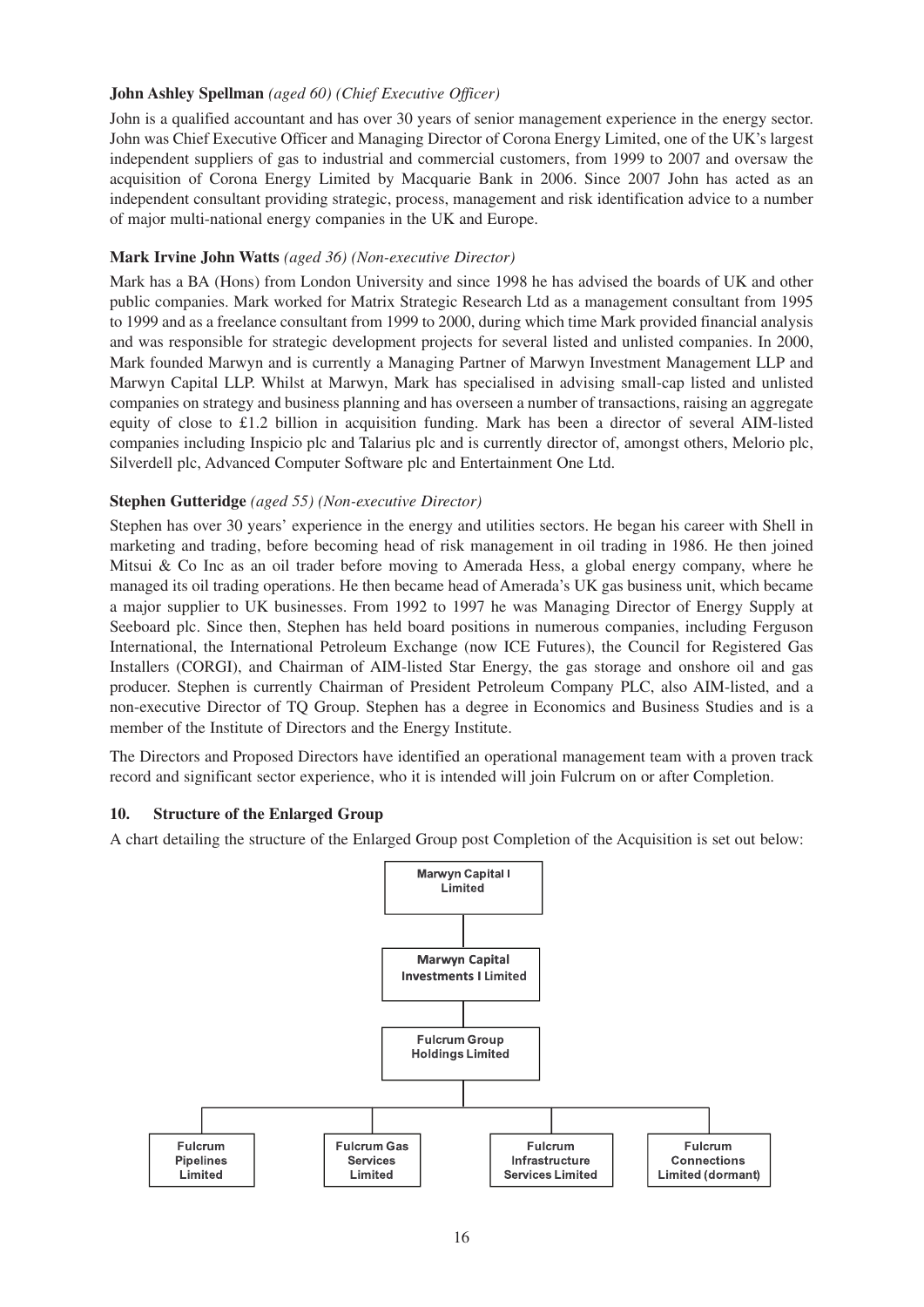Marwyn Capital I Limited shall act as the holding company of the Enlarged Group. Marwyn Capital Investments I Limited is a subsidiary of the Company which holds the management incentive arrangements, which are described in more detail at paragraph 13 of this Part I (*Letter from the Directors of Marwyn Capital I Limited*) and which shall be the immediate parent company of Fulcrum post Completion of the Acquisition.

A brief description of the principle activities of each of the companies within Fulcrum is described below:

#### *Fulcrum Group Holdings*

Fulcrum Group Holdings acts as the holding company of Fulcrum.

#### *Fulcrum Infrastructure Services*

Fulcrum Infrastructure Services is the entity which carries out the principal operations of Fulcrum, providing unregulated gas connections services throughout the UK.

#### *Fulcrum Pipelines*

Fulcrum Pipelines holds Fulcrum's Independent Gas Transporter licence and pipeline assets.

#### *Fulcrum Gas Services*

Fulcrum Gas Services provides regulated gas connection services to National Grid under a contract which will not continue past the current financial year.

#### *Fulcrum Connections*

Fulcrum Connections is a dormant company.

#### **11. Principal terms and conditions of the Acquisition**

National Grid Commercial Holdings, a subsidiary of National Grid and the direct holding company of Fulcrum Group Holdings, and the Subsidiary entered into the Acquisition Agreement on or around the date of this document, pursuant to which the Subsidiary will acquire the entire issued share capital of Fulcrum Group Holdings. The initial consideration payable by the Subsidiary is £10, to be satisfied in cash on Completion with a post-Completion working capital adjustment which it is anticipated will be approximately £5.0 million in favour of the Subsidiary to ensure a working capital figure at Completion of negative £5.75 million. Completion of the Acquisition Agreement is conditional, amongst other things, upon:

- (a) the Placing Agreement becoming unconditional (save with respect to Admission);
- (b) the passing of the Resolutions by the Shareholders at the General Meeting; and
- (c) Admission.

Additional information relating to the Acquisition Agreement is set out in paragraph 14 of Part VII (*Additional Information*).

#### **12. Relationship with Marwyn**

Mark Watts and James Corsellis are partners in Marwyn Capital LLP, Marwyn Investment Management LLP and Marwyn Management Partners L.P. and shareholders in Marwyn Investments Group Limited. Each of Mark Watts and James Corsellis are directors of other Marwyn companies and Marwyn portfolio companies, a full list of their relevant directorships is described at paragraph 7.2 of Part VII (*Additional Information*) of this document. The Company entered into a corporate finance agreement with Marwyn Capital LLP, further details of which, together with other related party transactions, are set out in paragraphs 11 and 14 of Part VII (*Additional Information*) of this document.

Paul Cookson is employed by Axio Capital Solutions Limited, a company whose ultimate controller is Marwyn Capital Management Limited and which is the Company's company secretary. Paul Everitt is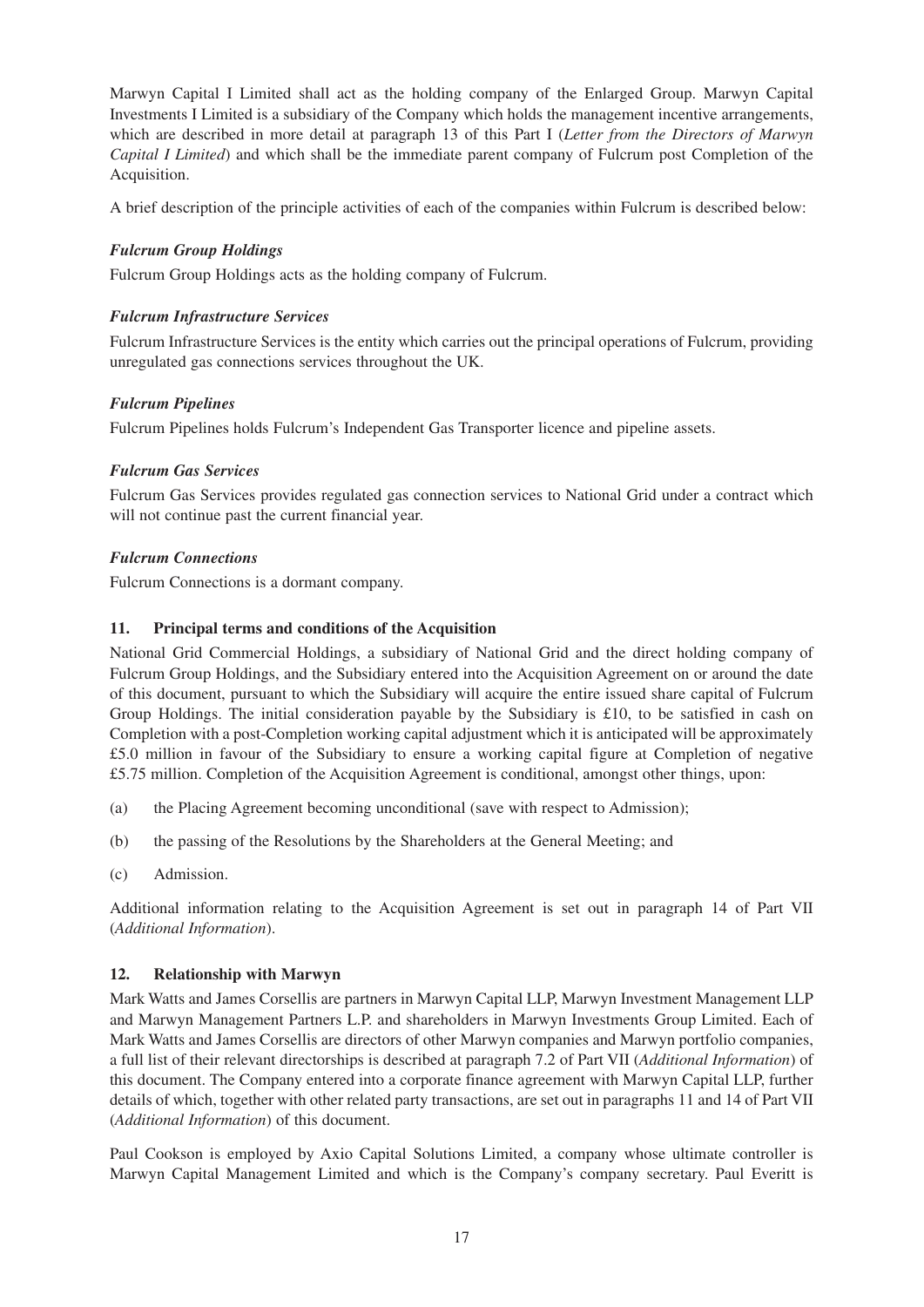currently a director of Marwyn Capital Management Limited as well as other Marwyn companies, a full list of his relevant directorships is described at paragraph 7.2 of Part VII (*Additional Information*) of this document

Marwyn Value Investors L.P., a substantial shareholder in the Company, is managed on an arm's length basis by Marwyn Investment Management LLP. Marwyn Value Investors L.P. currently holds 20,000,000 Existing Ordinary Shares via its nominee, Vidacos Nominees Limited, representing 31.9 per cent. of the Existing Ordinary Share capital and approximately 13.0 per cent. of the Enlarged Share Capital. Marwyn Value Investors L.P. has entered into an irrevocable undertaking in relation to its holding of Existing Ordinary Shares to vote in favour of the Resolutions, as further described in paragraph 14.1 of Part VII (*Additional Information*) of this document. As part of the Placing, Marwyn Value Investors L.P. has agreed to subscribe for, in aggregate, 416,500 Placing Shares (representing approximately 0.3 per cent. of the Enlarged Share capital).

The Company entered into the Option Agreement on 8 February 2010 with Marwyn Management Partners L.P., pursuant to which Marwyn Management Partners L.P. was granted an option to acquire a certain number of Ordinary Shares subject to certain conditions. Further details of the Marwyn Participation Option are set out in paragraph 14 of this Part I (*Letter from the Directors of Marwyn Capital I Limited*).

#### **13. Management incentive arrangements**

The Directors and the Proposed Directors believe that the success of the Company will depend to a high degree on the future performance of the management team. The Company has therefore established incentive arrangements which will only reward the participants if Shareholder value is created, thereby aligning the interests of management directly with those of the Shareholders.

John Spellman and Philip Holder have subscribed for Management Participation Shares in the Subsidiary. Further details of the amount of such subscriptions are set out at paragraph 9 of Part VII (*Additional Information*). In addition, certain senior managers have subscribed for, in aggregate, a total of 450,000,000 Management Participation Shares. Subject to a number of provisions as described below, if the Growth Condition (as defined below) has been met the Management Participation Shares can be sold to the Company for an aggregate value equivalent to 10 per cent. of the increase in Shareholder value. Shareholder value, for this purpose, is broadly defined as the difference between the market capitalisation of the Company (market capitalisation is defined in the articles of association of the Subsidiary and can mean the market capitalisation of the Company on a fully diluted basis, depending on the terms of the articles of association) at the relevant date of sale and the sum of (i) the market capitalisation of the Company on 24 December 2009, being the date of the original listing, calculated using the placing price of 10p per share, (ii) the market capitalisation of the Placing Shares on Admission, calculated using the Placing Price and (iii) the aggregate subscription price of all Ordinary Shares issued up to the date of sale, adjusted for dividends and capital returns to Shareholders. Under the Articles, the Company is authorised to purchase the Management Participation Shares either for cash or for the issue of new Ordinary Shares at its discretion.

The Management Participation Shares may only be sold on this basis if both the growth and vesting conditions (as described below) have been satisfied. If these conditions have not been satisfied the Management Participation Shares must be sold to the Company for a nominal amount.

#### *Growth Condition*

The growth condition is that the compound annual growth of the Company's share price must be at least 12.5 per cent. per annum (the "**Growth Condition**"). The Growth Condition takes into account the price at which the Consideration Shares and the Placing Shares have been issued, being the Placing Price, and the issue price of any subsequent issue of Ordinary Shares, the date on which they are issued, any dividends paid on the Ordinary Shares and any capital returned to Shareholders. The Growth Condition will be measured between three and five years after Admission and, if earlier, on a sale or change of control of the Company.

#### *Vesting Condition*

The Management Participation Shares are subject to a vesting period. The vesting period ends on the third anniversary following Admission. However, if the Growth Condition is not met on the third anniversary, the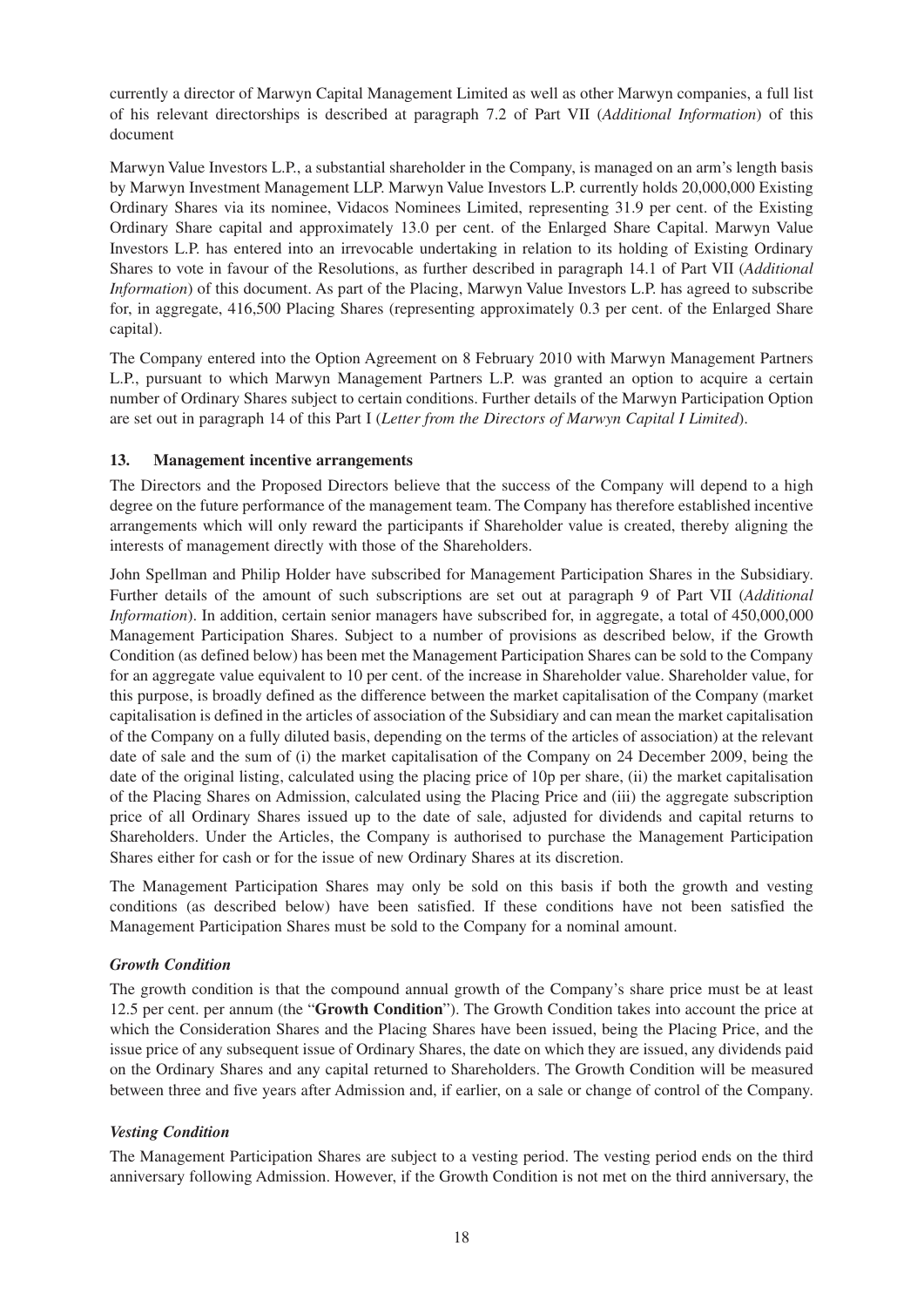vesting period will be extended until the fifth anniversary following Admission or, if earlier, when the Growth Condition is met. The vesting period will also end on a sale or change of control of the Company. If the Growth Condition has not been met by the end of the vesting period, the Management Participation Shares must be sold to the Company for a nominal amount.

During the vesting period the participant may not sell any Management Participation Shares unless he leaves the Company's employment. In this case, the participant must sell all the Management Participation Shares to the Company for a nominal amount unless he is a "good leaver".

A good leaver is any leaver, other than one who leaves as a result of fraud, dishonesty or gross negligence. Good leavers will be able to retain their Management Participation Shares until the third anniversary of Admission. If the Growth Condition has been met on the third anniversary of Admission they will be able to sell a time-apportioned percentage of the Management Participation Shares to the Company for an amount that reflects the growth in Shareholder value of the Company, with the remainder being sold to the Company for a nominal value. If the Growth Condition is not satisfied on the third anniversary of Admission, all of their Management Participation Shares must be sold to the Company for a nominal value.

After the end of the vesting period, and if the Growth Condition has been met, a participant may sell their Management Participation Shares to the Company for an amount that reflects the growth in Shareholder value of the Company as described above. The Management Participation Shares must be sold to the Company on the fifth anniversary of Admission. The Management Participation Shares may not be sold or transferred to any other party without the permission of the Company.

#### **14. Marwyn Participation Option**

The Company entered into an option agreement with Marwyn Management Partners L.P. dated 8 February 2010 (the "**Option Agreement**") under which Marwyn Management Partners L.P. was granted an option to subscribe for Ordinary Shares. Subject to a growth and vesting condition being satisfied, as described below, the Marwyn Participation Option may be exercised to subscribe for a number of Ordinary Shares at an exercise price equal to 0.1p (the nominal value) per Ordinary Share (subject to certain adjustments by virtue of a variation in share capital). If the Option Growth Condition (as defined below) has been met the number of Ordinary Shares that may be subscribed for is such a number that will give Marwyn Management Partners L.P. a gain (calculated after deducting the exercise price) equivalent to 10 per cent. of the growth in value of the Company (as defined in the Option Agreement). Growth in value of the Company, for this purpose, is broadly defined as the difference between the market capitalisation of the Company (market capitalisation is defined in the Option Agreement and can mean the market capitalisation of the Company on a fully diluted basis, depending on the terms of the Option Agreement) at the relevant date of sale of the Marwyn Participation Option and the sum of (i) the market capitalisation of the Company on 24 December 2009, being the date of the original listing, calculated using the placing price of 10 pence per share, (ii) the market capitalisation of the Placing Shares on Admission, calculated using the Placing Price and (iii) the aggregate subscription price of all Ordinary Shares issued up to the date of sale, adjusted for dividends and capital returns to Shareholders.

Marwyn Management Partners L.P. have agreed to assign 35 per cent. of their right under the Marwyn Participation Option to Ecofin. In addition, Ecofin are participating in the Placing and have agreed to subscribe for 20,000,000 Ordinary Shares which represents 13.0 per cent. of the Enlarged Share Capital.

#### *Option Growth Condition*

The option growth condition is that the compound annual growth of the Company's share price must be at least 12.5 per cent. per annum (the "**Option Growth Condition**"). The Option Growth Condition takes into account the issue price of any subsequent issue of Ordinary Shares, the date on which they are issued, any dividends paid on the Ordinary Shares and any capital returned to Shareholders. The Option Growth Condition will be measured between three and five years after Admission and, if earlier, on a sale or change of control of the Company.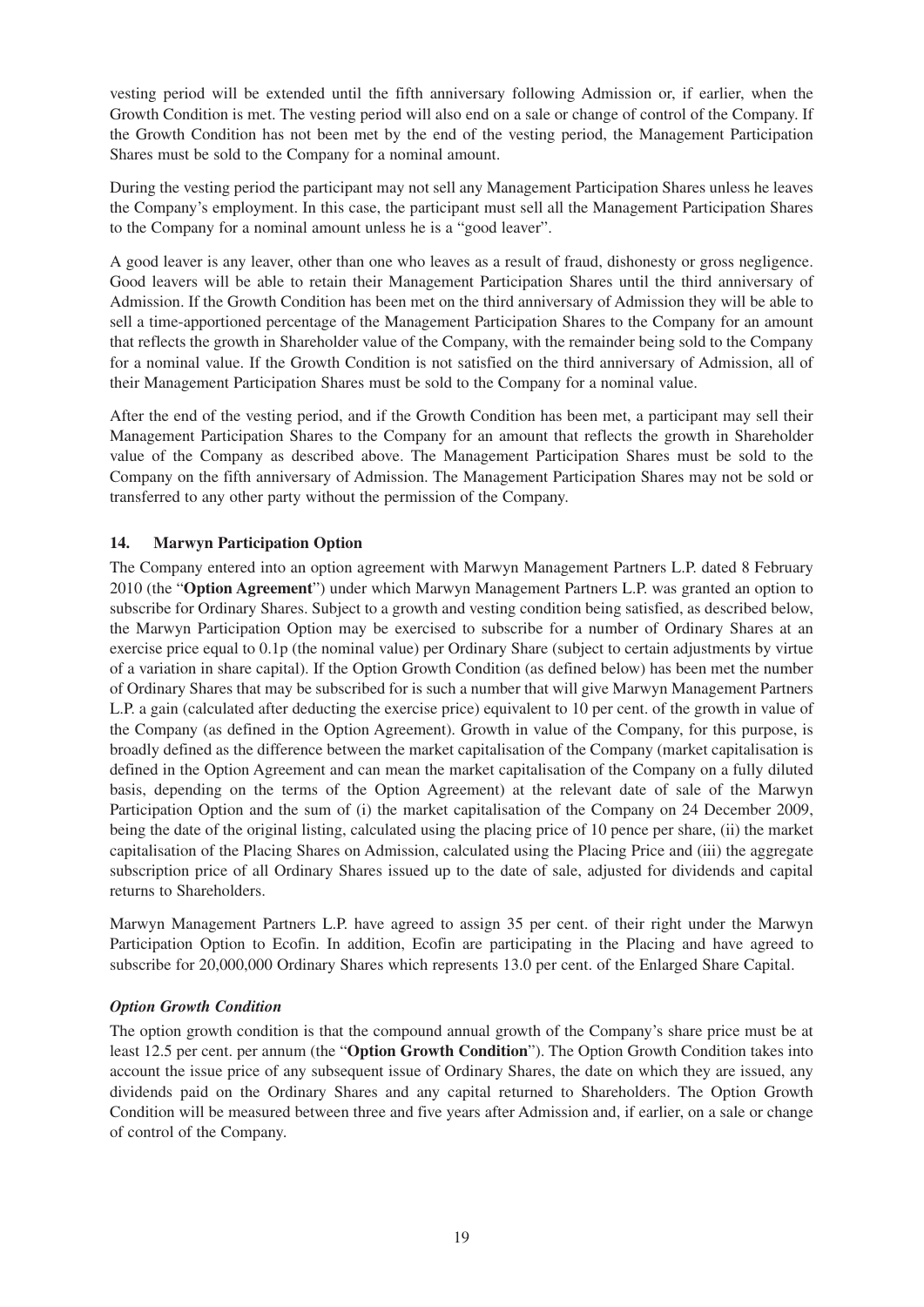#### *Vesting Condition*

The vesting condition is a time period which ends on the third anniversary following Admission or, if earlier, on the sale or change of control of the Company. However, if the Option Growth Condition is not met on the third anniversary, the vesting period will be extended until the fifth anniversary following Admission or, if earlier, when the Option Growth Condition is met. If the Option Growth Condition has not been met by the end of the vesting period, the Marwyn Participation Option will lapse for no consideration. Marwyn Management Partners L.P. will assign a portion of its entitlement to subscribe for Ordinary Shares pursuant to the Option Agreement to Marwyn Value Investors L.P. in proportion to Marwyn Value Investors L.P's shareholding in the Company; it is expected that such portion will be determined at the time of exercise of the option.

The Marwyn Participation Option may only be exercised if both the Option Growth Condition and vesting condition (as described above) have been satisfied.

#### **15. Employee incentive schemes**

The Board believes that the success of the Enlarged Group will depend to a significant extent on the future performance of key employees. The Board believes that equity incentives are, and will continue to be, an important means of retaining, attracting and motivating key employees. Accordingly, following Completion, the Board intends to consider the adoption of appropriate share incentive schemes for the benefit of employees. Shareholders' approval to ratify the Board's adoption of any share incentive scheme will be sought at a future general meeting of the Company.

#### **16. Corporate governance**

The Directors recognise the value of strong corporate governance and will endeavour to ensure the Company complies with the Combined Code and related corporate governance guidance, however, given its size and nature, it does not seek to comply with those aspects of the Combined Code which are considered to be more appropriate for a larger public company with shares admitted to the Official List. The Company seeks to follow the recommendations on corporate governance of the Quoted Companies Alliance for companies whose shares are traded on AIM. The Board has established an audit committee and a remuneration committee with formally delegated duties and responsibilities.

The audit committee will be chaired by Philip Holder and its other member will be Mark Watts. The audit committee receives and reviews reports from management and the Company's auditors relating to the annual and interim accounts and the accounting and internal control systems in use throughout the Company, and from Admission, will perform the same function in respect of the Enlarged Group.

The remuneration committee will be chaired by Stephen Gutteridge and its other member will be Mark Watts. The remuneration committee reviews the scale and structure of the executive Directors' and senior managers' remuneration and the terms of their service contracts. The remuneration and terms and conditions of appointment for the Non-executive Directors is, and will continue to be, set by the Board. On matters relating to their own remuneration and share options, the relevant Director will not be a party to the decision making or approval process.

Terms of reference for the audit and remuneration committees can be found on the Company's website at www.marwyncapitalone.com.

As the Board is small, there is and will be no separate nominations committee and the appointment of new directors will be considered by the Board as a whole.

The Company takes all reasonable steps to ensure compliance by the Directors and employees with the provisions of the AIM Rules relating to dealings in securities of the Company and has adopted a share dealing code for this purpose. The share dealing code adopted by the Board is appropriate for a company quoted on AIM. The Board will comply with Rule 21 of the AIM Rules for Companies relating to directors' dealings and will take all reasonable steps to ensure compliance by the Company's "applicable employees" (as defined in the AIM Rules for Companies).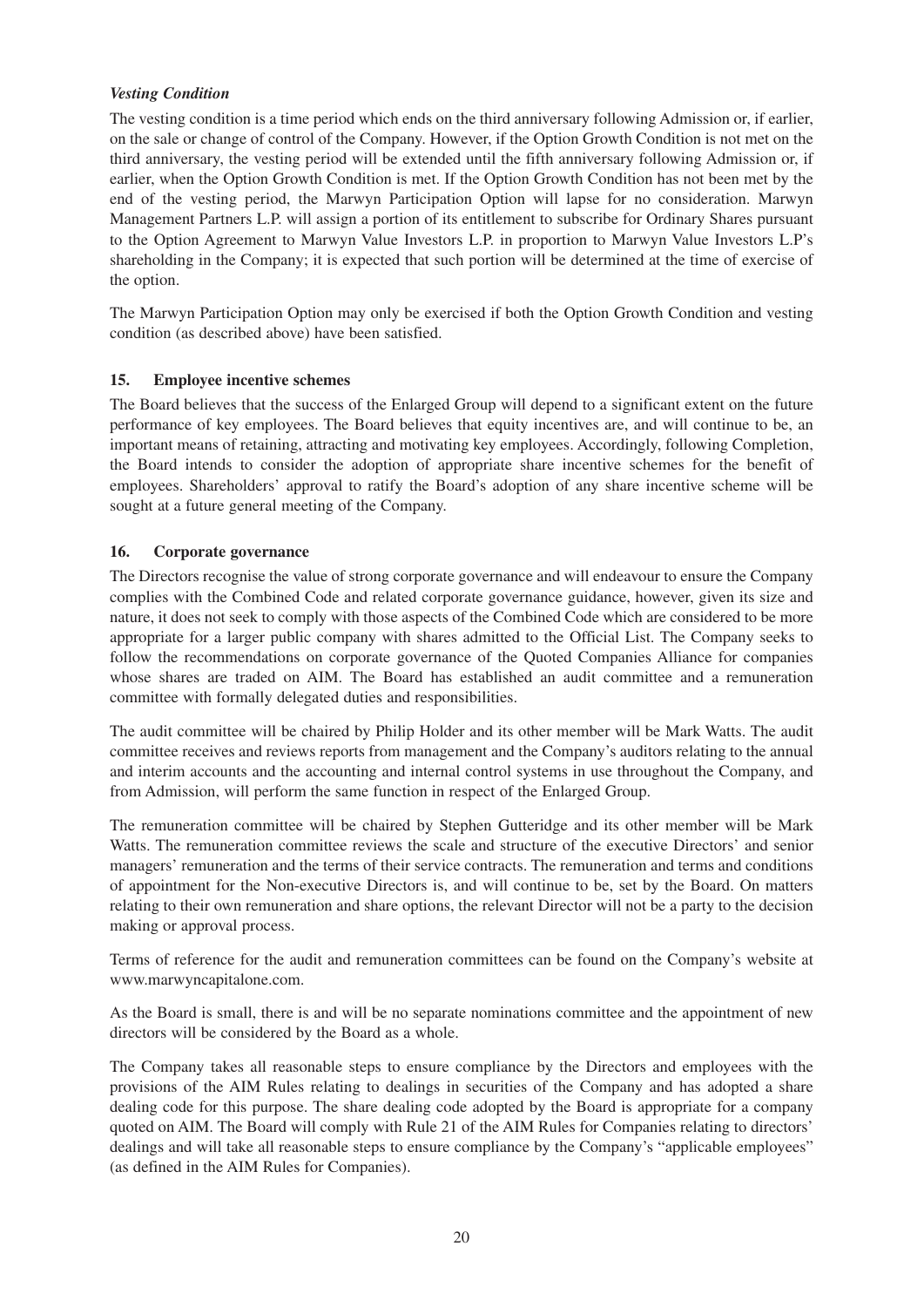#### **17. Lock in and orderly market arrangements**

The Proposed Directors and Marwyn Value Investors L.P. have entered into a lock in deed and orderly market restrictions pursuant to which they have agreed that (i) subject to certain exceptions, for a period of 12 months from the date of Admission, neither they nor their related parties (as defined under the AIM Rules for Companies) shall transfer or dispose of the Ordinary Shares in which they hold a beneficial interest; and (ii) subject to Admission, for a further period of 12 months or for so long as Cenkos Securities is the nominated adviser and/or broker to the Company (unless Cenkos Securities otherwise consents), the Proposed Directors and Marwyn Value Investors L.P. shall only be able transfer or dispose of Ordinary Shares in which they have a beneficial interest with the consent of the Company and through Cenkos Securities.

The aggregate number of Ordinary Shares to be held by the Proposed Directors and Marwyn Value Investors L.P. as at Admission, to which such lock in and orderly market restrictions will apply, will be 22,395,665 Ordinary Shares, representing 14.5 per cent. of the Enlarged Share Capital.

#### **18. The Placing**

#### *Details of the Placing*

Due to the requirements of the VCT Scheme and EIS Scheme, the Company will conduct three placings. The New VCT/EIS Placing Shares will be offered to VCT's investing funds raised after 6 April 2006 and to EIS investors. The Old VCT Placing Shares will be offered to VCT's investing funds raised prior to 6 April 2006. The General Placing Shares will be offered to other investors who will not be seeking relief under the VCT/EIS legislation.

The Placing Shares have been conditionally placed by Cenkos Securities as agent for the Company with institutional and other investors in accordance with the terms of the Placing Agreement, further details of which are set out at paragraph 14.1 of Part VII (*Additional Information*).

As part of the Placing, Marwyn Value Investors L.P. has agreed to subscribe, in aggregate, for 416,500 Placing Shares (representing approximately 0.3 per cent. of the Enlarged Share Capital). In addition James Corsellis, John Spellman, Stephen Gutteridge and Philip Holder have agreed to subscribe for 833,333, 625,000, 104,166 and 416,666 Placing Shares respectively (representing approximately 0.5, 0.4, 0.1 and 0.3 per cent. respectively of the Enlarged Share Capital).

The Placing Shares issued pursuant to the Placing will represent approximately 59.4 per cent. of the Enlarged Share Capital. The Placing Shares will, following Admission, rank *pari passu* in all respects with the Existing Ordinary Shares and will have the right to receive all dividends and distributions declared, made or paid in respect of the issued Ordinary Share capital of the Company after Admission.

Subject to Admission, the Company will issue up to 91,666,667 Placing Shares which will raise approximately £11.0 million (before expenses). After the expenses of the Placing and Admission, estimated to be £2.0 million (excluding VAT) in total, the Placing is intended to raise £9.0 million.

Subscribers to the New VCT/EIS Placing Shares and the Old VCT Placing Shares should note that there can be no guarantee that Third Admission will take place when expected, or at all, and it is possible that the New VCT/EIS Placing and the Old VCT Placing will proceed in circumstances where the General Placing and Acquisition do not subsequently complete.

Shareholders should be aware of the possibility that First Admission and Second Admission might occur but that the Acquisition might not be completed and/or Third Admission may not occur. Investors in the New VCT/EIS Placing and Old VCT Placing should be aware that, whilst advance assurance has been sought from HMRC, the Directors and Proposed Directors cannot guarantee that New VCT/EIS Placing Shares and Old VCT Placing Shares will be able to be treated as qualifying holdings within the meaning of Part 6 of the Income Tax Act 2007.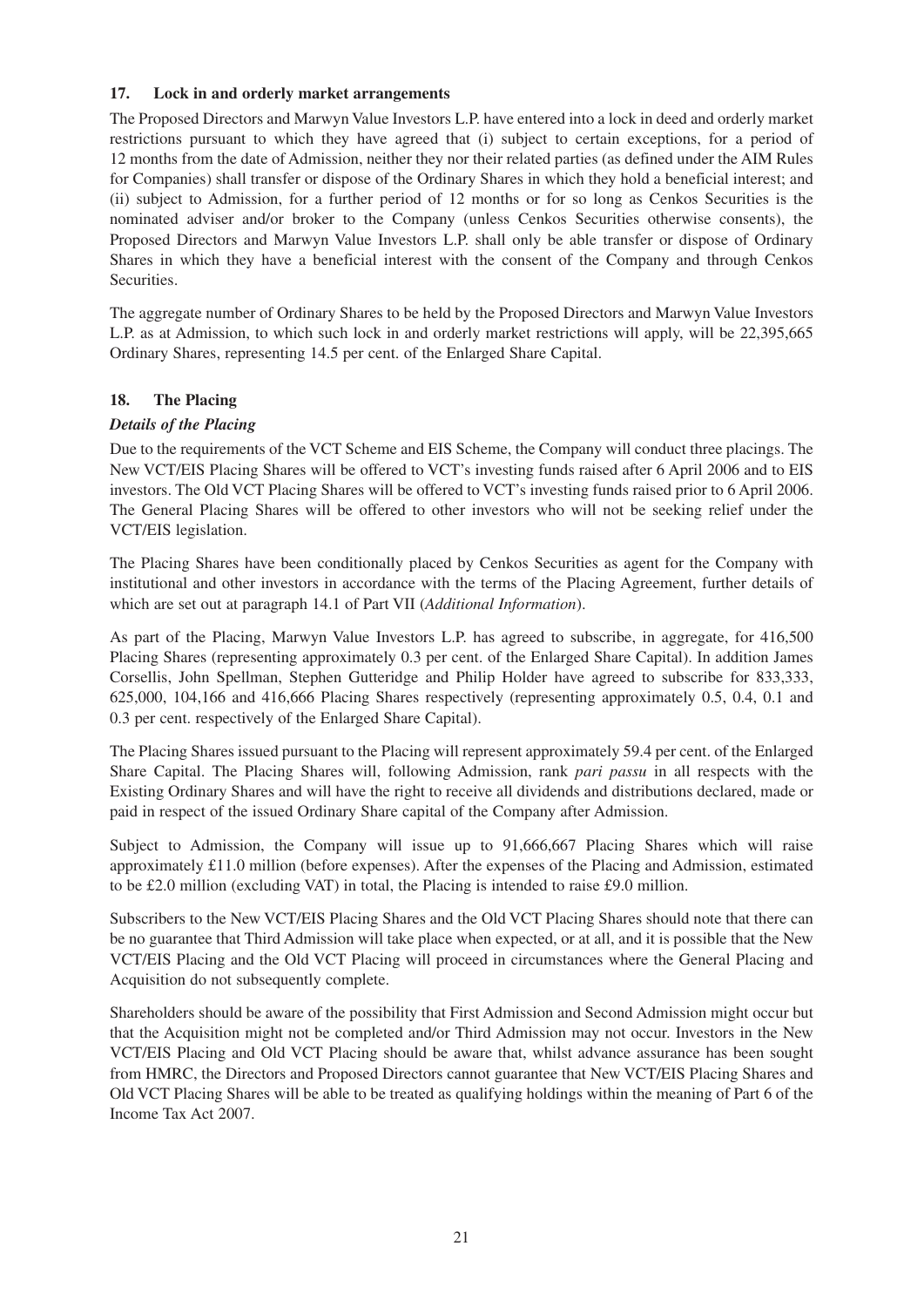#### *Use of Placing proceeds*

The net proceeds of the Placing will be used to fund the costs related to the Acquisition, working capital requirements of Fulcrum and the Enlarged Group post Acquisition and the implementation of the Company's turnaround strategy for Fulcrum as detailed in paragraph 6 of this Part I (*Letter from the Directors of Marwyn Capital I Limited*) of this document.

**The Ordinary Shares have not been, and will not be registered under the US Securities Act or with any regulatory authority of any state or other jurisdiction of the United States and may not be offered or sold within the United States.**

#### **19. Admission, settlement and dealing arrangements**

Application has been made to the London Stock Exchange for the Enlarged Share Capital to be admitted to trading on AIM, conditional on (amongst other things) the Resolutions being passed at the General Meeting. It is expected that First Admission will become effective and that dealings in the New VCT/EIS Placing Shares and the Existing Ordinary Shares will commence at 8.00 a.m. on 6 July 2010. It is expected that, subject to First Admission having occurred, Second Admission will become effective and that dealings in the Old VCT Placing Shares will commence at 8.00 a.m. on 7 July 2010. It is expected that, subject to First Admission and Second Admission having occurred, Third Admission will become effective and that dealings in the General Placing Shares will commence at 8.00 a.m. on 8 July 2010.

Dealings in Placing Shares on the London Stock Exchange before Admission will only be settled if Admission takes place. All dealings in Placing Shares prior to commencement of unconditional dealings will be at the sole risk of the parties concerned.

Where applicable, definitive share certificates in respect of the Placing Shares are expected to be despatched, by post at the risk of the recipients, to the relevant holders, at the dates specified on page 5 of this document headed 'Expected timetable of principal events'. The Placing Shares are in registered form and can also be held in uncertificated form via Depository Interests. Prior to the despatch of definitive share certificates in respect of any Placing Shares which are held in certificated form, transfers of those Placing Shares will be certified against the register of members of the Company. No temporary documents of title will be issued. All documents sent by or to a Shareholder, or at his direction, will be sent through the post at shareholders' risk.

CREST is a paperless settlement procedure enabling securities to be evidenced other than by certificate and transferred otherwise than by written instrument. The securities of companies incorporated in the Cayman Islands cannot be admitted to CREST and the Ordinary Shares are therefore not capable themselves of being admitted to CREST. Such securities can, however, be held by a nominee company which issues securities constituted under English law, called depository interests, on a one-for-one basis to the CREST account of the individual shareholder. These depository interests can then be admitted to and settled within CREST like any other CREST security. CREST is a voluntary system and Shareholders who wish to receive and retain share certificates will be able to do so.

The Company, through the Depository, has established a depository arrangement whereby the Depository Interests will be issued to Shareholders who wish to hold their Ordinary Shares in electronic form in CREST. Further details of the Depository Interests are set out below in paragraph 20 of this Part I (*Letter from the Directors of Marwyn Capital I Limited*).

#### **20. Depository Interests**

Depository Interests are created pursuant to, and issued on, the terms of the Deed Poll, which will be executed by the Depository in favour of the holder of the Depository Interests from time to time. Shareholders who elect to hold their Ordinary Shares in uncertificated form through the Depository will be bound by the terms of the Deed Poll, the provisions of which are expressed to bind all holders of Depository Interests, future and present.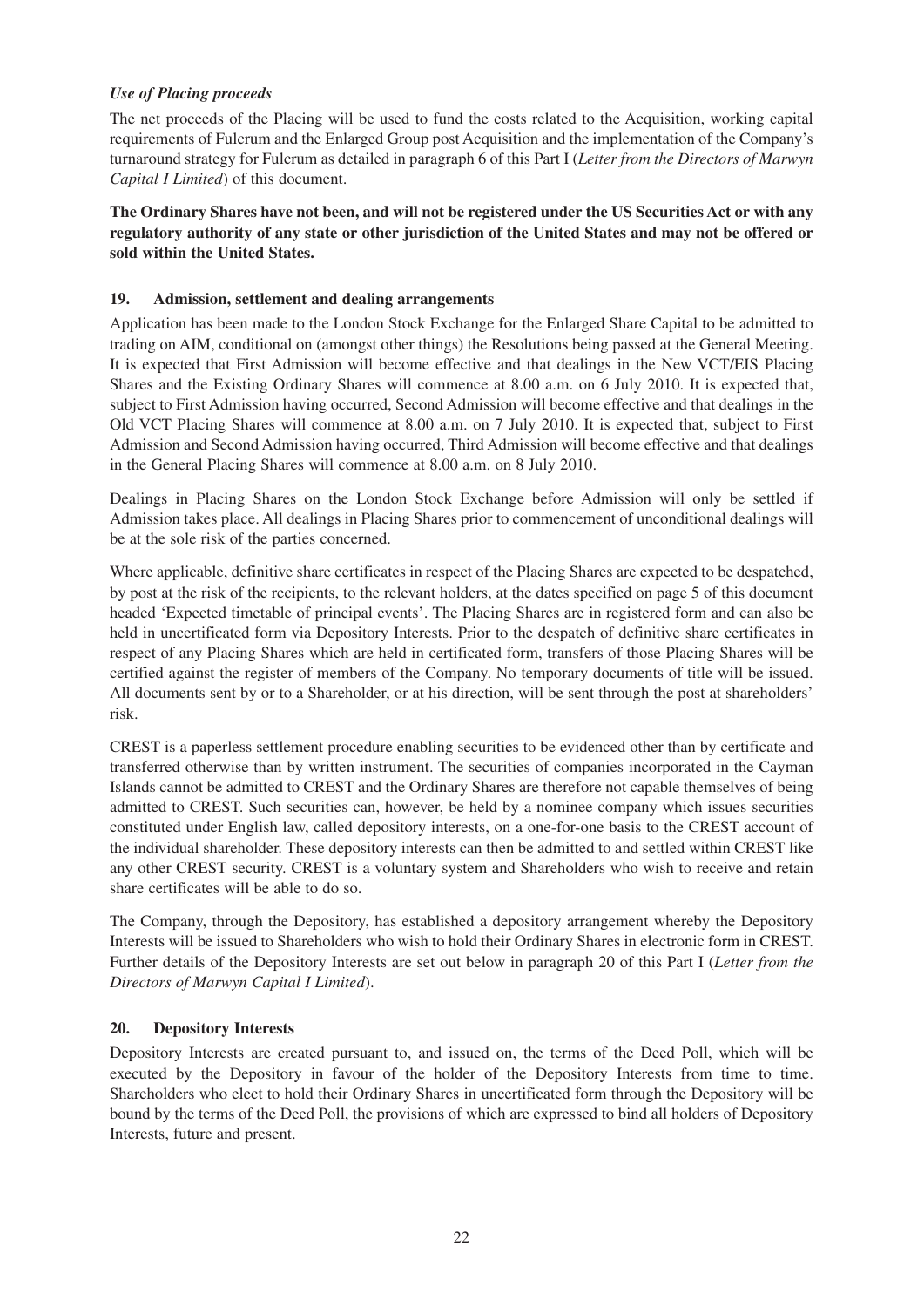Ordinary Shares to be held in uncertificated form will be transferred to the Depository or to its nominated custodian. Accordingly, in respect of those Ordinary Shares held by Shareholders in uncertificated form, the Company's register of members will show the Depository (or the custodian, as appropriate) as the legal holder of such shares. The beneficial interest of the Ordinary Shares will, however, remain with the holders of the Depository Interests who will be entitled to receive and exercise (or procure the exercise of) all of the rights attaching to such shares.

The Company will apply for the Depository Interests to be admitted to CREST with effect from Admission. Depository Interests will have the same ISIN as the underlying Ordinary Shares and will not require a separate application for admission to trading on AIM. At the General Meeting, the Company shall ask the Shareholders to consider, and if thought fit, pass (amongst other things) a resolution to change the name of the Company to Fulcrum Utility Services Limited. If this resolution is passed at the General Meeting, a new ISIN for the Ordinary Shares will be required. The Directors and the Proposed Directors expect the new ISIN for the Ordinary Shares to be issued within 10 business days of Admission.

If CREST members wish to avail themselves of the depository arrangements, they can do so by inputting a stock deposit in the usual way. The Company has informed Euroclear UK & Ireland that: (i) a CREST transfer form lodged as a stock deposit will be deemed to constitute a transfer of the Ordinary Shares to the Depository who will issue corresponding Depository Interests in CREST to the depositing members/transferee and (ii) in a similar way, a stock withdrawal will be deemed to constitute an instruction to the Depository to cancel the Depository Interests and effect a transfer of the Ordinary Shares to the person specified in the instruction. Shareholders who wish to do so may withdraw their shares into certificated form at any time using standard CREST messages.

Your attention is drawn to the sections on stamp duty/stamp duty reserve tax set out in paragraph 21 of Part VII (*Additional Information*) of this document.

Trading in Depository Interests on AIM will require Shareholders to deal through a stockbroker or other intermediary who is a member of the London Stock Exchange.

If at any time a CREST member requires any further information regarding the depository arrangements and the holding of Ordinary Shares, the form of Depository Interests or wishes to withdraw its Depository Interests from the CREST system and hold Ordinary Shares in certificated form, the CREST member should contact Capita IRG Trustees Limited, The Registry, 34 Beckenham Road, Beckenham, Kent BR3 4TU.

#### **21. Dividend Policy**

The Directors and the Proposed Directors intend to retain any future earnings for the foreseeable future to finance the growth of the Enlarged Group. However, the Directors and the Proposed Directors intend to consider the payment of dividends when the Enlarged Group has sufficient cash and distributable reserves for this purpose and it becomes commercially prudent to do so (subject to applicable laws).

#### **22. Taxation**

The attention of investors is drawn to the information regarding taxation in relation to Admission and the Placing which is set out at paragraph 21of Part VII (*Additional Information*) of this document. These details are, however, intended only as a general guide to the current tax law applying in the UK and the Cayman Islands for certain types of investor. Investors who are in any doubt as to their tax position or who are subject to tax in jurisdictions other than the UK or the Cayman Islands are strongly advised to consult their professional advisers.

#### **23. General Meeting**

A notice convening a general meeting of the Company to be held at the offices of Mayer Brown International LLP, 201 Bishopsgate, London EC2M 3AF on 5 July 2010 at 10.00 a.m. is set out on pages 131 to 133 of this document. The following resolution will be proposed as an ordinary resolution at the General Meeting:

(a) subject to Admission, to approve the Acquisition.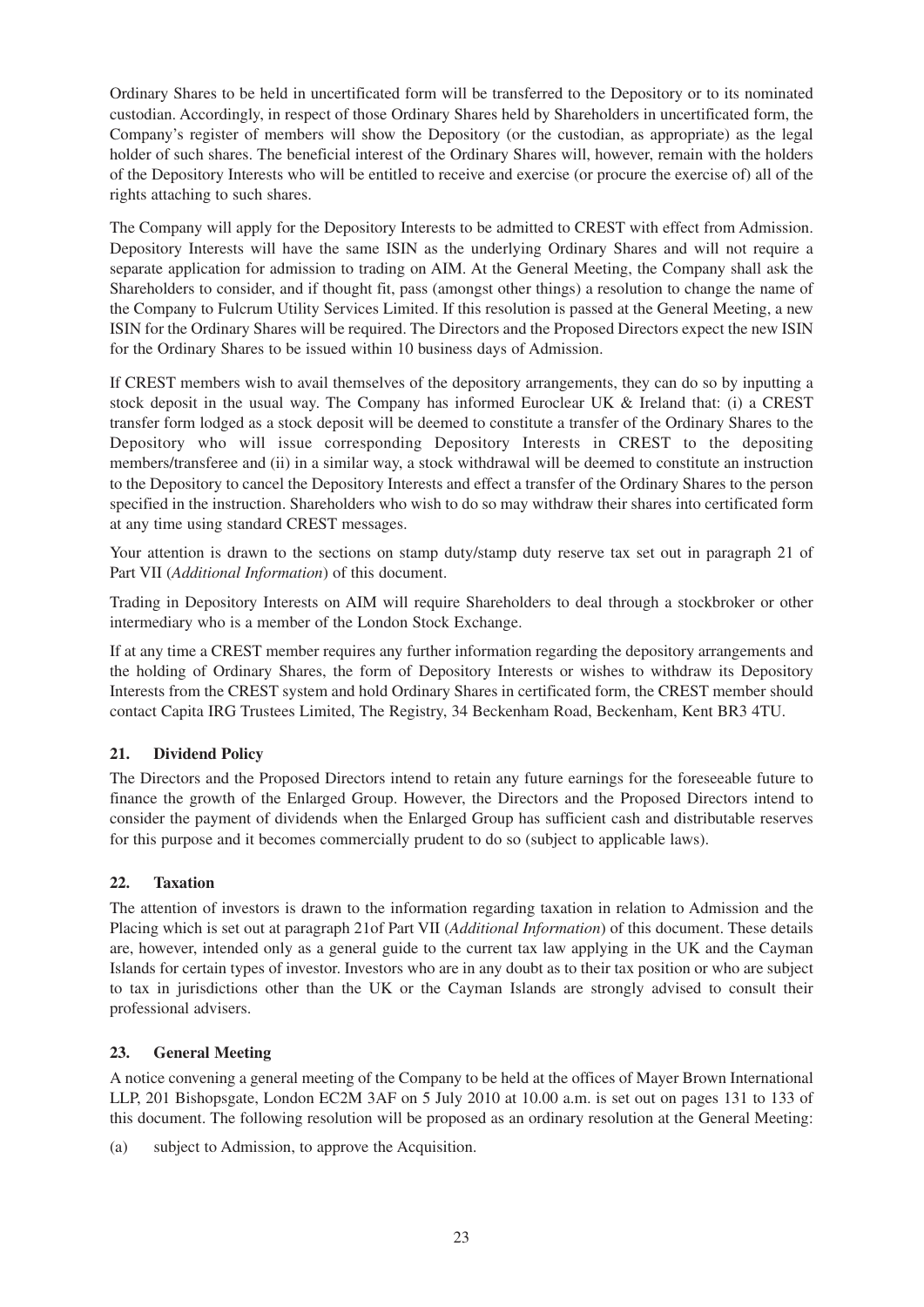The following resolutions will be proposed as special resolutions at the General Meeting:

- (b) to grant authority to the Directors to allot equity securities (as defined in the Articles) up to:
	- (i) the maximum aggregate nominal amount of £91,667 to persons applying for Ordinary Shares in connection with the Placing;
	- (ii) and otherwise than pursuant to the authority in (a)(i) above and (b) below, up to an aggregate amount equal to one third of the fully diluted issued share capital of the Company from time to time;

such authority expiring on the earlier of the date that falls 18 months from the date the resolution is passed or at the conclusion of the first annual general meeting of the Company.

- (c) to grant authority to the Directors to allot equity securities (as defined in the Articles) up to an aggregate amount equal to twenty per cent. (20 per cent.) of the fully diluted issued share capital of the Company from time to time to enable the Company to make offers or arrangements which would or might require equity securities to be allotted in respect of the Marwyn Participation Option and the Management Participation Shares, provided that this authority shall expire, unless sooner revoked or altered by the Company in a general meeting, on the date that falls 5 years after the date on which this resolution is passed.
- (d) to grant authority to the Directors to allot equity securities (as defined in the Articles) pursuant to the Placing and, otherwise than in relation to the Placing and the authority in (e) below, up to an aggregate amount equal to one third of the fully diluted issued share capital of the Company from time to time on a non pre-emptive basis, such authority expiring on the earlier of the date that falls 18 months from the date the resolution is passed or at the conclusion of the first annual general meeting of the Company.
- (e) to grant authority to the Directors to allot equity securities (as defined in the Articles) up to an aggregate amount equal to twenty per cent. (20 per cent.) of the fully diluted issued share capital of the Company from time to time on a non pre-emptive basis, to enable the Company to make offers or arrangements which would or might require equity securities to be allotted in respect of the Marwyn Participation Option and the Management Participation Shares, provided that this authority shall expire, unless sooner revoked or altered by the Company in a general meeting, on the date that falls 5 years after the date on which this resolution is passed.
- (f) subject to the passing of the resolution described in (a) above, to change the name of the Company to Fulcrum Utility Services Limited; and
- (g) to amend the Memorandum and Articles in their entirety and replace them with the form of amended and restated memorandum and New Articles as described at paragraph 5.3 of Part VII (*Additional Information*) of this document.

Resolution (a) described above is to be passed as an ordinary resolution and requires a simple majority of the Shareholders voting in person or by proxy to be passed. Resolutions (b) to (g) described above are to be passed as special resolutions and require a majority of not less than two-thirds of the Shareholders voting in person or by proxy to be passed. All Resolutions to be approved at the General Meeting relate to special business.

#### **24. Risk Factors and further information**

Your attention is drawn to the additional financial and other information set out in Part IV (*Historical Financial Information of the Group*) and Part V (*Historical Financial Information of Fulcrum*). In particular, Part III (*Risk Factors*) should be considered carefully.

#### **25. Actions to be taken**

A Form of Proxy is enclosed for use by Shareholders at the General Meeting. Whether or not Shareholders intend to be present at the General Meeting (or any adjournment thereof,) they are asked to complete, sign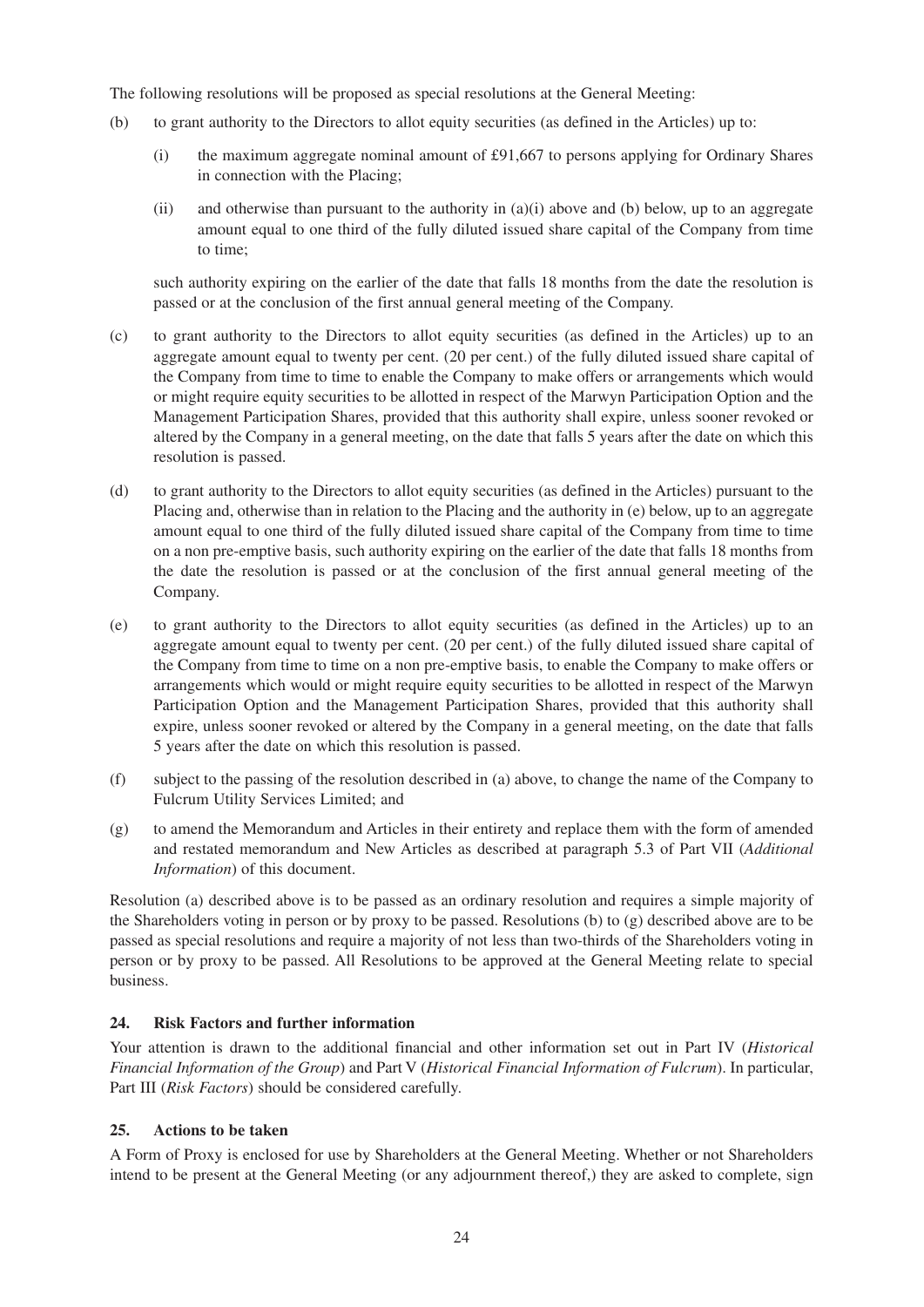and return the Form of Proxy to the Registrar at Capita Registrars, The Registry, 34 Beckenham Road, Beckenham, Kent, BR3 4TU as soon as possible but in any event so as to arrive not less than 48 hours before the time for which the General Meeting is convened. The completion and return of a Form of Proxy will not preclude a Shareholder from attending the General Meeting and voting in person should they wish to do so.

Depository Interest holders shall also receive, as well as this document, a Form of Direction. The Form of Direction should be completed, signed and returned to the Company's Depository at Capita Registrars, The Registry, 34 Beckenham Road, Kent BR3 4TU, as soon as possible but in any event so as to arrive not less than 72 hours before the time for which the General Meeting is convened. On receipt of the Form of Direction, the Depository will vote at the General Meeting (either in person or by proxy) on the Depository Interest holder's behalf, as directed by the Depository Interest holder in the Form of Direction.

#### **26. Recommendation**

The Board unanimously recommends that all Shareholders vote in favour of the Resolutions.

Yours faithfully

Paul coouror.

**Paul Cookson** *Non-executive Director, for and on behalf of the Board*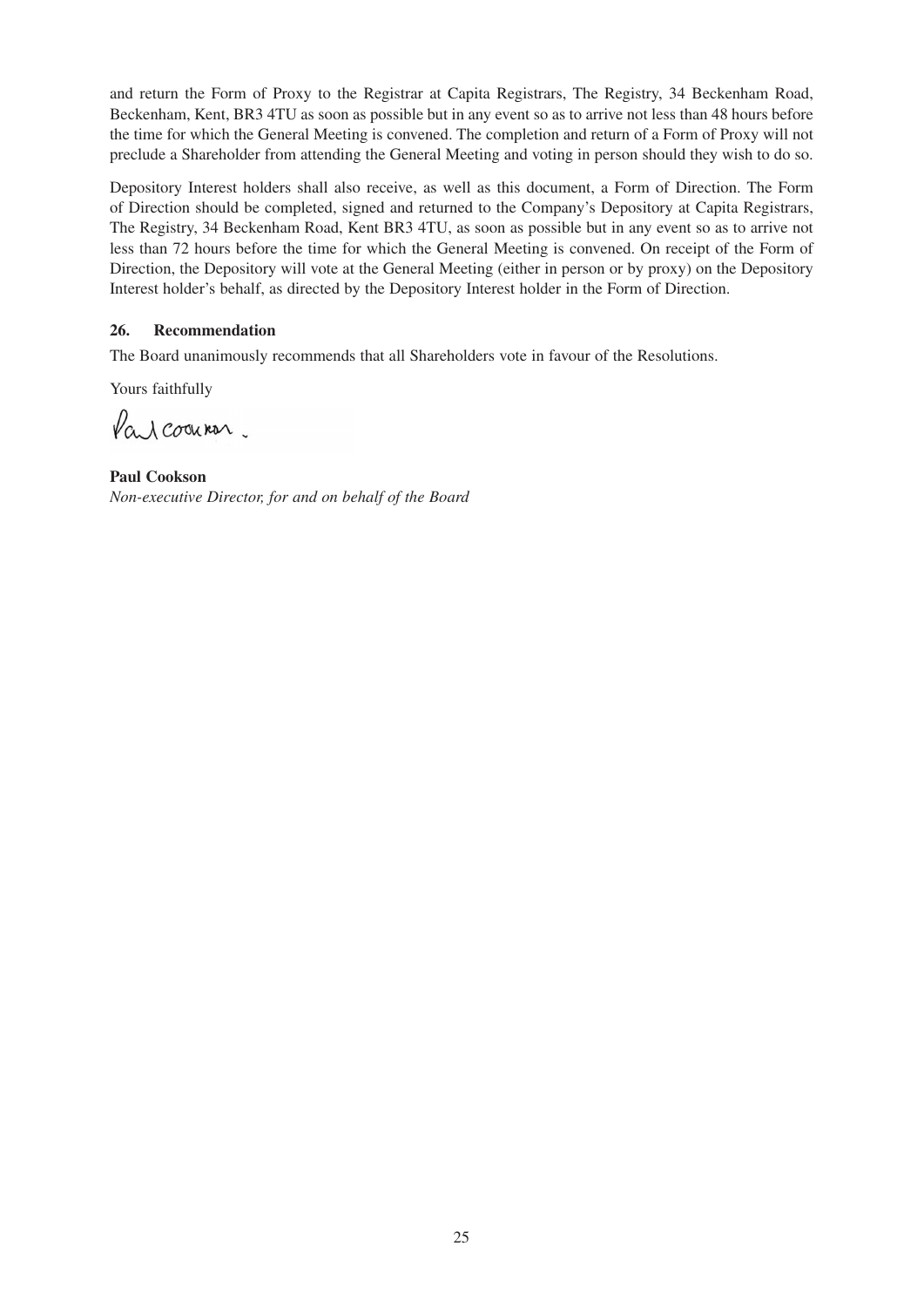# **PART II**

# **MARKET INFORMATION**

#### **1. Overview of the gas industry**

The UK gas infrastructure is divided into national gas storage facilities, interconnectors, the National Transmission System and eight Gas Distribution Networks. National Grid currently owns and operates the National Transmission System, the national high-pressure distribution pipeline which connects to the Gas Distribution Networks that in turn provide lower pressure distribution to local areas. Until 2005, National Grid owned all eight Distribution Networks. In June 2005, National Grid sold four Gas Distribution Networks (Scotland, Wales and West, Northern and Southern) to independent owners, retaining ownership of the remaining four, as shown in the map below.



*Source:*

#### *Independent Gas Transporters*

In addition to the Gas Distribution Networks, there are eleven licenced Independent Gas Transporters, including Fulcrum Pipelines, who are licensed to own and operate small networks connected to Gas Distribution Networks, providing a connection to the gas supply where customers cannot connect directly to a Gas Distribution Network. Currently only five of these eleven Independent Gas Transporters actually operate network assets in the UK*.* It is estimated that the number of customers connected to an Independent Gas Transporter network (rather than directly to a Distribution Network) is approximately 870,000, and this is projected to reach one million within a few years (*Source: Ofgem*).

#### *Gas suppliers*

Until 1986, the UK gas supply industry was a monopoly, operated through British Gas. Today, gas supply in the UK is provided by a large number of retail suppliers. Key suppliers to the industrial and commercial market include British Gas, Corona Energy, Gazprom, E-on and Npower.

Suppliers typically do not own infrastructure assets (e.g. pipes or meters) and pay a transportation fee to the relevant network provider for gas carried by the operator's pipelines. The gas supplier retains responsibility for billing and payment collection from the customer.

#### *Utility Infrastructure Providers*

Utility Infrastructure Providers are independent service providers who provide construction, installation and connection services to gas networks. Fulcrum is a Utility Infrastructure Provider although it subcontracts the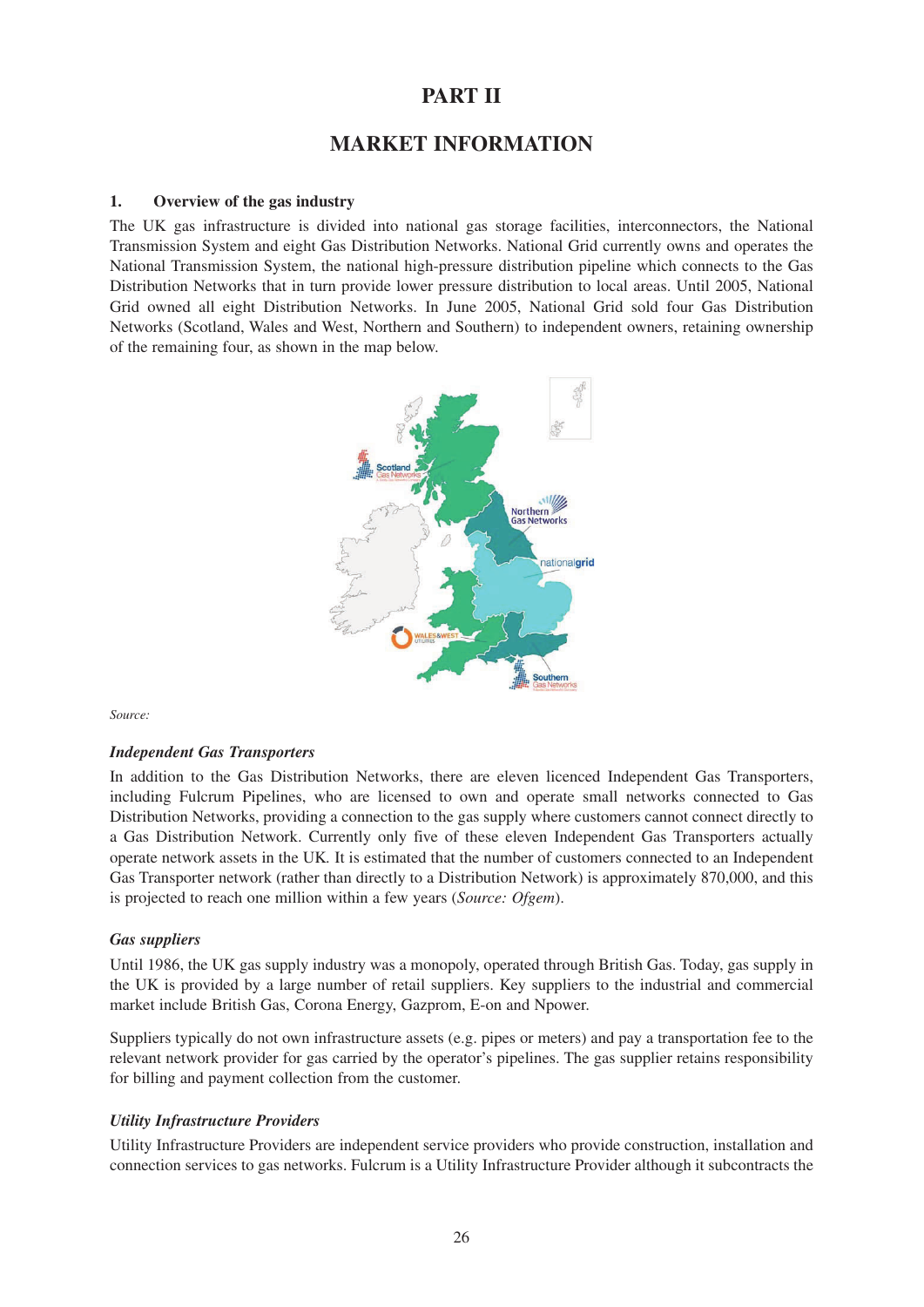physical labour associated with its connections. Other Utility Infrastructure Providers are typically part of large construction and infrastructure companies, such as Balfour Beatty plc.

### **2. Asset ownership**

The ownership of pipeline and meter assets in the gas industry is regulated by Ofgem. Ownership of assets gives operators the right to charge rental fees to users (e.g. suppliers or end customers) for their use. The Directors and Proposed Directors believe that approximately 25.0 per cent. of a consumer's gas bill is typically related to transportation charges and 1.5 per cent. is related to a meter rental charge. To own a pipeline or operate a distribution network an operator must have a Gas Distribution Network or Independent Gas Transporter licence.

Without a Gas Distribution Network or an Independent Gas Transporter Licence, a gas connections provider must arrange for the adoption of a pipe or meter asset to a relevant licence holder on completion of the installation.

#### **3. Gas market regulation**

Ofgem is the official independent regulating body for both the gas and electricity industries. Gas connections fall into either regulated or unregulated categories. Standard single gas connections (those where the connecting pipe is less than 23 metres long) to domestic properties remain regulated by Ofgem. These connections are typically carried out by the relevant network operator and are charged at a standard regulated price with regulated service delivery standards. By contrast, all other connections (including those relating to new property developments and more complex domestic connections) are unregulated, with prices set by a competitive market.

Independent Gas Transporters are also licenced by Ofgem. Relative price control policy was introduced in July 2004, capping transportation charges at a level broadly consistent with the equivalent Gas Distribution Network charge. Ofgem review the pricing allowed by Gas Distribution Networks on a periodic basis.

#### **4. Overview of the gas connections industry**

The gas connections market represents the physical connection of the end customer to a distribution network. A typical connection will involve the design and installation of a meter (to measure gas usage) and a connecting pipeline (connecting the property and meter to the mains network). Connections are typically new connections to the gas mains, either to a Gas Distribution Network or via an Independent Gas Transporter network. Connections services are also provided to existing connections, where the existing pipeline or meter requires alteration, refurbishment, an increase in capacity or diversion. The split between new and modified connections in the UK market is approximately 30–40 per cent. for new connections and 60–70 per cent. for modified connections. In addition, connections work may involve the diversion or extension of the mains network. Gas connections range from the connection of a single property through a service pipe to larger, more complex pipe assets to industrial and commercial premises or residential developments.

In the year to 31 March 2009, 208,963 new and modified gas connections were undertaken in the UK.

#### *Participants in the new connections market*

A customer who wishes to arrange a gas connection to the mains supply can approach one of four categories of market participants:

- a gas supplier:
- the relevant Gas Distribution Network operator;
- the relevant Independent Gas Transporter;
- third party intermediaries such as energy consultants; and
- a Utility Infrastructure Provider.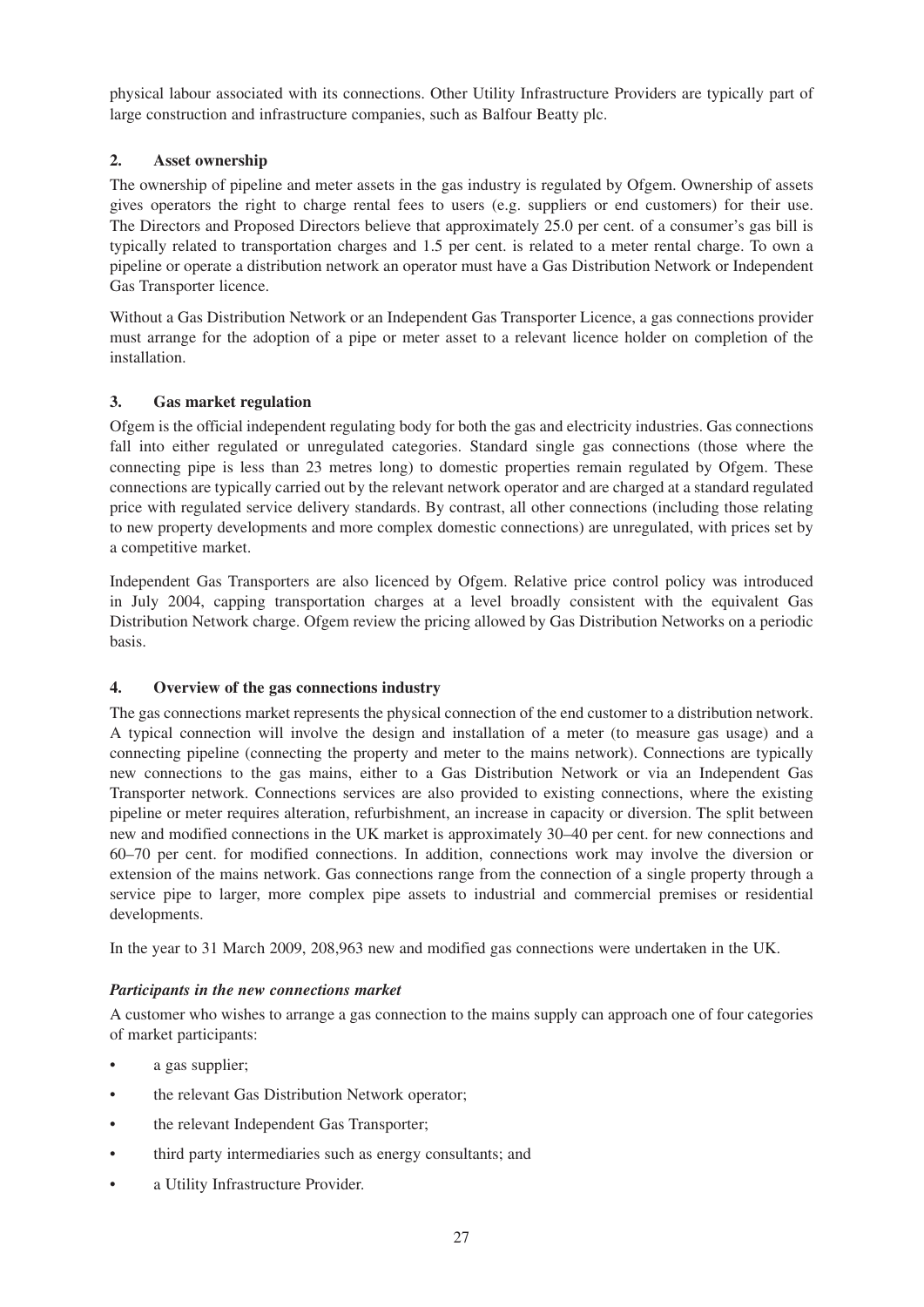As the gas connections market has developed, the number of participants in the market has increased and competition is now fragmented. New entrants have come from a number of areas. In the first instance, the independently owned Gas Distribution Networks have established subsidiaries to provide gas connection services within their geographic regions. In addition, the Independent Gas Transporters and gas suppliers have established their own subsidiaries to carry out gas or project manage connections when approached by their customers. With increasing competition, the number of independent connections providers, both Utility Infrastructure Providers and third party providers, has also grown. These independent connections providers will manage connections on behalf of network operators and gas suppliers or directly to end users.

The Directors and the Proposed Directors believe that the UK is witnessing an increasing trend towards outsourcing of gas connections services to third parties. In the year to 31 March 2008 the proportion of connections carried out by independent operators (including Fulcrum) exceeded the market share of the Gas Distribution Networks' internal connections operations for the first time. Of those gas connections that were made directly to Gas Distribution Networks in the year to 31 March 2009 (49 per cent. of the total), 88 per cent. were connected by the Gas Distribution Networks themselves and 12 per cent. by independent third parties (a 7 per cent. increase on the year to 31 March 2008). However, of those connections to Independent Gas Transporter networks (51 per cent.), 58 per cent. were undertaken by the Independent Gas Transporter (and their affiliates) themselves and 42 per cent. by independent third parties (*Source: Ofgem*).

#### *Revenue drivers*

The ultimate customer in any new gas connection is the occupier of the property to be connected to the gas supply. However, only a small proportion of new connections revenues are generated through a direct relationship with the ultimate customer and such revenue is typically limited to larger new developments. Customers seeking a new connection will typically approach their gas supplier (such as British Gas), the operator of their Gas Distribution Network (such as National Grid), or a local Independent Gas Transporter. In addition, industrial and commercial customers may rely on third party intermediaries, such as energy consultants, to source utilities connections. The ability of each of these parties to manage the connection on behalf of the ultimate customer is limited by their in-house engineering, design and physical installation capabilities. Where they do not have the capability or capacity to manage such a connection, they will outsource the management of connections to third parties, such as Fulcrum. Therefore, the Directors and the Proposed Directors believe that strong relationships with these industry participants are key to successful revenue generation.

The overall gas connection market will to some degree be influenced by the UK property market, which has suffered in the recent recession. However, the Directors and Proposed Directors believe that the opportunity to add incremental revenue is not dependent on a recovery in the property market as a whole.

#### **5. Smart metering**

A smart meter is an advanced gas or electricity meter that identifies consumption in more detail than a conventional meter and generally communicates that information back to both the ultimate customer and the supplier for monitoring and billing purposes. Smart meters provide a new way of measuring gas consumption, allowing suppliers to introduce different prices for consumption based on the time of day and the season and so better matching consumption with supply. In addition, they provide real time information on gas consumption to the end user, allowing them to maximise the efficiency of their gas usage and solve the problem of estimated gas meter readings. Current Government trials estimate that smart meters will reduce energy bills by up to 3 per cent. but use in parts of the United States suggests savings of up to 10 per cent.

The UK Government has made public its intention to roll out smart meters across the UK by 2020 as a key part of its policy towards energy demand-side management, with the commercial market completed by 2013. This is estimated to be at a cost of up to £9 billion necessitating the replacement of approximately half of the UK's meter asset base (representing approximately 19 million meters to be installed). The Directors and Proposed Directors believe that this will provide a significant short term opportunity to connections and meter installation businesses who will be required to meet such a wholesale refurbishment of the UK gas meter base.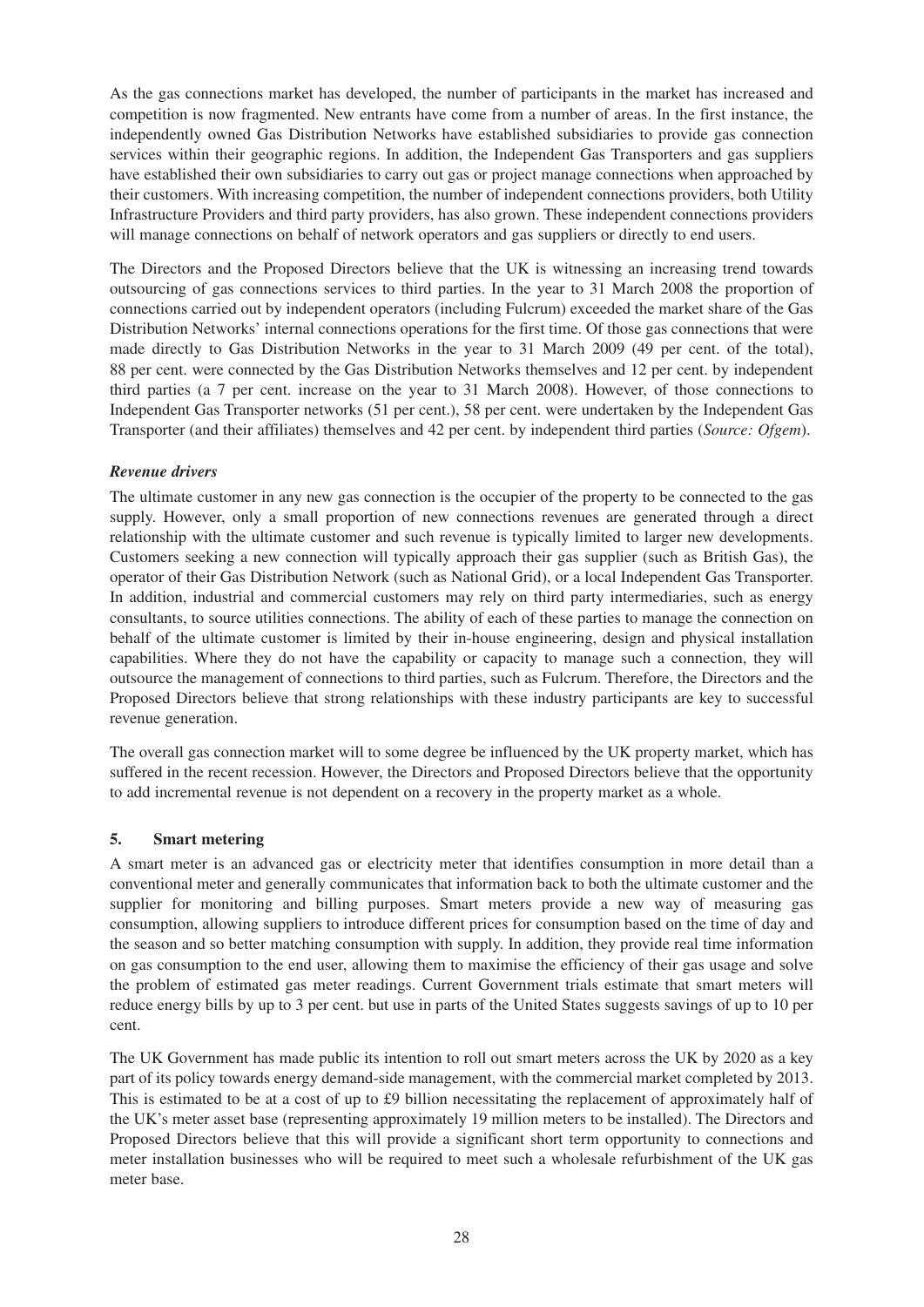# **PART III**

## **RISK FACTORS**

**An investment in the Ordinary Shares involves a high degree of risk. Accordingly prospective investors should carefully consider the specific risk factors set out below in addition to the other information contained in this document before investing in Ordinary Shares. The Board considers the following risks and other factors to be the most significant for potential investors in the Company, but the risks listed do not necessarily comprise all those associated with an investment in the Company and are not set out in any particular order of priority. If any of the following risks actually occur, the Enlarged Group's business, financial condition, capital resources, results or future operations could be materially adversely affected. In such a case, the market price of the Ordinary Shares could decline and investors may lose all or part of their investment.**

**Additional risks and uncertainties not currently known to the Board or which the Board currently deem immaterial may also have an adverse effect on the Enlarged Group's business and the information set out below does not purport to be an exhaustive summary of the risks affecting the Enlarged Group. In particular, the Enlarged Group's performance may be affected by changes in the market and/or economic conditions and in legal, regulatory and tax requirements. An investment in the Ordinary Shares described in this document is speculative. Potential investors are accordingly advised to consult an independent professional adviser authorised for the purposes of FSMA who specialises in advising on investment of this kind before making an investment decision. A prospective investor should consider carefully whether an investment in the Enlarged Group is suitable in the light of his, her or its personal circumstances and the financial resources available to him, her or it. If you are in any doubt about the action you should take, you should consult your independent professional adviser authorised under FSMA.**

#### **1. Risks relating to the business of the Company**

#### *Dependence on the Acquisition*

The Company has not, since incorporation, carried on any trading activities. The value of any investment in the Company is, therefore, wholly dependent upon the successful implementation of its turnaround strategy to turnaround Fulcrum as described in paragraph 6 of Part I (*Letter from the Directors of Marwyn Capital I Limited*) of this document.

#### *Current operating results not an indication of future results*

The Company's operating results may fluctuate significantly in the future due to a variety of factors, many of which are outside of its control. Factors that may affect the Company's operating results include (amongst others) the success of the Company, the economic climate and the UK housing market. It is possible that, in the future, the Company's operating results will fall below the expectations of securities analysts or investors. If this occurs, the trading price of the Company's shares may decline significantly.

#### *Potential dilution from management and Marwyn incentives*

The Company has in place and intends to implement certain incentive schemes through which certain key employees and Marwyn Management Partners L.P. will be rewarded for increases in shareholder value, subject to certain conditions and performance hurdles as set out in paragraphs 13 to 14 of Part I (*Letter from the Directors of Marwyn Capital I Limited*) of this document. John Spellman and Philip Holder have subscribed for Management Participation Shares, and the Company has granted Marwyn Management Partners L.P. the Marwyn Participation Option. The Company may, in the future, purchase the Management Participation Shares for the issue of new Ordinary Shares at its discretion. The Company may also be required to issue new Ordinary Shares pursuant to the Marwyn Participation Option. The Company will, if the Resolutions are passed, have the authority to issue an aggregate amount equal to twenty per cent. of the fully diluted issued share capital from time to time, for a period of 5 years in order to satisfy the potential requirement to issue these shares. If the Company issues Ordinary Shares in order to satisfy the incentivisation schemes, the existing Shareholders may face significant dilution.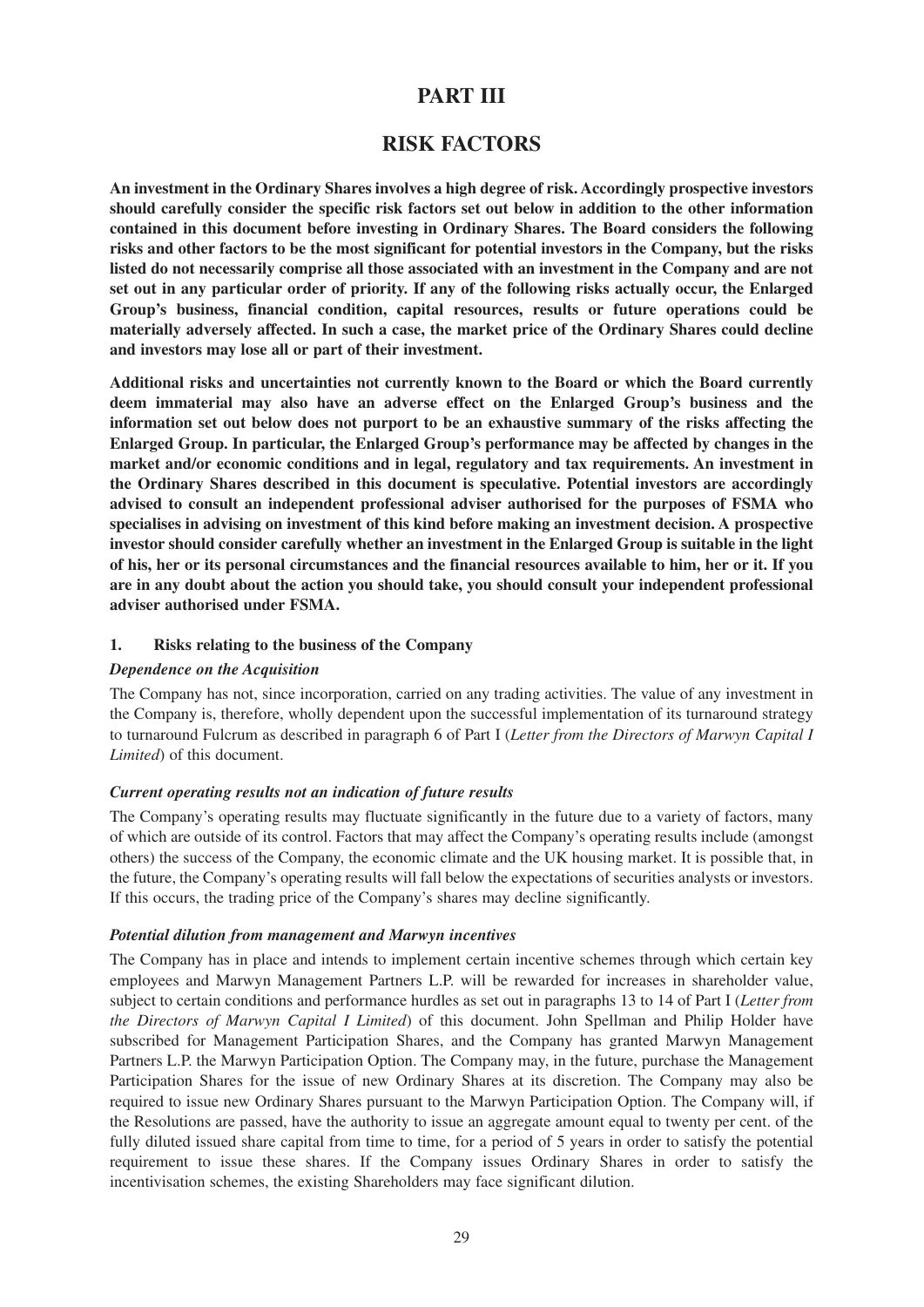#### *Gearing*

The Group and Fulcrum will have no third party debt immediately following Completion and the Directors and the Proposed Directors do not currently intend to raise debt finance. However, the Company may in the future be geared through borrowings, which would typically be secured on its investments. The Articles contain no specific borrowing limits. If the costs of the Enlarged Group's borrowings exceed the return on the Enlarged Group's assets, the borrowings will have a negative effect on the Enlarged Group's performance. If the Enlarged Group cannot generate adequate cash flows to meet any debt service obligations, it may suffer a partial or total loss of its capital. In the event that the Enlarged Group enters into a bank facility agreement, such agreement may contain financial covenants. The agreement may require that in the event that any such financial covenant or if any other covenant is breached, the Enlarged Group may be required to repay the borrowings in whole or in part. In such circumstances, the Enlarged Group may be required to sell, in a limited time, some or all of its investments, potentially in circumstances where there has been a downturn in values in the sector generally, such that the realisation proceeds do not reflect the Enlarged Group's valuation of the investments.

#### *Dividends*

Whether the Board declares dividends or not will depend on various factors including the Enlarged Group's future financial performance, profits, levels of distributable reserves, capital requirements, general economic conditions and applicable law. As Fulcrum, which will be the only business of the Enlarged Group post-Completion, is currently loss-making and the Board intends to implement a significant turnaround strategy, it could be a number of years before the Company is able to declare any dividends.

#### **2. Risks relating to the turnaround strategy and its future success**

#### *Dependence on key executives and personnel*

In order to develop and maintain its business, the Company must recruit suitably qualified people. Whilst it is the intention that the Company will enter into service agreements with certain identified operational managers following Completion, there is no guarantee that the operational managers will enter into such arrangements. If the operational managers do enter into service agreements with the Company, the retention of their services in the future cannot be guaranteed.

In common with many smaller companies, the Company's future success is substantially dependent upon its senior management. Once employed, the loss of any member of the Company's senior management could harm or delay the plans of the business either whilst management time is directed to finding suitable replacements or if no suitable replacement is available to the Company. In either case, this may have a material adverse effect on the future of the Company's business.

The Company's future success depends also on the ability to attract, train, retain and motivate highly skilled technical, sales and customer support personnel. Competition for personnel with appropriate qualifications is intense and may become even more so in the future. The Company cannot be sure that it will be able to attract and secure suitable personnel in the future.

#### *Risk inherent with the turnaround of a loss making business*

It is the Directors and the Proposed Directors view that Fulcrum has underperformed in recent years. In order fully to realise the benefits of the Acquisition the Board considers it needs to deliver a successful turnaround strategy. The turnaround will involve initiatives to grow Fulcrum's market share, realise operational efficiencies, the implementation of a new IT system and imposing stricter controls on cash management. This will be a complex process and will place significant demands on the management, financial, technical and other resources of the Company and Fulcrum. In addition, the Board and senior managers of the Company and Fulcrum who will be engaged to implement the turnaround strategy have not previously worked for Fulcrum and, as a result, may take some time post-completion to understand its business. There is a risk that, as a result, the turnaround plan may take longer to implement than anticipated and issues may arise which the Board had not previously considered. If the Board is unsuccessful in implementing the proposed turnaround of Fulcrum, the Enlarged Group's financial and operating performance could materially suffer.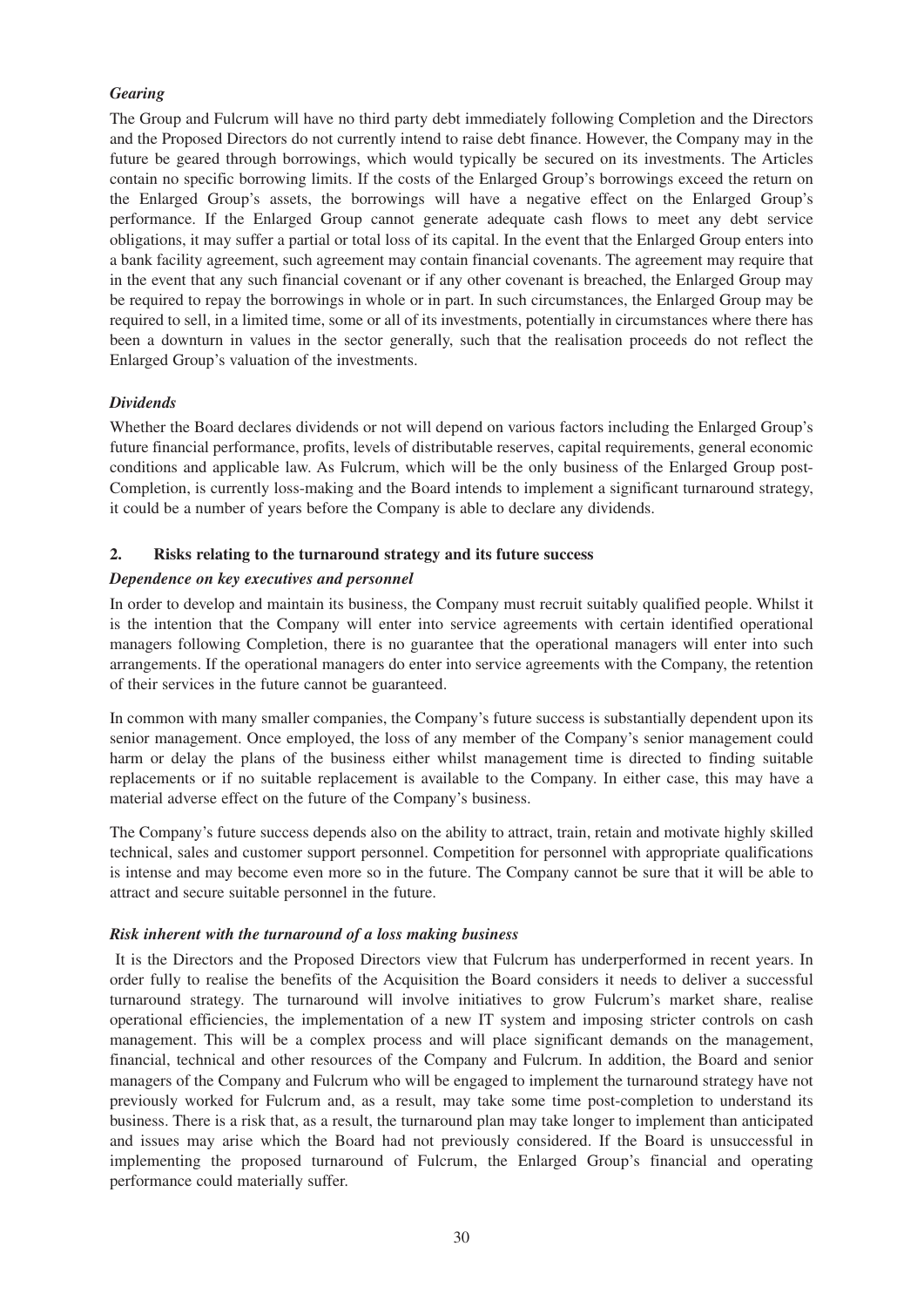#### *Requirement for further funds if working capital is insufficient*

The Directors and the Proposed Directors are of the opinion, having made due and careful enquiry and having taken into account the net proceeds of the Placing, that the working capital available to the Enlarged Group will be sufficient for its present requirements, that is for at least the next twelve months from the date of Admission. It is possible that due to unforeseen circumstances, the proceeds of the Placing will not be sufficient to cover the cash requirements of the business and the Company will require further financing by issuing equity securities or convertible debt securities. There is no guarantee that the then prevailing market conditions will allow for such a fundraising or that new investors will be prepared to subscribe for Ordinary Shares at the same price as the Placing Price or higher. If further financing is obtained by issuing equity securities or convertible debt securities, existing Shareholders may be diluted and the new securities may carry rights, privileges and preferences superior to the Ordinary Shares. The Company may also seek debt finance in the future. There can be no assurance that the Company will be able to raise those debt funds, whether on acceptable terms or at all. If debt financing is obtained, the Company's ability to raise further finance and its ability to operate its business may be subject to restrictions.

#### *Ability to increase revenue*

The markets in which the Enlarged Group operates are competitive. The Enlarged Group may face significant competition, including from competitors who may be larger and/or have greater capital resources. There is no assurance that the Enlarged Group will be able to compete successfully in such a marketplace in the future. In addition, the Enlarged Group cannot predict the pricing or promotional activities of its competitors or their effect on its ability to market and sell its services. In order to ensure that its services remain competitive, the Enlarged Group may be required to reduce its prices as a result of price reductions by its competitors. This could adversely affect the Enlarged Group's results.

There are no assurances that the strength of Fulcrum's competitors will not improve or that Fulcrum will win any additional market share from its competitors or maintain its existing market share. Further, Fulcrum's competitors may be able to respond more quickly to new or emerging technologies and changes in client requirements and/or demands. Existing and/or increased competition could adversely affect Fulcrum's market share and materially affect its business, financial condition and operating results. Competitive pressures may intensify and as a result may force Fulcrum to reduce the price of its services or attract Fulcrum's current customer base to use an alternative supplier, which could adversely affect its business, financial condition and operating results.

#### **3. Risks relating to the business of Fulcrum**

#### *Divestment from National Grid*

Fulcrum is currently owned by National Grid, one of the world's largest and most recognised utility infrastructure companies. Although Fulcrum is a separate trading entity and does not use the National Grid brand in any way, customers and suppliers are aware of Fulcrum's ownership and may perceive this in a positive light from a commercial and financial trading risk perspective. There is risk that, following Completion, customers and suppliers are less willing to give as favourable trading terms to Fulcrum under independent ownership.

#### *Fulcrum to operate as a standalone business*

Post-Completion, Fulcrum will have to operate as a stand alone business. Although Fulcrum is not presently reliant on National Grid for the majority of its operational services, it will need to establish certain functions for which it previously relied on National Grid to provide. In particular, Fulcrum will need to create a stand alone tax and treasury function. This may place significant demands on the time of the senior management of Fulcrum and the Company as well as other resources and its success is dependent on finding appropriately qualified individuals to set up and manage the additional functions. Although the Company has sought to mitigate this risk by making appropriate arrangements as part of the Acquisition, there is a risk that, following Completion, issues may arise which could adversely affect Fulcrum's business, financial condition and operating results.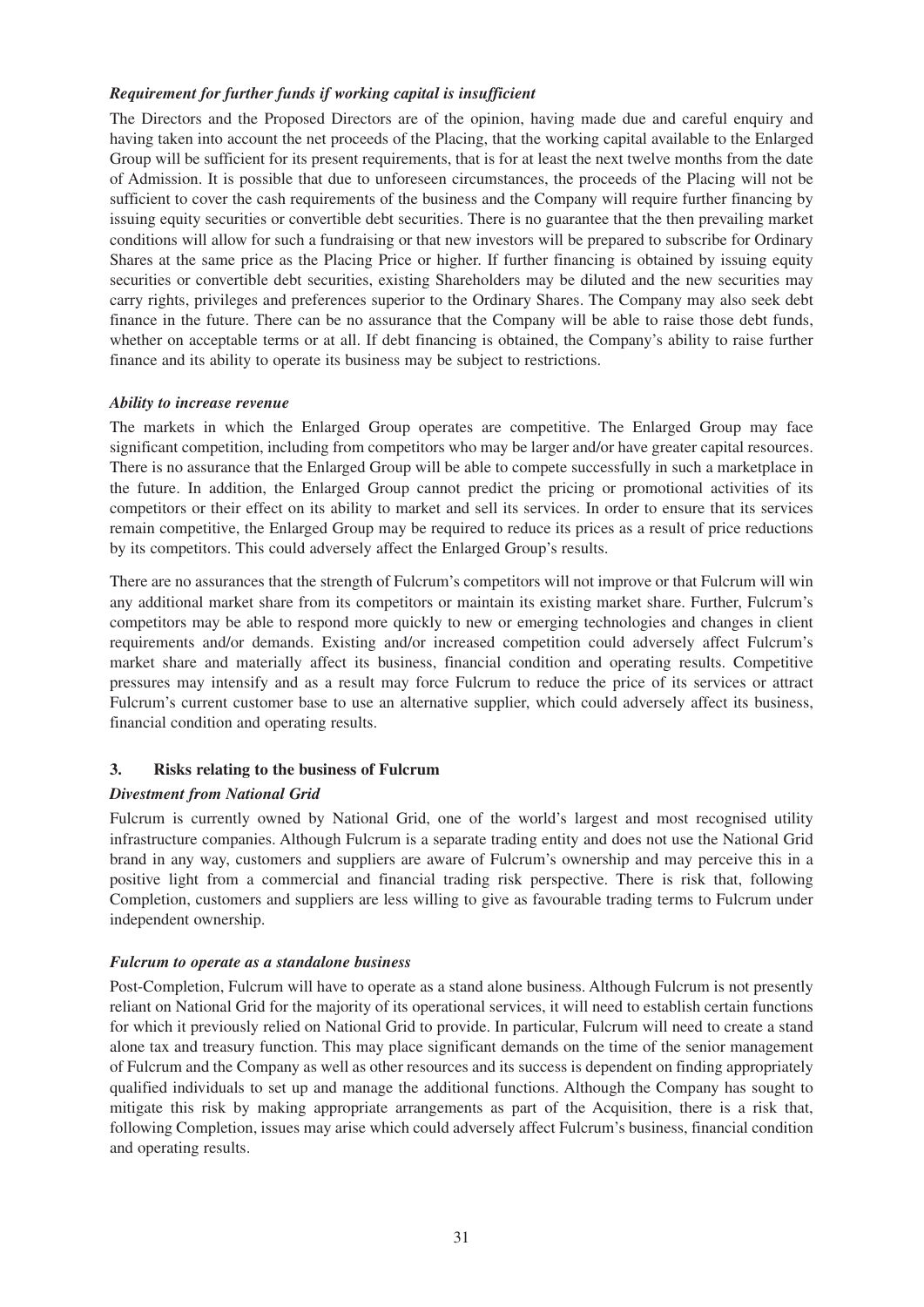#### *Contracts with customers*

There exist only very limited long term commercial contracts between Fulcrum and its customers. The relationship between Fulcrum and many of its customers is not regulated by a contract. Instead, the majority of Fulcrum's business with customers is based on purchase orders and an implied acceptance by customers of Fulcrum's standard terms and conditions. There can, therefore, be no certainty that business will continue to flow from Fulcrum's customers at historic levels.

#### *Contracts with suppliers*

The physical installation works required to install the gas connections managed by Fulcrum are carried out by sub-contractors on behalf of Fulcrum. Fulcrum relies on its sub-contractors to complete the projects which it contracts with its customers to provide. Approximately 90 per cent. of Fulcrum's installation work is carried out by one sub-contractor. Fulcrum is therefore heavily reliant on this sub-contractor to carry out installation works for Fulcrum's customers on its behalf. The contract between Fulcrum and its principle subcontractor has expired and a new contract is currently being negotiated. There is no guarantee that Fulcrum's principle sub-contractor will continue to provide these key installation services to Fulcrum in the future at the same pricing level or at all. This could adversely affect the Company's business, financial condition and operating results.

To the extent that Fulcrum cannot engage sub-contractors according to its plans and budgets, its ability to complete a project in a timely fashion or at a profit may be impaired. In addition, if a sub-contractor is unable to deliver its services, equipment or materials according to the negotiated terms or on time, Fulcrum may be required to purchase such services, equipment or materials from another source at a higher price. The resulting additional costs may be substantial, and Fulcrum may be required to compensate the project customer for delays. Further, Fulcrum may not be able to recover any or all of these costs in all circumstances, which may reduce the profit to be realised or result in a loss on a project for which the services, equipment or materials were needed.

#### *Exposure to industrial action by the Enlarged Group's employees could affect the Enlarged Group's operations*

Fulcrum has recognised two trade unions (Unison and GMB/Apex) of which the majority of Fulcrum's employees are members. Fulcrum's business is therefore exposed, and will continue to be exposed following Completion, to the potential for industrial action by its employees. Fulcrum has developed industrial relations programmes and formal and informal employee communication channels, and regularly consults with the recognised trade unions, its employees and their representatives on issues that affect them. However, the risk of industrial action remains and may become more pronounced in connection with the integration and turnaround programmes, and any such action could have a material adverse effect on Fulcrum's business, reputation, financial condition and/or operating results.

#### *Environment, health and safety*

Fulcrum's business will be subject to regulations relating to the protection of the environment and health and safety. The Directors and the Proposed Directors believe that Fulcrum is in compliance with all such laws, rules, regulations and policies that are currently applicable to it. However, there can be no assurance that Fulcrum will not be required to incur costs to comply with such environmental and health and safety laws and regulations in the future.

#### *Licences, permits and approvals*

Fulcrum relies on a number of different licences which it requires in order to carry out its current business operations. In particular, Fulcrum Pipelines is licensed by Ofgem as an Independent Gas Transporter which is required in order to carry out certain of Fulcrum's business activities. This licence imposes many obligations and requirements on Fulcrum Pipelines and the Company as its ultimate controller. Failures to comply with this licence or obtain additional required licences to comply with future changes to laws and regulations or to develop new business operations could adversely affect the operations of the Enlarged Group. These laws and regulations impose an administrative burden on the Enlarged Group and additional or more stringent requirements could be imposed in the future.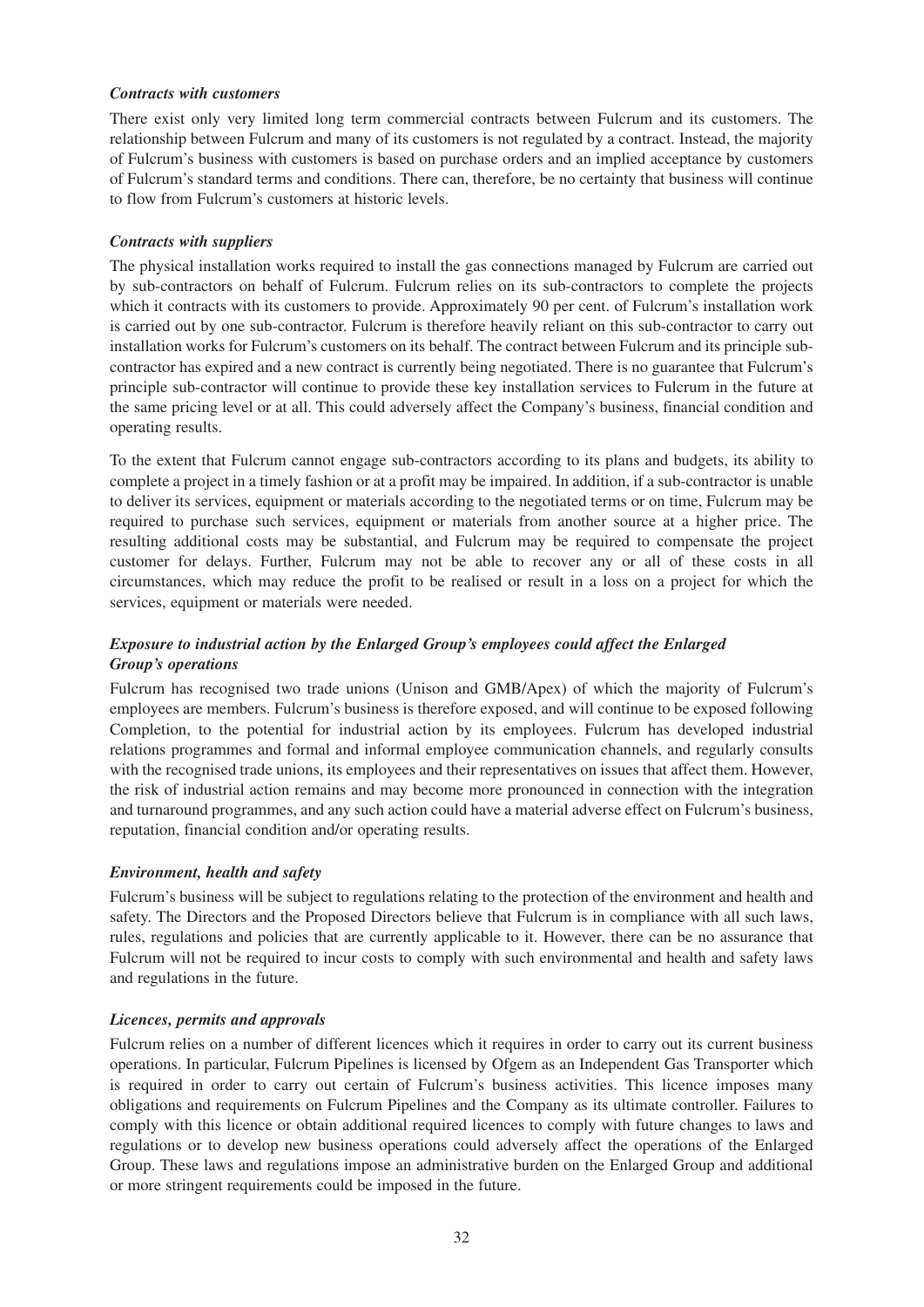The ability to obtain, sustain or renew licences, registrations, certifications and accreditations on acceptable terms is subject to changes in regulations and policies and to the discretion of applicable governmental authorities. If such licences, registrations, certifications and accreditations cannot be obtained or renewed, the Company would not be able to carry out all or part of its business. This may have a material adverse impact on some or all of the Enlarged Group business.

#### **4. Risks relating to companies operating in the gas connections market**

#### *Gas industry risks generally*

Operating in the gas industry carries with it inherent risks, such as reliance on aging infrastructure, potential injury to or loss of human life or equipment, as well as the risk of downtime or low productivity caused by weather interruptions or equipment failures. Whilst Fulcrum will seek to reduce the risk of losses arising from such circumstances, through careful planning and operational guidelines, and will seek to mitigate this risk with suitable insurance arrangements or the sharing of risk with client and supplier organisations on whose behalf Fulcrum operates, there can be no guarantee that litigation will not arise from such losses, that Fulcrum's activities will not otherwise be interrupted by the onset of adverse conditions, that Fulcrum's insurance arrangements will fully compensate any losses arising or that Fulcrum's activities will not be interrupted causing damage to the Company's business, significant liability, or a poor operating performance.

#### *Economic climate*

The number of new gas connections fell by 19 per cent. in 2009 a reduction that has largely been attributed to the downturn of the housing market. Although the UK economy and housing market are forecast to recover and grow to 2013, the Directors and the Proposed Directors can give no assurances that the number of new or modified gas connections will increase.

#### *Legislative and regulatory risks associated with operating in gas market*

Fulcrum's primary business is the provision of unregulated gas connection services to the residential, commercial and industrial markets in the UK.

There are no assurances that Fulcrum's primary business will remain unregulated. Regulation increases costs by virtue of compliance procedures and may restrict the ability of the Board to manage the Company or the Fulcrum business as it sees fit. Operating in a regulated industry imposes additional restrictions and pressures on management and could adversely effect the business, financial condition and operating results of the Company.

#### **5. Risk relating to the Ordinary Shares, all securities traded on AIM and risks related to the Placing**

#### *Liquidity*

There may not be sufficient liquidity in the market for the Ordinary Shares in order for investors to sell their Ordinary Shares.

The Ordinary Shares will be traded on AIM rather than the Official List. It may be more difficult for an investor to realise his or her investment in an AIM-traded company than a company whose securities are listed on the Official List. Whilst the Company is applying for the admission of the Enlarged Share Capital to trading on AIM, there can be no assurance that an active trading market will develop, or if developed, that it will be maintained.

AIM is a market for emerging or smaller, growing companies and may not provide the liquidity normally associated with the Official List or other exchanges. The future success of AIM and liquidity in the market for the Ordinary Shares cannot be guaranteed. In particular, the market for the Ordinary Shares may be, or may become, relatively illiquid and therefore the Ordinary Shares may be or may become difficult to sell.

An investment in the Company may not be suitable for all recipients of this document. Accordingly, investors are strongly advised to consult an independent financial adviser authorised for the purposes of FSMA.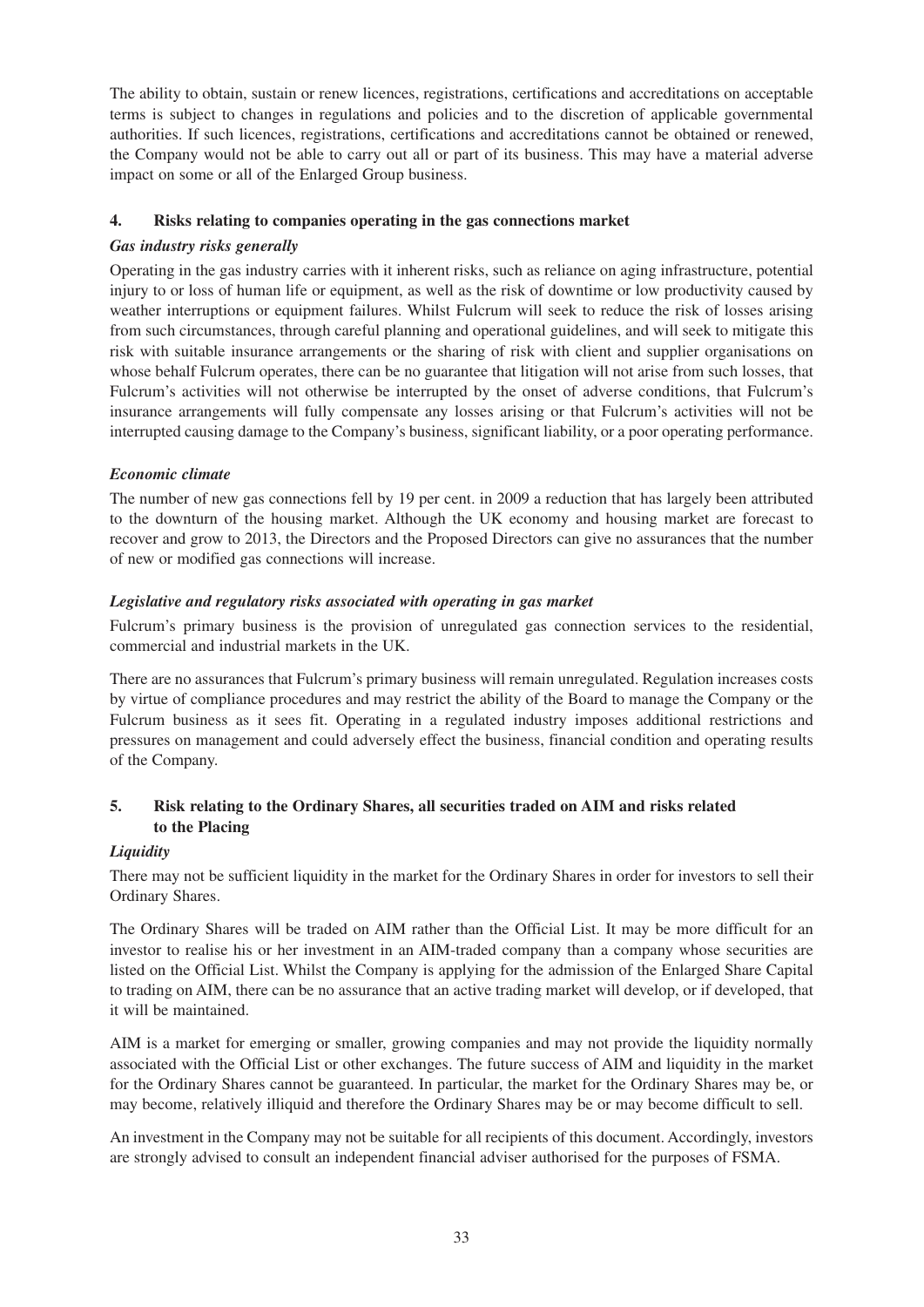#### *Share price volatility*

The trading price of the Ordinary Shares may be subject to wide fluctuations in response to a range of events and factors, such as variations in operating results, announcements of technological innovations or new products and services by the Enlarged Group or its competitors, changes in financial estimates and recommendations by securities analysts, the share price performance of other companies that investors may deem comparable to the Enlarged Group, the general market perception of utility services companies, news reports relating to trends in the Enlarged Group's markets, legislative changes in the Enlarged Group's sector and other factors outside of the Enlarged Group's control. Such events and factors may adversely affect the trading price of the Ordinary Shares, regardless of the performance of the Enlarged Group. Prospective investors should be aware that the value of the Ordinary Shares could go down as well as up and investors may therefore not recover their original investment especially as the market in the Ordinary Shares may have limited liquidity.

#### *Limited prior public trading*

The Placing Price has been agreed between the Company and Cenkos Securities and may not be indicative of the market price following Admission.

The market price of the Ordinary Shares, following Admission, may be subject to wide fluctuations in response to many factors, including those referred to in this Part III, as well as stock market fluctuations and general economic conditions that may substantially affect the market price of the Ordinary Shares, regardless of the actual performance of the Enlarged Group. These conditions may substantially affect the market price of the Ordinary Shares.

#### *Lock-in and orderly market arrangements*

Whilst certain holders of Ordinary Shares have agreed to certain lock-in and orderly market arrangements in respect of Ordinary Shares held by them, a significant proportion of the Company's Enlarged Share Capital will not be subject to lock-in arrangements and in any event after the existing lock-in and orderly market arrangements cease to apply there will be no contractual restriction on the sale of the Ordinary Shares held by the locked-in Shareholder. Furthermore, Cenkos Securities and the Company may release all or any portion of the Ordinary Shares subject to these lock-in and orderly market arrangements. Further information on these lock-in and orderly market arrangements is set out in paragraph 17 of Part I (*Letter from the Directors of Marwyn Capital I Limited*) and paragraph 14.1 of Part VII (*Additional Information*) of this document.

#### *EIS and VCT status*

Provisional approval has been granted by HMRC that the Company (immediately after First Admission and Second Admission but before the General Placing) should qualify as a qualifying company for the purposes of VCT/EIS legislation or provisions. The Company gives no warranties or undertakings that VCT qualifying status or EIS relief will be available or that, if given, such relief or status will not be withdrawn whether before or after First Admission or Second Admission. Should the law regarding VCT/EIS change then any reliefs or qualifying status previously obtained may be lost.

If the Company ceases to carry on the business outlined in this document during the three year period from the last allotment of Ordinary Shares, this could prejudice the qualifying status of the Company (as referred to above) under the VCT/EIS scheme. This situation will be closely monitored with a view to preserving the Company's qualifying status but this cannot be guaranteed.

Circumstances may arise where the Board believe that the interests of the Company are not best served by acting in a way that preserves VCT qualifying status or the EIS relief (including Capital Gains Tax). In such circumstances, the Company cannot undertake to conduct its activities in a way designed to secure or preserve any such relief or status claimed by any Shareholder. If the Company does not employ at least 80 per cent. of the proceeds of a VCT/EIS share issue (and other shares of the same class issued on the same day) for qualifying trading purposes within 12 months of the Company starting its trade, and the remainder within 24 months of that date, the EIS shares would cease to be eligible shares and all of the EIS tax reliefs of investors would be withdrawn.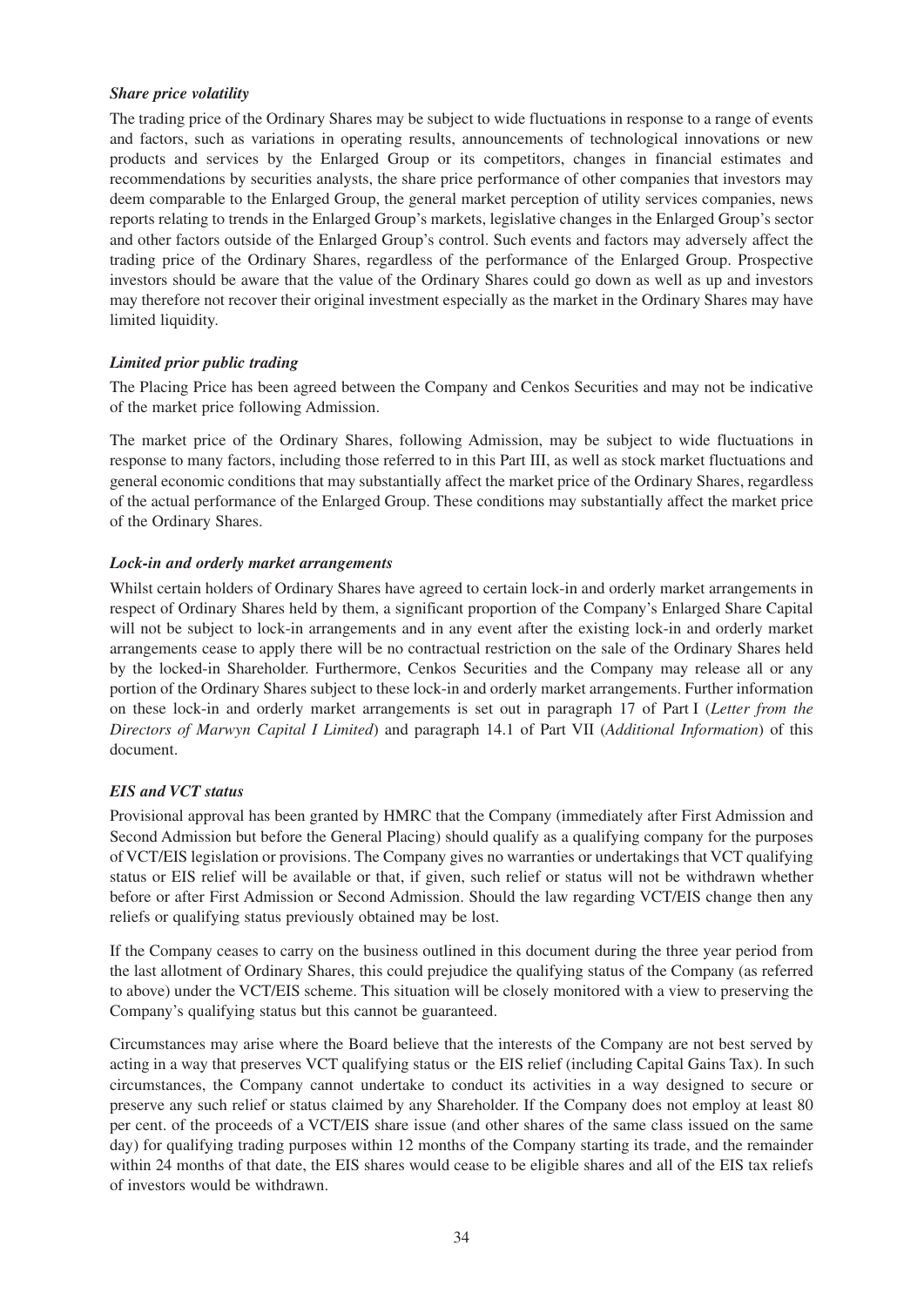In respect of share subscriptions made by a VCT, the funds invested by the VCT would be apportioned *pro rata* and its qualifying holding would be equal to the VCT's funds that had been employed for qualifying trading purposes within the above time limits. Any remaining element of the VCT's investment would comprise part of its non-qualifying holding.

Investors in the New VCT/EIS Placing and Old VCT Placing should be aware that, whilst advance assurance has been sought from HMRC, the Directors and the Proposed Directors cannot guarantee that New VCT/EIS Placing Shares and Old VCT Placing Shares will be able to be treated as qualifying holdings within the meaning of Part 6 of the Income Tax Act 2007.

The information in this document is based upon current tax law and practice and other legislation and any changes in the legislation or in the levels and bases of, and reliefs from, taxation may affect the value of an investment in the Company.

#### *No guarantee of Third Admission*

There can be no guarantee that Third Admission will take place when expected, or at all, and it is possible that trading in the New VCT/EIS Placing Shares and the Old VCT Placing Shares will proceed in circumstances where Third Admission, trading in the General Placing Shares and Acquisition do not subsequently complete.

#### *The Takeover Code*

As the Company is incorporated in the Cayman Islands, the Takeover Code does not apply to the Company. The laws of the Cayman Islands applicable to the Company do not contain any provisions similar to those in the Takeover Code which are designed to regulate the way in which takeovers are conducted.

Any person or persons acting in concert will be able to acquire shares in the Company which, when taken together with the shares already held by them, carry 30 per cent. or more of the voting rights in the Company without being required to make a general offer for the entire issued share capital of the Company. Additionally, any party intending to acquire all or a substantial part of the issued share capital of the Company will not be obliged to comply with the provisions of the Takeover Code including, for example, as to announcements, equality of treatment for shareholders as to value and type of consideration offered, the prohibition on favourable conditions that are not extended to all shareholders, the information that must be sent to shareholders on a takeover, the requirement for independent advice to be provided to the board on a takeover and for such advice to be made known to shareholders. The Company will also not be subject to the overall scrutiny and sanctions of the UK Panel on Takeovers and Mergers.

#### *Major shareholder*

On Admission, approximately 13.2 per cent. of the Company's issued share capital will be held by Marwyn Value Investors L.P. As further described in paragraph 12 of Part I (*Letter from the Chairman of Marwyn Capital I Limited*), Marwyn Value Investors L.P. will therefore be able to exercise significant control over the Company's corporate actions without requiring the approval of the Company's other Shareholders. In addition, Mark Watts, a Proposed Director, is not independent of Marwyn Value Investors L.P.

Furthermore, the Takeover Code does not apply to any further purchases of the Ordinary Shares which Marwyn Value Investors L.P. may or may not make.

#### *Voting rights of holders of Depository Interests*

Securities issued by non-UK registered companies, such as the Company, cannot be held or transferred in the CREST system. However, to enable investors to settle such securities through the CREST system, a depository or custodian can hold the relevant securities and issue dematerialised depository interests representing the underlying Ordinary Shares which are held on trust for the holders of these depository interests. Under the Articles, only those persons who are Shareholders of record are entitled to exercise voting rights. Persons who hold Ordinary Shares in the form of depository interests will not be considered to be record holders of Ordinary Shares that are on deposit with the Depository and, accordingly, will not be able to exercise voting rights. However, the Deed Poll provides that the Depository shall pass on, as far as it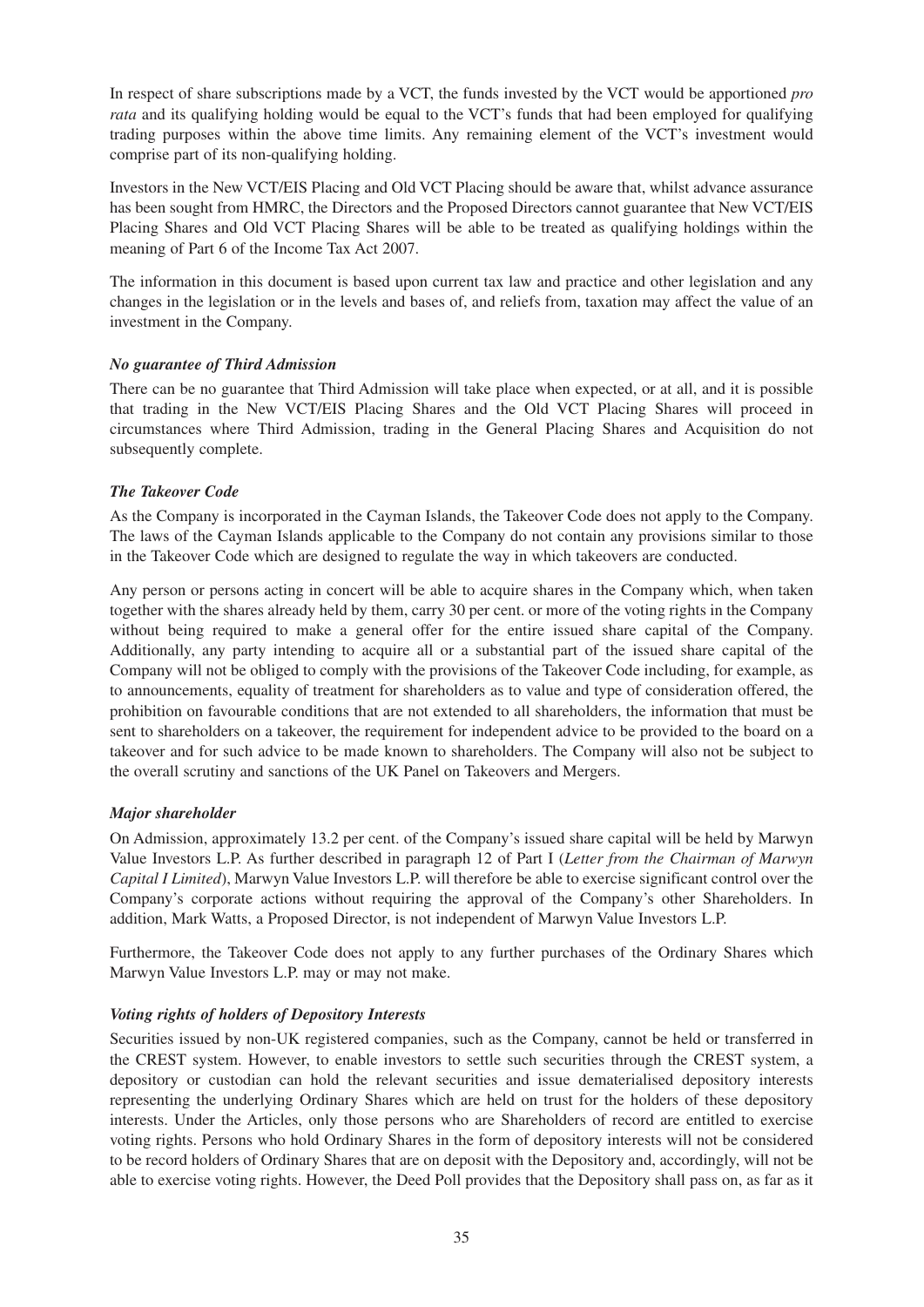is reasonably able, rights and entitlements to vote. In order to direct the delivery of votes, holders of Depository Interests must deliver instructions to the Depository by the specified date in the form of a Form of Direction. Neither the Company nor the Depository can guarantee that holders of Depository Interests will receive the notice in time to instruct the Depository as to the delivery of votes in respect of Ordinary Shares represented by Depository Interests and it is possible that they will not have the opportunity to direct the delivery of votes in respect of such shares. In addition, persons who beneficially own Ordinary Shares that are registered in the name of a nominee must instruct their nominee to deliver votes on their behalf. Neither the Company nor any nominee can guarantee that holders of Depository Interests will receive any notice of a solicitation of votes in time to instruct nominees to deliver votes on behalf of such holders and it is possible that holders of Depository Interests and other persons who hold Ordinary Shares through brokers, dealers or other third parties will not have the opportunity to exercise any voting rights.

#### **6. General risk factors**

#### *Terrorist action*

There is a risk of terrorist attacks on the United Kingdom and elsewhere carrying significant loss of life and property damage and disruptions in global markets. Economic and diplomatic sanctions may be in place or imposed on certain states and military action may be commenced. The impact of these events is unclear, but could potentially have a material effect on general economic conditions and market liquidity.

#### *Forward looking statements*

This document contains forward-looking statements. These relate to the Company's future prospects, developments and strategies. Forward-looking statements are identified by their use of terms and phrases such as "believe", "could", "envisage", "estimate", "intend", "may", "plan", "will" or the negative of those, variations or comparable expressions, including references to assumptions. The forward looking statements in this document are based on current expectations and are subject to risks and uncertainties that could cause actual results to differ materially from those expressed or implied by those statements.

#### *Taxation*

There can be no certainty that the current taxation regime in the United Kingdom, the Cayman Islands or overseas jurisdictions within which the Company may operate will remain in force or that the current levels of corporation taxation will remain unchanged. Any change in the tax status or tax legislation may have a material adverse affect on the financial position of the Company.

A change to Cayman Islands laws could affect the Company's ability to make distributions or the Company's tax exempt status.

Statements in this document concerning the taxation under United Kingdom and Cayman Islands law are based upon current tax law and practice which is subject to change. Any change in the Cayman Islands to the basis on which profits may be distributed by Cayman Islands companies could have a negative impact on the Company's ability to pay dividends. Any change in the Company or the Enlarged Group's tax status or in tax legislation in the Cayman Islands could affect the value of the investments held by the Enlarged Group and its performance and may, as a result, also affect the market price of the Ordinary Shares. Also, a change in tax legislation or tax treaties in any of the countries in which the Company may or does have investments, or through which investments are made could adversely affect the returns from the Company to investors.

#### *Restriction on auditors' liability*

Cayman Islands law does not restrict the ability of auditors to limit their liability and consequently any future engagement letter entered into with the Company's future auditors may contain such a provision as well as contain provisions indemnifying the auditors in certain circumstances.

**The list of risk factors above does not purport to be a complete enumeration or explanation of the risks involved in an investment in the Company. Prospective investors should read this entire document and consult with their own legal, tax and financial advisers before deciding to invest in the Company.**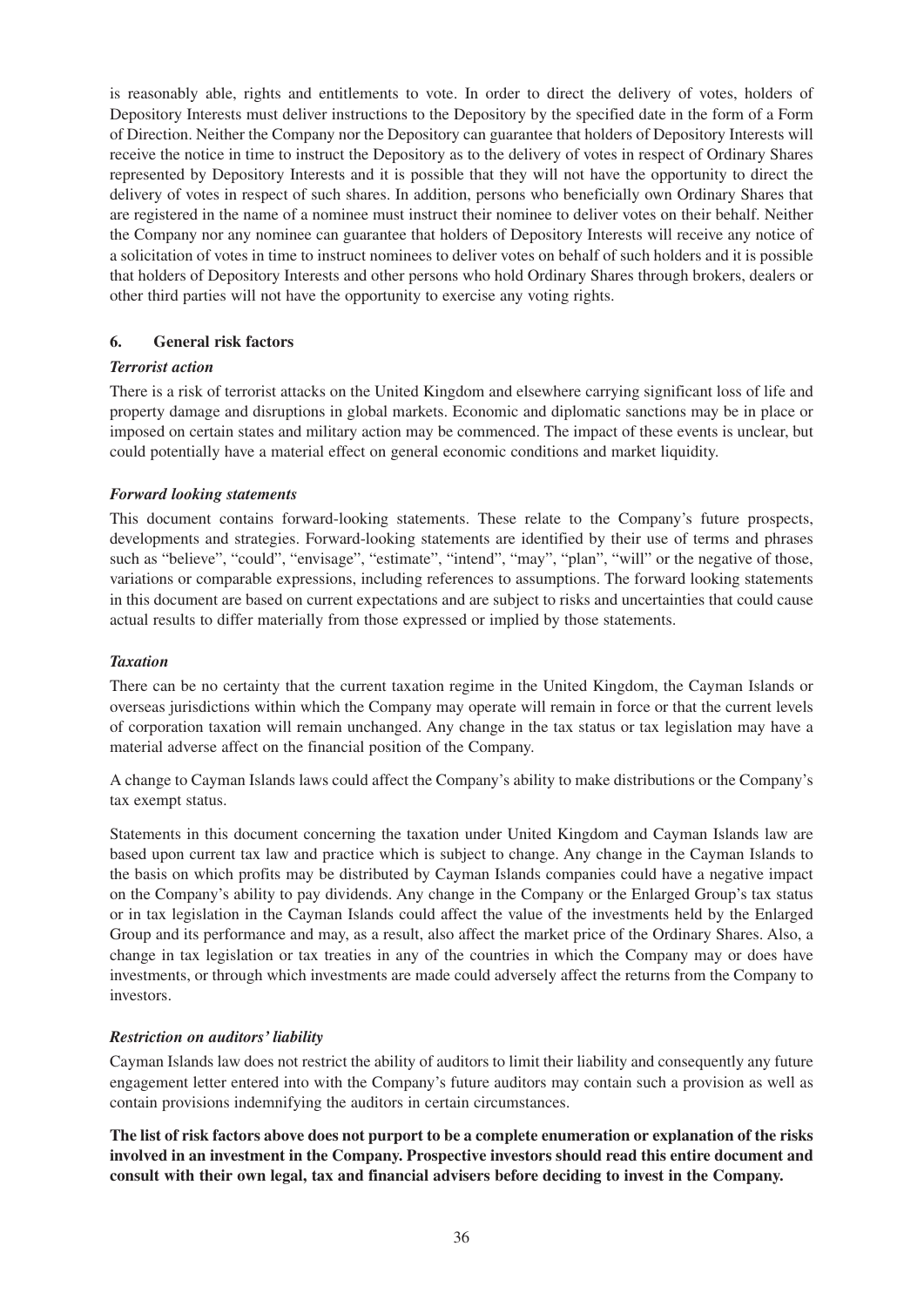# **PART IV**

# **HISTORICAL FINANCIAL INFORMATION OF THE GROUP**

The Company was incorporated on 4 December 2009 and the Subsidiary was incorporated on 14 December 2009. Since these dates, the Group has not commenced operations and, as at the date of this document, has not made up any financial statements. Financial information in relation to the Group has therefore not been included in this document.

The Group's financial year end is currently 31 December. The Directors and the Proposed Directors intend that, following Completion, the Group will change it's financial year end to 31 March in order to align the reporting of the Group's annual financial statements with those of Fulcrum, which has a financial year end of 31 March. Following this change, the annual financial statements of the Group will be made up to 31 March in each year and interim financial statements will be made up to 30 September in each year. An annual report and the audited financial statements of the Company will be sent to Shareholders as soon as practicable and in any event within six months of the financial year end and the interim financial statements of the Company will be sent to Shareholders as soon as practicable and in any event within three months of the half-year end. The Company's audited financial statements for the year ended 31 March 2010 will be published by 31 August 2010. The Company's financial statements will be prepared in accordance with IFRS.

Part VI (*Unaudited pro forma net asset statement for the Enlarged Group*) of this document sets out an unaudited pro forma statement of the consolidated net assets of the Enlarged Group, which is based on the consolidated net assets of the Company as at its date of incorporation and has been prepared to illustrate the effect on the consolidated net assets of the Company as if the Acquisition had been effected on the date of incorporation of the Company.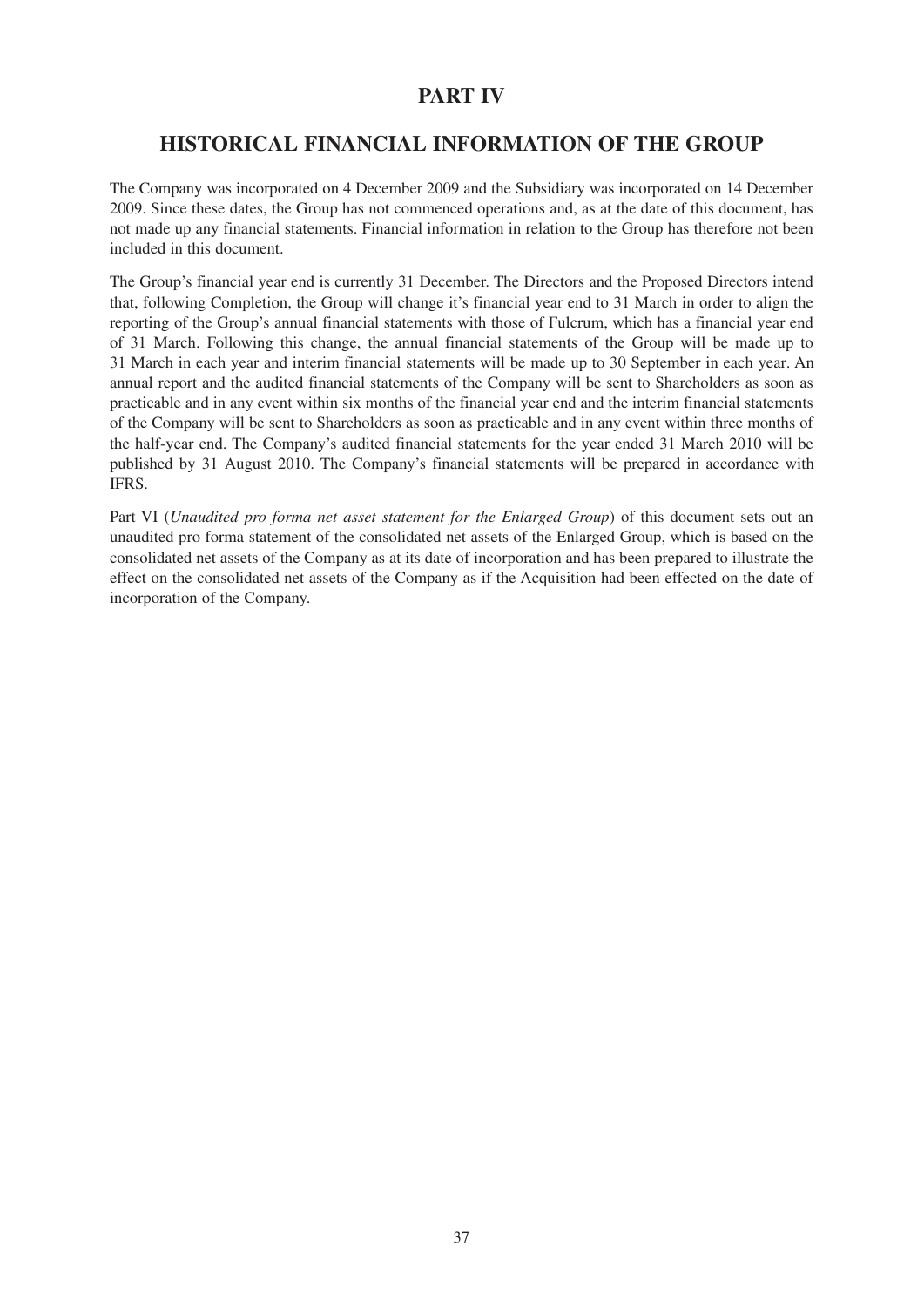## **PART V**

# **HISTORICAL FINANCIAL INFORMATION OF FULCRUM**

#### **SECTION A: UNAUDITED INTERIM RESULTS OF FULCRUM FOR THE TEN MONTHS ENDED 31 JANUARY 2010**

#### **Condensed Consolidated Income Statement**

for the ten months ended 31 January 2010

|                                                                       |             | <i>Unaudited</i> |
|-----------------------------------------------------------------------|-------------|------------------|
|                                                                       |             | 10 months ended  |
|                                                                       | <i>Note</i> | 31 January 2010  |
|                                                                       |             | £000             |
| <b>Revenue</b>                                                        | 2,4         | 30,985           |
| Cost of sales                                                         |             | (21,999)         |
| <b>Gross profit</b>                                                   |             | 8,986            |
| Administrative expenses – before exceptional items                    |             | (18, 424)        |
| Exceptional administrative items                                      | 5           | (2,661)          |
| Total administrative expenses                                         |             | (21,085)         |
| Operating loss and loss before tax                                    |             | (12,099)         |
| Taxation                                                              | 6           | 3,831            |
| Loss for the period/year attributable to equity holders of the parent |             | (8,268)          |
| Basic and diluted loss per share                                      | 7           | (82.7)           |
|                                                                       |             |                  |

The notes on pages 42 to 48 are an integral part of the interim financial information.

There is no difference between the "Loss for the period attributable to equity holders of the parent" and "Total recognised income and expense for the period attributable to equity shareholders of the parent". As such a separate Condensed Consolidated Statement of Comprehensive Income has not been presented.

The results of Fulcrum presented above might have been different if Fulcrum had operated as a separate legal group during the period covered above. The results are not necessarily indicative of the results for future periods since the historical capital and funding structure does not reflect the future capital and funding structure.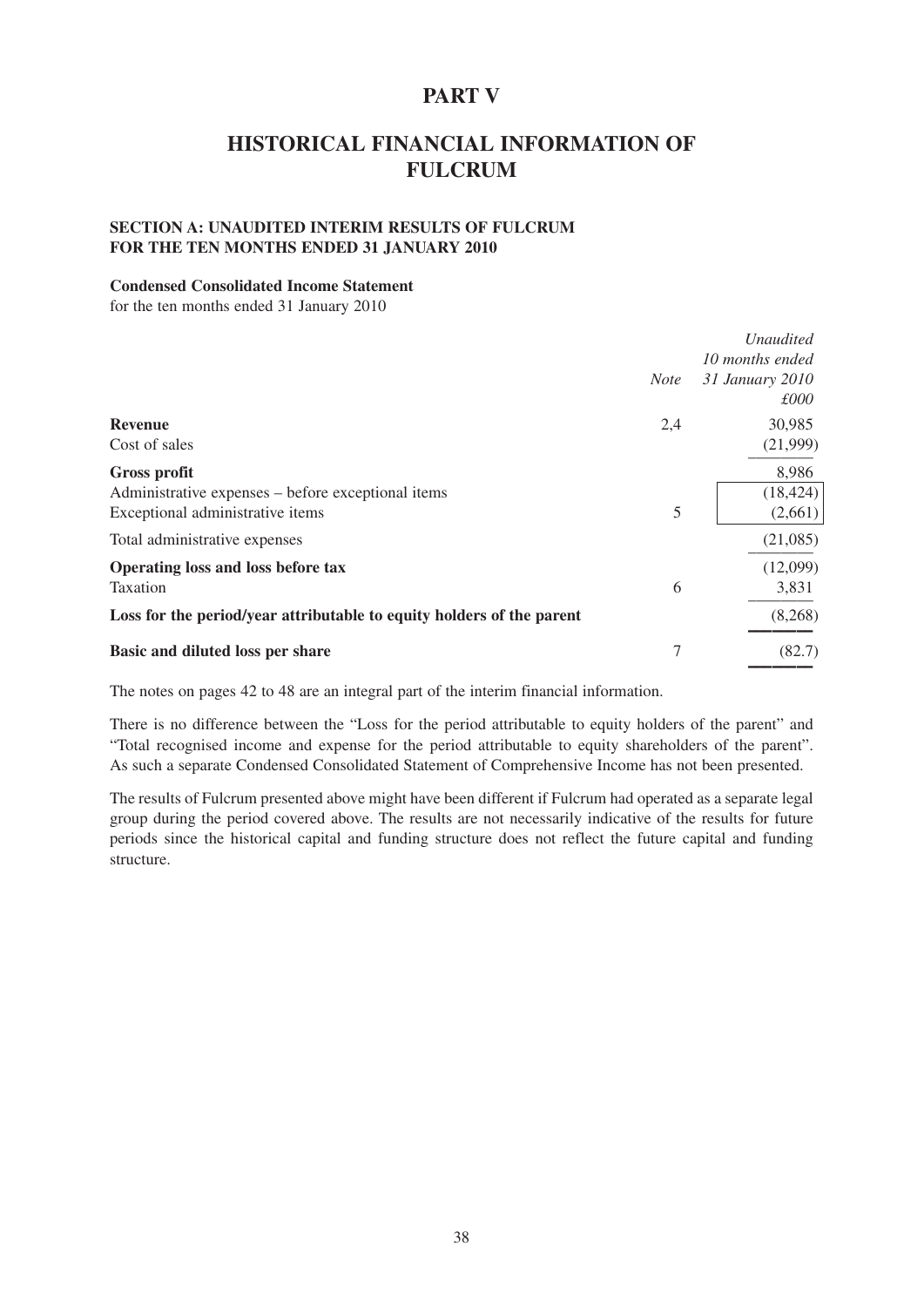## **Condensed Consolidated Balance Sheet**

at 31 January 2010

|                                                     |      | <b>Unaudited</b> |
|-----------------------------------------------------|------|------------------|
|                                                     |      | 31 January 2010  |
|                                                     | Note | £000             |
| <b>Non-current assets</b>                           |      |                  |
| Property, plant and equipment                       |      | 6,405            |
| Intangible assets                                   |      | 487              |
| Deferred tax assets                                 |      | 380              |
|                                                     |      | 7,272            |
| <b>Current assets</b>                               |      |                  |
| <b>Inventories</b>                                  |      | 3,070            |
| Current tax assets                                  | 6    | 4,447            |
| Trade and other receivables                         | 9    | 8,450            |
| Cash and cash equivalents                           |      |                  |
|                                                     |      | 15,967           |
| <b>Total assets</b>                                 |      | 23,239           |
| <b>Current liabilities</b>                          |      |                  |
| <b>Bank</b> overdraft                               |      | (276)            |
| Inter-company loans and borrowings                  | 10   | (12,068)         |
| Trade and other payables                            | 11   | (23, 273)        |
| Provisions                                          |      | (121)            |
| <b>Total liabilities</b>                            |      | (35, 738)        |
| <b>Net liabilities</b>                              |      | (12, 499)        |
| Equity attributable to equity holders of the parent |      |                  |
| Share capital                                       |      | 10,000           |
| Retained earnings                                   |      | (22, 499)        |
| Deficiency in total equity                          |      | (12, 499)        |
|                                                     |      |                  |

The notes on pages 42 to 48 are an integral part of the interim financial information.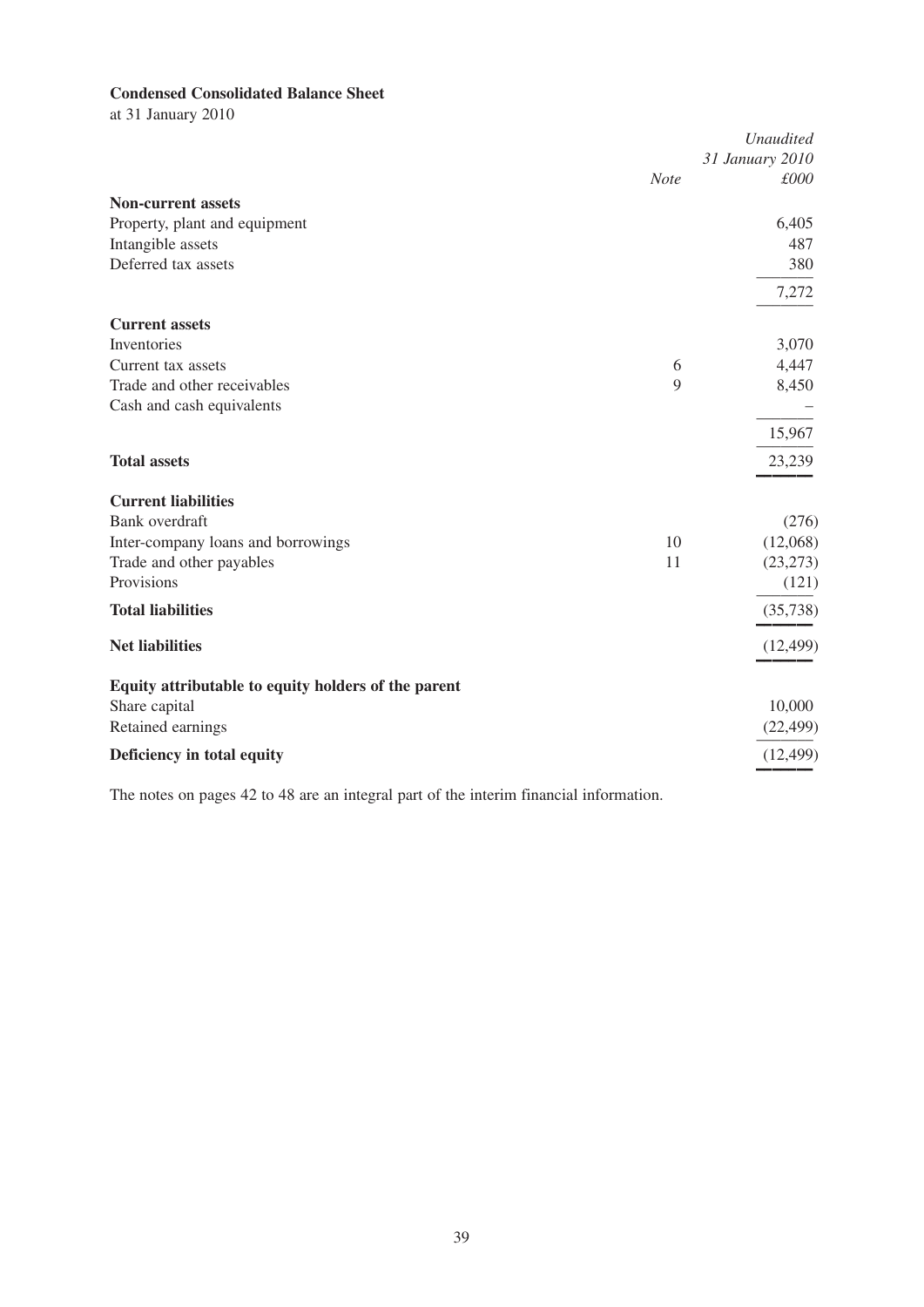## **Condensed Consolidated Statement of Changes in Equity**

at 31 January 2010 unaudited

|                                                                               | <i>Share</i><br>Capital<br>$\pounds$ 000 | Retained<br>earnings<br>£000 | Total<br>equity<br>£000 |
|-------------------------------------------------------------------------------|------------------------------------------|------------------------------|-------------------------|
| Balance at 1 April 2009                                                       | 10,000                                   | (14,530)                     | (4,530)                 |
| Total Comprehensive Income - Loss for the ten<br>months ended 31 January 2010 |                                          | (8,268)                      | (8,268)                 |
| Income and expense recognised directly in equity:                             |                                          |                              |                         |
| Equity-settled share based payment transactions                               |                                          | 299                          | 299                     |
| <b>Balance at 31 January 2010</b>                                             | 10,000                                   | (22, 499)                    | (12, 499)               |

The notes on pages 42 to 48 are an integral part of the interim financial information.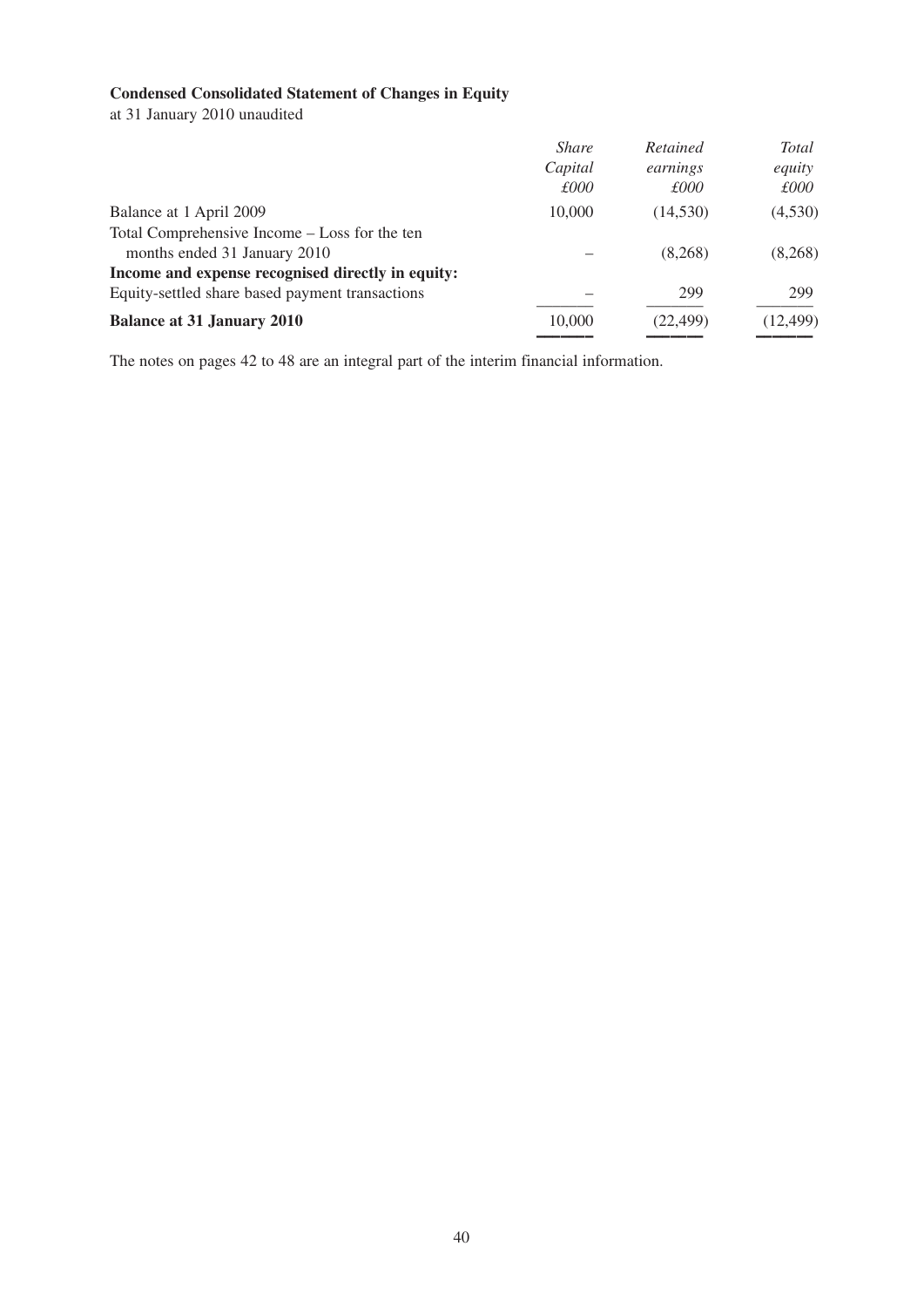## **Condensed Consolidated Cash Flow Statement**

for the ten months ended 31 January 2010

|                                                           | <b>Unaudited</b> |
|-----------------------------------------------------------|------------------|
|                                                           | 10 months ended  |
|                                                           | 31 January 2010  |
|                                                           | £000             |
| <b>Cash flows from operating activities</b>               |                  |
| Loss for the year/period                                  | (8,268)          |
| Adjustments for:                                          |                  |
| Depreciation                                              | 722              |
| Amortisation of intangible assets                         | 431              |
| Loss on sale of property, plant and equipment             |                  |
| Equity settled share-based payment expenses               | 299              |
| Taxation credit                                           | (3,831)          |
| (Increase)/decrease in trade and other receivables        | 6,230            |
| Increase in inventories                                   | (1, 133)         |
| Increase/(decrease) in trade and other payables           | (4,287)          |
| Decrease in provisions and employee benefits              | (842)            |
| <b>Cash from operating activities</b>                     | (10,679)         |
| Taxation received                                         | 2,684            |
| Net cash from operating activities                        | (7,995)          |
| <b>Cash flows from investing activities</b>               |                  |
| Proceeds from sale of property, plant and equipment       |                  |
| Acquisition of property, plant and equipment              | (1,650)          |
| Acquisition of intangibles                                | (164)            |
| Net cash from investing activities                        | (1, 814)         |
|                                                           |                  |
| <b>Cash flows from financing activities</b>               |                  |
| Proceeds from loans due to related parties                | 3,861            |
| Proceeds from repayment of loans due from related parties | 5,488            |
| Net cash from financing activities                        | 9,349            |
| Net decrease in cash and cash equivalents                 | (460)            |
| Cash and cash equivalents at 1 April 2008/2009            | 184              |
|                                                           |                  |
| Cash and cash equivalents at 31 March 2009/               |                  |
| (Bank overdraft) at 31 January 2010                       | (276)            |
|                                                           |                  |

The notes on pages 42 to 48 are an integral part of the interim financial information.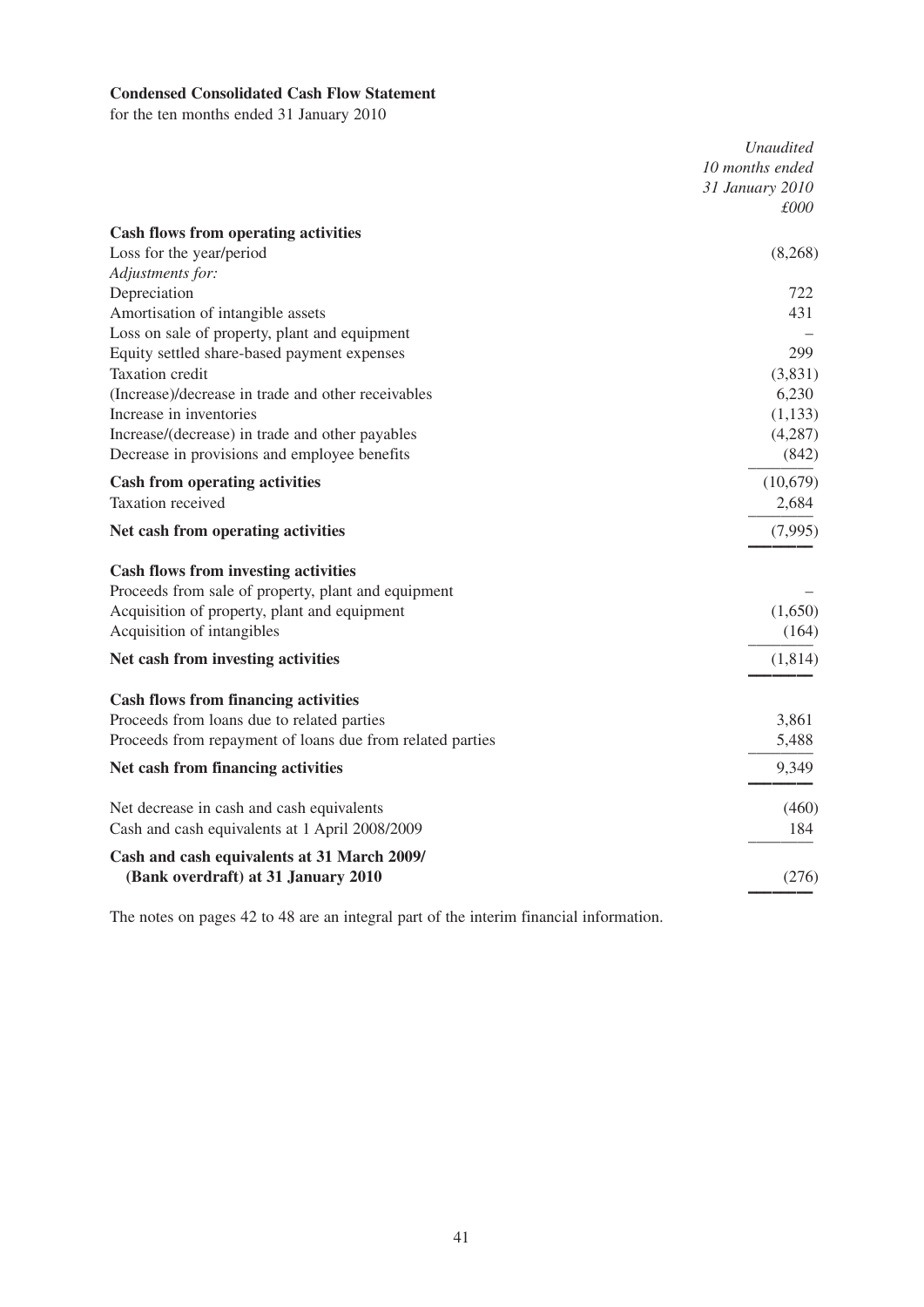## **Notes (forming part of the financial information)**

## **1. Accounting policies**

## *Overview*

Fulcrum Group Holdings is a company incorporated and domiciled in the UK.

## *Basis of accounting*

The historical financial information presented herein (the "**consolidated interim financial information**") consolidates the historical financial information of Fulcrum Group Holdings and its subsidiaries (together referred to as "**Fulcrum**"). The address of the registered office is 1-3 Strand, London, WC2N 5EH. The nature of Fulcrum's operations and its principal activities are the provision of infrastructure and services, meter sales and rentals, and gas transportation.

The consolidated interim financial information presented herein is for the ten months ended 31 January 2010 (the "**track record**"). The consolidated interim financial information has been prepared in accordance with International Financial Reporting Standards (IFRSs) as adopted by the European Union, in accordance with International Accounting Standard 34 'Interim Financial Reporting' except as noted below. The consolidated interim financial information has been approved by the Directors.

The consolidated interim financial information does not include comparative information for the year ended 31 March 2009, as required by International Accounting Standard 34.

The following interpretation and amendments, issued by the IFRIC and the IASB, are effective for the year ending 31 March 2010, but have not yet been endorsed by the European Union:

- IFRIC 18 on transfers of assets from customers
- Amendment to IFRS 7 on improving disclosures about financial instruments
- Amendments to IFRIC 9 and IAS 39 on embedded derivatives

The consolidated interim financial information does not constitute statutory financial statements within the meaning of section 434 of the Companies Act 2006.

The consolidated interim financial information has been prepared in accordance with the accounting policies expected to be applicable for the year ending 31 March 2010 and consistent with those applied in the preparation of the consolidated interim financial information for the year ended 31 March 2009. The accounting policies have been applied consistently throughout the period presented in the consolidated interim financial information.

#### *Going concern*

The condensed consolidated interim financial information has been prepared on the going concern basis, which assumes that Fulcrum will continue to be able to meet its liabilities as they fall due for the foreseeable future. The going concern basis is premised on the successful outcome of the planned equity fund raising by the Company and the proposed acquisition of Fulcrum by the Subsidiary. The Company has confirmed that following the acquisition it will provide the necessary finance to fund Fulcrum for the foreseeable future.

#### **2. Operating segments**

The determination of Fulcrum's operating segments is based on the business units for which information is reported to Fulcrum's Chief Operating Decision Maker, being the Executive Board. Fulcrum has three reportable segments, as described below.

Fulcrum's infrastructure services operating segment provides utility infrastructure and connections services to external customers.

Fulcrum's gas services operating segment provides domestic and non-domestic gas connection activities solely in the capacity as agent for National Grid Gas plc.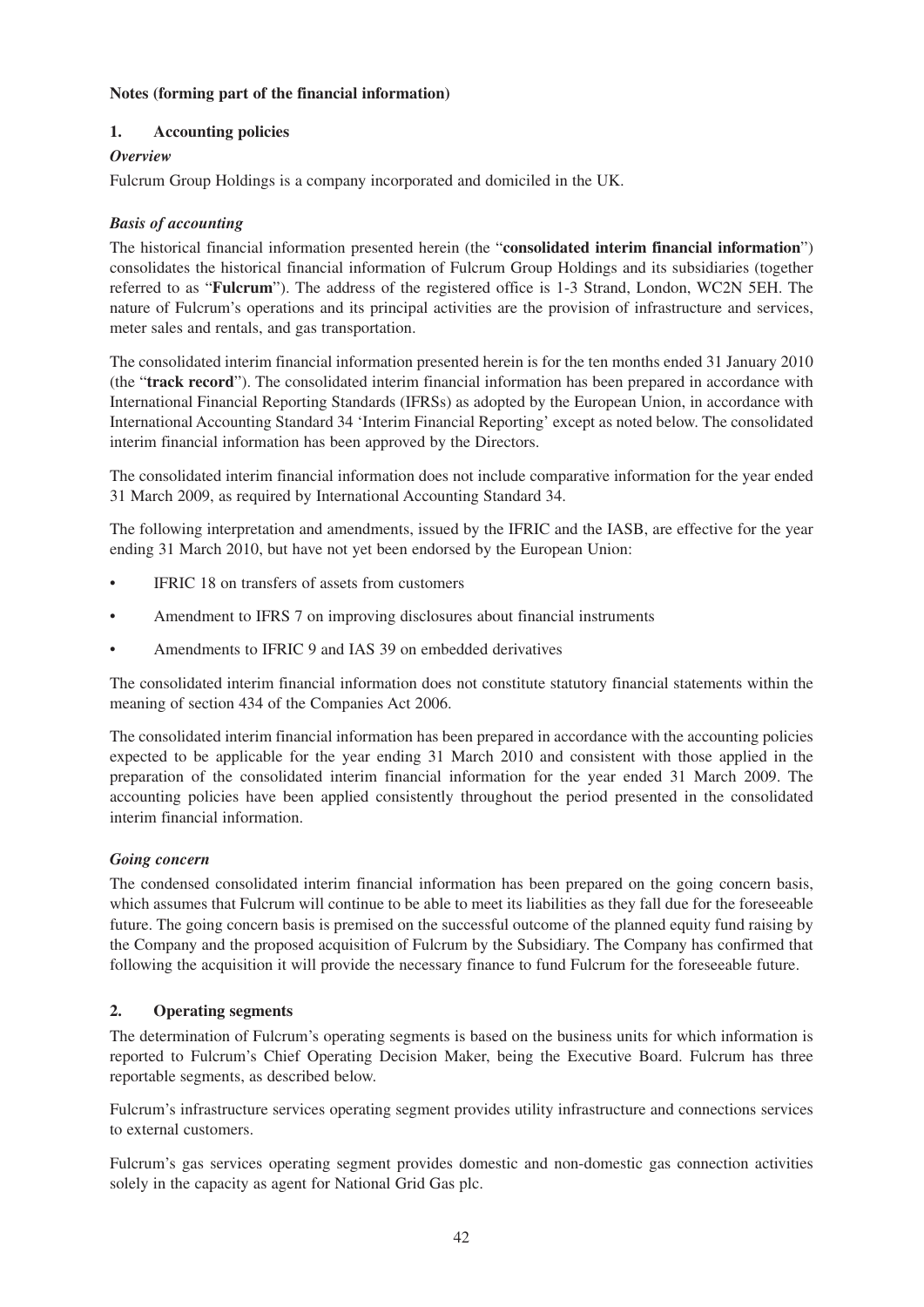#### **2. Operating segments (continued)**

Fulcrum's pipeline business is involved in gas meter sales, meter rentals, and the safe and efficient conveyance of gas through its gas transportation networks at licensed sites. Gas transportation services are provided under the Independent Gas Transporter licence granted by Ofgem during June 2007.

Information regarding the operations of each reportable segment is included in the following tables. Performance is measured based on operating profit/loss. Segment operating profit/loss is used to measure performance as management believes that such information is the most relevant in evaluating the results of certain segments relative to other entities that operate within these industries. Inter-segment pricing is determined on an arm's length basis. This includes management accounts comprising profit or loss for each segment and balance sheets and cash flows and other financial and non financial information used to manage the business on a consolidated basis.

Adjustments in the following tables comprise the following items:

- Corporate assets and liabilities and other assets and liabilities held centrally
- Elimination of inter-segmental transactions and balances

#### *Segment information – 31 January 2010 (unaudited)*

|                                   |                       |          |          | Total of   |             | Amount in   |
|-----------------------------------|-----------------------|----------|----------|------------|-------------|-------------|
|                                   | <i>Infrastructure</i> | Gas      |          | reportable |             | financial   |
|                                   | services              | services | Pipeline | segments   | Adjustments | information |
|                                   | £000                  | £000     | £000     | £000       | £000        | £000        |
| Reportable segment revenue        | 27,913                | 3,609    | 1,373    | 32,895     | (1,910)     | 30,985      |
| Reportable segment operating loss | (5,274)               | (4,980)  | (1, 565) | (11, 819)  | (280)       | (12,099)    |
| Depreciation and amortisation     | (842)                 | (265)    | (46)     | (1,153)    |             | (1, 153)    |
| Exceptional items                 | (1,537)               | (648)    | (476)    | (2,661)    |             | (2,661)     |
| Reportable segment assets         | 8,218                 | 2,628    | 6,327    | 17,173     | 6.066       | 23,239      |
| Reportable segment liabilities    | (10, 239)             |          |          | (10, 239)  | (25, 499)   | (35, 738)   |
|                                   |                       |          |          |            |             |             |

Major items in the adjustments column comprise:

- Reportable segment revenues: the elimination of inter-segmental revenues for sales from Fulcrum infrastructure services to Fulcrum pipelines (for 2010): £1,699,452.
- Reportable segment assets largely comprise corporate assets and assets held centrally, including Property, plant and equipment (for 2010): £1,095,900; Intangible assets: £187,095; Loans due from related parties: £nil; Cash and cash equivalents: £nil; Other receivables: £946,949 and Prepayments: £302,102.
- Reportable segment liabilities largely comprise corporate liabilities and other liabilities held centrally, including for 2010: Trade payables: £2,745,685; Loan due to related parties: £12,068,334; Amounts due to related parties: £2,807,242; Bank overdraft: £275,624 and Accruals and deferred income: £6,455,197.

#### *Geographic segments*

Fulcrum derives all of its revenue from the UK and all of Fulcrum's customers are based in the UK.

#### *Major customer*

Revenues from one customer of Fulcrum's gas services segment represent 2010: £3,609,442 (2009: £19,326,266).

For analysis of impairment by segment, refer to Note 8.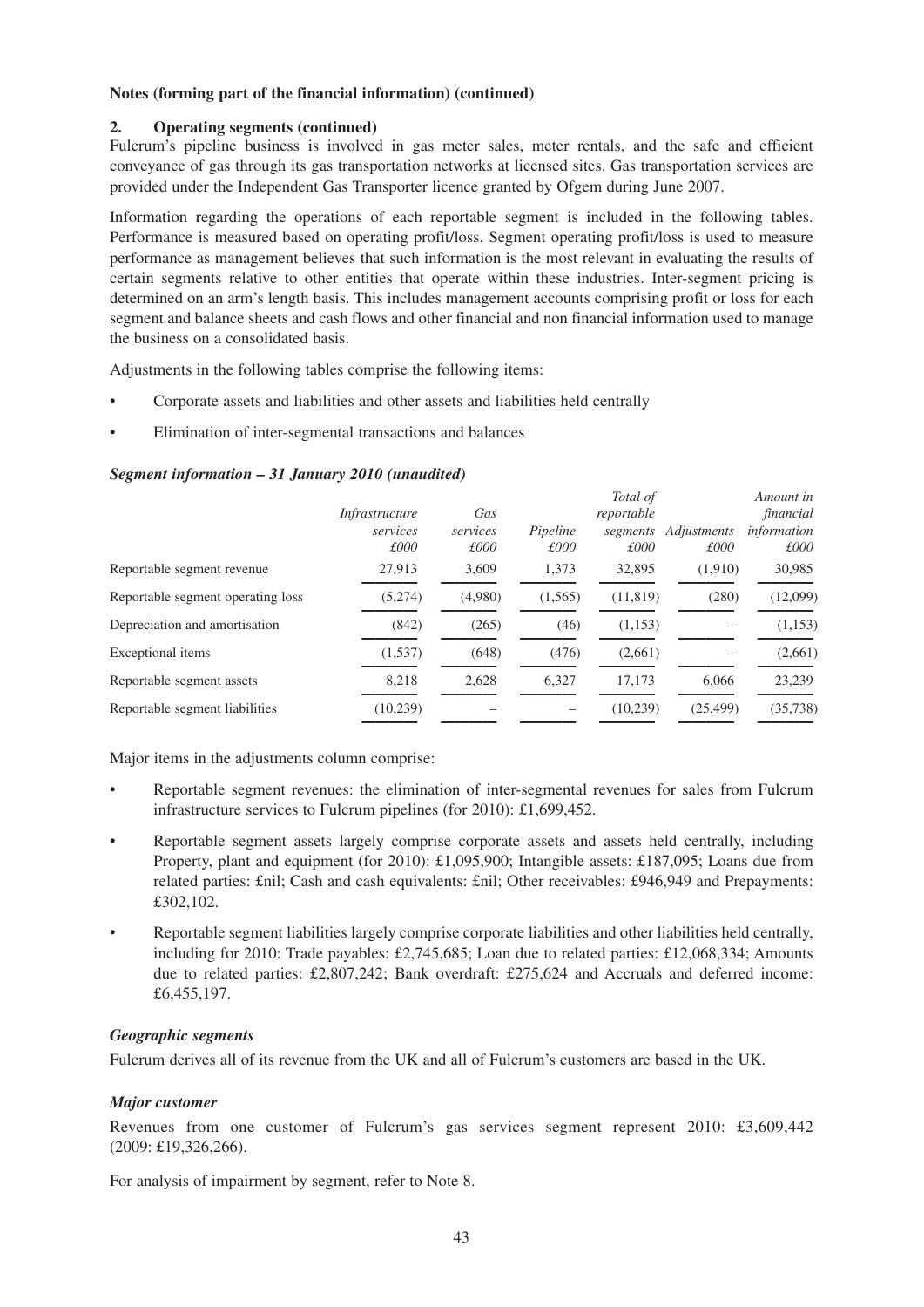#### **3. Seasonality of activities**

Fulcrum experiences limited seasonal fluctuations in its income. December and January can be impacted in a minor fashion by the general close down of contractors for the Christmas break. Infrastructure and gas services income can be impacted by more adverse weather conditions over the winter months, as was the case in January this year.

#### **4. Revenue**

|                                                 | <b>Unaudited</b> |
|-------------------------------------------------|------------------|
|                                                 | 10 months ended  |
|                                                 | 31 January 2010  |
|                                                 | $\pounds$ 000    |
| Services revenue                                | 29,612           |
| Sale of goods                                   | 724              |
| Revenue from pipeline assets                    | 649              |
| Total revenues                                  | 30,985           |
| 5.<br><b>Exceptional items</b>                  |                  |
|                                                 | 2010             |
|                                                 | $\pounds$ 000    |
| Exceptional administrative expenses (unaudited) | 2,661            |

During the period ended 31 January 2010, Fulcrum continued its restructuring programme in order to reduce its operating costs. Restructuring costs relate primarily to redundancy costs across all offices.

––––––––

During the year ended 31 March 2009, Fulcrum continued its restructuring programme. As part of this exercise the closure of the Binley office in Coventry was announced with closure occurring in May 2009. This resulted in restructuring charges of £1,144,000.

#### **6. Taxation**

The tax credit for the period is £3,831,000 (unaudited) (year ended 31 March 2009: credit of £2,236,000). The effective tax rate of (31.7) per cent. for the period is based on the best estimate of the weighted average annual income tax rate expected for the full year. For the full year we expect the group effective tax rate to be approximately (31.1) per cent. The actual effective tax rate for the year ended 31 March 2009 was (25.2) per cent.

The tax position of Fulcrum presented above might have been different if Fulcrum had operated as a separate legal group during the period covered above. The tax position is not necessarily indicative of the tax charge for future periods since the historical taxation structure does not reflect the future taxation structure.

At 31 January 2010 there is a taxation debtor of £4,447,000 (unaudited) in respect of current tax which will be settled with the National Grid plc group.

#### **7. Loss per share**

The loss per ordinary share has been calculated using the weighted average number of ordinary shares of Fulcrum Group Holdings. This is not representative of the capital structure going forward.

|                                              |               | Weighted         |          |
|----------------------------------------------|---------------|------------------|----------|
|                                              |               | average          |          |
|                                              |               | number of        | Loss per |
|                                              | Loss          | shares           | share    |
| 2010                                         | $\pounds$ 000 | <i>Thousands</i> | Pence    |
| Basic and diluted loss per share (unaudited) | (8,268)       | 10,000           | (82.7)   |
|                                              |               |                  |          |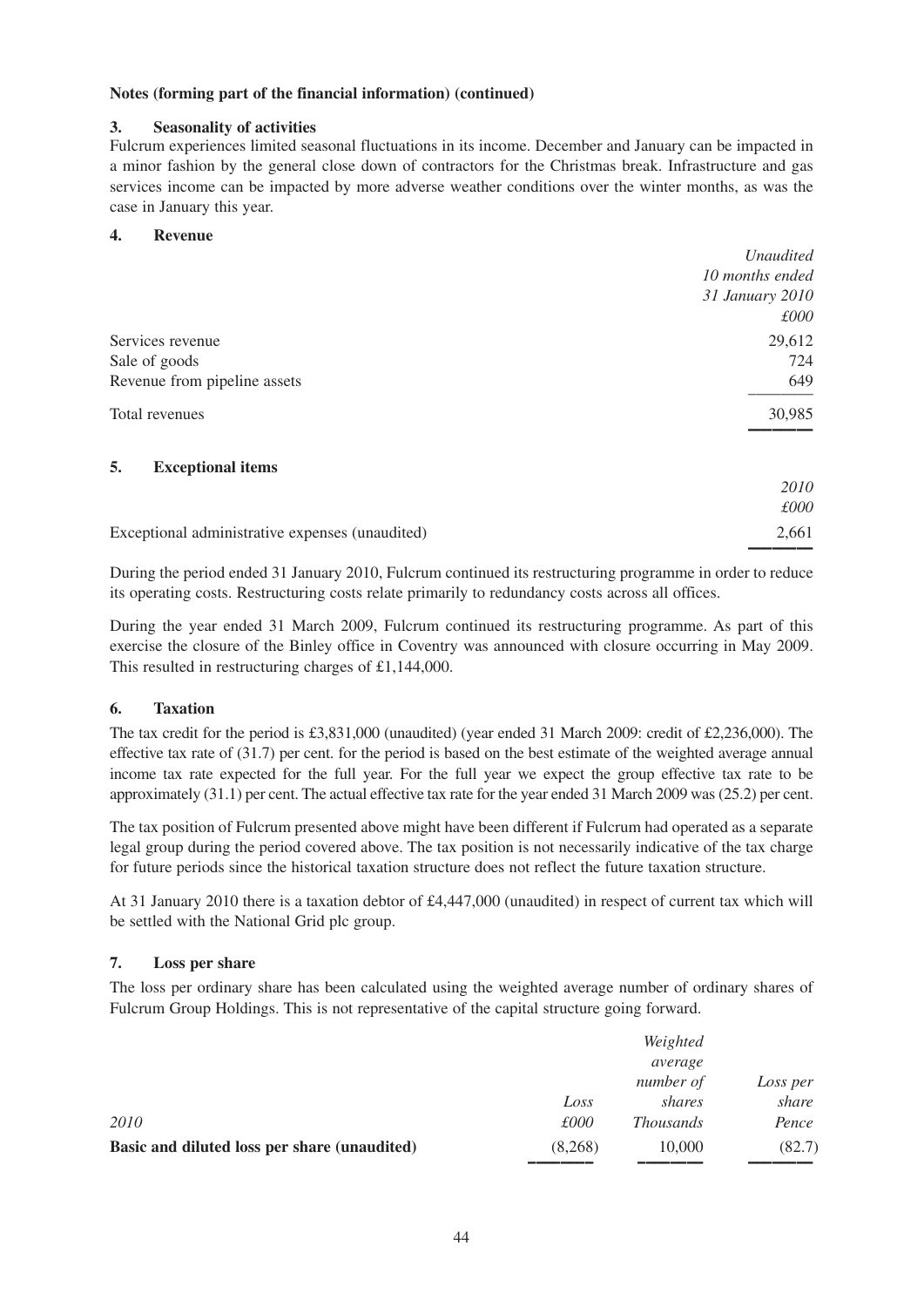#### **8. Impairment testing**

Given the losses for the period, management has performed impairment test of its property, plant and equipment and intangible assets.

For the assets within the pipeline operating segment, the recoverable amount of these assets has been calculated with reference to their value in use. The key features of this calculation are shown below:

|                                                          | <i>Unaudited</i> |
|----------------------------------------------------------|------------------|
| Period on which management approved forecasts are based  | 20 years         |
| Discount rate                                            | $9.0\%$          |
| Conversion of domestic customers for existing assets     | 99%              |
| Conversion of non-domestic customers for existing assets | 50%              |

The forecasts include assumptions about reductions in network income as imposed by Ofgem, and also assume that cash flows will stop after 20 years. A forecast period of 20 years has been used as the business has contracted cash flows for this period through the Relative Price Control mechanism.

Conversion percentage is an assumption on pipeline assets becoming cash generating on connection.

To ensure that central assets (comprising predominately of IT assets and other office equipment) are considered, an impairment review is undertaken for the business as a whole, which includes all assets of the business. The recoverable amount of these assets has been calculated with reference to their value in use. The key features of this calculation are shown below:

|                                                         | <i>Unaudited</i> |
|---------------------------------------------------------|------------------|
| Period on which management approved forecasts are based | 5 years          |
| Growth rate applied beyond approved forecast period     | $1.5\%$          |
| Discount rate                                           | $10.0\%$         |

The forecasts include assumptions about reductions in network income as imposed by Ofgem.

The discount rate for both impairment reviews is based upon a risk-adjusted pre-tax weighted average cost of capital of Fulcrum as at each respective period end. A 2 per cent. increase in the discount rate does not have a significant impact on impairment.

Whilst it is conceivable that a key assumption in the calculations could change, no reasonably foreseeable change to key assumptions would result in an impairment.

#### **9. Trade and other receivables**

|                                  | <b>Unaudited</b> |
|----------------------------------|------------------|
|                                  | 31 January 2010  |
|                                  | $\pounds 000$    |
| <b>Current</b>                   |                  |
| Trade receivables                | 3,697            |
| Amounts due from related parties | 562              |
| Loans due from related parties   |                  |
| Other receivables                | 1,698            |
| Prepayments and accrued income   | 2,493            |
|                                  | 8,450            |
|                                  |                  |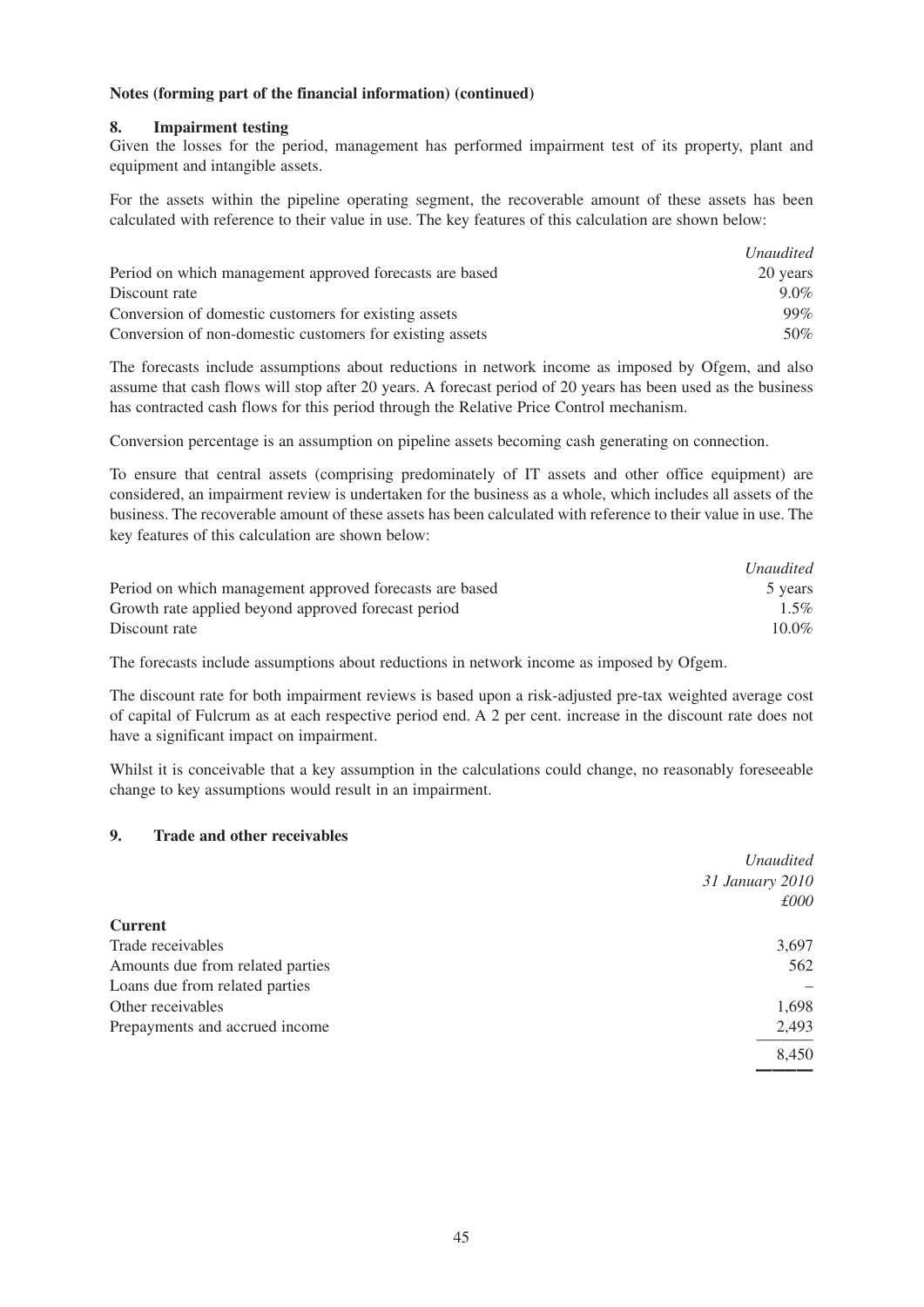#### **10. Inter-company loans and borrowings**

|                             | <b>Unaudited</b> |
|-----------------------------|------------------|
|                             | 31 January       |
|                             | 2010             |
|                             | £000             |
| <b>Current</b>              |                  |
| Loan due to related parties | 12,068           |
|                             |                  |

Loans due to related parties are repayable on demand and are not interest bearing.

#### **11. Trade and other payables**

|                                | <i>Unaudited</i> |
|--------------------------------|------------------|
|                                | 31 January       |
|                                | 2010             |
|                                | $\pounds$ 000    |
| <b>Current</b>                 |                  |
| Trade payables                 | 2,746            |
| Amounts due to related parties | 3,566            |
| Other payables                 | 267              |
| Accruals and deferred income   | 16,694           |
|                                | 23,273           |

––––––––

––––––––

## **12. Operating leases**

Non-cancellable operating lease rentals are payable as follows:

|                            | Unaudited  |
|----------------------------|------------|
|                            | 31 January |
|                            | 2010       |
|                            | £000       |
| Less than one year         | 748        |
| Between one and five years | 906        |
| More than five years       |            |
|                            | 1,654      |

Operating lease rentals relate to property rents on long term commitments and short term plant hire.

## **13. Related parties**

#### *Transactions with key management personnel*

The National Grid plc Group defines key management as the directors of Fulcrum. The compensation of key management personnel is as follows:

|                              | <b>Unaudited</b> |
|------------------------------|------------------|
|                              | 31 January       |
|                              | 2010             |
|                              | £000             |
| Short-term employee benefits | 306              |
| Post-employment benefits     | 51               |
|                              | 357              |
|                              |                  |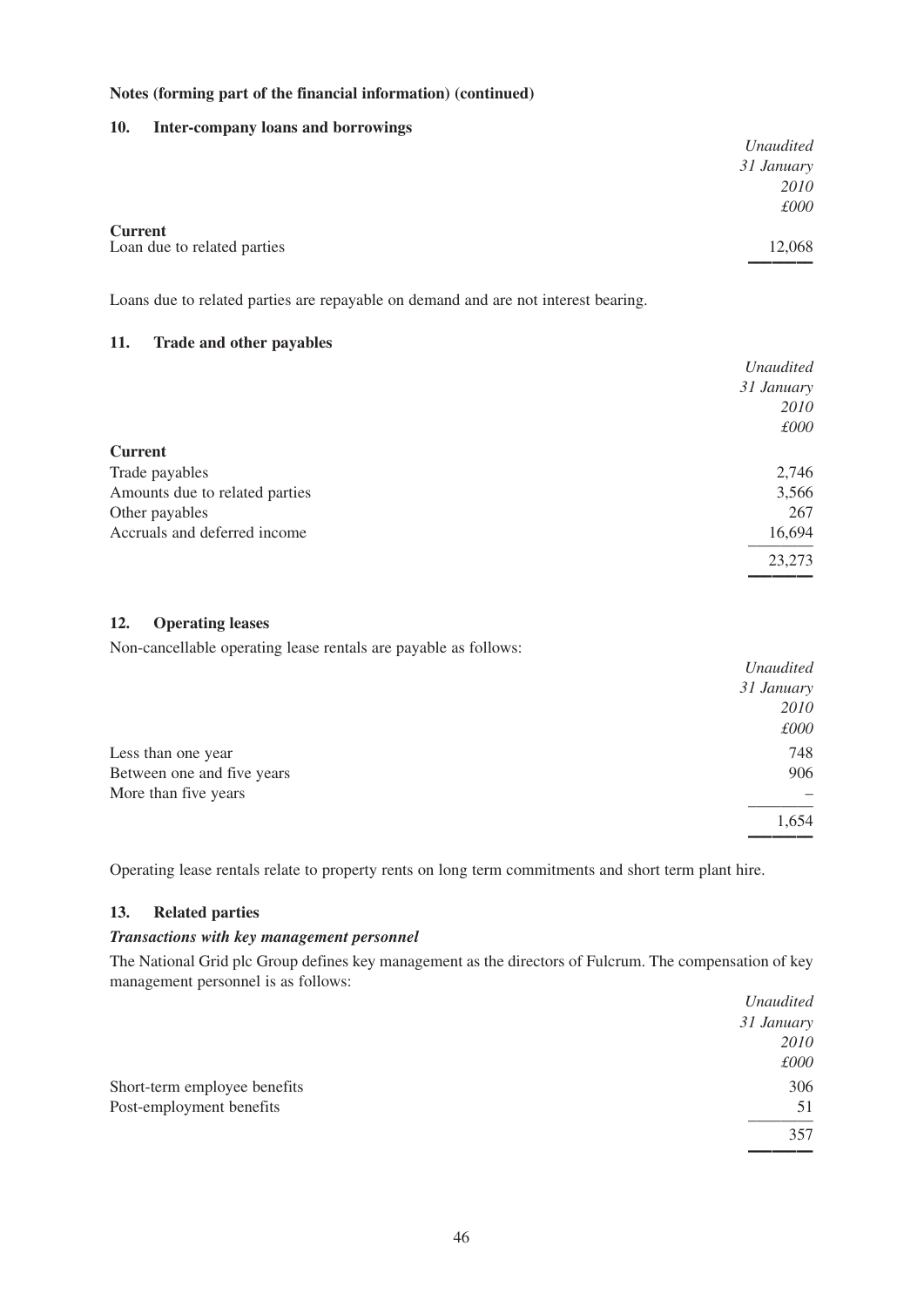## **13. Related parties (continued)**

*Transactions with other related parties – Unaudited*

|                       |              |            |             | Other                 |
|-----------------------|--------------|------------|-------------|-----------------------|
|                       | Services     |            | Lease       | administrative        |
|                       | rendered     | Purchases  | expenses    | expenses              |
|                       | 2010         | 2010       | 2010        | 2010                  |
|                       | £000         | £000       | £000        | £000                  |
| Other related parties | 3,609        | (1,408)    | (319)       | (701)                 |
|                       |              |            |             |                       |
|                       | Amounts due  | Amount due |             |                       |
|                       | from related | to related | Current tax | Other loans           |
|                       | parties      | parties    |             | assets and borrowings |
|                       | 2010         | 2010       | 2010        | 2010                  |
|                       | £000         | £000       | £000        | £000                  |
| Other related parties | 562          | (3,566)    | 4,447       | (12,068)              |
|                       |              |            |             |                       |

Other related parties comprise companies under common control of the ultimate parent of the National Grid plc Group.

Fulcrum provides domestic and non-domestic gas connection activities on an arms length basis solely in the capacity as agent for National Grid Gas plc, an entity under the common control of National Grid plc.

Fulcrum purchases raw materials and leases operational sites on arms length bases from entities under the common control of National Grid plc.

Fulcrum incurs administrative costs from entities under common control of National Grid plc to cover the cost of key staff and centrally organised services.

"Amounts due from related parties" comprise amounts receivable on trading accounts. "Amounts due to related parties" comprise amounts owing on trading accounts. Trading accounts are settled on a quarterly basis, the net amount being allocated to "Loans due from related parties". No security is held for amounts due from related parties, and no security has been provided for amounts due to related parties. Loans due to related parties are interest free and repayable on demand.

"Current tax assets" comprise amounts receivable with respect to group relief within the National Grid Plc Group.

"Other loans and borrowings" comprise a facility provided by an entity under the common control of National Grid plc. The facility is provided on an interest fee basis and is repayable on demand. No security has been provided for the loan outstanding.

#### **14. Subsequent events**

The financial information does not reflect any adjustments which are expected to take place when the proposed acquisition of Fulcrum by the Subsidiary is completed. Following Completion, the financial position and results are expected to exclude intercompany balances and transactions, pension entries and share based payment charges associated with the National Grid plc group.

#### **15. Principal risks and uncertainties**

The principal risks and uncertainties which could affect Fulcrum for the remaining two months of the financial year are as follows:

Dependence on key executives and personnel;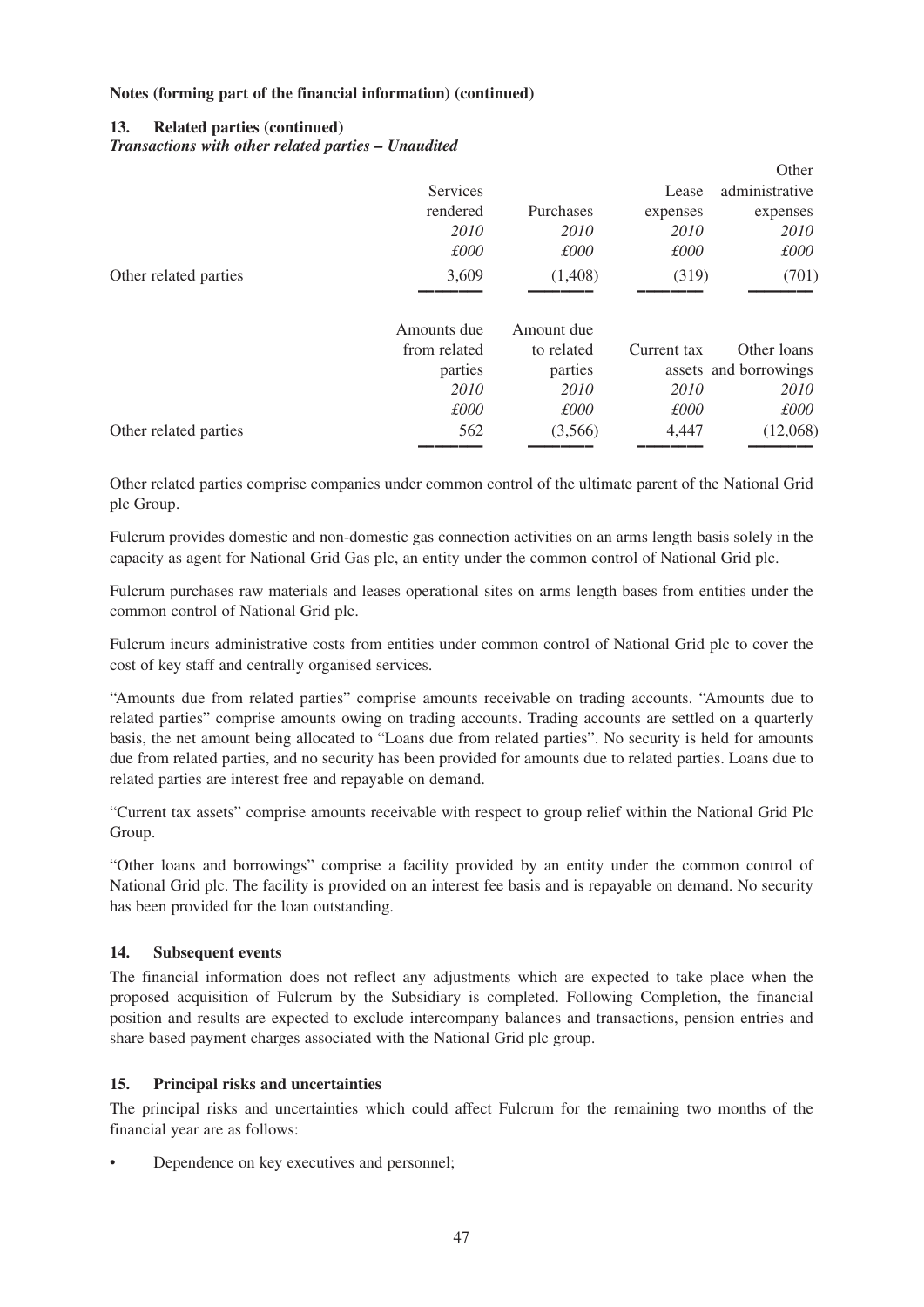#### **15. Principal risks and uncertainties (continued)**

- Contracts with customers;
- Contracts with suppliers;
- Exposure to industrial action;
- Breaches of environmental or health and safety law or regulations;
- Breaches of requirements of licences, permits and approvals;
- Litigation arising from operating in the gas industry;
- Impact of seasonal or weather-related fluctuations.

Our overall risk management process is designed to identify, manage, and mitigate our business risks, including financial risks. Our assessment of the principal risks and uncertainties and our risk management processes have not changed since the year end.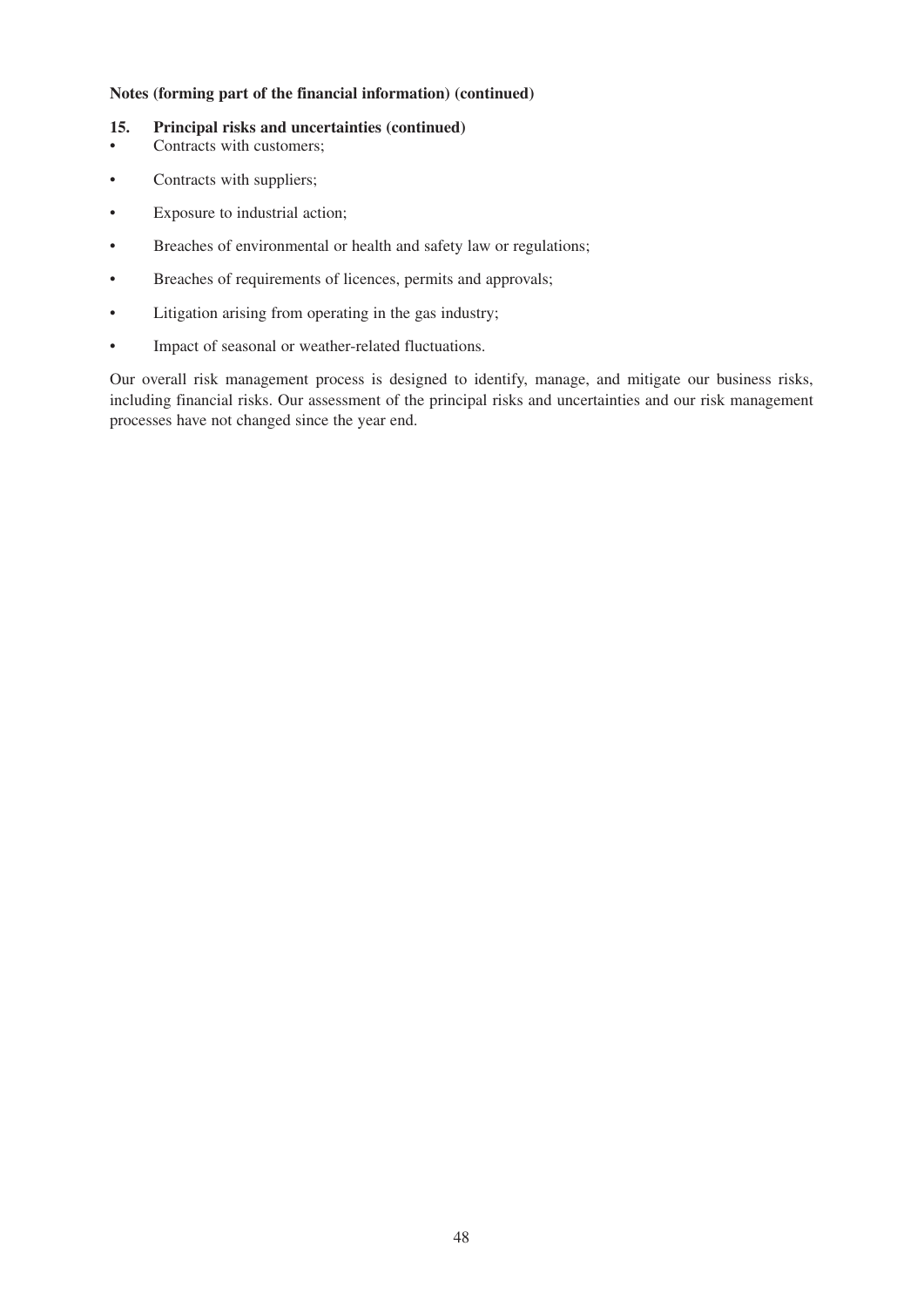## **SECTION B(I): ACCOUNTANTS REPORT IN RESPECT OF THE FINANCIAL INFORMATION RELATING TO FULCRUM**

# PRICEWATERHOUSE COPERS &

**PricewaterhouseCoopers LLP** Cornwall Court 19 Cornwall Street Birmingham **B3 2DT** Telephone +44 (0) 121 265 5000 Facsimile +44 (0) 121 265 5050

The Directors Marwyn Capital I Limited PO Box 309 Ugland House Grand Cayman KY1-1104 Cayman Islands

Cenkos Securities plc (the "**Nominated Adviser**") 6.7.8 Tokenhouse Yard London EC2R 7AS

17 June 2010

Dear Sirs,

## **Readmission of the ordinary shares of Marwyn Capital I Limited (the "Company") to AIM, a market operated by the London Stock Exchange Plc and proposed acquisition of Fulcrum Group Holdings Limited and its subsidiary undertakings (together the "Target") (the "Transaction")**

We report on the financial information of the Target set out in Section B(II) of Part V of the admission document of the Company dated 17 June 2010 (the "**Admission Document**") (the "**IFRS Financial Information Table**"). The IFRS Financial Information Table has been prepared for inclusion in the Admission Document on the basis of the accounting policies set out in Note 1 in the IFRS Financial Information Table. This report is required by Schedule Two of the AIM rules for Companies published by the London Stock Exchange plc (the "**AIM Rules**") and is given for the purpose of complying with that Schedule and for no other purpose.

#### **Responsibilities**

The Directors of the Company are responsible for preparing the IFRS Financial Information Table in accordance with International Financial Reporting Standards as adopted by the European Union.

It is our responsibility to form an opinion as to whether the IFRS Financial Information Table gives a true and fair view, for the purposes of the Admission Document and to report our opinion to you.

Save for any responsibility which we may have to those persons to whom this report is expressly addressed and for any responsibility arising under paragraph (a) of Schedule Two of the AIM Rules to any person as and to the extent there provided, to the fullest extent permitted by law we do not assume any responsibility and will not accept any liability to any other person for any loss suffered by any such other person as a result of, arising out of, or in connection with this report or our statement, required by and given solely for the purposes of complying with Schedule Two of the AIM Rules, consenting to its inclusion in the Admission Document.

*PricewaterhouseCoopers LLP is a limited liability partnership registered in England with registered number OC303525. The registered office of PricewaterhouseCoopers LLP is 1 Embankment Place, London WC2N 6RH. PricewaterhouseCoopers LLP is authorised and regulated by the Financial Services Authority for designated investment business*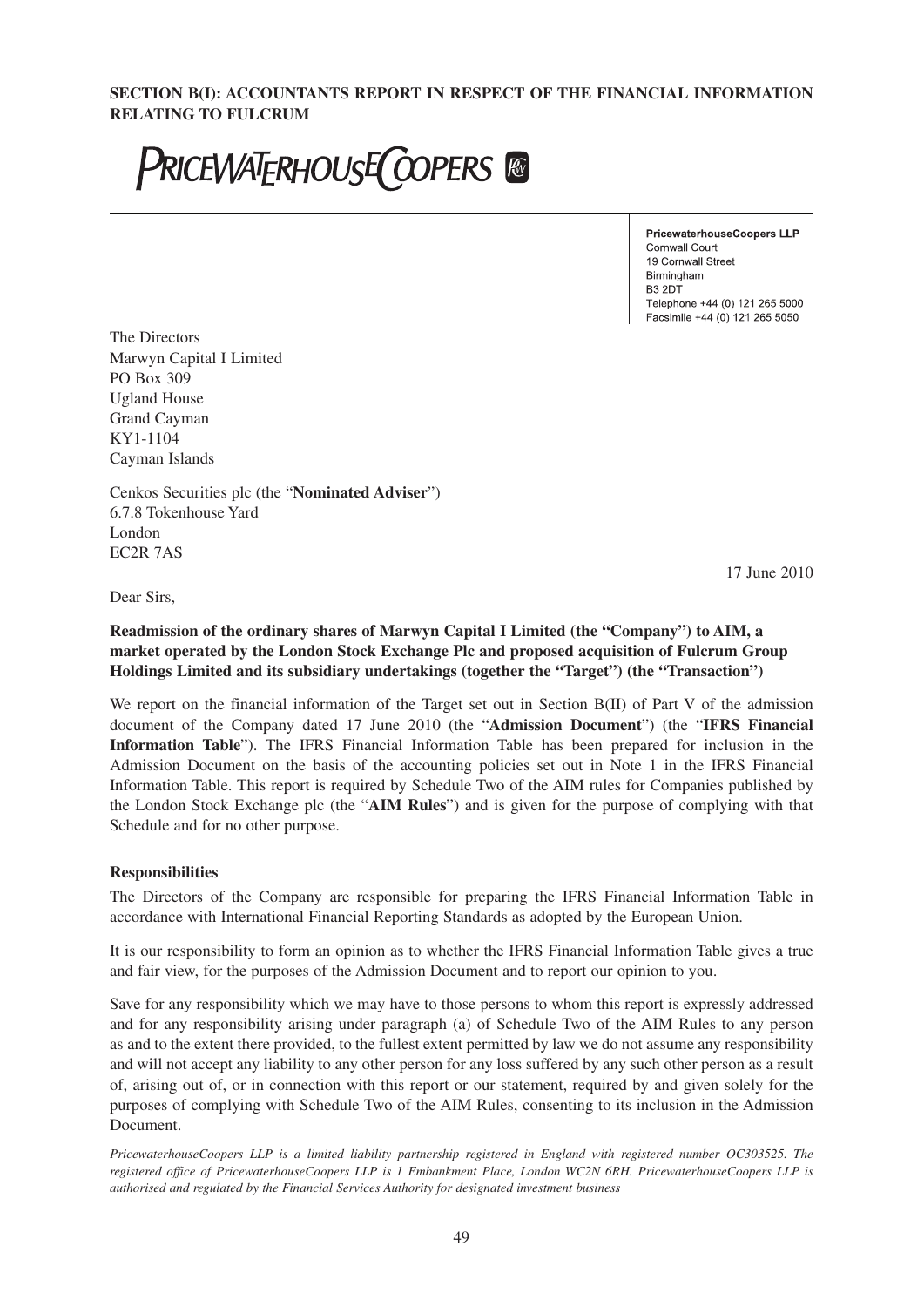#### **Basis of opinion**

We conducted our work in accordance with the Standards for Investment Reporting issued by the Auditing Practices Board in the United Kingdom. Our work included an assessment of evidence relevant to the amounts and disclosures in the IFRS Financial Information Table. It also included an assessment of significant estimates and judgments made by those responsible for the preparation of the IFRS Financial Information Table and whether the accounting policies are appropriate to the Target's circumstances, consistently applied and adequately disclosed.

We planned and performed our work so as to obtain all the information and explanations which we considered necessary in order to provide us with sufficient evidence to give reasonable assurance that the IFRS Financial Information Table is free from material misstatement whether caused by fraud or other irregularity or error.

#### **Opinion**

In our opinion, the IFRS Financial Information Table gives, for the purposes of the Admission Document dated 17 June 2010, a true and fair view of the consolidated state of affairs of the Target as at the dates stated and of its consolidated losses, consolidated cash flows and consolidated changes in equity for the periods then ended in accordance with International Financial Reporting Standards as adopted by the European Union.

#### **Declaration**

For the purposes of paragraph (a) of Schedule Two of the AIM Rules we are responsible for this report as part of the Admission Document and declare that we have taken all reasonable care to ensure that the information contained in this report is, to the best of our knowledge, in accordance with the facts and contains no omission likely to affect its import. This declaration is included in the Admission Document in compliance with Schedule Two of the AIM Rules.

Yours faithfully

PricewaterhouseCoopers LLP Chartered Accountants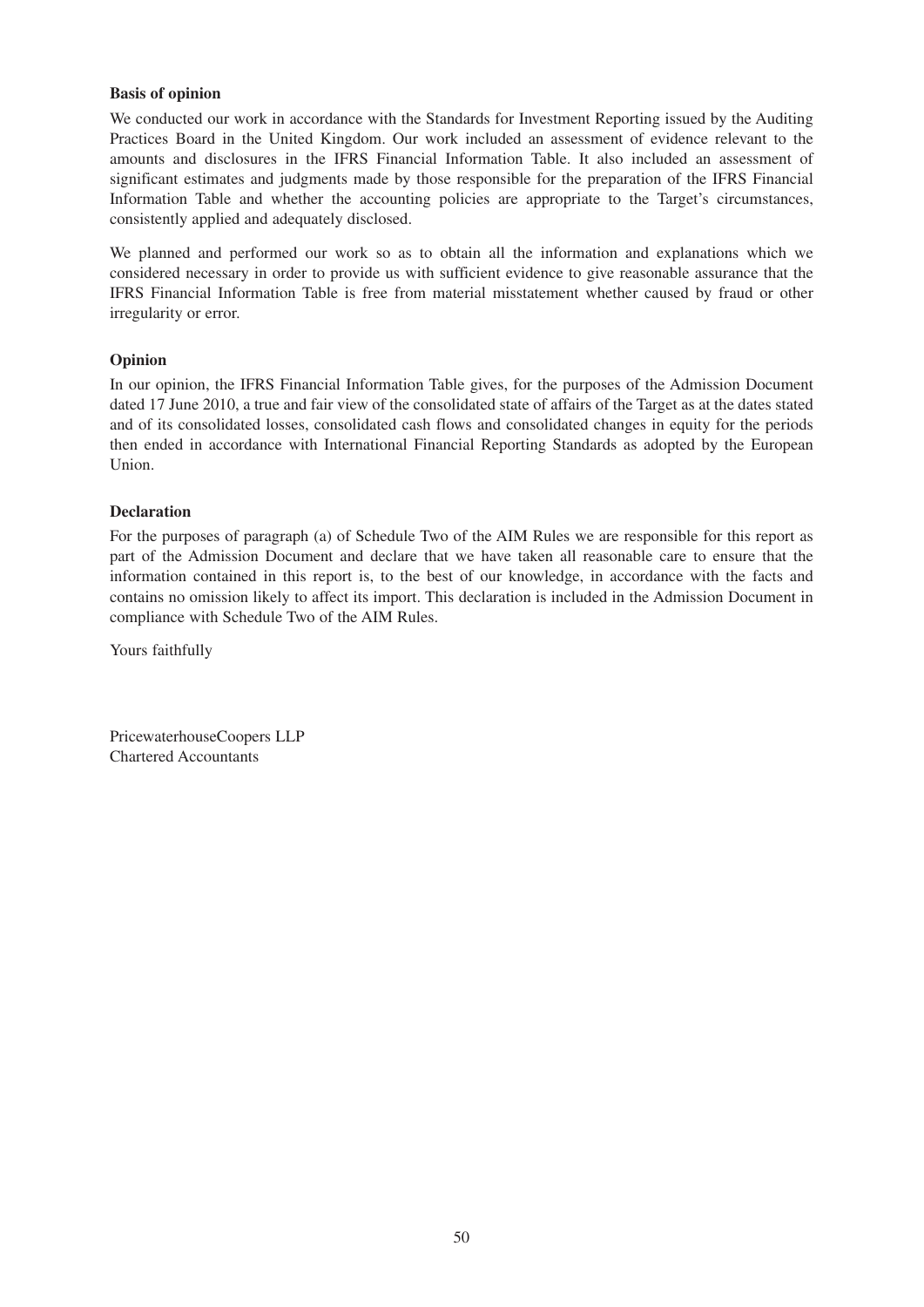## **SECTION B(II): HISTORICAL FINANCIAL INFORMATION OF THE FULCRUM GROUP FOR THE TWO YEARS ENDED 31 MARCH 2008 AND 2009**

#### **Consolidated Income Statement**

for the year ended 31 March 2009

|                                                                | <b>Note</b> | 2008<br>£000 | 2009<br>£000 |
|----------------------------------------------------------------|-------------|--------------|--------------|
| <b>Revenue</b>                                                 | 2,3         | 48,949       | 54,280       |
| Cost of sales                                                  |             | (34, 139)    | (35,317)     |
| Gross profit                                                   |             | 14,810       | 18,963       |
| Administrative expenses – before exceptional items             |             | (27,046)     | (26,680)     |
| Exceptional administrative items                               | 4           | (2,568)      | (1,144)      |
| Total administrative expenses                                  |             | (29,614)     | (27, 824)    |
| Operating loss and loss before tax                             | 5           | (14, 804)    | (8, 861)     |
| Taxation                                                       | 7           | 3,845        | 2,236        |
| Loss for the year attributable to equity holders of the parent |             | (10, 959)    | (6,625)      |
| Basic and diluted loss per share (pence)                       | 8           | (109.6)      | (66.3)       |

The notes on pages 55 to 78 are an integral part of the consolidated financial information.

There is no difference between the "Loss for the year attributable to equity holders of the parent" and "Total comprehensive income for the year attributable to equity shareholders of the parent" in either the current or prior year. As such a separate "Consolidated Statement of Comprehensive Income" has not been presented.

————— —————

The results of Fulcrum presented above might have been different if Fulcrum had operated as a separate legal group during the period covered above. The results are not necessarily indicative of the results for future periods since the historical capital and funding structure does not reflect the future capital and funding structure.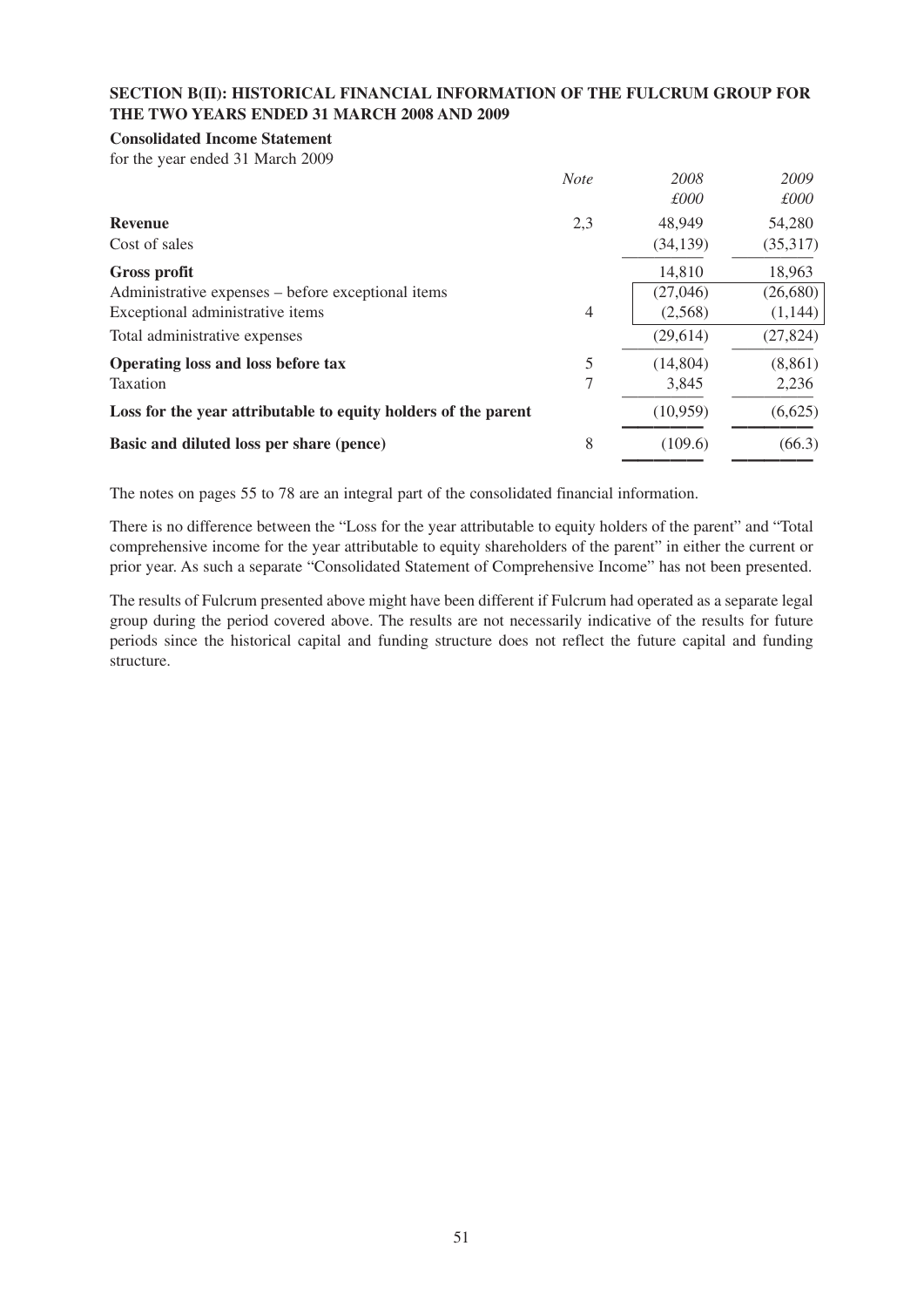## **Consolidated Balance Sheet**

at 31 March

|                                                               | Note | 2007       | 2008      | 2009      |
|---------------------------------------------------------------|------|------------|-----------|-----------|
|                                                               |      | £000       | £000      | £000      |
| <b>Non-current assets</b>                                     |      |            |           |           |
| Property, plant and equipment                                 | 9    | 1,728      | 2,182     | 5,442     |
| Intangible assets                                             | 11   | 1,402      | 1,196     | 789       |
| Deferred tax assets                                           | 12   | 792        | 1,158     | 682       |
|                                                               |      | 3,922      | 4,536     | 6,913     |
| <b>Current assets</b>                                         |      |            |           |           |
| Inventories                                                   | 13   | 1,299      | 1,932     | 1,937     |
| Current tax assets                                            |      |            | 2,388     | 2,998     |
| Trade and other receivables                                   | 14   | 187,100    | 20,964    | 20,168    |
| Cash and cash equivalents                                     | 15   |            | 1,029     | 184       |
|                                                               |      | 188,399    | 26,313    | 25,287    |
| <b>Total assets</b>                                           |      | 192,321    | 30,849    | 32,200    |
| <b>Current liabilities</b>                                    |      |            |           |           |
| <b>Bank</b> overdraft                                         | 15   | (147)      |           |           |
| Inter-company loans and borrowings                            | 16   | (154, 833) |           | (8,207)   |
| Trade and other payables                                      | 17   | (16,948)   | (26, 665) | (27, 561) |
| Current tax liabilities                                       |      | (7,639)    |           |           |
| Provisions                                                    | 19   | (182)      | (2,377)   | (962)     |
| <b>Total liabilities</b>                                      |      | (179, 749) | (29, 042) | (36,730)  |
| Net assets/(liabilities)                                      |      | 12,572     | 1,807     | (4,530)   |
| <b>Equity attributable to equity holders</b><br>of the parent |      |            |           |           |
| Share capital                                                 | 20   | 10,000     | 10,000    | 10,000    |
| Retained earnings                                             |      | 2,572      | (8,193)   | (14, 530) |
| Total equity/(Deficiency in total equity)                     |      | 12,572     | 1,807     | (4,530)   |
|                                                               |      |            |           |           |

The notes on pages 55 to 78 are an integral part of the consolidated financial information.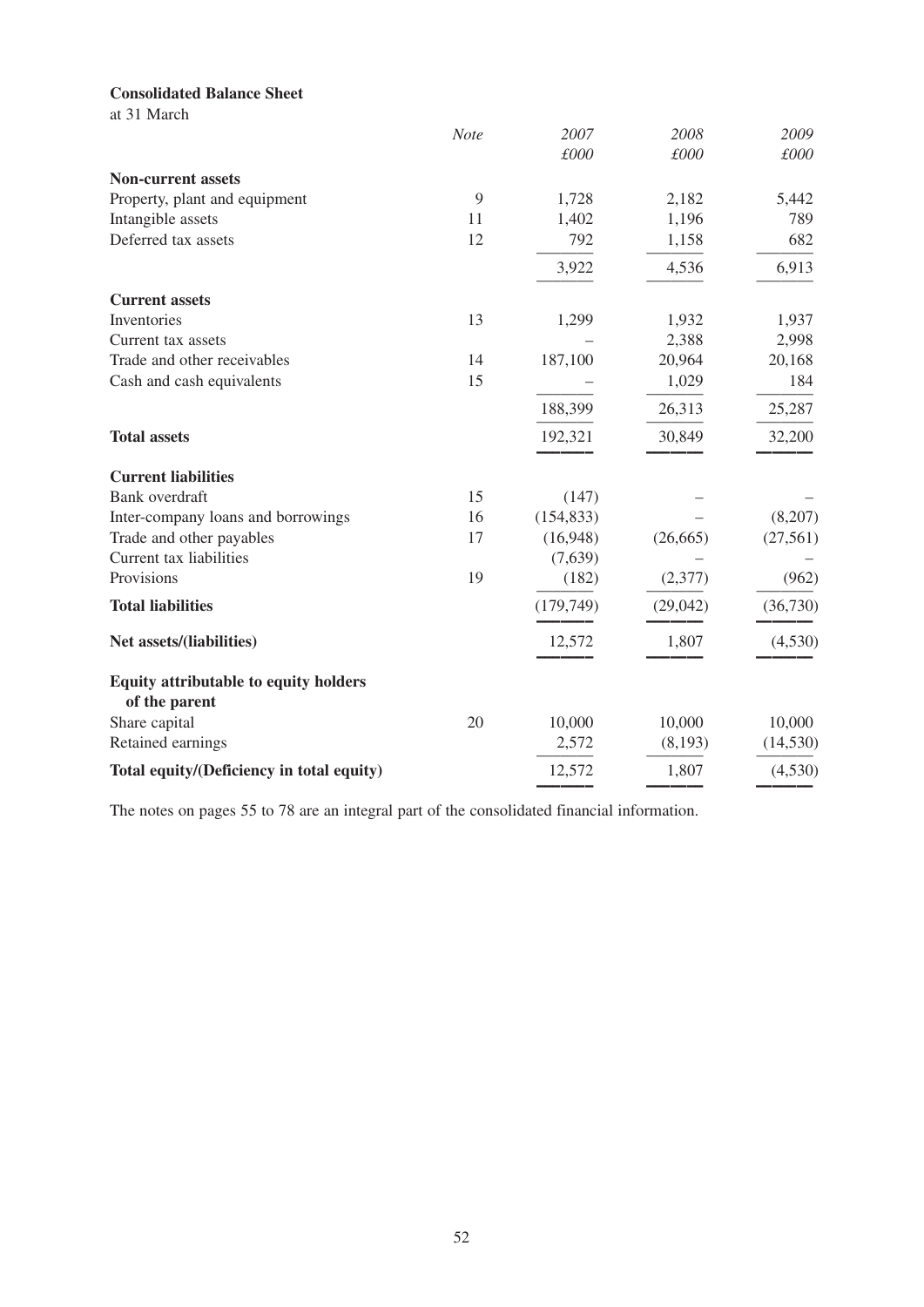|                                                 | <b>Share</b> | Retained | Total     |
|-------------------------------------------------|--------------|----------|-----------|
|                                                 | capital      | earnings | equity    |
|                                                 | £000         | £000     | £000      |
| Balance at 1 April 2007                         | 10,000       | 2,572    | 12,572    |
| Total Comprehensive Income – Loss for           |              |          |           |
| the year ended 31 March 2008                    |              | (10,959) | (10, 959) |
| Transactions with equity shareholders:          |              |          |           |
| Equity-settled share based payment transactions |              | 194      | 194       |
| Balance at 31 March 2008                        | 10,000       | (8,193)  | 1,807     |
| Total Comprehensive Income – Loss for           |              |          |           |
| the year ended 31 March 2009                    |              | (6,625)  | (6,625)   |
| Transactions with equity shareholders:          |              |          |           |
| Equity-settled share based payment transactions |              | 288      | 288       |
| <b>Balance at 31 March 2009</b>                 | 10,000       | (14,530) | (4,530)   |
|                                                 |              |          |           |

#### **Consolidated Statement of Changes in Equity**

The notes on pages 55 to 78 are an integral part of the consolidated financial information.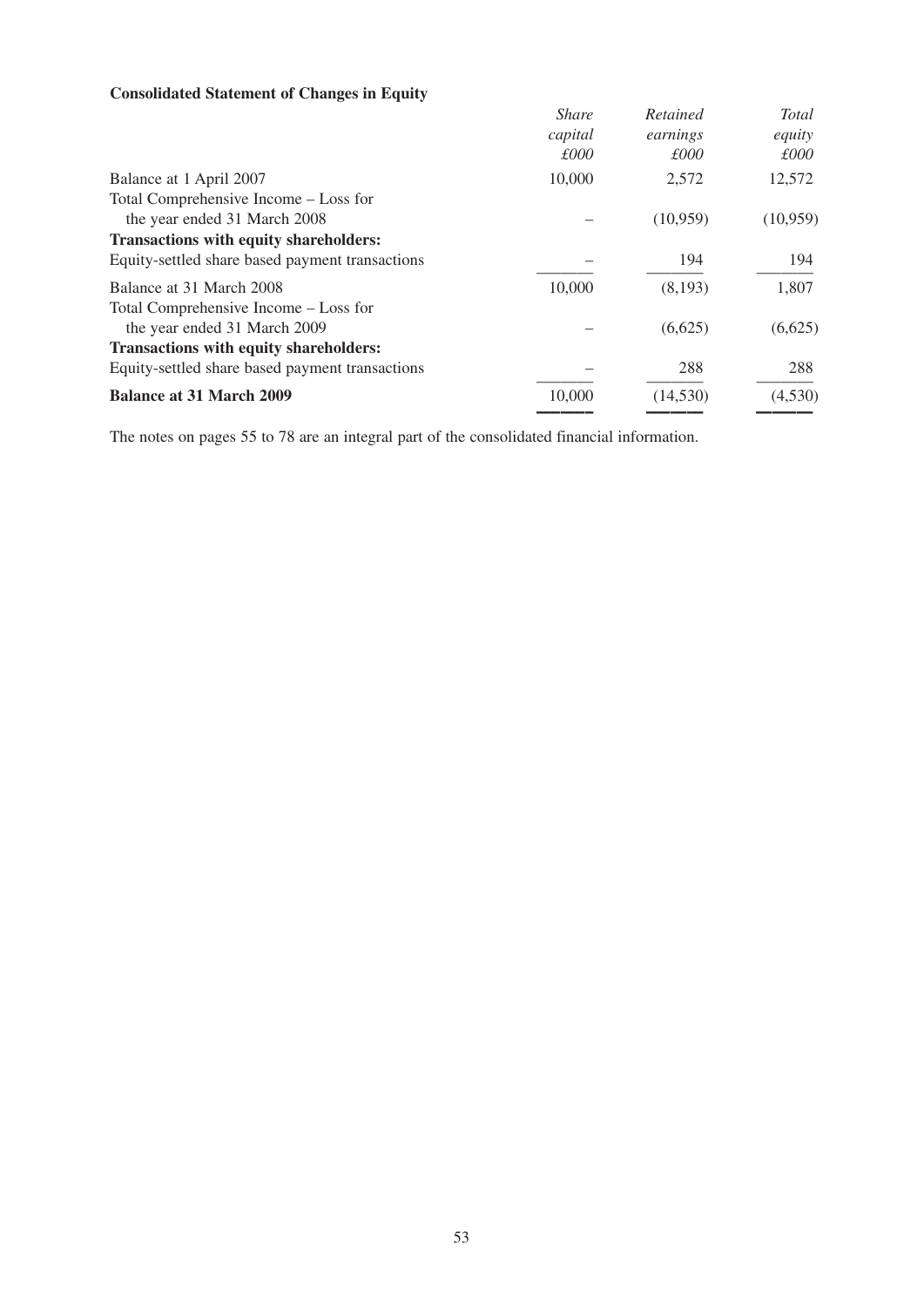| <b>Consolidated Cash Flow Statement</b>                         |             |            |          |
|-----------------------------------------------------------------|-------------|------------|----------|
|                                                                 | <b>Note</b> | 2008       | 2009     |
|                                                                 |             | £000       | £000     |
| <b>Cash flows from operating activities</b>                     |             |            |          |
| Loss for the year                                               |             | (10, 959)  | (6,625)  |
| Adjustments for:                                                |             |            |          |
| Depreciation                                                    | 9           | 676        | 674      |
| Amortisation of intangible assets                               | 11          | 671        | 637      |
| (Profit)/loss on sale of property, plant and equipment          | 5           | (9)        | 42       |
| Equity settled share-based payment expenses                     | 6           | 194        | 288      |
| Taxation credit                                                 | 7           | (3,845)    | (2,236)  |
| Decrease/(increase) in trade and other receivables              |             | 4,699      | (6,155)  |
| Increase in inventories                                         |             | (633)      | (5)      |
| Increase in trade and other payables                            |             | 9,445      | 897      |
| Increase/(decrease) in provisions                               |             | 2,195      | (1,415)  |
| <b>Cash from operating activities</b>                           |             | 2,434      | (13,898) |
| Taxation (paid)/received                                        |             | (6,278)    | 2,102    |
| Net cash from operating activities                              |             | (3,844)    | (11,796) |
| <b>Cash flows from investing activities</b>                     |             |            |          |
| Proceeds from sale of property, plant and equipment             |             | 13         | 92       |
| Acquisition of property, plant and equipment                    | 9           | (1, 134)   | (4,068)  |
| Acquisition of intangibles                                      | 11          | (465)      | (230)    |
| Net cash from investing activities                              |             | (1,586)    | (4,206)  |
| <b>Cash flows from financing activities</b>                     |             |            |          |
| Proceeds from loans due to related parties                      |             |            | 8,207    |
| Repayment of loans due to related parties                       |             | (154, 833) |          |
| Proceeds from repayment of loans due from related parties       |             | 161,439    | 6,950    |
| Net cash from financing activities                              |             | 6,606      | 15,157   |
| Net increase/(decrease) in cash and cash equivalents            |             | 1,176      | (845)    |
| (Bank overdraft)/cash and cash equivalents at 1 April 2007/2008 |             | (147)      | 1,029    |
| Cash and cash equivalents at 31 March                           | 15          | 1,029      | 184      |

The notes on pages 55 to 78 are an integral part of the consolidated financial information.

–––––––– ––––––––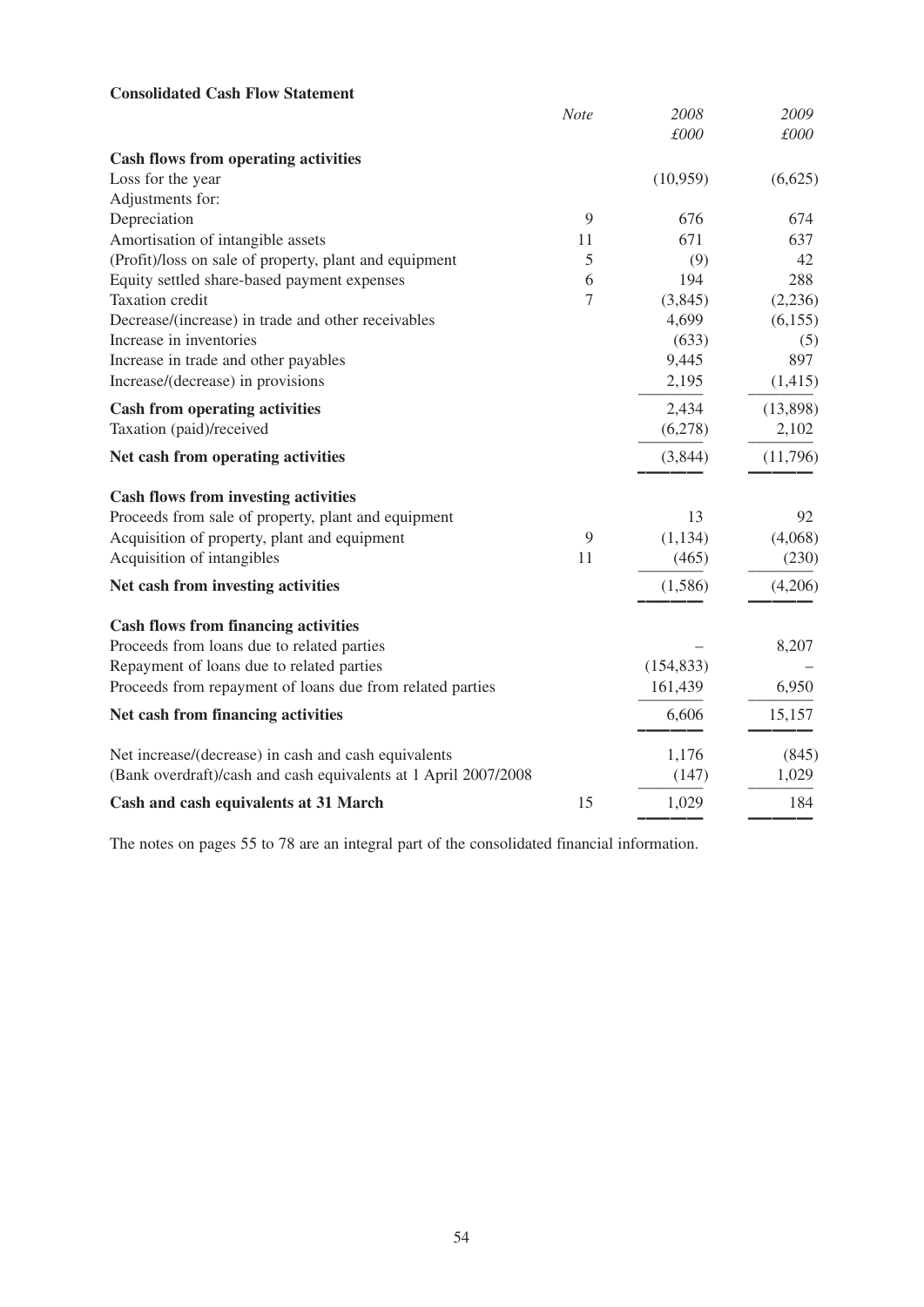#### **Notes (forming part of the financial information)**

## **1. Accounting policies**

## *Overview*

Fulcrum Group Holdings is a company incorporated and domiciled in the UK.

## *Basis of accounting*

The historical financial information presented herein (the "**consolidated financial information**") consolidates the historical financial information of Fulcrum Group Holdings and its subsidiaries (together referred to as "Fulcrum"). The address of the registered office is 1-3 Strand, London, WC2N 5EH. The nature of Fulcrum's operations and its principal activities are the provision of infrastructure and gas services, meter sales and rentals, and gas transportation.

The consolidated financial information presented herein is for the years ended 31 March 2008 and 31 March 2009 (together the "**track record**"). The consolidated financial information has been prepared and approved by the directors in accordance with International Financial Reporting Standards (IFRSs) as adopted by the European Union in response to the IAS regulation (EC 1606/2002) effective as of 1 April 2009. This is Fulcrum's first IFRS consolidated historical financial information and IFRS 1 (as amended in May 2008) has been applied.

The consolidated financial information does not constitute statutory financial statements within the meaning of section 240 of the Companies Act 1985. Fulcrum Group Holdings and its subsidiaries have already filed their statutory financial statements which are prepared in accordance with UK Generally Accepted Accounting Principles with the UK Companies House. The independent auditors' report on these accounts is unqualified and does not contain any statements under Section 237(2) or (3) of the Companies Act 1985.

The accounting policies set out below have, unless otherwise stated, been applied consistently to all periods presented in the historical financial information and in preparing an opening IFRS balance sheet at 1 April 2007 for the purposes of the transition to adopted IFRSs and reflect the accounting policies which are to be applied in the next financial statements (see Note 25).

## *Going concern*

The consolidated financial information has been prepared on the going concern basis, which assumes that Fulcrum will continue to be able to meet its liabilities as they fall due for the foreseeable future. The going concern basis is premised on the successful outcome of the planned equity fund raising by the Company and the proposed acquisition of Fulcrum by the Subsidiary. The Company has confirmed that following the acquisition it will provide the necessary finance to fund Fulcrum for the foreseeable future.

## *Transition to adopted IFRSs*

Fulcrum has prepared the consolidated financial information in accordance with adopted IFRS for the first time and consequently has applied IFRS 1. An explanation of how the transition to adopted IFRSs has affected the reported financial position, financial performance and cash flows of the Group is provided in Note 25.

IFRS 1 grants certain exemptions from the full requirements of adopted IFRSs in the transition period. The following exemptions have been taken in the financial information:

- Share based payments IFRS 2 is being applied to equity instruments that were granted after 7 November 2002 and that had not vested by 1 April 2007.
- IAS 39 "Financial Instruments": Recognition and Measurement": the fair value measurement of financial assets and financial liabilities at initial recognition has not been applied retrospectively for instruments entered into prior to 1 April 2007.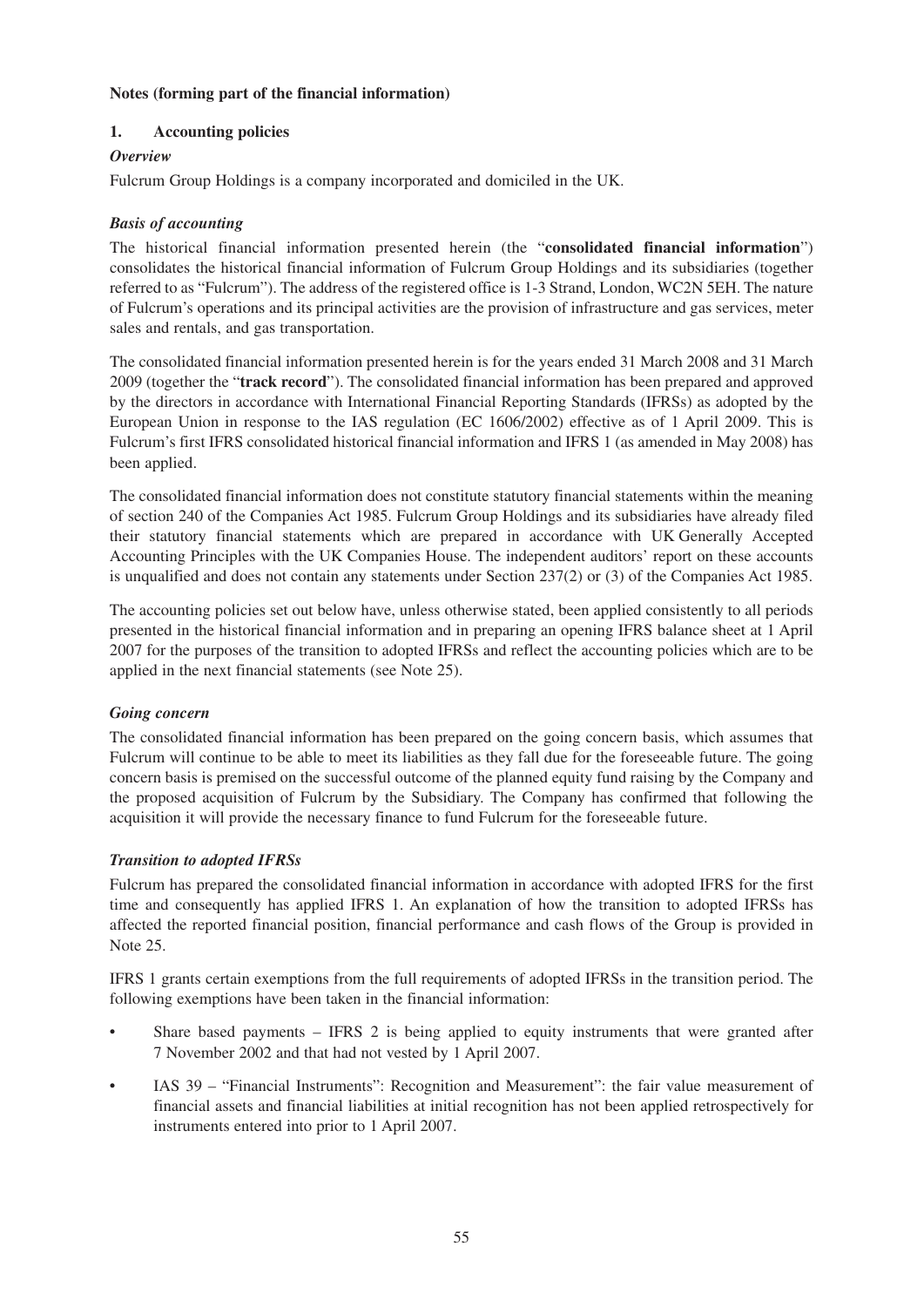## **1. Accounting policies (continued)**

## *Measurement convention*

The consolidated financial information is prepared on the historical cost basis.

## *Functional and presentation currency*

The consolidated financial information is presented in GBP, which is the functional currency of Fulcrum's operations. All financial information presented in GBP has been rounded to the nearest thousand pounds.

## *Subsidiaries*

Subsidiaries are entities controlled by Fulcrum. Control exists when Fulcrum has the power to govern the financial and operating policies of an entity so as to obtain benefits from its activities. In assessing control, Fulcrum takes into consideration potential voting rights that are currently exercisable. The acquisition date is the date on which control is transferred to the acquirer. The financial information of subsidiaries is included in the consolidated financial information from the date that control commences until the date that control ceases.

Inter-company transactions, balances and unrealised gains on transactions between group companies are eliminated. Unrealised losses are also eliminated. Accounting policies of subsidiaries have been changed where necessary to ensure consistency with the policies adopted by Fulcrum.

## *Classification of financial instruments issued by Fulcrum*

Following the adoption of IAS 32, financial instruments issued by Fulcrum are treated as equity only to the extent that they meet the following two conditions:

- (a) they include no contractual obligations upon Fulcrum (or group as the case may be) to deliver cash or other financial assets or to exchange financial assets or financial liabilities with another party under conditions that are potentially unfavourable to Fulcrum (or group); and
- (b) where the instrument will or may be settled in Fulcrum's own equity instruments, it is either a nonderivative that includes no obligation to deliver a variable number of Fulcrum's own equity instruments or is a derivative that will be settled by Fulcrum exchanging a fixed amount of cash or other financial assets for a fixed number of its own equity instruments.

To the extent that this definition is not met, the proceeds of issue are classified as a financial liability. Where the instrument so classified takes the legal form of Fulcrum's own shares, the amounts presented in the financial information for called up share capital and share premium account exclude amounts in relation to those shares.

#### *Non-derivative financial instruments*

Non-derivative financial instruments comprise trade and other receivables, cash and cash equivalents, bank overdraft, other loans and borrowings, and trade and other payables.

#### *Trade and other receivables*

Trade and other receivables are recognised initially at fair value. Subsequent to initial recognition they are measured at amortised cost using the effective interest method, less any impairment losses.

## *Cash and cash equivalents/bank overdraft*

Cash and cash equivalents comprise cash balances and call deposits. Bank overdrafts that are repayable on demand and form an integral part of Fulcrum's cash management are included as a component of cash and cash equivalents for the purpose of the cash flow statement.

#### *Inter-company loans and borrowings*

Inter-company loans and borrowings are recognised initially at fair value. Subsequent to initial recognition they are measured at amortised cost using the effective interest method.

## *Trade and other payables*

Trade and other payables are recognised initially at fair value. Subsequent to initial recognition they are measured at amortised cost using the effective interest method.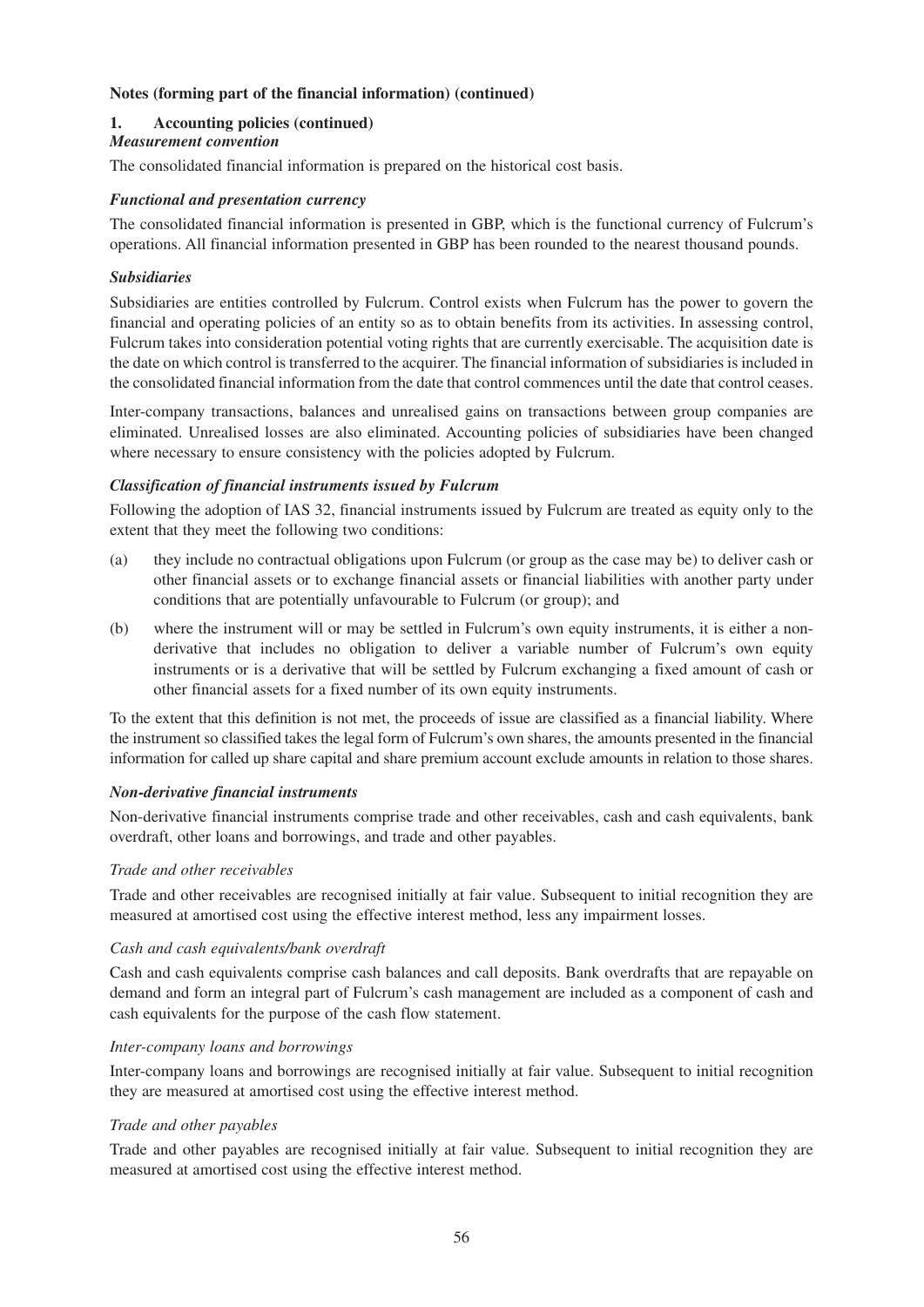## **1. Accounting policies (continued)**

## *Property, plant and equipment*

Property, plant and equipment are stated at cost less accumulated depreciation and accumulated impairment losses.

Leases in which Fulcrum assumes substantially all the risks and rewards of ownership of the leased asset are classified as finance leases. Where land and buildings are held under leases the accounting treatment of the land is considered separately from that of the buildings. Leased assets acquired by way of finance lease are stated at an amount equal to the lower of their fair value and the present value of the minimum lease payments at inception of the lease, less accumulated depreciation and less accumulated impairment losses. Lease payments are accounted for as described below.

Depreciation is charged to the income statement on a straight-line basis over the estimated useful lives of each part of an item of property, plant and equipment. Land is not depreciated. The estimated useful lives are as follows:

| $\bullet$ | Pipelines                     | 20 years       |
|-----------|-------------------------------|----------------|
| $\bullet$ | buildings                     | up to 50 years |
| $\bullet$ | vehicles, plant and equipment | 5 years        |
| $\bullet$ | office furniture and fittings | 5 years        |
|           | computer equipment            | $3-5$ years    |

Depreciation methods, useful lives and residual values are reviewed at each balance sheet date.

## *Intangible assets*

Intangible assets that are acquired by Fulcrum are stated at cost less accumulated amortisation and less accumulated impairment losses.

## *Amortisation*

Amortisation is charged to the income statement on a straight-line basis over the estimated useful lives of intangible assets from the date they are available for use. The estimated useful lives are as follows:

software 3 years 3 years

#### *Inventories*

Work in progress balances reflect direct works costs including direct labour, materials and other attributable variable costs relating to jobs classed as incomplete and therefore not able to be invoiced. Work in progress is valued at the lower of cost and net realisable value.

Net realisable value is the estimated selling price in the ordinary course of business less applicable variable selling expenses.

## *Impairment excluding inventories and deferred tax assets*

#### *Financial assets (including receivables)*

A financial asset not carried at fair value through profit or loss is assessed at each reporting date to determine whether there is objective evidence that it is impaired. A financial asset is impaired if objective evidence indicates that a loss event has occurred after the initial recognition of the asset, and that the loss event had a negative effect on the estimated future cash flows of that asset that can be estimated reliably.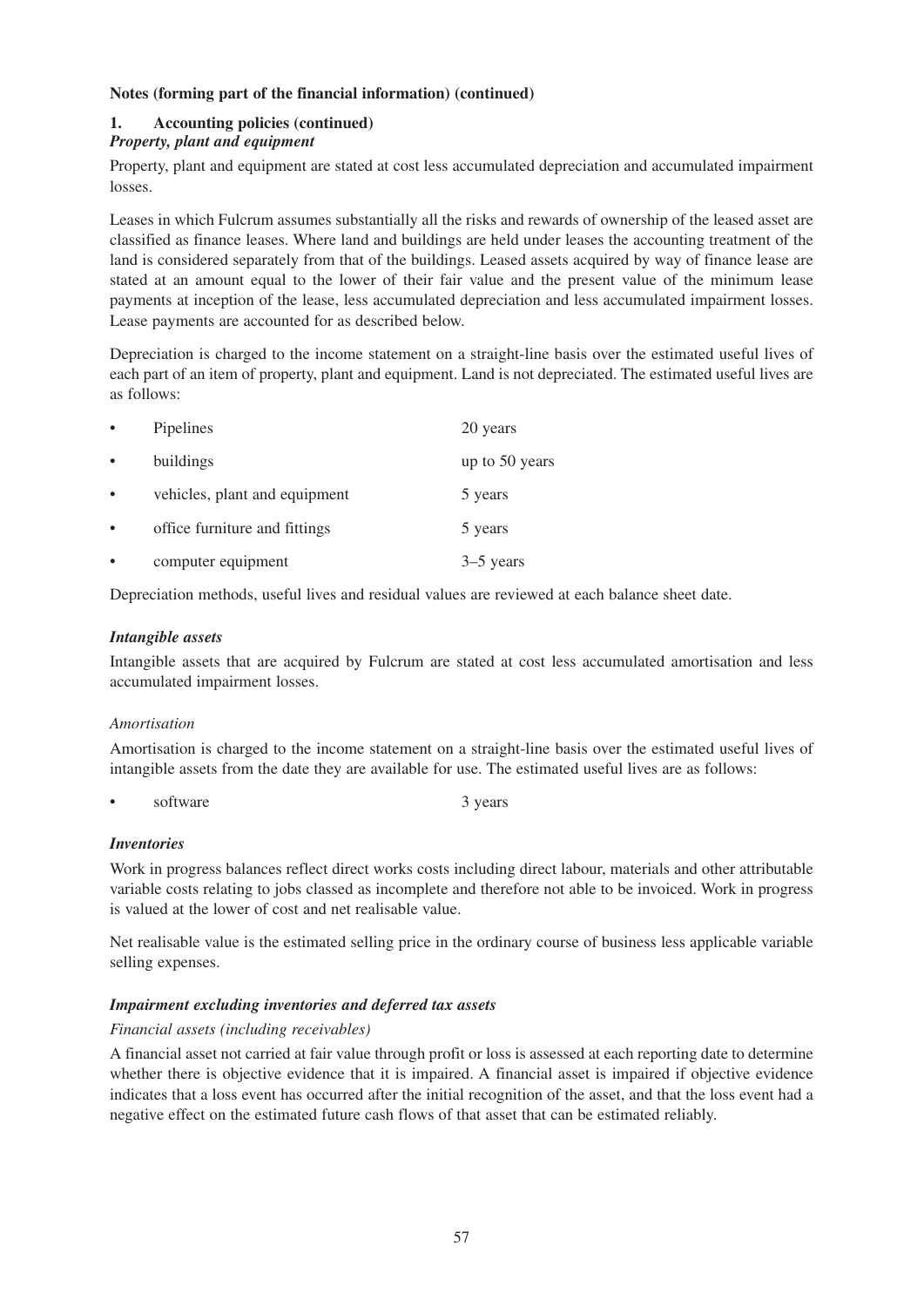#### **1. Accounting policies (continued)**

An impairment loss in respect of a financial asset measured at amortised cost is calculated as the difference between its carrying amount and the present value of the estimated future cash flows discounted at the asset's original effective interest rate. Interest on the impaired asset continues to be recognised through the unwinding of the discount. When a subsequent event causes the amount of impairment loss to decrease, the decrease in impairment loss is reversed through profit or loss.

#### *Non-financial assets*

The carrying amounts of Fulcrum's non-financial assets, other than inventories and deferred tax assets, are reviewed at each reporting date to determine whether there is any indication of impairment. If any such indication exists, then the asset's recoverable amount is estimated.

The recoverable amount of an asset or cash-generating unit is the greater of its value in use and its fair value less costs to sell. In assessing value in use, the estimated future cash flows are discounted to their present value using a pre-tax discount rate that reflects current market assessments of the time value of money and the risks specific to the asset. For the purpose of impairment testing, assets that cannot be tested individually are grouped together into the smallest group of assets that generates cash inflows from continuing use that are largely independent of the cash inflows of other assets or groups of assets (the "**cash-generating unit**") or ("**CGU**"). CGU's have been determined to correspond with operating segments.

An impairment loss is recognised if the carrying amount of an asset or its CGU exceeds its estimated recoverable amount. Impairment losses are recognised in profit or loss. Impairment losses recognised in respect of CGUs are allocated to reduce the carrying amounts of the assets in the unit (group of units) on a *pro rata* basis.

Impairment losses recognised in prior periods are assessed at each reporting date for any indications that the loss has decreased or no longer exists. An impairment loss is reversed if there has been a change in the estimates used to determine the recoverable amount. An impairment loss is reversed only to the extent that the asset's carrying amount does not exceed the carrying amount that would have been determined, net of depreciation or amortisation, if no impairment loss had been recognised.

#### *Employee benefits*

#### *Defined benefit plans*

Substantially all Fulcrum's employees are members of the National Grid UK Pension Scheme. Fulcrum's share of the underlying assets and liabilities of the defined benefit section of the scheme cannot be identified separately. Consequently, Fulcrum accounts for the scheme as if it were a defined contribution scheme, recognising a charge equivalent to cash paid or payable to the scheme and to the scheme's sponsoring company, Lattice Group plc, a fellow subsidiary undertaking of National Grid plc.

#### *Short-term benefits*

Short-term employee benefit obligations are measured on an undiscounted basis and are expensed as the related service is provided. A liability is recognised for the amount expected to be paid under short-term cash bonus or profit-sharing plans if Fulcrum has a present legal or constructive obligation to pay this amount as a result of past service provided by the employee and the obligation can be estimated reliably.

#### *Share-based payment transactions*

Where Fulcrum's parent grants rights to its equity instruments to Fulcrum's or Fulcrum Group Holdings' employees, which are accounted for as equity-settled in the consolidated accounts of the parent, Fulcrum accounts for these share-based payments as equity-settled.

These equity-settled share-based payments are measured at fair value at the date of grant. The fair value determined at the grant date of equity-settled share-based payments is expensed on a straight-line basis over the vesting period, based on an estimate of the number of shares that will eventually vest, with a corresponding entry to profit and loss account reserves.

Fulcrum took advantage of the option available in IFRS 1 to apply IFRS 2 only to equity instruments that were granted after 7 November 2002 and that had not vested by 1 April 2007.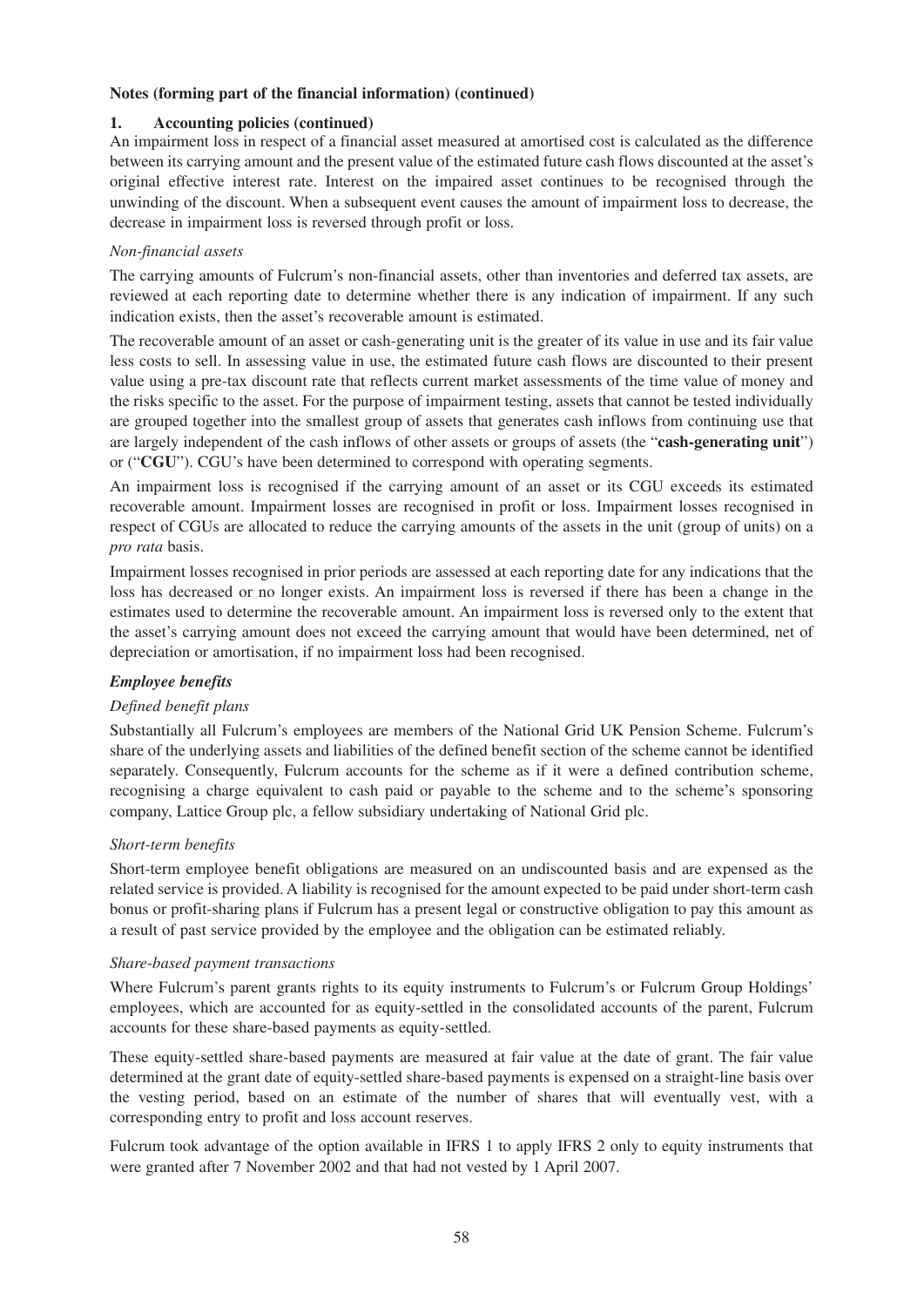#### **1. Accounting policies (continued)**

## *Provisions*

A provision is recognised in the balance sheet when Fulcrum has a present legal or constructive obligation as a result of a past event, that can be reliably measured and it is probable that an outflow of economic benefits will be required to settle the obligation. Restructuring provisions are recognised when management have an approved plan which has been communicated as appropriate within the business. Provisions are determined by discounting the expected future cash flows at a pre-tax rate that reflects risks specific to the liability.

## *Revenue*

Utility infrastructure and gas connection activities are recognised as "services revenue". The majority of projects are completed in a short time frame, and as such revenue is recognised on completion. For longer projects, the stage of completion of the works is assessed when considering recognition of revenue. Services revenue is recognised excluding VAT and other indirect taxes. An accrual is made for services revenue in respect of work where invoices are yet to be generated. When payment is received in advance of the provision of services, these receipts are recorded as deferred income.

Meter sales are recognised as "sale of goods" at the fair value of the consideration received or receivable. Revenue is recognised when meters have been installed and recovery of the consideration is probable.

Conveyance of gas and meter rental revenue is recognised as "revenue from pipeline assets" from the date the meter is connected and made available for use and is based on gas volumes.

## *Expenses*

#### *Operating lease payments*

Payments made under operating leases are recognised in the income statement on a straight-line basis over the term of the lease. Lease incentives received are recognised in the income statement as an integral part of the total lease expense.

#### *Exceptional items*

Exceptional items are those that in management's judgement need to be disclosed by virtue of their size or incidence in order to provide greater visibility of the underlying results of the business and which management believes provide additional meaningful information in relation to ongoing operational performance.

#### *Earnings per share*

Fulcrum presents basic earnings per share (EPS) data for its ordinary shares. Basic EPS are calculated by dividing the profit or loss attributable to ordinary shareholders of Fulcrum Group Holdings by the weighted average number of ordinary shares outstanding during the period.

Where there is a loss for the period, Fulcrum presents a loss per share.

Further details of the EPS calculation are presented in Note 8.

#### *Taxation*

Tax on the profit or loss for the year comprises current and deferred tax. Tax is recognised in the income statement except to the extent that it relates to items recognised directly in equity, in which case it is recognised in equity.

Current tax is the expected tax payable or receivable on the taxable income or loss for the year, using tax rates enacted or substantively enacted at the balance sheet date, and any adjustment to tax payable in respect of previous years.

Deferred tax is provided on temporary differences between the carrying amounts of assets and liabilities for financial reporting purposes and the amounts used for taxation purposes. The following temporary differences are not provided for: the initial recognition of goodwill; the initial recognition of assets or liabilities that affect neither accounting nor taxable profit other than in a business combination, and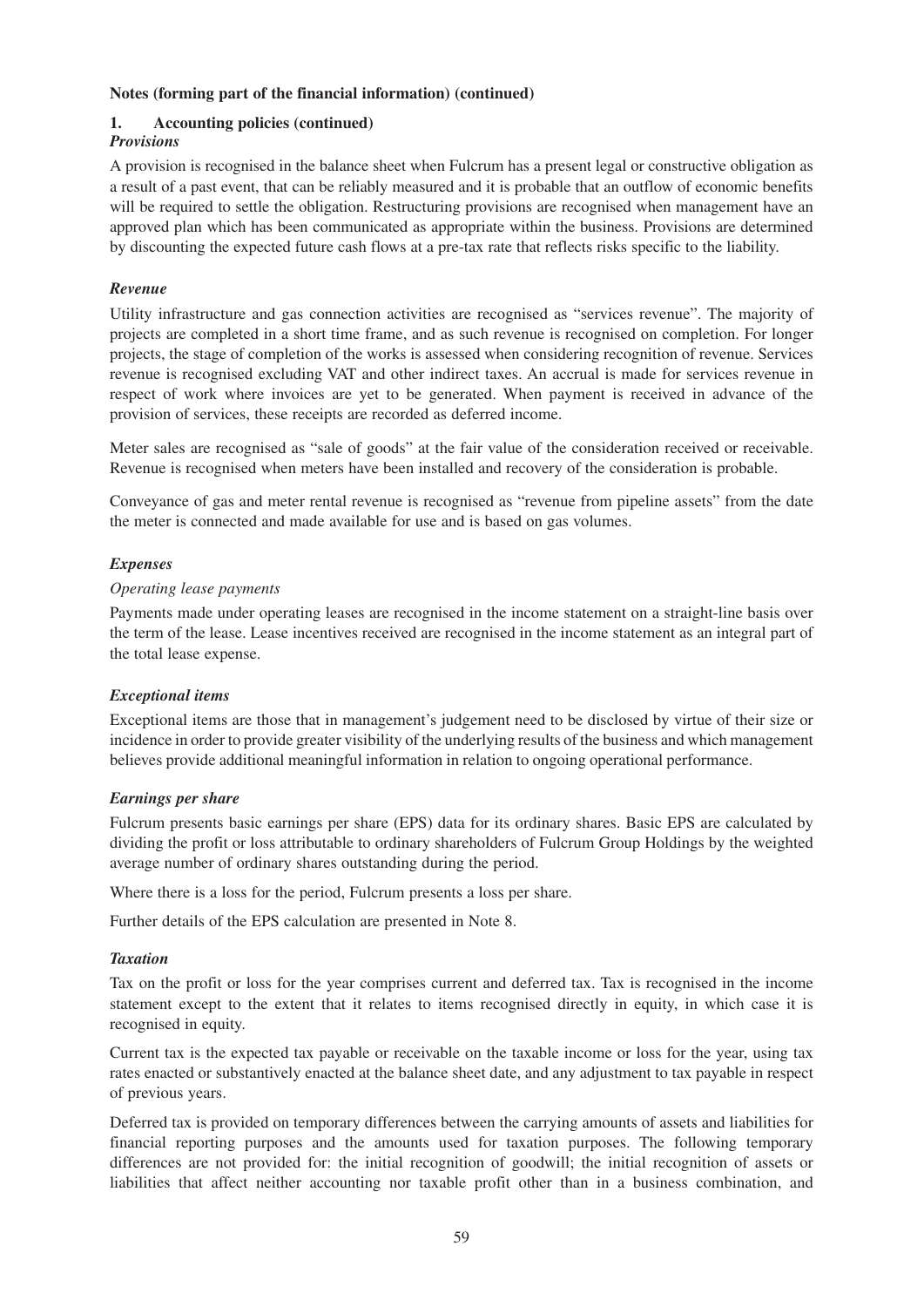## **1. Accounting policies (continued)**

differences relating to investments in subsidiaries to the extent that they will probably not reverse in the foreseeable future. The amount of deferred tax provided is based on the expected manner of realisation or settlement of the carrying amount of assets and liabilities, using tax rates enacted or substantively enacted at the balance sheet date.

A deferred tax asset is recognised only to the extent that it is probable that future taxable profits will be available against which the temporary difference can be utilised.

## *Operating segments*

Fulcrum determines its operating segments in a manner consistent with the internal reporting provided to the chief operating decision-maker. The chief operating decision-maker, which is responsible for allocating resources and assessing performance of the operating segments, has been identified as the Board of Directors.

An operating segment is a component of Fulcrum that engages in business activities from which it may earn revenues and incur expenses, including revenues and expenses that relate to transactions with any of Fulcrum's other components and for which discrete financial information is available. An operating segment's operating results are reviewed regularly by the Board of Directors to make decisions about resources to be allocated to the segment and assess its performance.

Fulcrum's primary format for segment reporting is based on business segments. The business segments are determined based on Fulcrum's management and internal reporting structure and the aggregation criteria set out in IFRS 8.

Segment results that are reported to the Board of Directors include items directly attributable to a segment as well as those that can be allocated on a reasonable basis. Unallocated items comprise mainly corporate assets and liabilities (primarily Fulcrum's headquarters), and other assets and liabilities held centrally. Unallocated items include Property, plant and equipment, Intangible assets, Amounts due from related parties, Cash and cash equivalents, Trade payables, Amount due to related parties, Accruals and deferred income, and Deferred tax assets.

Segment capital expenditure is the total cost incurred during the period to acquire property, plant and equipment and intangible assets other than as acquired through business combinations.

## *Standards, amendments and interpretations to existing standards that are not yet effective and have not been early adopted by Fulcrum*

The following adopted IFRSs have been issued but have not been applied by Fulcrum in the financial information. Their adoption is not expected to have a material affect on the financial information unless otherwise indicated:

- Revised IAS 27 "Consolidated and Separate Financial Statements" (mandatory for the year commencing on or after 1 July 2009) requires that when a transaction occurs with non-controlling interests in Group entities that do not result in a change in control, the difference between the consideration paid or received and the recorded non-controlling interest should be recognised in equity. In cases where control is lost, any retained interest should be remeasured to fair value with the difference between fair value and the previous carrying value being recognised immediately in the consolidated income statement. Fulcrum has not historically entered into such transactions (although it may do so in the future) and so it is not expected to have a material impact on Fulcrum's financial information.
- Improvement to IAS 36 "Impairment of Assets" (effective prospectively for periods beginning on or after 1 January 2010). This improvement clarified that each unit or group of units to which goodwill is allocated should not be larger than an operating unit as defined by paragraph 5 of IFRS 8 "Operating Segments" before aggregation. The standard is only applicable prospectively. The improvement will not result in a material impact on Fulcrum's financial information.
- IAS 38 (amendment), "Intangible Assets". The amendment is part of the IASB's annual improvements project published in April 2009 and the group and company will apply IAS 38 (amendment) from the date IFRS 3 (revised) is adopted. The amendment clarifies guidance in measuring the fair value of an intangible asset acquired in a business combination and it permits the grouping of intangible assets as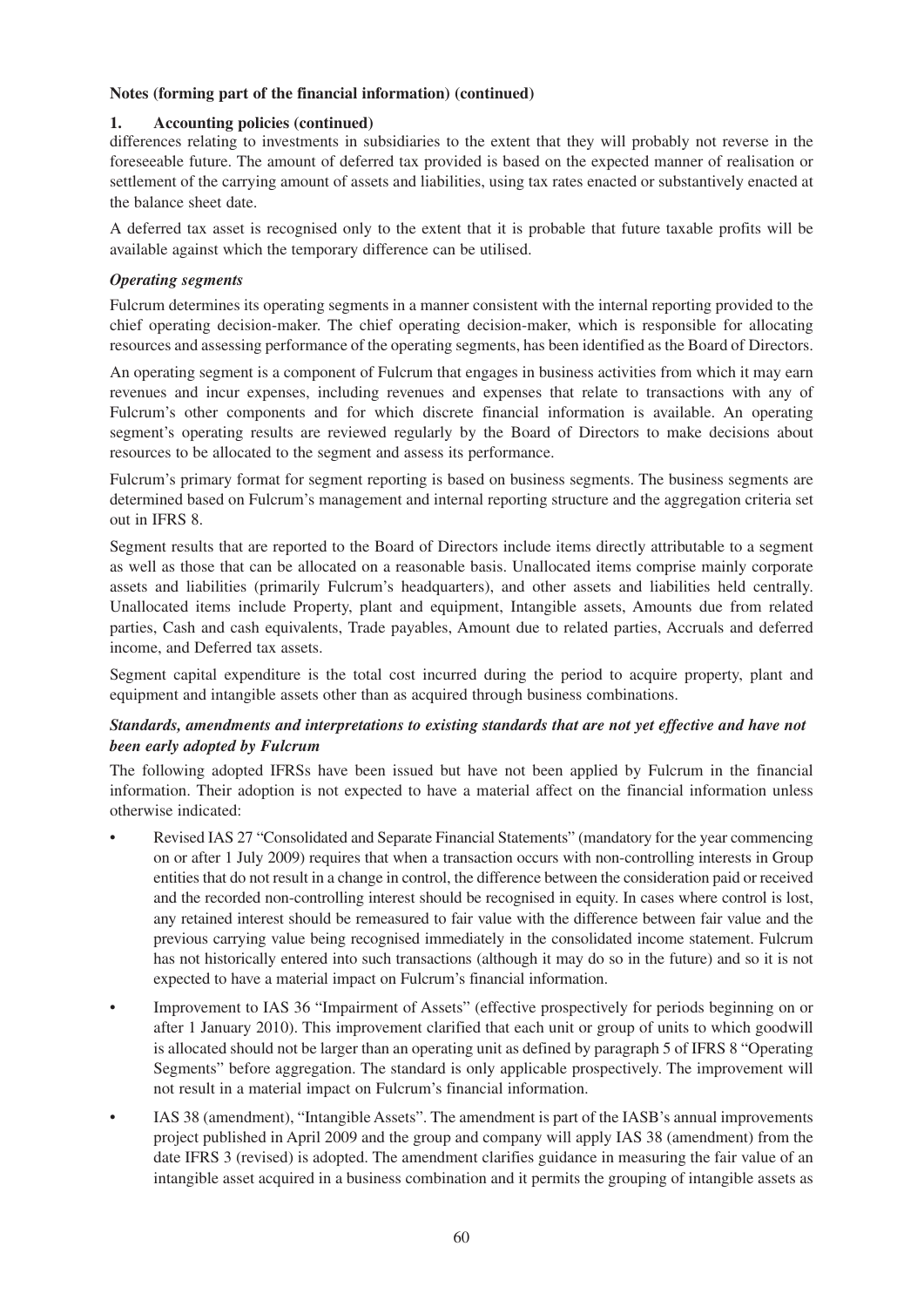#### **1. Accounting policies (continued)**

a single asset if each asset has similar useful economic lives. The amendment will not result in a material impact on Fulcrum's financial information.

- IFRS 2 (amendments), "Group cash-settled share-based payment transaction" (effective form 1 January 2010). In addition to incorporating IFRIC 8 "Scope of IFRS 2", and IFRIC 11 "IFRS 2 – Group and treasury share transactions", the amendments expand on the guidance in IFRIC 11 to address the classification of Group arrangements that were not covered by that interpretation. The new guidance is not expected to have a material impact on Fulcrum 's financial information.
- Revised IFRS 3 "Business Combinations" (mandatory for the year commencing on or after 1 July 2009) will apply to business combinations for which the acquisition date is on or after the beginning of the first annual reporting period beginning on or after 1 July 2009. The revised standard introduces a number of changes in the accounting for business combinations that will impact the amount of goodwill recognised, the reported results in the period that a business acquisition occurs and future reported results. This standard is unlikely to have a significant impact on Fulcrum's accounting for business acquisitions post adoption that will first be reported by Fulcrum from the year ending 31 March 2011. As the standard is only applicable prospectively it is not expected to have an impact on the amounts currently recognised in Fulcrum's financial information.
- IFRS 5 (amendment), "Non-current assets held for sale and discontinued operations". The amendment is part of the IASB's annual improvements project published in April 2009. The amendment provides clarification that IFRS 5 specifies the disclosures required in respect of non-current assets (or disposal groups) classified as held for sale or discontinued operations. It also clarifies that the general requirement of IAS 1 still apply, particularly paragraph 15 (to achieve a fair presentation) and paragraph 125 (sources of estimation uncertainty) of IAS 1. Fulcrum will apply IFRS 5 (amendment) from 1 January 2010. It is not expected to have a material impact on Fulcrum's financial information.
- IFRS 9 "Financial Instruments" (effective for periods beginning on or after 1 January 2013; no effective date has yet been given by the EU). IFRS 9 uses a single approach to determine whether a financial asset is measured at amortised cost or fair value, replacing the many different rules in IAS 39. The approach in IFRS 9 is based on how an entity manages its financial instruments (its business model) and the contractual cash flow characteristics of the financial assets. The new standard also requires a single impairment method to be used, replacing the many different impairment methods in IAS 39. Thus IFRS 9 improves comparability and makes financial information easier to understand for investors and other users. Fulcrum is assessing the impact of this new standard.
- IFRIC 16 "Hedges of a Net Investment in a Foreign Operation" applies to an entity that hedges the foreign currency risk arising from its net investments in foreign operations and wishes to qualify for hedge accounting in accordance with IAS 39. The main expected change in practice is to eliminate the possibility of an entity qualifying for hedge accounting for a hedge of the foreign exchange differences between the functional currency of a foreign operation and the presentation currency of the parent's consolidated financial information. The IFRIC recognises the difficulty that entities would face in preparing adequate documentation from the inception of the hedge relationship and therefore requires prospective application of the guidance. Fulcrum has not historically entered into such transactions (although it may do so in the future) and so it is not expected to have a material impact on Fulcrum's previously published financial information.
- IFRIC 17, "Distribution of non-cash assets to owners" (effective on or after 1 July 2009). The interpretation was published in November 2008. This interpretation provides guidance on accounting for arrangements whereby an entity distributes non-cash assets to shareholders either as a distribution of reserves or as dividends. IFRS 5 has also been amended to require that assets are classified as held for distribution only when they are available for distribution in their present condition and the distribution is highly probable. Fulcrum will apply IFRIC 17 from 1 January 2010. It is not expected to have a material impact on Fulcrum's financial information.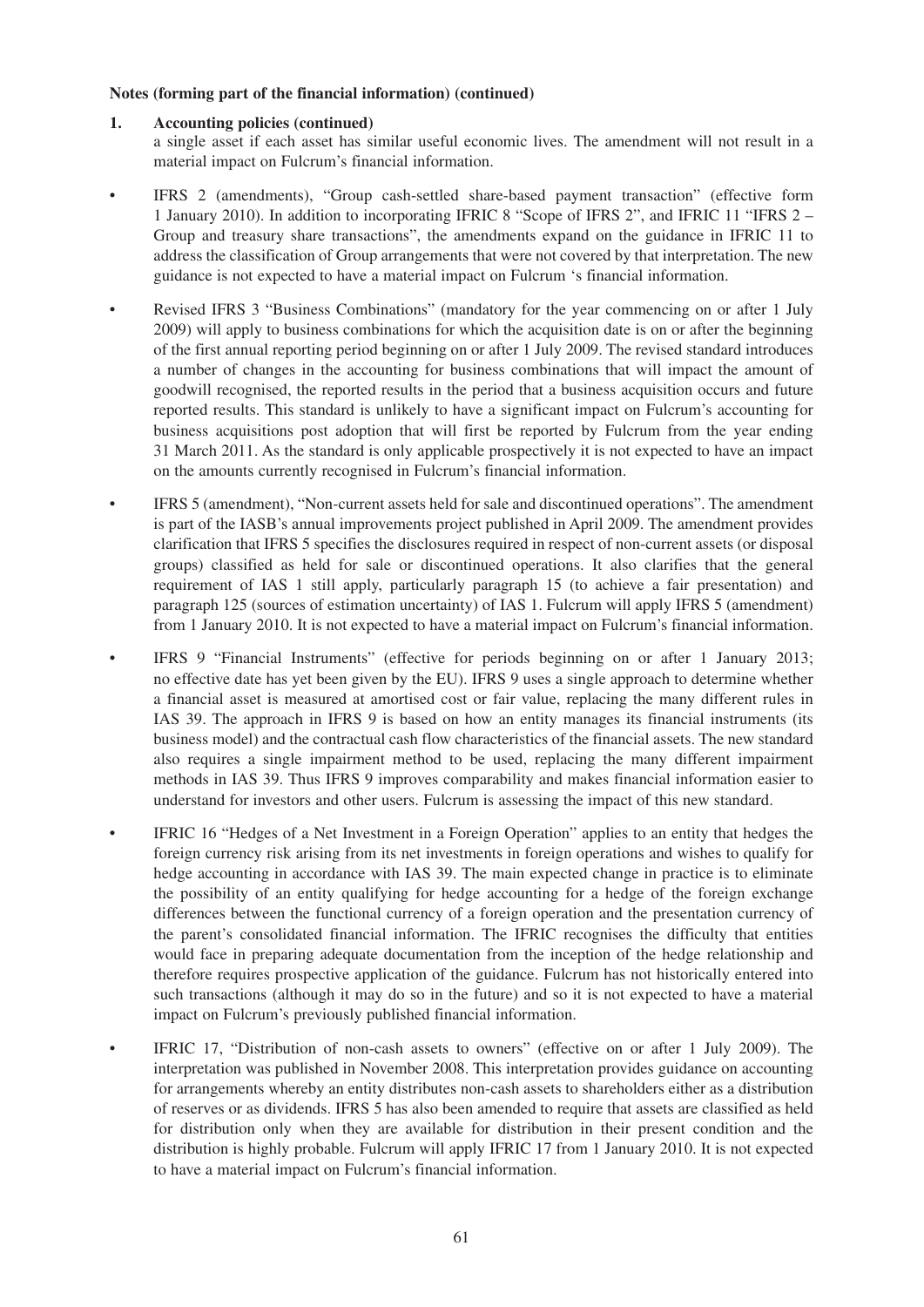#### **2. Operating segments**

The determination of Fulcrum's operating segments is based on the business units for which information is reported to Fulcrum's Chief Operating Decision Maker, being the Executive Board. Fulcrum has three reportable segments, as described below.

Fulcrum's infrastructure services operating segment provides utility infrastructure and connections services to external customers.

Fulcrum's gas services operating segment provides domestic and non-domestic gas connection activities solely in the capacity as agent for National Grid Gas plc.

Fulcrum's pipeline business is involved in gas meter sales, meter rentals, and the safe and efficient conveyance of gas through its gas transportation networks at licensed sites. Gas transportation services are provided under the independent gas transporter licence granted from Ofgem during June 2007.

The accounting policies of all of the reportable segments are as described in Note 1.

Information regarding the operations of each reportable segment is included in the following tables. Performance is measured based on operating profit/loss. Segment operating profit/loss is used to measure performance as management believes that such information is the most relevant in evaluating the results of certain segments relative to other entities that operate within these industries. Inter-segment pricing is determined on an arm's length basis. Information regarding segments is reviewed by management using UK GAAP. This includes management accounts comprising profit or loss for each segment and balance sheets and cash flows and other financial and non financial information used to manage the business on a consolidated basis.

Adjustments in the following tables comprise the following items:

- Corporate assets and liabilities and other assets and liabilities held centrally
- Elimination of inter-segmental transactions and balances

|           |                                                                |                                      | Total of            |                                   | Amount in            |
|-----------|----------------------------------------------------------------|--------------------------------------|---------------------|-----------------------------------|----------------------|
|           |                                                                |                                      |                     |                                   | financial            |
|           |                                                                |                                      |                     |                                   | information          |
|           | £000                                                           | £000                                 | £000                | £000                              | £000                 |
|           |                                                                |                                      |                     |                                   |                      |
|           |                                                                | 945                                  | 59,157              | (4,877)                           | 54,280               |
|           |                                                                |                                      |                     |                                   |                      |
|           |                                                                |                                      |                     |                                   | (8, 861)             |
|           |                                                                |                                      |                     |                                   |                      |
| (957)     | (302)                                                          | (52)                                 | (1,311)             |                                   | (1,311)              |
| (629)     | (297)                                                          | (218)                                | (1,144)             |                                   | (1,144)              |
| 12,091    | 5,215                                                          | 5,652                                | 22,958              | 9,242                             | 32,200               |
|           |                                                                |                                      |                     |                                   |                      |
| (14, 150) |                                                                |                                      | (14, 150)           | (22,580)                          | (36,730)             |
|           | <i>Infrastructure</i><br>services<br>£000<br>38,886<br>(2,076) | Gas<br>services<br>19,326<br>(4,316) | Pipeline<br>(1,976) | reportable<br>segments<br>(8,368) | Adjustments<br>(493) |

#### *Segment information – 2009*

Major items in the adjustments column comprise:

- Reportable segment revenues: the elimination of inter-segmental revenues for sales from Fulcrum infrastructure services to Fulcrum pipelines: 2009: £4,593,391 (2008: £472,748).
- Reportable segment assets largely comprise corporate assets and other assets held centrally, including Property, plant and equipment: 2009: £1,378,723 (2008: £1,813,949); Intangible assets: 2009: £789,414 (2008: £1,195,631); Loans due from related parties: 2009: £5,487,790 (2008: £12,437,739); and Cash and cash equivalents: 2009: £184,282 (2008: £1,028,950).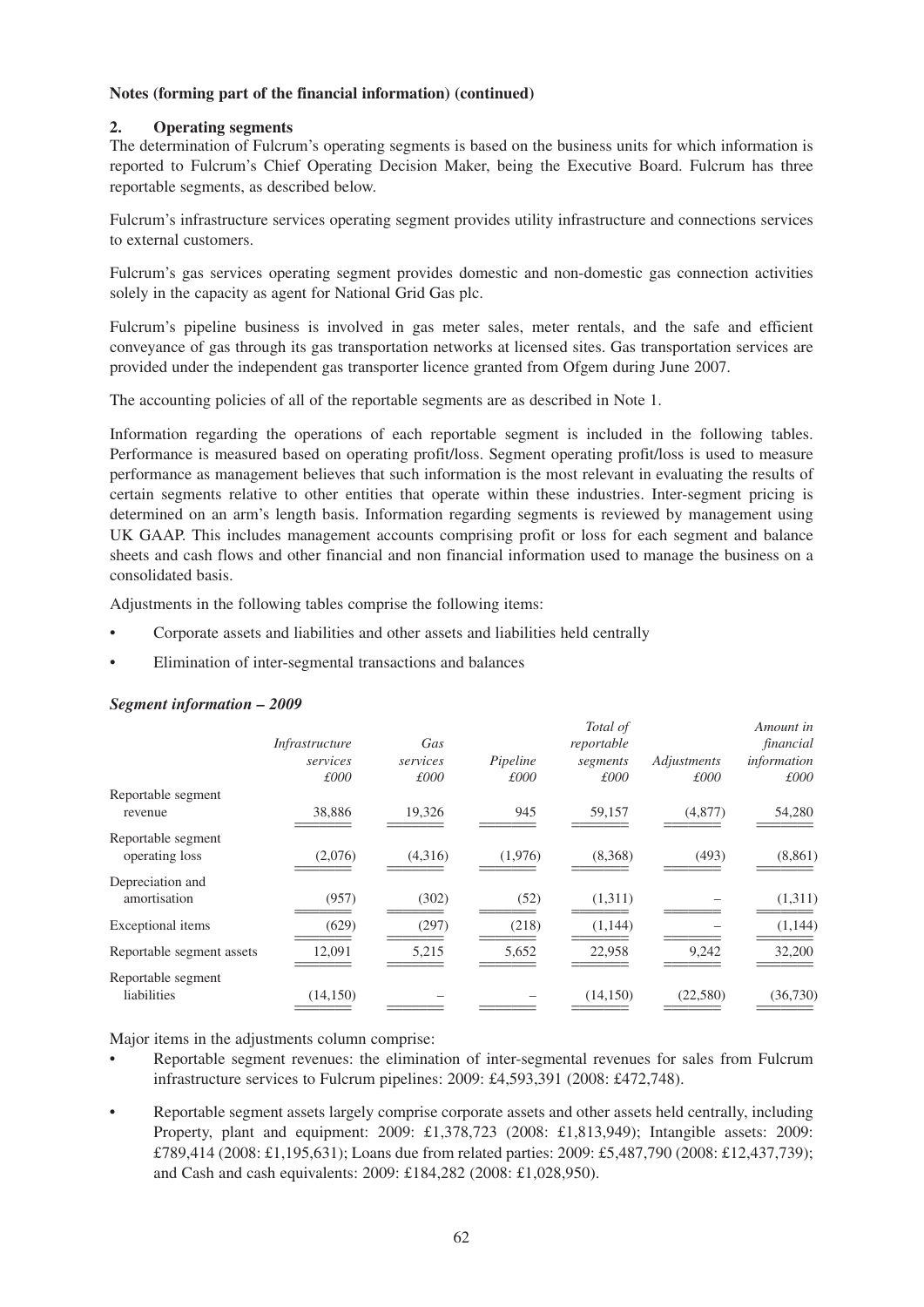#### **2. Operating segments (continued)**

• Reportable segment liabilities largely comprise corporate liabilities and other liabilities held centrally, including Trade payables: 2009: £2,051,829 (2008: £2,042,681); Loan due to related parties: 2009: £8,206,789 (2008: £nil); Amounts due to related parties: 2009: £1,249,251 (2008: £1,394,824); and Accruals and deferred income: 2009: £9,730,359 (2008: £10,166,575).

#### *Geographic segments*

Fulcrum derives all of its revenue from the UK and all of Fulcrum's customers are based in the UK.

#### *Major customer*

Revenues from one customer of Fulcrum's gas services segment represent 2009: £19,326,266 (2008: £29,996,117) of Fulcrum's total revenues.

For analysis of impairment by segment, refer to Note 10.

#### *Segment information – 2008*

|                                      | <i>Infrastructure</i> | Gas              |                  | Total of<br>reportable |                     | Amount in<br>financial |
|--------------------------------------|-----------------------|------------------|------------------|------------------------|---------------------|------------------------|
|                                      | services<br>£000      | services<br>£000 | Pipeline<br>£000 | segments<br>£000       | Adjustments<br>£000 | statements<br>£000     |
| Reportable segment                   |                       |                  |                  |                        |                     |                        |
| revenue                              | 19,358                | 29,996           | 109              | 49,463                 | (514)               | 48,949                 |
| Reportable segment<br>operating loss | (11,002)              | (769)            | (2,301)          | (14,072)               | (732)               | (14, 804)              |
| Depreciation and<br>amortisation     | (983)                 | (310)            | (54)             | (1,347)                |                     | (1, 347)               |
| Exceptional items                    | (1, 412)              | (668)            | (488)            | (2,568)                |                     | (2,568)                |
| Reportable segment assets            | 8,306                 | 1,723            | 1,163            | 11,192                 | 19,657              | 30,849                 |
| Reportable segment liabilities       | (12, 455)             |                  |                  | (12, 455)              | (16, 587)           | (29,042)               |

#### **3. Revenue**

|                                              | 2008   | 2009          |
|----------------------------------------------|--------|---------------|
|                                              | £000   | $\pounds$ 000 |
| Services revenue                             | 48,840 | 53,335        |
| Sale of goods                                | 105    | 688           |
| Revenue from pipeline assets                 | 4      | 257           |
| <b>Total revenues</b>                        | 48,949 | 54,280        |
| $\overline{4}$ .<br><b>Exceptional items</b> |        |               |
|                                              | 2008   | 2009          |
|                                              | £000   | $\pounds$ 000 |
| Exceptional administrative expenses          | 2,568  | 1,144         |

During the year ended 31 March 2009 Fulcrum continued its restructuring programme. As part of this exercise the closure of the Binley office in Coventry was announced with closure occurring in May 2009. This resulted in restructuring charges of £1,144,000.

–––––––– ––––––––

During the year ended 31 March 2008 the restructuring costs of £2,568,000 relate to the planned closure of the Crawley office which occurred in May 2008.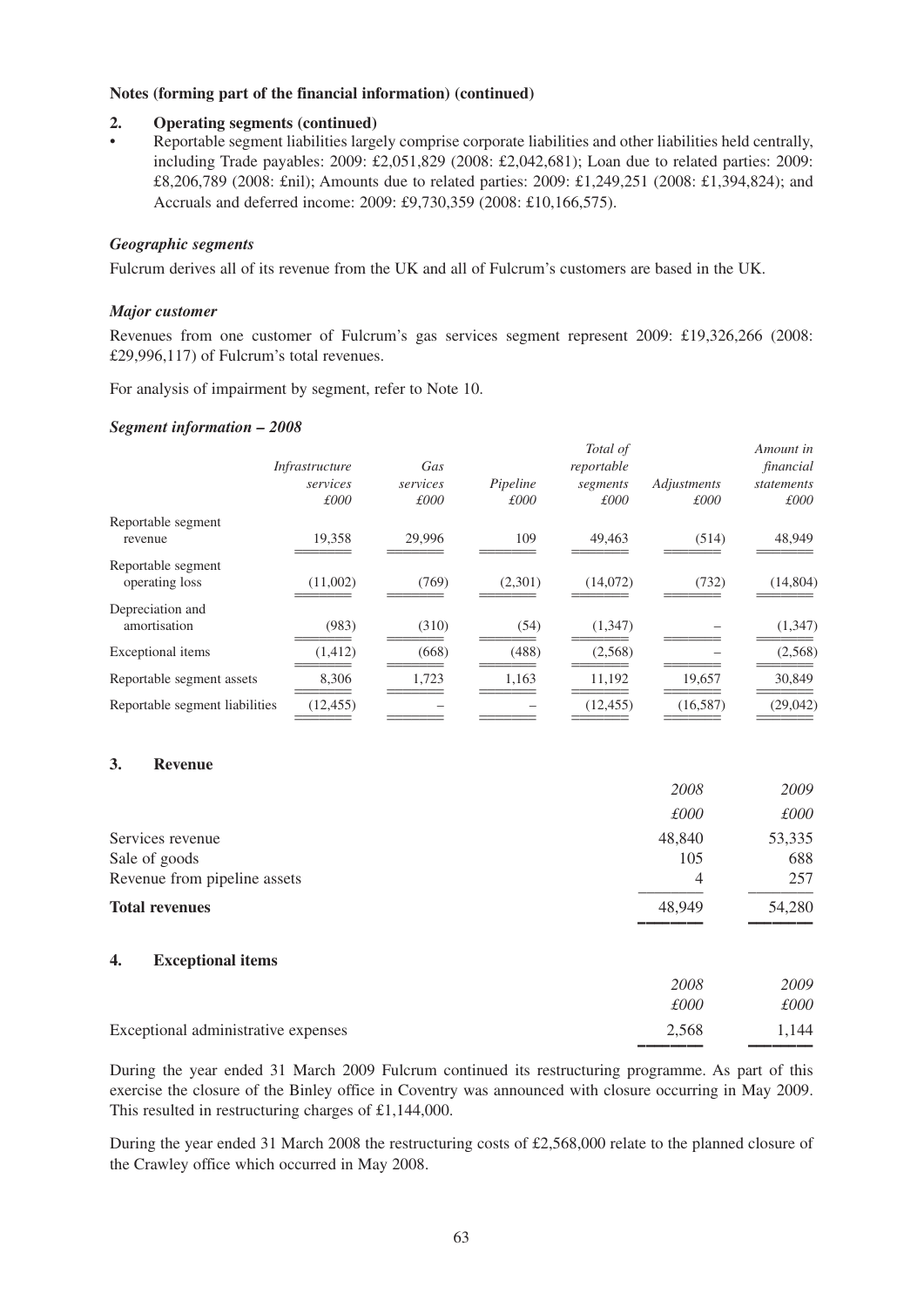## **5. Expenses and auditors' remuneration**

#### *Included in operating loss are the following:*

|                                                                       | 2008  | 2009           |
|-----------------------------------------------------------------------|-------|----------------|
|                                                                       | £000  | £000           |
| Amortisation of intangible assets                                     | 671   | 637            |
| Depreciation of property, plant and equipment: owned                  | 670   | 670            |
| Depreciation of property, plant and equipment: leased                 | 6     | $\overline{4}$ |
| Operating leases – plant and machinery                                | 723   | 930            |
| Operating leases – land and buildings                                 | 1,330 | 823            |
| (Profit)/loss on disposal of property, plant and equipment            | (9)   | 42             |
| Restructuring costs – included in administrative expenses             | 2,568 | 1,144          |
| <b>Auditors' remuneration:</b>                                        |       |                |
|                                                                       | 2008  | 2009           |
|                                                                       | £000  | £000           |
| Audit of financial statements                                         | 25    | 27             |
| Amounts receivable by auditors and their associates in respect of:    |       |                |
| Audit of financial statements of subsidiaries pursuant to legislation | 45    | 46             |
| Other services pursuant to such legislation                           | 15    | 16             |

#### **6. Staff numbers and costs**

The average number of persons employed by Fulcrum (including directors) during the year, analysed by category, was as follows:  $N \cup L \cup L \cup L$ 

|                                                               | Number of employees |         |
|---------------------------------------------------------------|---------------------|---------|
|                                                               | 2008                | 2009    |
| Administration                                                | 401                 | 360     |
| The aggregate payroll costs of these persons were as follows: | £000                | £000    |
| Wages and salaries                                            | 11,046              | 10,848  |
| Social security costs                                         | 1,074               | 1,027   |
| Other pension costs                                           | 2,573               | 2,134   |
| Share based payments                                          | 194                 | 288     |
|                                                               | 14,887              | 14,297  |
| 7.<br><b>Taxation</b>                                         |                     |         |
| Recognised in the income statement                            |                     |         |
|                                                               | 2008                | 2009    |
|                                                               | £000                | £000    |
| Current tax credit                                            |                     |         |
| Current year                                                  | (3,289)             | (2,737) |
| Adjustments for prior years                                   | (190)               | 25      |
| Current tax credit                                            | (3,479)             | (2,712) |
| Deferred tax (credit)/expense                                 |                     |         |
| Origination and reversal of temporary differences             | (749)               | 221     |
| Adjustments for prior years                                   | 300                 | 255     |
| Impact of changes in tax rates                                | 83                  |         |
| Deferred tax (credit)/expense                                 | (366)               | 476     |
| Total tax credit                                              | (3,845)             | (2,236) |
|                                                               |                     |         |

The current tax credit arises from group relief within the National Grid Plc Group.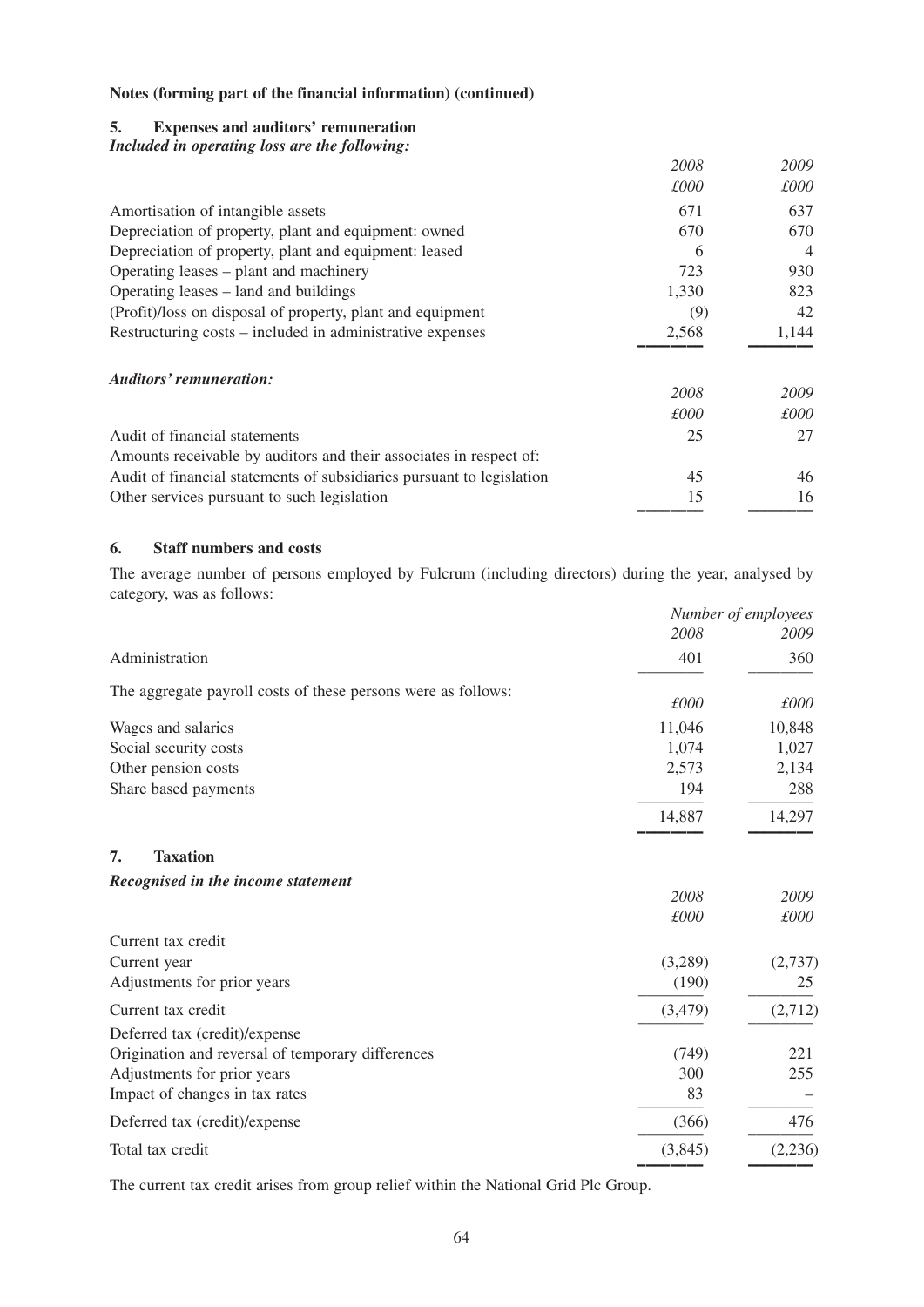## **7. Taxation (continued)**

## *Reconciliation of effective tax rate*

|                                                             | 2008      | 2009     |
|-------------------------------------------------------------|-----------|----------|
|                                                             | £000      | £000     |
| Loss for the year                                           | (10,959)  | (6,625)  |
| Total tax revenue                                           | (3,845)   | (2,236)  |
| Loss excluding taxation                                     | (14, 804) | (8, 861) |
| Tax using the UK corporation tax rate of 28 $%$ (2008: 30%) | (4, 441)  | (2,481)  |
| Reduction in tax rate on deferred tax balances              | 83        |          |
| Non-deductible expenses                                     | 36        | 107      |
| Tax exempt revenues                                         |           | (145)    |
| Taxation on imputed interest                                | 367       |          |
| Under provided in prior years                               | 110       | 280      |
| Other                                                       |           | 3        |
| Total tax credit                                            | (3,845)   | (2,236)  |
|                                                             |           |          |

The tax position of the Fulcrum Group presented above might have been different if the Fulcrum Group had operated as a separate legal group during the period covered above. The tax position is not necessarily indicative of the tax charge for future periods since the historical taxation structure does not reflect the future taxation structure.

## **8. Loss per share**

The loss per ordinary share has been calculated using the weighted average number of ordinary shares of Fulcrum Group Holdings. This is not representative of the capital structure going forward.

|                                  | Weighted average |                                      |                         |  |  |
|----------------------------------|------------------|--------------------------------------|-------------------------|--|--|
| 2009                             | Loss<br>£000     | number of shares<br><b>Thousands</b> | Loss per share<br>Pence |  |  |
| Basic and diluted loss per share | (6,625)          | 10,000                               | (66.3)                  |  |  |
| 2008                             |                  |                                      |                         |  |  |
| Basic and diluted loss per share | (10,959)         | 10,000                               | (109.6)                 |  |  |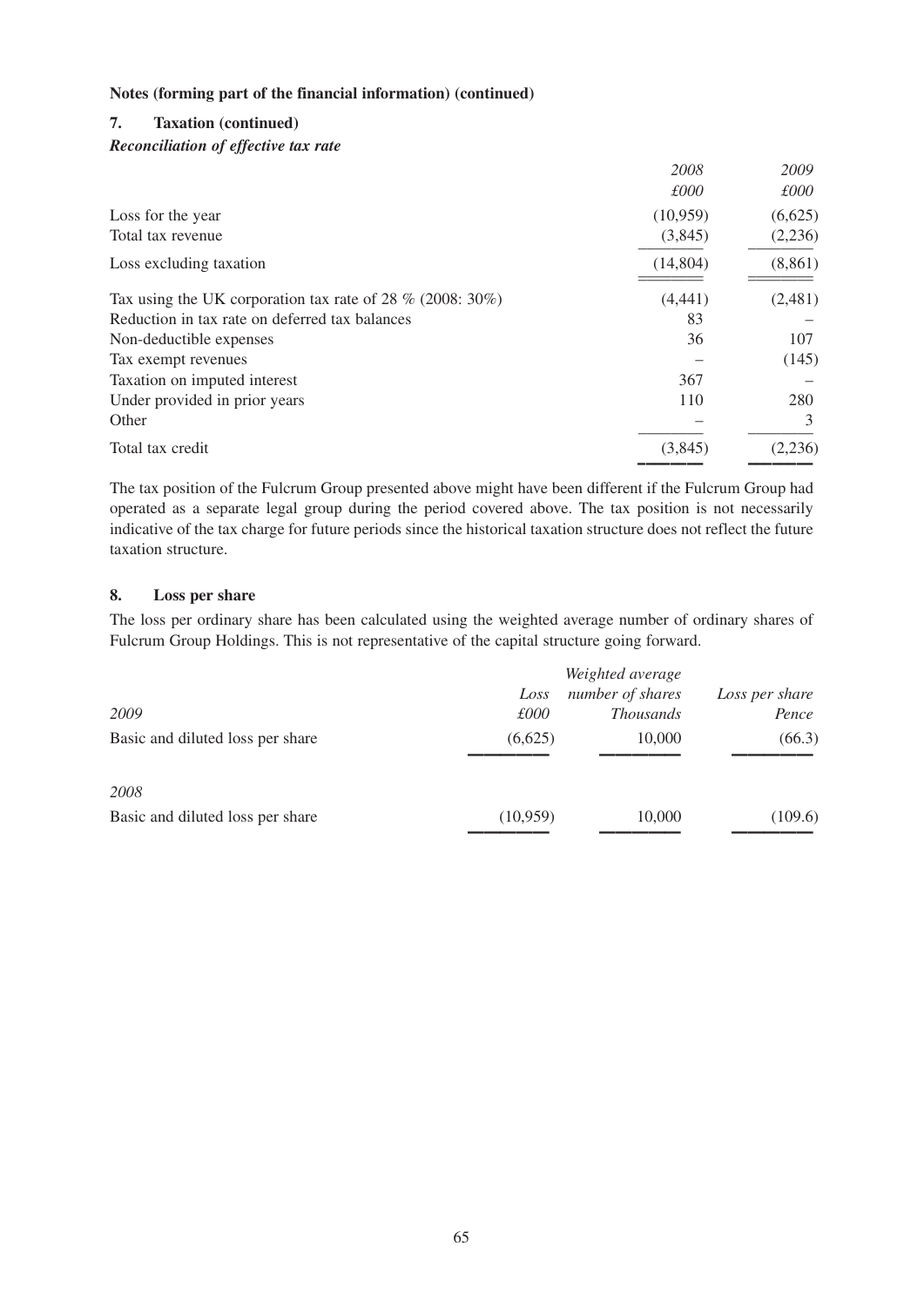#### **9. Property, plant and equipment**

|                                                                                                                | Pipelines<br>£000 | Land and<br>buildings<br>£000 | Vehicles.<br>plant and<br>equipment<br>£000 | <b>Fixtures</b><br>and<br>fittings<br>£000 | Computer<br>equipment<br>£000 | <b>Total</b><br>£000     |
|----------------------------------------------------------------------------------------------------------------|-------------------|-------------------------------|---------------------------------------------|--------------------------------------------|-------------------------------|--------------------------|
| Cost<br>Balance at 1 April 2007<br><b>Additions</b><br>Disposals                                               | 369               | 405                           | 852                                         | 1,201<br>38                                | 6,804<br>727<br>(33)          | 9,262<br>1,134<br>(33)   |
| Balance at 31 March 2008<br><b>Additions</b><br>Disposals                                                      | 369<br>3,780      | 405                           | 852<br>(17)                                 | 1,239<br>(5)                               | 7,498<br>288<br>(129)         | 10,363<br>4,068<br>(151) |
| <b>Balance at 31 March 2009</b>                                                                                | 4,149             | 405                           | 835                                         | 1,234                                      | 7,657                         | 14,280                   |
| <b>Depreciation and impairment</b><br>Balance at 1 April 2007<br>Depreciation charge for the year<br>Disposals | (1)               | (43)<br>(8)                   | (833)<br>(10)                               | (979)<br>(82)                              | (5,679)<br>(575)<br>29        | (7,534)<br>(676)<br>29   |
| Balance at 31 March 2008<br>Depreciation charge for the year<br>Disposals                                      | (1)<br>(85)       | (51)<br>(8)                   | (843)<br>(7)<br>17                          | (1,061)<br>(68)                            | (6,225)<br>(506)              | (8,181)<br>(674)<br>17   |
| <b>Balance at 31 March 2009</b>                                                                                | (86)              | (59)                          | (833)                                       | (1, 129)                                   | (6,731)                       | (8, 838)                 |
| Net book value<br>At 1 April 2007                                                                              |                   | 362                           | 19                                          | 222                                        | 1,125                         | 1,728                    |
| At 31 March 2008                                                                                               | 368               | 354                           | 9                                           | 178                                        | 1,273                         | 2,182                    |
| <b>At 31 March 2009</b>                                                                                        | 4,063             | 346                           | 2                                           | 105                                        | 926                           | 5,442                    |

#### **10. Impairment testing**

Given the losses for the year, management has performed impairment test of its property, plant and equipment and intangible assets.

For the assets within the pipeline operating segment, the recoverable amount of these assets has been calculated with reference to their value in use. The key features of this calculation are shown below:

|                                                          | 2008     | 2009     |
|----------------------------------------------------------|----------|----------|
| Period on which management approved forecasts are based  | 20 years | 20 years |
| Discount rate                                            | $9.0\%$  | $9.0\%$  |
| Conversion of domestic customers for existing assets     | $99\%$   | 99%      |
| Conversion of non-domestic customers for existing assets | 50%      | 50%      |

The forecasts include assumptions about reductions in network income as imposed by Ofgem, and also assume that cash flows will stop after 20 years. A forecast period of 20 years has been used as the business has contracted cash flows for this period through the Relative Price Control mechanism.

Conversion percentage is an assumption on pipeline assets becoming cash generating on connection.

To ensure that central assets (comprising predominately of IT assets and other office equipment) are considered, an impairment review is undertaken for the business as a whole, which includes all assets of the business. The recoverable amount of these assets has been calculated with reference to their value in use. The key features of this calculation are shown below:

|                                                         | 2008     | 2009     |
|---------------------------------------------------------|----------|----------|
| Period on which management approved forecasts are based | 5 years  | 5 years  |
| Growth rate applied beyond approved forecast period     | $1.5\%$  | $1.5\%$  |
| Discount rate                                           | $10.0\%$ | $10.0\%$ |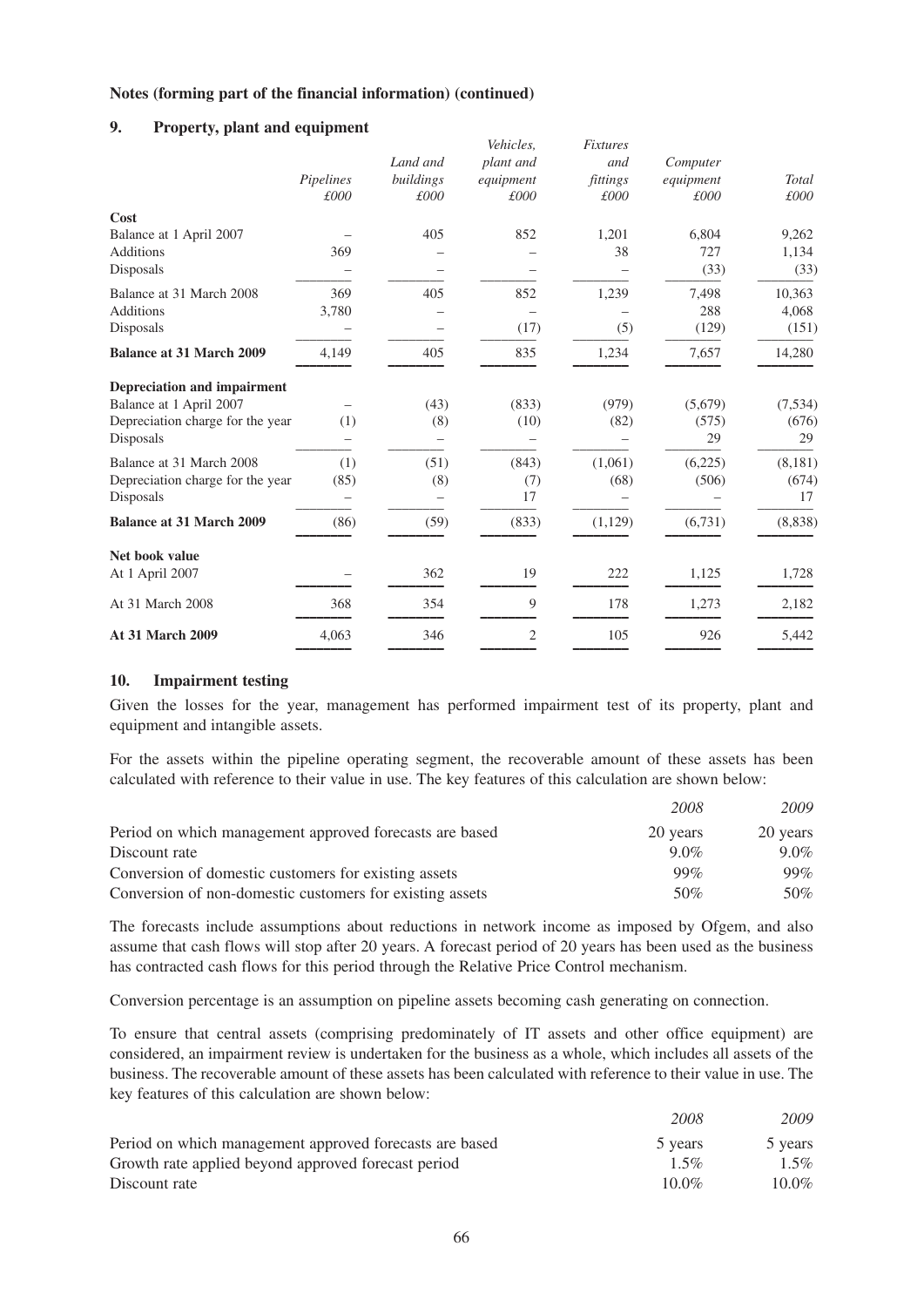#### **10. Impairment testing (continued)**

The forecasts include assumptions about reductions in network income as imposed by Ofgem.

The discount rate for both impairment reviews is based upon a risk-adjusted pre-tax weighted average cost of capital of Fulcrum as at each respective period end. A 2 per cent. increase in the discount rate does not have a significant impact on impairment.

Whilst it is conceivable that a key assumption in the calculations could change, no reasonably foreseeable change to key assumptions would result in an impairment.

#### **11. Intangible assets**

|                                                                                            | Software         |
|--------------------------------------------------------------------------------------------|------------------|
|                                                                                            | $\pounds$ 000    |
| Cost<br>Balance at 1 April 2007<br><b>Additions</b>                                        | 4,802<br>465     |
| Balance at 31 March 2008<br><b>Additions</b>                                               | 5,267<br>230     |
| <b>Balance at 31 March 2009</b>                                                            | 5,497            |
| <b>Amortisation and impairment</b><br>Balance at 1 April 2007<br>Amortisation for the year | (3,400)<br>(671) |
| Balance at 31 March 2008<br>Amortisation for the year                                      | (4,071)<br>(637) |
| <b>Balance at 31 March 2009</b>                                                            | (4,708)          |
| Net book value<br>At 1 April 2007                                                          | 1,402            |
| At 31 March 2008                                                                           | 1,196            |
| At 31 March 2009                                                                           | 789              |
|                                                                                            |                  |

#### *Amortisation charge*

The amortisation charge is recognised in administrative expenses in the income statement.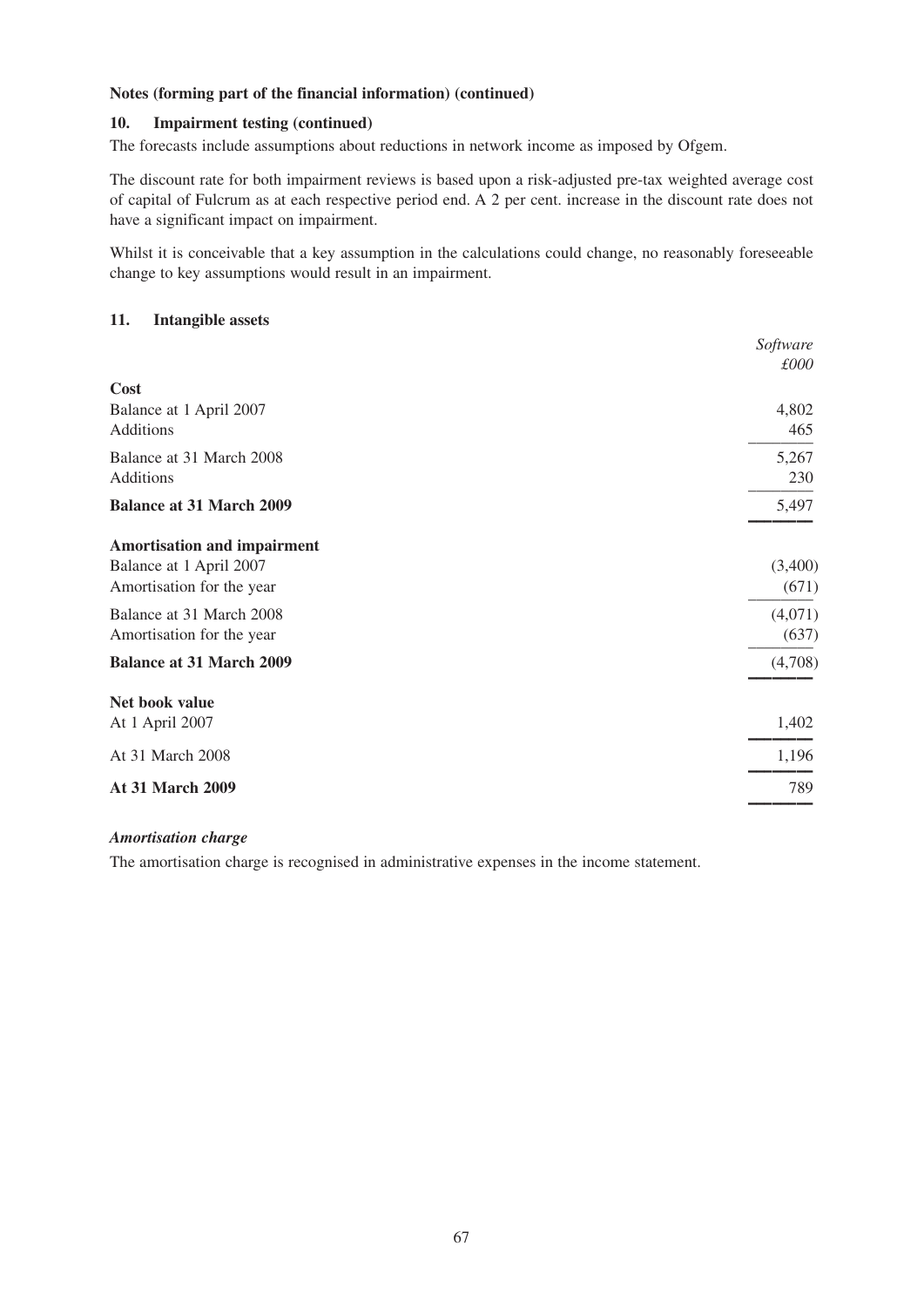#### **12. Deferred tax assets**

## *Recognised deferred tax assets*

Deferred tax assets are attributable to the following:

|                               | 2008  | 2009          |
|-------------------------------|-------|---------------|
|                               | £000  | $\pounds$ 000 |
| Property, plant and equipment | 392   | 413           |
| Provisions                    | 666   | 269           |
| Other items                   | 100   |               |
| Net tax assets                | 1,158 | 682           |
|                               |       |               |

#### *Movement in deferred tax asset during the year*

|                               |      | 1 April Recognised |       | 31 March Recognised | 31 March |
|-------------------------------|------|--------------------|-------|---------------------|----------|
|                               | 2007 | <i>in income</i>   | 2008  | in income           | 2009     |
|                               | £000 | £000               | £000  | £000                | £000     |
| Property, plant and equipment | 737  | (345)              | 392   | 21                  | 413      |
| Provisions                    | 55   | 611                | 666   | (397)               | 269      |
| Other items                   |      | 100                | 100   | (100)               |          |
|                               | 792  | 366                | 1,158 | (476)               | 682      |
| 13.<br><b>Inventories</b>     |      |                    |       |                     |          |
|                               |      |                    | 2007  | 2008                | 2009     |
|                               |      |                    | £000  | £000                | £000     |
| Work in progress              |      |                    | 1,299 | 1,932               | 1,937    |

Inventories recognised as cost of sales in the year amounted to £32,167,000 *(2008: £28,303,000)*. The writedown of inventories to net realisable value amounted to £64,000 *(2008: £346,000)*. The write-down is included in cost of sales in the income statement.

–––––––– –––––––– ––––––––

## **14. Trade and other receivables**

|                                  | 2007          | 2008          | 2009          |
|----------------------------------|---------------|---------------|---------------|
|                                  | $\pounds$ 000 | $\pounds$ 000 | $\pounds$ 000 |
| <b>Current</b>                   |               |               |               |
| Trade receivables                | 2,806         | 1,398         | 2,411         |
| Amounts due from related parties | 8,633         | 1,940         | 6,693         |
| Loans due from related parties   | 173,877       | 12,438        | 5,488         |
| Other receivables                | 1,453         | 1,413         | 1,400         |
| Prepayments and accrued income   | 331           | 3,775         | 4,176         |
|                                  | 187,100       | 20,964        | 20,168        |
|                                  |               |               |               |

There is no security in place against "Amounts due from related parties" or "loans due from related parties".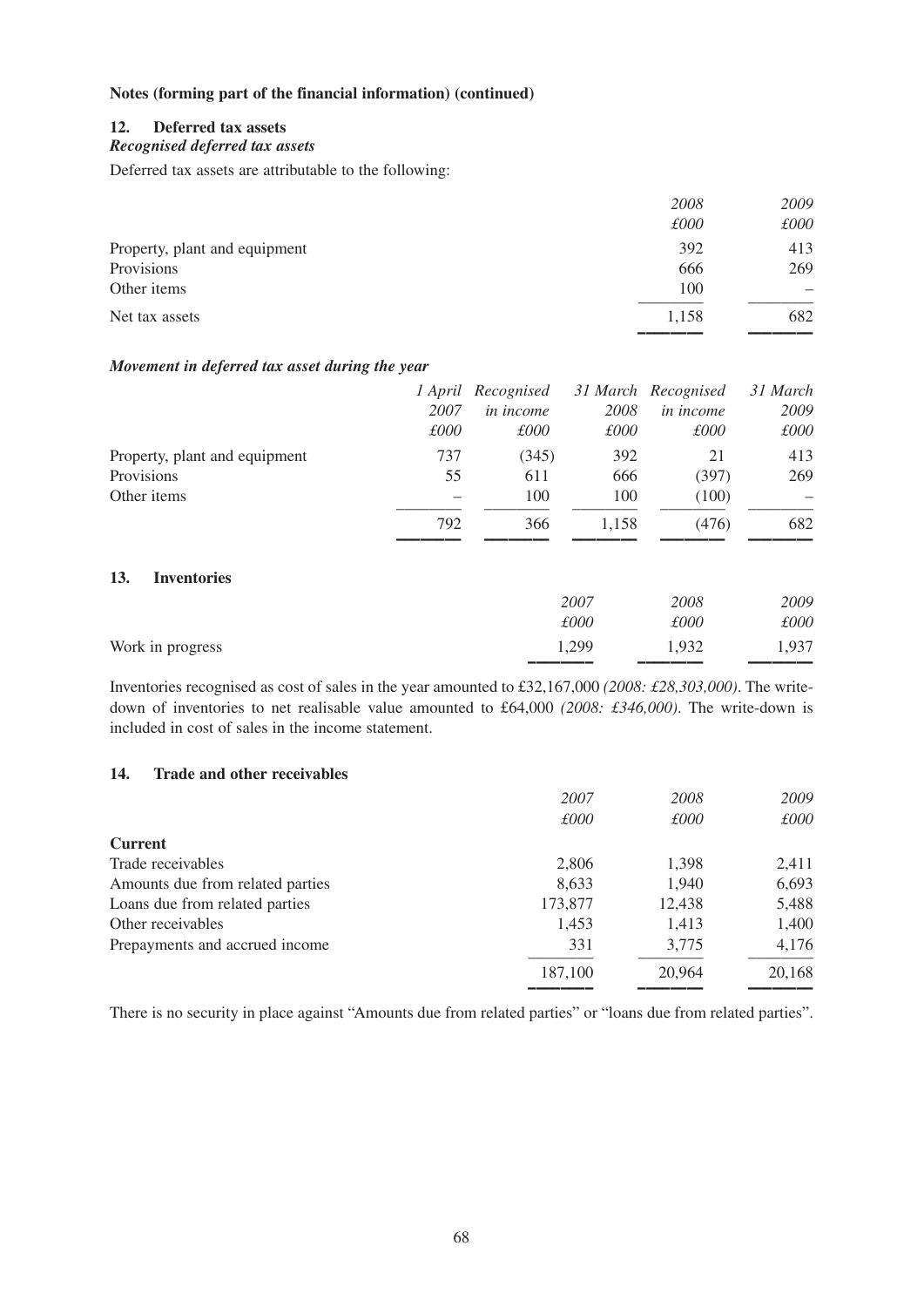#### **14. Trade and other receivables (continued)**

#### *Credit quality of financial assets and impairment losses*

The ageing of trade and other receivables at the consolidated balance sheet date was:

|                                       |                       | Trade receivables                                              |               | Amounts due from<br>related parties                                              |               | Loans due from<br>related parties                                              |                       | Other receivables                                      |               | Accrued income                                      |
|---------------------------------------|-----------------------|----------------------------------------------------------------|---------------|----------------------------------------------------------------------------------|---------------|--------------------------------------------------------------------------------|-----------------------|--------------------------------------------------------|---------------|-----------------------------------------------------|
|                                       | 2009                  | Gross Impairment<br>2009                                       | 2009          | Gross Impairment<br>2009                                                         | 2009          | Gross Impairment<br>2009                                                       | 2009                  | Gross Impairment<br>2009                               | 2009          | Gross Impairment<br>2009                            |
|                                       | $\pounds'000$         | £'000                                                          | $\pounds'000$ | £'000                                                                            | £'000         | £'000                                                                          | $\pounds'000$         | £'000                                                  | $\pounds'000$ | £'000                                               |
| Not past due<br>Past due less         | 1,608                 |                                                                | 120           |                                                                                  | 5,488         |                                                                                | 1,376                 | $\overline{\phantom{0}}$                               | 3,833         |                                                     |
| than 1 month<br>Past due              | 160                   |                                                                | 1,841         |                                                                                  |               |                                                                                | $\overline{2}$        |                                                        |               |                                                     |
| 1-2 months<br>More than<br>2 months   | 487                   |                                                                | 2,202         |                                                                                  |               |                                                                                | 20                    |                                                        |               |                                                     |
| past due                              | 395                   | (239)                                                          | 2,530         |                                                                                  |               |                                                                                | 2                     |                                                        |               |                                                     |
|                                       | 2,650                 | (239)                                                          | 6,693         |                                                                                  | 5,488         |                                                                                | 1,400                 |                                                        | 3,833         |                                                     |
|                                       |                       | Trade receivables                                              |               | Amounts due from<br>related parties                                              |               | Loans due from<br>related parties                                              |                       | Other receivables                                      |               | Accrued income                                      |
|                                       | 2008                  | Gross Impairment<br>2008                                       | 2008          | Gross Impairment<br>2008                                                         | 2008          | Gross Impairment<br>2008                                                       | 2008                  | Gross Impairment<br>2008                               | 2008          | Gross Impairment<br>2008                            |
|                                       | £'000                 | £'000                                                          | $\pounds'000$ | £'000                                                                            | $\pounds'000$ | £'000                                                                          | £'000                 | £'000                                                  | £'000         | £'000                                               |
| Not past due                          | 945                   |                                                                | 612           | $\overline{\phantom{0}}$                                                         | 12,438        |                                                                                | 1,363                 |                                                        | 3,300         |                                                     |
| Past due less<br>than 1 month         | 169                   |                                                                |               |                                                                                  |               |                                                                                |                       |                                                        |               |                                                     |
| Past due                              |                       |                                                                |               |                                                                                  |               |                                                                                |                       |                                                        |               |                                                     |
| 1-2 months<br>More than<br>2 months   | 187                   |                                                                |               |                                                                                  |               |                                                                                |                       |                                                        |               |                                                     |
| past due                              | 207                   | (110)                                                          | 1,328         |                                                                                  |               |                                                                                | 50                    |                                                        |               |                                                     |
|                                       | 1,508                 | (110)                                                          | 1,940         |                                                                                  | 12,438        |                                                                                | 1,413                 |                                                        | 3,300         |                                                     |
|                                       | 2007<br>$\pounds'000$ | Trade receivables<br>Gross Impairment<br>2007<br>$\pounds'000$ | 2007<br>£'000 | Amounts due from<br>related parties<br>Gross Impairment<br>2007<br>$\pounds'000$ | 2007<br>£'000 | Loans due from<br>related parties<br>Gross Impairment<br>2007<br>$\pounds'000$ | 2007<br>$\pounds'000$ | Other receivables<br>Gross Impairment<br>2007<br>£'000 | 2007<br>£'000 | Accrued income<br>Gross Impairment<br>2007<br>£'000 |
| Not past due<br>Past due<br>less than | 1,823                 |                                                                | 3,676         |                                                                                  | 173,877       |                                                                                | 1,438                 |                                                        |               |                                                     |
| 1 month<br>Past due 1-2               | 426                   |                                                                | 4.109         |                                                                                  |               |                                                                                | $\mathbf{1}$          |                                                        |               |                                                     |
| months<br>More than<br>2 months       | 173                   |                                                                |               |                                                                                  |               |                                                                                |                       |                                                        |               |                                                     |
| past due                              | 724                   | (340)                                                          | 848           |                                                                                  |               |                                                                                | 14                    |                                                        |               |                                                     |
|                                       | 3,146                 | (340)                                                          | 8,633         |                                                                                  | 173,877       |                                                                                | 1,453                 |                                                        |               |                                                     |

The accounts receivable not yet due as of the reporting date are deemed to be collectible on the basis of established credit management processes such as regular analyses of the credit worthiness of our customers and external credit checks where appropriate for new customers (see Note 21). At 31 December 2009 and 2008 there were no significant trade, related party or other receivable balances not past due that were subsequently impaired.

Due to the activities and diversified customer structure of Fulcrum, there is no significant concentration of credit risk other than with British Gas plc which represents approximately 60 per cent. of trade receivables. The concentration of credit risk arises due to the number of commercial agreements that Fulcrum has with British Gas plc. At 31 March 2008 Backwater 2 Limited represented approximately 30 per cent. of trade receivables. The credit risk associated with these receivables is managed through Fulcrum's standard credit processes (see Note 21).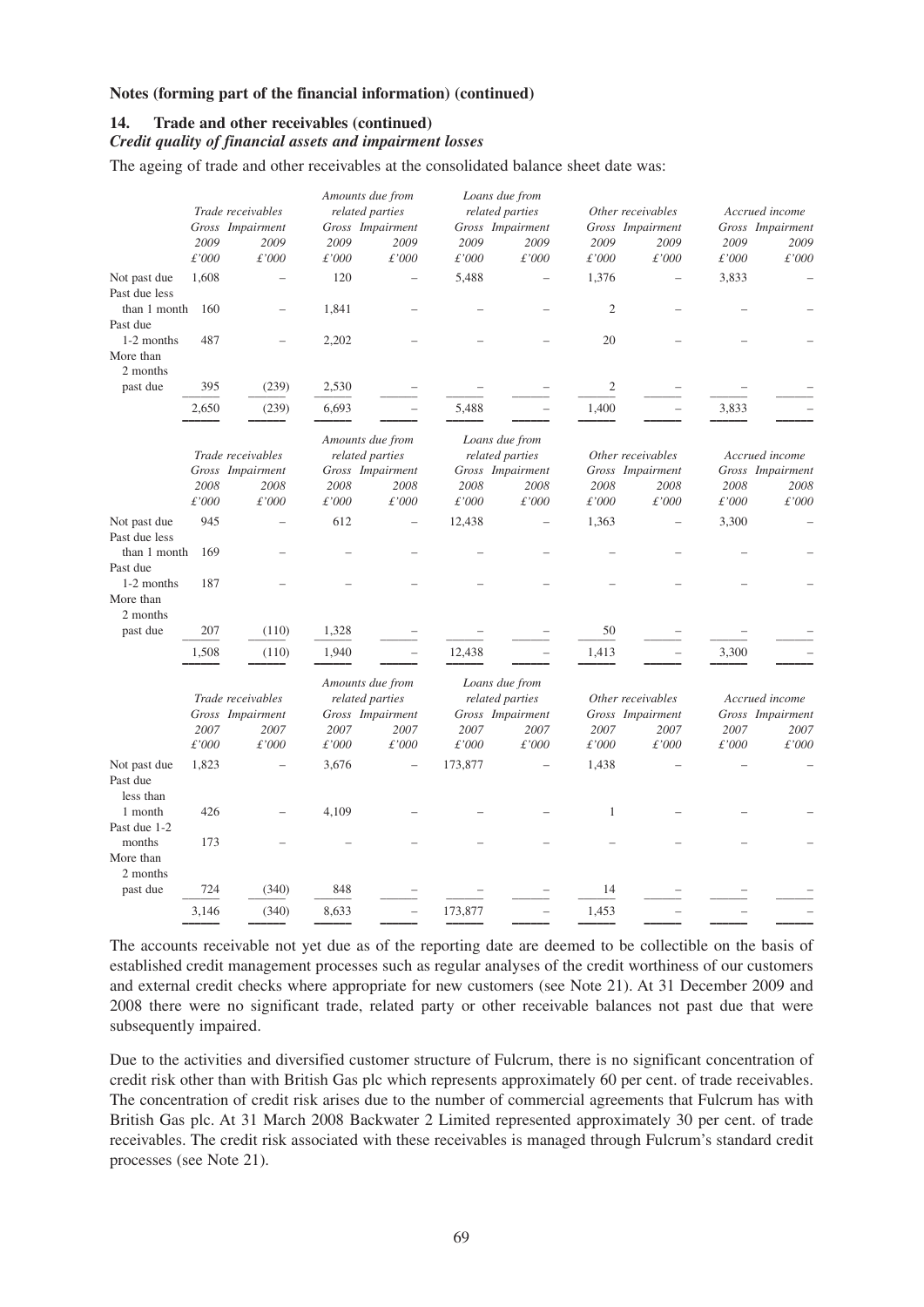#### **14. Trade and other receivables (continued)**

During 2009 and 2008 there were no significant trade, related party or other receivable balances that were subject to renegotiation of terms.

The movement in the allowance for impairment in respect of trade receivables during the year was as follows:

|                                             | 2008<br>£000 | 2009<br>£000 |
|---------------------------------------------|--------------|--------------|
| Balance at start of year                    | 340          | 110          |
| Net impairment losses (released)/recognised | (230)        | 129          |
| Balance at 31 March                         | 110          | 239          |
|                                             |              |              |

The allowance account for trade receivables is used to record impairment losses unless the Group is satisfied that no recovery of the amount owing is possible; at that point the amounts considered irrecoverable are written off against the trade receivables directly.

During the year Fulcrum has not experienced a significant deterioration in the quality of receivable balances due to the current economic conditions.

There were no allowances made against amounts due from related parties or other receivables during the years ended 31 March 2009 and 2008.

#### **15. Cash and cash equivalents/(Bank overdraft)**

|                                                         | 2007          | 2008          | 2009  |
|---------------------------------------------------------|---------------|---------------|-------|
|                                                         | $\pounds$ 000 | $\pounds$ 000 | £000  |
| (Bank overdraft)/cash and cash equivalents per balance  |               |               |       |
| sheet and per cash flow statement                       | (147)         | 1.029         | 184   |
|                                                         |               |               |       |
| <b>16.</b><br><b>Inter-company loans and borrowings</b> |               |               |       |
|                                                         | 2007          | 2008          | 2009  |
|                                                         | £000          | £000          | £000  |
| <b>Current</b>                                          |               |               |       |
| Loan due to related parties                             | 154,833       |               | 8,207 |

–––––––– –––––––– ––––––––

Loans due to related parties are repayable on demand and are not interest bearing.

#### **17. Trade and other payables**

|                                | 2007   | 2008   | 2009          |
|--------------------------------|--------|--------|---------------|
|                                | £000   | £000   | $\pounds$ 000 |
| <b>Current</b>                 |        |        |               |
| Trade payables                 | 3,209  | 2,043  | 2,052         |
| Amounts due to related parties | 1,299  | 1,395  | 1,307         |
| Other payables                 | 385    | 455    | 322           |
| Accruals and deferred income   | 12,055 | 22,772 | 23,880        |
|                                | 16,948 | 26,665 | 27,561        |
|                                |        |        |               |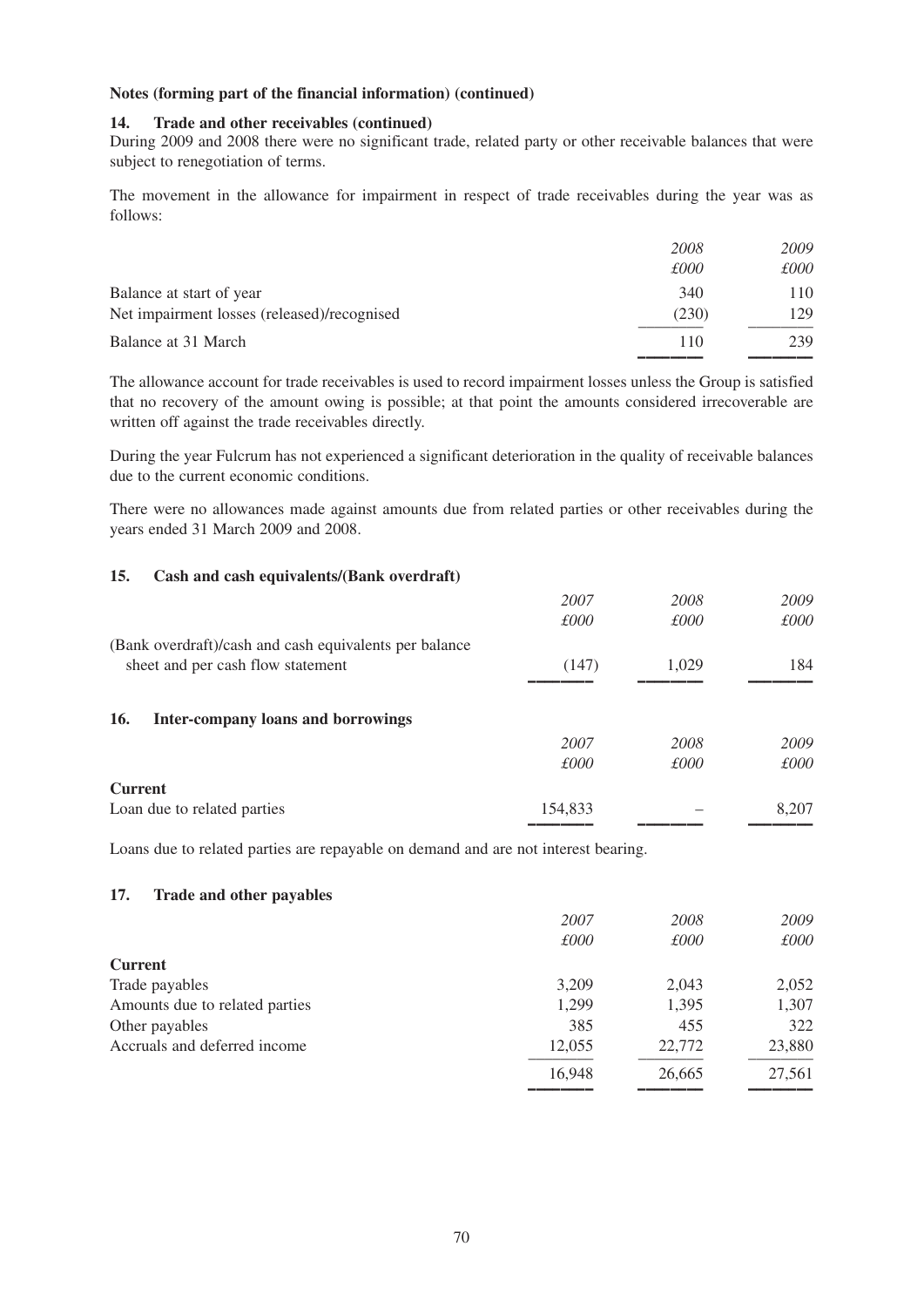#### **18. Employee benefits**

## *Pension plans*

Substantially all Fulcrum's employees are members of the National Grid UK Pension Scheme (the 'Scheme'). The National Grid UK Pension Scheme provides final salary defined benefits for employees who joined prior to 31 March 2002 and defined contribution benefits for employees joining from 1 April 2002.

The latest full actuarial valuation was carried out by Watson Wyatt LLP as at 31 March 2007. The market value of the scheme's assets was £12,923m and the value of the assets represented 97 per cent. of the actuarial value of benefits due to members, calculated on the basis of pensionable earnings and service at 31 March 2007 on an ongoing basis and allowing for projected increases in pensionable earnings. There was a funding deficit of £442m (£318m net of tax) on the valuation date in the light of which National Grid plc agreed a recovery plan with the trustees. The actuarial valuation showed that, based on long-term financial assumptions, the contribution rate required to meet future benefit accrual was 32.4 per cent. of pensionable earnings (29.4 per cent. employers and 3 per cent. employees). In addition, the employers pay an allowance for administration expenses which was 3.2 per cent. of pensionable earnings for 2008/09, giving a total company rate of 32.6 per cent. of pensionable earnings. These contribution rates will be reviewed at the next valuation on 31 March 2010.

In accordance with the recovery plan agreed with the trustees at the 2007 valuation, National Grid plc paid contributions of £295m (£212m net of tax) in the year to 31 March 2009 and a further payment of £59m (£42m net of tax) in April 2009 along with payments made in the previous year to ensure that the deficit reported at the 2007 valuation is paid in full.

Fulcrum Group Holdings accounts for the Scheme as if it were a defined contribution scheme, as its share of the underlying assets and liabilities of the Scheme's defined benefit section cannot be identified separately. The total charge for the year ended 31 March 2009 was £2,134,000 (2008: £2,573,000) (or £483,000 after recharges to subsidiary undertakings (2008: £742,000)) excluding pension interest of £nil (2008: £24,000 excluding pension interest of £30,000). Outstanding pension contributions at 31 March 2009 were £nil (2008: £26,778 owed by Fulcrum Group Holdings). Fulcrum Group Holdings expects to contribute approximately £1,600,000 to the scheme in the next financial year.

The fair value of liabilities and assets of the whole scheme are recognised in the consolidated financial statements of National Grid plc (Fulcrum's ultimate parent company) in accordance with International Accounting Standard 19 'Employee Benefits'. The fair value of liabilities and assets of the whole scheme at 31 March 2009 and 2008, calculated in accordance with International Accounting Standard 19 "Employee Benefits", are set out below:

|                                              | 2008     | 2009        |
|----------------------------------------------|----------|-------------|
|                                              | £т       | $\pounds m$ |
| Present value of defined benefit obligations | (11,831) | (10, 786)   |
| Fair value of plan assets                    | 12.660   | 11,040      |
| Surplus in the plan                          | 829      | 254         |

#### *Share based payments – Share options and award scheme*

Fulcrum Group Holdings participates in an employee Sharesave scheme and a Performance Share Plan (PSP) operated by National Grid plc.

–––––––– ––––––––

In any 10-year period, the maximum number of shares that may be issued or issuable pursuant to these and other National Grid plc share plans may not exceed the number of shares representing 10 per cent. of the issued ordinary share capital.

The Sharesave scheme is savings-related where, under normal circumstances, share options are exercisable on completion of a three and/or five year Save-As-You-Earn contract. The exercise price of options granted represents 80 per cent. of the market price at the date the option was granted.

Under the PSP, awards have been made to Executive Directors and approximately 400 senior employees of National Grid plc, including four directors of Fulcrum Group Holdings. Awards made in 2005, have a criteria of 50 per cent. based on National Grid's total shareholder return (TSR) performance when compared to the FTSE 100 50 per cent. is based on the annualised growth of the Company's EPS compared to the growth in RPI (the general index of retail prices for all items). Awards are delivered in National Grid plc shares (ADSs for US participants).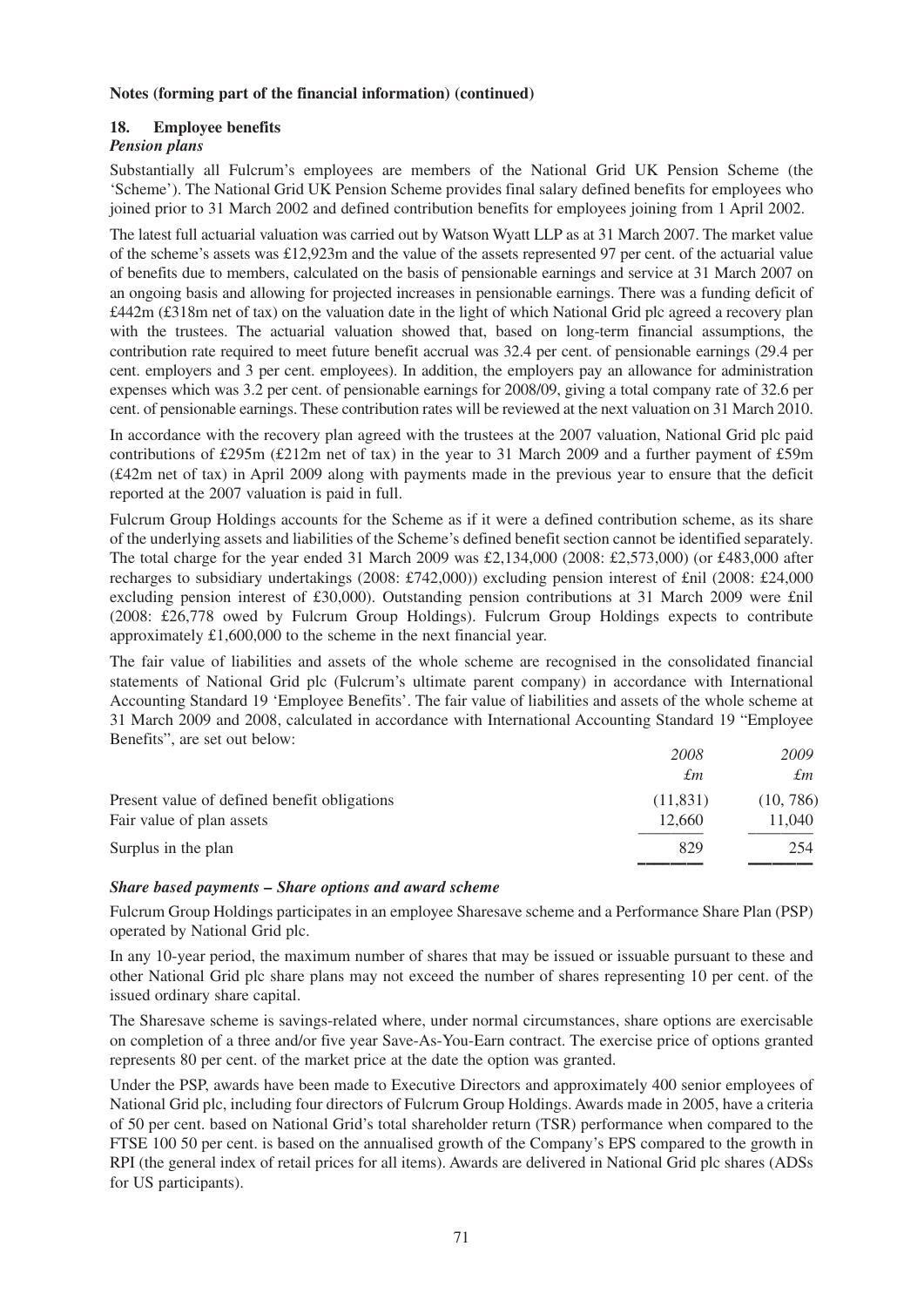#### **19. Provisions**

|                                 | Restructuring provision |  |
|---------------------------------|-------------------------|--|
|                                 | £000                    |  |
| Balance at 1 April 2008         | 2,377                   |  |
| Provisions made during the year | 1.144                   |  |
| Provisions used during the year | (2,559)                 |  |
| <b>Balance at 31 March 2009</b> | 962                     |  |
|                                 |                         |  |

The restructuring provision is classified as current as at each balance sheet date as it is expected to be fully utilised within 12 months of the balance sheet date.

Refer to Note 4 for details of the restructuring programme.

#### **20. Capital and reserves**

#### *Share capital*

|                                                                                        | 2007<br>£000 | 2008<br>£000 | 2009<br>£000 |
|----------------------------------------------------------------------------------------|--------------|--------------|--------------|
| Authorised<br>300,000,000 Ordinary shares of $£1.00$ each                              | 300,000      | 300,000      | 300,000      |
| Issued, allotted, called up and fully paid<br>10,000,000 Ordinary shares of £1.00 each | 10,000       | 10,000       | 10,000       |

#### **21. Financial instruments**

#### 21(a) *Fair values of financial instruments*

#### *Trade and other receivables*

The fair value of trade and other receivables is estimated as the present value of future cash flows, discounted at the market rate of interest at the balance sheet date if the effect is material.

#### *Inter-company loans and borrowings*

The fair value of Inter-company loans and borrowings is estimated as the present value of future cash flows, discounted at the market rate of interest at the balance sheet date if the effect is material.

#### *Trade and other payables*

The fair value of trade and other payables is estimated as the present value of future cash flows, discounted at the market rate of interest at the balance sheet date if the effect is material.

#### *Cash and cash equivalents*

The fair value of cash and cash equivalents is estimated as its carrying amount where the cash is repayable on demand. Where it is not repayable on demand then the fair value is estimated at the present value of future cash flows, discounted at the market rate of interest at the balance sheet date.

#### *Carry values and fair values*

The carrying amounts of all financial assets and financial liabilities by class shown in the balance sheets at 31 March 2009, 31 March 2008 and 31 March 2007 are the same as their fair values.

#### *Fair value hierarchy*

Fulcrum does not have any financial instruments that are measured at fair value on a recurring basis.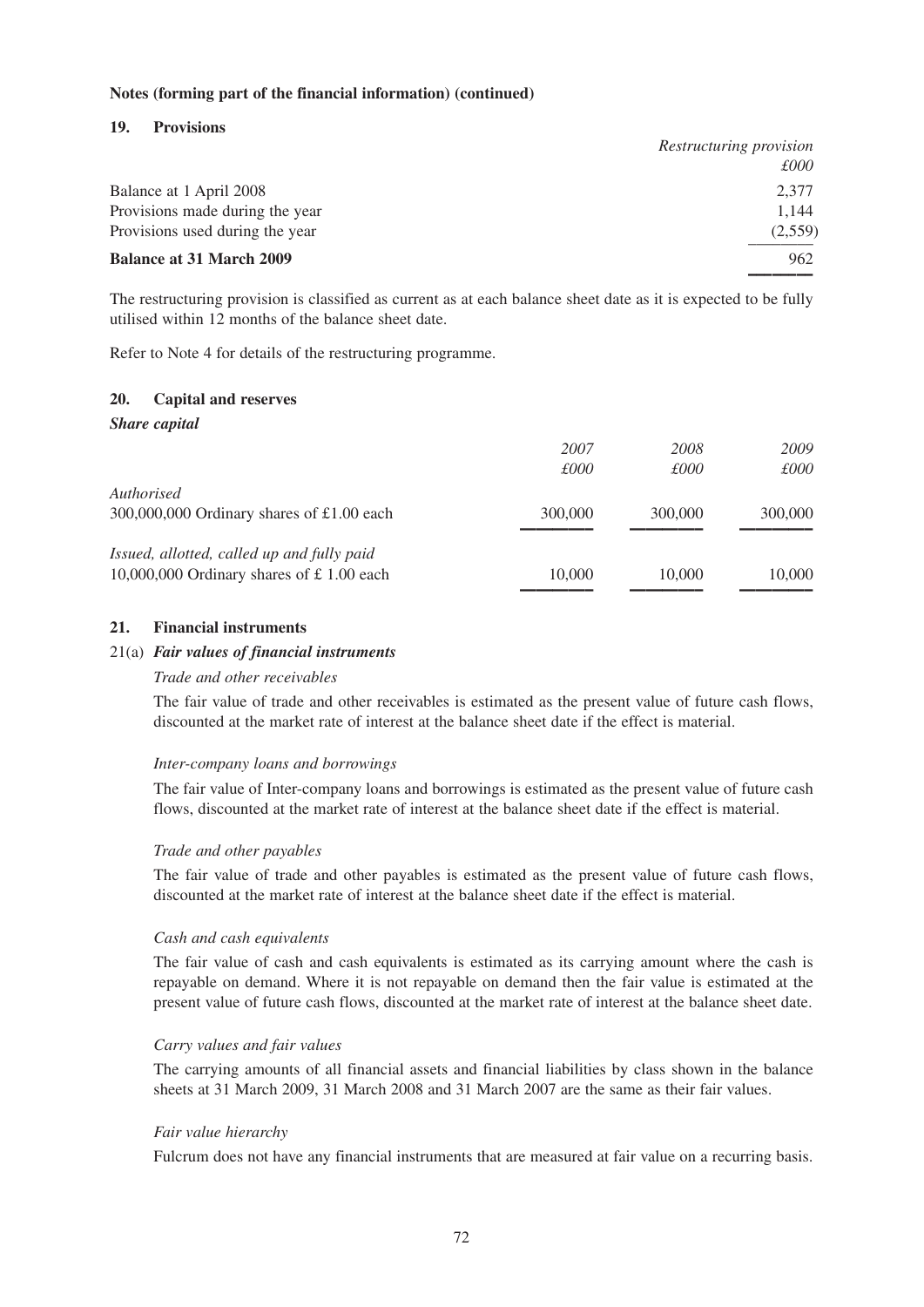# **21. Financial instruments (continued)**

# 21(b) *Credit risk*

### *Financial risk management*

Credit risk is the risk of financial loss to Fulcrum if a customer or counterparty to a financial instrument fails to meet its contractual obligations, and arises principally from Fulcrum's receivables from customers and deposits with financial institutions.

Fulcrum's treasury policy and objectives in relation to credit risk is to minimise the likelihood that Fulcrum will experience financial loss due to counter party failure and to ensure that in the event of a single loss, the failure of any single counter party would not materially impact the financial wellbeing of Fulcrum.

# *Trade and other receivables*

Fulcrum's exposure to credit risk is influenced mainly by the individual characteristics of each customer. However, management also considers the demographics of Fulcrum's customer base. Management considers that there is no geographical concentration of credit risk other than the UK where all customers are based.

Fulcrum has established a credit policy under which each new customer is analysed individually for creditworthiness before Fulcrum's standard payment and delivery terms and conditions are offered/terms are adjusted accordingly. Purchase limits are established for each customer, which represents the maximum open amount without requiring approval.

# *Cash and cash equivalent*

Surplus cash is swept on a daily basis to Fulcrum's ultimate parent undertaking, National Grid plc.

### *Exposure to credit risk*

The carrying amount of financial assets represents the maximum credit exposure. Therefore, the maximum exposure to credit risk at the balance sheet date was the carrying amount of financial assets. Further details on Fulcrum's exposure to credit risk are given in Note 14.

# 21(c) *Liquidity risk*

### *Financial risk management*

Liquidity risk is the risk that Fulcrum will not be able to meet its financial obligations as they fall due.

Fulcrum's approach to managing liquidity is to ensure, as far as possible, that it will always have sufficient liquidity to meet its liabilities when due, under normal and stressed conditions, without incurring unacceptable losses or risking damage to Fulcrum. Fulcrum's exposure to liquidity risk is limited by the fact that it operates with cash resources which are available from Fulcrum's ultimate parent, National Grid plc, and performs a daily sweep or drawdown of surplus or required cash.

Fulcrum is reliant on committed funding from a variety of sources at parent undertaking level to meet the anticipated needs of Fulcrum for the period covered by Fulcrum's budget.

Fulcrum forecasts on a regular basis the expected cash flows that will occur on a daily, weekly and monthly basis. This information is used in conjunction with the weekly reporting of actual cash balances at bank in order to calculate the level of funding that will be required in the short and medium term.

The carrying amount of all non-derivative financial liabilities shown in the balance sheets at 31 March 2009, 31 March 2008 and 31 March 2007 is the same as the contractual cash flows. All contractual cash flows are due within one year.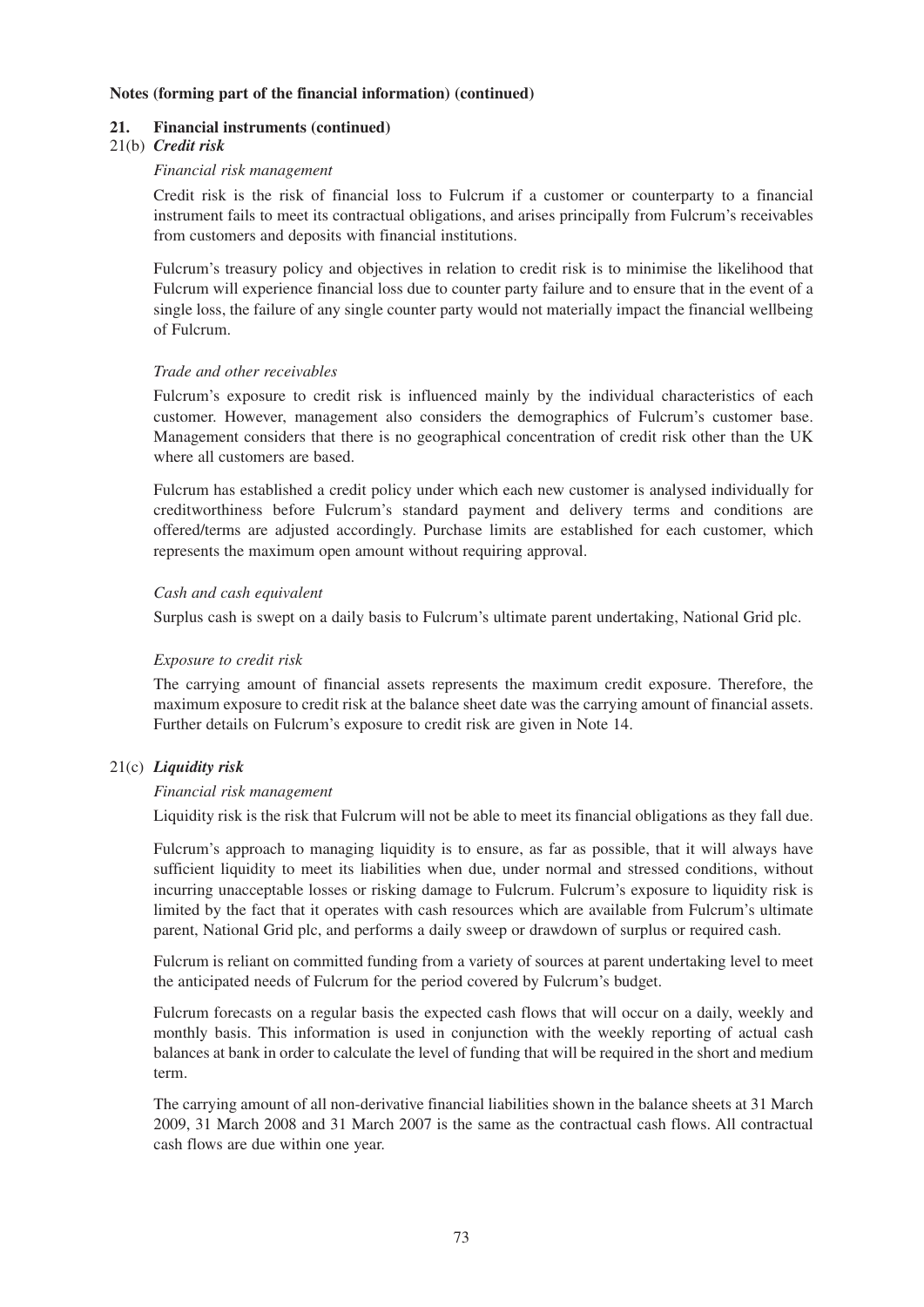# **21. Financial instruments (continued)**

# 21(d) *Cash flow hedges*

*Cash flow hedges*

Fulcrum does not have any cash flow hedges.

# 21(e) *Market risk*

# *Financial risk management*

Market risk is the risk that changes in market prices, such as foreign exchange rates, interest rates and equity prices will affect Fulcrum's income or the value of its holdings of financial instruments.

# Market risk – Foreign currency risk

Fulcrum has no exposure to foreign currency risk as all Fulcrum's trading transactions and its assets and liabilities are denominated in Sterling.

Market risk – Interest rate risk

# *Profile*

At the balance sheet date Fulcrum had no interest-bearing financial instruments.

Market risk – Equity price risk

Fulcrum has no equity investments and therefore has no exposure to equity price risk.

# 21(f) *Capital management*

Fulcrum's objectives for managing capital are to be aligned with that of National Grid plc, safeguarding Fulcrum's ability to continue as a going concern in order to provide returns for shareholders and benefits for other stakeholders and to maintain an optimal capital structure to reduce the cost of capital for National Grid plc.

### **22. Operating leases**

Non-cancellable operating lease rentals are payable as follows:

|                            | 2008  | 2009          |
|----------------------------|-------|---------------|
|                            | £000  | $\pounds$ 000 |
| Less than one year         | 956   | 1,121         |
| Between one and five years | 2,296 | 2,267         |
| More than five years       | 516   | 131           |
|                            | 3,768 | 3,519         |
|                            |       |               |

Operating lease rentals relate to property rents on long term commitments and short term plant hire.

# **23. Related parties**

### *Transactions with key management personnel*

The National Grid plc Group defines key management as the directors of Fulcrum. The compensation of key management personnel is as follows:

|                              | 2008 | 2009 |
|------------------------------|------|------|
|                              | £000 | £000 |
| Short-term employee benefits | 275  | 398  |
| Post-employment benefits     | 119  | 125  |
| Termination benefits         |      | 185  |
| Share related awards         | 46   | 58   |
|                              | 440  | 766  |

––––––– –––––––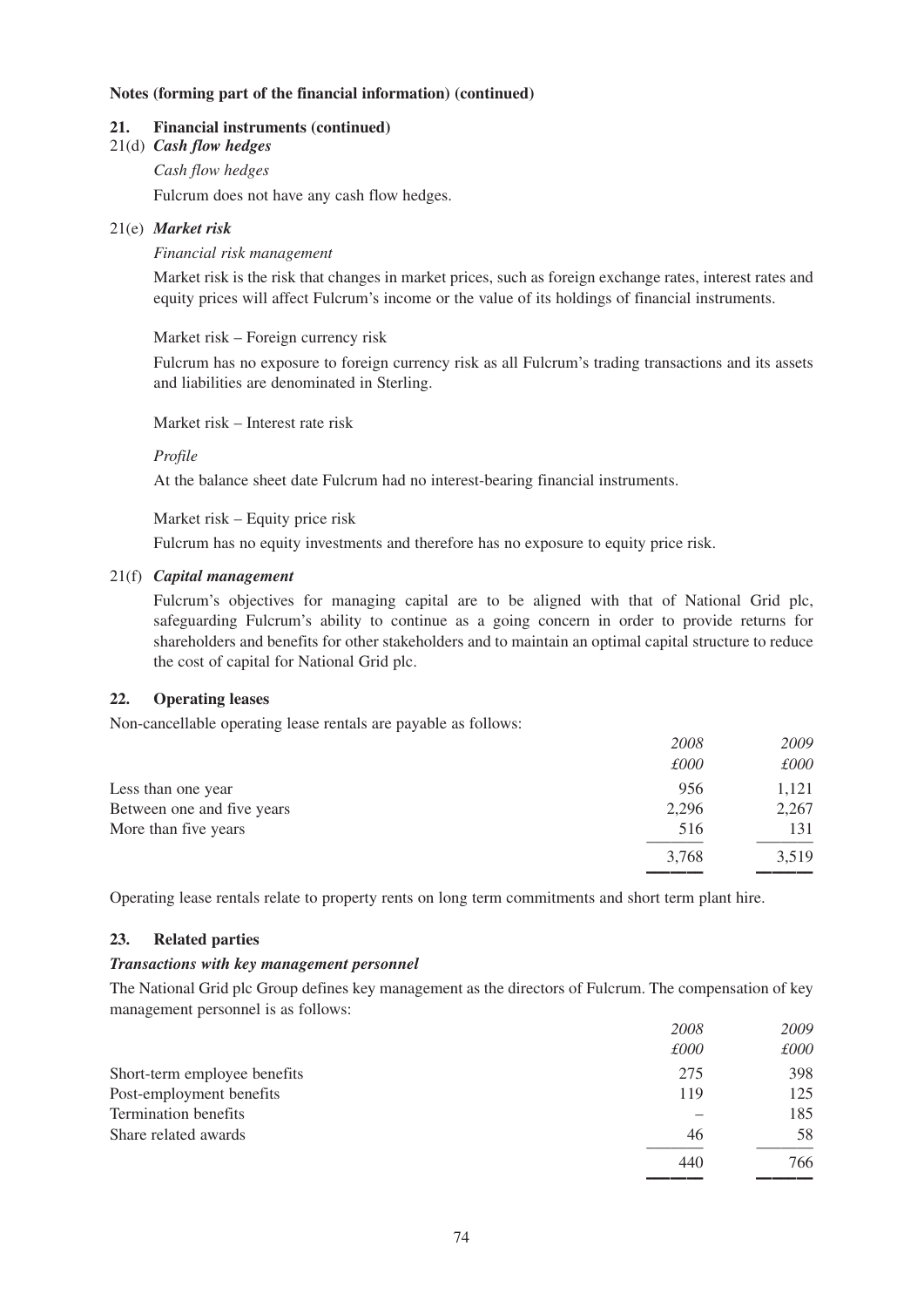# **23. Related parties (continued)**

*Transactions with other related parties*

|                       |                     |                 |         |                   |           |                   |          |             |                | <i>Other</i>   |
|-----------------------|---------------------|-----------------|---------|-------------------|-----------|-------------------|----------|-------------|----------------|----------------|
|                       |                     | <b>Services</b> |         |                   |           |                   | Lease    |             | administrative |                |
|                       |                     | rendered        |         |                   | Purchases |                   | expenses |             | expenses       |                |
|                       | 2008                |                 | 2009    | 2008              | 2009      | 2008              |          | 2009        | 2008           | 2009           |
|                       | £000                |                 | £000    | £000              | £000      | £000              |          | £000        | £000           | £000           |
| Other related parties | 29,996              |                 | 19,326  | (3,141)           | (2,972)   | (603)             |          | (605)       | (1,089)        | (1,333)        |
|                       | Amounts due<br>from |                 |         | Amounts<br>due to |           | Loans due<br>from |          | Current tax |                | Other loans    |
|                       |                     | related parties |         | related parties   |           | related parties   |          | assets      |                | and borrowings |
|                       | 2008                | 2009            | 2008    | 2009              | 2008      | 2009              | 2008     | 2009        | 2008           | 2009           |
|                       | £000                | £000            | £000    | £000              | £000      | £000              | £000     | £000        | £000           | £000           |
| Other related parties | 1,940               | 6,693           | (1,395) | (1,307)           | 12.438    | 5,488             | 2,388    | 2,998       |                | (8,207)        |
|                       |                     |                 |         |                   |           |                   |          |             |                |                |

Other related parties comprise companies under common control of the ultimate parent of the National Grid plc Group.

Fulcrum provides domestic and non-domestic gas connection activities on an arms length basis solely in the capacity as agent for National Grid Gas plc, an entity under the common control of National Grid plc.

Fulcrum purchases raw materials and leases operational sites on arms length bases from entities under the common control of National Grid plc.

Fulcrum incurs administrative costs from entities under common control of National Grid plc to cover the cost of key staff and centrally organised services.

"Amounts due from related parties" comprise amounts receivable on trading accounts. "Amounts due to related parties" comprise amounts owing on trading accounts. Trading accounts are settled on a quarterly basis, the net amount being allocated to "Loans due from related parties". No security is held for amounts due from related parties, and no security has been provided for amounts due to related parties. Loans due to related parties are interest free and repayable on demand.

"Current tax assets" comprise amounts receivable with respect to group relief within the National Grid Plc Group.

"Other loans and borrowings" comprise a facility provided by an entity under the common control of National Grid plc. The facility is provided on an interest fee basis and is repayable on demand. No security has been provided for the loan outstanding.

# **24. Accounting estimates and judgements**

The preparation of financial information requires management to make estimates and assumptions that affect the reported amounts of assets and liabilities, disclosures of contingent assets and liabilities and the reported amounts of revenue and expenses during the reporting period. Actual results could differ from these estimates. Information about such judgements and estimations is contained in the accounting policies or the notes to the financial information, and the key areas are summarised below.

Areas of judgement that have the most significant effect on the amounts recognised in the financial information are as follows:

- The exemptions adopted on transition to IFRS on 1 April 2007.
- The categorisation of certain items as exceptional items Note 4.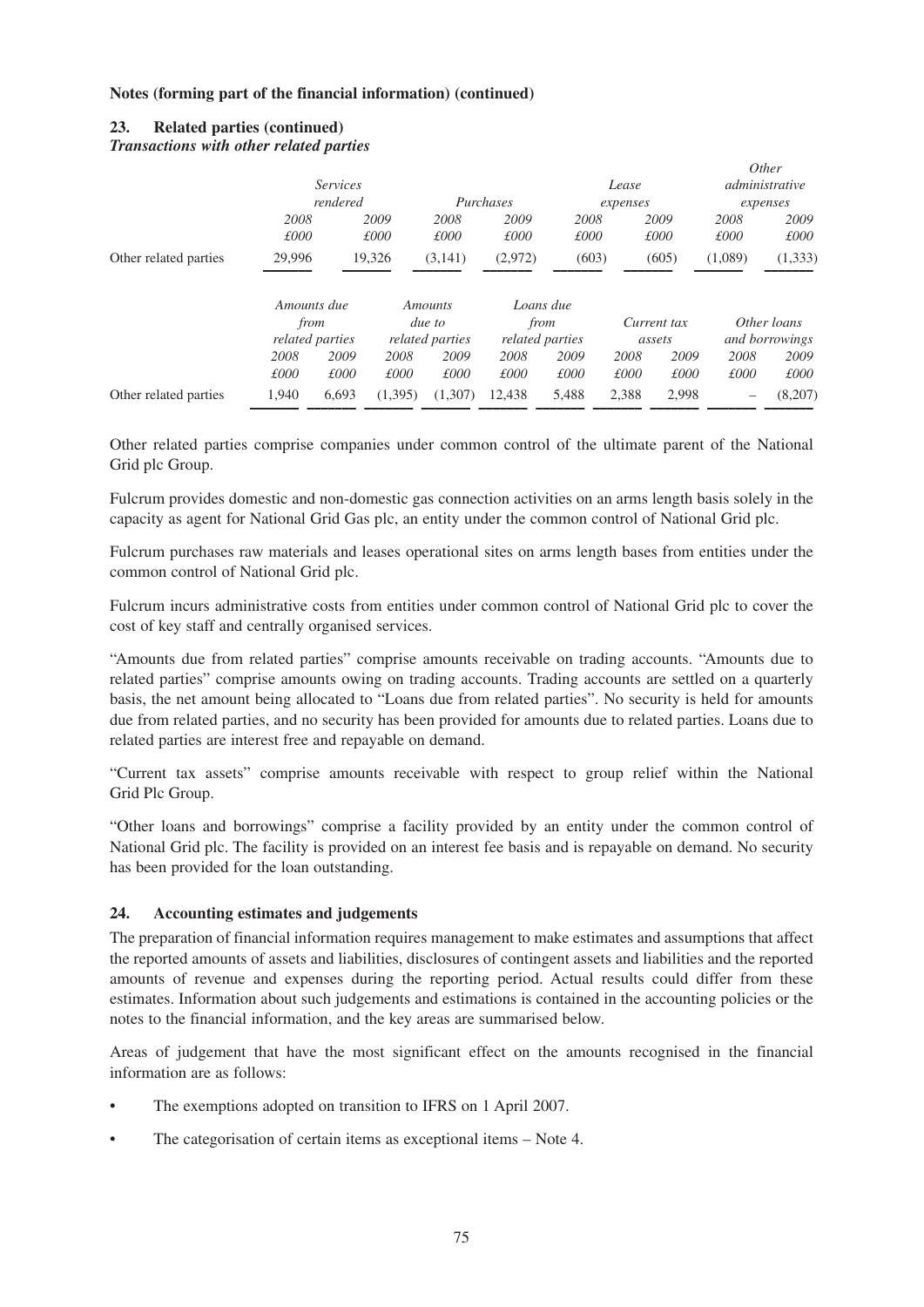# **23. Accounting estimates and judgments (continued)**

Key sources of estimation uncertainty that have significant risk of causing a material adjustment to the carrying amounts of assets and liabilities within the next financial year are as follows:

- Impairment reviews of tangible and intangible fixed assets accounting policies and Notes 9, 10 and 11.
- Revenue recognition accounting policies.
- Recoverability of deferred tax assets accounting policies and Note 12.
- Recoverability of trade receivables accounting polices and Note 14.
- Provision for restructuring accounting polices and Note 4.

# **25. Explanation of transition to adopted IFRSs**

As stated in note 1, thus is Fulcrum's first consolidated financial information prepared in accordance with adopted IFRSs.

The accounting policies set out in note 1 have been applied in preparing the reconciliation of opening IFRS equity at 1 April 2007, Fulcrum's date of transition, and the reconciliation of IFRS equity at 31 March 2009, the end of the latest period presented under Fulcrum's most recent annual financial statements under UK GAAP.

In preparing its opening IFRS balance sheet, Fulcrum has adjusted amounts reported previously in financial statements prepared in accordance with its old basis of accounting (UK GAAP). An explanation of how the transition from UK GAAP to adopted IFRSs has affected Fulcrum's financial position, financial performance and cash flows is set out in the following tables and the notes that accompany the tables.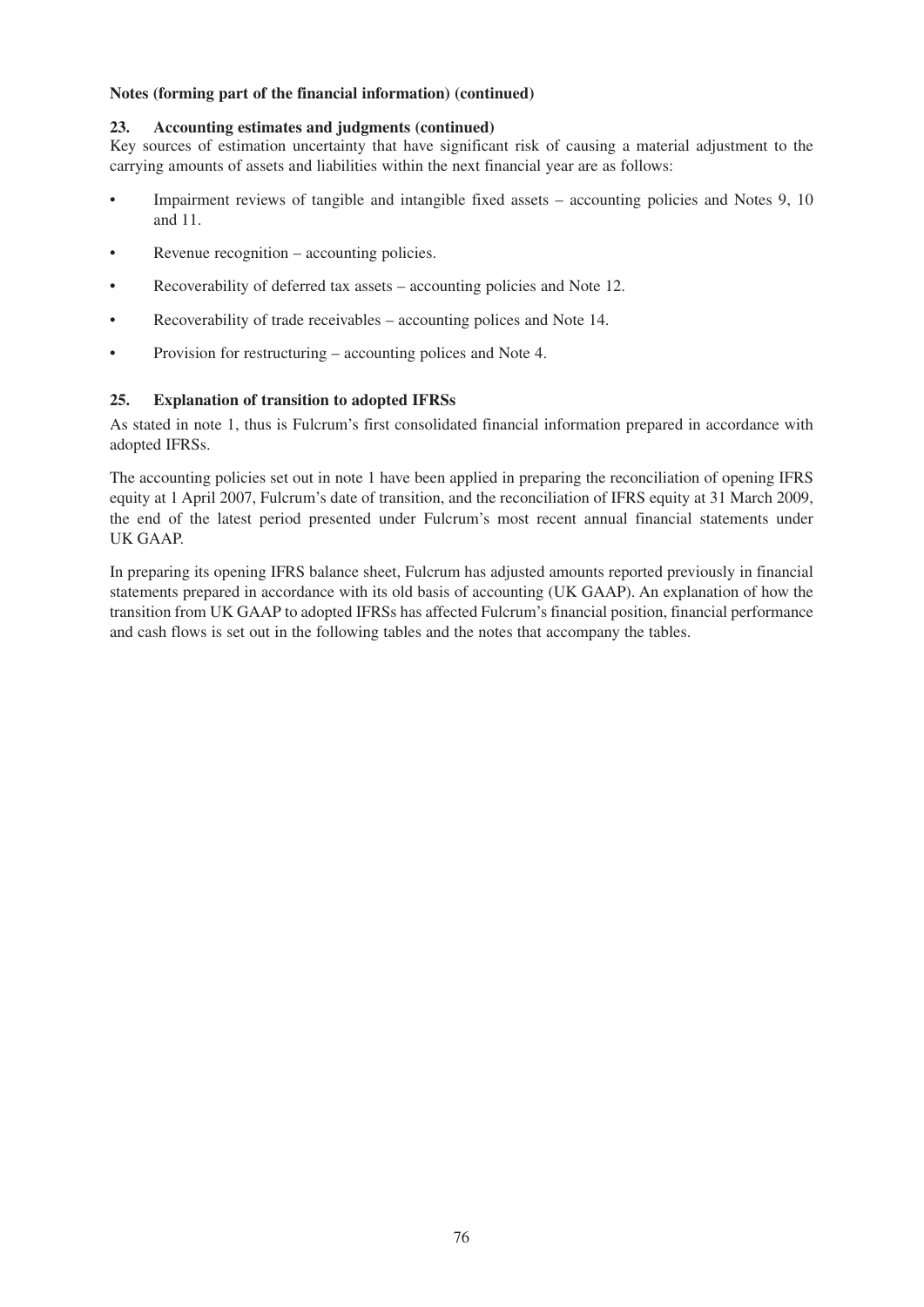# **25. Explanation of transition to adopted IFRSs (continued)**

*Reconciliation of equity*

|                                                               |              |                          | 1 April 2007<br>Effect of<br>transition |                      |                        | 31 March 2009<br>Effect of<br>transition |                      |
|---------------------------------------------------------------|--------------|--------------------------|-----------------------------------------|----------------------|------------------------|------------------------------------------|----------------------|
|                                                               |              |                          | to adopted                              | Adopted              |                        | to adopted                               | Adopted              |
|                                                               | <b>Note</b>  | <b>UK GAAP</b><br>£000   | <b>IFRSs</b><br>£000                    | <b>IFRSs</b><br>£000 | <b>UK GAAP</b><br>£000 | <b>IFRSs</b><br>£000                     | <b>IFRSs</b><br>£000 |
| <b>Non-current assets</b>                                     |              |                          |                                         |                      |                        |                                          |                      |
| Property, plant and equipment                                 | a            | 3,130                    | (1,402)                                 | 1,728                | 6,231                  | (789)                                    | 5,442                |
| Intangible assets                                             | a            |                          | 1,402                                   | 1,402                |                        | 789                                      | 789                  |
| Deferred tax assets                                           | b            | $\overline{\phantom{0}}$ | 792                                     | 792                  |                        | 682                                      | 682                  |
|                                                               |              | 3,130                    | 792                                     | 3,922                | 6,231                  | 682                                      | 6,913                |
| <b>Current assets</b>                                         |              |                          |                                         |                      |                        |                                          |                      |
| Inventories                                                   |              | 1,299                    |                                         | 1,299                | 1,937                  |                                          | 1,937                |
| Current tax assets                                            | $\rm{c}$     |                          |                                         |                      |                        | 2,998                                    | 2,998                |
| Trade and other receivables                                   | b, c         | 187,892                  | (792)                                   | 187,100              | 23,848                 | (3,680)                                  | 20,168               |
| Cash and cash equivalents                                     |              |                          |                                         |                      | 184                    |                                          | 184                  |
|                                                               |              | 189,191                  | (792)                                   | 188,399              | 25,969                 | (682)                                    | 25,287               |
| <b>Total assets</b>                                           |              | 192,321                  | $\overline{\phantom{0}}$                | 192,321              | 32,200                 | $\overline{\phantom{0}}$                 | 32,200               |
| <b>Current liabilities</b>                                    |              |                          |                                         |                      |                        |                                          |                      |
| Bank overdraft                                                |              | (147)                    |                                         | (147)                |                        |                                          |                      |
| Other loans and borrowings                                    | d            |                          | (154, 833)                              | (154, 833)           |                        | (8,207)                                  | (8,207)              |
| Trade and other payables                                      | c, d         | (179, 420)               | 162,472                                 | (16,948)             | (35,768)               | 8,207                                    | (27, 561)            |
| Current tax liabilities                                       | $\mathbf{C}$ |                          | (7,639)                                 | (7,639)              |                        |                                          |                      |
| Provisions                                                    |              | (182)                    |                                         | (182)                | (962)                  |                                          | (962)                |
| <b>Total liabilities</b>                                      |              | (179, 749)               |                                         | (179, 749)           | (36,730)               |                                          | (36,730)             |
| Net assets/(liabilities)                                      |              | 12,572                   | -                                       | 12,572               | (4,530)                |                                          | (4,530)              |
| <b>Equity attributable to equity</b><br>holders of the parent |              |                          |                                         |                      |                        |                                          |                      |
| Share capital                                                 |              | 10,000                   |                                         | 10,000               | 10,000                 |                                          | 10,000               |
| Retained earnings                                             |              | 2,572                    |                                         | 2,572                | (14, 530)              |                                          | (14, 530)            |
| Total equity /(Deficiency in                                  |              |                          |                                         |                      |                        |                                          |                      |
| total equity)                                                 |              | 12,572                   |                                         | 12,572               | (4,530)                |                                          | (4,530)              |

### *Notes to the reconciliation of equity and the reconciliation of loss*

(a) *Intangible assets*

Previously in accordance with FRS 15 "Tangible Fixed Assets" certain software costs were capitalised and included as Tangible fixed assets. Under IAS 38 "Intangible Assets", software costs are included as Intangible assets. Accordingly an adjustment has been made to reclassify these balances. This has no impact on equity as at 31 March 2009 or 1 April 2007 or the loss before tax for the year ended 31 March 2009.

(b) *Deferred taxation*

IAS 12 "Income Taxes" requires that deferred tax is provided on substantially all differences between the carrying amounts and the tax bases of assets and liabilities except those arising from Goodwill that is not tax deductible. This is wider than UK GAAP which specifically does not permit the recognition of certain temporary differences including those relating to revaluations where no sale is in progress, and fair value adjustments on business combinations. No adjustment is required in this regard.

Previously under UK GAAP deferred tax assets were included within Debtors. Under IFRS deferred tax assets and deferred tax liabilities are presented separately on the face of the balance sheet as noncurrent balances. Accordingly an adjustment has been made to reclassify the deferred tax balances.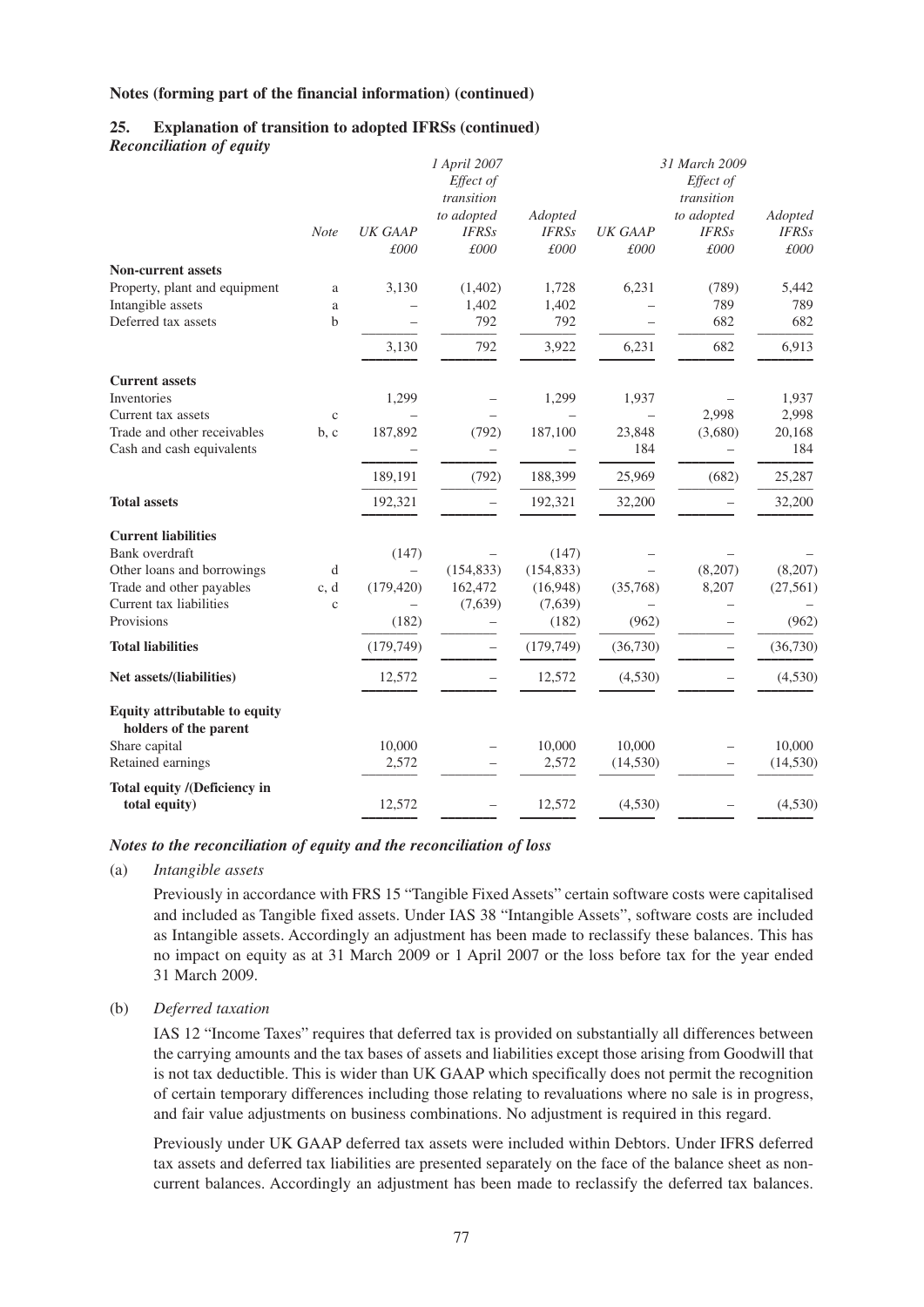# **25. Explanation of transition to adopted IFRSs (continued)**

This has no impact on equity as at 31 March 2009 or 1 April 2008 or the loss before tax for the year ended 31 March 2009.

(c) *Current tax assets/(liabilities)*

Previously under UK GAAP current tax assets were included in Debtors and Current tax liabilities were included within Creditors: amounts falling due within one year. Under IFRS current tax assets and current tax liabilities are presented separately on the face of the balance sheet. Accordingly an adjustment has been made to reclassify current tax assets and current tax liabilities. This has no impact on equity as at 31 March 2009 or 1 April 2008 or the loss before tax for the year ended 31 March 2009.

(d) *Other loans and borrowings*

Previously under UK GAAP Other loans and borrowing were included within Creditors: amounts falling due within one year. Under IFRS Other loans and borrowings are presented separately on the face of the balance sheet. Accordingly an adjustment has been made to reclassify Other loans and borrowings. This has no impact on equity as at 31 March 2009 or 1 April 2008 or the loss before tax for the year ended 31 March 2009.

# *Reconciliation of loss for the year ended 31 March 2009*

There are no material adjustments between the loss for the year ended 31 March 2009 under UK GAAP and under IFRS.

# *Explanation of material adjustments to the cash flow statement*

The material adjustments to the cash flow statement are principally presentational with cash flows now classified under three main categories of operating activities, investing activities and financing activities.

# **26. Subsequent events**

In May 2009 the Binley office closed requiring the majority of the restructuring provision to be utilised.

The financial information does not reflect any adjustments which are expected to take place when the proposed acquisition of Fulcrum by the Subsidiary is completed. Following Completion, the financial position and results are expected to exclude intercompany balances and transactions, pension entries and share based payment charges associated with the National Grid plc group.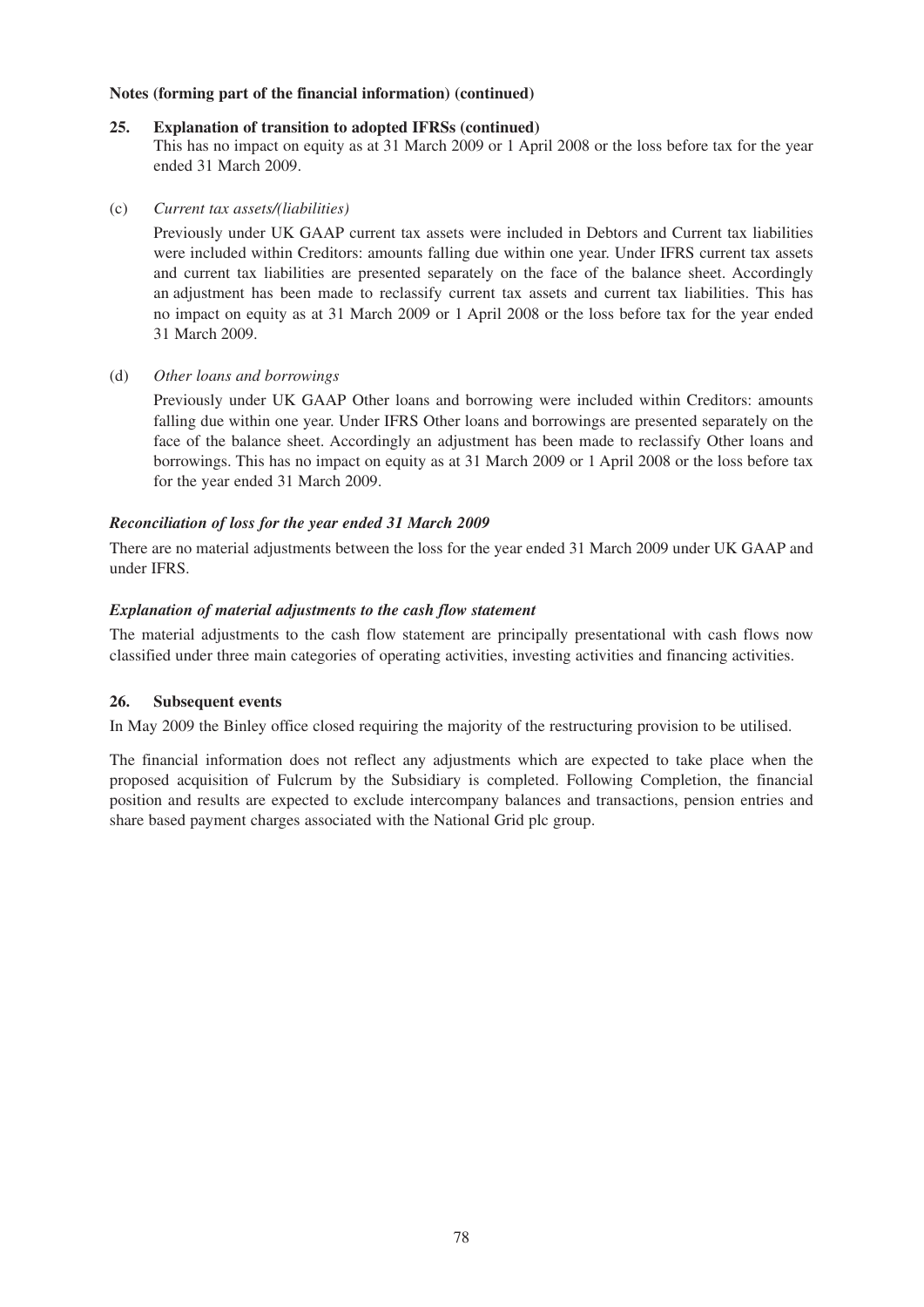# **PART VI**

# **UNAUDITED PRO FORMA NET ASSET STATEMENT FOR THE ENLARGED GROUP**

The following unaudited pro forma statement of the consolidated net assets of the Enlarged Group (the "**pro forma financial information**") is based on the consolidated net assets of the Company as at its date of incorporation on 4 December 2009 and has been prepared to illustrate the effect on the consolidated net assets of the Company as if the Acquisition had been effected on 4 December 2009.

The pro forma financial information has been prepared for illustrative purposes only and, because of its nature, addresses a hypothetical situation and therefore does not represent the actual financial position or results of the Enlarged Group.

The pro forma financial information has been prepared under International Financial Reporting Standards as adopted by the EU and on the basis set out in the notes set out below. The pro forma financial information is stated on the basis of the accounting policies that will be adopted by the Company in preparing its financial statements for the period ending 31 December 2010.

|                             | Company    |           |                         |             |            |
|-----------------------------|------------|-----------|-------------------------|-------------|------------|
|                             | December   |           | Acquisition adjustments |             | Pro forma  |
|                             | 2009       |           | Acquisition             | Acquisition | net assets |
|                             | Placing    | Fulcrum   | Agreement               | of Fulcrum  | of the     |
|                             | Adjustment | Group     | Adjustments             | (notes 4,   | Enlarged   |
|                             | (note 1)   | (note 2)  | (note 3)                | 5 & 6       | Group      |
|                             | £000       | £000      | £000                    | £000        | £000       |
| <b>NON CURRENT ASSETS</b>   |            |           |                         |             |            |
| Intangible assets           |            | 487       |                         |             | 487        |
| Property, plant             |            |           |                         |             |            |
| and equipment               |            | 6,405     |                         |             | 6,405      |
| Deferred tax asset          |            | 380       |                         |             | 380        |
|                             |            | 7,272     |                         |             | 7,272      |
| <b>CURRENT ASSETS</b>       |            |           |                         |             |            |
| Cash and cash equivalents   | 5,960      |           | 3,598                   | 9,000       | 18,588     |
| Trade and other receivables |            | 8,450     | (562)                   |             | 7,888      |
| Current tax assets          |            | 4,447     | (4, 447)                |             |            |
| Inventories                 |            | 3,070     |                         |             | 3,070      |
|                             | 5,960      | 15,967    | (1,411)                 | 9,000       | 29,516     |
| <b>TOTAL ASSETS</b>         | 5,960      | 23,239    | (1,411)                 | 9,000       | 36,788     |
| <b>CURRENT LIABILITIES</b>  |            |           |                         |             |            |
| <b>Bank</b> overdraft       |            | (276)     | 276                     |             |            |
| Intercompany loans          |            |           |                         |             |            |
| and borrowings              |            | (12,068)  | 12,068                  |             |            |
| Trade and other payables    |            | (23, 273) | 3,566                   |             | (19,707)   |
| Provisions                  |            | (121)     |                         |             | (121)      |
|                             |            | (35, 738) | 15,910                  |             | (19, 828)  |
| <b>TOTAL LIABILITIES</b>    |            | (35, 738) | 15,910                  |             | (19, 828)  |
| <b>NET ASSETS/</b>          |            |           |                         |             |            |
| (LIABILITIES)               | 5,960      | (12, 499) | 14,499                  | 9,000       | 16,960     |
|                             |            |           |                         |             |            |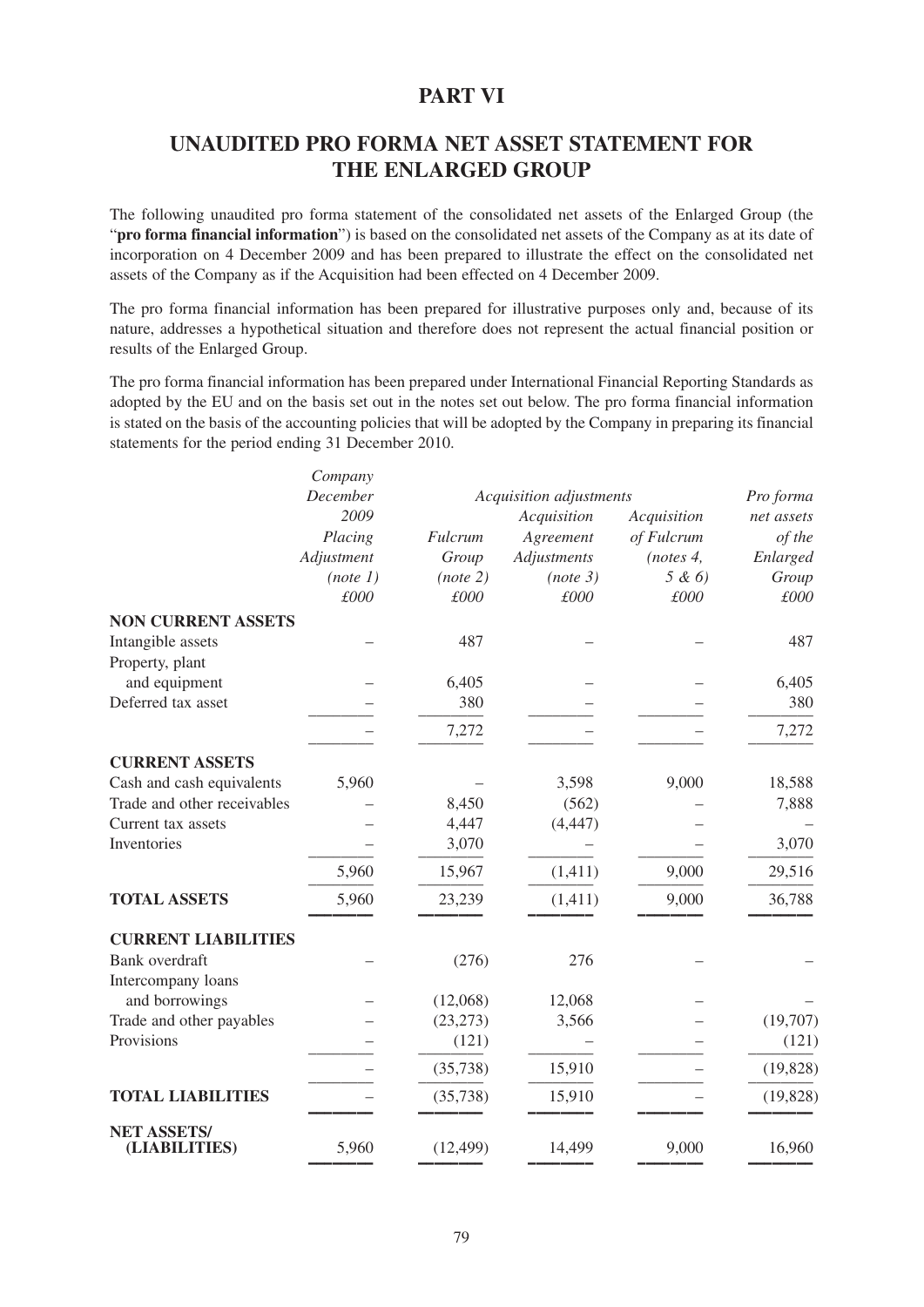#### **Notes:**

1. The Company has not published any financial information since it was incorporated on 4 December 2009.

As set out in the Company's admission document dated 22 December 2009 (prepared in connection with the placing of up to 62,640,000 ordinary shares of 0.1 pence per share at 10 pence per share and admission to trading on AIM – the "**2009 Placing**"), the Company had net assets of 0.1 pence on incorporation and immediately prior to the 2009 Placing.

As set out in the Company's admission document dated 22 December 2009, the estimated net proceeds of the 2009 Placing were £5,960,000, which increased the Company's net assets by the same amount and which is reflected in the pro forma financial information.

2. The net assets of Fulcrum at 31 January 2010 have been extracted without material adjustment from the unaudited consolidated interim financial statements of Fulcrum for the period ended 31 January 2010 which are set out in Part V of this document.

#### **Adjustments:**

3. In accordance with the terms of the Acquisition Agreement, National Grid Commercial Holdings has agreed to procure that, inter alia, (a) third party indebtedness will be settled prior to completion and (b) all intercompany balances will be deemed to have been settled prior to completion. Consideration of £10 is therefore stated on a cash-free, debt-free basis. The following adjustments to net assets have been made for the purposes of the pro forma financial information to reflect this:

|                                                 | £000     |
|-------------------------------------------------|----------|
| Elimination of overdraft balances               | 276      |
| Repayment of intercompany loans and borrowings  | 12,068   |
| Repayment of amounts due to related parties     | 3.566    |
| Recovery of amounts due from related parties    | (562)    |
| Recovery of tax assets due from related parties | (4, 447) |
| Total Acquisition Agreement adjustments         | 10,901   |

The source of the above adjustments is disclosure contained within the financial information set out in Part V of this document.

The Acquisition Agreement also contains provisions which state that the consideration may be adjusted if working capital at completion differs from a predetermined target level of net liabilities of £5,272,000.

The following adjustment to working capital has been made for the purposes of the pro forma financial information to reflect this:

| Working capital target in the Acquisition Agreement | (5,272)   |
|-----------------------------------------------------|-----------|
| Working capital acquired:                           |           |
| – trade and other receivables                       | 8,450     |
| - recovery of amounts due from related parties      | (562)     |
| - current tax assets                                | 4,447     |
| - recovery of tax assets due from related parties   | (4, 447)  |
| $-$ inventories                                     | 3.070     |
| - trade and other payables                          | (23, 273) |
| - repayment of amounts due to related parties       | 3.566     |
| $-$ provisions                                      | (121)     |
|                                                     | (8,870)   |
| Cash required to meet working capital target        | 3,598     |
|                                                     |           |

4. The headline consideration for the entire issued share capital of Fulcrum Group Holdings is £10, payable in cash on completion.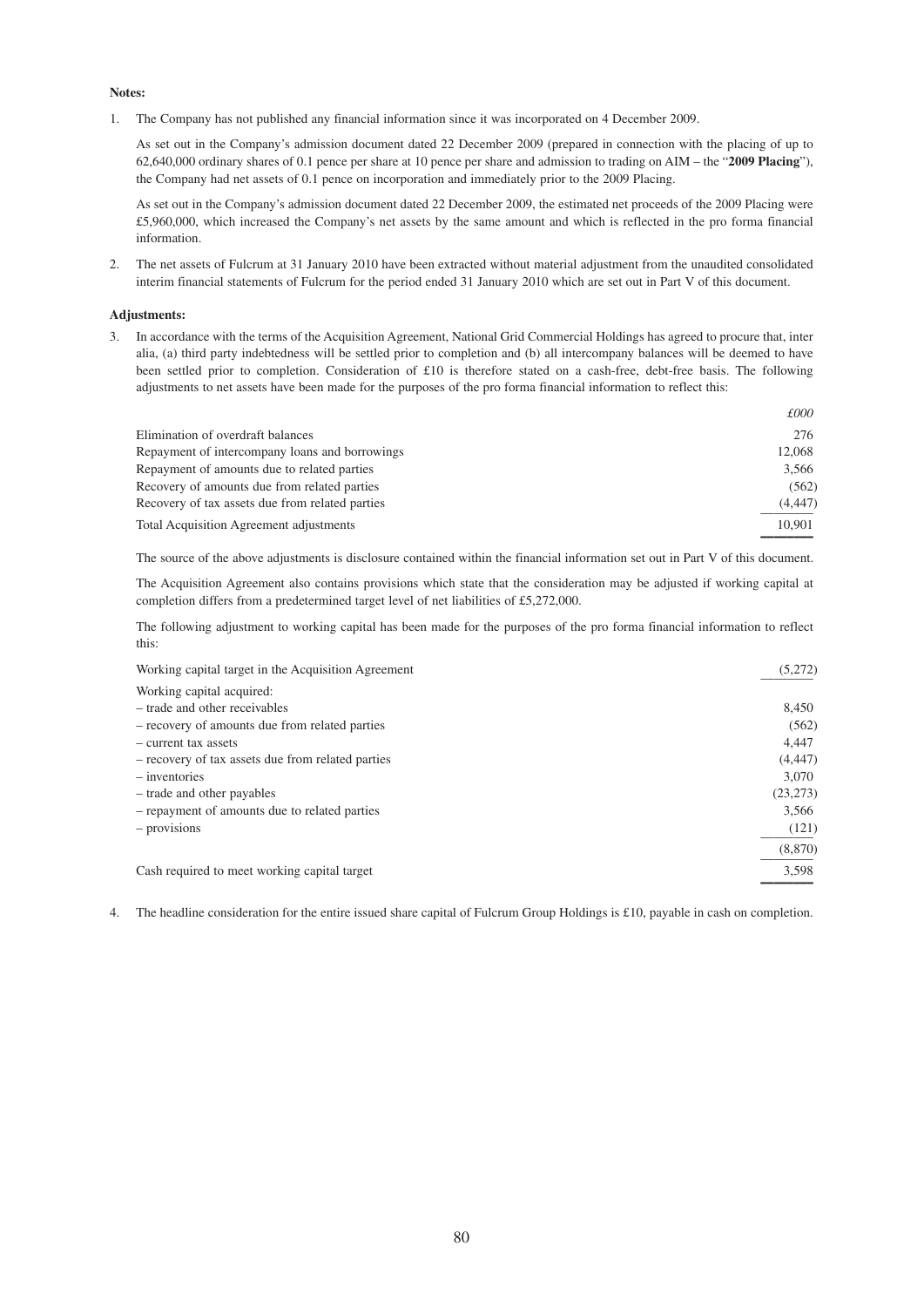5. An adjustment has been made to reflect the estimated intangible assets arising on the Acquisition. For the purposes of this pro forma information, no adjustment has been made to the separate assets and liabilities of Fulcrum Group Holdings to reflect their fair value. The aggregate of the estimated consideration exceeds the net assets of Fulcrum Group Holdings as stated at their book value at 31 January 2010. In accordance with IFRS 3, this excess has been recognised immediately in the income statement. Were an exercise performed to fair value the separate assets and liabilities of Fulcrum Group Holdings, it may be appropriate to allocate some or all of the excess to those assets and liabilities. The net assets of Fulcrum Group Holdings will be subject to a fair value restatement as at the effective date of the Acquisition. Also, in accordance with IAS 36 – "Impairment of Assets", the Company will assess the need for an impairment of intangible assets at the next reporting date, unless there is an indication of the need for impairment at an earlier point.

|                                                                      | £000      |
|----------------------------------------------------------------------|-----------|
| Estimated consideration payable in cash on completion                |           |
| Total cost of acquisition (i)                                        |           |
| Net (liabilities) of Fulcrum as at 31 January 2010                   | (12, 499) |
| Acquisition Agreement adjustments as set out in note 3 above         | 14,499    |
| Net assets acquired (ii)                                             | 2,000     |
| (i) less (ii): Excess of the Company's interest in the net assets of |           |
| Fulcrum Group Holdings over cost                                     | (2,000)   |
| Recognise the excess of the Company's interest in the                |           |
| net assets of Fulcrum Group Holdings over cost immediately           |           |
| in the income statement in accordance with IFRS 3                    | 2,000     |
| Intangible assets arising                                            |           |
| Proceeds from the Placing                                            | 11,000    |
| Estimated transaction expenses                                       | (2,000)   |
| Estimated consideration payable in cash on completion                |           |
|                                                                      | 9,000     |
|                                                                      |           |

- 6. The total estimated transaction expenses of £2.0 million is based on the Directors' and the Proposed Directors latest estimate of the Company's transaction expenses.
- 7. No account has been taken of the financial performance of the Company since incorporation, the financial performance of Fulcrum since 31 January 2010, nor of any other event save as disclosed above.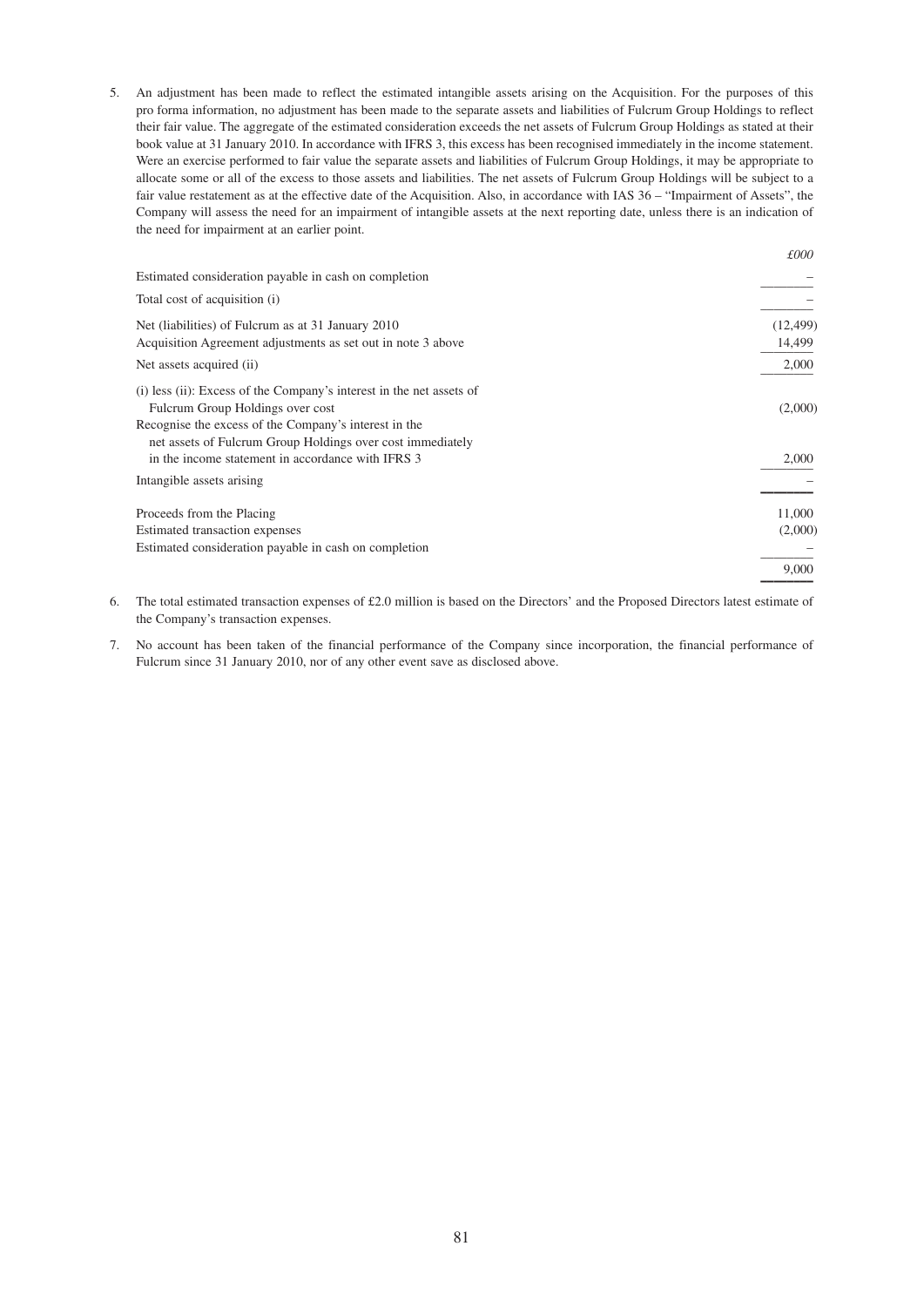# **PART VII**

# **ADDITIONAL INFORMATION**

# **1. Responsibility**

The Directors and the Proposed Directors, whose names, business addresses and functions are set out on page 6 of this document, and the Company accept responsibility for the information contained in this document. To the best of the knowledge of the Directors, the Proposed Directors and the Company (who have taken all reasonable care to ensure that such is the case) the information contained in this document for which they are responsible is in accordance with the facts and does not omit anything likely to affect the import of such information.

# **2. Incorporation and registration**

- 2.1 The Company was incorporated under the Companies Law as an exempted company limited by shares in the Cayman Islands on 4 December 2009 with registered number 234240 under the name of Marwyn Capital I Limited. The principal legislation under which the Company operates and under which the Ordinary Shares are governed is the Companies Law and the regulations made thereunder.
- 2.2 The registered office of the Company is P.O. Box 309, Ugland House, Grand Cayman KY 1-1104, Cayman Islands and its telephone number is +1 345 949 8066. The principal place of business of the Company is 11 Buckingham Street, London WC2N 6DF.
- 2.3 The liability of the shareholders is limited. The Company has an unlimited life.
- 2.4 The Company does not have, nor is it required to have, any specific regulatory approvals in the Cayman Islands to carry on its business.
- 2.5 Save for its entry into the material contracts summarised in paragraph 14 of this Part VII (*Additional Information*) and its original admission to AIM, since its incorporation, the Company has not carried out any significant business and does not have any trading operation. Other than the financial information set out in this document, no accounts of the Company have been made up. Each financial year of the Company will terminate on 31 December of each year, with the first period ending on 31 December 2010.

# **3. Group and Enlarged Group organisation**

- 3.1 As at the date of this document, the Company is the parent company of Marwyn Capital Investments I, which is wholly owned by the Company.
- 3.2 Immediately following Completion, the Company will be the holding company of the Enlarged Group and will have the following subsidiary undertakings, all of which are or will be wholly owned (either directly or indirectly) by the Company:

| Name                                      | Country of<br>incorporation or<br>residence | Proportion of<br>ownership<br>interest<br>(per cent.) | Proportion<br>of voting<br>power<br>(per cent.) | <i>Trading activity</i>                 |
|-------------------------------------------|---------------------------------------------|-------------------------------------------------------|-------------------------------------------------|-----------------------------------------|
| Marwyn Capital<br>Investments I           | Cayman Islands                              | $100\%$                                               | $100\%$                                         | Management incentive<br>scheme          |
| Fulcrum Group<br><b>Holdings Limited</b>  | <b>England and Wales</b>                    | $100\%$                                               | $100\%$                                         | Intermediate holding<br>company         |
| <b>Fulcrum Gas Services</b>               | <b>England and Wales</b>                    | 100%                                                  | $100\%$                                         | Regulated gas connection<br>services    |
| Fulcrum Infrastructure<br><b>Services</b> | <b>England and Wales</b>                    | $100\%$                                               | $100\%$                                         | Unregulated gas<br>connections services |
| <b>Fulcrum Pipelines</b>                  | <b>England and Wales</b>                    | $100\%$                                               | $100\%$                                         | Independent gas transporter             |
| <b>Fulcrum Connections</b>                | <b>England and Wales</b>                    | 100%                                                  | 100%                                            | Dormant                                 |
|                                           |                                             |                                                       |                                                 |                                         |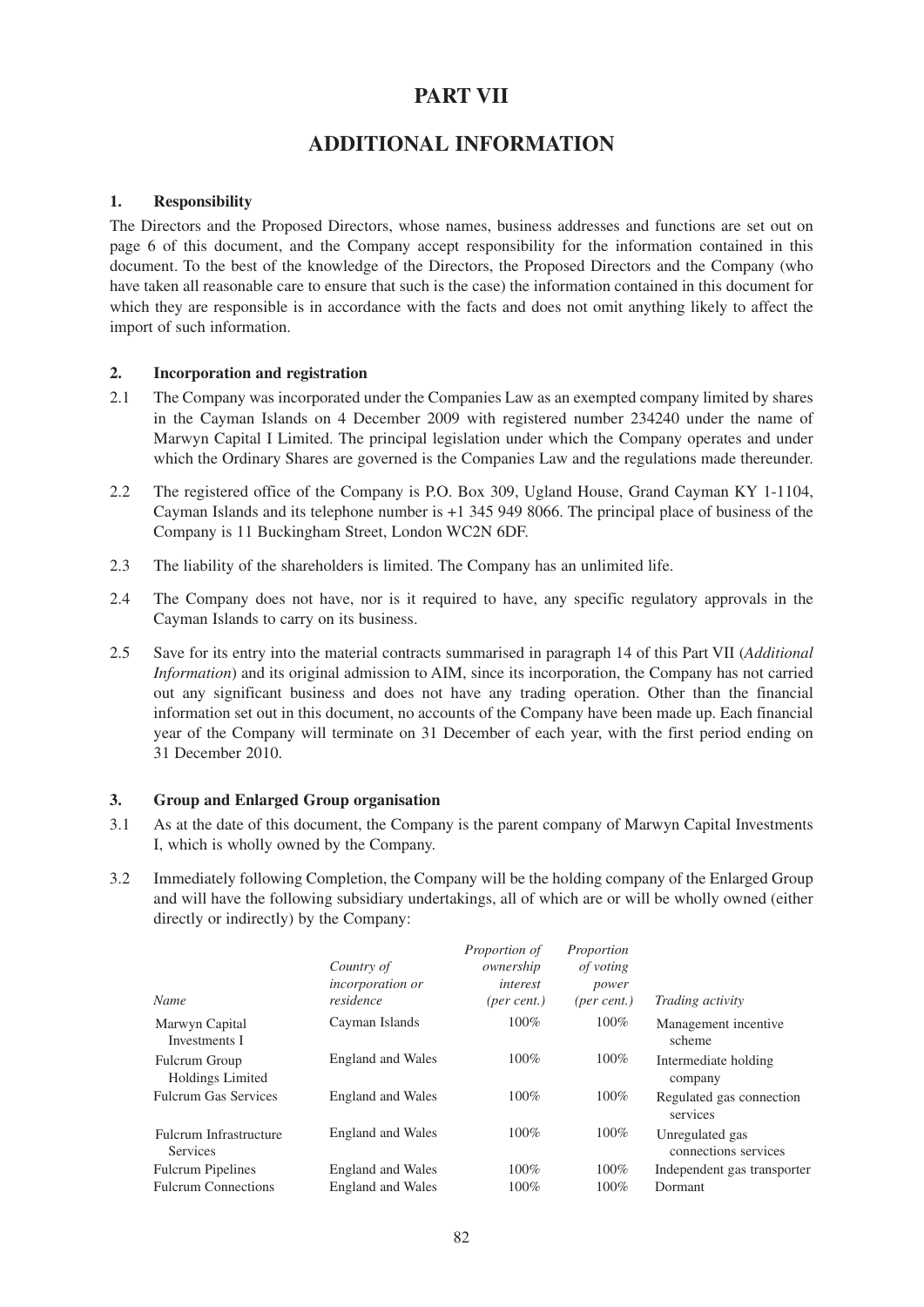- 3.3 A diagram illustrating the structure of the Enlarged Group immediately following Admission is included in paragraph 10 Part I (*Letter from the Directors of Marwyn Capital I Limited*).
- 3.4 Other than as set out in paragraph 3.2 of this Part VII (*Additional Information*), no member of the Enlarged Group has any holdings in any other undertakings which are likely to have a significant effect on the assessment of the Enlarged Group's own assets and liabilities, financial position, profits and losses.

# **4. Share Capital of the Company**

The history of the Company's share capital since its incorporation is as follows:

- 4.1 At the date of incorporation, the Company had an authorised share capital of £500,000 divided into 500,000,000 shares with a nominal value of 0.1 pence each. On incorporation, one Ordinary Share was issued to Mapcal Limited (the "**Subscriber Share**"). On 4 December 2009, the Subscriber Share was transferred by Mapcal Limited to James Corsellis and was subsequently transferred on 16 December 2009 to Marwyn Capital Management Limited.
- 4.2 By written resolution of the sole shareholder of the Company passed on 18 December 2009, it was resolved (amongst other things) that, conditional on the initial admission of the entire issued share capital of the Company to trading on AIM, the Subscriber Share be repurchased by the Company for a consideration of 0.1 pence.
- 4.3 On 24 December 2009, the entire issued share capital of the Company was admitted to trading on AIM and a related placing of 62,640,000 Ordinary Shares were allotted at a placing price of 10 pence per share, which represented a premium of 9.9 pence over the nominal value of an Ordinary Share. Immediately after this date, the Company's issued share capital was 62,640,000 Ordinary Shares.
- 4.4 A general meeting of the Company will be held on 5 July 2010 at which the Company shall ask the Shareholders to consider, and if thought fit, pass (amongst other things) the following resolutions:
	- (a) the Directors be empowered to allot equity securities (within the meaning of the Articles) to such persons and at such times and on such terms as they think proper:
		- (i) up to the maximum nominal amount of £91,667 to persons applying for Ordinary Shares in connection with the Placing; and
		- (ii) otherwise than pursuant to the authority in (i) above and the resolution at (b) below, up to an aggregate amount equal to one third of the fully diluted issued share capital of the Company from time to time,

provided that this authority shall expire, unless sooner revoked or altered by the Company in a general meeting, at the conclusion of the first annual general meeting of the Company or on the date that falls eighteen months from the date on which this resolution is passed, save that the Company may before such expiry make an offer or agreement which would or might require equity securities to be allotted after such expiry and the Directors may allot equity securities in pursuance of such an offer or agreement as if the authority conferred under this resolution had not expired. This authority shall be in substitution for any previous authorities granted in this regard by the Company, including anything to the contrary in the Articles.

(b) the Directors be empowered to allot equity securities (within the meaning of the Articles) to such persons and at such times and on such terms as they think proper up to an aggregate amount equal to twenty per cent. (20 per cent.) of the fully diluted issued share capital of the Company from time to time to enable the Company to make offers or arrangements which would or might require equity securities to be allotted in respect of the Marwyn Participation Option and the Management Participation Shares, provided that this authority shall expire, unless sooner revoked or altered by the Company in a general meeting, on the date that falls 5 years after the date on which this resolution is passed, save that the Company may before such expiry make an offer or agreement which would or might require equity securities to be allotted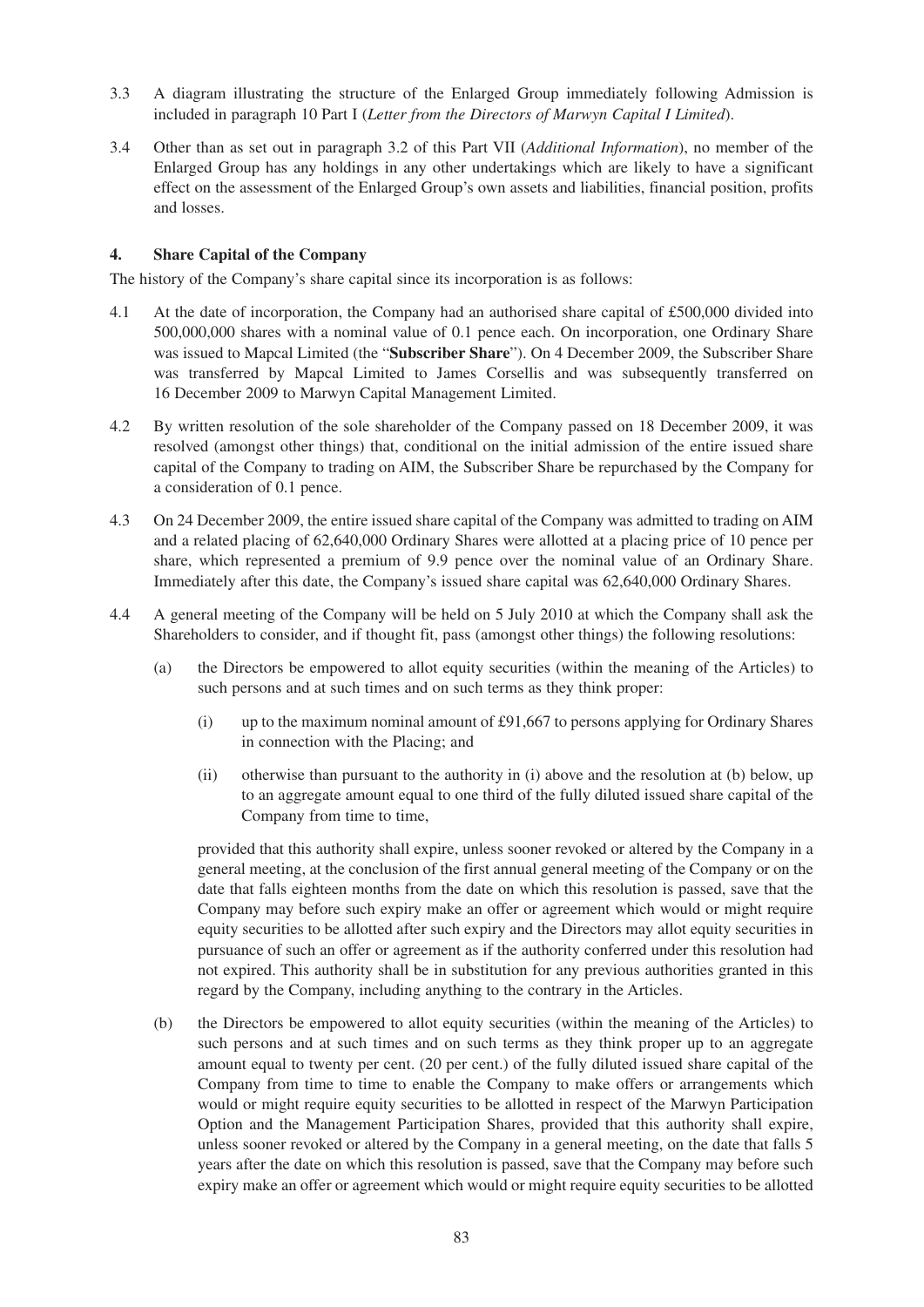after such expiry and the Directors may allot equity securities in pursuance of such an offer or agreement as if the authority conferred under this resolution had not expired. This authority shall be in substitution for any previous authorities granted in this regard by the Company, including anything to the contrary in the Articles.

- (c) the Directors be empowered to allot equity securities (pursuant to the authority conferred on the Directors under the resolution at (a) above), wholly for cash as if article 5.4 of the Articles did not apply to any such allotment provided that this power shall be limited to the allotment of equity securities:
	- (i) for cash up to the maximum nominal amount of  $\text{\pounds}91,667$  to persons applying for Ordinary Shares in connection with the Placing;
	- (ii) in connection with a rights issue and so that for this purpose ìrights issueî means an offer of equity securities open for acceptance for a period fixed by the Directors to holders of equity securities on the register of members of the Company or Depository Interest holders on a fixed record date in proportion to their respective holdings of such securities or in accordance with the rights attached thereto but subject to such exclusions or other arrangements as the Directors may deem necessary or expedient in relation to fractional entitlement or legal or practical problems under the laws of, or the requirements of any recognised regulatory body or any stock exchange in, any territory; and
	- (iii) otherwise than pursuant to the authorities contained in (i) and (ii) above of this resolution and the resolution at (d) below, up to an aggregate amount equal to five per cent of the fully diluted issued share capital of the Company from time to time,

provided that this authority shall expire, unless sooner revoked or altered by the Company in a general meeting, at the conclusion of the first annual general meeting of the Company or within eighteen months of the date on which this resolution is passed, save that the Company may before such expiry make an offer or agreement which would or might require equity securities to be allotted after such expiry and the Directors may allot equity securities in pursuance of such an offer or agreement as if the authority conferred under this resolution had not expired. This authority shall be in substitution for any previous authorities granted in this regard by the Company, including anything to the contrary in the Articles.

- (d) the Directors be empowered to allot equity securities (pursuant to the authority conferred on the Directors under the resolution at (b) above), wholly for cash as if article 5.4 of the Articles did not apply to any such allotment provided that this power shall be limited to the allotment of equity securities up to an aggregate amount equal to twenty per cent. (20 per cent.) of the fully diluted issued share capital from time to time to enable the Company to make offers or arrangements which would or might require equity securities to be allotted in respect of the Marwyn Participation Option and the Management Participation Shares, provided that this authority shall expire, unless sooner revoked or altered by the Company in a general meeting, on the date that falls 5 years after the date on which this Resolution is passed, save that the Company may before such expiry make an offer or agreement which would or might require equity securities to be allotted after such expiry and the Directors may allot equity securities in pursuance of such an offer or agreement as if the authority conferred under this resolution had not expired. This authority shall be in substitution for any previous authorities granted in this regard by the Company, including anything to the contrary in the Articles.
- 4.5 The Company's authorised and issued share capital at the date of this document is:

|                        | Authorised           |               | <i>Issued and fully paid</i> |               |
|------------------------|----------------------|---------------|------------------------------|---------------|
|                        | <i>Nominal Value</i> | <i>Number</i> | <i>Nominal Value</i>         | <i>Number</i> |
| <b>Ordinary Shares</b> | £500,000             | 500,000,000   | £62,640                      | 62,640,000    |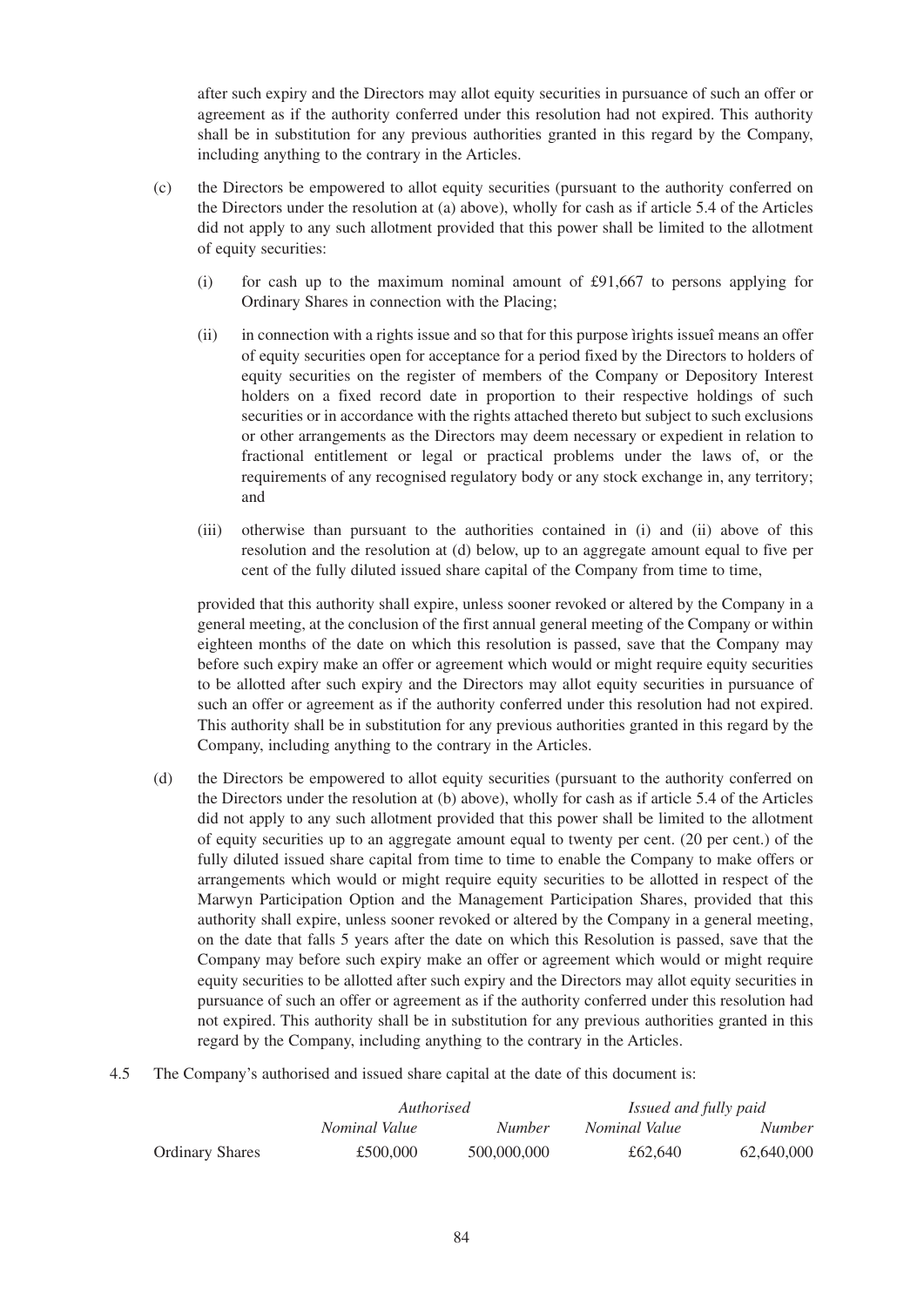- 4.6 Up to 91,666,667 Ordinary Shares are being issued pursuant to the Placing at a price of 12 pence per Ordinary Share, which represents a premium of 11.9 pence over the nominal value of an Ordinary Share of 0.1 pence.
- 4.7 Immediately following Admission, the Company's authorised share capital and the Enlarged Share Capital is expected to be:

|                        | <i>Authorised</i>    |               | <i>Issued and fully paid</i> |               |
|------------------------|----------------------|---------------|------------------------------|---------------|
|                        | <i>Nominal Value</i> | <i>Number</i> | Nominal Value                | <i>Number</i> |
| <b>Ordinary Shares</b> | £500,000             | 500,000,000   | 154.307                      | 154,306,667   |

- 4.8 The Company does not have any shares not representing capital.
- 4.9 The Company has no outstanding convertible debt securities, exchangeable debt securities or debt securities with warrants.
- 4.10 Save as disclosed in this paragraph 4 of this Part VII (*Additional Information*), no share or loan capital of the Company or any of its subsidiaries is under option or agreed conditionally or unconditionally to be put under option.
- 4.11 The Ordinary Shares are not listed or traded on and no application has been or is being made for the admission of the Ordinary Shares to listing or trading on any stock exchange or securities market other than AIM.
- 4.12 The Company's share capital consists solely of Ordinary Shares with equal voting rights and restrictions. There are no different voting rights granted to the Company's major shareholders. The Ordinary Shares are denominated in Sterling.
- 4.13 There are no applicable provisions of the Companies Law that provide rights of pre-emption for Shareholders in respect of any class of share.
- 4.14 There are no arrangements known to the Company, the Directors or the Proposed Directors, the operation of which may at a subsequent date result in the change of control of the Company.
- 4.15 The Ordinary Shares are certificated but may be represented through Depository Interests, under CREST.
- 4.16 The holders of Existing Ordinary Shares will be diluted by the issue of the Placing Shares. Following the Placing, the holders of the Existing Ordinary Shares will hold 40.6 per cent. of the Enlarged Share Capital.
- 4.17 The Placing Shares are all Ordinary Shares and will rank *pari passu* in all respects with the Existing Ordinary Shares including in relation to voting rights and the right to receive all dividends and other distributions declared, paid or made after Admission. No Shareholder enjoys different or enhanced voting rights from any other Shareholder.
- 4.18 There have been no public takeover bids by third parties for all or any part of the Company's equity share capital during the period since its incorporation and up to and including the date immediately prior to the date of this document.
- 4.19 Other than pursuant to the Management Participation Shares and the Marwyn Participation Option (details of which are outlined in paragraphs 13 and 14 of Part I (*Letter from the Directors of Marwyn Capital I Limited)* and paragraph 14.1 of this Part VII (*Additional Information*), no person has any rights to purchase the authorised but unissued capital of the Company and no person has been given an undertaking by the Company to increase its issued capital. The Directors and the Proposed Directors envisage that the Company will, following Admission, implement a share incentive scheme whereby certain key employees will be granted share options over Ordinary Shares. The number of Ordinary Shares that the Company may issue pursuant to the Marwyn Participation Option and Management Participation Shares is dependent on the value of the Ordinary Share price at the time at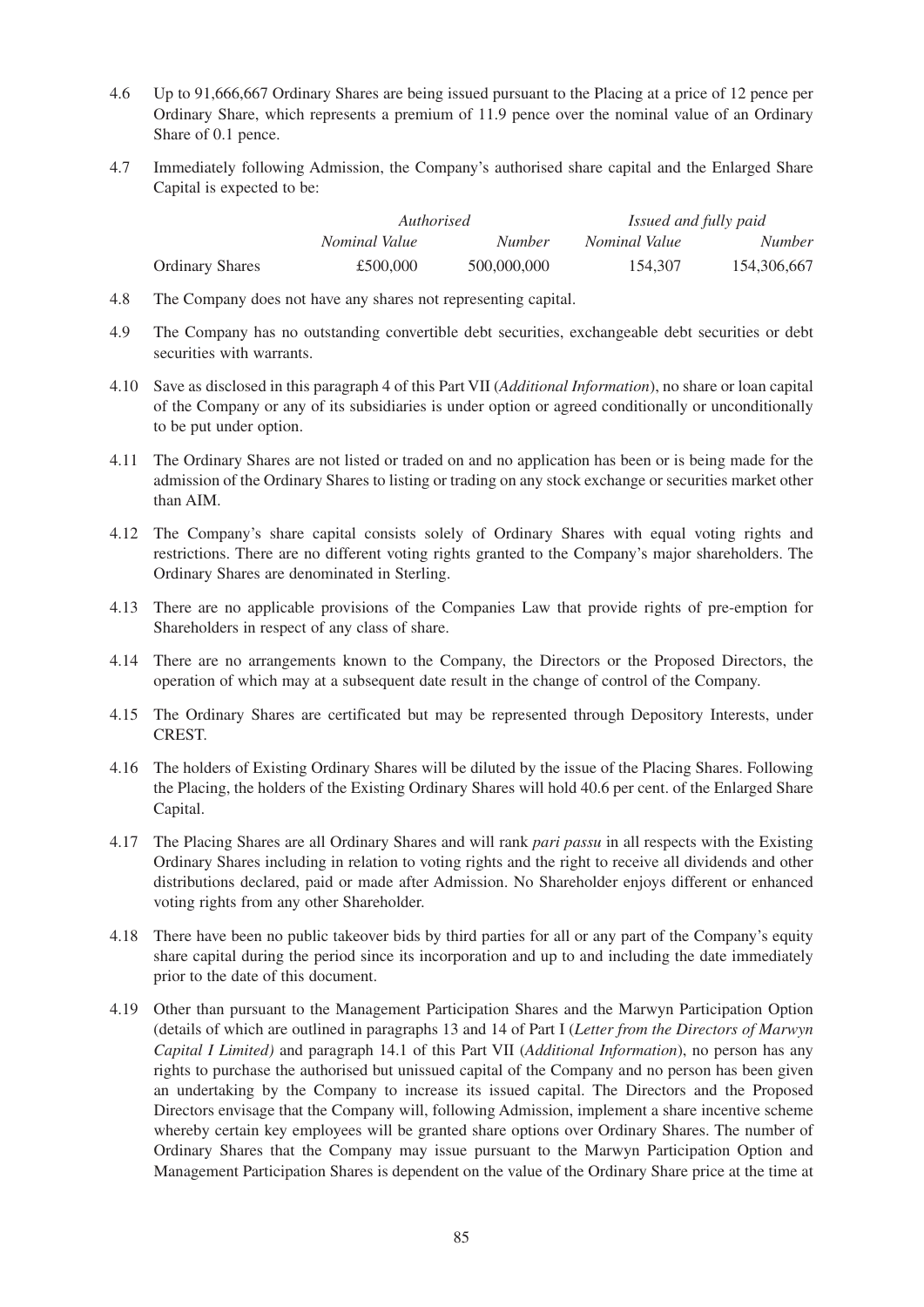which those shares are issued. The maximum number of new Ordinary Shares that may be issued is equal to 10 per cent. of the fully diluted share capital in respect of the Management Participation Shares and 10 per cent. of the fully diluted Ordinary Share share capital in respect of the Marwyn Participation Option.

4.20 The ISIN for the Ordinary Shares is KYG587891014. At the General Meeting, the Company shall ask the Shareholders to consider, and if thought fit, pass (amongst other things) a resolution to change the name of the Company to Fulcrum Utility Services Limited. If this resolution is passed at the General Meeting, a new ISIN for the Ordinary Shares will be required. The Directors and the Proposed Directors expect the new ISIN for the Ordinary Shares to be issued within 10 business days of Admission.

# **5. Summary of Memorandum, Articles and the New Articles**

# 5.1 *Memorandum*

The Memorandum provides that the objects of the Company are unrestricted and the Company will have full power to carry out any object not prohibited by the Companies Law. The Companies Law does not prohibit the Company from acting as a holding company. Copies of the Memorandum are on the Company's website (www.marwyncapitalone.com) or at the offices of Cenkos Securities plc, 6.7.8 Tokenhouse Yard, London, EC2R 7AS.

It is proposed that, in the General Meeting, the Shareholders approve an amendment to the Memorandum to reflect the change of the Company's name (if such change of name is approved in the General Meeting) to Fulcrum Utility Services Limited.

# 5.2 *Articles*

The following is a summary of certain provisions of the Articles that were adopted by written resolution of the sole shareholder of the Company passed on 18 December 2009. This summary does not purport to be complete and is qualified in its entirety by the full terms of the Articles. Copies of the Articles are on the Company's website (www.marwyncapitalone.com) or at the offices of Cenkos Securities plc, 6.7.8 Tokenhouse Yard, London EC2R 7AS.

# **The Articles contain provisions, among other things, to the following effect:**

(a) *Voting rights*

Subject to any rights or restrictions attached to any shares, on a show of hands every holder of Ordinary Shares who (being an individual) is present in person or by proxy or, if a corporation or other non-natural person is present by its duly authorised representative, will have one vote and on a poll every such shareholder who (being an individual) is present in person or by proxy or, if a corporation or other non-natural person is present by its duly authorised representative, will have one vote for every Ordinary Share of which he is the holder.

- (b) *Dividends*
	- (i) Subject to the Companies Law, and this paragraph (i) and the rights or restrictions attached to any shares, the Directors may declare dividends (including interim dividends) and distributions on shares in issue and authorise payment of the dividends or distributions out of the funds of the Company lawfully available therefor. No dividend or distribution will be paid except out of the realised or unrealised profits of the Company, or as otherwise permitted by the Companies Law. There are no fixed dates on which the entitlement to dividends arises. All dividend payments will be noncumulative.
	- (ii) Except as otherwise provided by the rights attached to shares with special rights as to dividends or distributions, if dividends or distributions are to be declared on a class of shares they will be declared and paid according to the amounts paid or credited as paid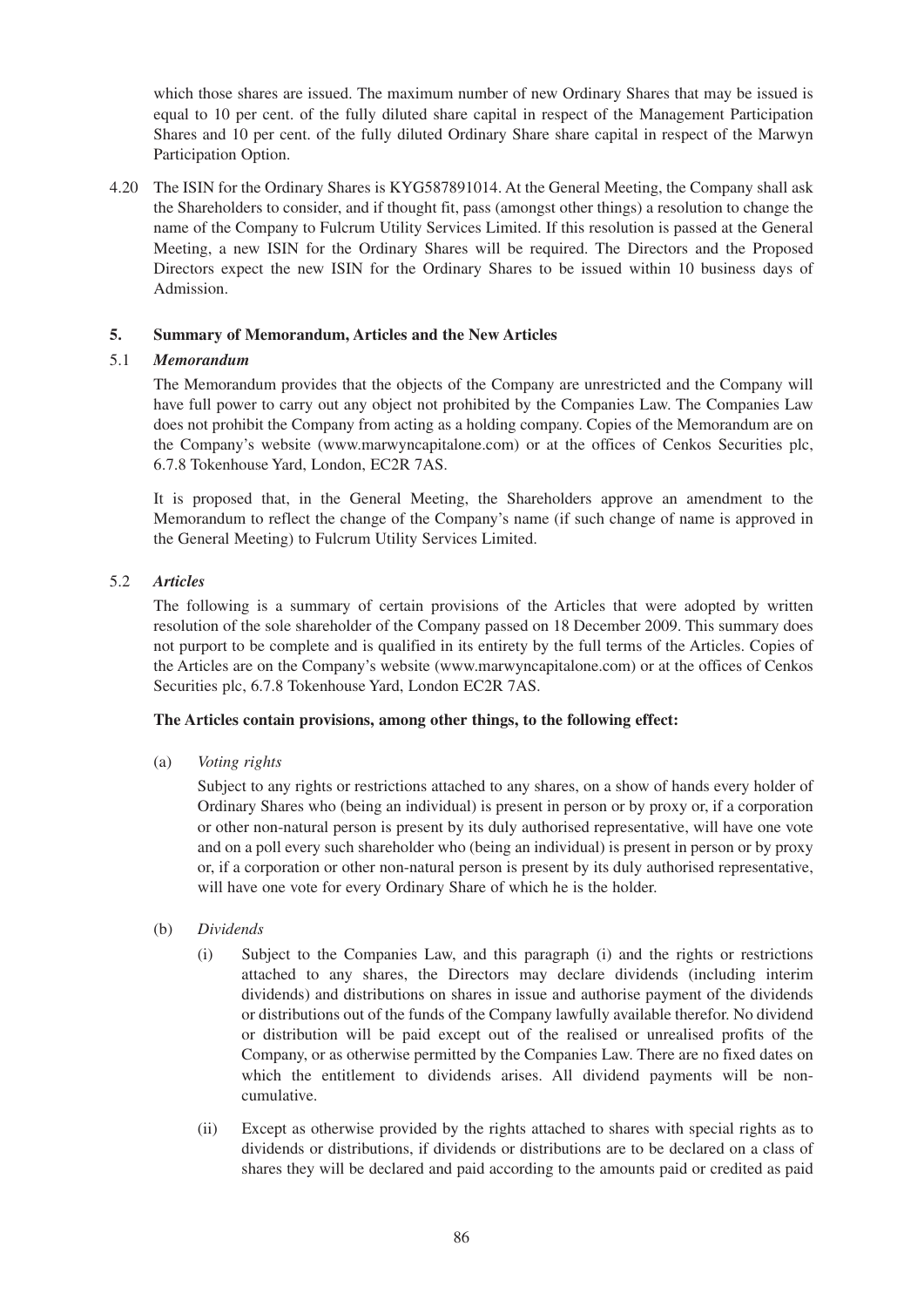on the shares of such class outstanding on the record date for such dividend or distribution as determined in accordance with the Articles but no amount paid or credited as paid on a share in advance of calls will be treated for the purpose of the Articles as paid on the share.

- (iii) The directors may deduct from any dividend or other distribution payable to any shareholder all sums of money (if any) then payable by him to the Company on account of calls or otherwise.
- (iv) The directors may declare that any dividend or other distribution be paid wholly or partly by the distribution of specific assets and in particular (but without limitation) by the distribution of shares, debentures, or securities of any other company or in any one or more of such ways and where any difficulty arises with regard to such distribution, the directors may settle the same as they think expedient and in particular may issue fractional shares and may fix the value for distribution of such specific assets or any part thereof and may determine that cash payments will be made to any shareholders upon the basis of the value so fixed in order to adjust the rights of all shareholders and may vest any such specific assets in trustees in such manner as may seem expedient to the directors.
- (v) Any dividend, other distribution, interest or other monies payable in cash in respect of shares may be paid by wire transfer to the holder or by cheque or warrant sent through by post directed to the registered address of the holder or, in the case of joint holders, to the registered address of the holder who is first named on the register of members or to such person and to such address as such holder or joint holders may in writing direct. Every such cheque or warrant will be made payable to the order of the person to whom it is sent. Any one of two or more joint holders may give effectual receipts for any dividends, other distributions, bonuses, or other monies payable in respect of the share held by them as joint holders.
- (vi) No dividend or other distribution will bear interest against the Company.
- (vii) The directors may, before declaring any dividends or other distributions, set aside such sums as they think proper as a reserve or reserves which will at the discretion of the directors, be applicable for any purpose of the Company and pending such application may, at the like discretion, be employed in the business of the Company.
- (viii) Any dividend or other distribution which cannot be paid to a shareholder and/or which remains unclaimed after six months from the date of declaration of such dividend or other distribution may, in the discretion of the directors, be paid into a separate account in the Company's name, provided that the Company will not be constituted as a trustee in respect of that account and the dividend or other distribution will remain as a debt due to the shareholder. Any dividend or other distribution which remains unclaimed after a period of six years from the date of declaration of such dividend or other distribution will be forfeited and will, if the share class is still in issue (other than shares for which dividends cannot be paid and/or remain unclaimed), revert to the Company for the benefit of all shareholders of that class, or otherwise revert to the Company for the benefit of all shareholders of the Company on the date such dividend is forfeited.
- (c) *Winding-up*
	- (i) If the Company shall be wound up, the liquidator shall apply the assets of the Company in satisfaction of creditors' claims in such manner and order as such liquidator thinks fit. Subject to the rights attached to shares of any class, in a winding up:
		- (A) if the assets available for distribution amongst the shareholders of the Company shall be insufficient to repay the whole of the Company's issued share capital, such assets shall be distributed so that, as nearly as may be, the losses shall be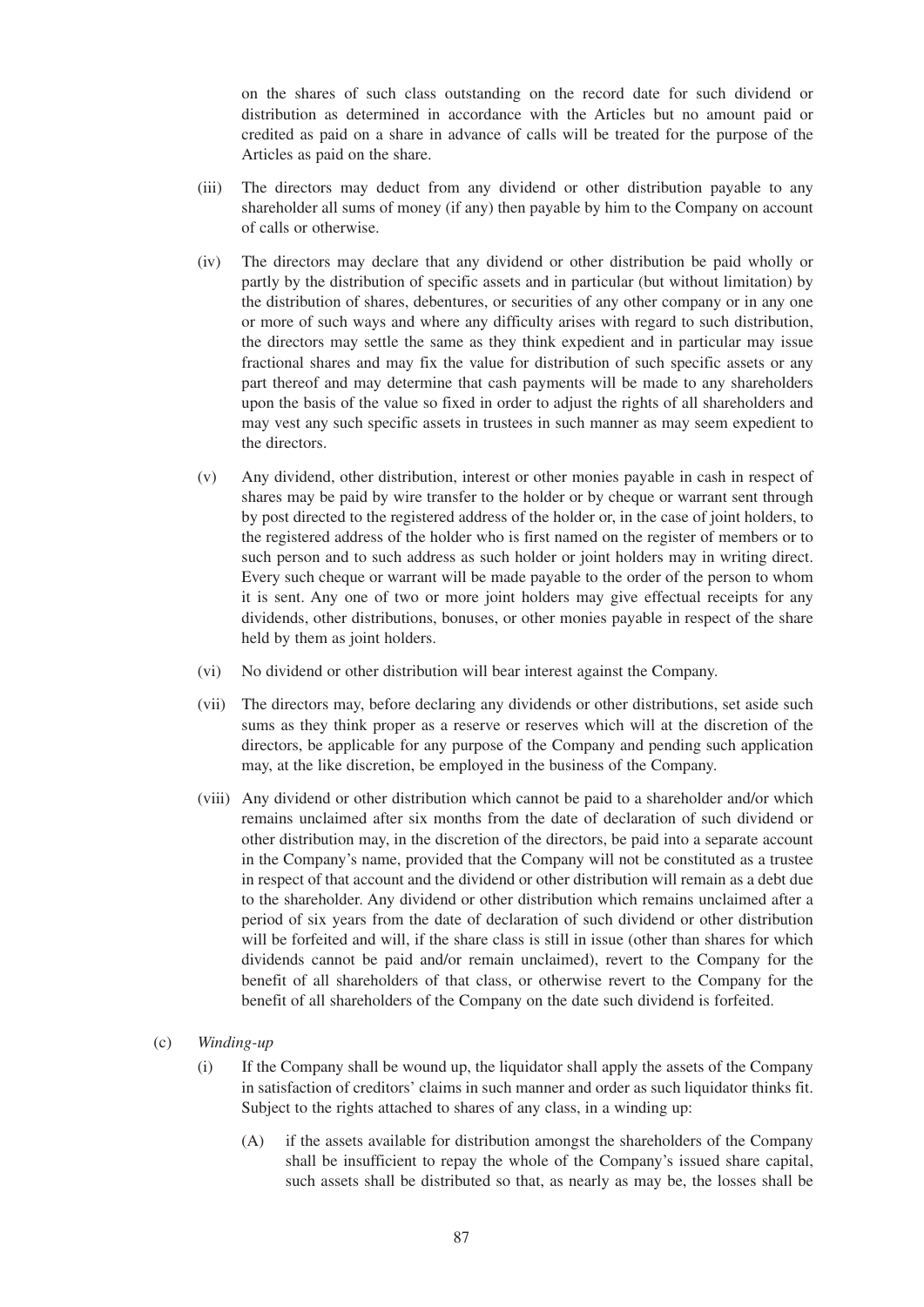borne by the members in proportion to the nominal value of the shares held by them; or

- (B) if the assets available for distribution amongst the shareholders shall be more than sufficient to repay the whole of the Company's issued share capital at the commencement of the winding up, the surplus shall be distributed amongst the members in proportion to the nominal value of the shares held by them at the commencement of the winding up subject to a deduction from such shares in respect of which there are monies due, of all monies payable to the Company for unpaid calls or otherwise.
- (ii) If the Company shall be wound up, the liquidator may, with the sanction of a special resolution of the Company, divide among the shareholders in kind the whole or any part of the assets of the Company or vest the whole or any part of such assets in trustees upon such trusts for the benefit of the shareholders as the liquidator, with the like sanction, shall think fit.

### (d) *Transfers*

- (i) The instrument of transfer of any share will be in writing and will be executed by or on behalf of the transferor and the transferor will be deemed to remain the holder of a share until the name of the transferee is entered in the register in respect thereof.
- (ii) For the purposes of this summary, a "**Relevant System**" means, in relation to a share, a computer-based system and procedures, which enable title to units of a security to be evidenced and transferred without a written instrument, and which facilitate supplementary and incidental matters.
- (iii) Transfers of shares (or any interest in such shares) in uncertificated form will be effected by means of the Relevant System in accordance with the rules of the Relevant System and the Articles.
- (iv) The directors may, in their absolute discretion and without giving any reason therefor, refuse to register any transfer of shares unless:
	- (A) it is in respect of a fully paid share;
	- (B) it is duly stamped (if required);
	- (C) save in the case of a transfer by a Recognised Person (as defined in the Articles) to whom no share certificate was issued, it is deposited at the office or such other place as the directors may appoint and is accompanied by the certificate, for the shares to which it relates and such other evidence (if any) as the directors may reasonably require to show the right of the transferor to make the transfer;
	- (D) it is in respect of only one class of share;
	- (E) it is in favour of not more than four transferees except in the case of executors or trustees of a deceased shareholder; and
	- (F) it is in respect of a share on which the Company does not have a lien in respect of which the Company has served a notice pursuant to the Articles.
- (v) If the directors refuse to register a transfer of any shares, they must, within two months after the date on which the transfer was lodged with the Company or the instruction was received by the operator of the Relevant System (as the case may be), send to the transferor and the transferee notice of the refusal.
- (vi) The registration of transfers of shares may be suspended at such times and for such periods as the directors may, in their absolute discretion, from time to time determine,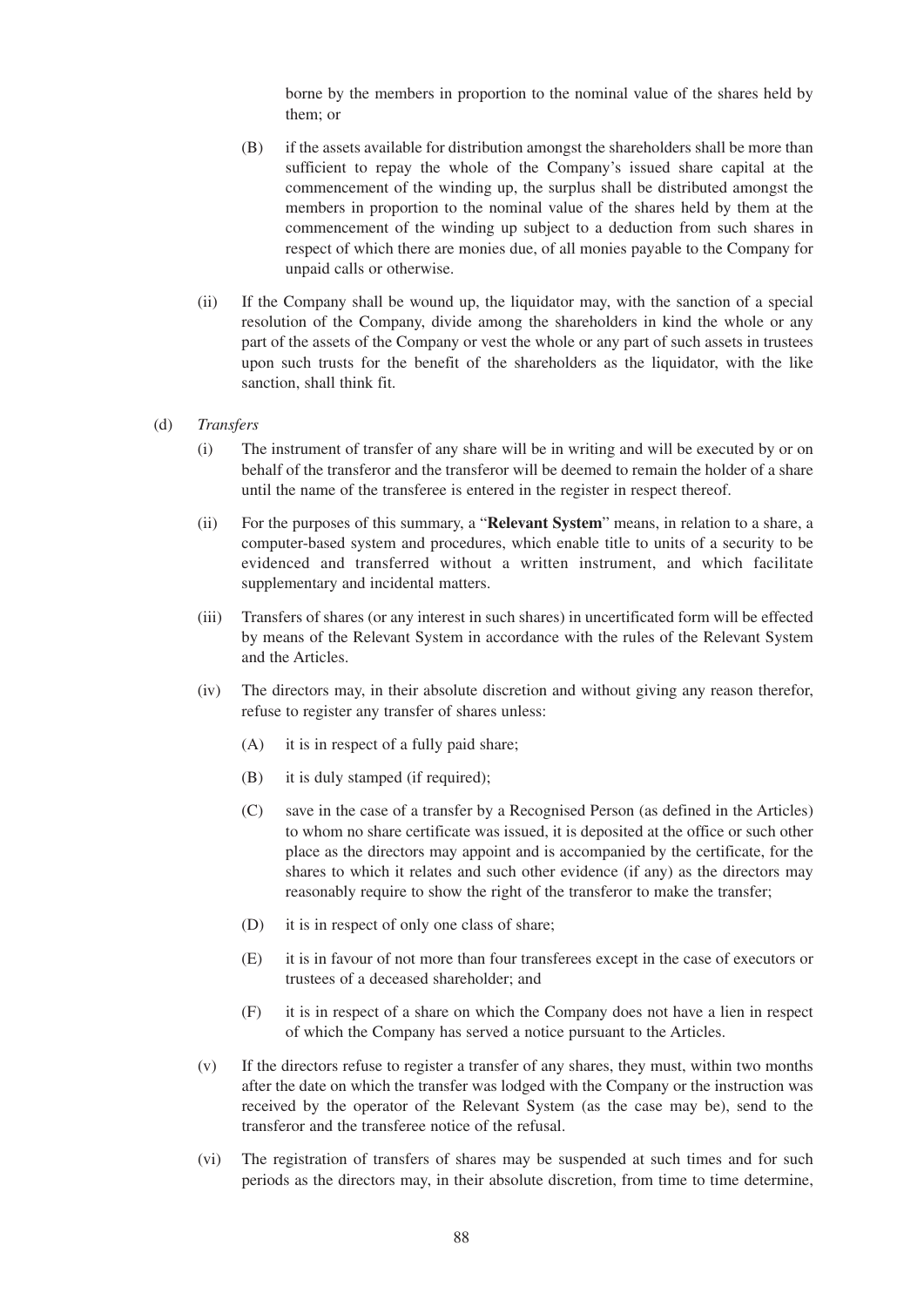provided always that (i) such registration will not be suspended for more than 30 days in any year, and (ii) the directors may not suspend the registration of transfers of any participating security without the consent of the operator of the Relevant System.

- (vii) All instruments of transfer which are registered will be retained by the Company, but any instrument of transfer which the directors decline to register will (except in any case of fraud) be returned to the person depositing the same.
- (viii) Nothing in the Articles precludes the directors from recognising a renunciation of the allotment of any share by an allottee in favour of some other person.
- (e) *Compulsory transfer*

Where, in the opinion of the directors, shares are being held, directly or indirectly, by any shareholder (a "**Non-Qualifying Person**"): (i) whose ownership of shares may cause the Company's assets to be deemed 'plan assets' for the purposes of ERISA or Section 4975 of the US Internal Revenue Code, (ii) whose ownership of shares may cause the Company to be required to register as an 'investment company' under the US Investment Company Act (including because the purchase of the shares is not a "**qualified purchase**" as defined in the Investment Company Act), (iii) whose ownership of shares may cause the Company to be a 'controlled foreign corporation' for the purposes of the US Internal Revenue Code or may cause the Company to suffer any pecuniary disadvantage (including any excise tax, penalties or liabilities under ERISA or the US Internal Revenue Code) or (iv) whose ownership of shares may cause the Company to be required to comply with any registration or filing requirements in any jurisdiction with which the Company would not otherwise be required to comply, the Company may at its option direct the Non-Qualifying Person to transfer his shares to a person who is qualified to hold them and would not by reason of a transfer become a Non-Qualifying Person. In addition to the foregoing, the directors may at any time and for any reason determine that any shareholder that is a "**benefit plan investor**" (as defined in Section 3(42) of ERISA) will be treated as a Non-Qualifying Person, and may direct such Non-Qualifying Person to transfer his shares to a non-benefit plan investor that is qualified to hold such shares and would not by reason of such transfer become a Non-Qualifying Person. Notwithstanding any provisions to the contrary in the Articles or in any resolution setting forth the rights of any shares, until such transfer is effected, the holder of such shares will not be entitled to any rights or privileges attaching to such shares. If the required transfer is not effected within 20 days after service of a notice to do so and the said shareholder directed to transfer his shares has not established to the reasonable satisfaction of the Board (whose judgement will be final and binding) that he is not a Non-Qualifying Person, the Company may (in accordance with Regulation  $32(2)(c)$  of Regulation 3 of the CREST Regulations) deliver a written notification to the operator of the CREST system requiring conversion of the relevant shares into certificated form to enable the Company to deal with such shares in accordance with the Articles. At any time following the recertification of the relevant shares having taken place, any or all of such shares may be sold by the Company on behalf of said shareholder. The said shareholder will be entitled to receive the sale proceeds in respect of his shares so sold and such sale proceeds to be paid to such shareholder in the manner described and subject as provided in the Articles. The consent of such shareholder for the sale of his shares by the Company is not required. To give effect to any such sale, the Board may authorise any person to transfer the shares to be sold.

### (f) *Redemption/repurchase of shares*

- (i) Subject to the provisions of the Companies Law, shares may be issued on the terms that they are to be redeemed on such terms and in such manner as the Company, before the issue of the shares, may by special resolution determine.
- (ii) Subject to provisions of the Companies Law and paragraph (iii) below, the Company may purchase its own shares, including any redeemable shares, provided that the manner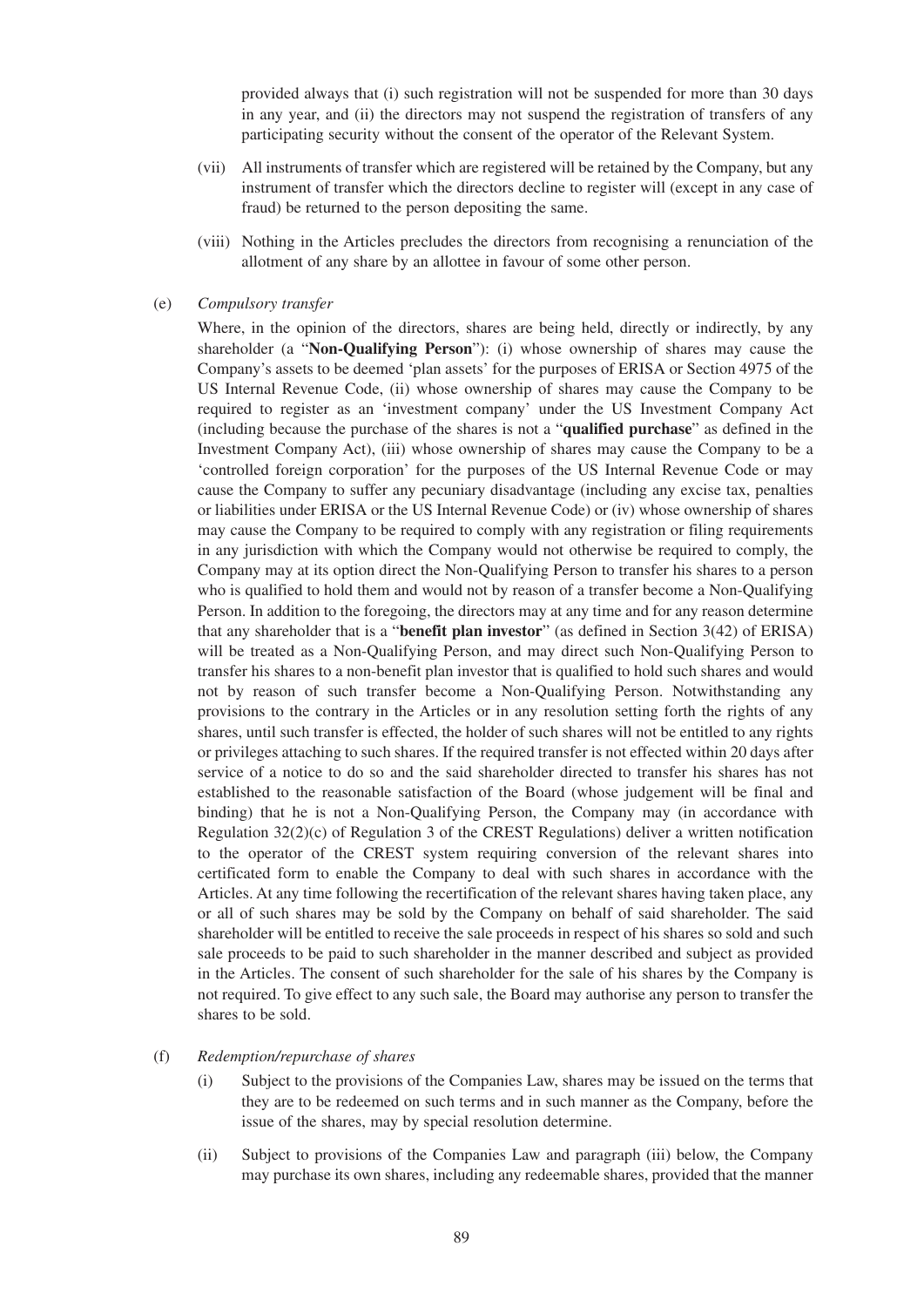of purchase has first been authorised by the Company in general meeting and may make payment therefor in any manner authorised by the Companies Law, including out of capital save that the Company may make market purchases of up to 14.99 per cent. of the Ordinary Shares in issue following Admission in accordance with the Companies Law. Further to such authority, the maximum price (exclusive of expenses) that may be paid will be an amount equal to 5 per cent. above the average of the middle market quotations for such shares taken from the London Stock Exchange daily official list for the five business days preceding the day on which the purchase is made. The minimum price (exclusive of expenses) that may be paid will be 0.1 pence being the nominal value. This authority shall expire, unless sooner revoked or varied by the Company in general meeting, at the conclusion of the first annual general meeting of the Company or within eighteen months of the date of the adoption of the Articles (whichever is the earlier). The Company will seek renewal of such authority at the annual general meeting of the Company and thereafter at subsequent general meetings. The making and timing of any repurchases will be at the absolute discretion of the Board.

- (iii) Notwithstanding any other provisions of the Articles, the Company may purchase its own shares, including any redeemable shares, provided that the holders of that class of shares to be purchased will authorise the Company to do so and is otherwise not prohibited by the Companies Law.
- (g) *Variation of share capital, Memorandum or Articles*
	- (i) Subject to and insofar as permitted by the provisions of the Companies Law, the Company may from time to time by special resolution alter or amend its memorandum, its articles or change its name.
	- (ii) subject to certain provisions of the Memorandum and Articles and the Companies Law, the Company may by special resolution reduce its share capital and any capital redemption reserve.
	- (iii) The Company may by ordinary resolution:
		- (A) increase the share capital by such sum as the ordinary resolution shall prescribe and with such rights, priorities and privileges annexed thereto as the Company may in general meeting determine;
		- (B) consolidate and divide all or any of its share capital into shares of larger amount than its existing shares;
		- (C) convert all or any of its paid-up shares into stock and reconvert that stock into paid-up shares of any denomination;
		- (D) subdivide its existing shares, or any of them, divide the whole or any part of its share capital into shares of a smaller amount than is fixed by the memorandum;
		- (E) cancel any shares that at the date of the passing of the resolution have not been taken or agreed to be taken by any person;
		- (F) all new shares created will be subject to the same provisions with reference to the payment of calls, liens, transfer, transmission, forfeiture and otherwise as the shares in the original share capital; and
		- (G) subject to the provisions of the Companies Law, the Company may by resolution of the directors change the location of its registered office.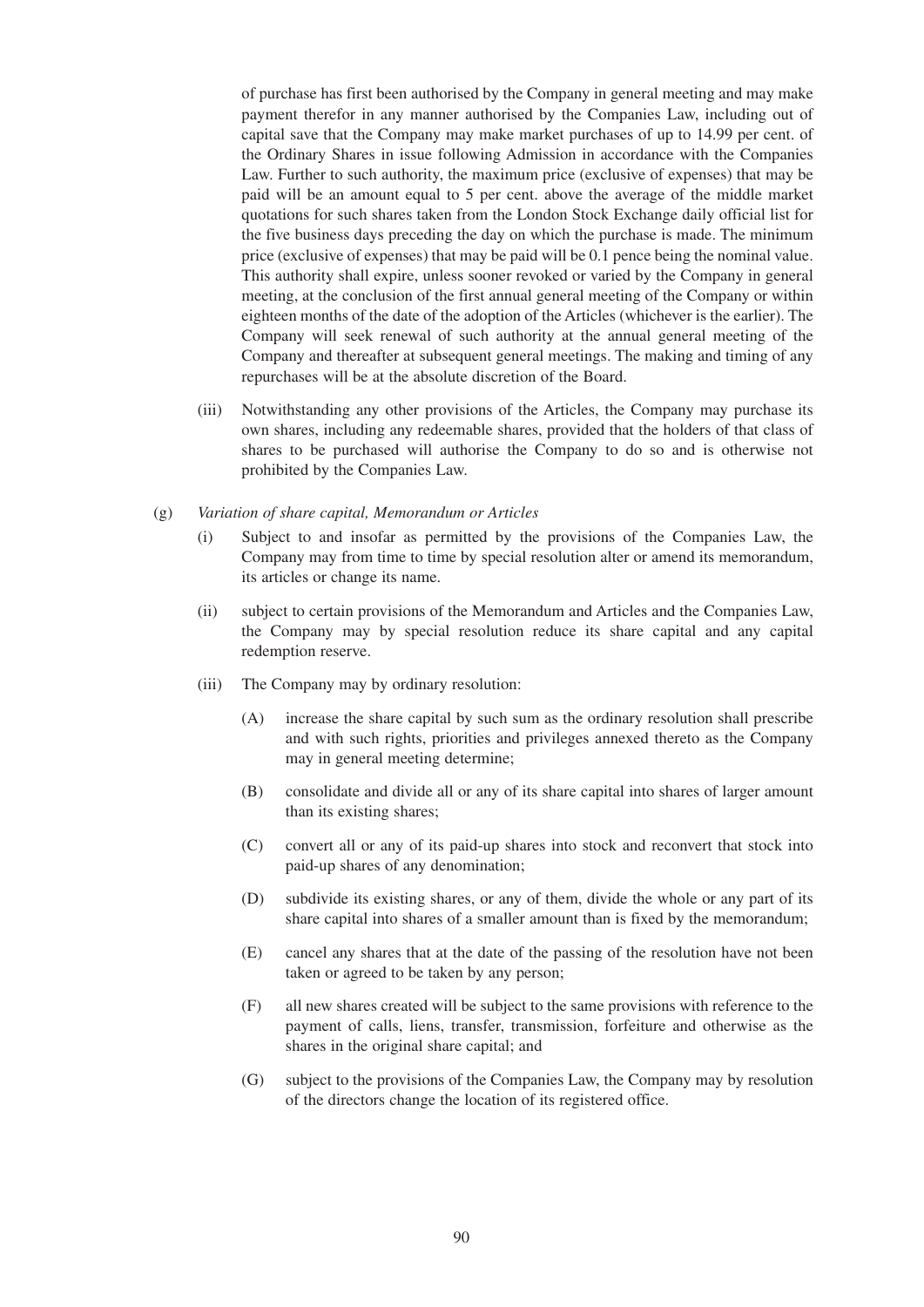### (h) *Variation of rights of shares*

- (i) If at any time the share capital of the Company is divided into different classes of shares, the rights attached to any class (unless otherwise provided by the terms of issue of the shares of that class) may be varied with the consent in writing of the holders of at least three-quarters of the issued shares of that class, or with the sanction of a resolution passed by at least a three-quarters majority of the holders of the shares of that class at a separate general meeting of the holders of the shares of that class. The provisions of the Articles relating to general meetings will apply to every such general meeting of the holders of one class of shares except that the necessary quorum will be one person holding or representing by proxy at least one-third of the issued shares of the class and that any holder of shares of the class present in person or by proxy may demand a poll.
- (ii) The rights conferred upon the holders of the shares of any class issued with preferred or other rights will not, unless otherwise expressly provided by the terms of issue of the shares of that class, be deemed to be varied by the creation or issue of further shares ranking *pari passu* therewith.

# (i) *General meetings*

- (i) The Company will, within 18 months of its incorporation and in each year of its existence thereafter hold a general meeting as its annual general meeting in addition to any other meetings in that year and will specify the meeting as such in the notices calling it. Not more than 15 months will elapse between the date of one annual general meeting of the Company and the date of the next such meeting. The annual general meeting will be held at such time and place as the directors will appoint. At these meetings, the report of the directors (if any) will be presented.
- (ii) The directors may whenever they think fit, and they will on the requisition of shareholders of the Company holding at the date of deposit of the requisition not less than one-tenth of such of the paid-up capital of the Company as at the date of the deposit carries the right of voting at general meetings of the Company, proceed to convene a general meeting of the Company.
- (iii) The requisition must state the objects of the meeting and must be signed by the requisitionists and deposited at the registered office of the Company and may consist of several documents in like form each signed by one or more requisitionists.
- (iv) If the directors do not within 21 days from the date of the deposit of the requisition duly proceed to convene a general meeting, the requisitionists, or any of them representing more than one-half of the total voting rights of all of them, may themselves convene a general meeting, but any meeting so convened will not be held after the expiration of three months after the expiration of the said 21 days.
- (v) A general meeting convened as aforesaid by requisitionists will be convened in the same manner as nearly as possible as that in which general meetings are convened by directors.
- (vi) At least 14 days' notice will be given of any general meeting. Every notice will be exclusive of the day on which it is given or deemed to be given and of the day for which it is given and will specify the place, the day and the hour of the meeting and the general nature of the business and will be given in manner hereinafter mentioned or in such other manner if any as may be prescribed by the Company, provided that a general meeting of the Company will, whether or not the notice specified in this regulation has been given and whether or not the provisions of the articles regarding general meetings have been complied with, be deemed to have been duly convened if it is so agreed:
	- (A) in the case of an annual general meeting, by all the shareholders (or their proxies) entitled to attend and vote thereat; and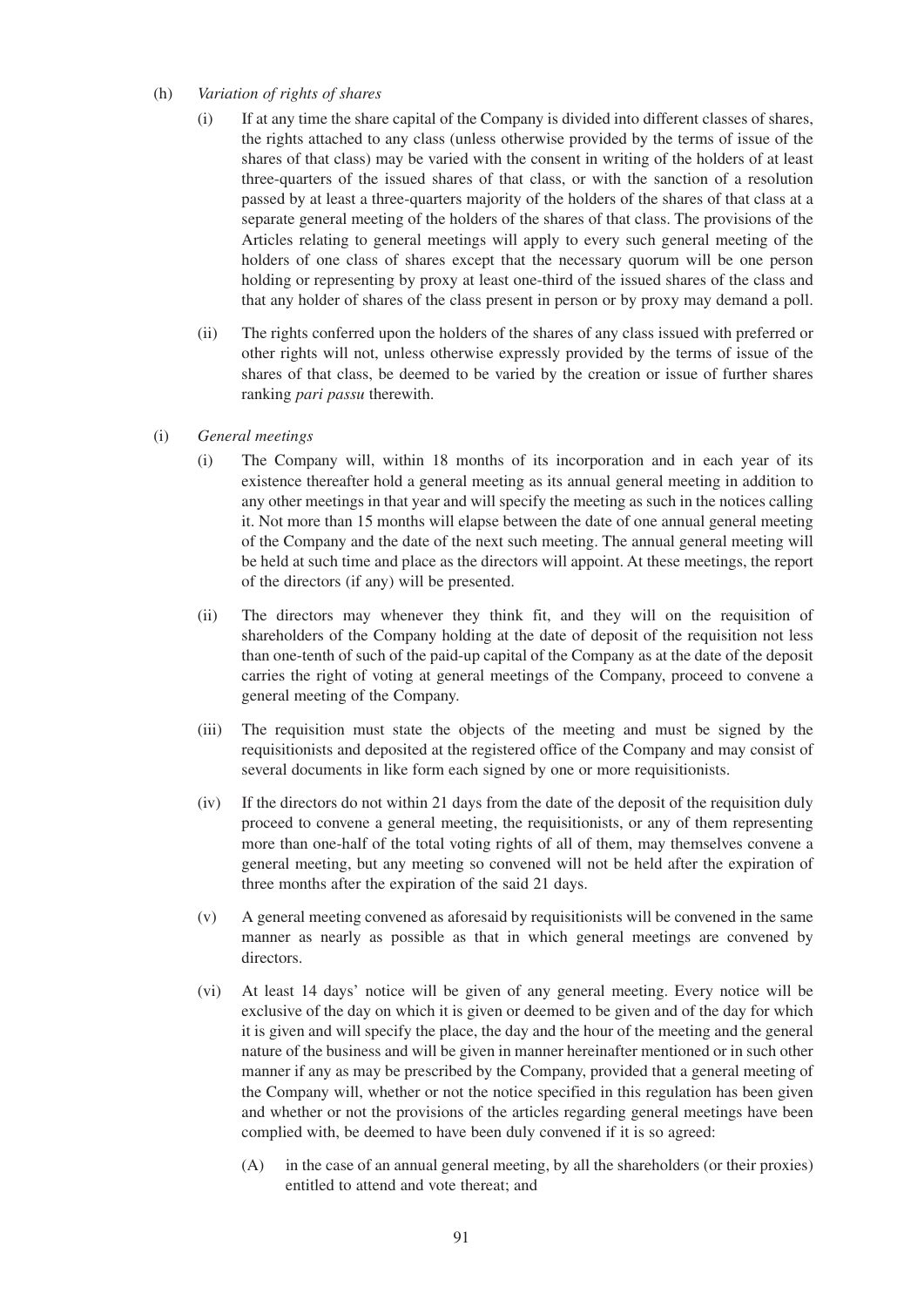- (B) in the case of any other general meeting, by a majority in number of the shareholders having a right to attend and vote at the meeting, being a majority together holding not less than 75.0 per cent. in par value of the shares giving that right, or their proxies.
- (vii) All business carried out at a general meeting will be deemed special with the exception of sanctioning a dividend, the consideration of the accounts, balance sheets, and any report of the directors or of the Company's auditors, the appointment and removal of directors and the fixing of the remuneration of the Company's auditors. No special business will be transacted at any general meeting without the consent of all members entitled to receive notice of that meeting unless notice of such special business has been given in the notice convening that meeting.
- (viii) No business will be transacted at any general meeting unless a quorum is present at the time when the meeting proceeds to business; two shareholders entitled to vote at the meeting being individuals present in person or by proxy will be a quorum unless the Company has only one shareholder entitled to vote at such general meeting in which case the quorum will be that one shareholder present in person or by proxy.
- (ix) A resolution (including a special resolution) in writing (in one or more counterparts) signed by all shareholders for the time being entitled to receive notice of and to attend and vote at general meetings (or, being corporations, signed by their duly authorised representatives) will be as valid and effective as if the resolution had been passed at a general meeting of the Company duly convened and held.
- $(x)$  If a quorum is not present within half an hour from the time appointed for the meeting or if during such a meeting a quorum ceases to be present, the meeting, if convened upon the requisition of shareholders, will be dissolved, in any other case it will stand adjourned to the same day in the next week at the same time and place or to such other day, time or such other place as the directors may determine, and if at the adjourned meeting a quorum is not present within half an hour from the time appointed for the meeting the shareholders present and entitled to vote will be a quorum.
- (xi) The chairman may, with the consent of a meeting at which a quorum is present, (and will if so directed by the meeting), adjourn the meeting from time to time and from place to place, but no business will be transacted at any adjourned meeting other than the business left unfinished at the meeting from which the adjournment took place. When a general meeting is adjourned for thirty days or more, notice of the adjourned meeting will be given as in the case of an original meeting. Otherwise it will not be necessary to give any such notice.
- (xii) At the annual general meeting of the Company in every year, one-third of the directors for the time being or, if their number is not three or a multiple of three, then the number nearest to but not less than one-third, will retire from office and each director will retire from office at least once every three years. A director retiring at a meeting will retain office until the close or adjournment of the meeting.
- (xiii) A resolution put to the vote of the meeting will be decided on a show of hands unless before, or on the declaration of the result of, the show of hands, any shareholder or shareholders collectively present in person or by proxy and representing not less than one-tenth of the total sum paid-up of all shares conferring that right demand a poll.
- (xiv) In the case of an equality of votes, the chairman will be entitled to a second or casting vote.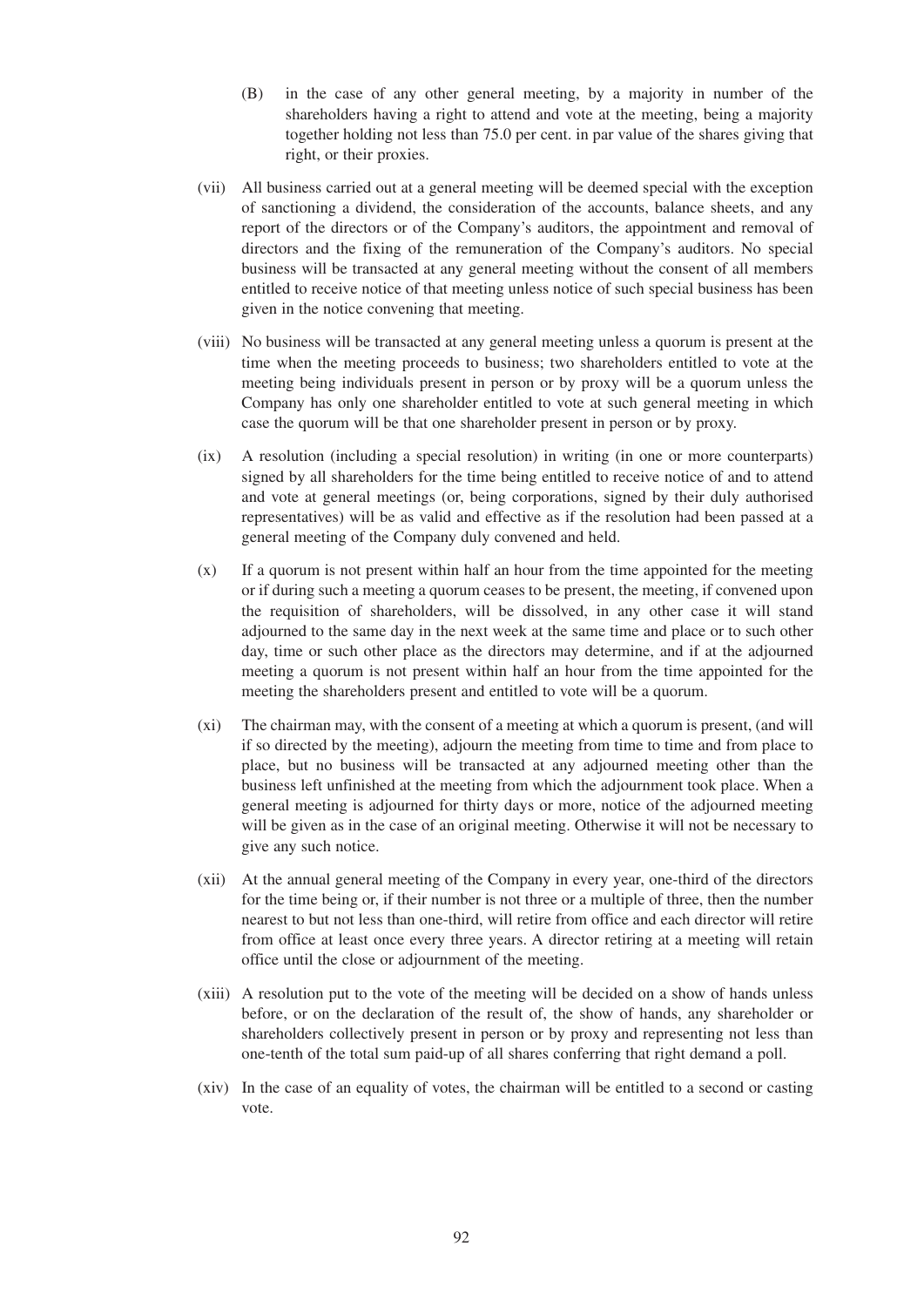- (j) *Directors*
	- (i) The Company may by ordinary resolution appoint any person to be a director or may by ordinary resolution remove any director.
	- (ii) The directors may appoint any person to be a director, either to fill a vacancy or as an additional director provided that the appointment does not cause the number of directors to exceed any number fixed by or in accordance with the Articles as the maximum number of directors. Unless such number is fixed, the number of directors will be unlimited.
	- (iii) Subject to the provisions of the Companies Law, the Memorandum, the Articles and to any directions given by special resolution, the business of the Company will be managed by the directors who may exercise all the powers of the Company.
	- (iv) The quorum for the transaction of the business of the directors will be two if there are two or more directors, and will be one if there is only one director.
	- (v) A majority of the directors will not be resident in the United Kingdom or the United States. Meetings of the directors will only be held in a jurisdiction such that their meeting will not constitute a place of business in the United Kingdom or the United States.
	- (vi) Subject to the provisions of the Articles, the directors may regulate their proceedings as they think fit. Questions arising at any meeting will be decided by a majority of votes. In the case of an equality of votes, the chairman will have a second or casting vote. A director who is also an alternate director will be entitled in the absence of his appointor to a separate vote on behalf of his appointor in addition to his own vote.
	- (vii) Members of the Board or of any committee thereof may participate in a meeting of the Board or of such committee by means of conference telephone or similar communications equipment by means of which all persons participating in the meeting can hear each other and participation in a meeting pursuant to this provision will constitute presence in person at such meeting. A resolution in writing (in one or more counterparts) signed by all the directors or all the members of a committee of directors will be as valid and effectual as if it had been passed at a meeting of the directors, or committee of directors as the case may be, duly convened and held.
	- (viii) A director who is present at a meeting of the Board at which action on any Company matter is taken will be presumed to have assented to the action taken unless his dissent will be entered in the minutes of the meeting or unless he will file his written dissent from such action with the person acting as the chairman or secretary of the meeting before the adjournment thereof or will forward such dissent by registered post to such person immediately after the adjournment of the meeting. Such right to dissent will not apply to a director who voted in favour of such action.
	- (ix) A director or alternate director may hold any other office or place of profit under the Company (other than the office of auditor) in conjunction with his office of director for such period and on such terms as to remuneration and otherwise as the directors may determine.
	- (x) The remuneration of the directors may be determined by the Board or by the Company by ordinary resolution.
	- (xi) There will be no shareholding qualification for directors unless determined otherwise by the Company by ordinary resolution.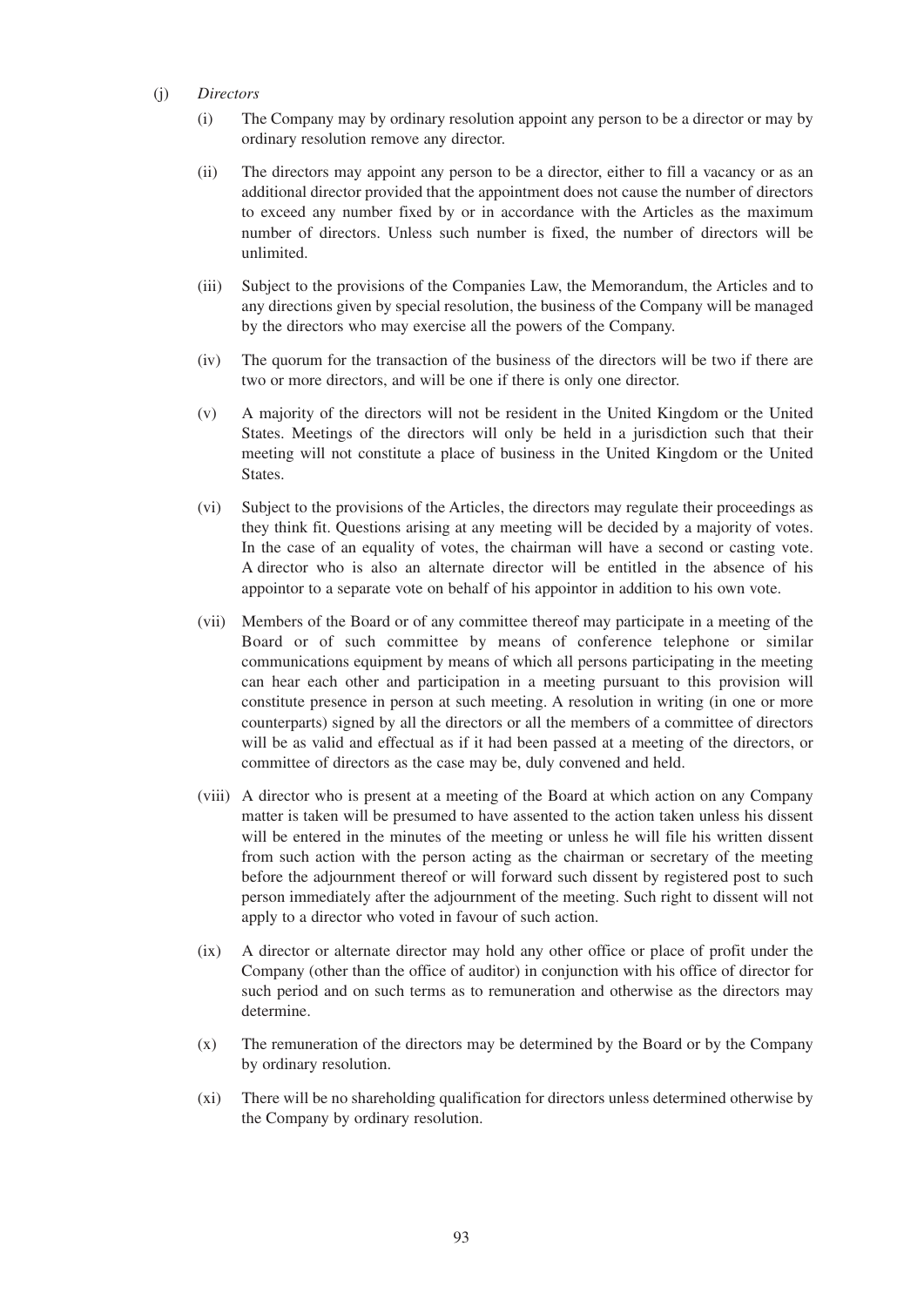- (xii) A director may act by himself or his firm in a professional capacity for the Company and he or his firm will be entitled to remuneration for professional services as if he were not a director or alternate director.
- (xiii) A director or alternate director may be or become a director or other officer of or otherwise interested in any company promoted by the Company or in which the Company may be interested as shareholder or otherwise, and no such director or alternate director will be accountable to the Company for any remuneration or other benefits received by him as a director or officer of, or from his interest in, such other company.
- (xiv) No person will be disqualified from the office of director or prevented by such office from contracting with the Company, either as vendor, purchaser or otherwise, nor will any such contract or any contract or transaction entered into by or on behalf of the Company in which any director will be in any way interested be or be liable to be avoided, nor will any director so contracting or being so or be interested liable to account to the Company for any profit realised by any such contract or transaction by reason of such director holding office or of the fiduciary relation thereby established. If a director is so interested, the director will not vote in respect of any contract or transaction nor will he be counted in the quorum present at that meeting of directors.
- (xv) A director who is in any way, whether directly or indirectly, interested in a contract or proposed contract with the Company will declare the nature of his interest at a meeting of the directors. A general notice that a director or alternate director is a shareholder, director, officer or employee of any specified firm or company and is to be regarded as interested in any transaction with such firm or company will be sufficient disclosure in respect of a contract or transaction in which he has an interest, and after such general notice a director will not vote in respect of any contract or proposed contract or arrangement nor should he be counted in the quorum at that meeting.

# (k) *Borrowing powers*

The directors may exercise all the powers of the Company to borrow money and to mortgage or charge its undertaking, property and uncalled capital or any part thereof and to issue debentures, debenture stock, mortgages, bonds and other such securities whenever money is borrowed or as security for any debt, liability or obligation of the Company or of any third party.

### (l) *Issue of shares*

- (i) The Articles authorise the directors generally and unconditionally to exercise all the powers of the Company to allot equity securities pursuant to the Placing (as defined in the Articles) and subsequently to allot shares and to grant such subscription and concession rights (as would be contemplated by sections  $551(1)(a)$  and (b) of the Act were it to apply to the Company) up to an aggregate nominal amount equal to the lower of:
	- (A) the aggregate nominal amount of the authorised but unissued Ordinary Shares for the time being; and
	- (B) an amount equivalent to (A) one third of the allotted and fully paid up share capital immediately following Admission, plus (B) the amount of share capital which immediately following Admission has been reserved for the issue of shares upon the exercise of options or warrants granted by the Company (including 10 per cent. of the fully diluted issued share capital from time to time (in respect of the Marwyn Participation Option) and 10 per cent. of the fully issued share capital from time to time (in respect of the Management Participation Shares)),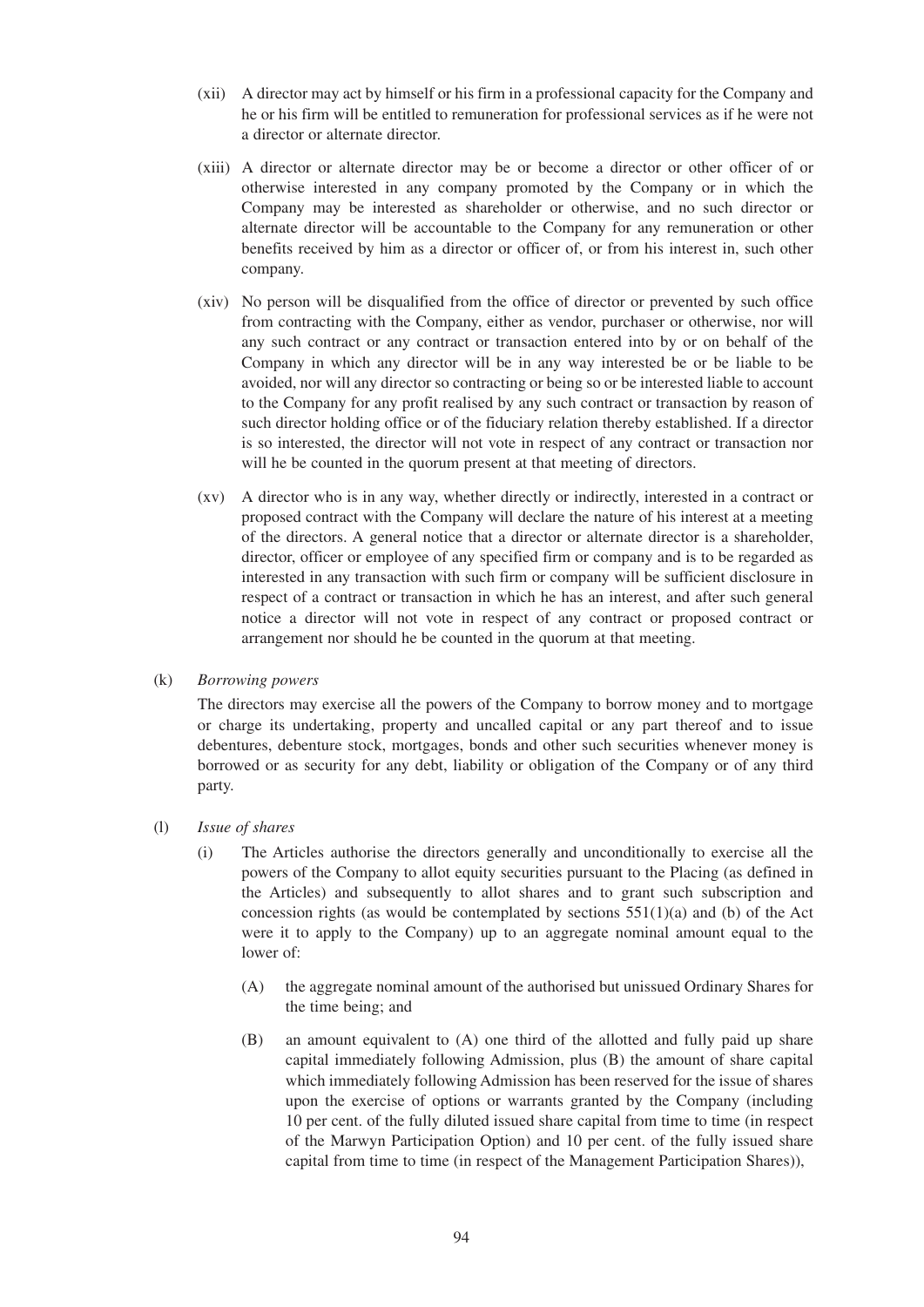to such persons and at such times and on such terms as they think proper, such authority to expire, unless sooner revoked or varied by the Company in general meeting, at the conclusion of the first annual general meeting of the Company or within eighteen months of the date of the adoption of the Articles (whichever is the earlier), but so as to enable the Company before such date to make offers or agreements which would or might require equity securities to be allotted after such date (including 10 per cent. of the fully diluted issued share capital from time to time (in respect of the Marwyn Participation Option) and 10 per cent. of the fully issued share capital from time to time (in respect of the Management Participation Shares) and to enable the directors to allot relevant securities in pursuance of such offers or agreements as if the authority conferred thereby had not expired, such authority to be in substitution (with effect from Admission) for all existing authorities granted to the directors in respect of the allotment of relevant securities, without prejudice to any allotments made pursuant to the terms of such authorities;

- (ii) The Articles further empower the directors to allot equity securities (as defined in section 560 of the Act) for cash pursuant to the authority referred to in paragraph (l) (i) above as if the restrictions in the Articles relating to pre-emption rights did not apply to any such allotment, such power being limited to:
	- (A) the allotment of equity securities pursuant to the Placing (as defined in the Articles);
	- (B) the allotment of equity securities in connection with an issue or offer by way of rights in favour of holders of equity securities and any other person entitled to participate in such issue or offering where the equity securities respectively attributable to the interests of such holders and persons are proportionate (as nearly as may be) to the respective numbers of equity securities held by or deemed to be held by them on the record date of such allotment, subject only to such exclusions or other arrangements as the directors may deem fit to deal with fractional entitlements or problems arising under the laws of any overseas territory or the requirements of any regulatory authority or any stock exchange; and
	- (C) the allotment (other than pursuant to the power referred to in paragraphs  $(l)(ii)(A)$ and (B) above) of equity securities up to an aggregate nominal amount of  $\text{\pounds}3.132$ (representing 5 per cent. of the allotted and fully paid up share capital immediately following Admission (as defined in the Articles)),

such authority to expire, unless sooner revoked or varied by the Company in general meeting, at the conclusion of the first annual general meeting of the Company or within eighteen months of the date of the adoption of the Articles (whichever is the earlier).

- (iii) The Articles otherwise provide that the directors shall not exercise any power of the Company to allot any share in the Company or grant rights to subscribe for or convert any security, unless they are authorised to do so, or in accordance with the Articles (as set out above) or by the Company by ordinary resolution.
- (iv) The Company will maintain a register of members and every person (except a Recognised Person (as defined in the Articles) whose name is entered as a shareholder in the register of members will be entitled without payment to receive within two months after allotment or lodgement of transfer (or within such other period as the conditions of issue will provide) one certificate for all his shares. If shares are held jointly by several persons, the Company will not be bound to issue more than one certificate unless payment of fifty pence  $(£0.50)$  is received for every certificate after the first or such less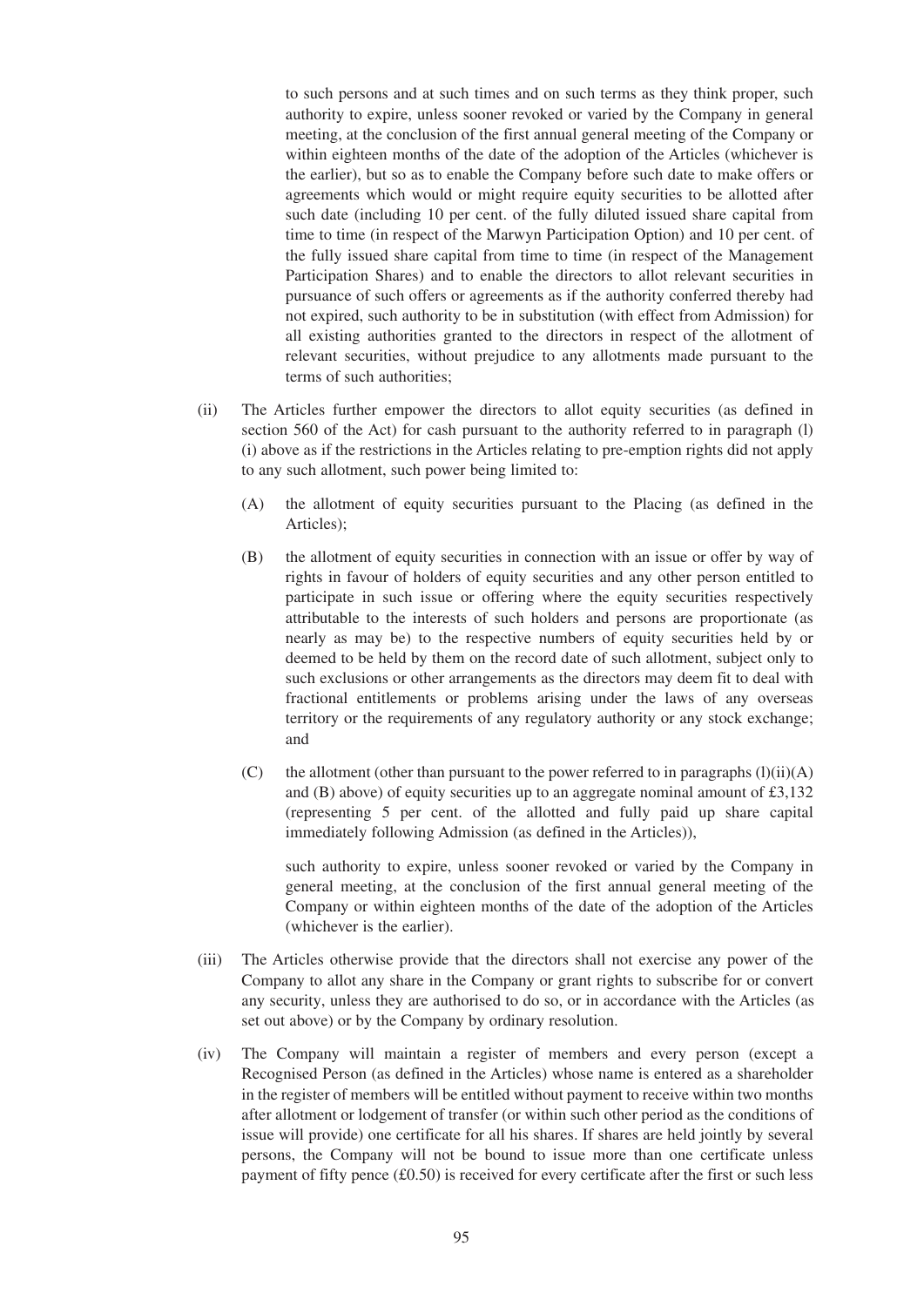sum as the directors will from time to time determine and delivery of a certificate for a share to one of the several joint holders will be sufficient delivery to all such holders.

- (m) *Pre-emption rights*
	- (i) There is no provision under the Companies Law which confers rights of pre-emption upon the issue or sale of any shares in the Company for cash. However, the Articles provide that if the Company is proposing to allot equity securities (as such term is defined in s560 of the Act):
		- (A) it shall not allot any of them on any terms to a person unless it has made an offer to each holder of the relevant class of shares to allot to him on the same or more favourable terms a proportion of those securities which is as nearly as practicable equal to the proportion in nominal value held by him of the aggregate of such shares; and
		- (B) it shall not allot any of those securities to a person unless the period during which any such offer may be accepted (being 14 days) has expired or the Company has received notice of the acceptance or refusal of every offer so made.
	- (ii) These pre-emptive provisions do not apply to a particular allotment of equity securities if these are, or are to be, wholly or partly paid up otherwise than in cash; and securities which the Company has offered to allot to a holder of a class of relevant shares may be allotted to him, or anyone in whose favour he has renounced his right to their allotment, without contravening sub-paragraph  $(m)(i)(B)$  above.
	- (iii) These pre-emptive provisions do not apply to the allotment of securities which would, apart from a renunciation or assignment of the right to their allotment, be held under an employees' share scheme and/or any allotment made pursuant to the Marwyn Participation Option and/or in respect of the Management Participation Shares.
	- (iv) The pre-emption rights summarised above may be disapplied, provided that the directors are given power to do so by special resolution of the Company.
- (n) *Depository Interests*
	- (i) The directors will, subject to the Companies Law and any other applicable laws and regulations and the facilities and requirements of any Relevant System concerned and the Articles, have power to implement and/or approve any arrangements they may think fit in relation to the evidencing of title to and transfer of interests in shares in the form of Depository Interests and to the extent such arrangements are implemented, no provision of the Articles applies or has effect to the extent it is inconsistent with the holding or transfer of Depository Interests.
	- (ii) Subject to the Companies Law, the directors may permit shares (or interests in shares) to be held in uncertificated form and to be transferred by means of a Relevant System of holding and transferring shares (or interests in shares) in uncertificated form and may determine that any class of shares will cease to be a participating security (as defined in Regulation 3 of the CREST Regulations). Where the directors permit shares (or interests in such shares) to be held in uncertificated form, the provisions described in  $(n)$  (v) and (vi) below will have effect immediately prior to the time at which the operator of the Relevant System concerned permits the class of shares (or interests in such shares) to be a participating security.
	- (iii) Conversion of shares held in certificated form into shares (or any interest in such shares) held in uncertificated form, and *vice versa*, may be made in such manner as the Board may in its absolute discretion think fit (subject to the facilities and requirements of the Relevant System).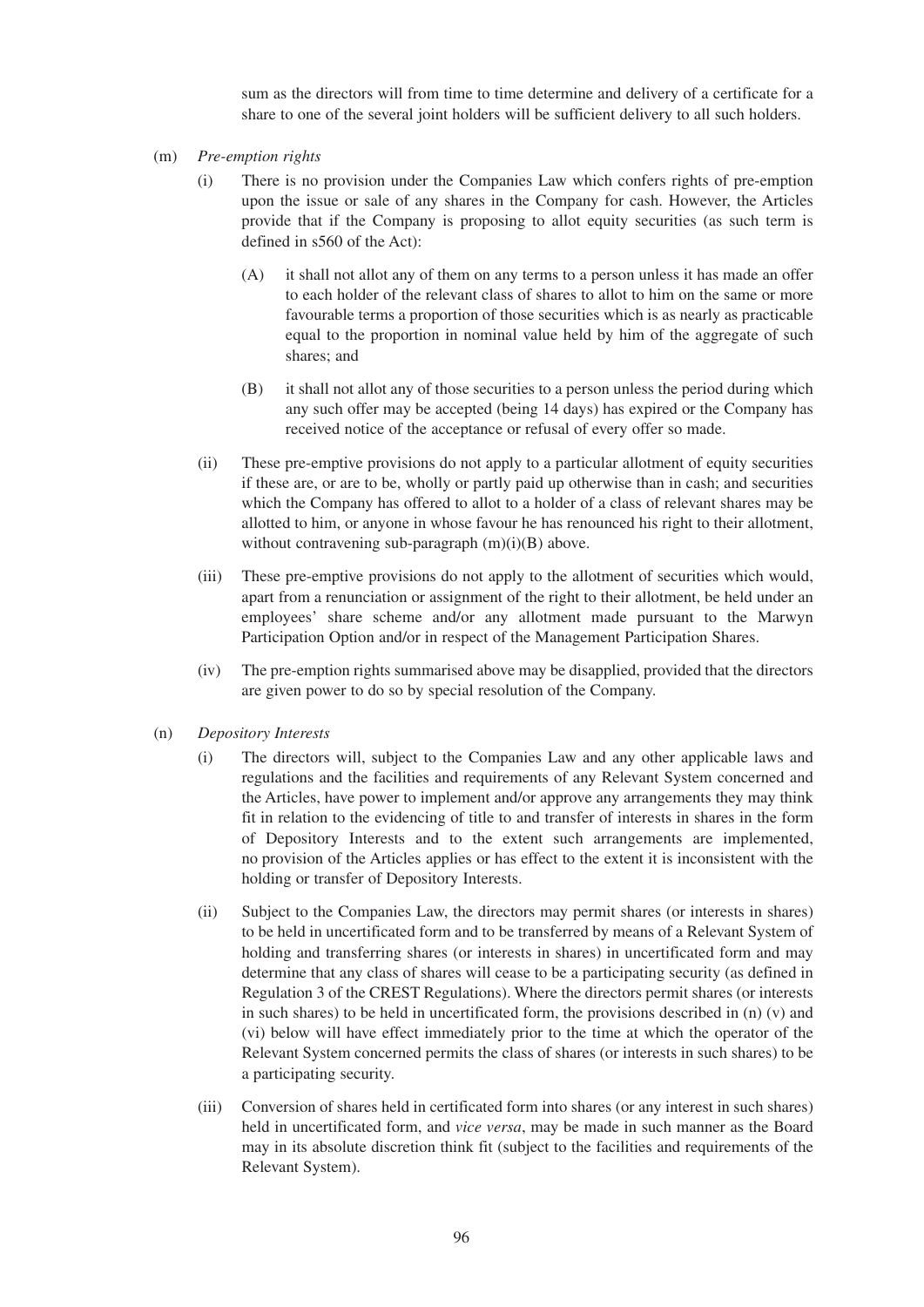- (iv) Shares that fall within a certain class will not form a separate class of shares from other shares in that class because any share in that class is held in uncertificated form or is permitted in accordance with the regulations of the Relevant System to become a participating security.
- (v) In relation to any class of shares (or any interest in such shares) which is, for the time being, a participating security, and for so long as such class remains a participating security, no provision of the Articles applies or has effect to the extent that it is in any respect inconsistent with:
	- (A) the holding of shares (or any interest in such shares) of a class in uncertificated form;
	- (B) the transfer of title to shares (or any interest in such shares) of that class by means of a Relevant System; or
	- (C) the requirements of the Relevant System and no provision of the Articles applies or has effect to the extent that it is inconsistent with the maintenance, keeping or entering up by the operator of the Relevant System.
- (vi) Without prejudice to the generality of the provisions of the Articles described in (n)(iii) above and notwithstanding anything contained in the Articles, where any class of shares is, for the time being, a participating security (a "**Relevant Class**"):
	- (A) the register relating to the Relevant Class is maintained at all times in such place as may be determined by a resolution of directors; and
	- (B) unless the directors otherwise determine, shares of the Relevant Class held by the same holder or joint holder in certificated form and uncertificated form will be treated as separate holdings.

### (o) *Company's rights in uncertificated shares*

- (i) Where any class of shares is a participating security and the Company is entitled under Companies Law or these Articles to sell, transfer, dispose of, forfeit, reallot, accept the surrender of or otherwise enforce a lien over a share (or interest in such share) held in uncertificated form, the Company will be entitled, subject to the Companies Law, the Articles and the facilities and requirements of the Relevant System:
	- (A) to require the holder of that uncertificated share (or interest in such share) by notice to change that share (or interest in such shares) into certificated form within the period specified in the notice and to hold that share in certificated form so long as required by the Company;
	- (B) to require the holder of that uncertificated share (or interest in such share) by notice to give any instructions necessary to transfer title to that share by means of the Relevant System within the period specified in the notice;
	- (C) to require the holder of that uncertificated share (or interest in such share) by notice to appoint any person to take any steps, including without limitation the giving of any instructions by means of the Relevant System, necessary to transfer that share within the period specified in the notice;
	- (D) to take any action that the Board considers appropriate to achieve the sale, transfer, disposal of, forfeiture, re-allotment or surrender of that share (or interest in such share) or otherwise to enforce a lien in respect of it; and
	- (E) to assume that the entries on any record of securities maintained by it in accordance with the regulations governing the Relevant System and regularly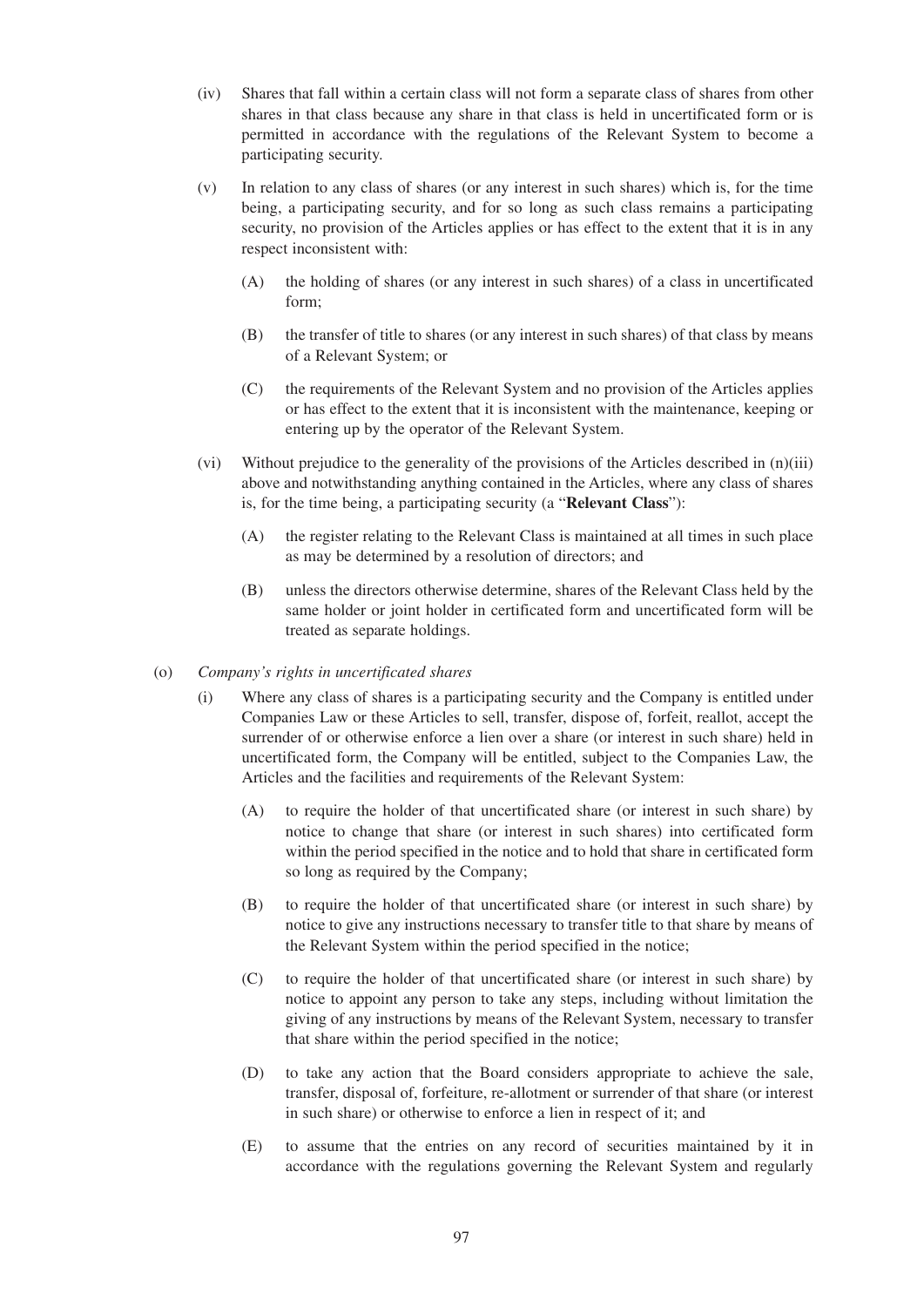reconciled with the relevant operator register of securities are a complete and accurate reproduction of the particulars entered in the operator register of securities and will accordingly not be liable in respect of any act or thing done or omitted to be done by or on behalf of the Company in reliance upon such assumption; in particular, any provision contained in the Articles which requires or envisages that action will be taken in reliance on information contained in the register will be construed to permit that action to be taken in reliance on information contained in any relevant record of securities (as so maintained and reconciled).

- (p) *Disclosure of interests in shares*
	- (i) The provisions of Chapter 5 of the Disclosure and Transparency Rules (the "**DTR 5**") shall be deemed to apply to the Company, so that shareholders are required under the Articles to notify the Company of the percentage of their voting rights if the percentage of voting rights which they hold as a shareholder or through their direct or indirect holding of financial instruments falling within paragraph 5.1.3R of DTR 5 (or a combination of such holdings) reaches, exceeds or falls below 3 per cent., 4 per cent., 5 per cent., 6 per cent., 7 per cent., 8 per cent., 9 per cent., 10 per cent., and each 1 per cent. threshold thereafter up to 100 per cent. or reaches, exceeds or falls below any of these thresholds as a result of events changing the breakdown of voting rights. If any shareholder fails to comply with these requirements, the directors may, by notice to the holder of such shares, suspend their rights as to voting, dividends and transfer for so long as the default continues.
	- (ii) The directors shall have the power by notice to require any shareholder to disclose to the Company the identity of any person other than the shareholder who has any interest in the shares held by the shareholder and the nature of such interest. If any shareholder has been duly served with a notice by the directors and is in default for the prescribed period in supplying to the Company the information thereby required, then the directors may serve a notice (a "**Disclosure Notice**") upon such shareholder. A Disclosure Notice may direct that the shareholder shall not be entitled to vote at a general meeting or meeting of the holders of any class of shares of the Company or exercise any other right conferred by membership in relation to the meetings of the Company or holders of any class of shares.
	- (iii) Where a Disclosure Notice is served by the Company on a shareholder, or another person whom the Company knows or believes to be interested in shares held by that shareholder, and the shareholder or other person has failed in relation to any shares (the "**Default Shares**"), which expression includes any shares issued to such shareholder after the date of the Disclosure Notice in respect of those shares) to give the Company the information required within 28 days or 14 days where the Default Shares represent at least 0.25 per cent. in nominal value of the issued shares of the relevant class following the date of service of the Disclosure Notice, the directors may further serve on the holder of such Default Shares a notice (a "**disenfranchisement notice**") whereupon the following sanctions apply, unless the directors otherwise decides:
		- (A) the shareholder will not be entitled in respect of the Default Shares to be present or to vote (either in person or by proxy) at a general meeting or at a separate meeting of the holders of a class of shares or on a poll or to exercise other rights conferred by membership in relation to the meeting or poll; and
		- (B) where the Default Shares represent at least 0.25 per cent. in nominal value of the issued shares of the relevant class: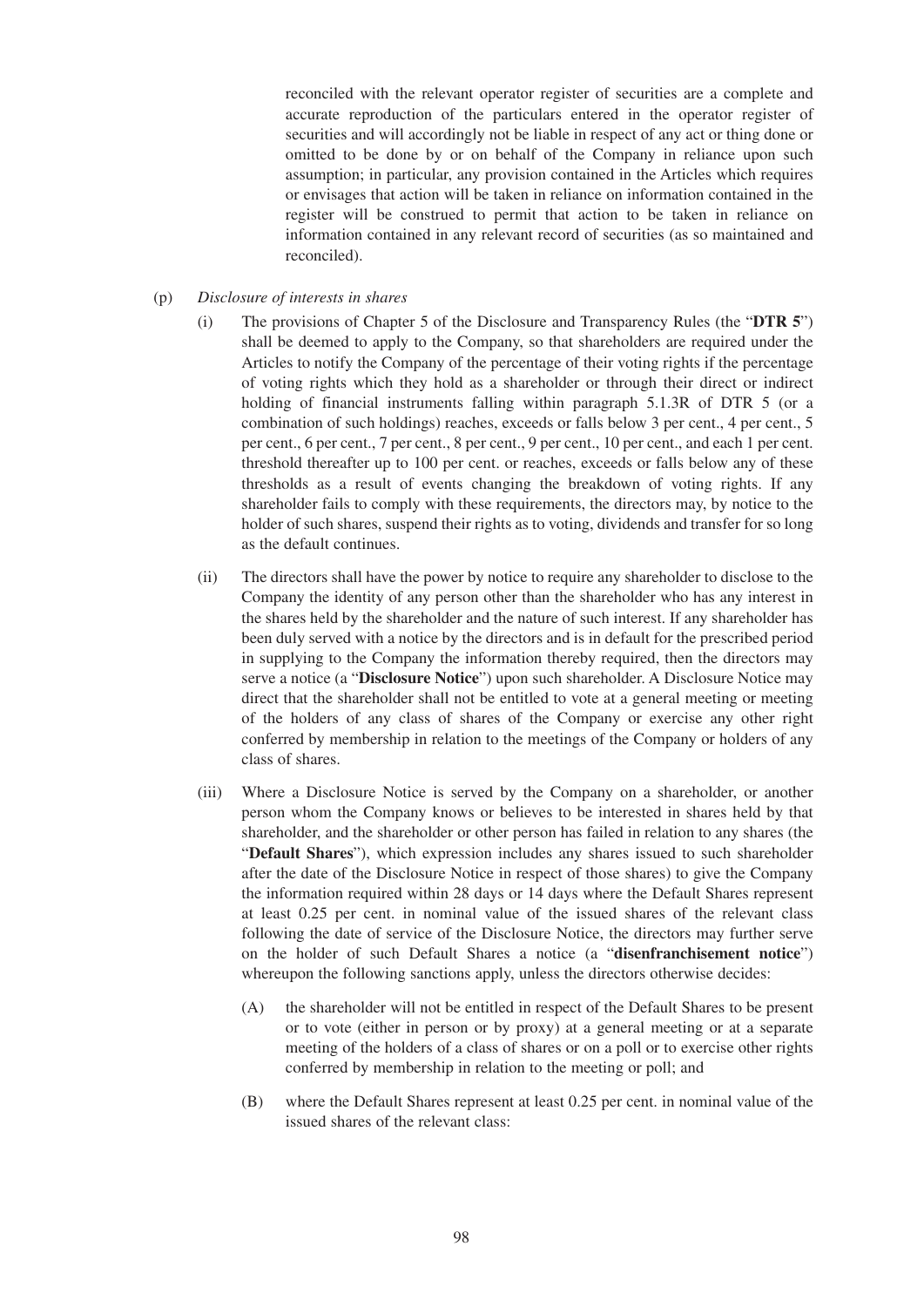- (1) a dividend (or any part of a dividend) or other amount payable in respect of the Default Shares will be withheld by the Company, which has no obligation to pay interest on it; and
- (2) no transfer of any of the Default Shares will be registered unless:
	- (aa) the transfer is an excepted transfer (broadly being a transfer pursuant to a takeover offer or a sale of such share on a recognised investment exchange (including AIM)); or
	- (bb) the shareholder is not himself in default in supplying the information required and the shareholder proves to the satisfaction of the directors that no person in default in supplying the information required is interested in any of the shares the subject of the transfer; or
	- (cc) registration of the transfer is required by any Relevant System.

# (q) *Capitalisation of reserves*

Subject to the Companies Law, the directors may capitalise an amount standing to the credit of the reserves, appropriate the sum required to be capitalised to the shareholders in proportion to the nominal amount of the shares held by them respectively and allot the shares credited to the shareholders or the exchange administrator of the Company from time to time.

- (r) *Indemnity*
	- (i) Every director, secretary, assistant secretary, or other officer for the time being and from time to time of the Company and their personal representatives are indemnified out of the assets of the Company and for the avoidance of doubt this provision does not apply to the Company's auditor.
	- (ii) No director is liable for the acts of any other director or officer or agent of the Company (A) for the acts, receipts, neglects, defaults, omissions of any other such director or officer or agent of the Company, (B) for any loss of defect of title to any property of the Company, (C) for the insufficiency of any security upon which any money of the Company is invested, (D) for any loss incurred through any bank, broker or other similar person, (E) for any loss due to negligence, (F) for any loss, damage or misfortune whatsoever which may happen in the execution or discharge of the duties of office.

The above is a summary only of certain provisions of the Articles, the full provisions of which are available on the Company's website (www.marwyncapitalone.com) or at the offices of Cenkos Securities plc, 6.7.8 Tokenhouse Yard London, EC2R 7AS.

# 5.3 *New Articles*

The following is a summary of amendments which are proposed to be made to the Articles, by the adoption of the New Articles at the General Meeting. This summary does not purport to be complete and is qualified in its entirety by the full terms of the New Articles. Copies of the New Articles will be found on the Company's website (www.marwyncapitalone.com) or at the offices of Cenkos Securities plc, 6.7.8 Tokenhouse Yard, London EC2R 7AS soon after Admission.

- (a) all references to the requirement that a majority of directors shall not be resident in the United Kingdom for the purposes of United Kingdom taxation or the United States of America for the purposes of United States of America taxation, shall be removed;
- (b) the requirement restricting meetings from being held in the United Kingdom or the United States of America shall be removed;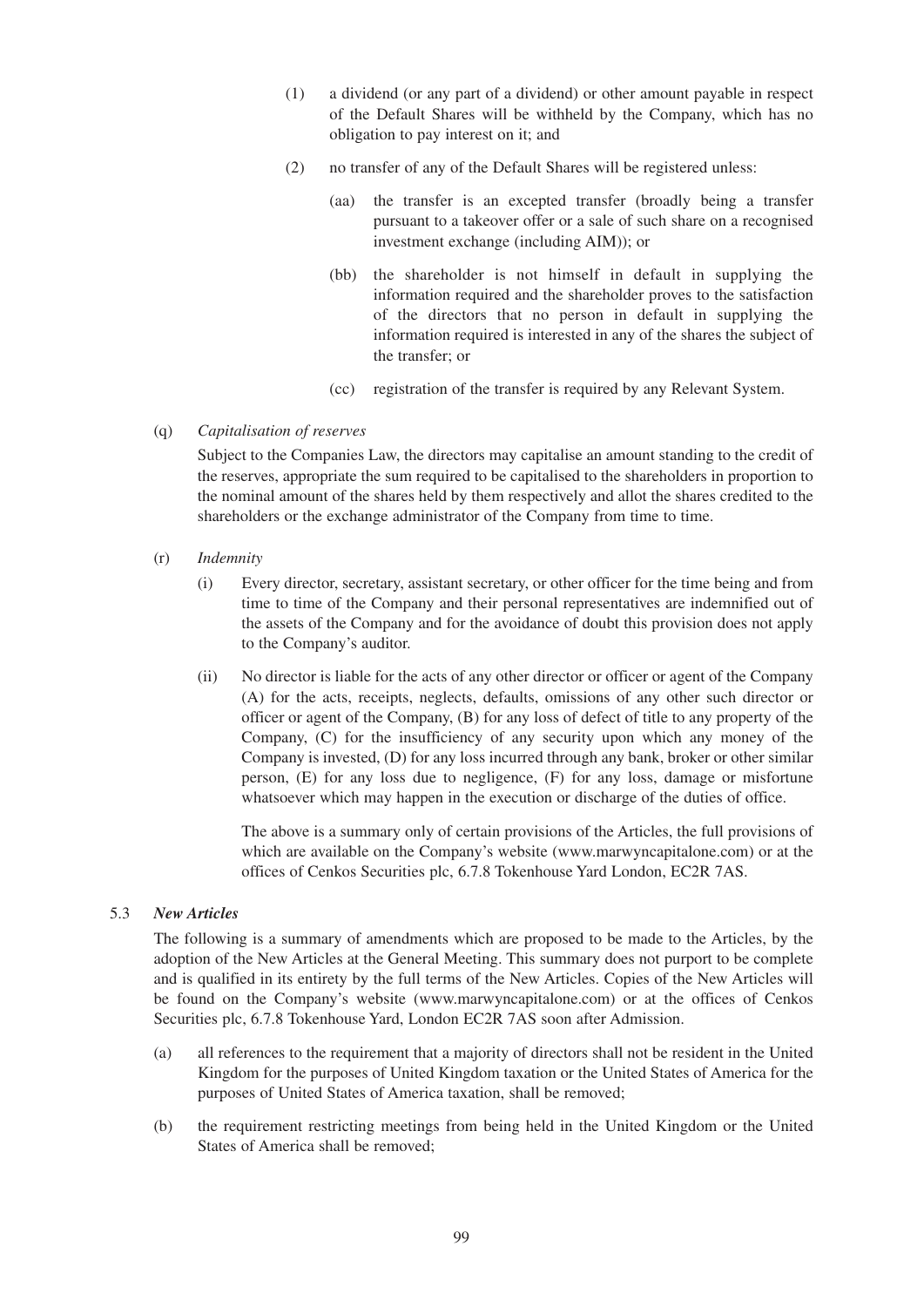- (c) the remuneration of the directors may be determined by a committee of directors or by the Board or the Company;
- (d) where two or more persons are to be appointed as directors by a single resolution, it will no longer be necessary to unanimously agree to such an appointment;
- (e) a director who is any way, directly or indirectly, interested in a contract or proposed contract with the Company, provided he has declared the nature of his interest at a meeting of the directors, shall be entitled to vote at a meeting in respect of any contract, proposed contract or arrangement in which he has an interest and if he does so, his vote may be counted and he may be taken into account in ascertaining whether a quorum is present;
- (f) all references to the Company's name shall be changed to Fulcrum Utility Services Limited;
- (g) any references to equity securities shall be changed to Equity Securities, which shall be defined as Ordinary Shares or rights to subscribe for, or to convert securities into, Ordinary Shares in the Company;
- (h) the Board shall be entitled to allot Equity Securities (as defined in the New Articles) provided that they are authorised to do so by ordinary resolution. An authorisation to allot Equity Securities must state the maximum amount of Equity Securities that may be allotted and the date on which such an authorisation shall expire, which must be no more than five years from the date on which the resolution is passed;
- (i) the directors will also be permitted to renew any authorisation to allot Equity Securities by way of an ordinary resolution for a further period not exceeding five years; but the resolution must state (or restate) the maximum amount of Equity Securities which may be allotted under the authorisation or, as the case may be, the amount remaining to be allotted under it, and must specify the date on which the renewed authorisation will expire
- (j) the directors shall be entitled to allot Equity Securities, notwithstanding that an authorisation to allot Equity Securities has expired, if such Equity Securities are allotted or rights are granted in respect of such Equity Securities in pursuance of an offer or agreement made by the Company before the authorisation expired and the authorisation allowed the Company to make offers or agreements which would or might require Equity Securities to be allotted or rights granted in respect of such Equity Securities after the authorisation had expired; and
- (k) Any special resolution passed disapplying pre-emption rights shall be governed by the same restrictions as those governing the right to allot Equity Securities (as described above).

# **6. Other relevant laws and regulations**

- 6.1 The Company will not be subject to the Takeover Code, notwithstanding that the Company is admitted to trading on AIM. There are no equivalent rules or regulations applicable to the Company under the Companies Law or any other applicable laws of the Cayman Islands. The Ordinary Shares are subject to the compulsory acquisition provisions set out in section 88 of the Companies Law. Under these provisions, where an offeror makes a takeover offer and within four months of making the offer it has been approved by the holders of not less than 90 per cent. in value of the shares to which the offer relates, that offeror is entitled to acquire compulsorily from dissenting shareholders those shares that have not been acquired or contracted to be acquired on the same terms as under the offer.
- 6.2 The Company is an exempted company, incorporated with limited liability under the laws of the Cayman Islands and is subject to the Companies Law which differs from the Act in relation to, *inter alia*, the issue of new shares by companies. Cayman Islands law distinguishes between exempted companies and ordinary companies. For example, a Cayman Islands exempted company:
	- (a) must conduct its business mainly outside of the Cayman Islands;
	- (b) does not have to file a register of members with the Registrar of Companies;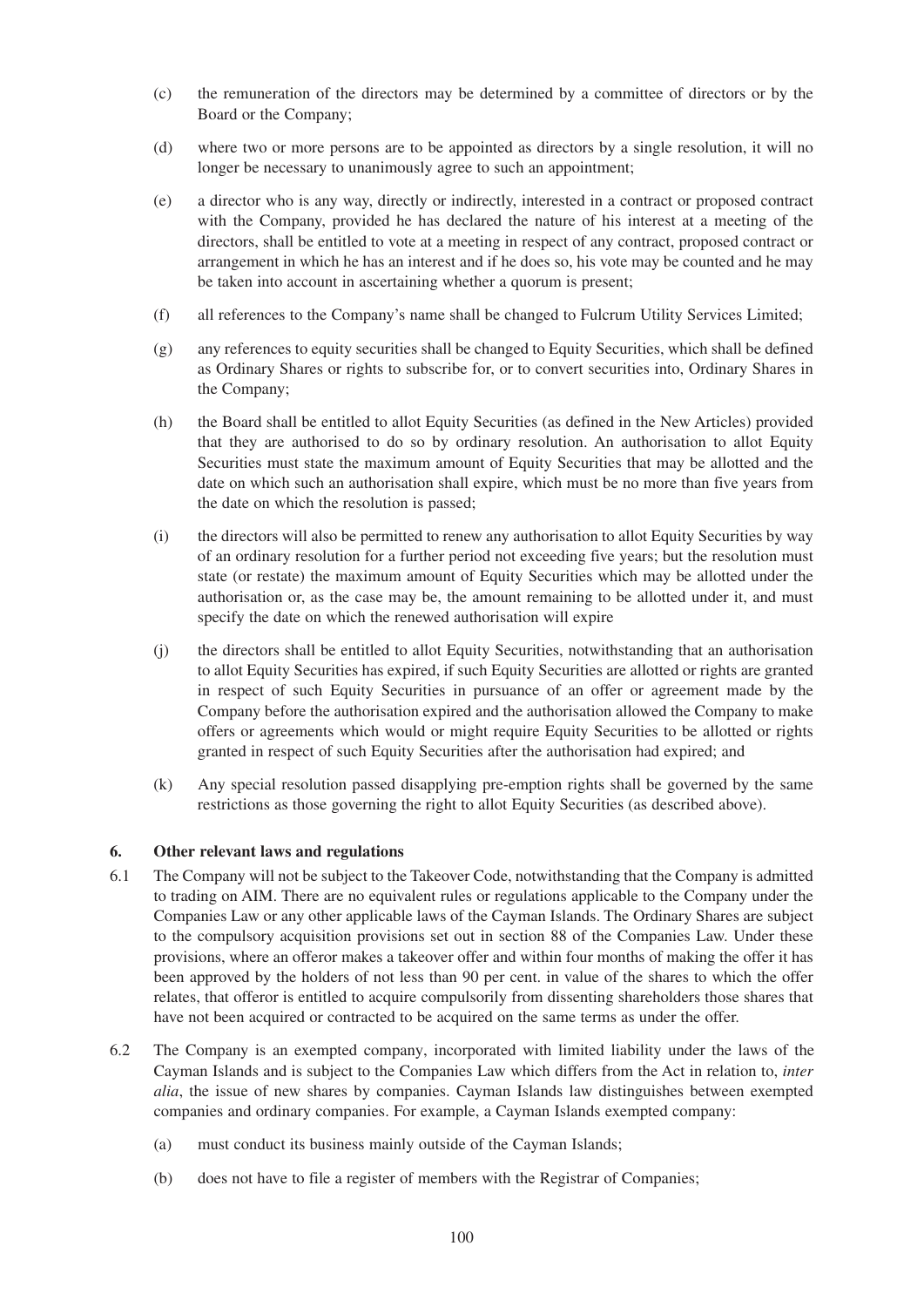- (c) does not have to make its register of members open to public inspection; and
- (d) may obtain an undertaking from the government of the Cayman Islands against the imposition of any future taxation.

Set out below is a summary of certain aspects of Cayman Islands law, although this does not purport to contain all applicable qualifications and exceptions or to be a complete review of all matters of Cayman Islands company law and taxation, which may differ from equivalent positions in jurisdictions with which interested parties may be more familiar:

(i) *Operations*

As an exempted company, the Company's operations must be conducted mainly outside the Cayman Islands. The Company is required to file an annual return each year with the Registrar of Companies and pay a fee which is based on the amount of its authorised share capital.

(ii) *Share capital*

The Companies Law provides that where a company issues shares at a premium to the par value of such shares, whether for cash or otherwise, a sum equal to the aggregate amount or the value of such premiums on those shares shall be transferred to an account, to be called the "**share premium account**". At the option of a company, these provisions may not apply to premiums on shares of that company allotted pursuant to any arrangement in consideration of the acquisition or cancellation of shares in any other company and issued at a premium. The Companies Law provides that the share premium account may be applied by the company, subject to the provisions, if any, of its memorandum and articles of association in:

- (A) paying distributions or dividends to members;
- (B) paying up unissued shares of the company to be issued to members as fully paid bonus shares;
- (C) the redemption and repurchase of shares (subject to the provisions of section 37 of the Companies Law);
- (D) writing off the preliminary expenses of the company;
- (E) writing off the expenses of, or the commission paid or discount allowed on, any issue of shares or debentures of the company; and
- (F) providing for the premium payable on redemption or repurchase of any shares or debentures of the company.

No distribution or dividend may be paid to members out of the share premium account unless, immediately following the date on which the distribution or dividend is proposed to be paid, the company will be able to pay its debts as they fall due in the ordinary course of business. The Companies Law provides that, subject to confirmation by the court, a company limited by shares or a company limited by guarantee and having a share capital may, if so authorised by its articles of association, by special resolution reduce its share capital in any way. The Articles include certain protections for holders of special classes of shares, which require their consent to be obtained before their rights may be varied. The consent of the specified proportions of the holders of the issued shares of that class or the sanction of a resolution passed at a separate meeting of the holders of those shares is required.

### (iii) *Financial assistance to purchase shares of a company or its holding company*

Subject to all applicable laws, a company may give financial assistance to directors and employees of the company, its subsidiaries, its holding company or any subsidiary of such holding company. Further, subject to all applicable laws, a company may give financial assistance to a trustee for the acquisition of shares in the company or shares in any such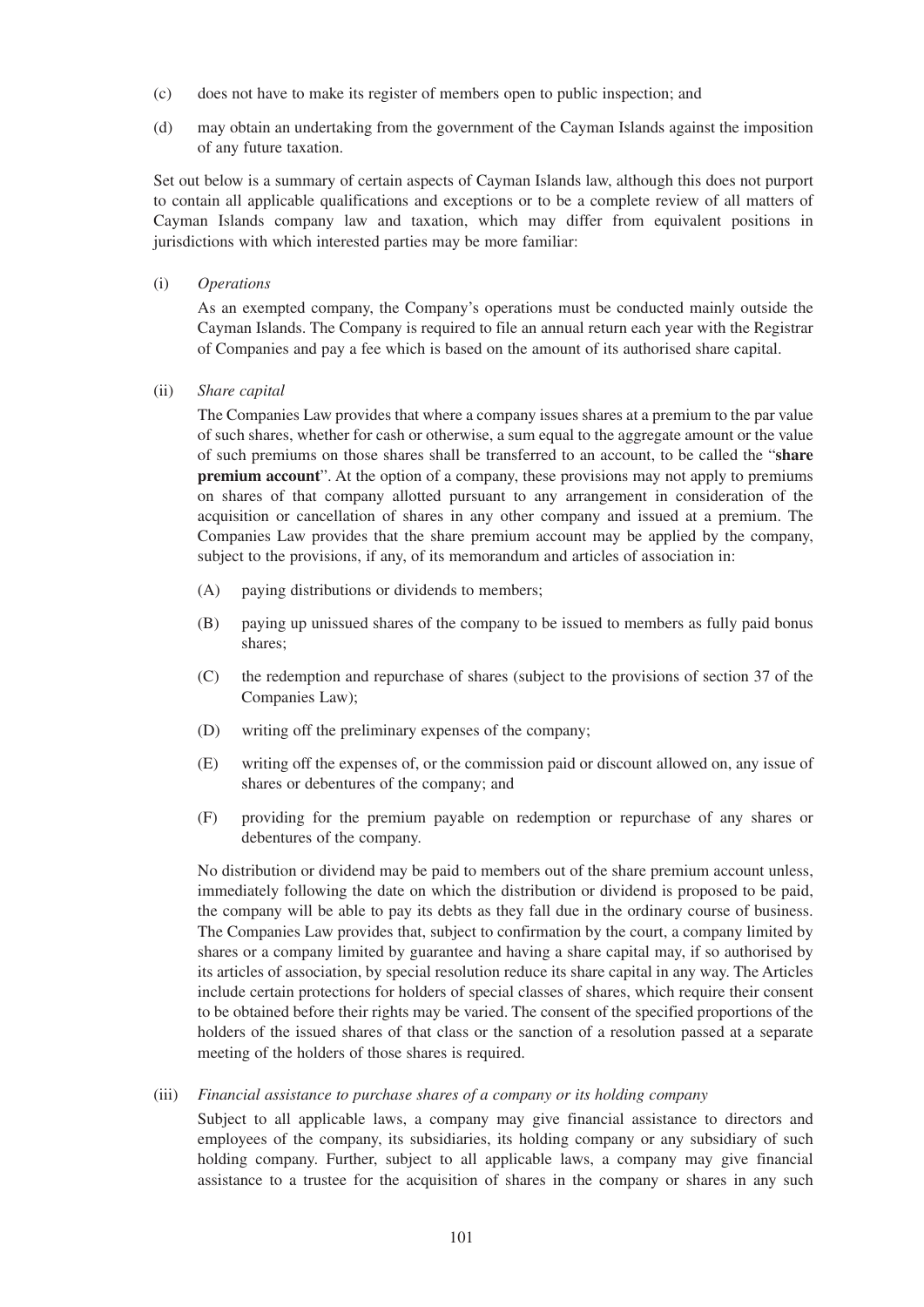subsidiary or holding company to be held for the benefit of employees of the company, its subsidiaries, any holding company of the company or any subsidiary of any such holding company (including salaried directors). There is no statutory restriction in the Cayman Islands on the provision of financial assistance by a company to another person for the purchase of, or placing for, its own or its holding company's shares. Accordingly, a company may provide financial assistance if the directors of the company consider, in discharging their duties of care and acting in good faith, for a proper purpose and in the interests of the company, that such assistance can properly be given. Such assistance should be on an arm's-length basis. However, the Articles include a provision to the effect that, except as allowed by the Companies Law and subject further to compliance with the AIM Rules and any other relevant regulatory authority, the Company shall not give financial assistance for the purpose of or in connection with a purchase made or to be made by any person of shares.

### (iv) *Dividends and distributions*

As a matter of Cayman Islands corporate law, a Cayman Islands company may declare and pay a dividend on its shares out of either "**profit**" or "**share premium**". The Companies Law does not define "**profit**" and there is no authority of the Cayman Islands courts which may be looked to for guidance. Based upon English case law, which is persuasive but not binding in the Cayman Islands, profits are widely construed and include revenue profit as well as realised and unrealised gains. Placing monies received by the company by way of pure share capital, i.e. the par or nominal value, upon the issue of its shares, may not be used for the payment of dividends. Further, in no circumstances may a dividend be paid if this would result in the company being unable to pay its debts as they fall due in the ordinary course of business and any director knowingly and wilfully authorising such a dividend commits a criminal offence.

### (v) *Purchase of shares by a company and its subsidiaries*

Subject to the provisions of the Companies Law, a company limited by shares or a company limited by guarantee and having a share capital may, if so authorised by its articles of association, issue shares which are to be redeemed or are liable to be redeemed at the option of the company or a shareholder. In addition, such a company may, if authorised to do so by its articles of association, purchase its own shares, including any redeemable shares. However, if the articles of association do not authorise the manner of purchase, a company cannot purchase any of its own shares unless the manner of purchase has first been authorised by an ordinary resolution of the company. At no time may a company redeem or purchase its shares unless they are fully paid. A company may not redeem or purchase any of its shares if, as a result of the redemption or purchase, there would no longer be any member of the company holding shares. A payment out of capital by a company for the redemption or purchase of its own shares is not lawful unless, immediately following the date on which the payment is proposed to be made, the company shall be able to pay its debts as they fall due in the ordinary course of business. A company is not prohibited from purchasing and may purchase its own warrants subject to and in accordance with the terms and conditions of the relevant warrant instrument or certificate. There is no requirement under Cayman Islands law that a company's memorandum or articles of association contain a specific provision enabling such purchases and the directors of a company may rely upon the general power contained in its memorandum of association to buy and sell and deal in personal property of all kinds. Under Cayman Islands law, a subsidiary may hold shares in its holding company and, in certain circumstances, may acquire such shares.

### (vi) *Protection of minorities*

The Cayman Islands courts ordinarily would be expected to follow English case law precedents, which permit a minority shareholder to commence a representative action against or derivative actions in the name of the company, to challenge (A) an act which is ultra vires the company or illegal, (B) an act which constitutes a fraud against the minority and the wrongdoers are themselves in control of the company, and (C) an irregularity in the passing of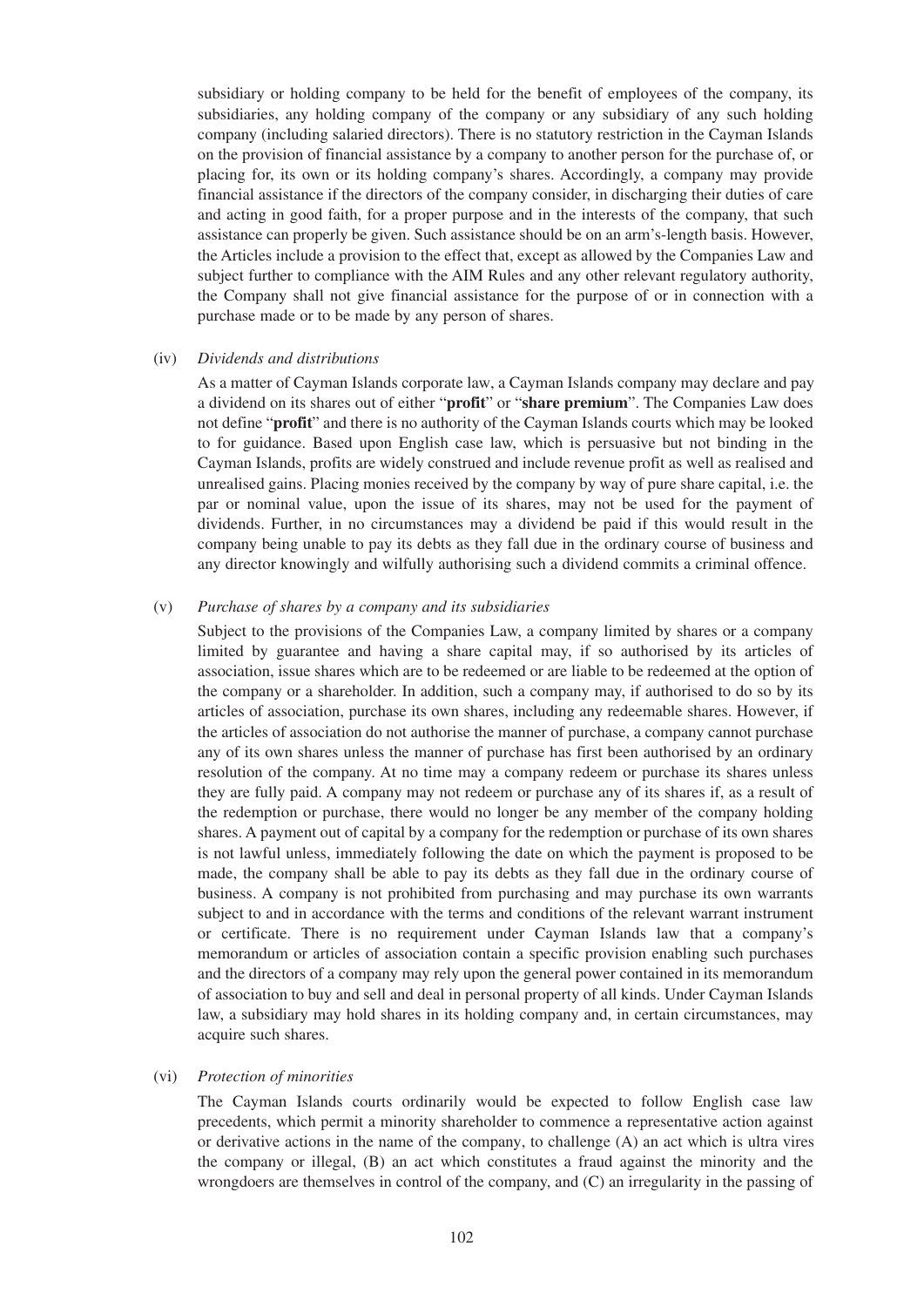a resolution which requires a qualified (or special) majority. In the case of a company (not being a bank) having a share capital divided into shares, the courts may, on the application of members holding not less than one fifth of the shares of the company in issue, appoint an inspector to examine the affairs of the company and to report thereon in such manner as the courts shall direct. Any shareholder of a company may petition the courts which may make a winding-up order if the courts are of the opinion that it is just and equitable that the company should be wound up. Generally, claims against a company by its shareholders must be based on the general laws of contract or tort applicable in the Cayman Islands or their individual rights as shareholders as established by the company's memorandum and articles of association.

### (vii) *Management*

The Companies Law contains no specific restrictions on the power of directors to dispose of assets of a company. However, as a matter of general law, every officer of a company, which includes a director, managing director and secretary, in exercising his powers and discharging his duties must do so honestly and in good faith with a view to the best interests of the company and exercise the care, diligence and skill that a reasonably prudent person would exercise in comparable circumstances.

### (viii) *Accounting and auditing requirements*

A company shall cause proper books of account to be kept with respect to:

- (A) all sums of money received and expended by the company and the matters in respect of which the receipt and expenditure take place;
- (B) all sales and purchases of goods by the company; and
- (C) the assets and liabilities of the company.

Proper books of account shall not be deemed to be kept if there are not kept, such books as are necessary to give a true and fair view of the state of the company's affairs and to explain its transactions.

### (ix) *Exchange control*

There are no exchange control regulations or currency restrictions in the Cayman Islands.

### (x) *Loans to directors*

There is no express provision in the Companies Law prohibiting the making of loans by a company to any of its directors.

#### (xi) *Inspection of corporate records*

Members of a company have no general right under the Companies Law to inspect or obtain copies of the register of members or corporate records of the company. They have, however, such rights (if any) as may be set out in the company's articles of association. An exempted company may, subject to the provisions of its articles of association, maintain its principal register of members and any duplicate registers at such locations, whether within or without the Cayman Islands, as the directors may, from time to time, think fit. There is no requirement under the Companies Law for an exempted company to make any returns of members to the Registrar of Companies in the Cayman Islands. The names and addresses of the members are, accordingly, not a matter of public record and are not available for public inspection.

(xii) *Winding-up*

A company may be wound up by either an order of the courts, automatically under its articles of association or by a special resolution of its members. The courts have authority to order a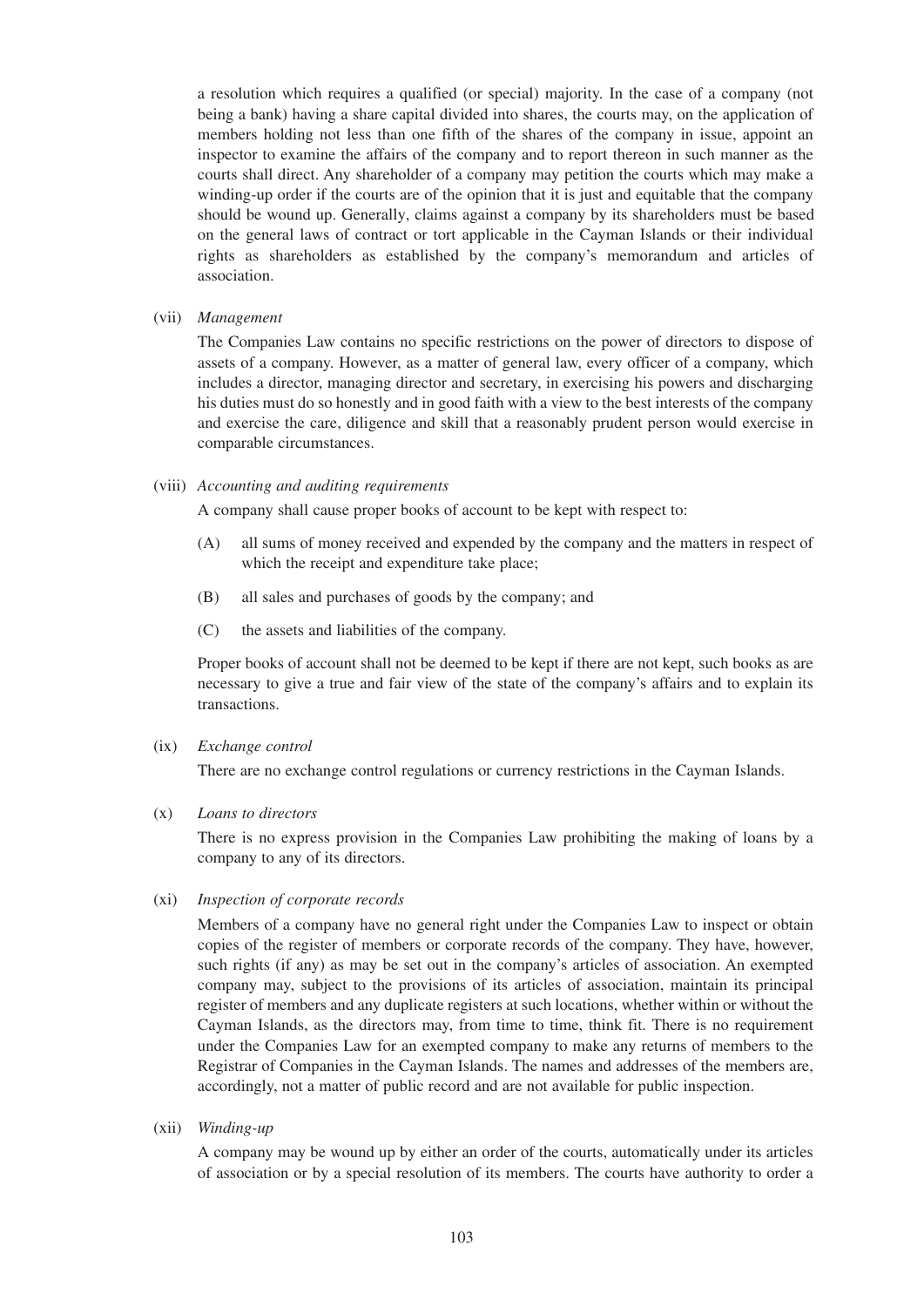winding-up in a number of specified circumstances including where it is, in the opinion of the courts, just and equitable to do so. A company may be wound up voluntarily when the members so resolve in general meeting by special resolution, or, in the case of a limited duration company, when the period fixed for the duration of the company by its memorandum expires, or the event occurs on the occurrence of which the memorandum provides that the company is to be dissolved. In the case of a voluntary winding-up, such company is obliged to cease to carry on its business from the time of passing the resolution for voluntary winding-up or upon the expiry of the period or the occurrence of the event referred to above. For the purpose of conducting the proceedings in winding-up a company and assisting the courts, there may be appointed one or more than one person to be called an official liquidator or official liquidators; and the courts may appoint to such office such person or persons, either provisionally or otherwise, as it thinks fit, and if more persons than one are appointed to such office, the courts shall declare whether any act hereby required or authorised to be done by the official liquidator, is to be done by all or any one or more of such persons. The courts may also determine whether any and what security is to be given by an official liquidator on his appointment; if no official liquidator is appointed, or during any vacancy in such office, all the property of the company shall be in the custody of the courts. In the case of a members' voluntary winding-up of a company, the company in general meeting must appoint one or more official liquidators for the purpose of winding up the affairs of the company and distributing its assets. Upon the appointment of an official liquidator, the responsibility for the company's affairs rests entirely in his hands and no future executive action may be carried out without his approval. An official liquidator's duties are to collect the assets of the company (including the amount (if any) due from the contributories), settle the list of creditors and, subject to the rights of preferred and secured creditors and to any subordination agreements or rights of set-off or netting of claims, discharge the company's liability to them (*pari passu* if insufficient assets exist to discharge the liabilities in full) and to settle the list of contributories (shareholders) and divide the surplus assets (if any) amongst them in accordance with the rights attaching to the shares. As soon as the affairs of the company are fully wound up, the official liquidator must make up an account of the winding-up, showing how the winding up has been conducted and the property of the company has been disposed of, and thereupon call a general meeting of the company for the purposes of laying before it the account and giving an explanation thereof. This final general meeting shall be called by Public Notice (as defined in the Companies Law) or otherwise as the Registrar of Companies may direct.

### (xiii) *Reconstructions*

There are statutory provisions which facilitate reconstructions and amalgamations approved by a majority in number representing 75 per cent. in value of shareholders or class of shareholders or creditors, as the case may be, as are present at a meeting called for such purpose and thereafter sanctioned by the courts. Whilst a dissenting shareholder would have the right to express to the courts his view that the transaction for which approval is sought would not provide the shareholders with a fair value for their shares, the courts are unlikely to disapprove the transaction on that ground alone in the absence of evidence of fraud or bad faith on behalf of management.

#### (xiv) *Compulsory acquisition*

Where an offer is made by a company for the shares of another company and, within four calendar months of the offer, the holders of not less than 90 per cent. of the shares which are the subject of the offer accept, the offeror may at any time within 2 months after the expiration of the said four months, by notice in the prescribed manner require the dissenting shareholders to transfer their shares on the terms of the offer. A dissenting shareholder may apply to the courts of the Cayman Islands within one month of the notice objecting to the transfer. The burden is on the dissenting shareholder to show that the court should exercise its discretion, which it will be unlikely to do unless there is evidence of fraud or bad faith or collusion as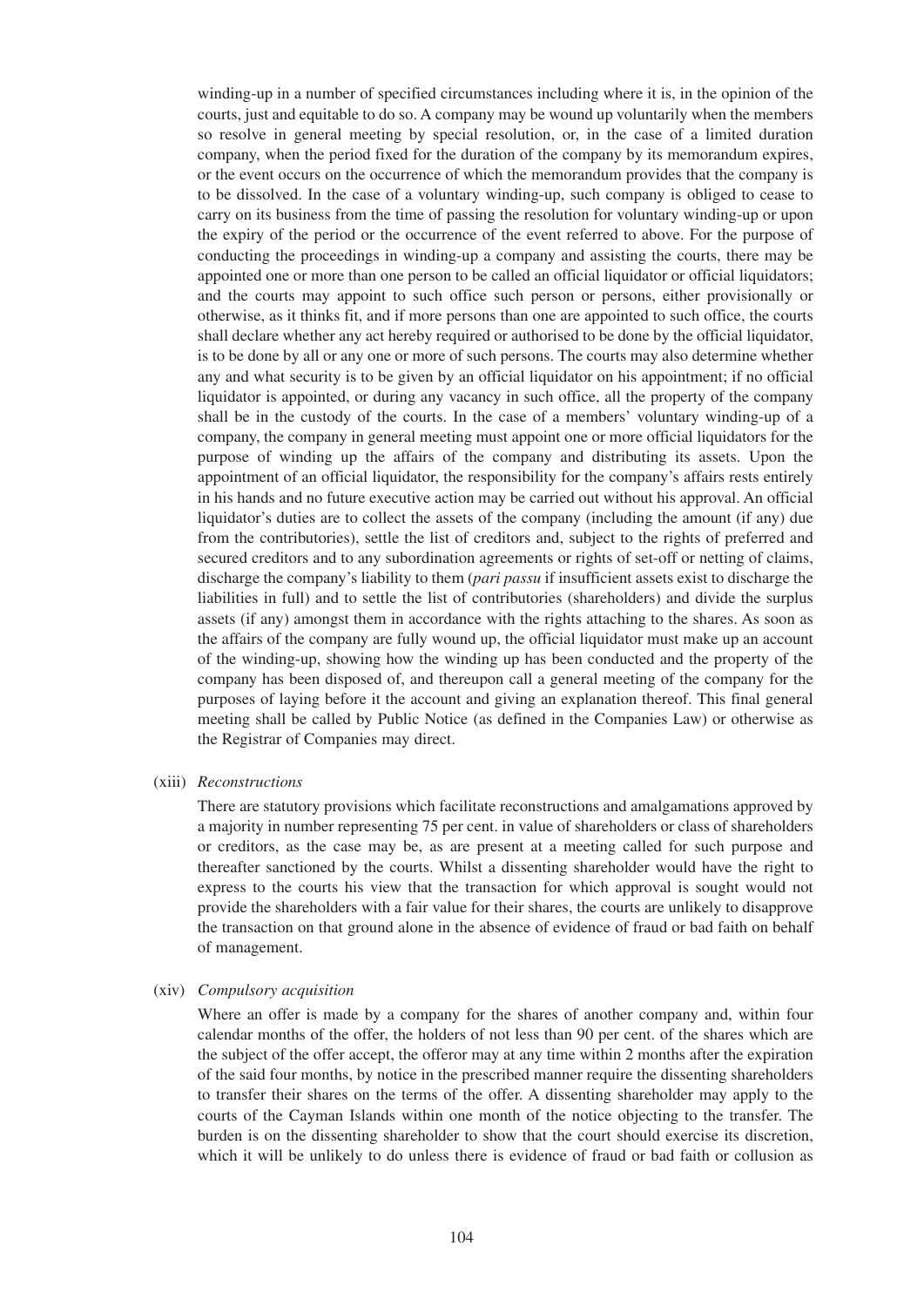between the offeror and the holders of the shares who have accepted the offer in order to unfairly force out minority shareholders.

(xv) *Indemnification*

Cayman Islands law does not limit the extent to which a company's articles of association may provide for indemnification of officers and directors, except to the extent any such provision may be held by the courts to be either contrary to public policy (e.g. for purporting to provide indemnification against the consequences of committing a crime) or, as a result of recent decisions of the Cayman Islands courts, indemnification in respect of wilful default or wilful neglect.

(xvi) *Handling of mail*

Mail addressed to the Company and received at its registered office will be forwarded unopened to the Company Secretary to be dealt with. None of the Company, its directors, officers or service providers will bear any responsibility for any delay howsoever caused in mail reaching the Company Secretary. In particular, the directors will not receive, open or deal directly with mail addressed to the Company.

# **7. Directors and Proposed Directors**

- 7.1 Details of the Directors and the Proposed Directors, their business addresses and their functions in the Company are set out on page 6 of this document under the heading "Directors, Proposed Directors, Secretary and Advisers". Each of the Directors and Proposed Directors can be contacted at the principal place of business of the Company at 11 Buckingham Street, London WC2N 6DF.
- 7.2 In addition to being directors of the Company, the Directors and the Proposed Directors hold or have held the directorships of the companies and/or are or were partners of the partnership specified opposite their respective names below within the five years prior to the date of this document:

### *Directors and Proposed Directors*

| Name                | Current directorships/partnerships                                        | Past directorships/partnerships                            |
|---------------------|---------------------------------------------------------------------------|------------------------------------------------------------|
| <b>Paul Everitt</b> | <b>Bayit Investments Limited</b><br>Bayit Residential Investments Limited | <b>Barclays Wealth Fund Managers</b><br>(Guernsey) Limited |
|                     | Capital & Marketing PCC Limited                                           | <b>Barclays Wealth Fund Managers</b>                       |
|                     | Complete Fund Systems Limited                                             | (IOM) Limited                                              |
|                     | Delta Fund Europe Master Limited                                          | <b>Barclays Wealth Fund Managers</b>                       |
|                     | Delta Fund Europe Limited                                                 | (Jersey) Limited                                           |
|                     | Fund Corporation of the Channel                                           | Barclays Wealth PCC No 1 Limited                           |
|                     | Islands Limited                                                           | <b>Caesar Holdings Limited</b>                             |
|                     | Habrok General Partner Limited                                            | <b>EQT III Limited</b>                                     |
|                     | Kingswalk Investments Limited                                             | <b>EQT IV Investments Limited</b>                          |
|                     | Marwyn Asset Management SPC                                               | <b>EQT IV Limited</b>                                      |
|                     | Marwyn Capital II Limited                                                 | EQT IV RFA Limited                                         |
|                     | Marwyn Management General Partner                                         | <b>EQT DLP Limited</b>                                     |
|                     | Limited                                                                   | <b>EQT Opportunity Investments Limited</b>                 |
|                     | Marwyn Management Limited                                                 | <b>EQT Opportunity Limited</b>                             |
|                     | (General Partner)                                                         | India Realty Ventures Limited                              |
|                     | Marwyn Neptune Fund                                                       | Mourant Guernsey Limited                                   |
|                     | Marwyn Value Investors Limited                                            | Mourant Guernsey Nominees 1                                |
|                     | Marwyn Value Investors (Pte) Limited                                      | Limited                                                    |
|                     | Marwyn Value Investor (Unlisted<br>Feeder) Limited                        | Mourant Guernsey Nominees 2<br>Limited                     |
|                     | <b>RRAM</b> Limited                                                       | Munksjo Guernsey Holdings Limited                          |
|                     | <b>Rutley Russia Property Asset</b>                                       | Nnifpow Holdings Limited                                   |
|                     | Management Limited                                                        | SC Invest Holdings Limited                                 |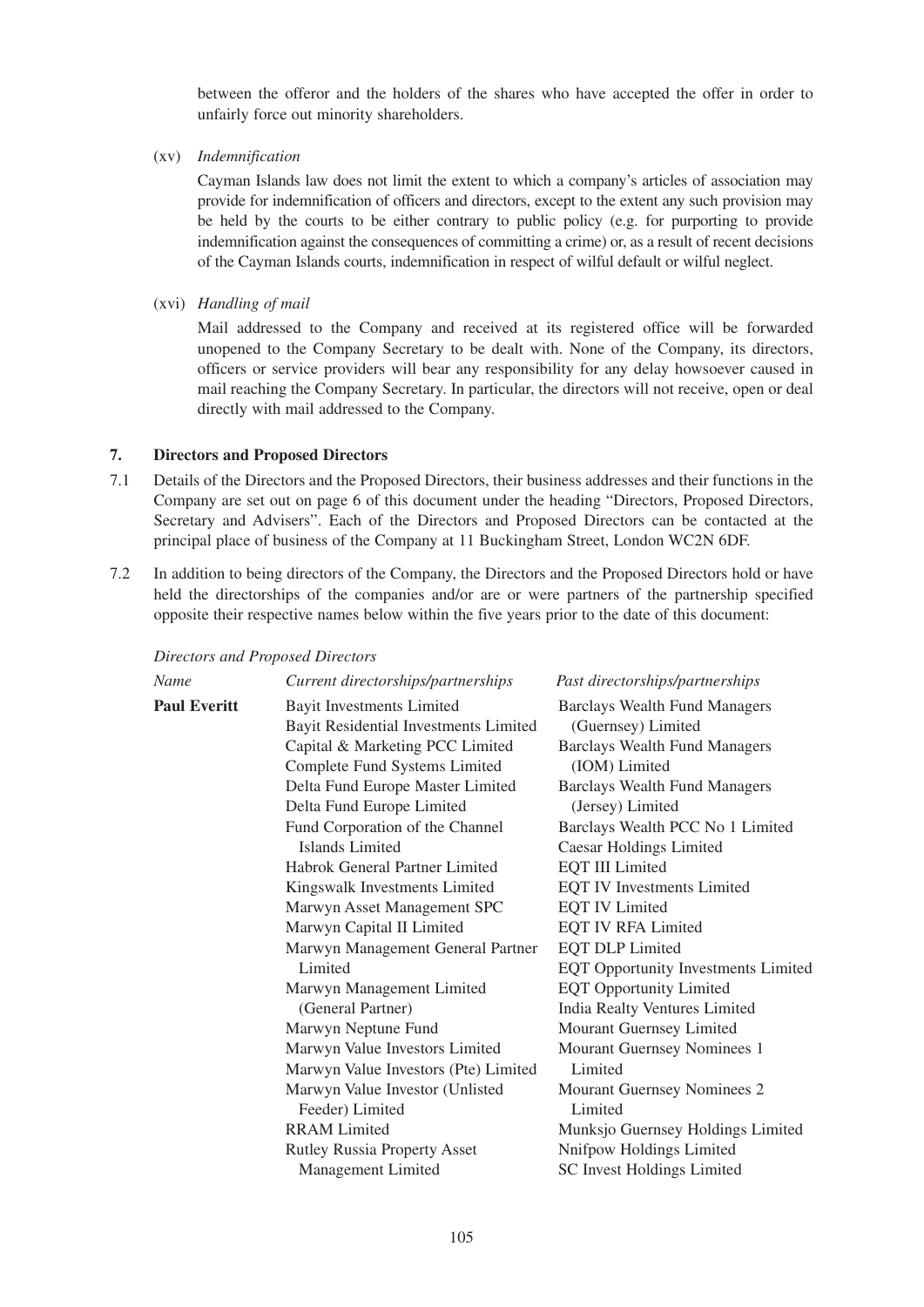| Name<br><b>Paul Everitt</b><br>(Continued) | Current directorships/partnerships                                                                                                                                                                                                                                                                                                                                                                                                                                                                                                                                                                                                                                                                       | Past directorships/partnerships<br>SC Low Vol Subsidiary Limited<br><b>SC LS Equity Subsidiary Limited</b><br><b>SC Trend Subsidiary Limited</b><br><b>SCNTFII Limited</b><br>Swiss Capital Non-Traditional Funds<br>PCC (Guernsey) Limited<br>Walbrook PCC No 1<br>Wopnnif Holdings Limited                                                                                                                                                                                                                                                                                                                                                  |
|--------------------------------------------|----------------------------------------------------------------------------------------------------------------------------------------------------------------------------------------------------------------------------------------------------------------------------------------------------------------------------------------------------------------------------------------------------------------------------------------------------------------------------------------------------------------------------------------------------------------------------------------------------------------------------------------------------------------------------------------------------------|-----------------------------------------------------------------------------------------------------------------------------------------------------------------------------------------------------------------------------------------------------------------------------------------------------------------------------------------------------------------------------------------------------------------------------------------------------------------------------------------------------------------------------------------------------------------------------------------------------------------------------------------------|
| <b>James Corsellis</b>                     | Entertainment One Ltd<br>E-One UK Limited<br>Marwyn 10 Buckingham Street LLP<br>Marwyn 11 Buckingham Street LLP<br>Marwyn Capital I Limited<br>Marwyn Capital Investments I Limited<br>Marwyn Capital LLP<br>Marwyn Capital I LLP<br>Marwyn (Catalina) LLP<br>Marwyn General Partner LLP<br>Marwyn General Partner II Limited<br>Marwyn Investment Management LLP<br>Marwyn Investment Partners LLP<br>Marwyn Management Investors LP<br>Marwyn Management Partners LP<br>Marwyn Management Partners II LP<br>Marwyn Materials Limited<br>Marwyn Opportunities I Limited<br>Marwyn Value Investors Limited<br>Marwyn Value Investors (Unlisted<br>Feeder) Limited<br><b>Orpheus Capital Partners LLP</b> | Advanced Computer Software plc<br>Baydonhill plc<br>Catalina Holdings Limited<br>Co-Investment Capital LLP Concateno<br>plc<br>Earl Street Asset Management LLC<br>Marwyn Alternative Capital Limited<br>Marwyn Alternative Capital (Pte)<br>Limited<br>Marwyn Capital Limited<br>Marwyn General Partner Limited<br>Marwyn General Partner II Limited<br>Marwyn Investments Group Limited<br>Marwyn Investment Management<br>Limited<br>Marwyn Management General Partner<br>Limited<br>Marwyn Partners Limited<br>Marwyn Trust<br>Melorio plc<br>Praesepe plc<br>Reco Insurance Capital Limited<br>Silverdell plc<br>Orpheus Capital Limited |
| <b>Paul Cookson</b>                        | The Advantage Property Income Trust<br>Limited<br>La Preya Limited<br>Marwyn Asset Management SPC<br>Marwyn Capital II Limited<br>Marwyn Capital Investments I Limited<br>Marwyn Capital Investments II<br>Limited<br>Marwyn Capital Management Limited<br>Marwyn General Partner II Ltd<br>Marwyn General Partner Limited<br>Marwyn Management General<br>Partner Limited<br>Marwyn Value Investors Ltd<br>Marwyn Value Investors (Pte) Ltd<br>Marwyn Value Investors (Unlisted)<br>Ltd<br>Sphere Retail Limited<br><b>TAPP Maidenhead Limited</b><br><b>TAPP Property Limited</b><br><b>TOPP Holdings Limited</b><br><b>TOPP Bletchley Limited</b><br><b>TOPP Property Limited</b>                     |                                                                                                                                                                                                                                                                                                                                                                                                                                                                                                                                                                                                                                               |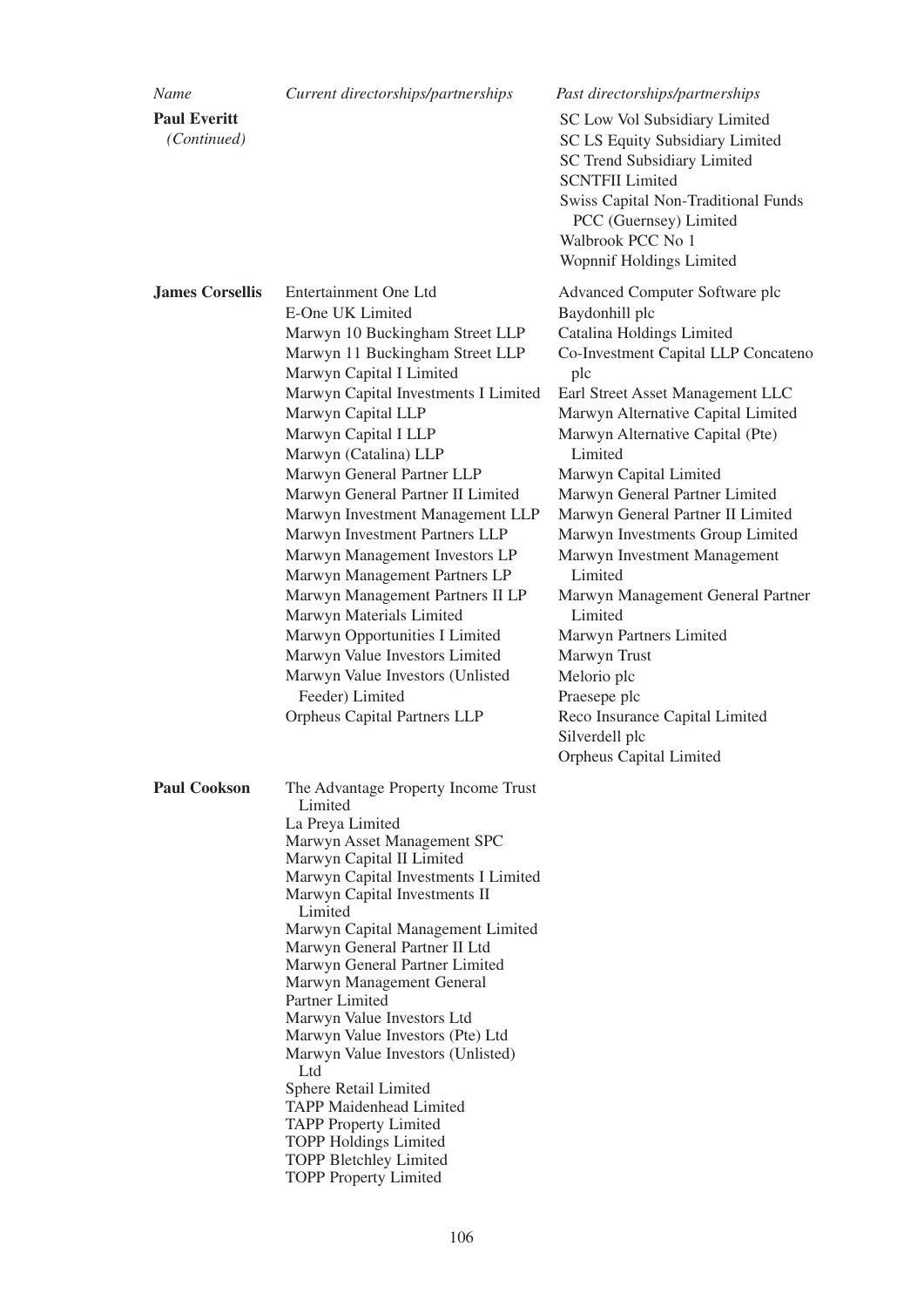| Name<br><b>Philip Holder</b>            | Current directorships/partnerships<br>The Computer Shower Company<br>Limited<br>Forefront Group Limited<br>Compania Logistica de Hidrocarburos<br><b>CLH S.A</b><br>Salamina SLU                                                                                                                                                                                   | Past directorships/partnerships<br><b>Advances Minerals Limited</b><br>Allmat (East Surrey) Limited<br>Aqueduct Capital (UK) Limited<br><b>Belfast Energy Limited</b><br><b>Belfast Gas Limited</b><br><b>Belfast Natural Gas Limited</b><br><b>Belfast Power Limited</b><br>The Cheam Group plc<br>East Surrey Energy Investments<br>Limited<br>East Surrey Holdings Limited<br>E.S. Pipelines Limited<br><b>ESP Networks Limited</b><br><b>ESP Pipelines Limited</b><br><b>Fische Limited</b><br>Phoenix Gas Limited<br>Phoenix Natural Gas Limited<br>Phoenix Power Limited<br>Phoenix Storage Limited<br><b>SESW Holding Company Limited</b><br><b>Surrey Downs Alarms Limited</b><br><b>Surrey Downs Estates Limited</b><br><b>Surrey Downs Holdings Limited</b><br><b>Surrey Downs Property Investment</b><br>Limited<br>The Sutton District Water plc<br>Sutton and East Surrey Water plc<br><b>Sutton and East Surrey Water Services</b><br>Limited<br>The Water Companies (Pension Fund) |
|-----------------------------------------|--------------------------------------------------------------------------------------------------------------------------------------------------------------------------------------------------------------------------------------------------------------------------------------------------------------------------------------------------------------------|---------------------------------------------------------------------------------------------------------------------------------------------------------------------------------------------------------------------------------------------------------------------------------------------------------------------------------------------------------------------------------------------------------------------------------------------------------------------------------------------------------------------------------------------------------------------------------------------------------------------------------------------------------------------------------------------------------------------------------------------------------------------------------------------------------------------------------------------------------------------------------------------------------------------------------------------------------------------------------------------------|
| <b>John Spellman</b>                    | Euram (UK) Ltd                                                                                                                                                                                                                                                                                                                                                     | Water UK<br>Corona Energy Ltd<br>Corona Energy Retail 1 Ltd<br>Corona Energy Retail 2 Ltd<br>Corona Energy Retail 3 Ltd<br>Corona Energy Retail 4 Ltd<br>Corona Gas Management Ltd<br>Macquarie Corona Energy Holdings<br>Ltd<br>Pulse 24 Ltd                                                                                                                                                                                                                                                                                                                                                                                                                                                                                                                                                                                                                                                                                                                                                     |
| <b>Mark Irvine</b><br><b>John Watts</b> | Advanced Computer Software plc<br>Business Systems Group Holdings plc<br>Diana Award<br>Entertainment One Ltd<br>Marwyn 10 Buckingham Street LLP<br>Marwyn 11 Buckingham Street LLP<br>Marwyn Asset Management SPC<br>Marwyn (Catalina) LLP<br>Marwyn Capital LLP<br>Marwyn Capital II Limited<br>Marwyn Capital Investments II Ltd<br>Marwyn General Partners LLP | Augean Waste Ltd<br>Concateno plc<br>Co-Investment Capital LLP<br><b>Environmental Contamination</b><br><b>Sciences Limited</b><br><b>Environmental Services Group</b><br>Limited<br><b>Inspicio Environmental Services</b><br>Group Limited<br>Inspicio Holdings Limited<br>Inspicio Limited<br>Marwyn Alternative Capital Ltd                                                                                                                                                                                                                                                                                                                                                                                                                                                                                                                                                                                                                                                                   |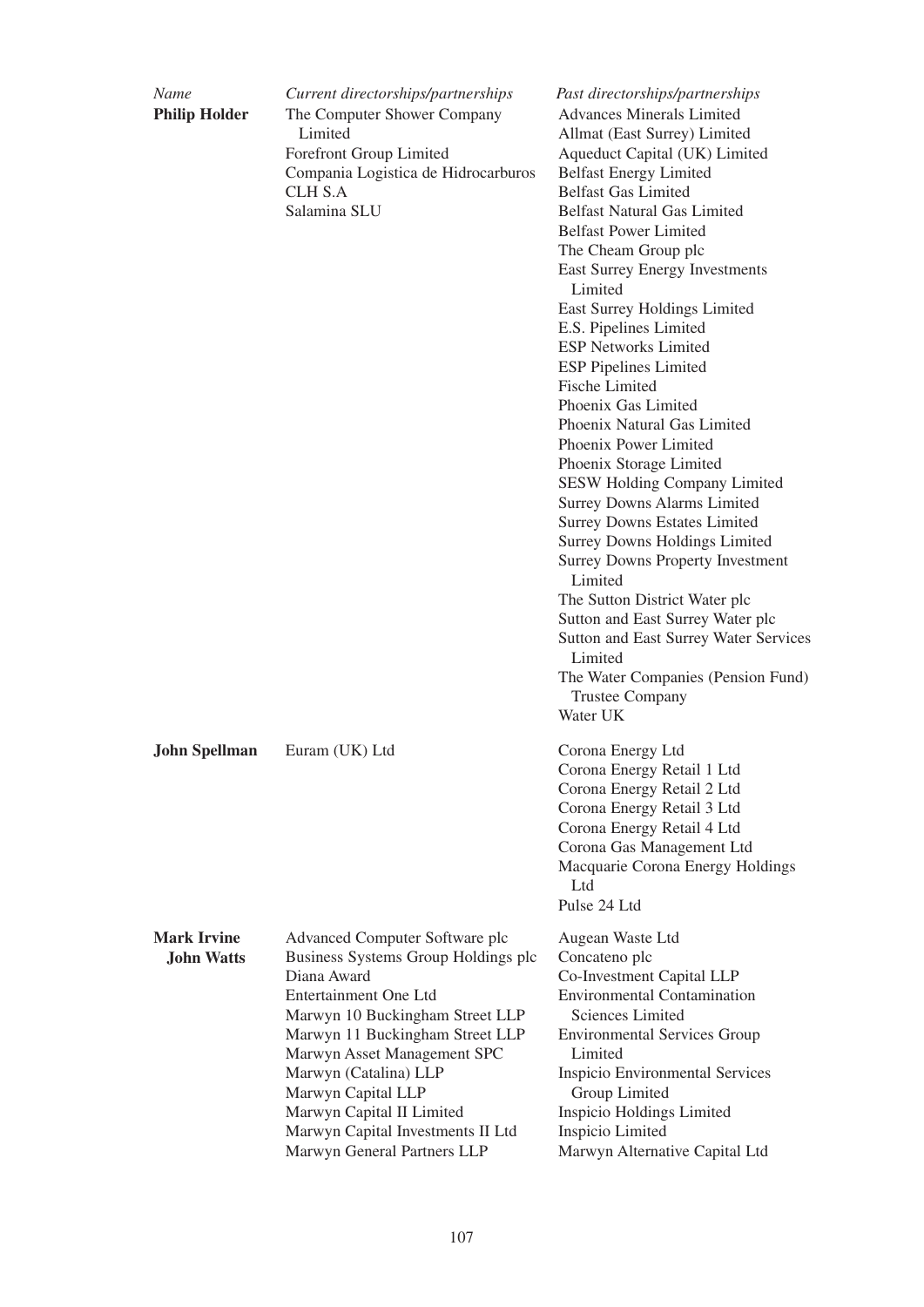| Name                                    | Current directorships/partnerships                                 | Past directorships/partnerships              |
|-----------------------------------------|--------------------------------------------------------------------|----------------------------------------------|
| <b>Mark Irvine</b><br><b>John Watts</b> | Marwyn Investment Management LLP<br>Marwyn Investment Partners LLP | Marwyn Alternative Capital (PTE)<br>Limited  |
| (Continued)                             | Marwyn Management Partners LP                                      | Marwyn Capital Limited                       |
|                                         | Melorio plc                                                        | Marwyn Investments Group Limited             |
|                                         | Orpheus Capital Limited                                            | Marwyn Investment Management                 |
|                                         | Praesepe plc                                                       | Limited                                      |
|                                         | Silverdell plc                                                     | Marwyn Management General Partner<br>Limited |
|                                         |                                                                    | Marwyn Partners Limited                      |
|                                         |                                                                    | Marwyn Trust                                 |
|                                         |                                                                    | Orpheus Capital Partners LLP                 |
|                                         |                                                                    | Panlok Limited                               |
|                                         |                                                                    | Pleasant People Ltd                          |
|                                         |                                                                    | <b>Talarius Limited</b>                      |
|                                         |                                                                    | Zetar plc                                    |
| <b>Stephen</b>                          | The Invicta Film Partnership No 13                                 | Concateno (2005) Ltd                         |
| Gutteridge                              | <b>LLP</b>                                                         | Corgi Gas Registration                       |
|                                         | President Petroleum Pty                                            | Corgi Group Ltdd                             |
|                                         | Meridian Resources USA Inc                                         | East Surrey College Trust                    |
|                                         | President Petroleum Company PLC                                    | Marwyn Investment Group                      |
|                                         | President Petroleum (UK) Ltd                                       | <b>Star Energy Group Ltd</b>                 |
|                                         | TQ Holdings Ltd                                                    | Star Energy plc                              |
|                                         |                                                                    | <b>TQ Group Ltd</b>                          |

- 7.3 Save as disclosed in this paragraph 7, as at the date of this document, none of the Directors or the Proposed Directors has:
	- (a) any unspent convictions in relation to indictable offences;
	- (b) been declared bankrupt or been subject to any individual voluntary arrangement;
	- (c) been a director of any company which has been placed in receivership, compulsory liquidation, creditors' voluntary liquidation, administration, company voluntary arrangement or any composition or arrangement with its creditors generally or any class of its creditors whilst he was a director of that company or within 12 months after he ceased to be a director of that company;
	- (d) been a partner in any partnership which has been placed in compulsory liquidation, administration or partnership voluntary arrangement whilst he was a partner of that partnership or within 12 months after he ceased to be a partner in that partnership;
	- (e) been the owner of any asset placed in receivership or been a partner in any partnership which had an asset placed in receivership whilst he was a partner of that partnership or within the 12 months after he ceased to be a partner of that partnership; or
	- (f) been subject to any public criticisms by any statutory or regulatory authorities (including recognised professional bodies) or been disqualified by a court from acting as a director of a company or from acting in the management or conduct of the affairs of any company.
- 7.4 Mark Watts was appointed as a director of Pleasant People Limited on 27 February 2000. On 21 April 2005 Pleasant People Limited went into creditors' voluntary liquidation and was dissolved on 9 October 2007. Mr. Watts was also appointed as a director of Panlok Limited on 13 June 2000. On 29 June 2001 Panlok Limited went into creditors' voluntary liquidation and was dissolved on 22 January 2008.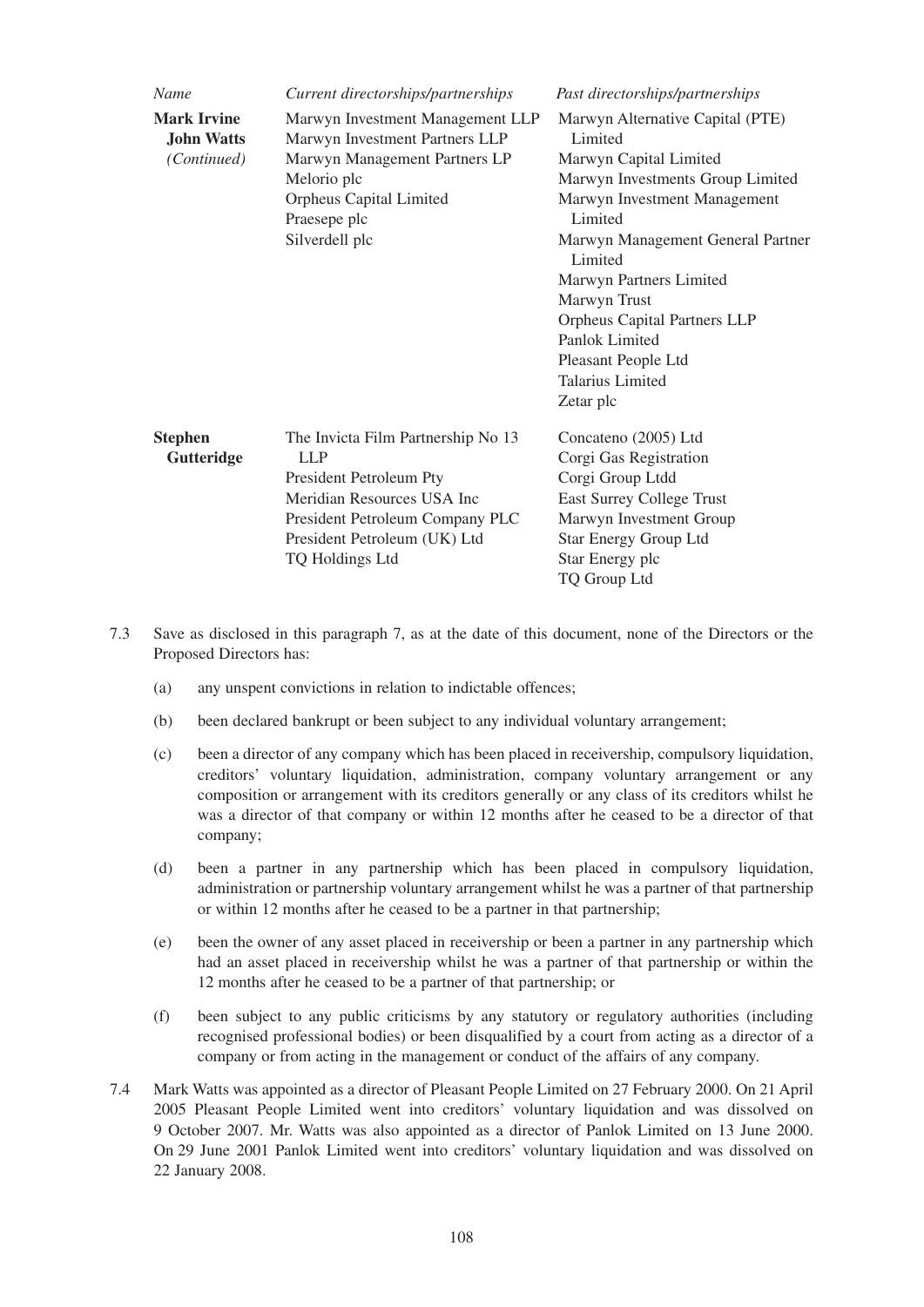- 7.5 James Corsellis resigned as a director of icollector plc on 18 September 2001 when the business was sold. On 28 February 2002 icollector plc went into creditors' voluntary liquidation.
- 7.6 Stephen Gutteridge was appointed as a director of Ferguson International plc on 1 October 1997 and resigned on 28 February 1999. Ferguson International plc went into members' voluntary liquidation on 21 January 2000 and was dissolved on 13 July 2006. Stephen was also appointed as director of Ferguson (UK) Limited on 1 October 1997 and resigned on 28 February 1999. Ferguson (UK) Limited was put into members' voluntary liquidation on 9 December 1999 and was dissolved on 1 December 2003. In addition, Mr. Gutteridge was appointed as a director of Fergdorn 06 Limited on 15 January 1998 and resigned on 28 February 1999. Fergdorm 06 Limited was put into members' voluntary liquidation on 9 December 1999 and was dissolved on 7 November 2000.
- 7.7 John Spellman was appointed as a director of Danbury Group plc in September 1989 and resigned as director with effect from 31 August 1991. Danbury Group plc went into administration on 14 August 1992. Mr. Spellman was also appointed as a director of Ovalglade Limited prior to 2 June 1991. Ovalglade Limited went into receivership on 25 August 1992 and was then dissolved on 8 July 1997.

#### **8. Directors' and Proposed Directors' service agreements and letters of appointment**

8.1 The following agreements have been entered into between the Directors and the Company:

#### *Paul Everitt*

Paul Everitt was appointed as a Director on 18 March 2010.

Mr. Everitt entered into a letter of appointment with the Company on 18 March 2010, pursuant to which he was appointed a non-executive director of the Company. The term of his appointment is for one year and may be terminated by either party giving the other not less than twelve months' written notice. The Company may terminate Mr. Everitt's appointment immediately on the occurrence of certain events. In addition, Mr. Everitt's appointment may be terminated by the Company giving not less than three months' written notice in the event of incapacity due to ill health or accident.

Mr. Everitt is to devote as much time and attention to the affairs of the Company as may be necessary to properly perform his duties and to attend board meetings. Mr. Everitt is entitled to a fee of £280 per hour, with a minimum payment of £2,500 per quarter. The fee will be subject to the review of the Board.

On Admission, Paul Everitt will resign as a Director and waive any rights or remedies that he may have in respect of that termination.

#### *James Corsellis*

James Corsellis was appointed as a Director on 4 December 2009.

Mr. Corsellis entered into a letter of appointment with the Company on 4 December 2009, pursuant to which he was appointed a non-executive director of the Company. The term of his appointment is for one year and may be terminated by either party giving the other not less than twelve months' written notice. The Company may terminate Mr. Corsellis' appointment immediately on the occurrence of certain events. In addition, Mr. Corsellis' appointment may be terminated by the Company giving not less than three months' written notice in the event of incapacity due to ill health or accident.

Mr. Corsellis is to devote as much time and attention to the affairs of the Company as may be necessary to properly perform his duties and to attend board meetings. Mr. Corsellis is entitled to an annual fee of £1. The fee will be subject to the review of the Board.

On Admission, Mr. Corsellis will resign as a Director and waive any rights or remedies that he may have in respect of that termination.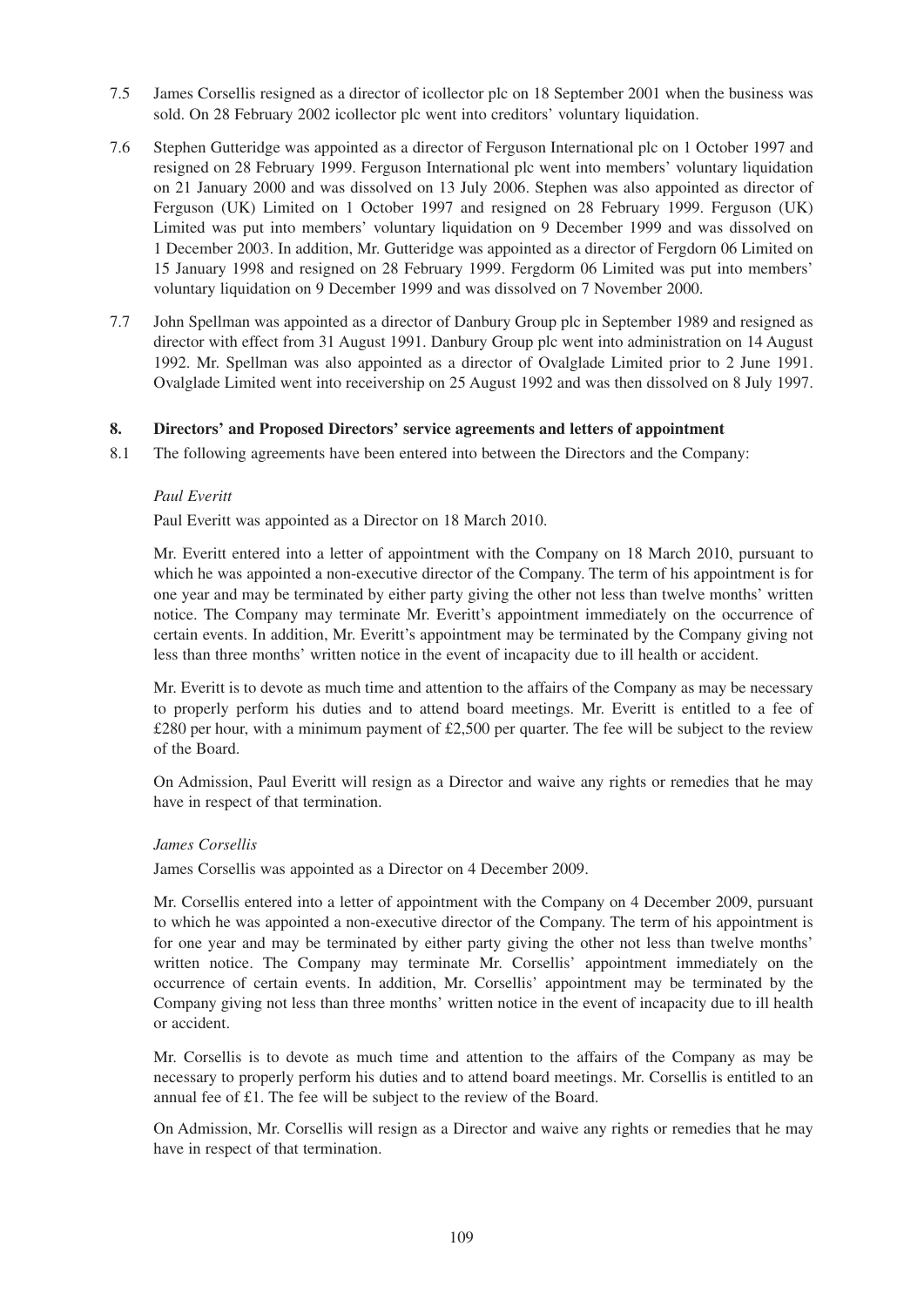#### *Paul Cookson*

Paul Cookson was appointed as a Director on 4 December 2009.

Mr. Cookson entered into a letter of appointment with the Company on 4 December 2009, pursuant to which he was appointed a non-executive director of the Company. The term of his appointment is for one year and may be terminated by either party giving the other not less than twelve months' written notice. The Company may terminate Mr. Cookson's appointment immediately on the occurrence of certain events. In addition, Mr. Cookson's appointment may be terminated by the Company giving not less than three months' written notice in the event of incapacity due to ill health or accident.

Mr. Cookson is to devote as much time and attention to the affairs of the Company as may be necessary to properly perform his duties and to attend board meetings. Mr. Cookson is entitled to an annual fee of £1. The fee will be subject to the review of the Board.

On Admission, Paul Cookson will resign as a Director and waive any rights or remedies that he may have in respect of that termination.

8.2 The following agreements have been entered into between the Proposed Directors and the Company and in each case are conditional upon, and commencing from Admission:

#### *John Spellman*

On 16 June 2010, John Spellman entered into a service agreement with the Company pursuant to which he will be appointed as chief executive officer of the Company. Mr. Spellman's appointment will continue unless terminated by (i) Mr. Spellman giving the Company not less than 6 months' written notice (ii) the Company giving Mr. Spellman not less than 12 months written notice, or (iii) will automatically terminate on Mr. Spellman's 65th birthday. The Company may terminate the letter of appointment immediately on the occurrence of certain events.

Mr. Spellman will be entitled to a salary of £220,000 per annum. Mr. Spellman is also eligible to a discretionary bonus in each calendar year of up to 50 per cent. of his annual salary, to be based on certain performance criteria to be set by the Company's remuneration committee. Mr. Spellman is also entitled to certain company benefits including an employer pension contribution of 10 per cent. of basic salary, life and medical insurance and a company car allowance.

In addition, Mr. Spellman entered into a side letter on 16 June 2010 with the Company. Pursuant to the terms of the side letter, Mr. Spellman is entitled to receive a bonus payment of £100,000 less any deductions for income tax and employee national insurance contributions. This bonus payment is conditional on, amongst other things, Completion, the execution of his service agreement with the Company and Mr. Spellman commencing active employment with the Company.

#### *Mark Watts*

On 16 June 2010, Mark Watts entered into a letter of appointment with the Company pursuant to which he will be appointed as a non-executive director of the Company. The term of his appointment is for one year and may be terminated by either party giving the other not less than three months' written notice. The Company may terminate Mr. Watts' appointment on the occurrence of certain events.

Mr. Watts' anticipated time commitment to the Company is at least one day per month after an induction phase which includes at least 10 board meetings per year. Mr. Watts' is entitled to an annual fee of £30,000 which may be increased by agreement if his anticipated monthly time commitment is materially exceeded. The annual fee will be reviewed annually by the remuneration committee of the Board.

#### *Stephen Gutteridge*

On 16 June 2010, Stephen Gutteridge entered into a letter of appointment with the Company pursuant to which he will be appointed as a non-executive director of the Company. The term of his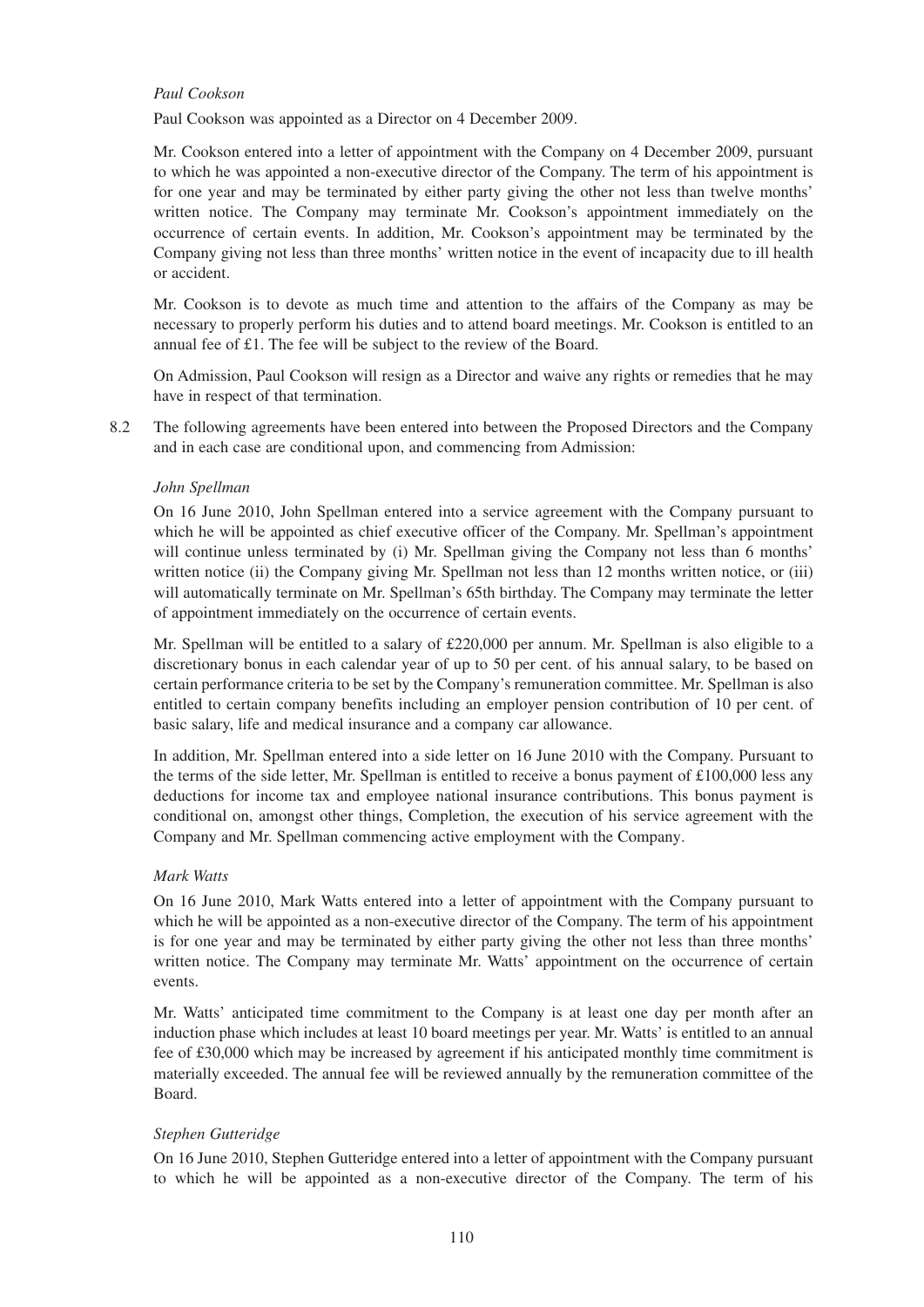appointment is for one year and may be terminated earlier by either party giving the other not less than three months' written notice. The Company may terminate Mr. Gutteridge's appointment immediately on the occurrence of certain events.

Mr. Gutteridge's anticipated time commitment is at least one day per month after an induction phase which includes at least 10 board meetings per year. Mr. Gutteridge is entitled to an annual fee of £30,000 which may be increased by agreement if his anticipated monthly time commitment is materially is exceeded. The annual fee will be reviewed annually by the remuneration committee of the Board.

### *Philip Holder*

On 16 June 2010, Philip Holder entered into a letter of appointment with the Company pursuant to which he will be appointed as Chairman of the Company. The terms of the letter is for one year and may be terminated earlier by either party giving the other not less than three months' written notice. The Company may terminate Mr. Holder's appointment immediately on the occurrence of certain events.

Mr. Holder's anticipated time commitment is at least two days per week after an induction phase which includes at least 10 board meetings per year. Mr. Holder is entitled to an annual fee of £60,000 which may be increased by agreement if his anticipated weekly time commitment is materially exceeded. The annual fee will be reviewed annually by the remuneration committee of the Board.

- 8.3 Save as specified in paragraph 8 of this Part VII (*Additional Information*), there are no existing or proposed service agreements, consultancy agreements or letters of appointment between any of the Directors, the Proposed Directors and any member of the Enlarged Group which provide benefits upon termination of employment or otherwise.
- 8.4 Save as specified in paragraphs 8 and 23 of this Part VII (*Additional Information*), the Directors and the Proposed Directors have not been paid any fees or received any benefits prior to the date of this document and, save as specified in paragraphs 8 and 23 of this Part VII (*Additional Information*), no money has been set aside to provide for benefits upon termination of employment or otherwise.

#### **9. Directors' and Proposed Directors' shareholdings and other interests**

- 9.1 As at 16 June 2010, being the latest practicable date prior to the publication of this document, none of the Directors or the Proposed Directors, nor any persons connected with them (which expression shall be construed in accordance with s252 of the Act) were interested in the existing Ordinary Shares (so far as is known to the Directors and the Proposed Directors having made appropriate enquiries).
- 9.2 As at 16 June 2010, being the latest practicable date prior to the publication of this document and save as set out below, following Admission, none of the Directors or the Proposed Directors shall be interested in the Enlarged Share Capital of the Company and (so far as is known to the Directors and the Proposed Directors having made appropriate enquiries) persons connected with them (which expression shall be construed in accordance with s252 of the Act).

|                           |                               |                  | Percentage of        |
|---------------------------|-------------------------------|------------------|----------------------|
|                           |                               | Total number     | Company's            |
|                           |                               | of Ordinary      | Enlarged             |
|                           | Number of                     | <i>Shares on</i> | <b>Share Capital</b> |
| Name                      | <b>General Placing Shares</b> | Admission        | on Admission         |
| <b>James Corsellis</b>    | 833,333                       | 833,333          | $0.5^{\circ}$        |
| <b>Stephen Gutteridge</b> | 104,166                       | 104,166          | 0.1                  |
| <b>Philip Holder</b>      | 416,666                       | 416,666          | 0.3                  |
| <b>John Spellman</b>      | 625,000                       | 625,000          | $0.4^{\circ}$        |

9.3 John Spellman and Philip Holder have subscribed for 400,000,000 and 100,000,000 Management Participation Shares respectively. The Management Participation Shares can be sold to the Company in the event that certain growth and vesting conditions are met at a percentage of the increase in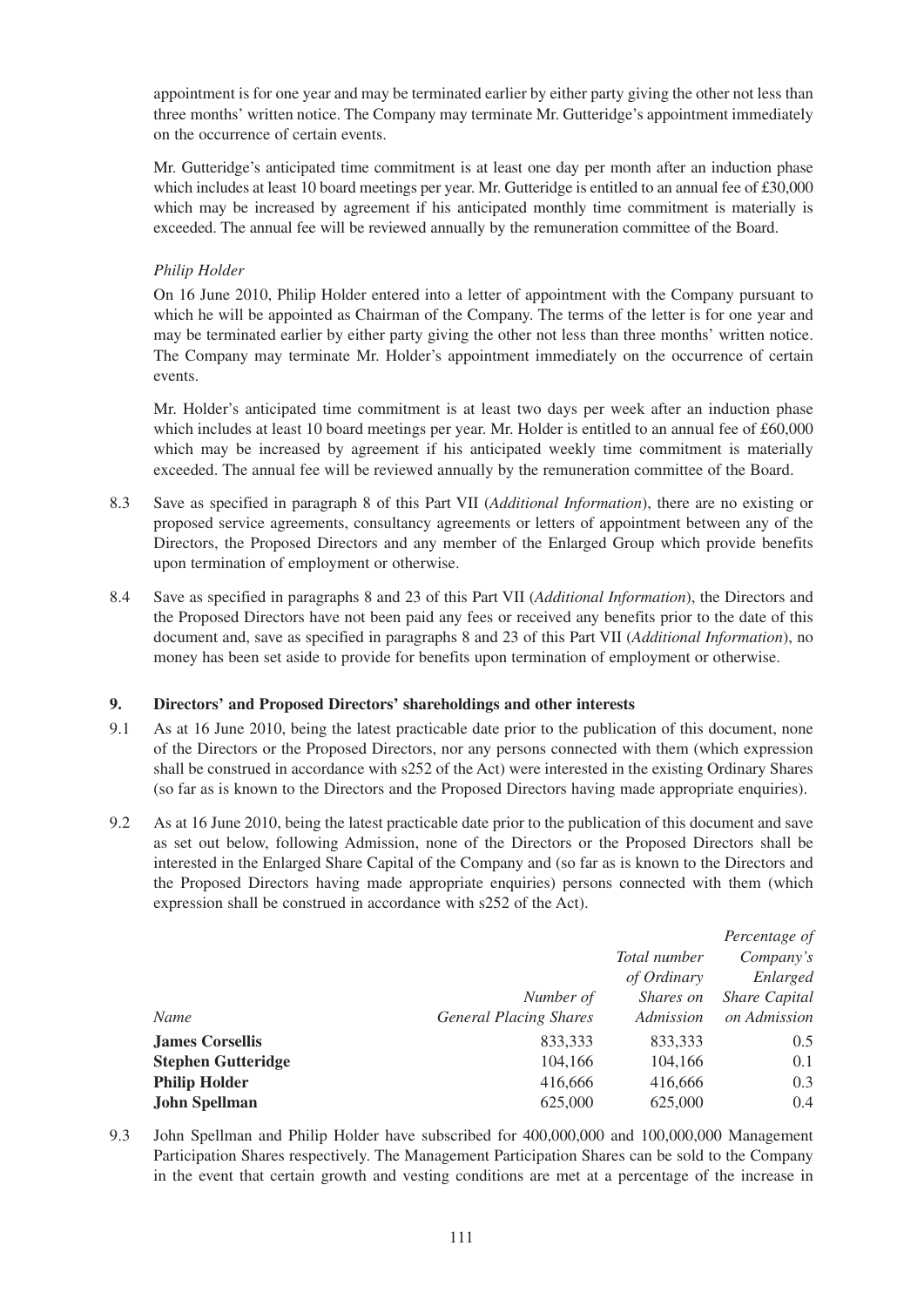Shareholder value of the Company. Details of the circumstances in which the Management Participation Shares can be sold to the Company and the relevant price that they can be sold at is set out at paragraph 13 of Part I (*Letter from the Directors of Marwyn Capital I Limited*) of this document.

- 9.4 As at 16 June 2010, being the latest practicable date prior to the publication of this document, none of the Directors or the Proposed Directors, nor any persons connected with them (which expression shall be construed in accordance with s252 of the Act) have, or propose to have on Admission, any options over Ordinary Shares (so far as is known to the Directors and the Proposed Directors having made appropriate enquiries).
- 9.5 Save as disclosed in this document, none of the Directors or the Proposed Directors have or will have any interests, whether beneficial or non-beneficial, in the issued share capital or loan capital of any member of the Enlarged Group and nor does (so far as is known to the Directors and the Proposed Directors having made appropriate enquiries) any persons connected with them (which expression shall be construed in accordance with s252 of the Act).
- 9.6 Save as set out below, there are no potential conflicts of interest between any duties to the Company of the Directors or the Proposed Directors and their private interests and other duties.

| Name                   | Position/interest                                                                                                                                                                                                                                                                                                                                                                                                                                                                                                                                                                                                     |
|------------------------|-----------------------------------------------------------------------------------------------------------------------------------------------------------------------------------------------------------------------------------------------------------------------------------------------------------------------------------------------------------------------------------------------------------------------------------------------------------------------------------------------------------------------------------------------------------------------------------------------------------------------|
| <b>James Corsellis</b> | James Corsellis is a partner, member or director (as applicable) of<br>certain affiliates of Marwyn Value Investors L.P (as further described<br>in paragraph 12 of Part I (Letters from the Directors of Marwyn<br>Capital I Limited) and paragraph 7.2 of this Part VII (Additional<br>Information)), which is, as at the date of this document, a substantial<br>shareholder in the Company as further described in paragraph 12 of<br>this Part VII (Additional Information). A full list of Mr. Corsellis'<br>relevant directorships is described at paragraph 7.2 of this Part VII<br>(Additional Information). |
| <b>Mark Watts</b>      | Mark Watts is a partner, member or director (as applicable) of certain<br>affiliates of Marwyn Value Investors L.P (as further described in<br>paragraph 12 of Part I (Letters from the Directors of Marwyn Capital<br>I Limited) and paragraph 7.2 of this Part VII (Additional<br><i>Information</i> ), which is, as at the date of this document, a substantial<br>shareholder in the Company as further described in paragraph 12 of<br>this Part VII (Additional Information). A full list of Mr Watts'<br>relevant directorships is described at paragraph 7.2 of this Part VII<br>(Additional Information).    |
| <b>Paul Cookson</b>    | Paul Cookson is employed by Axio Capital Solutions Limited, a<br>company whose ultimate controller is Marwyn Capital Management<br>Limited and which is also the Company Secretary.                                                                                                                                                                                                                                                                                                                                                                                                                                   |
| <b>Paul Everitt</b>    | Paul Everitt is currently a director of Marwyn Capital Management<br>Limited as well as other Marwyn companies. A full list of<br>Mr. Everitt's relevant directorships is described at paragraph 7.2 of<br>this Part VII (Additional Information).                                                                                                                                                                                                                                                                                                                                                                    |

- 9.7 There are no outstanding loans granted by any member of the Enlarged Group to any of the Directors or the Proposed Directors and there are no guarantees provided by any member of the Enlarged Group for the benefit of any of the Directors or Proposed Directors.
- 9.8 Save as disclosed in this document, no Director or Proposed Director nor any member of his immediate family nor any person connected with him has a related financial product (as defined in the AIM Rules for Companies) referenced to the Ordinary Shares being admitted.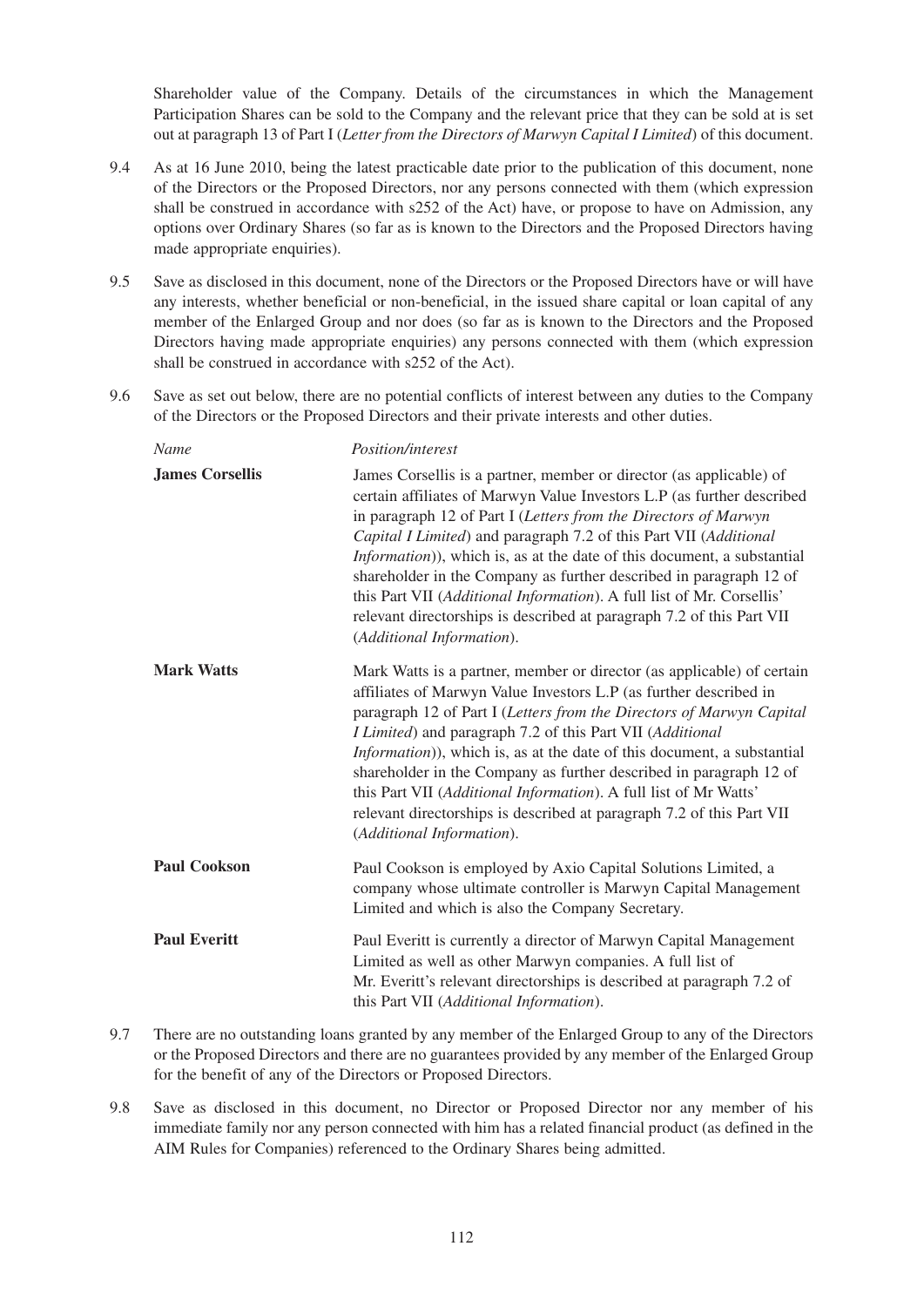9.9 Details of any restrictions agreed by the Proposed Director with regard to the disposal of their holdings in the Company's securities are set out in paragraph 14 of this Part VII (*Additional Information*).

### **10. Employees**

- 10.1 Other than the Directors, Proposed Directors and as detailed in paragraph 10.2 below, the Company has not employed any persons since its incorporation.
- 10.2 The table below sets out the average number of persons employed (which excludes agency staff and consultants) by Fulcrum during the financial years ended 31 March:

| Financial vear | Average number of persons employed* |
|----------------|-------------------------------------|
| 2009           | 332                                 |
| 2008           | 393                                 |
| 2007           | 395                                 |
|                |                                     |

\* Note: excludes agency staff.

- 10.3 As at 16 June, being the last practicable date prior to publication of this document, Fulcrum had 286 employees (which excludes agency staff and consultants). The employees of Fulcrum are based at various locations around the United Kingdom including Rotherham and Edinburgh. The majority of employees are based in Rotherham.
- 10.4 Details of the Company's share incentive arrangements are set out at paragraph 16 of Part VII (*Additional Information*).

# **11. Related party transactions**

- 11.1 Save as disclosed in this document and in particular with reference to the additional corporate finance fee paid to Marwyn Capital LLP described in paragraph 14.1(b)(ii) of this Part VII and to the Management Participation Shares and Marwyn Option Agreement set out at paragraphs 13 and 14 of Part I (*Letter from the Directors of Marwyn Capital I Limited*) of this document, none of the members of the Enlarged Group have entered into any related party transaction, as defined by the AIM Rules for Companies since the Company's incorporation.
- 11.2 Marwyn Value Investors L.P. has agreed to subscribe for, in aggregate, 416,500 Placing Shares (representing approximately 0.3 per cent. of the Enlarged Share capital). Such a transaction falls within the definition of related party transaction as defined by the AIM Rules for Companies.
- 11.3 Killik & Co has agreed to subscribe for, in aggregate, 13,332,500 Placing Shares (representing approximately 8.6 per cent. of the Enlarged Share capital.) Such a transaction falls within the definition of related party transactions as defined by the AIM Rules for Companies.
- 11.4 The Directors and the Proposed Directors consider, having consulted with Cenkos Securities as its nominated adviser, that the terms of the related party transactions are fair and reasonable insofar as its shareholders are concerned.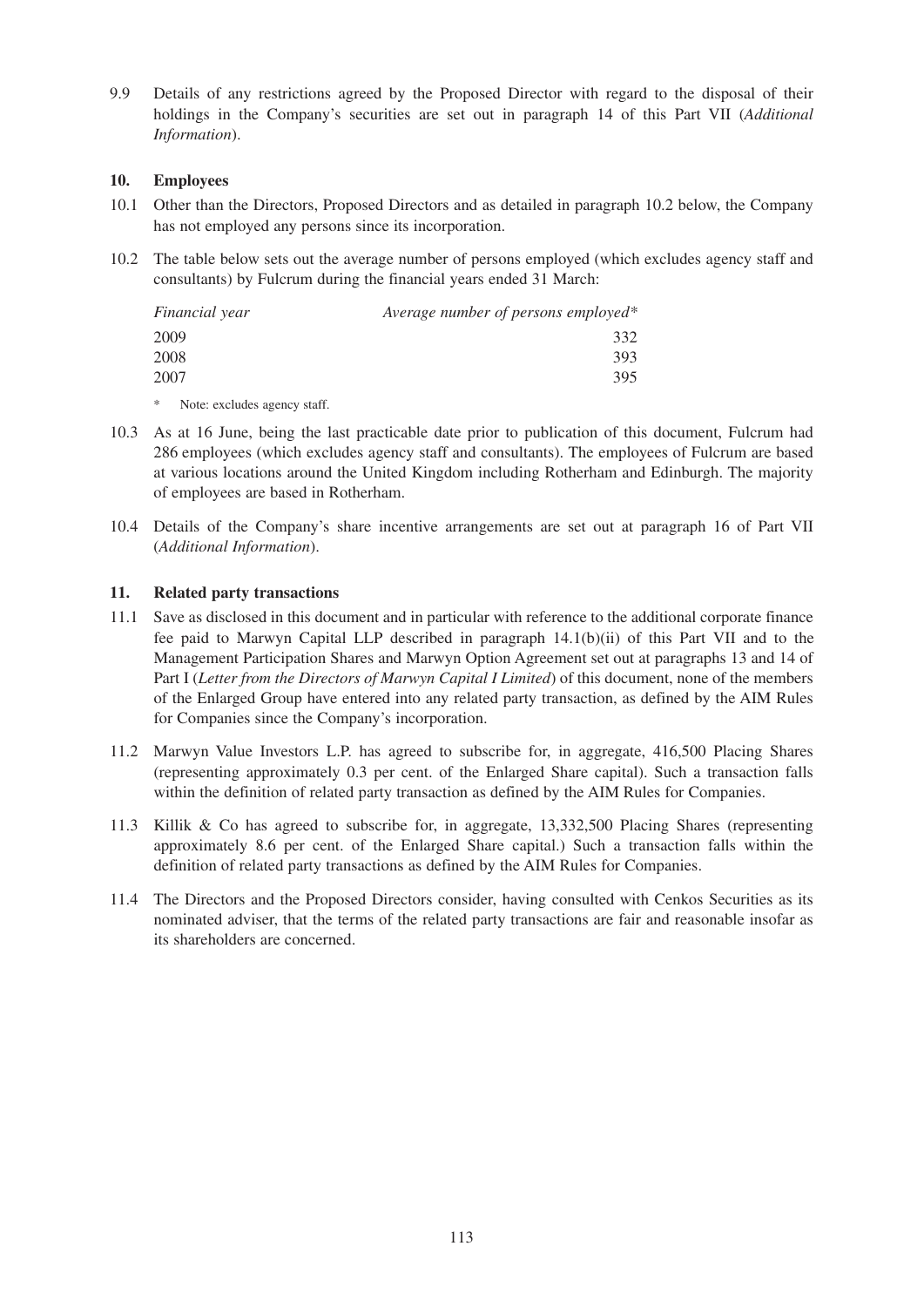#### **12. Significant shareholdings**

12.1 As at 16 June 2010, being the latest practicable date prior to the publication of this document, save as set out below, the Company is not aware of any persons who directly or indirectly have an interest of three per cent. or more of the Company's capital or voting rights:

|                             | Percentage of          |                      |
|-----------------------------|------------------------|----------------------|
|                             |                        | <i>issued share</i>  |
|                             | Number of              | capital              |
| Name of Shareholder         | <b>Ordinary Shares</b> | $(\text{per cent.})$ |
| Marwyn Value Investors L.P. | 20,000,000             | 32.00                |
| Killik & Co                 | 15,000,000             | 23.95                |
| Spreadex Limited            | 11,750,000             | 18.76                |
| <b>Fidelity Investments</b> | 6,250,000              | 9.97                 |
| Amati Global Partners LLP   | 5,000,000              | 7.98                 |
| <b>Collins Stewart</b>      | 4,000,000              | 6.39                 |
| <b>ISIS EP</b>              | 3,000,000              | 4.79                 |
| WH Ireland Group            | 2,500,000              | 3.99                 |
| Legal & General             | 2.500,000              | 3.99                 |

12.2 Following Admission, the following persons will (so far as is known to the Directors and the Proposed Directors having made appropriate enquiries) directly or indirectly have an interest of three per cent. or more of the Company's capital or voting rights:

|                             |                 | Percentage of        |
|-----------------------------|-----------------|----------------------|
|                             |                 | the Enlarged         |
|                             | Number of       | <b>Share Capital</b> |
| Name of Shareholder         | Ordinary Shares | (per cent.)          |
| Killik & Co                 | 28,332,500      | 18.4                 |
| Marwyn Value Investors L.P. | 20,416,500      | 13.2                 |
| Ecofin                      | 20,000,000      | 13.0                 |
| Legal & General             | 15,000,000      | 9.7                  |
| Amati Global Partners LLP   | 13.249.500      | 8.6                  |
| Spreadex Limited            | 11,750,000      | 7.6                  |
| Foreign and Colonial        | 8,250,000       | 5.3                  |
| <b>Fidelity Investments</b> | 6,250,000       | 4.0                  |
| Artemis                     | 5,000,000       | 3.2                  |
|                             |                 |                      |

- 12.3 As at 16 June 2010, being the latest practicable date before the publication of this document, other than as disclosed in this paragraph 12, so far as is known to the Directors and the Proposed Directors, no person is or will, immediately following the Placing, be directly or indirectly interested in three per cent. or more of the Ordinary Share capital.
- 12.4 As at 16 June 2010, being the last practicable date prior to the publication of this document, the Company is not aware of any arrangements the operation of which may at a subsequent date result in a change in control of the Company.

#### **13. Principal Investments**

- 13.1 Other than the Acquisition (as further described in paragraph 14 of this Part VII (*Additional Information*) the Company has not made any principal investments in the period between its incorporation and the date of this document.
- 13.2 Fulcrum has not made any principal investments in the period between 31 March 2007 and the date of this document.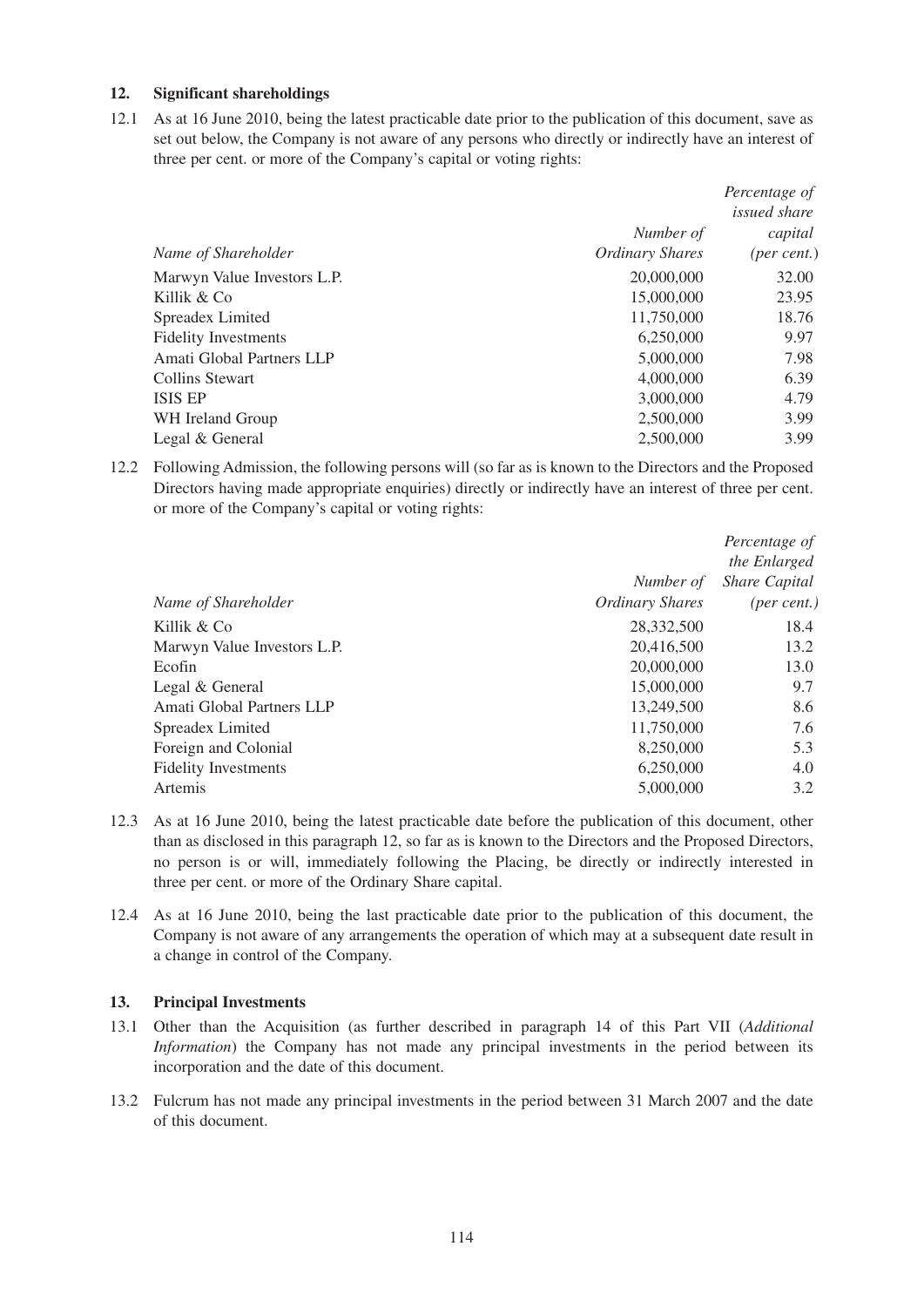#### **14. Material contracts**

- 14.1 The following contracts (not being contracts entered into in the ordinary course of business) have been entered into by any member of the Group:
	- (a) during the two years prior to the date of this document; and
	- (b) contain provisions under which any member of the Group has any obligation or entitlement which is or may be material to any member of the Group at the date of this document.

#### (i) *Corporate finance advisory agreement*

Pursuant to a corporate finance advisory agreement between the Company and Marwyn Capital LLP dated 18 December 2009, Marwyn Capital LLP has agreed to provide strategic and corporate finance advice to the Company for a fee of £15,000 per month. Marwyn Capital LLP may terminate the appointment immediately if the Company commits a material breach of the terms of the agreement or if the Company fails to accept the advice of Marwyn Capital LLP on a material matter. The Company may terminate the appointment upon the giving of three months' notice after the expiry of the initial term of one year. Under the agreement, the Company has agreed to indemnify Marwyn Capital LLP and its associates in respect of the appointment. The agreement is governed by English law.

#### (ii) *Additional corporate finance fee arrangement*

The Company has agreed with Marwyn Capital LLP that Marwyn Capital LLP will receive a fee of £0.5 million for corporate finance advisory services provided by it to the Company in relation to the Acquisition and Admission.

#### (iii) *Nomad and broker agreement*

Pursuant to a nominated adviser and broker agreement between the Company and Cenkos Securities dated 10 December 2009, the Company appointed Cenkos Securities as its nominated adviser and broker in accordance with the AIM Rules. Pursuant to this agreement, it was agreed that Cenkos Securities would receive an annual fee of £25,000. This fee will increase to £50,000 on Completion. Cenkos Securities fees are payable half-yearly in advance. The agreement is terminable by either party by giving the other party three months' notice. Cenkos Securities has also reserved the right to terminate the agreement at any time in (amongst other things) the event of a material breach of the agreement by the Company if such breach has not been remedied within 10 business days (following a written request for Cenkos Securities to do so) and on reasonable written notice in certain circumstances under the agreement, the Company gave certain customary warranties and indemnities to Cenkos Securities in connection with its engagement as the Company's nominated adviser and broker. The agreement is governed by English law.

#### (iv) *2009 Placing Agreement*

The Company, each of the directors at the time of the initial admission of the Company ("**Initial Admission**") and Cenkos Securities entered into a placing agreement dated 22 December 2009 (the "**2009 Placing Agreement**"), pursuant to which and subject to certain conditions (which have now been fulfilled), Cenkos Securities agreed to use its reasonable endeavours to procure purchasers for the Ordinary Shares to be issued pursuant to the 2009 Placing. Pursuant to this agreement, Cenkos Securities, on behalf of the Company, placed 62,640,000 ordinary shares of 0.1 pence per share at 10 pence per share.

In consideration for its services under the 2009 Placing Agreement, Cenkos Securities received from the Company a fee of £195,560 and all out-of pocket expenses incurred by it in connection with the 2009 Placing.

The Company and the Directors gave certain customary representations and warranties and the Company agreed to provide customary indemnities to Cenkos Securities.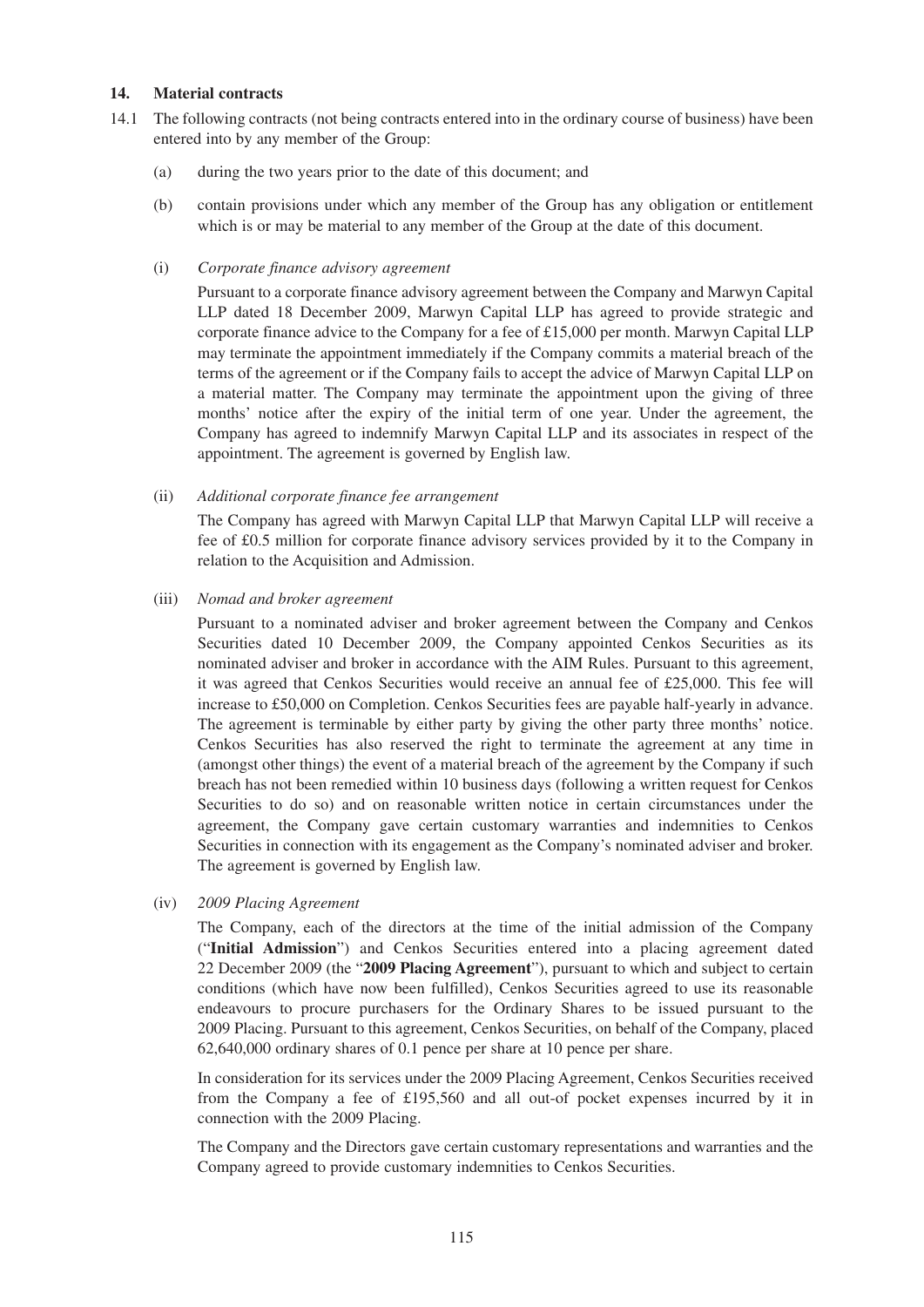#### (v) *2009 Lock-in deed and orderly market agreement*

Pursuant to a deed dated 22 December 2009 made between the Marwyn Value Investors L.P., the Company, Cenkos Securities and the directors at the time of Initial Admission, the Marwyn Value Investors L.P. and such directors agreed, conditional on Initial Admission (which has now been fulfilled), that they will not, and will procure that no person connected with them will (subject to certain exceptions) dispose of any Ordinary Shares held by them at the date of Initial Admission (or any additional Ordinary Shares issued to them following the exercise of any option granted or arising by virtue of the holding of those Ordinary Shares at the Initial Admission or acquired by them during the period of 12 months from the Initial Admission) for a period of 12 months following the Initial Admission.

Additionally, for a further 12 months and thereafter for so long as Cenkos Securities is the Company's nominated adviser and broker, each of the directors who were a party to the agreement and the Marwyn Value Investors L.P. agreed to sell his or its Ordinary Shares through Cenkos Securities, provided that the commissions payable shall be equivalent to those that would have been reasonably payable by the directors and/or the Marwyn Value Investors L.P. (as the case may be) for an institution execution-only broking service.

Each of the directors who were a party to the agreement and the Marwyn Value Investors L.P. gave customary warranties and representations to Cenkos Securities and the Company.

#### (vi) *Depository agreement*

Pursuant to a depository agreement dated 18 December 2009 between the Company and the Depository (the "**Depository Agreement**"), the Company appointed the Depository to constitute and issue from time-to-time, upon the terms of a deed poll, the Depository Interests representing securities issued by the Company and to provide certain other services in connection with such Depository Interests.

The agreement is governed by English law. It contains indemnities whereby the Depository indemnifies the Company against (i) any loss arising from the breach of the terms of the deed poll; and (ii) whereby the Company indemnifies the Depository for any claim made against the Depository by a holder of securities which arises as a result of the Depository performing its obligations under the Depository Agreement.

#### (vii) *Acquisition Agreement*

Under the terms of the Acquisition Agreement, National Grid Holdings has agreed to sell and the Subsidiary has agreed to acquire the entire issued share capital of Fulcrum Group Holdings, subject to (amongst other things):

- (i) the approval of the Resolutions by Shareholders at the General Meeting;
- (ii) Admission;
- (iii) the Placing Agreement becoming unconditional in all respects (save for any condition relating to Admission); and
- (iv) no material adverse change having occurred in relation to Fulcrum before Completion.

The consideration payable to National Grid Holdings will be satisfied by the payment of £10 in cash on Completion; with a post Completion working capital adjustment, which it is anticipated will be approximately £5.0 million in favour of the Subsidiary, to ensure a working capital figure at Completion of negative £5.275 million. Certain inter-company debt owed by Fulcrum to National Grid shall be discharged on Completion.

The Acquisition Agreement contains standard commercial warranties, specific indemnities from National Grid Holdings in favour of the Subsidiary, a tax covenant given by National Grid Holdings in respect of certain tax liabilities payable or which may become payable by the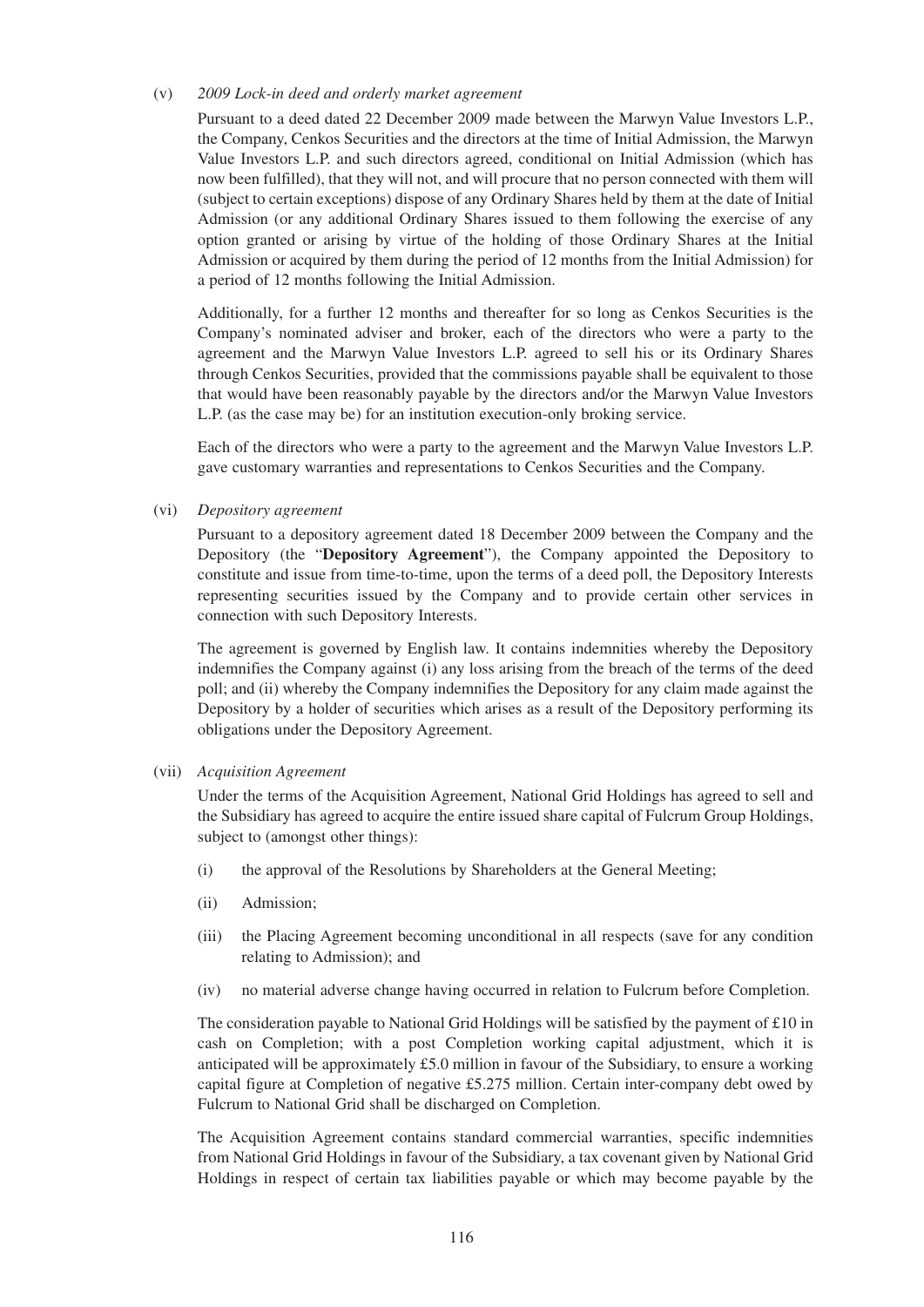Subsidiary and certain restrictive covenants granted by National Grid Holdings. In addition, the Company guarantees the obligations of the Subsidiary under the SPA.

#### (viii) *Irrevocable undertakings*

The Company has received the following irrevocable undertakings granted to the Company, to vote (or otherwise procure the vote) in favour of each of the Resolutions to be passed at the General Meeting (or any adjournment thereof):

- (a) An irrevocable undertaking from Marwyn Value Investors L.P. dated 4 June 2010 in respect of 20,000,000 Ordinary Shares;
- (b) An irrevocable undertaking from ISIS LP dated June 2010 in respect of 3,000,025 Ordinary Shares;
- (c) An irrevocable undertaking from Fidelity Investments dated 10 June 2010 in respect of 6,250,000 Ordinary Shares;
- (d) An irrevocable undertaking from Robert Marroney dated 11 June 2010 in respect of 4,000,000 Ordinary Shares;
- (e) An irrevocable undertaking from Killik & Co dated 14 June 2010 in respect of 12,490,000 Ordinary Shares; and
- (f) An irrevocable undertaking from Amati Global Investors dated 15 June 2010 in respect of 5,001,000 Ordinary Shares.

Each of the persons listed above additionally undertook not to sell, transfer, encumber or otherwise dispose of any interest in their respective Ordinary Shares or give instructions to do so.

#### (ix) *Placing Agreement*

A Placing Agreement dated 16 June 2010 entered into between the Company, Cenkos Securities, the Directors and the Proposed Directors pursuant to which Cenkos Securities agreed to use its reasonable endeavours to procure subscribers for the Placing Shares at the Placing Price. The Placing Agreement is conditional upon, amongst other things, Admission becoming effective by no later than 8.00 a.m. on 23 July 2010, the passing of the Resolutions at the General Meeting and the Acquisition Agreement becoming unconditional in all respects (other than any conditions relating to completion of the Placing Agreement or Admission).

Under the Placing Agreement, Cenkos Securities is entitled, at its discretion and out of its own resources at any time, to rebate to some or all investors, or to other parties, all or a part of its fees relating to the Placing. Cenkos Securities is also entitled under the Placing Agreement to retain agents and may pay commissions in respect of the Placing to any or all of these agents out of its own resources.

The Company, the Directors and the Proposed Directors give certain customary warranties to Cenkos. The Placing Agreement can be terminated prior to Admission in certain circumstances, including if (in the reasonable opinion of Cenkos Securities), the warranties are not true and accurate in any material respect and if there is a material adverse change in the financial or trading position or prospects of the Enlarged Group.

Subject to the Placing Agreement becoming unconditional, not being terminated and the Placing Shares being issued, the Company has agreed to pay to Cenkos Securities a total fee of £0.5 million. The Company also agreed to pay certain other reasonable costs, charges and expenses (including VAT) of, or incidental to, the Placing including fees payable to London Stock Exchange, accountancy and legal fees, Registrar expenses, printing, advertising and other costs related to the Placing.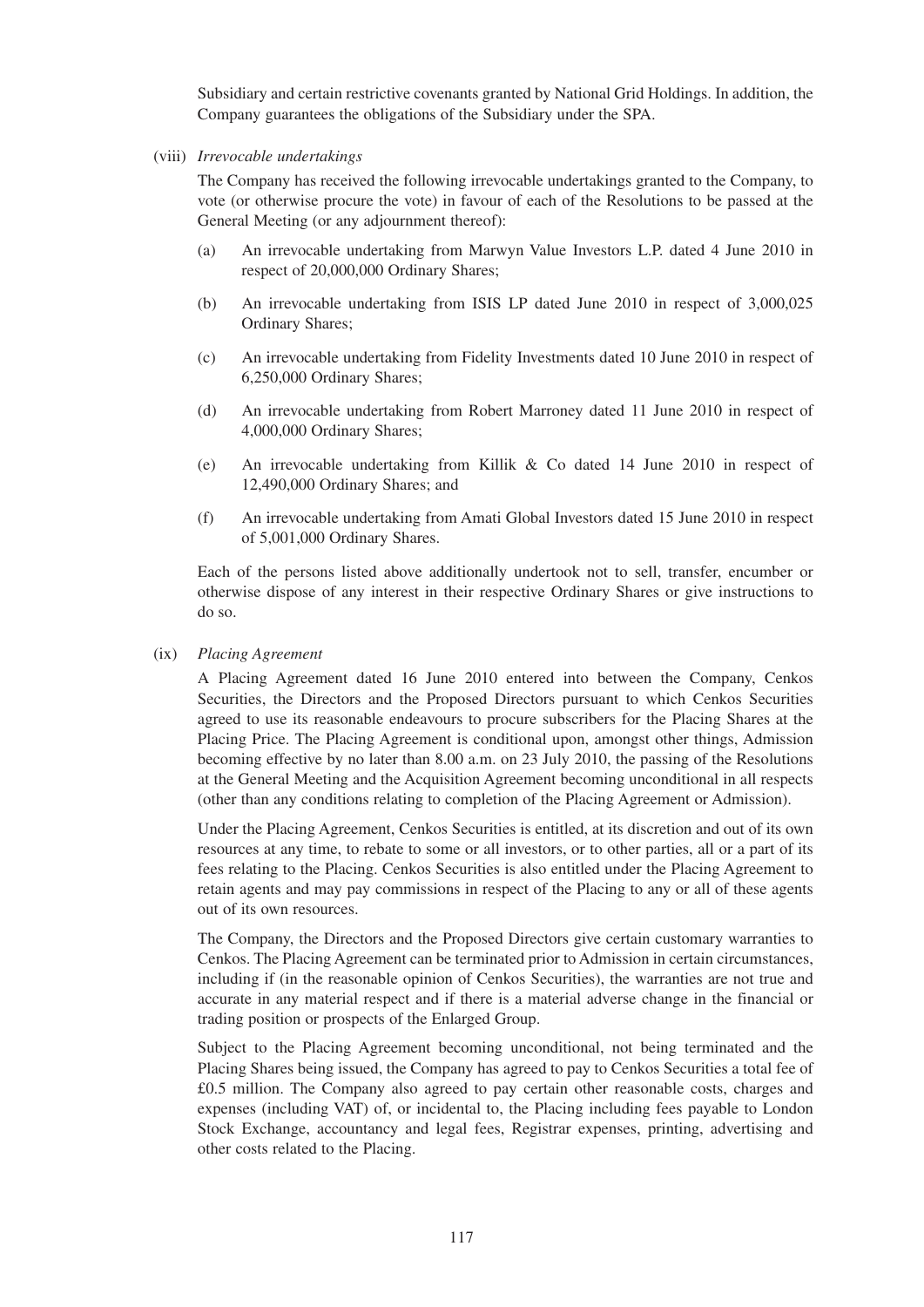#### (x) *Lock-in deed*

The Company, Marwyn Value Investors L.P., Cenkos Securities and the Proposed Directors have entered into a lock-in deed pursuant to which Marwyn Value Investors L.P. and the Proposed Directors have agreed that (i) for a period of 12 months from the date of Admission, neither they (nor their respective related parties (as defined in the AIM Rules)) shall dispose of any shares in which they are interested or become interested (meaning any interest in shares as defined in the Act), subject to certain exceptions such as the transfer to a connected person; and (ii) for a further period of 12 months or for so long as Cenkos Securities is the nominated adviser and/or broker to the Company, Marwyn Value Investors L.P. and the Proposed Directors shall make any transfer or disposal of any shares in which they are interested or become interested through Cenkos Securities as the agent selling stockbroker (unless Cenkos otherwise consents).

Pursuant to the agreement, each of the Proposed Directors and Marwyn Value Investors L.P. give customary warranties and representations to Cenkos Securities and the Company.

The aggregate number of Ordinary Shares to be held by Marwyn Value Investors L.P. and the Proposed Directors as at Admission, to which such lock in and orderly restrictions will apply, will be 22,395,665 Ordinary Shares, representing 14.5 per cent. of the Enlarged Share Capital.

#### (xi) *Letters of appointment*

A description of the agreements entered into by the Company with the Directors and the Proposed Directors is set out in paragraph 8 of this Part VII (*Additional Information*).

#### (xii) *Marwyn Participation Option Agreement*

A description of the Marwyn Participation Option Agreement is set out in paragraph 14 of Part I (*Letter from the Directors of Marwyn Capital I Limited*) of this document.

# (xiii) *Management Incentive Arrangements* A description of the Management Incentive arrangements is set out in paragraph 13 of Part I (*Letter from the Directors of Marwyn Capital I Limited*) of this document.

- 14.2 No member of Fulcrum has entered into contracts (not being contracts entered into in the ordinary course of business):
	- (a) during the two years prior to the date of this document; and
	- (b) contain provisions under which any member of the Group has any obligation or entitlement which is or may be material to any member of the Group at the date of this document.

### **15. Litigation**

- 15.1 There are no, and have been no, governmental, legal or arbitration proceedings (including any such proceedings which are pending or threatened against the Company of which the Company is aware) during the period of 12 months prior to the date of this document which may have, or may have had in the recent past a significant effect on the Company's and/or the Group's financial position or profitability.
- 15.2 There are no, and have been no, governmental, legal or arbitration proceedings (including any such proceedings which are pending or threatened against Fulcrum of which the Company is aware) during the period of 12 months prior to the date of this document which may have, or may have had in the recent past, a significant effect on Fulcrum's financial position or profitability.

#### **16. Share incentive arrangements**

16.1 The only share incentive arrangement that will remain in place following Admission will be the Management Participation Shares and the Marwyn Participation Option.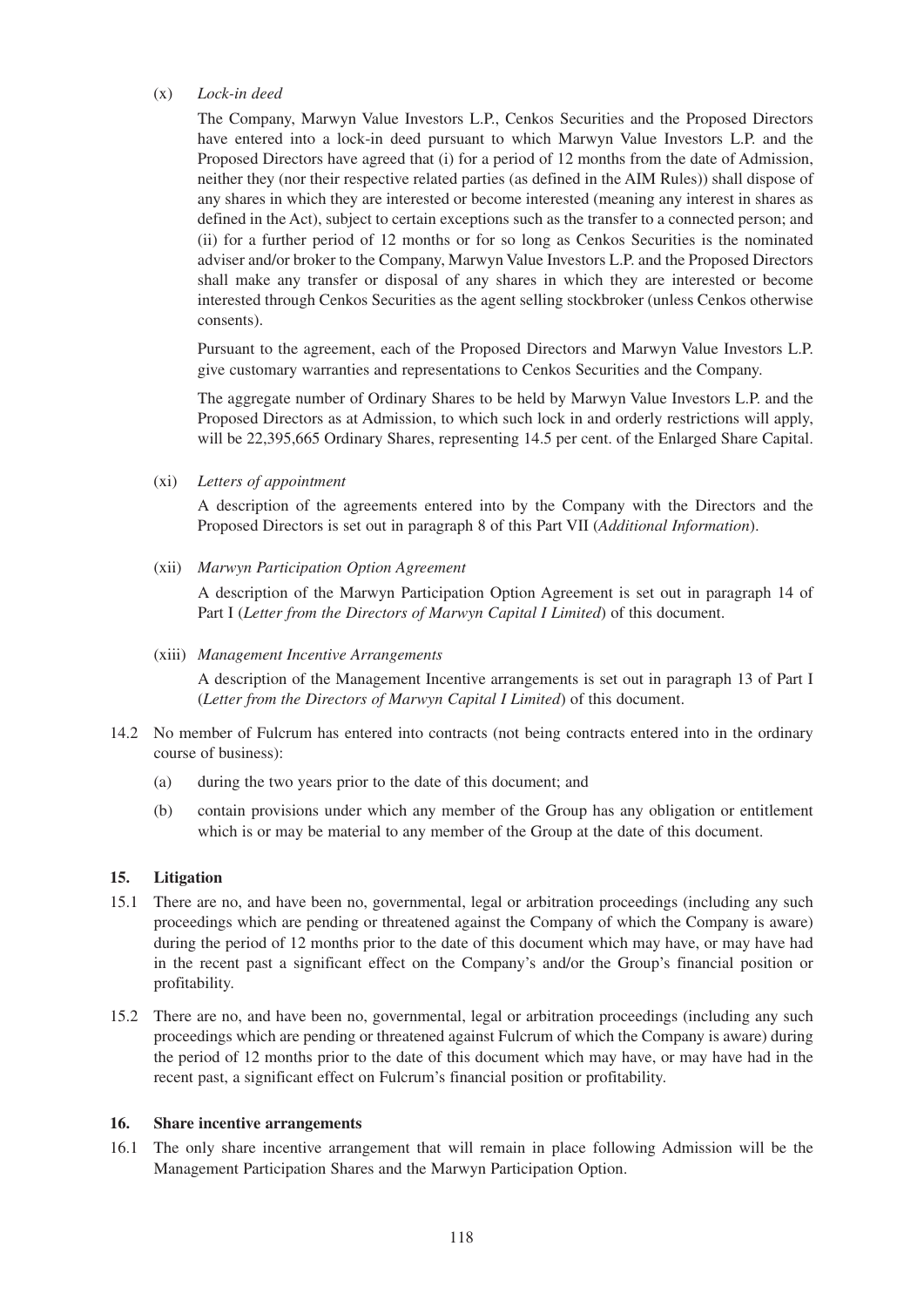16.2 A summary of the principal terms of these arrangements is set out at paragraphs 13 and 14 of Part I (*Letter from the Directors of Marwyn Capital I Limited*) of this document. That summary does not form part of any of the arrangements and should not be taken as affecting the interpretation of their detailed terms and conditions.

# **17. Property**

17.1 Upon Completion, the Enlarged Group's principal properties will be the following leased properties:

| <i>Property</i>                                         | Type                                 |
|---------------------------------------------------------|--------------------------------------|
| Greaseborough Road, Rotherham, South Yorkshire, England | Short Leasehold (less than 25 years) |
| Ground Floor, Vantage Point, 24 St. John's Road,        | Short Leasehold (less than 25 years) |
| Edinburgh, Scotland                                     |                                      |

17.2 So far as the Company is aware, there are no environmental issues that may affect the utilisation of the Company's Properties or tangible fixed assets.

#### **18. Intellectual property and licences**

#### 18.1 *Independent Gas Transporter Licence*

Fulcrum Pipelines, a subsidiary of Fulcrum was granted an Independent Gas Transporter licence by Ofgem on 3 July 2007. The licence enables Fulcrum Pipelines to act as a gas transporter and to own and operate gas pipelines. There are a number of standard conditions relating to this licence which impose obligations on Fulcrum Pipelines, including, for example, obligations to provide information if requested by Ofgem.

#### 18.2 *Trademarks and Domain Names*

Certain trademarks and domain names relating to the Fulcrum business are currently held by a National Grid company. However, the Company has made arrangements for such trademarks and domain names relating to the Fulcrum business to be transferred to it on or shortly after Completion.

### **19. Working Capital**

The Directors and the Proposed Directors are of the opinion that, having made due and careful enquiry and having taken into account the net proceeds of the Placing, that the working capital available to the Enlarged Group will be sufficient for its present requirements, that is for at least the next twelve months from the date of Admission.

#### **20. Significant Change**

- 20.1 There has been no significant change in the financial or trading position of the Group since the incorporation of the Company.
- 20.2 There has been no significant change in the financial or trading position of Fulcrum since 31 January 2010, the date to which the last financial information (as shown in Part V (*Historical Financial Information of Fulcrum*) relating to Fulcrum was prepared.

# **21. Taxation**

The following information is based on the Company's understanding of, and on advice received on, the relevant laws and practices currently in force in the Cayman Islands and the UK as at the date of this document. It relates (except stated otherwise) to persons who are resident or ordinarily resident in the UK for tax purposes or in the Cayman Islands, who are beneficial owners of Ordinary Shares and who hold their Ordinary Shares as an investment but is not applicable to all categories of Shareholders, and in particular, is not addressed to (i) Shareholders who do not hold their Ordinary Shares as capital assets; (ii) Shareholders who own (directly or indirectly) 10 per cent. or more of the Company; or (iii) special classes of Shareholders such as dealers in securities or currencies, broker-dealers or investment companies.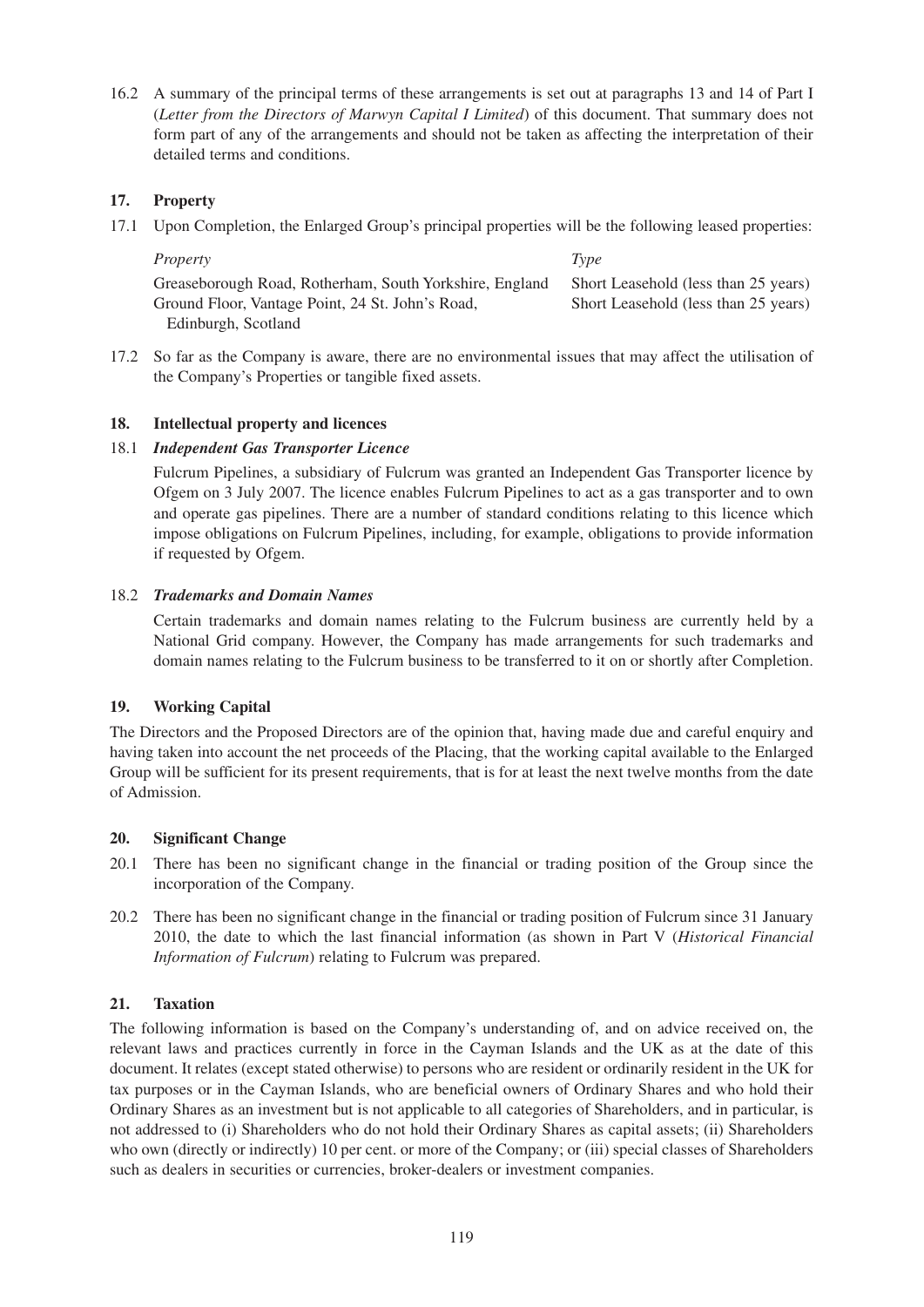The statements do not purport to be comprehensive or to describe all potential relevant tax considerations. Shareholders should note that the levels of and bases of, and relief from, taxation may change and that changes may affect the benefits of investment in the Company. This summary is not exhaustive and does not generally consider tax relief or exemptions. Shareholders who are in doubt as to their tax position, or who are subject to tax in a jurisdiction other than the UK or the Cayman Islands, are strongly recommended to consult their professional advisers.

#### *Cayman Islands taxation*

The following is a discussion on certain Cayman Islands tax consequences of an investment in Ordinary Shares. The discussion is a general summary of present law, which is subject to prospective and retroactive change. It is not intended as tax advice, does not consider any investor's particular circumstances, and does not consider tax consequences other than those arising under Cayman Islands law.

The Government of the Cayman Islands, will not, under existing legislation as at the date of this document, impose any income, corporate or capital gains tax, estate duty, inheritance tax, gift tax or withholding tax upon the Company or the Shareholders. The Cayman Islands are not party to any double taxation treaties. The Company has applied for and expects to receive an undertaking from the Governor-in-Cabinet of the Cayman Islands that, in accordance with section 6 of the Tax Concessions Law (1999 Revision) of the Cayman Islands, for a period of 20 years after the date of the undertaking, no law which is enacted in the Cayman Islands imposing any tax to be levied on profits, income, gains or appreciations shall apply to the Company or its operations and, in addition, that no tax to be levied on profits, income, gains or appreciations or which is in the nature of estate duty or inheritance tax shall be payable (directly or by way of withholding) on the shares, debentures or other obligations of the Company.

Save as set out above, there are no other taxes likely to be material to the Company levied by the Government of the Cayman Islands on either the Company or the Shareholders save for certain stamp duties which may be applicable, from time to time, on certain instruments executed in or brought within the jurisdiction of the Cayman Islands.

#### *United Kingdom taxation*

The following statements are intended only as a general guide to current UK tax legislation and to the current practice of HM Revenue and Customs ("**HMRC**") and may not apply to certain Shareholders, such as dealers in securities, insurance companies, pension fund trustees or other trustees and collective investment schemes. They relate (except where otherwise stated) to persons who are resident in the UK for UK tax purposes and companies which are within the charge to UK corporation tax and who hold their Ordinary Shares as an investment and not as trading stock. If Shareholders hold Ordinary Shares as trading stock they may not be taxed by reference to the principles outlined below.

Any person who is any doubt as to his or her tax position, or who is subject to taxation in any jurisdiction other than the UK or of classifications not referred to below, such as pension fund trustees or other trustees, should consult his or her own professional advisers immediately.

#### (a) *Taxation of chargeable gains*

It is expected that the Company will not be an offshore fund (as defined in section 40A of the UK Finance Act 2008) for the purposes of the provisions of the UK offshore fund rules. This is on the basis that a reasonable investor in the Company would not expect to realise his investment at a value referable to the Company's assets at a specified or determinable date. Accordingly, any gains realised on disposal or deemed disposal of Ordinary Shares should be subject to capital gains tax (or in the case of companies, corporation tax on chargeable gains) and not income tax (or corporation tax on income). If an investor were regarded as having a material interest in an offshore fund by virtue of holding Ordinary Shares in the Company, the investor would be taxed on gains realised on the disposal of the Ordinary Shares as income.

#### (b) *Dividends and other distributions*

The Company will not be required to withhold UK tax at source when paying a dividend.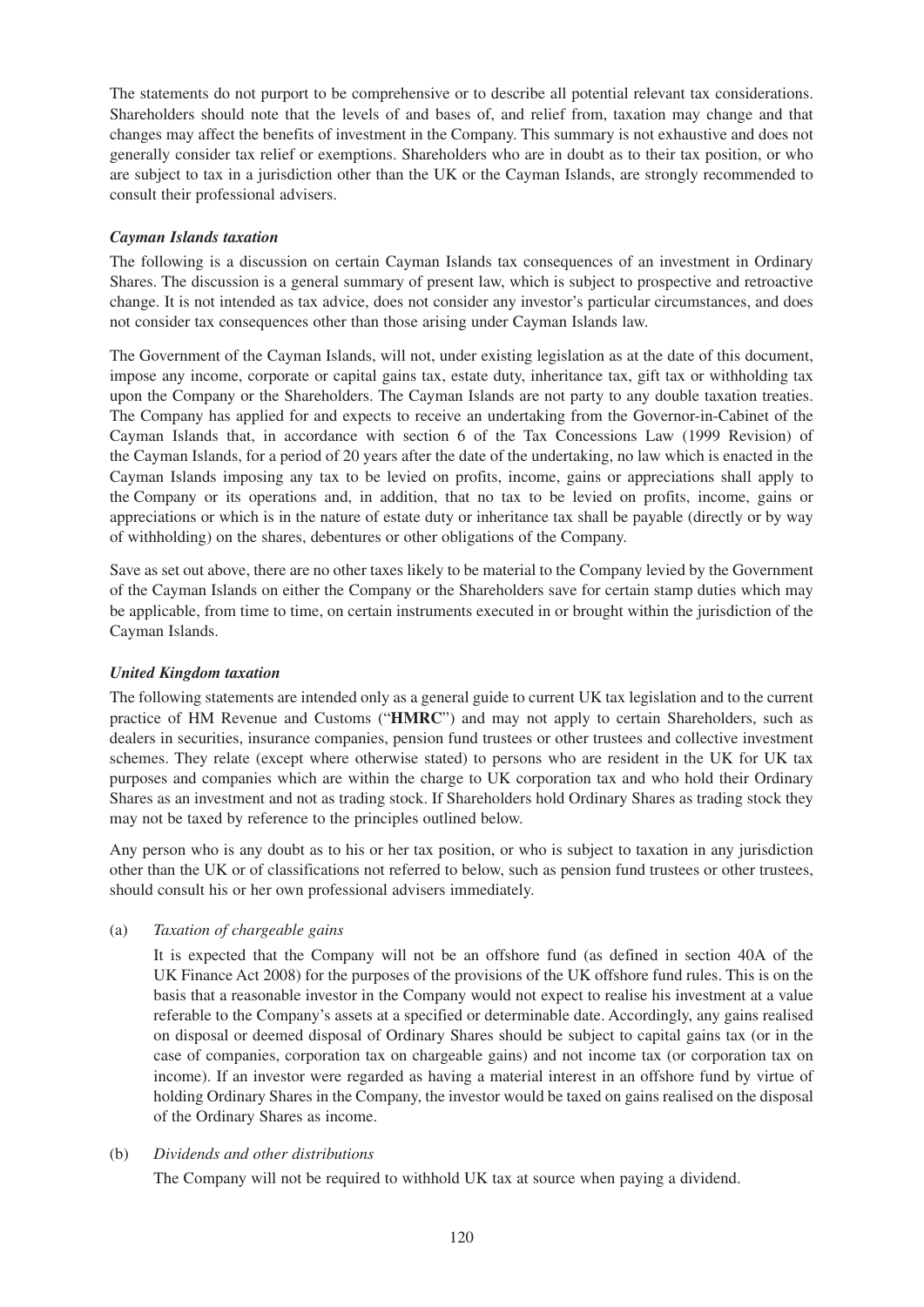UK resident (for tax purposes) individual Shareholders who receive a dividend from the Company, and who hold less than 10 per cent. of the issued share capital of the Company, will generally be entitled to a tax credit equal to one-ninth of the dividend payment, which can be set against the individual**'**s income tax liability on the dividend payment.

Such UK resident individual Shareholders will generally be taxable on the total of the dividend payment and the tax credit (for the purposes of this paragraph, the "gross dividend"), which will be regarded as the top slice of the shareholder's income. The tax credit will discharge the individual's liability to income tax on the gross dividend, except to the extent the gross dividend falls above the threshold for higher rate income tax, in which case the shareholder will (if he is subject to tax at the higher rate), be subject to income tax on the gross dividend at the current dividend rate of 32.5 per cent. (or 42.5 per cent. for those where taxable income exceeds £150,000) but will be able to set the tax credit off against this liability such that the effective rate will be 25 per cent. of the dividend payment (or 36 per cent. for those where taxable income exceeds £150,000).

In principle, UK tax resident corporate shareholders will be liable to corporation tax on dividends received from the Company (currently chargeable at 28 per cent., although reduced rates may apply in certain cases). The UK Finance Act 2009 introduced, in Part 9A of the Corporation Tax Act 2009, a comprehensive set of rules for the taxation of dividends and other distributions received by a company liable to UK corporation tax from another company (tax resident in the UK or not). A UK tax resident corporate shareholder holding Ordinary Shares may be exempt from UK tax on dividends paid by the Company, but prospective investors should seek their own specialist advice in relation to how these new rules affect them.

#### (c) *Stamp duty and stamp duty reserve tax*

The following comments are intended as a guide to the general UK stamp duty and stamp duty reserve tax ("**SDRT**") position and do not relate to persons such as market makers, brokers, dealers or intermediaries to whom special rules apply.

No UK stamp duty or SDRT will be payable on the issue of Ordinary Shares.

Ordinary Shares held within Depository Interests in CREST will be "chargeable securities" for the purposes of UK SDRT and, accordingly, SDRT will generally be chargeable on agreements for their transfer at 0.5 per cent.

Ordinary Shares held in certificated form should not be "chargeable securities" for the purposes of UK SDRT, provided that the Ordinary Shares are not registered in a register kept in the UK and, accordingly, no stamp duty reserve tax should be chargeable on agreements for their transfer.

No UK stamp duty will be due on the transfer of Ordinary Shares (or an interest in such Ordinary Shares) unless an instrument of transfer or document evidencing a transfer is executed in the UK or the transfer relates to a 'thing done or to be done' in the UK. An instrument of transfer or document evidencing a transfer executed in the UK, or relating to something to be done in the UK, will generally be chargeable to UK stamp duty at the rate of 0.5 per cent. of the consideration for the transfer. Where UK stamp duty is chargeable, any SDRT paid in relation to that transfer should, in most circumstances, be repaid so that the aggregate liability is limited to 0.5 per cent. of the consideration.

#### (d) *Certain other tax considerations*

If the Company would be a close company if it were resident in the UK, a proportion of any chargeable gains accruing to it or entities through which it has made investments may be apportioned to certain UK resident or ordinarily resident Shareholders and be chargeable to capital gains tax (or corporation tax on gains) in their hands. The proportion which may be apportioned to and charged in the hands of such a UK shareholder will correspond to that Shareholder's interest in the Company as a "participator" but these provisions will not apply where a Shareholder's interest in the gain does not exceed one-tenth of the gain. Non-domiciled individuals may claim the remittance basis of taxation in relation to such gains only if the asset disposed of by the Company giving rise to such gain is situated outside the UK.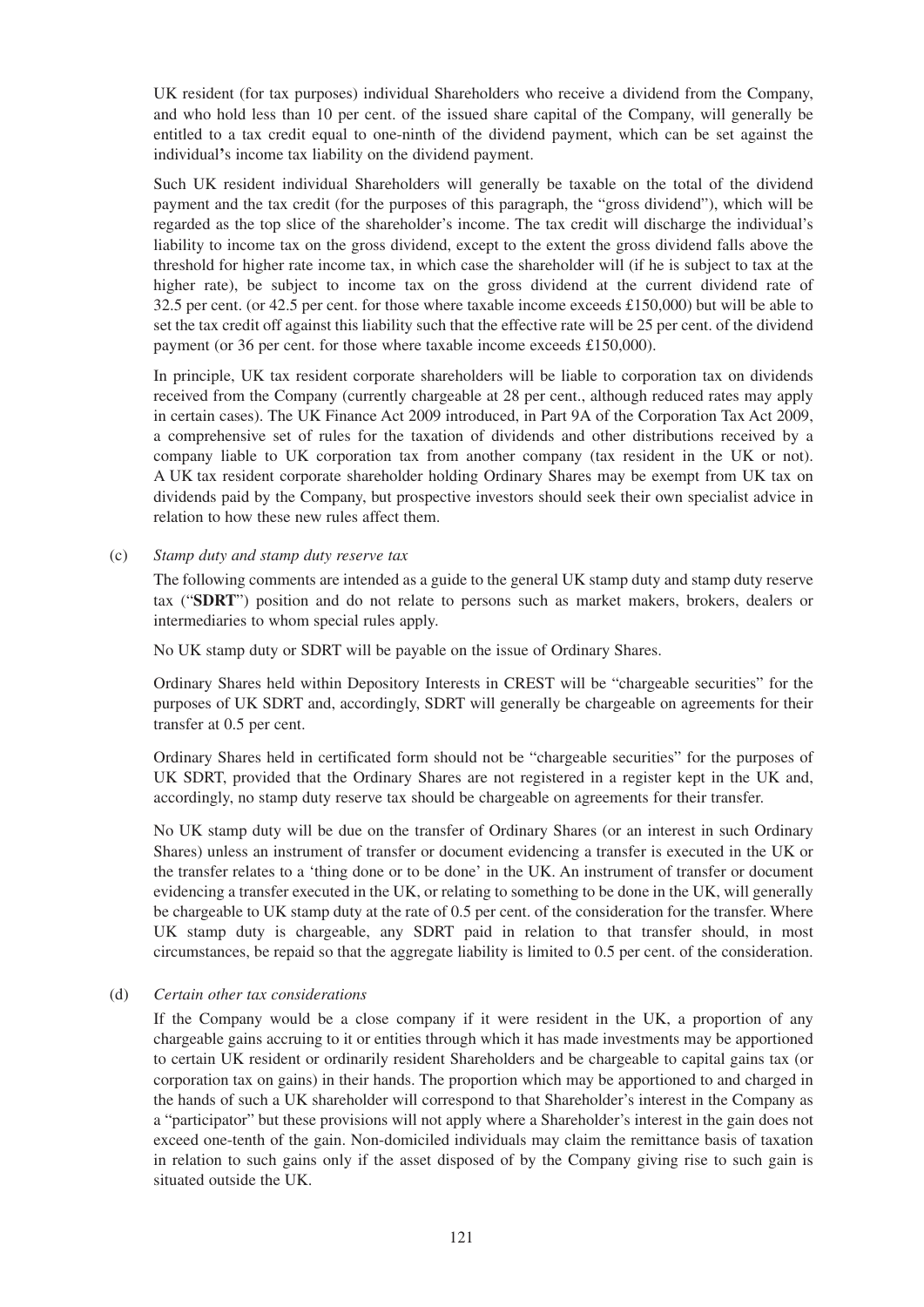Individuals who are ordinarily resident in the UK should also note the provisions of sections 714 to 751 of the UK Income Tax Act 2007, which may in certain circumstances render them liable to UK income tax in respect of the undistributed income of the Company or other entities in which the Company directly or indirectly holds an interest.

Shareholders who are domiciled or deemed to be domiciled in the UK should note that transfers of Ordinary Shares at less than full market value (including on death) may (subject to certain exemptions and reliefs) give rise to a liability to UK inheritance tax.

If the Company is or becomes controlled by persons resident in the UK, it will be a "controlled foreign company" for the purposes of sections 747 to 756 of, and Schedules 24 and 25 to, the UK Income and Corporation Taxes Act 1988. Under those provisions, companies resident in the UK for UK tax purposes having a sufficient interest, generally 25 per cent. or more, in the Company may in certain circumstances be chargeable to UK corporation tax in respect of any undistributed profits which are attributable to their interests in the relevant company.

#### (e) *Venture Capital Trusts/Enterprise Investment Schemes*

The Company obtained a confirmation from HMRC on 8 June 2010 that a holding of Ordinary Shares in the Company should be capable of constituting a "qualifying holding" (as defined in Chapter 4, Part 6 of the UK Income Tax Act 2007) for the purposes of the VCT legislation and on 14 June 2010 obtained confirmation that a holding of Ordinary Shares in the Company constitutes eligible shares in a "qualifying company" (as defined in Chapter 4, Part 5 of the UK Income Tax Act 2007) for the purposes of the EIS legislation. The clearances also confirmed that the New VCT/EIS Placing Shares (held by VCT's investing funds raised after 6 April 2006 and EIS investors), immediately following First Admission and that the Old VCT Placing Shares (held by VCT's investing funds raised prior to 6 April 2006) immediately following Second Admission, will be "qualifying holdings" for the purposes of the VCT legislation and eligible shares in a "qualifying company" for the purposes of EIS legislation.

The assurance sought relates only to the qualifying status of the Company and its Ordinary Shares and does not guarantee that any particular VCT/EIS investor will qualify for relief in respect of an acquisition of Ordinary Shares.

Potential VCT/EIS investors should note that complex regulations govern whether investments made by VCTs or EIS investors are qualifying investments and depend not only on the qualifying status of the Company but upon certain factors and characteristics of the VCT/EIS investor concerned. Although it is intended that the current investment opportunity being pursued by the Company will be such that the Ordinary Shares constitute a qualifying holding, there can be no guarantee that this will be the case. VCTs/EIS investors that are uncertain on whether or not they qualify for the relevant reliefs should consult their own tax advisers.

#### (f) *European Union Savings Directive ("EUSD")*

On 1 July 2005, Member States of the EU introduced a directive regarding the taxation of savings income (the "**EUSD**"). Under the EUSD, a paying agent in a Member State may be required to provide certain details about investors and any interest or similar income paid to them, to the tax authorities of the Member States in which the investor is resident. Similar provisions may also apply to paying agents in jurisdictions which are dependent, or associated, territories of Member States. For a transitional period, Austria, Belgium and Luxembourg will operate a withholding system instead, deducting tax at rates rising over time to 35 per cent. Further, a number of non-EU countries and territories, including Switzerland, have agreed to adopt similar measures (a withholding system in the case of Switzerland) with effect from the same date. The Cayman Islands have implemented the Reporting of Savings Income Information (European Union) Law (2007 Revision) and related regulations (the "**Cayman EUSD Legislation**"). The Cayman Islands EUSD Legislation is similar to the EUSD.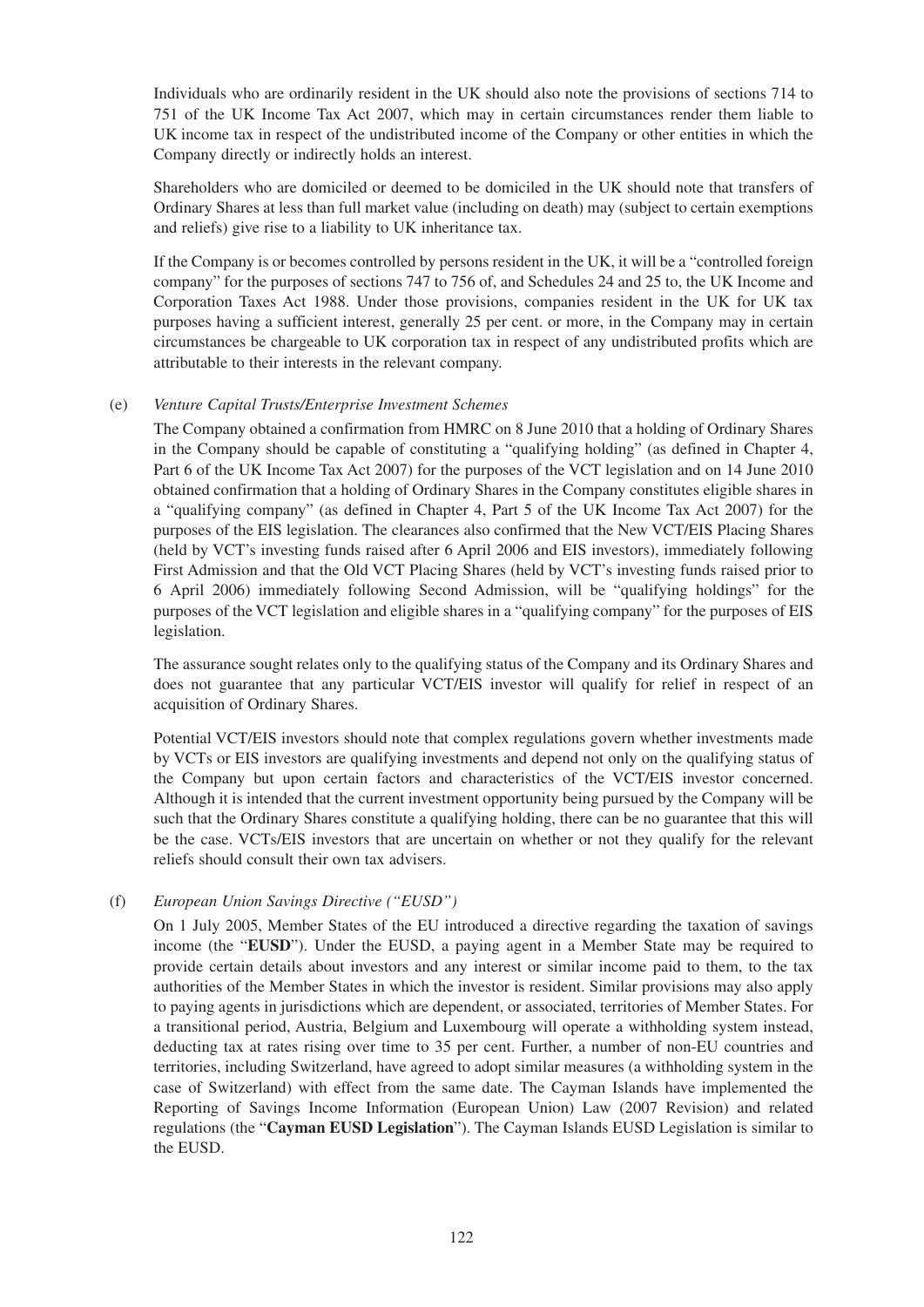However, distributions (such as dividends) by the Company should fall outside the definition of interest payments and so neither the Company nor Registrar should have any reporting or withholding obligations under the EUSD or under Cayman EUSD Legislation. However, paying agents in other jurisdictions that make payments of amounts derived from the Company may have reporting or withholding obligations under the EUSD or their equivalent local measures.

The European Union is currently reviewing the EUSD legislation and has issued a consultation document. This, if it is implemented, will broaden the scope of the regime which may mean that in the future, amounts paid by the Company or Registrar may be within the scope of the EUSD. It is also proposed that the EUSD Legislation will allow authorities to "look through" certain types of structures and entities to the beneficial owners and hence apply the EUSD regime more widely.

# **22. Auditors**

- 22.1 There are no obligations under Cayman Islands law for the Company to appoint an auditor to have its accounts audited or to file its accounts with the Registrar of Companies. However, the Company has appointed PricewaterhouseCoopers LLP of Cornwall Court, 19 Cornwall Street, Birmingham B3 2DT as its auditor which is a member firm of the Institute of Chartered Accountants in England and Wales. No auditor has resigned, been removed or not been re-appointed since the date of incorporation of the Company.
- 22.2 The auditors for Fulcrum for the financial years ended 31 March 2008, 2009 and 2010 were also PricewaterhouseCoopers LLP of Cornwall Court, 19 Cornwall Street, Birmingham B3 2DT. PricewaterhouseCoopers LLP is a member of the Institute of Chartered Accounts of England and Wales.
- 22.3 The financial information on Fulcrum included in this document does not constitute statutory accounts within the meaning of s434(3) of the Act. The statutory accounts of Fulcrum Group Holdings for the financial year ended 31 March 2007, 2008 and 2009 and of its subsidiaries for the financial years ended 31 March 2008 and 2009 have been delivered to the Registrar of Companies in England and Wales and in respect of such statutory accounts, the Company's auditor has made a report under s235 CA85 in respect of each of those statutory accounts and each such report was an unqualified report within the meaning of s271 CA85 and did not contain a statement under s237(2) or (3) CA85.
- 22.4 The Company is not required to produce any statutory accounts under the Companies Law and, since its incorporation on 4 December 20009, has not produced any accounts.

# **23. Expenses**

- 23.1 The total costs, charges and expenses payable by the Company in connection with the Acquisition, Admission and the Placing are estimated to be £2.0 million (exclusive of VAT).
- 23.2 Save as disclosed at paragraphs 8, 23.3 and 23.4 below, (and excluding professional advisers otherwise disclosed in this document and trade suppliers) no person has received, directly or indirectly, from the Company within the 12 months preceding Admission, or entered into contractual arrangements (not otherwise disclosed in this document) to receive on or after Admission, directly or indirectly, from the Company any of the following:
	- (a) fees totalling £10,000 or more;
	- (b) securities in the Company with a value of  $£10,000$  or more, calculated by reference to the Placing Price of the Placing Shares; or
	- (c) any other benefit with a value of £10,000 or more at the date of Admission.
- 23.3 Paul Below has entered into a consultancy agreement with the Company. Pursuant to this agreement, Mr. Below is to act as interim financial director of Fulcrum and is entitled to receive £1,250 per full day that he works for the Company. This arrangement is for an initial term of six months from 8 April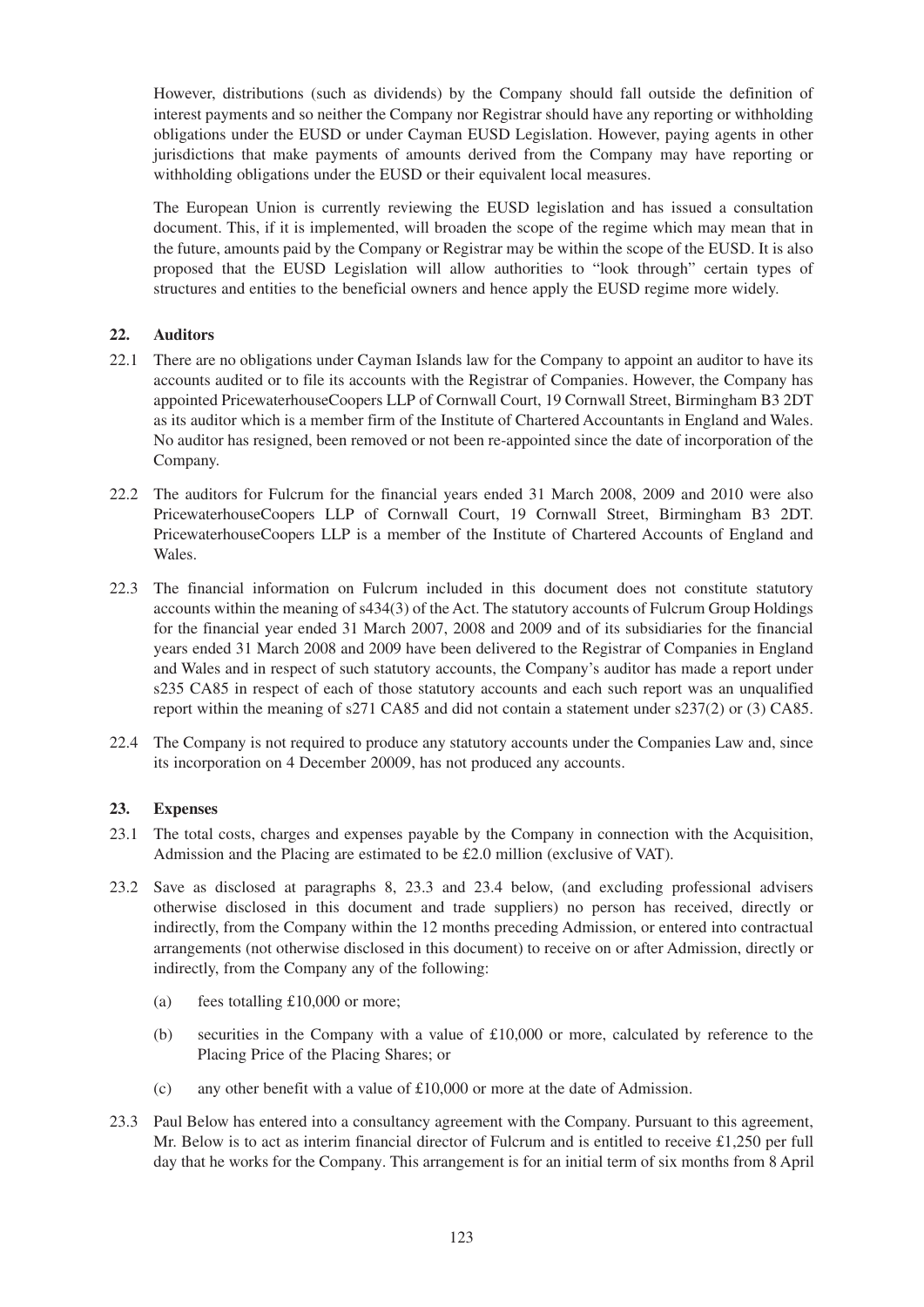2010 and is renewable on a six monthly basis thereafter. As at 31 May 2010, Mr. Below had received £38,750 in fees.

23.4 The Company and John Spellman have agreed that, prior to Completion, Mr. Spellman will provide consultancy services to the Company in relation to the Acquisition and Admission. As at 31 May 2010, Mr. Spellman had received £133,320 in fees. This arrangement will terminate on Completion, from which date the service agreement entered into between the Company and Mr. Spellman (as described in more detail at paragraph 8 of this Part VII) shall become effective.

#### **24. Consents**

- 24.1 PricewaterhouseCoopers LLP has given and has not withdrawn its written consent to the inclusion in this document of its report on the financial information relating to Fulcrum in Part V (*Historical Financial Information of Fulcrum*) in the form and context in which it appears and has authorised the contents of its report for the purposes of Schedule Two of the AIM Rules.
- 24.2 Cenkos Securities has given and not withdrawn its written consent to the issue of this document with the inclusion in it of its name in the form and context in which it appears.

# **25. Sources of information**

25.1 Where information in this document has been sourced from a third party, the source has been given along with the information, it has been accurately reproduced and, so far as the Company is aware and able to ascertain from information published by that third party, no facts have been omitted which would render the reproduced information inaccurate or misleading.

#### **26. Copies of documentation**

26.1 Copies of this document will be available free of charge during normal business hours on any week day (Saturdays, Sundays and public holidays excepted) until the date which is one month after the date of Admission, at the offices of Cenkos Securities, 6.7.8 Tokenhouse Yard, London, EC2R 7AS.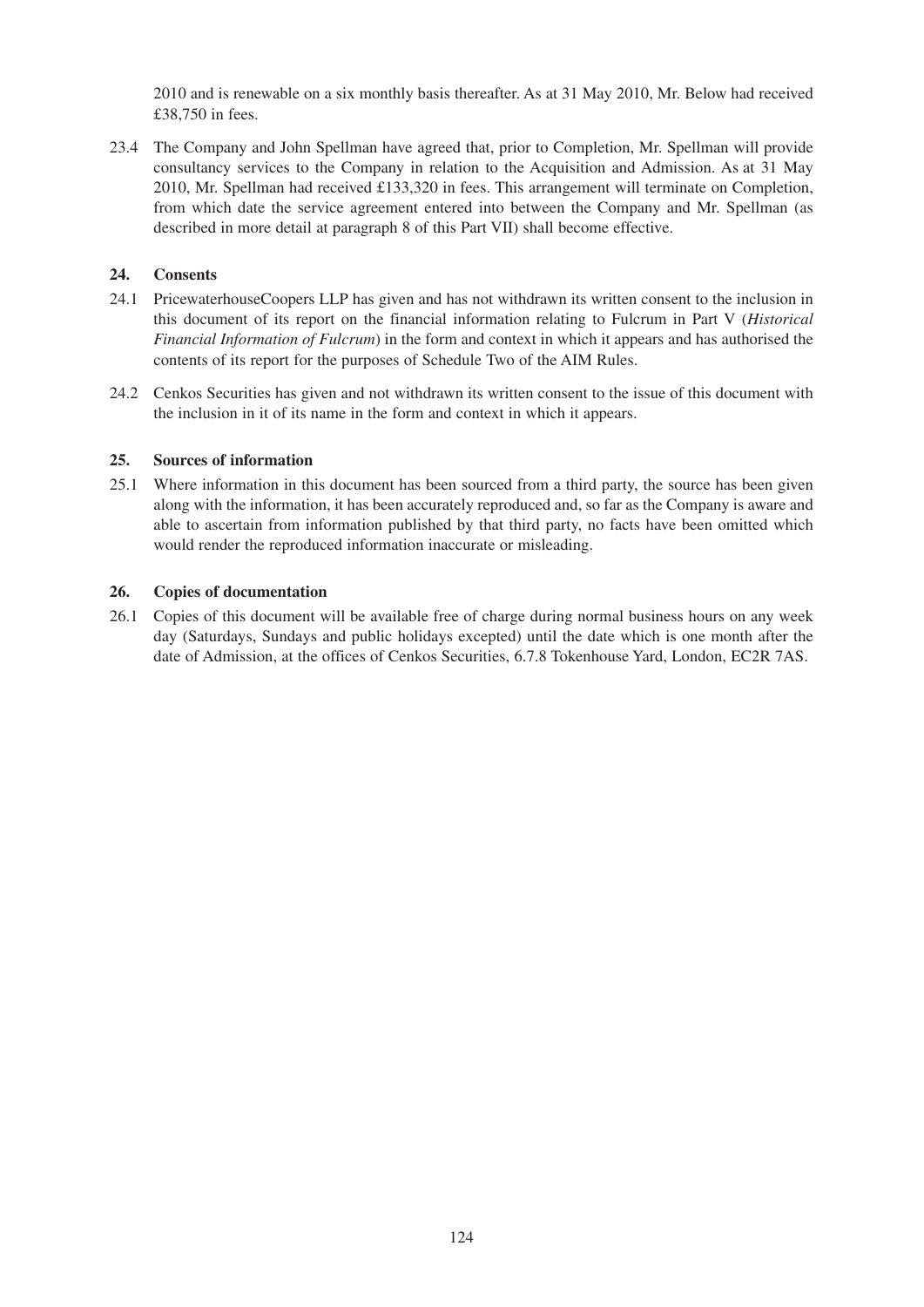# **GLOSSARY**

The following terms apply throughout this document, unless the context requires otherwise:

| "Gas Distribution Networks"             | a distinct network of pipeline used for the distribution of gas. There<br>are currently eight gas distribution networks which each cover a<br>separate geographical region of Great Britain                                                                                                                                                                                                 |
|-----------------------------------------|---------------------------------------------------------------------------------------------------------------------------------------------------------------------------------------------------------------------------------------------------------------------------------------------------------------------------------------------------------------------------------------------|
| "Gas Industry Registration<br>Scheme"   | also referred to as a "GIRS", a scheme which is operated by<br>Lloyd's Register on behalf of UK Gas Transporters. Under the<br>scheme, a technical assessment of the Utility Infrastructure<br>Providers who elect to be assessed is performed in order for them to<br>be accredited for work associated with the construction of new gas<br>infrastructure operating up to 7 barg pressure |
| "Independent Gas Transporter"           | an entity with a gas transporter licence under section 7 of the Gas<br>Act 1986                                                                                                                                                                                                                                                                                                             |
| "Meter Asset Manager"                   | an entity accredited by Lloyd's Register as a Meter Asset Manager<br>through the Ofgem Meter Asset Managers registration scheme (and<br>therefore approved by Ofgem). Meter Asset Managers are<br>responsible for the design, installation, commissioning,<br>maintenance, removal and disposal of gas supply meter installations                                                           |
| "Multi-Utility Recognition Status"      | an entity which is accredited by Lloyd's Register as an entity having<br>multi-utility recognition status. The accreditation is available to<br>utility providers who already hold accreditation under the NERS,<br><b>GIRS</b> and WIRS                                                                                                                                                    |
| "National Transmission System"          | the network of high pressure, large diameter gas pipelines<br>throughout the UK consisting of terminals, compressor stations,<br>pipeline systems and offtakes which form part of the National Grid<br>transmission system                                                                                                                                                                  |
| "NERS"                                  | national electricity registration scheme, a scheme which is operated<br>by Lloyd's Register on behalf of the UK Distribution Network<br>Operators. Under the scheme, a technical assessment of the service<br>provider who elects to be assessed is performed, in order for them<br>to be accredited for contestable works associated with the<br>installation of electrical connections    |
| "Ofgem"                                 | Office of the Gas and Electricity Markets, an authority which<br>regulates certain aspects of the UK gas and electricity markets                                                                                                                                                                                                                                                            |
| "Ofgem Approver Meter<br>Installer"     | also referred to as an "OAMI", an entity that is registered by Ofgem<br>as an approved meter installer. An OAMI must conform with one or<br>more of the codes of practice applicable to meter installation                                                                                                                                                                                  |
| "Utility Infrastructure Provider"       | a utility infrastructure provider engaged in the provision of<br>infrastructure services in relation to electricity, water and gas<br>connections                                                                                                                                                                                                                                           |
| "Water Industry Registration<br>Scheme" | also referred to as a "WIRS", a scheme which is operated by<br>Lloyd's Register on behalf of UK water utility companies. Under<br>the scheme, a technical assessment of the service provider who<br>elects to be assessed is performed in order for them to be accredited<br>for work associated with the installation of water infrastructure                                              |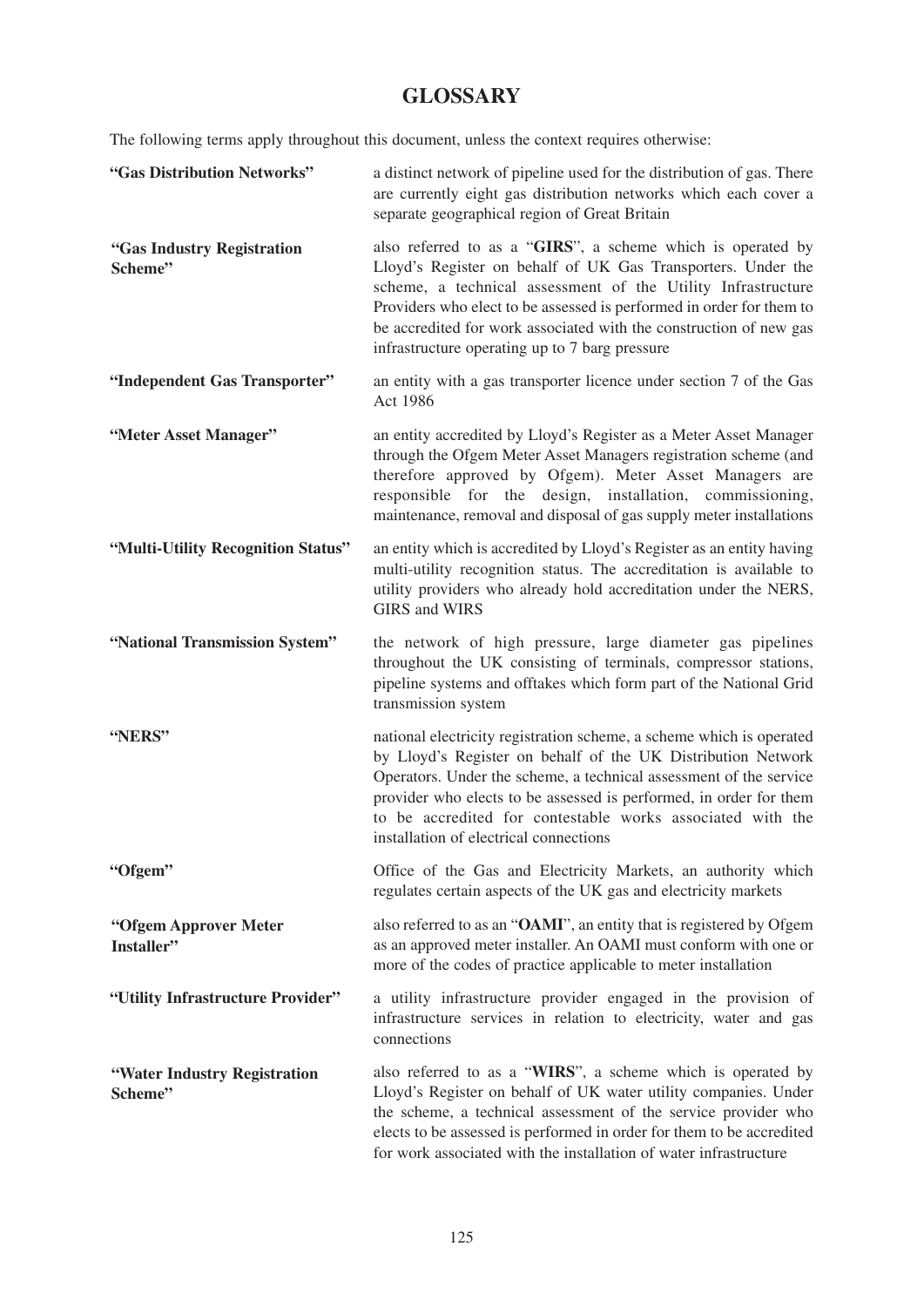# **DEFINITIONS**

The following definitions apply throughout this document, unless the context requires otherwise:

| "Acquisition"                         | the acquisition of all of the issued and outstanding shares of<br>Fulcrum Group Holdings pursuant to the Acquisition Agreement                                                                                                                                  |
|---------------------------------------|-----------------------------------------------------------------------------------------------------------------------------------------------------------------------------------------------------------------------------------------------------------------|
| "Acquisition Agreement"               | the conditional agreement dated 16 June 2010 between (1) the<br>Subsidiary and (2) National Grid Commercial Holdings Limited<br>and (3) the Company, the terms of which are summarised at<br>paragraph 14 of Part VII (Additional Information) of this document |
| "Act"                                 | means the Companies Act 2006 of the United Kingdom as amended<br>from time to time                                                                                                                                                                              |
| "Admission"                           | (i) in relation to the Existing Ordinary Shares and the New VCT/EIS<br>Placing Shares, First Admission; (ii) in relation to the Old VCT<br>Placing Shares, Second Admission; and (iii) in relation to the<br>General Placing Shares, Third Admission            |
| "AIM"                                 | AIM, the market of that name operated by London Stock Exchange                                                                                                                                                                                                  |
| "AIM Rules"                           | the AIM Rules for Companies and the AIM Rules for Nominated<br>Advisers                                                                                                                                                                                         |
| "AIM Rules for Companies"             | the rules and guidance for companies whose shares are admitted to<br>trading on AIM entitled "AIM Rules for Companies" published by<br>London Stock Exchange, as amended from time to time                                                                      |
| "AIM Rules for Nominated<br>Advisers" | the rules and guidance for nominated advisers entitled "AIM Rules"<br>for Nominated Advisers" published by London Stock Exchange, as<br>amended from time to time                                                                                               |
| "Articles"                            | the articles of association of the Company as at the date of this<br>document, details of which are set out in paragraph 5 of Part VII<br>(Additional Information)                                                                                              |
| "Board"                               | the board of directors of the Company from time to time                                                                                                                                                                                                         |
| "British Gas"                         | British Gas plc                                                                                                                                                                                                                                                 |
| "Cenkos Securities"                   | Cenkos Securities plc, a company incorporated in England and<br>Wales with registered number 05210733 and which is the<br>Company's nominated adviser and broker (as defined by the AIM<br>Rules) which is authorised and regulated by the FSA                  |
| "in certificated form"                | shares or other securities which are not in uncertificated form                                                                                                                                                                                                 |
| "Combined Code"                       | the principles of good governance and code of best practice<br>prepared by the Committee on Corporate Governance and published<br>by the Financial Reporting Council in July 2006, as amended from<br>time to time                                              |
| "Companies Law"                       | the Companies Law (2009 Revision) of the Cayman Islands, as<br>amended from time to time                                                                                                                                                                        |
| "Company"                             | Marwyn Capital I Limited, a company incorporated in the Cayman<br>Islands with registered number 234240                                                                                                                                                         |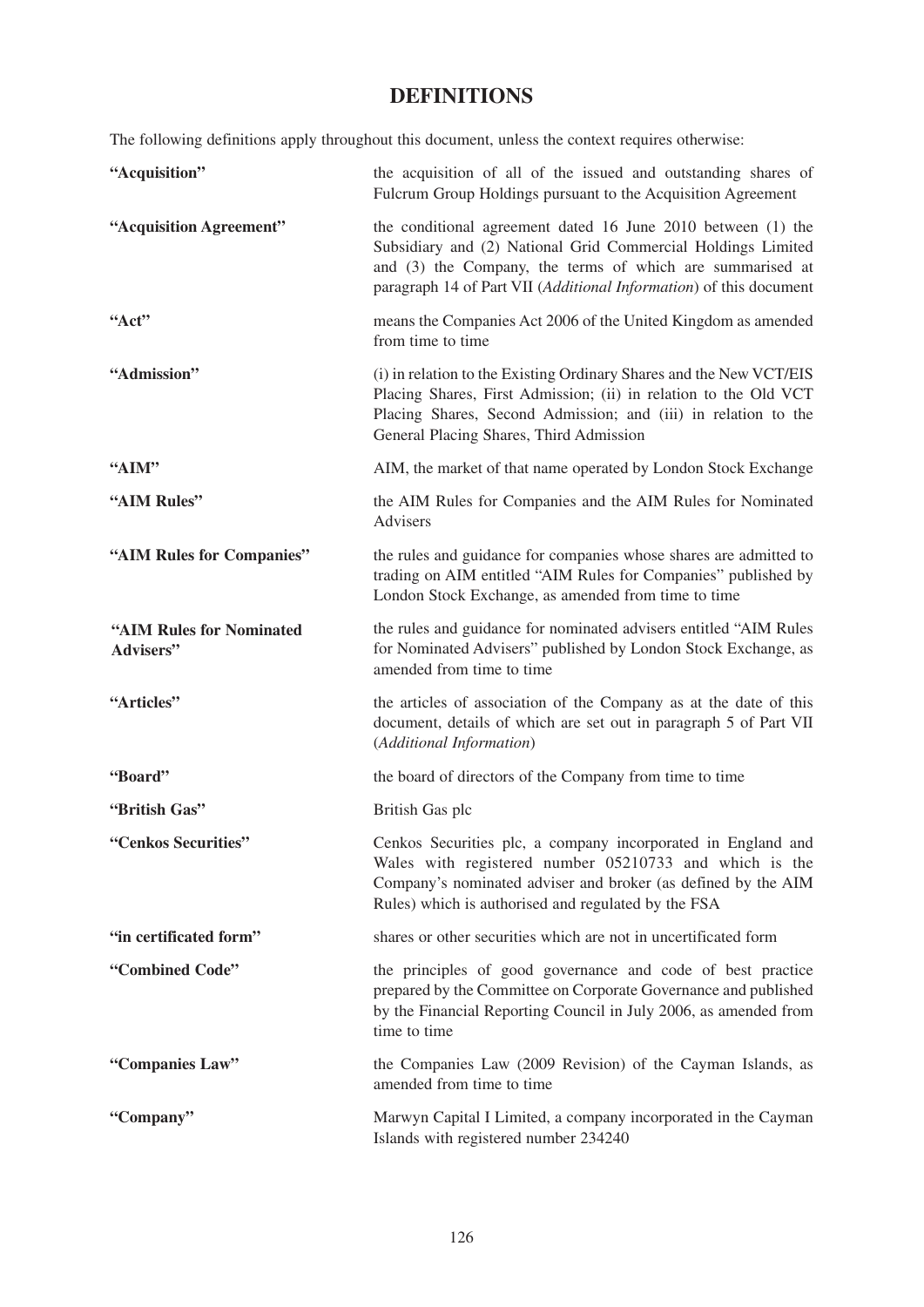| "Company Secretary"                    | Axio Capital Solutions Limited, a subsidiary of Marwyn Capital<br>Management Limited                                                                                                                                        |
|----------------------------------------|-----------------------------------------------------------------------------------------------------------------------------------------------------------------------------------------------------------------------------|
| "Completion"                           | completion of the Acquisition in accordance with the Acquisition<br>Agreement                                                                                                                                               |
| "CREST"                                | the relevant system (as defined in the CREST Regulations) operated<br>by Euroclear UK & Ireland in accordance with which securities<br>may be held or transferred in uncertificated form                                    |
| "CREST Regulations"                    | the Uncertificated Securities Regulations 2001 of the United<br>Kingdom (SI 2001 No. 3755), as amended from time to time                                                                                                    |
| "Deed Poll"                            | the deed poll dated 18 December 2009 entered into by the<br>Depository and the Company pursuant to which the Depository will<br>issue Depository Interests                                                                  |
| "Depository"                           | Capita IRG Trustees Limited, a company incorporated in England<br>and Wales with registered number 02729260                                                                                                                 |
| "Depository Interests"                 | the dematerialised depository interests created pursuant to and<br>issued on the terms of the Deed Poll                                                                                                                     |
| "Directors"                            | the directors of the Company as at the date of this document, whose<br>names are set out on page 6 and "Director" shall mean any one of<br>them                                                                             |
| "Disclosure and Transparency<br>Rules" | the disclosure and transparency rules issued by the FSA acting in its<br>capacity as the competent authority pursuant to Part VI of FSMA                                                                                    |
| "EBITDA"                               | earnings before interest, taxes, depreciation and amortisation                                                                                                                                                              |
| "Ecofin"                               | Ecofin Water and Power Opportunities plc, a company incorporated<br>in England and Wales with registered number 04134479, whose<br>registered office is at Springfield Lodge, Colchester Road,<br>Chelmsford, Essex CM2 5PW |
| "EIS"                                  | Enterprise Investment Scheme and related reliefs as detailed in<br>Part 5 of the Income Tax Act 2007 and in Sections 150A to 150C<br>and Schedules 5B and 5BA of the Taxation of Chargeable Gains Act<br>1992               |
| "EIS Scheme"                           | a scheme under which EIS investors enjoy certain tax reliefs                                                                                                                                                                |
| "Enlarged Group"                       | the Group and, subject to Completion, Fulcrum, as described in<br>paragraph 10 of Part I (Letter from the Directors of Marwyn Capital<br>I Limited)                                                                         |
| "Enlarged Share Capital"               | the entire issued ordinary share capital of the Company<br>immediately following Admission, comprising the Existing<br>Ordinary Shares and the Placing Shares                                                               |
| "Euroclear UK & Ireland"               | Euroclear UK & Ireland Limited, the operator of CREST, a<br>company incorporated in England and Wales with registered<br>number 2878738                                                                                     |
| "Existing Ordinary Shares"             | the 62,640,000 Ordinary Shares in issue as at the date of this<br>document                                                                                                                                                  |
| "Form of Proxy"                        | the form of proxy to be used by Shareholders in respect of the<br><b>General Meeting</b>                                                                                                                                    |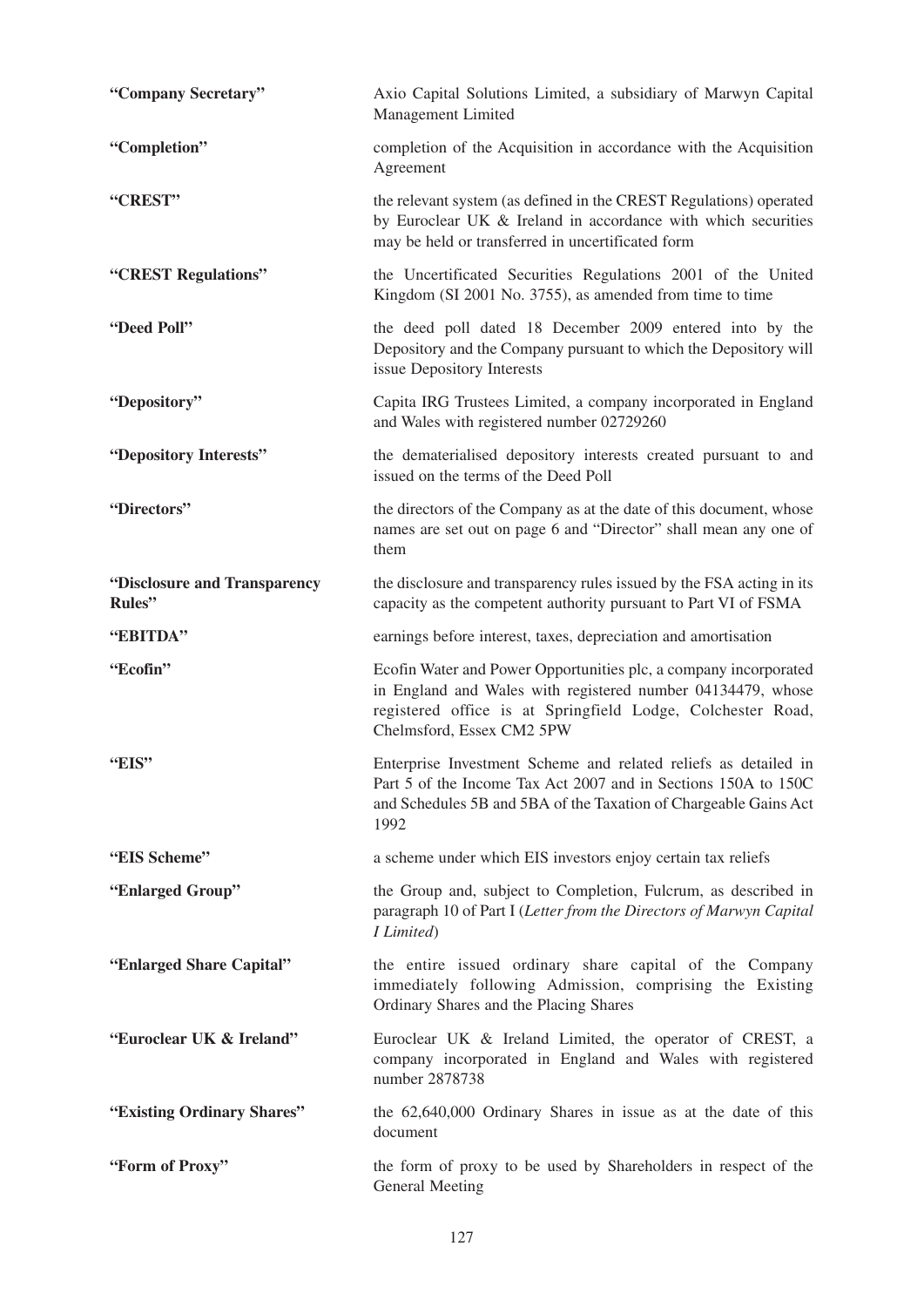| "First Admission"                          | admission of the New VCT/EIS Placing Shares and re-admission of<br>the Existing Ordinary Shares to trading on AIM becoming effective<br>in accordance with Rule 6 of the AIM Rules for Companies                              |
|--------------------------------------------|-------------------------------------------------------------------------------------------------------------------------------------------------------------------------------------------------------------------------------|
| "Form of Direction"                        | the form of direction to be used by Depository Interest holders in<br>respect of the General Meeting                                                                                                                          |
| "FSA"                                      | the Financial Services Authority of the United Kingdom                                                                                                                                                                        |
| "FSMA"                                     | Financial Services and Markets Act 2000 of the United Kingdom,<br>as amended from time to time                                                                                                                                |
| "Fulcrum"                                  | together, Fulcrum Group Holdings, Fulcrum Connections, Fulcrum<br>Gas Services, Fulcrum Pipelines and Fulcrum Infrastructure<br><b>Services</b>                                                                               |
| "Fulcrum Connections"                      | Fulcrum Connections Limited, a company incorporated in England<br>and Wales with registered number 6228720                                                                                                                    |
| "Fulcrum Gas Services"                     | Fulcrum Gas Services Limited, a company incorporated in England<br>and Wales with registered number 6006369                                                                                                                   |
| "Fulcrum Group Holdings"                   | Fulcrum Group Holdings Limited a company incorporated in<br>England and Wales with registered number 03705715                                                                                                                 |
| "Fulcrum Infrastructure<br>Services"       | Fulcrum Infrastructure Services Limited, a company incorporated<br>in England and Wales with registered number 6006363                                                                                                        |
| "Fulcrum Pipelines"                        | Fulcrum Pipelines Limited, a company incorporated in England and<br>Wales with registered number 6006362                                                                                                                      |
| "General Meeting"                          | the general meeting of the Company to be held at the offices of<br>Mayer Brown International LLP, 201 Bishopsgate, London<br>EC2A 3AF at 10.00 a.m. on 5 July 2010, notice of which is set out<br>at the end of this document |
| "General Placing"                          | the proposed conditional placing of the General Placing Shares with<br>certain institutional and other investors at the Placing Price                                                                                         |
| "General Placing Shares"                   | the 65,751,002 new Ordinary Shares to be allotted and issued by the<br>Company pursuant to the General Placing                                                                                                                |
| "Group"                                    | the Company and the Subsidiary                                                                                                                                                                                                |
| "ISIN"                                     | <b>International Securities Identification Number</b>                                                                                                                                                                         |
| "London Stock Exchange"                    | London Stock Exchange plc                                                                                                                                                                                                     |
| "Management Participation<br>Shares"       | shares of £0.001 each in the capital of the Subsidiary                                                                                                                                                                        |
| "Marwyn"                                   | Marwyn Investments Group Limited and its<br>subsidiary<br>undertakings and affiliates from time to time                                                                                                                       |
| "Marwyn Participation Option"              | the option granted by the Company to Marwyn Management<br>Partners L.P. as described in paragraph 14 of Part I (Letter from the<br>Directors of Marwyn Capital 1 Limited)                                                     |
| "Marwyn Participation Option<br>Agreement" | the option agreement relating to the Marwyn Participation Option                                                                                                                                                              |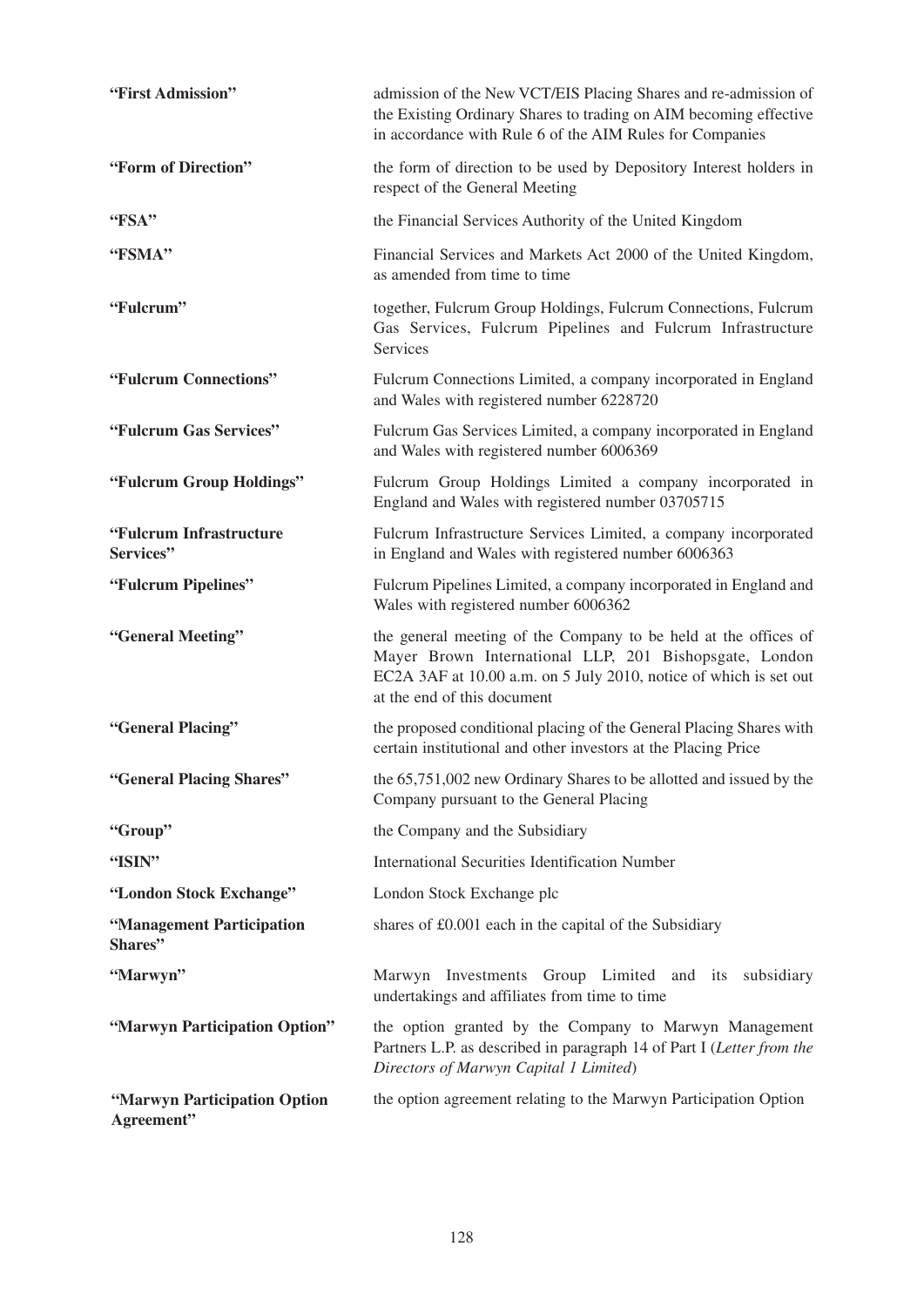| "Memorandum"                           | the memorandum of association of the Company as at the date of<br>this document, details of which are set out in paragraph 5 of Part VII<br>(Additional Information)                                                                                                                                                                         |
|----------------------------------------|----------------------------------------------------------------------------------------------------------------------------------------------------------------------------------------------------------------------------------------------------------------------------------------------------------------------------------------------|
| "National Grid"                        | National Grid plc, a company incorporated in England and Wales<br>with registered number 4031152 and its subsidiaries                                                                                                                                                                                                                        |
| "National Grid Commercial<br>Holdings" | National Grid Commercial Holdings Limited, a company<br>incorporated in England and Wales with registered number 4042700                                                                                                                                                                                                                     |
| "New Articles"                         | the proposed amended and restated articles of association of the<br>Company, details of which are set out in paragraph 5 of Part VII<br>(Additional Information), in relation to which the Company will<br>request the Shareholders to approve a resolution at the General<br>Meeting to replace the existing Articles with the New Articles |
| "New VCT/EIS Placing"                  | the proposed conditional placing of the New VCT/EIS Placing<br>Shares with certain institutional investors at the Placing Price                                                                                                                                                                                                              |
| "New VCT/EIS Placing Shares"           | the 11,666,165 new Ordinary Shares to be issued and allotted by the<br>Company pursuant to the New VCT/EIS Placing                                                                                                                                                                                                                           |
| "Notice of General Meeting"            | the notice convening the General Meeting set out on pages 27 to 29<br>of this document                                                                                                                                                                                                                                                       |
| "Official List"                        | the Official List of the UK Listing Authority                                                                                                                                                                                                                                                                                                |
| "Old VCT Placing"                      | the proposed conditional placing of the Old VCT Placing Shares<br>with certain institutional investors at the Placing Price                                                                                                                                                                                                                  |
| "Old VCT Placing Shares"               | the 14,249,500 new Ordinary Shares to be allotted and issued by the<br>Company pursuant to the Old VCT Placing                                                                                                                                                                                                                               |
| "Ordinary Shares"                      | the ordinary shares of 0.1 pence each in the share capital of the<br>Company with ISIN KYG587891014 as at the date of this<br>document                                                                                                                                                                                                       |
| "Part"                                 | a part of this document                                                                                                                                                                                                                                                                                                                      |
| "Placing"                              | the proposed conditional placing by Cenkos Securities of the<br>Placing Shares with institutional investors at the Placing Price<br>pursuant to the Placing Agreement                                                                                                                                                                        |
|                                        |                                                                                                                                                                                                                                                                                                                                              |
| "Placing Agreement"                    | the conditional agreement dated 16 June 2010 between (1) the<br>Company $(2)$ the Directors $(3)$ the Proposed Directors and $(4)$<br>Cenkos Securities relating to the Placing details of which are set out<br>in paragraph 14.1 of Part VII (Additional Information) of this<br>document                                                   |
| "Placing Price"                        | the price of 12 pence per Placing Share                                                                                                                                                                                                                                                                                                      |
| "Placing Shares"                       | the New VCT/EIS Placing Shares, the Old VCT Placing Shares and<br>the General Placing Shares                                                                                                                                                                                                                                                 |
| "Proposed Directors"                   | Philip Holder, John Spellman, Mark Watts and Stephen Gutteridge,<br>whose details are set out in paragraph 9 of Part 1 (Letter from the<br>Directors of Marwyn Capital I Limited)                                                                                                                                                            |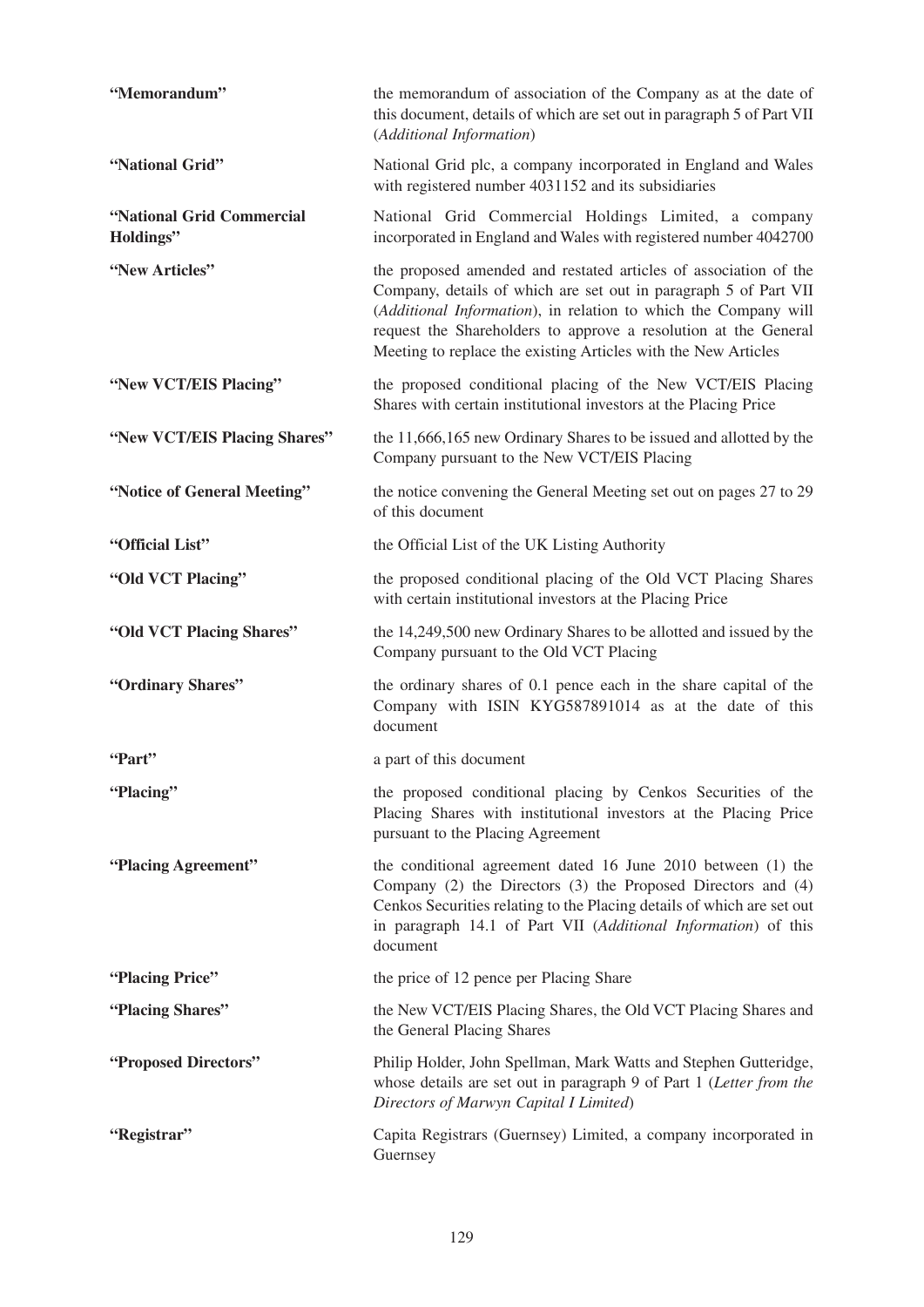| "Registrar of Companies"   | the Registrar of Companies of the Cayman Islands                                                                                                                                                                                                                                                      |
|----------------------------|-------------------------------------------------------------------------------------------------------------------------------------------------------------------------------------------------------------------------------------------------------------------------------------------------------|
| "Resolutions"              | the resolutions to be proposed at the General Meeting as set out in<br>the Notice of General Meeting                                                                                                                                                                                                  |
| "Second Admission"         | admission of the Old VCT Placing Shares to trading on AIM in<br>accordance with Rule 6 of the AIM Rules for Companies                                                                                                                                                                                 |
| "Shareholders"             | the holders of Ordinary Shares, each individually being a<br>"Shareholder"                                                                                                                                                                                                                            |
| "Subsidiary"               | Marwyn Capital Investments I Limited, a company incorporated in<br>the Cayman Islands with registered number 234711                                                                                                                                                                                   |
| "Takeover Code"            | the City Code on Takeovers and Mergers                                                                                                                                                                                                                                                                |
| "Third Admission"          | admission of the General Placing Shares to trading on AIM in<br>accordance with Rule 6 of the AIM Rules for Companies                                                                                                                                                                                 |
| "Transco"                  | Transco plc, the UK gas transportation company that became<br>National Grid                                                                                                                                                                                                                           |
| "in uncertificated form"   | Ordinary Shares recorded on the Company's register as being held<br>in uncertificated form in CREST and title to which, by virtue of the<br>CREST Regulations, may be transferred by means of CREST                                                                                                   |
| "UK Listing Authority"     | the FSA acting in its capacity as competent authority pursuant to the<br>purposes of Part VI of FSMA                                                                                                                                                                                                  |
| "United Kingdom" or "UK"   | the United Kingdom of Great Britain and Northern Ireland                                                                                                                                                                                                                                              |
| "United States" or "US"    | the United States of America, its territories and possessions, any<br>state of the United States and the District of Columbia                                                                                                                                                                         |
| "US Internal Revenue Code" | the United States Internal Revenue Code of 1986, as amended from<br>time to time                                                                                                                                                                                                                      |
| "US Securities Act"        | the United States Securities Act of 1933, as amended from time to time                                                                                                                                                                                                                                |
| "VCT"                      | a venture capital trust for the purposes of Part 6, Chapters 1 to 6 of the<br>UK Income Tax Act 2007 and a company, broadly similar to an<br>investment trust, which has been approved by HMRC and which<br>subscribes for shares in, or lends money to, unquoted (including AIM<br>listed) companies |
| "VCT Scheme"               | a scheme under which VCTs and their investors enjoy certain tax<br>reliefs                                                                                                                                                                                                                            |

In this document, all references to times and dates are in reference to those observed in London, United Kingdom.

All reference to legislation in this document are to the legislation of England and Wales unless the contrary is indicated. Any reference to any provision of any legislation shall include any amendment, modification, re-enactment or extension thereof.

In this document the symbols "£" and "p" refer to pounds and pence sterling respectively.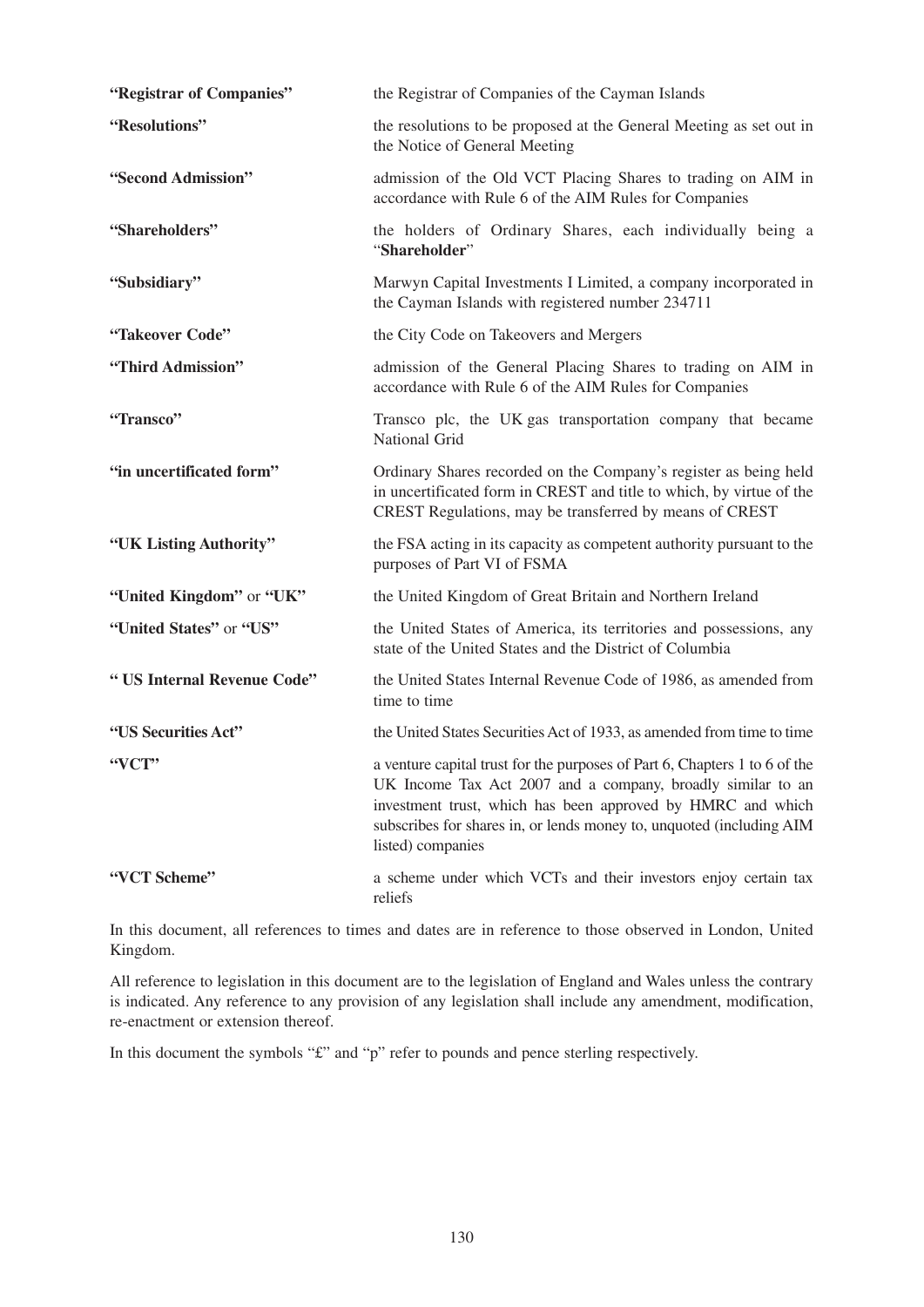# **NOTICE OF GENERAL MEETING**

# **MARWYN CAPITAL I LIMITED**

*(Incorporated in the Cayman Islands under the Companies Law (2009 Revision) with registered number 234240)*

#### **NOTICE IS HEREBY GIVEN that a General Meeting of the Company will be held at the offices of Mayer Brown International LLP, 201 Bishopsgate, London EC2M 3AF on 5 July 2010 at 10.00 a.m. for the following purposes:**

As special business to consider and, if thought fit, pass Resolution 1 which will be proposed as an ordinary resolution:

1. THAT, conditional upon Admission, the proposed acquisition by Marwyn Capital Investments I Limited (a subsidiary of the Company) (the "**Subsidiary**") of the entire issued share capital of Fulcrum Group Holdings Limited (the **"Acquisition"**) on the terms of the conditional share sale and purchase agreement entered into by (1) the Subsidiary and (2) National Grid Commercial Holdings Limited dated 16 June 2010 (the particulars of which are set out in paragraph 14 of Part VII (*Additional Information*) of the admission document produced by the Company dated 17 June 2010 in relation to the re-admission of the existing Ordinary Shares to trading on AIM (the **"Admission Document"**), be approved pursuant to Rule 14 of the AIM Rules for Companies and that the directors of the Company (the **"Directors"**) be authorised to take all steps necessary or otherwise, in their opinion, desirable to effect the Acquisition with such minor modifications, variations, amendments and revisions as they shall deem necessary or otherwise, in their opinion, desirable and to do or procure to be done such other things in connection with the Acquisition as they consider will be in the best interests of the Company.

As special business to consider and, if thought fit, pass Resolutions 2 to 7 (inclusive) which will be proposed as special resolutions:

- 2. THAT the Directors be empowered to allot equity securities (within the meaning of the articles of association of the Company (the "**Articles**")) to such persons and at such times and on such terms as they think proper:
	- (a) up to the maximum nominal amount of £91,667 to persons applying for Ordinary Shares in connection with the Placing (as defined in the Admission Document); and
	- (b) otherwise than pursuant to the authority in (a) above of this Resolution and Resolution 3 below, up to an aggregate amount equal to one third of the fully diluted issued share capital of the Company from time to time,

provided that this authority shall expire, unless sooner revoked or altered by the Company in a general meeting, at the conclusion of the first annual general meeting of the Company or within eighteen months of the date on which this Resolution is passed, save that the Company may before such expiry make an offer or agreement which would or might require equity securities to be allotted after such expiry and the Directors may allot equity securities in pursuance of such an offer or agreement as if the authority conferred under this Resolution had not expired. This authority shall be in substitution for any previous authorities granted in this regard by the Company, including anything to the contrary in the Articles.

3. THAT the Directors be empowered to allot equity securities (within the meaning of the Articles) to such persons and at such times and on such terms as they think proper up to an aggregate amount equal to twenty per cent. (20 per cent.) of the fully diluted issued share capital of the Company from time to time to enable the Company to make offers or arrangements which would or might require equity securities to be allotted in respect of the Marwyn Participation Option and the Management Participation Shares (as defined in the Admission Document), provided that this authority shall expire, unless sooner revoked or altered by the Company in a general meeting, on the date that falls five years after the date on which this Resolution is passed, save that the Company may before such expiry make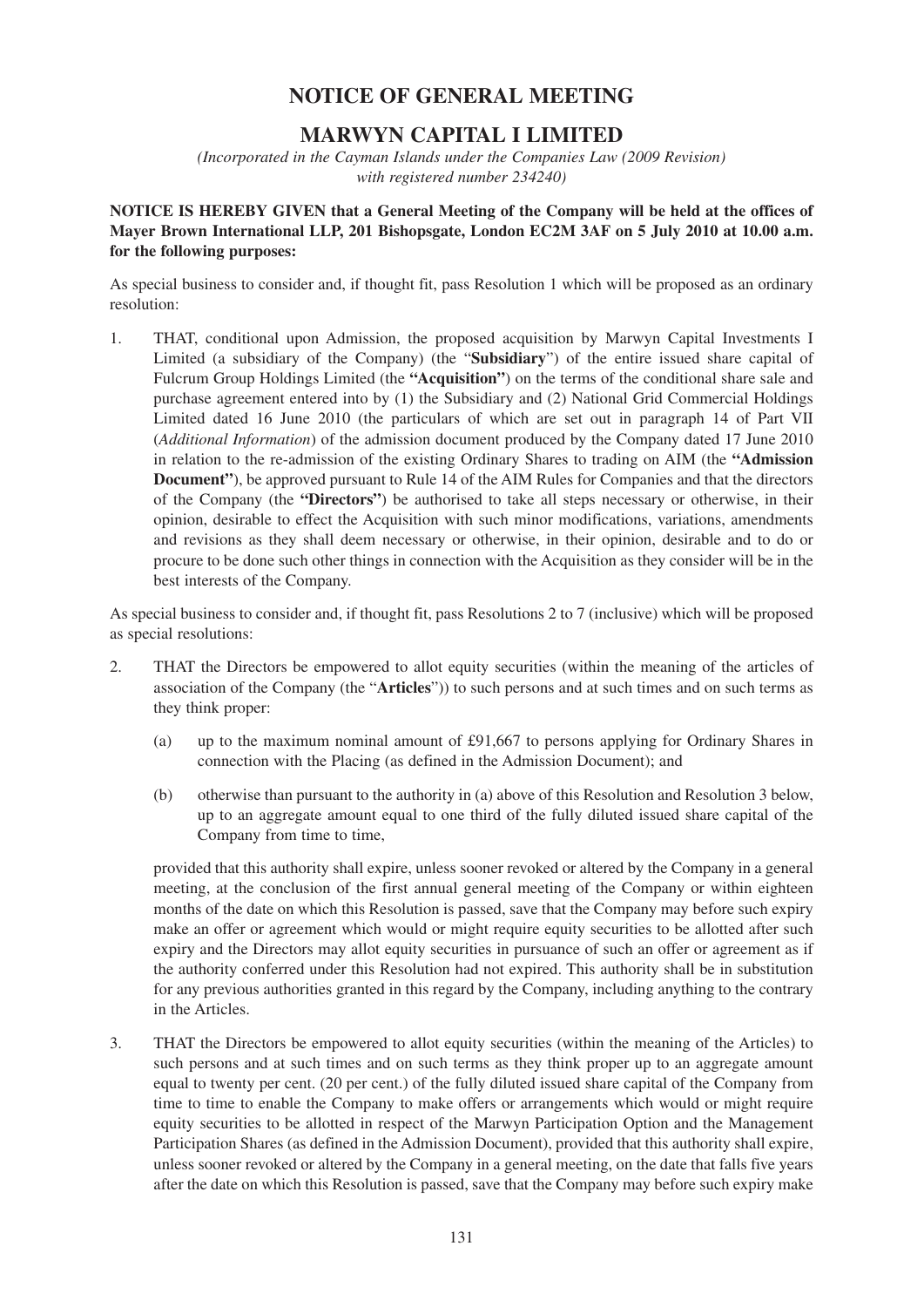an offer or agreement which would or might require equity securities to be allotted after such expiry and the Directors may allot equity securities in pursuance of such an offer or agreement as if the authority conferred under this Resolution had not expired. This authority shall be in substitution for any previous authorities granted in this regard by the Company, including anything to the contrary in the Articles.

- 4. THAT, pursuant to article 5.7 of the Articles, the Directors be empowered to allot equity securities (pursuant to the authority conferred on the Directors under Resolution 2 above), wholly for cash as if article 5.4 of the Articles did not apply to any such allotment provided that this power shall be limited to the allotment of equity securities:
	- (a) for cash up to the maximum nominal amount of £91,667 to persons applying for Ordinary Shares in connection with the Placing (as defined in the Admission Document);
	- (b) in connection with a rights issue and so that for this purpose ìrights issueî means an offer of equity securities open for acceptance for a period fixed by the Directors to holders of equity securities on the register of members of the Company or Depository Interest holders on a fixed record date in proportion to their respective holdings of such securities or in accordance with the rights attached thereto but subject to such exclusions or other arrangements as the Directors may deem necessary or expedient in relation to fractional entitlement or legal or practical problems under the laws of, or the requirements of any recognised regulatory body or any stock exchange in, any territory; and
	- (c) otherwise than pursuant to the authorities contained in (a) and (b) above of this Resolution and Resolution 5 below, up to an aggregate amount equal to five per cent of the fully diluted issued share capital of the Company from time to time,

provided that this authority shall expire, unless sooner revoked or altered by the Company in a general meeting, at the conclusion of the first annual general meeting of the Company or within eighteen months of the date on which this Resolution is passed, save that the Company may before such expiry make an offer or agreement which would or might require equity securities to be allotted after such expiry and the Directors may allot equity securities in pursuance of such an offer or agreement as if the authority conferred under this Resolution had not expired. This authority shall be in substitution for any previous authorities granted in this regard by the Company, including anything to the contrary in the Articles.

- 5. THAT, pursuant to article 5.7 of the Articles, the Directors be empowered to allot equity securities (pursuant to the authority conferred on the Directors under Resolution 3 above), wholly for cash as if article 5.4 of the Articles did not apply to any such allotment provided that this power shall be limited to the allotment of equity securities up to an aggregate amount equal to twenty per cent. (20 per cent.) of the fully diluted issued share capital from time to time to enable the Company to make offers or arrangements which would or might require equity securities to be allotted in respect of the Marwyn Participation Option and the Management Participation Shares (as defined in the Admission Document), provided that this authority shall expire, unless sooner revoked or altered by the Company in a general meeting, on the date that falls five years after the date on which this Resolution is passed, save that the Company may before such expiry make an offer or agreement which would or might require equity securities to be allotted after such expiry and the Directors may allot equity securities in pursuance of such an offer or agreement as if the authority conferred under this Resolution had not expired. This authority shall be in substitution for any previous authorities granted in this regard by the Company, including anything to the contrary in the Articles.
- 6. THAT, conditional upon the passing of Resolution 1, pursuant to article 19.3(a) of the Articles, the name of the Company be changed to Fulcrum Utility Services Limited.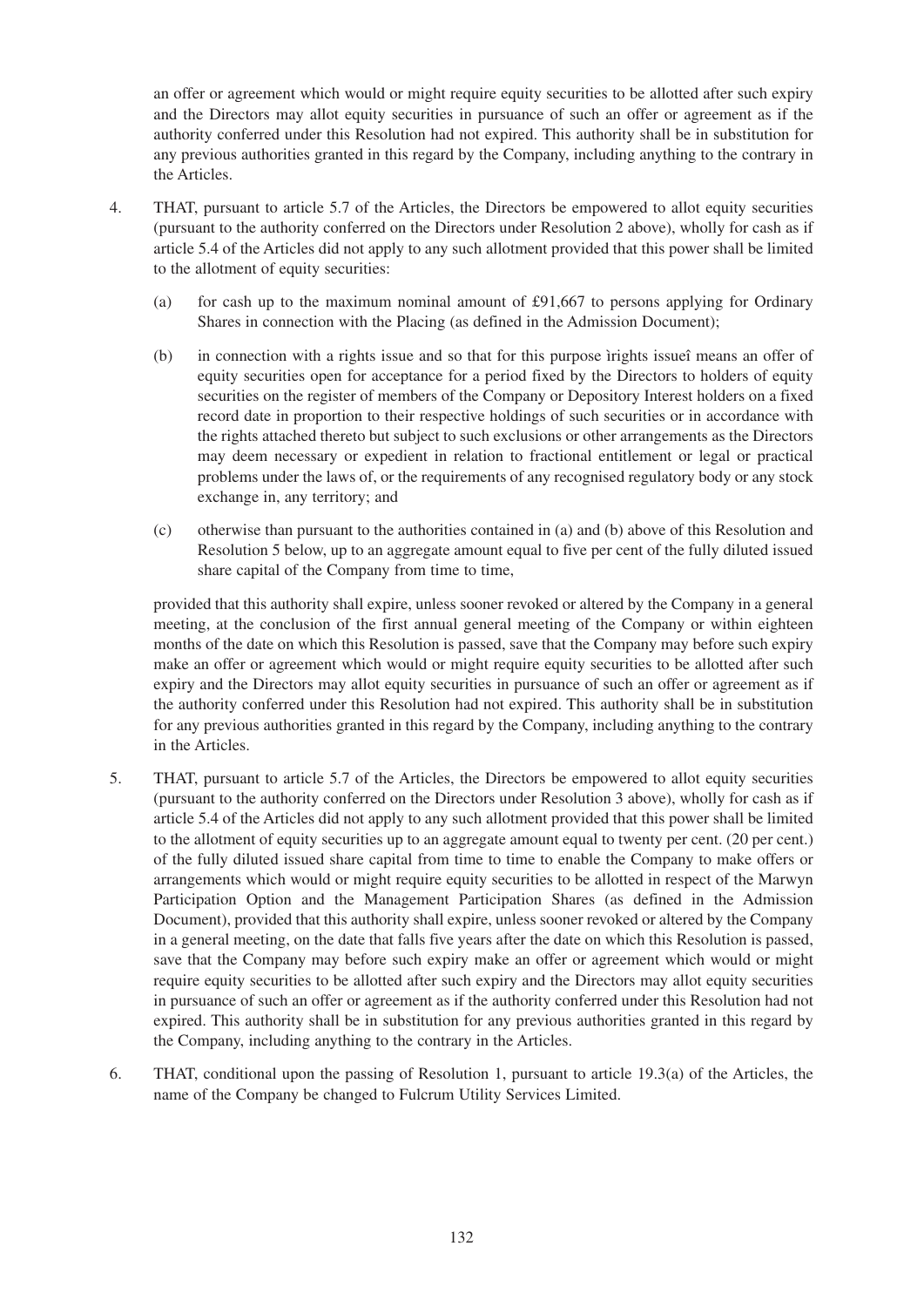7. THAT, pursuant to article 19.3(b) of the Articles, the Memorandum and Articles currently in effect be amended and restated by their deletion in their entirety and the substitution in their place for the amended and restated memorandum of association and articles of association annexed hereto.

Dated: 17 June 2010

#### **By order of the Board**

*Company Secretary*

By order of the Board: *Registered office:* Axio Capital Solutions Limited **PO** Box 309 *Company Secretary* Ugland House

Grand Cayman KY11-104 Cayman Islands

#### **NOTES:**

- (a) A new International Securities Identification Number ("**ISIN**") for the Ordinary Shares will be issued to the Company if Resolution 4 of the Notice of General Meeting (regarding change of the Company's name) is approved by Shareholders at the General Meeting. The new ISIN of the Company shall be issued after the General Meeting, therefore the Ordinary Shares shall continue to trade under the current Company name and ISIN until the new ISIN is issued.
- (b) Any member entitled to attend and vote at the General Meeting may appoint a proxy to attend, speak and vote on his/her behalf. A member may appoint more than one proxy (or proxies) in relation to the General Meeting provided that each proxy is appointed to exercise the rights attached to a different share or shares of the member. A proxy need not be a member, but must attend the meeting in person. Forms of Proxy and the power of attorney or other authority (if any) should be lodged with Capita Registrars, The Registry, 34 Beckenham Road, Beckenham, Kent, BR3 4TU so as to arrive no later than 48 hours before the time for which the General Meeting is convened or, as the case may be, the adjourned meeting. Completion of the Form of Proxy does not prevent a member from attending and voting in person if he/she is entitled to do so and so wishes. A proxy need not also be a member of the Company and any member entitled to attend and vote at the General Meeting may appoint a Director as a proxy to attend, speak and vote on his/her behalf. The Form of Proxy will specify the number of shares in respect of which the Proxy is appointed.
- (c) A Depository Interest holder, whether or not he/she intends to attend the General Meeting, is required to complete, sign and return the Form of Direction and the power of attorney or other authority (if any) to the Company's Depository, Capita IRG Trustees Limited, indicating how he/she wishes to vote in respect of the Resolutions. The Form of Direction should be lodged with Capita Registrars at The Registry, 34 Beckenham Road, Beckenham, Kent, BR3 4TU so as to arrive not later than 72 hours before the time when the General Meeting is convened or, as the case may be, the adjourned meeting. On receipt of the Form of Direction, the Depository will vote at the General Meeting (either in person or by proxy) on the Depository Interest holder's behalf, as directed by the Depository Interest holder in the Form of Direction.
- (d) In the case of joint holders of Ordinary Shares or Depository Interests, the Form of Proxy and Form of Direction (as applicable) may be signed by any of the holders but the names of all of them should be stated. The vote of the first named holder in the register of Depository Interests holders or register of members (as applicable) will be accepted to the exclusion of the votes of the other joint holders in respect of the joint holding.
- (e) In accordance with Regulation 41 of the Uncertificated Securities Regulations 2001, the Company gives notice that only those shareholders entered on the Register 48 hours beforehand (the "**Specified Time**") will be entitled to attend or vote at the General Meeting in respect of the number of shares registered in their name at that time. Changes to entries on the Register after the Specified Time will be disregarded in determining the rights of any person to attend or vote at the General Meeting. Should the General Meeting be adjourned to a time not more than 48 hours after the Specified Time, that time will also apply for the purpose of determining the entitlement of members to attend and vote (and for the purpose of determining the number of votes they may cast) at the adjourned General Meeting. Should the General Meeting be adjourned for a longer period, then to be so entitled, members must be entered on the Register at the time which is 48 hours before the time fixed for the adjourned General Meeting or, if the Company gives notice of the adjourned General Meeting, at the time specified in the notice.
- (f) You may not use any electronic address provided in this notice to communicate with the Company for any purpose other than as expressly stated. The current Memorandum of Association and Articles of Association of the Company, and such documents as proposed to be amended by the General Meeting will be available for viewing at www.marwyncapitalone.com.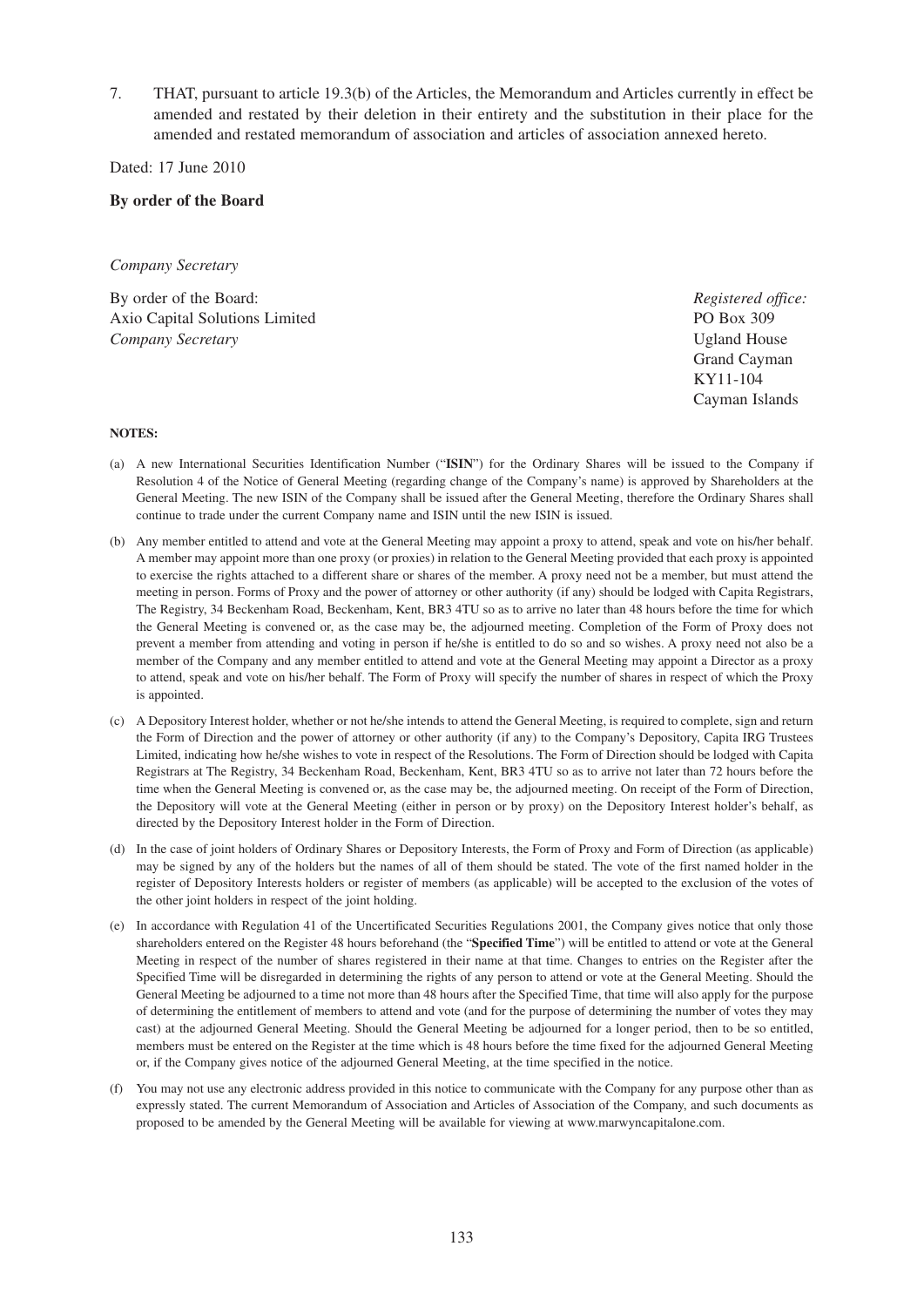# **THE COMPANIES LAW (2009 REVISION) COMPANY LIMITED BY SHARES**

# **AMENDED AND RESTATED MEMORANDUM AND ARTICLES OF ASSOCIATION OF FULCRUM UTILITY SERVICES LIMITED**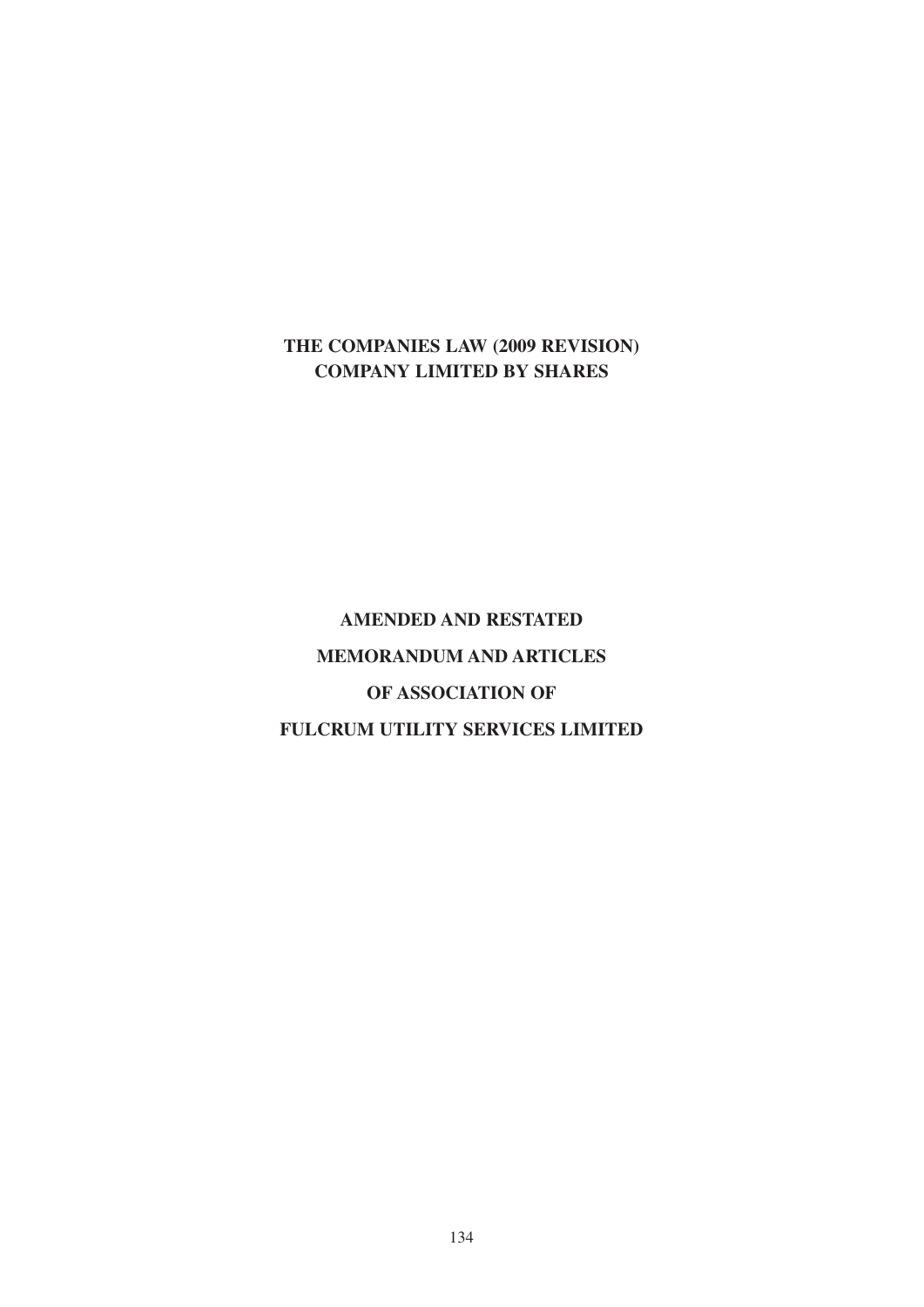# **THE COMPANIES LAW (2009 REVISION) COMPANY LIMITED BY SHARES**

# **AMENDED AND RESTATED MEMORANDUM OF ASSOCIATION OF FULCRUM UTILITY SERVICES LIMITED**

- 1. The name of the Company is Fulcrum Utility Services Limited.
- 2. The registered office of the Company will be situated at the offices of Maples Corporate Services Limited, PO Box 309, Ugland House, Grand Cayman KY1 -1104, Cayman Islands or at such other location as the Directors may from time to time determine.
- 3. The objects for which the Company is established are unrestricted and the Company shall have full power and authority to carry out any object not prohibited by the Companies Law (2009 Revision) or as the same may be revised from time to time or any other law of the Cayman Islands.
- 4. The liability of the members is limited to the amount, if any, unpaid on the shares respectively held by them.
- 5. The authorised share capital of the Company is £500,000 divided into 500,000,000 Ordinary Shares of a par value of 0.1 p each.
- 6. The Company has power to register by way of continuation as a body corporate limited by shares under the laws of any jurisdiction outside the Cayman Islands and to be de-registered in the Cayman Islands.
- 7. Capitalised terms that are not defined in this Memorandum of Association bear the same meaning as those given in the articles of association of the Company.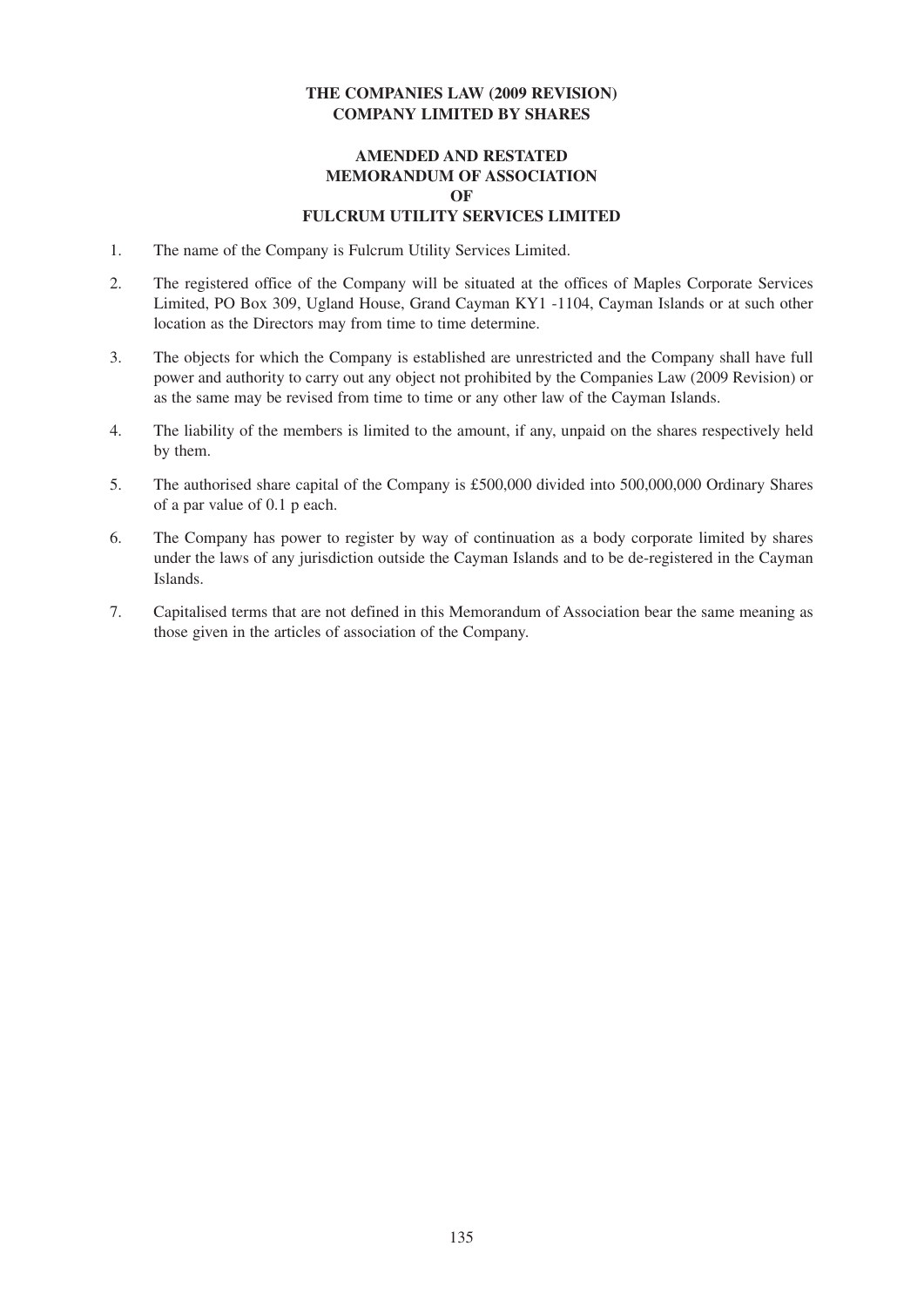# **THE COMPANIES LAW (2009 REVISION) COMPANY LIMITED BY SHARES**

# **AMENDED AND RESTATED MEMORANDUM OF ASSOCIATION OF FULCRUM UTILITY SERVICES LIMITED**

# **1. TABLE A**

The Regulations contained or incorporated in Table 'A' in the First Schedule of the Law shall not apply to this Company and the following Articles shall comprise the Articles of Association of the Company:

#### **2. INTERPRETATION**

| 2.1 | In these Articles:                      |                                                                                                                                                                                                                                     |
|-----|-----------------------------------------|-------------------------------------------------------------------------------------------------------------------------------------------------------------------------------------------------------------------------------------|
|     | "Act"                                   | the Companies Act 2006 of the United Kingdom;                                                                                                                                                                                       |
|     | "Admission"                             | the admission of any share to trading on the AIM market of the<br>London Stock Exchange;                                                                                                                                            |
|     | "Articles"                              | means the articles of association of the Company as amended from<br>time to time;                                                                                                                                                   |
|     | "Business Day"                          | means any day on which the London Stock Exchange and banks in<br>London and the Cayman Islands are open for business;                                                                                                               |
|     | "Class"                                 | means a separate class of share (and includes any sub-class of any<br>such class);                                                                                                                                                  |
|     | "Code"                                  | means the United States Internal Revenue Code of 1986 (as<br>amended);                                                                                                                                                              |
|     | "Company"                               | means Fulcrum Utility Services Limited, an exempted company<br>registered in the Cayman Islands;                                                                                                                                    |
|     | "Depository"                            | means any Person who is a Member by virtue of its holding<br>Ordinary Shares as trustee for those individuals who have elected to<br>hold Ordinary Shares in dematerialised or uncertificated form<br>through Depository interests; |
|     | "Directors" and "Board of<br>Directors" | means the directors of the Company for the time being, or as the<br>case may be, the Directors assembled as a board or as a committee<br>thereof;                                                                                   |
|     | "Disclosure Notice"                     | shall have the meaning attributed to it in Article 15.2;                                                                                                                                                                            |
|     | "Electronic Record"                     | shall have the same meaning as set out in the Electronic<br>Transactions Law;                                                                                                                                                       |
|     | "Electronic Transactions Law"           | means the Electronic Transactions Law (2003 Revision) of the<br>Cayman Islands;                                                                                                                                                     |
|     | "Equity Securities"                     | means Ordinary Shares or rights to subscribe for, or to convert<br>securities into, Ordinary Shares in the Company;                                                                                                                 |
|     | "ERISA"                                 | means the United States Employee Retirement Income Security Act<br>of 1974, as amended;                                                                                                                                             |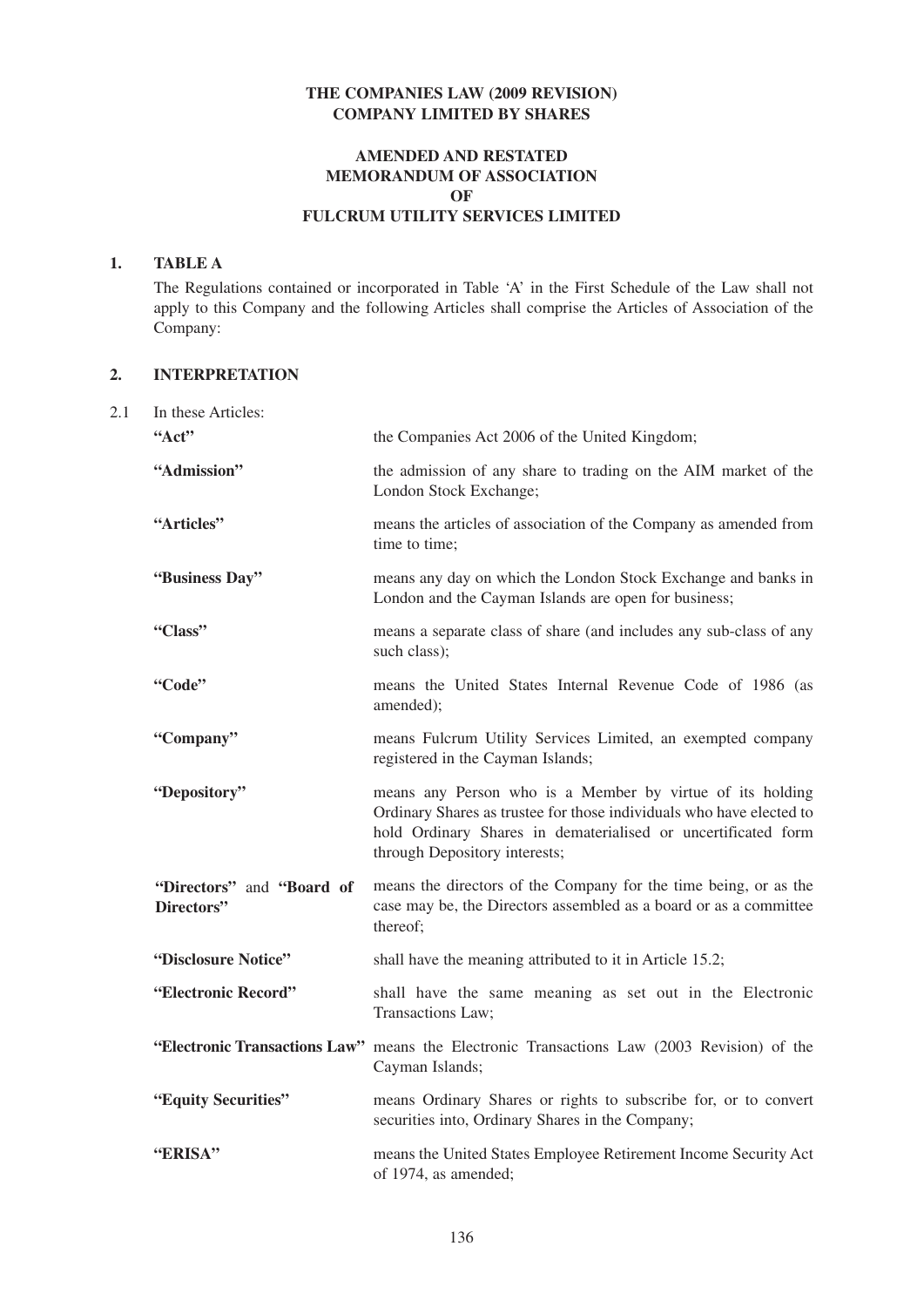| "Law"                                |                                                                                                                                | means the Companies Law (2009 Revision) of the Cayman Islands;                                                                                                                                                                                                                                                                                   |
|--------------------------------------|--------------------------------------------------------------------------------------------------------------------------------|--------------------------------------------------------------------------------------------------------------------------------------------------------------------------------------------------------------------------------------------------------------------------------------------------------------------------------------------------|
| "London Stock Exchange"              |                                                                                                                                | means the London Stock Exchange plc or any successor body<br>carrying on its functions;                                                                                                                                                                                                                                                          |
| "Marwyn Participation<br>Option"     |                                                                                                                                | means the option issued by the Company to Marwyn Management<br>Partners L.P. pursuant to an option agreement dated 2009 between<br>(1) the Company and (2) Marwyn Management Partners L.P. as<br>amended pursuant to an amendment agreement dated 15 June 2010<br>and as otherwise amended from time to time;                                    |
| "Management Participation<br>Shares" | Limited;                                                                                                                       | means the Class A Shares issued by Marwyn Capital Investments I                                                                                                                                                                                                                                                                                  |
| "Member"                             |                                                                                                                                | means a Person whose name is entered in the Register of Members;                                                                                                                                                                                                                                                                                 |
|                                      |                                                                                                                                | "Memorandum of Association" means the memorandum of association of the Company, as<br>amended from time to time;                                                                                                                                                                                                                                 |
| "Non-Qualifying Person"              |                                                                                                                                | shall have the meaning attributed to it in Article 21;                                                                                                                                                                                                                                                                                           |
| "Ordinary Resolution"                |                                                                                                                                | means a resolution:                                                                                                                                                                                                                                                                                                                              |
|                                      | (a)                                                                                                                            | passed by a simple majority of such Members as, being<br>entitled to do so, vote in person or, where proxies are<br>allowed, by proxy at a general meeting of the Company and<br>where a poll is taken regard shall be had in computing a<br>majority to the number of votes to which each Member is<br>entitled; or                             |
|                                      | (b)                                                                                                                            | approved in writing by all of the Members entitled to vote at<br>a general meeting of the Company in one or more<br>instruments each signed by one or more of the Members and<br>the effective date of the resolution so adopted shall be the<br>date on which the instrument, or the last of such instruments<br>if more than one, is executed; |
| "Ordinary Share"                     |                                                                                                                                | means an ordinary share in the capital of the Company of a par<br>value of 0.1 p having the rights provided for under these Articles or<br>as determined by the Directors;                                                                                                                                                                       |
| "paid up"                            |                                                                                                                                | means paid up as to the par value and any premium payable in<br>respect of the issue or redesignation of any Shares and includes<br>credited as paid up;                                                                                                                                                                                         |
| "Person"                             |                                                                                                                                | means any natural person, firm, company, joint venture, partnership,<br>corporation, association or other entity (whether or not having a<br>separate legal personality) or any of them as the context so requires;                                                                                                                              |
| "Placing"                            | means the placing of Ordinary Shares on or about the date of these<br>Articles on the AIM market of the London Stock Exchange; |                                                                                                                                                                                                                                                                                                                                                  |
| "Recognised Person"                  |                                                                                                                                | means a recognised clearing house acting in relation to a<br>Recognised Investment Exchange or a nominee of a recognised<br>clearing house or of a Recognised Investment Exchange;                                                                                                                                                               |
| "Recognised Investment<br>Exchange"  |                                                                                                                                | shall have the same meaning as set out in the Financial Services and<br>Markets Act 2000, being a statute in force in the United Kingdom,<br>as amended or re-enacted from time to time;                                                                                                                                                         |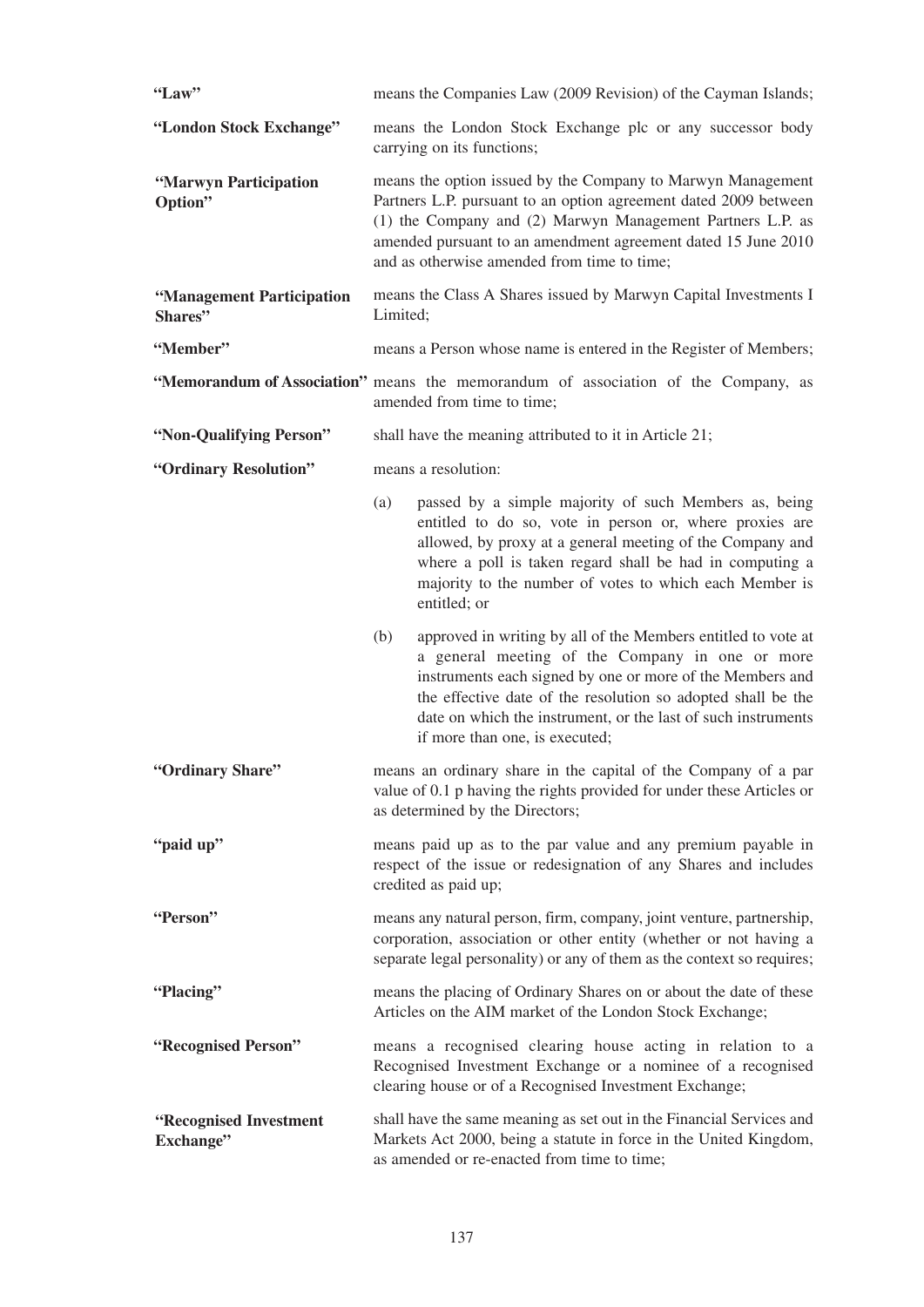| "Register of Members"   | means the register to be kept by the Company in accordance with<br>Section 40 of the Law;                                                                                                                                                                                                                                                                                                                                                                             |  |  |
|-------------------------|-----------------------------------------------------------------------------------------------------------------------------------------------------------------------------------------------------------------------------------------------------------------------------------------------------------------------------------------------------------------------------------------------------------------------------------------------------------------------|--|--|
| "Regulations"           | shall have the meaning attributed to it in Article 8.2;                                                                                                                                                                                                                                                                                                                                                                                                               |  |  |
| "Relevant System"       | shall have the meaning attributed to it in Article 13.3;                                                                                                                                                                                                                                                                                                                                                                                                              |  |  |
| "Seal"                  | means the common seal of the Company (if adopted) including any<br>facsimile thereof;                                                                                                                                                                                                                                                                                                                                                                                 |  |  |
| "share"                 | means an Ordinary Share of any Class as well as any fraction of an<br>Ordinary Share of any Class;                                                                                                                                                                                                                                                                                                                                                                    |  |  |
| "Share Premium Account" | means the share premium account established in accordance with<br>these Articles and the Law;                                                                                                                                                                                                                                                                                                                                                                         |  |  |
| "signed"                | includes a signature or representation of a signature affixed by<br>mechanical means;                                                                                                                                                                                                                                                                                                                                                                                 |  |  |
| "Special Resolution"    | means a resolution passed in accordance with Section 60 of the<br>Law, being a resolution:                                                                                                                                                                                                                                                                                                                                                                            |  |  |
|                         | passed by a majority of not less than two-thirds of such<br>(a)<br>Members as, being entitled to do so, vote in person or, where<br>proxies are allowed, by proxy at a general meeting of the<br>Company of which notice specifying the intention to propose<br>the resolution as a Special Resolution has been duly given<br>and where a poll is taken regard shall be had in computing a<br>majority to the number of votes to which each Member is<br>entitled; or |  |  |
|                         | approved in writing by all of the Members entitled to vote at<br>(b)<br>a general meeting of the Company in one or more<br>instruments each signed by one or more of the Members and<br>the effective date of the Special Resolution so adopted shall<br>be the date on which the instrument or the last of such<br>instruments if more than one, is executed;                                                                                                        |  |  |
| "uncertificated share"  | means a share of a class in the capital of the Company which is<br>recorded on the Register of Members as being held in uncertificated<br>form and title to which may, by virtue of the regulations governing<br>the Relevant System, be transferred by means of a Relevant System<br>and references to a share being held in "uncertificated form" shall<br>be construed as a reference to that share being an uncertificated unit<br>of security;                   |  |  |
| "United Kingdom"        | means Great Britain and Northern Ireland.                                                                                                                                                                                                                                                                                                                                                                                                                             |  |  |

- 2.2 In these Articles, save where the context requires otherwise:
	- (a) words importing the singular number shall include the plural number and *vice versa*;
	- (b) words importing the masculine gender only shall include the feminine gender;
	- (c) "written" and "in writing" include all modes of representing or reproducing words in visible form, including in the form of an Electronic Record;
	- (d) "may" shall be construed as permissive and "shall" shall be construed as imperative;
	- (e) references to a "£" and "pence" or "p" is a reference to pounds or pence sterling being the currency of the United Kingdom;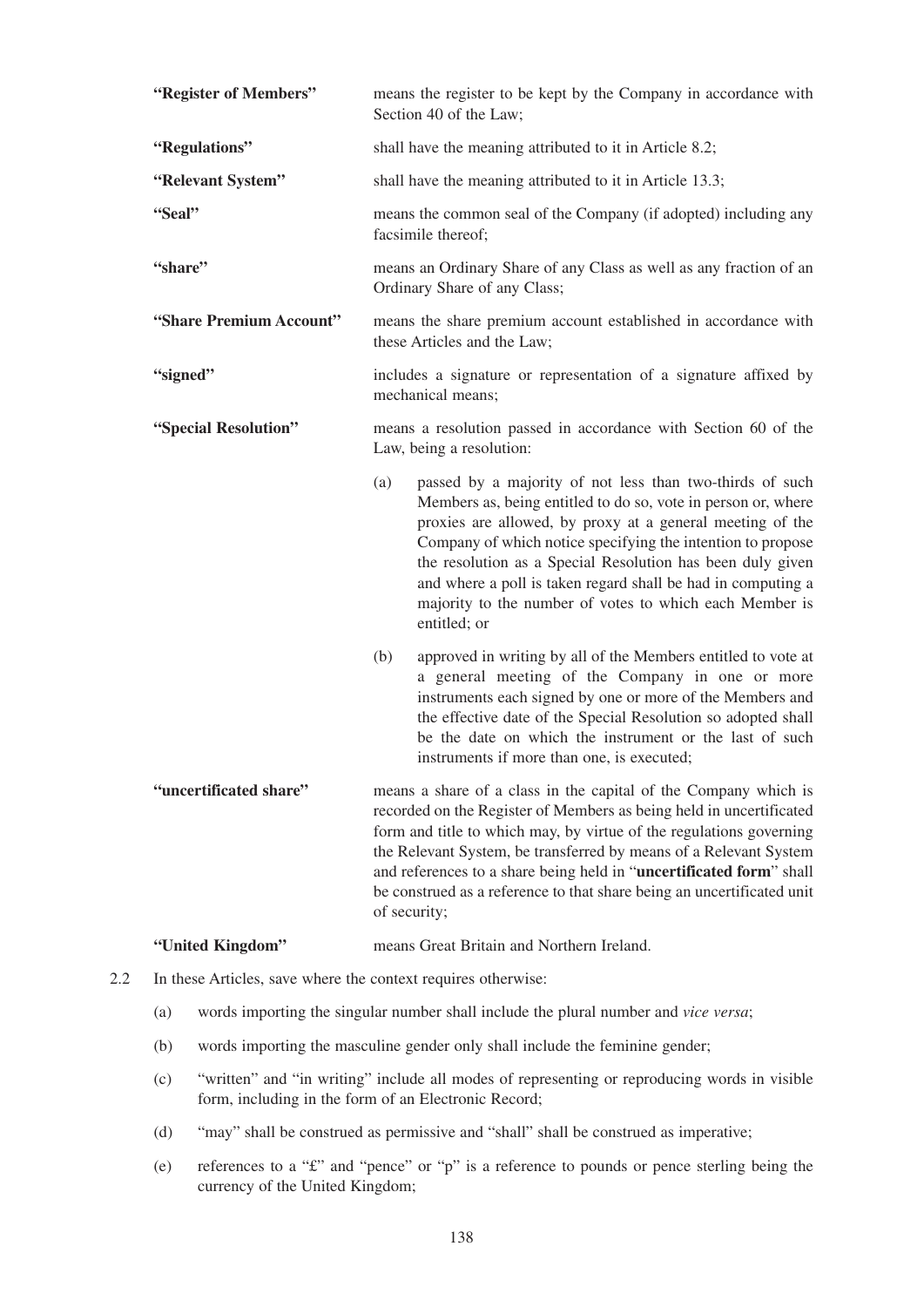- (f) references to a statutory enactment shall include reference to any amendment or re-enactment thereof for the time being in force; and
- (g) section 8 of the Electronic Transactions Law shall not apply.
- 2.3 Subject to the last two preceding Articles, any words defined in the Law shall, if not inconsistent with the subject or context, bear the same meaning in these Articles.

# **3. PRELIMINARY**

The registered office of the Company shall be at such address in the Cayman Islands as the Directors shall from time to time determine. The Company may in addition establish and maintain such other offices and places of business and agencies in such places as the Directors may from time to time determine.

# **4. SERVICE PROVIDERS**

The Directors may appoint any one or more Persons to act as service providers to the Company (including, without limitation to act as manager, administrator, cash custodian, custodian, investment manager, investment adviser, sponsor, Depository and/or broker to the Company) and the Directors may entrust to and confer upon such Persons any of the powers exercisable by them as Directors upon such terms and conditions including the right to remuneration payable by, and indemnification from, the Company and with such restrictions and with such powers of delegation as they may determine and either collaterally with or to the exclusion of their own powers. The Company may agree with such service provider that any such fee may be rebated by the service provider to a Person as determined by the relevant service provider.

# **5. SHARES**

- 5.1 The Directors may not allot Equity Securities in the Company unless they are authorised to do so by Ordinary Resolution of the Company.
- 5.2 Any authorisation under Article 5.1 shall state the maximum amount of Equity Securities that may be allotted under such authorisation and the date on which such authorisation will expire, which must not be more than five years from the date on which the resolution is passed by virtue of which the authorisation is given; but such an authorisation may be revoked or varied by Ordinary Resolution before that date.
- 5.3 Any authorisation under Article 5.1 may be renewed or further renewed by an Ordinary Resolution of the Members for a further period not exceeding five years; but the resolution must state (or restate) the maximum amount of Equity Securities which may be allotted under the authorisation or, as the case may be, the amount remaining to be allotted under it, and must specify the date on which the renewed authorisation will expire.
- 5.4 The Directors may allot Equity Securities, notwithstanding that authorisation under Article 5.1 has expired, if such Equity Securities are allotted or rights are granted in respect of such Equity Securities in pursuance of an offer or agreement made by the Company before the authorisation expired and the authorisation allowed the Company to make offers or agreements which would or might require Equity Securities to be allotted or rights granted in respect of such Equity Securities after the authorisation had expired.
- 5.5 The Company shall not allot Equity Securities to a person unless:
	- (a) it has made an offer to each holder of the relevant Class to allot to him on the same or more favourable terms a proportion of those securities which is as nearly as practicable equal to the proportion in nominal value held by him of the aggregate of such relevant shares; and
	- (b) the period during which any such offer may be accepted (being 14 days) has expired or the Company has received notice of the acceptance or refusal of every offer so made.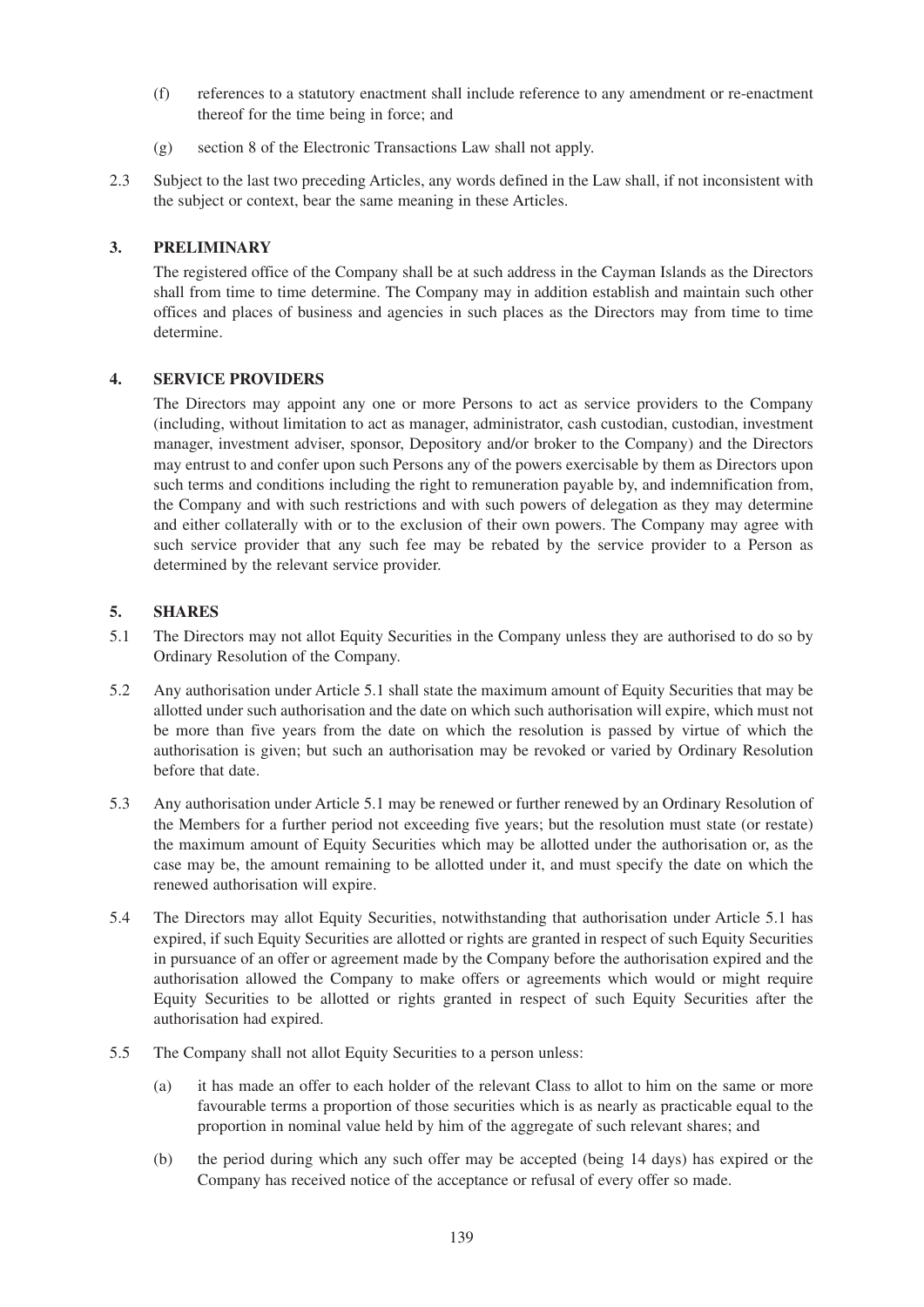- 5.6 The provisions of Article 5.5 do not apply to a particular allotment of Equity Securities if these are, or are to be, wholly or partly paid up otherwise than in cash; and Equity Securities which the Company has offered to allot to a holder of the relevant Class may be allotted to him, or anyone in whose favour he has renounced his right to their allotment, without contravening Article 5.5(b).
- 5.7 The provisions of Article 5.5 do not apply to the allotment of Equity Securities which would, apart from a renunciation or assignment of the right to their allotment, be held under an employees' share scheme and/or any allotment of securities made pursuant to the Marwyn Participation Option and/or in respect of the Management Participation Shares.
- 5.8 The Directors may, if so authorised by Special Resolution of the Members, allot Equity Securities as if Article 5.5 did not apply to the allotment or applied to the allotment with such modifications as the Directors may determine.
- 5.9 Any authorisation under Article 5.8 shall state the maximum amount of Equity Securities that may be allotted under such authorisation and the date on which such authorisation will expire, which shall not be more than five years from the date on which the resolution is passed by virtue of which the authorisation is given; but such an authorisation may be revoked or varied by Ordinary Resolution before that date.
- 5.10 Any authorisation under Article 5.8 may be renewed or further renewed by Special Resolution of the Members for a further period not exceeding five years; but such resolution must state (or restate) the maximum amount of Equity Securities which may be allotted under the authorisation or, as the case may be, the amount remaining to be allotted under it, and must specify the date on which the renewed authorisation will expire.
- 5.11 The Directors may allot Equity Securities, notwithstanding that authorisation under Article 5.8 has expired, if such Equity Securities are allotted in pursuance of an offer or agreement made by the Company before the authorisation expired and the authority allowed the Company to make offers or agreements which would or might require Equity Securities to be allotted after the authorisation had expired.
- 5.12 Notwithstanding any provision to the contrary contained in these Articles, the Company shall be precluded from issuing bearer shares, bearer warrants, bearer coupons or bearer certificates.
- 5.13 The Directors may resolve to accept non-cash assets in satisfaction (in whole or in part) of the price at which shares may be subscribed.
- 5.14 The Company may insofar as may be permitted by law, pay a commission to any Person in consideration of his subscribing or agreeing to subscribe whether absolutely or conditionally for any Equity Securities provided that the rate of commission shall not exceed the rate of 10 per cent. of the price at which the relevant Equity Securities are issued or an amount equal to 10 per cent. of such price (as the case may be). Such commissions may be satisfied by the payment of cash or the lodgement of fully or partly paid-up shares or partly in one way and partly in the other. The Company may also on any issue of Equity Securities pay such brokerage as may be lawful.

# **6. VARIATION OF RIGHTS ATTACHING TO SHARES**

6.1 If at any time the share capital is divided into different Classes, the rights attaching to any Class (unless otherwise provided by the terms of issue of the shares of that Class) may be varied or abrogated with the consent in writing of the holders of three-quarters of the issued shares of that Class, or with the sanction of a resolution passed by at least a three-quarters majority of the holders of shares of the Class present in person or by proxy at a separate general meeting of the holders of the shares of the Class. To every such separate general meeting the provisions of these Articles relating to general meetings of the Company shall mutatis mutandis apply, but so that the necessary quorum shall be at least one Person holding or representing by proxy at least one-third of the issued shares of the Class and that any holder of shares of the Class present in person or by proxy may demand a poll.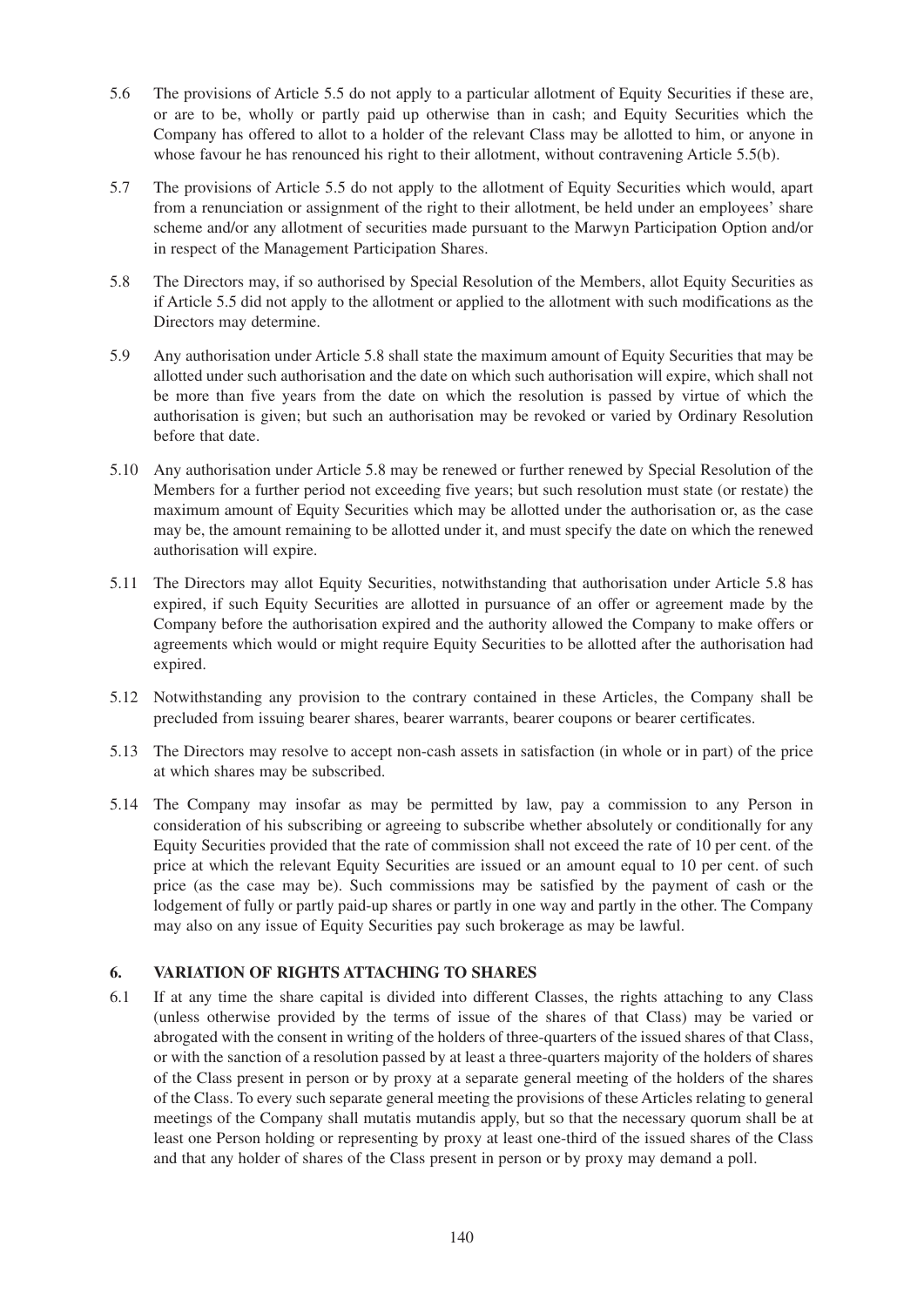6.2 The rights conferred upon the holders of the shares of any Class issued with preferred or other rights shall not, unless otherwise expressly provided by the terms of issue of the shares of that Class, be deemed to be varied or abrogated by the creation or issue of further shares ranking pari passu therewith or the redemption or purchase of shares of any Class by the Company.

# **7. CERTIFICATES**

- 7.1 The Company shall maintain a Register of Members. Every Person (except a Recognised Person in respect of whom the Company is not required by law to complete and have ready for delivery a certificate) whose name is entered as a member in the Register of Members shall, without payment, be entitled to a certificate in the form determined by the Directors within two months of allotment (or within such other period as the conditions of issue shall provide) or the lodgement of transfer. Such certificate may be under the Seal. All certificates shall specify the share or shares held by that Person and the amount paid up thereon, provided that in respect of a share or shares held jointly by several Persons, the Company shall not be bound to issue more than one certificate unless payment of £0.50 or such lesser sum as the Directors may from time to time determine for every additional certificate, and delivery of a certificate for a share to one of several joint holders shall be sufficient delivery to all.
- 7.2 If a share certificate is defaced, lost or destroyed it may be renewed on such terms, if any, as to evidence and indemnity as the Directors think fit.
- 7.3 Share certificates shall bear such legend as the Directors may from time to time determine.

# **8. DEPOSITORY INTERESTS AND UNCERTIFICATED SHARES**

- 8.1 The Directors shall, subject always to the Law and any other applicable laws and regulations and the facilities and requirements of any Relevant System concerned and these Articles, have power to implement and/or approve any arrangements they may, in their absolute discretion, think fit in relation to (without limitation) the evidencing of title to and transfer of interests in shares in the form of depository interests or similar interests, instruments or securities, and to the extent such arrangements are so implemented, no provision of these Articles shall apply or have effect to the extent that it is in any respect inconsistent with the holding or transfer thereof or the shares represented thereby. The Directors may from time to time take such actions and do such things as they may, in their absolute discretion, think fit in relation to the operation of any such arrangements.
- 8.2 Subject to the Law, the Board may permit shares (or interests in shares) to be held in uncertificated form and to be transferred by means of a Relevant System of holding and transferring shares (or interest in shares) in uncertificated form and may determine that any shares (or interests in such shares) shall cease to be a participating security (as defined in Regulation 3 of the UK Uncertificated Securities Regulations 2001 (the "**Regulations**")). Where the Board permits shares (or interests in such shares) to be held in uncertificated form, Articles 8.5 and 8.6 shall commence to have effect immediately prior to the time at which the operator of the Relevant System concerned permits the shares (or interest in such shares) to be a participating security.
- 8.3 Conversion of shares held in certificated form into shares (or any interest in such shares) held in uncertificated form, and vice versa, may be made in such manner as the Board may in its absolute discretion think fit (subject to the facilities and requirements of the Relevant System).
- 8.4 Shares that fall within a certain Class shall not form a separate Class from other shares in that Class because any share in that Class is held in uncertificated form or is permitted in accordance with the regulations of the Relevant System to become a participating security.
- 8.5 In relation to any shares (or any interest in such shares) which is, for the time being, a participating security, and for so long as such shares remain a participating security, no provision of these Articles shall apply or have effect to the extent that it is in any respect inconsistent with:
	- (a) the holding of shares (or any interest in such shares) of that Class in uncertificated form;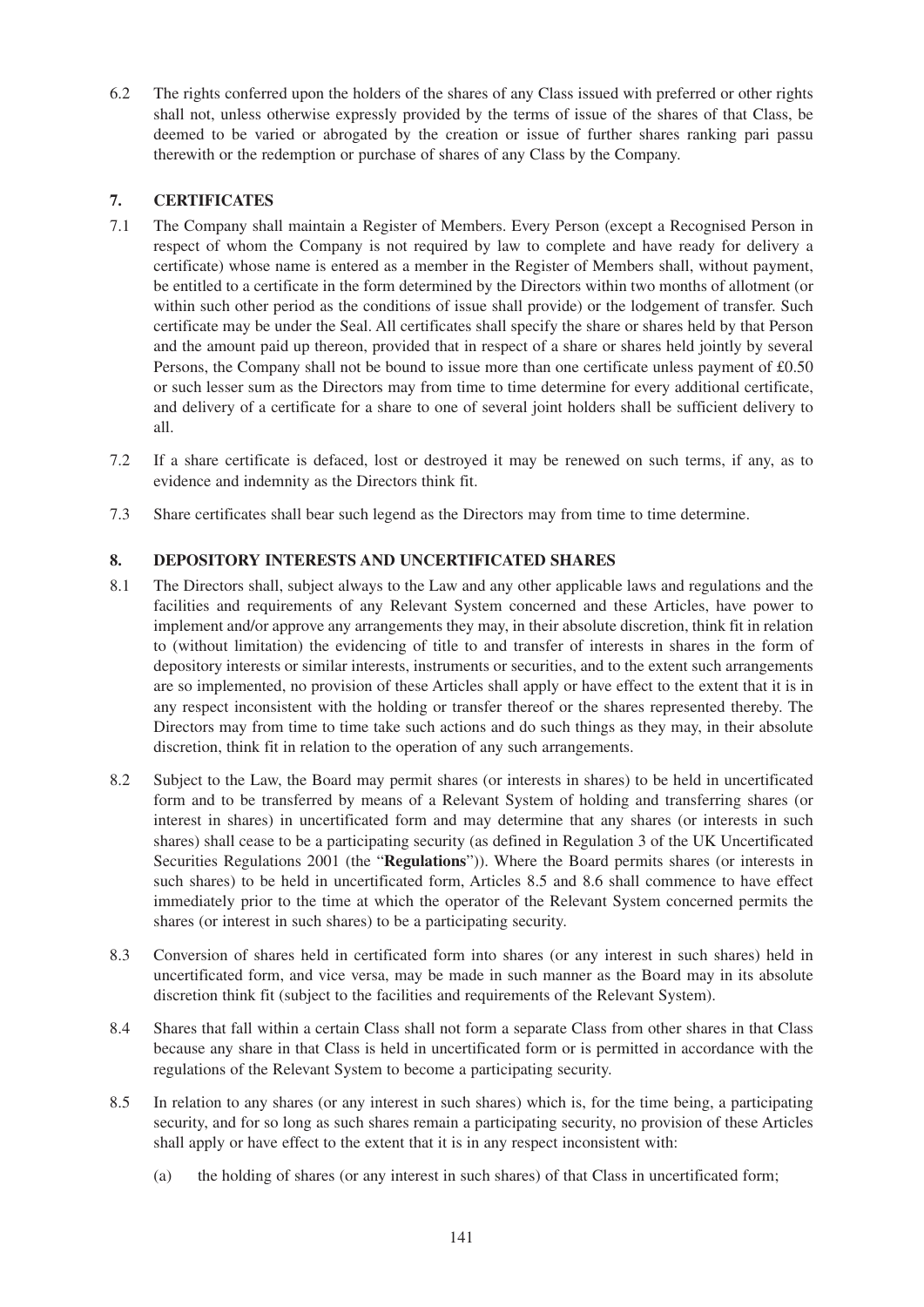- (b) the transfer of title to shares (or any interest in such shares) of that Class by means of a Relevant System; or
- (c) the requirements of the Relevant System

and, without prejudice to the generality of this Article, no provision of these Articles shall apply or have effect to the extent that it is in any respect inconsistent with the maintenance, keeping or entering up by the operator of the Relevant System, so long as that is permitted or required by the regulations governing the Relevant System, of an operator of the register of securities in respect of shares of that Class in uncertificated form.

- 8.6 Without prejudice to the generality of Article 8.4 and notwithstanding anything contained in these Articles, where any class (or interest in such class) is, for the time being, a participating security (such shares being referred to hereinafter as the "**Relevant Class**"):
	- (a) the register relating to the Relevant Class will be maintained at all times in such place as may be determined by a resolution of the Directors; and
	- (b) unless the Directors otherwise determine, the Relevant Class held by the same holder or joint holder in certificated form and uncertificated form shall be treated as separate holdings.

# **9. COMPANY'S RIGHTS IN RESPECT OF UNCERTIFICATED SHARES**

Where any share (or interest in such share) is a participating security and the Company is entitled under the Law or these Articles to sell, transfer, dispose of, forfeit, re-allot, accept the surrender of or otherwise enforce a lien over a share (or interest in such share) held in uncertificated form, the Company shall be entitled, subject to the Law, these Articles and the facilities and requirements of the Relevant System:

- (a) to require the holder of that uncertificated share (or interest in such share) by notice to change that share (or interest in such shares) into certificated form within the period specified in the notice and to hold that share in certificated form so long as required by the Company;
- (b) to require the holder of that uncertificated share (or interest in such share) by notice to give any instructions necessary to transfer title to that share by means of the Relevant System within the period specified in the notice;
- (c) to require the holder of that uncertificated share (or interest in such share) by notice to appoint any Person to take any steps, including without limitation the giving of any instructions by means of the Relevant System, necessary to transfer that share within the period specified in the notice;
- (d) to take any action that the Board considers appropriate to achieve the sale, transfer, disposal of, forfeiture, re-allotment or surrender of that share (or interest in such share) or otherwise to enforce a lien in respect of it; and
- (e) to assume that the entries on any record of securities maintained by it in accordance with the regulations governing the Relevant System and regularly reconciled with the relevant operator register of securities are a complete and accurate reproduction of the particulars entered in the operator register of securities and shall accordingly not be liable in respect of any act or thing done or omitted to be done by or on behalf of the Company in reliance upon such assumption; in particular, any provision of these Articles which requires or envisages that action will be taken in reliance on information contained in the register shall be construed to permit that action to be taken in reliance on information contained in any relevant record of securities (as so maintained and reconciled).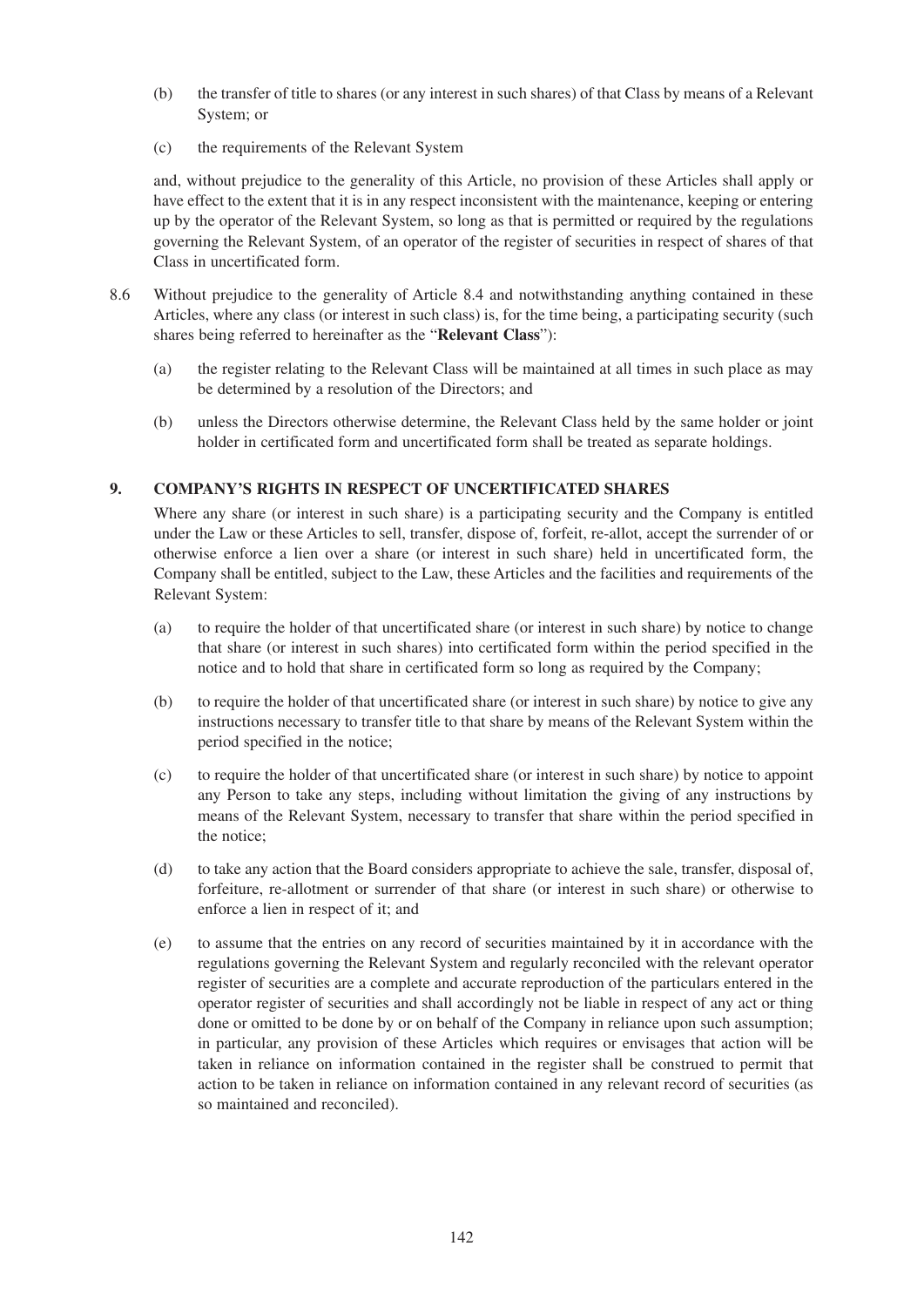# **10. LIEN**

- 10.1 The Company shall have a first priority lien and charge on every partly paid share for all moneys (whether presently payable or not) called or payable at a fixed time in respect of that share, and the Company shall also have a first priority lien and charge on all partly paid shares standing registered in the name of a Member (whether held solely or jointly with another person) for all moneys presently payable by him or his estate to the Company, but the Directors may at any time declare any share to be wholly or in part exempt from the provisions of this Article. The Company's lien, if any, on a share shall extend to all distributions payable thereon.
- 10.2 The Company may sell, in such manner as the Directors in their absolute discretion think fit, any shares on which the Company has a lien, but no sale shall be made unless an amount in respect of which the lien exists is presently payable nor until the expiration of seven days after a notice in writing, stating and demanding payment of such part of the amount in respect of which the lien exists as is presently payable, has been given to the registered holder for the time being of the share, or the persons entitled thereto by reason of his death or bankruptcy.
- 10.3 For giving effect to any such sale the Directors may authorise some Person to transfer the shares sold to the purchaser thereof. The purchaser shall be registered as the holder of the shares comprised in any such transfer and he shall not be bound to see to the application of the purchase money, nor shall his title to the shares be affected by any irregularity or invalidity in the proceedings in reference to the sale.
- 10.4 The proceeds of the sale after deduction of expenses, fees and commission incurred by the Company shall be received by the Company and applied in payment of such part of the amount in respect of which the lien exists as is presently payable, and the residue shall (subject to a like lien for sums not presently payable as existed upon the shares prior to the sale) be paid to the Person entitled to the shares at the date of the sale.

# **11. CALLS ON SHARES**

- 11.1 The Directors may from time to time make calls upon the Members in respect of any moneys unpaid on their partly paid shares, and each Member shall (subject to receiving at least 14 days notice specifying the time or times of payment) pay to the Company at the time or times so specified the amount called on such shares.
- 11.2 The joint holders of a share shall be jointly and severally liable to pay calls in respect thereof.
- 11.3 If a sum called in respect of a share is not paid before or on the day appointed for payment thereof, the Person from whom the sum is due shall pay interest upon the sum at the rate of 15 per cent. per annum from the day appointed for the payment thereof to the time of the actual payment, but the Directors shall be at liberty to waive payment of that interest wholly or in part.
- 11.4 The provisions of these Articles as to the liability of joint holders and as to payment of interest shall apply in the case of non-payment of any sum which, by the terms of issue of a share, becomes payable at a fixed time, whether on account of the amount of the share, or by way of premium, as if the same had become payable by virtue of a call duly made and notified.
- 11.5 The Directors may make arrangements on the issue of partly paid shares for a difference between the Members, or the particular shares, in the amount of calls to be paid and in the times of payment.
- 11.6 The Directors may, if they think fit, receive from any Member willing to advance the same all or any part of the moneys uncalled and unpaid upon any partly paid shares held by him, and upon all or any of the moneys so advanced may (until the same would, but for such advance, become presently payable) pay interest at such rate (not exceeding, without the sanction of an Ordinary Resolution, eight per cent. per annum) as may be agreed upon between the Member paying the sum in advance and the Directors.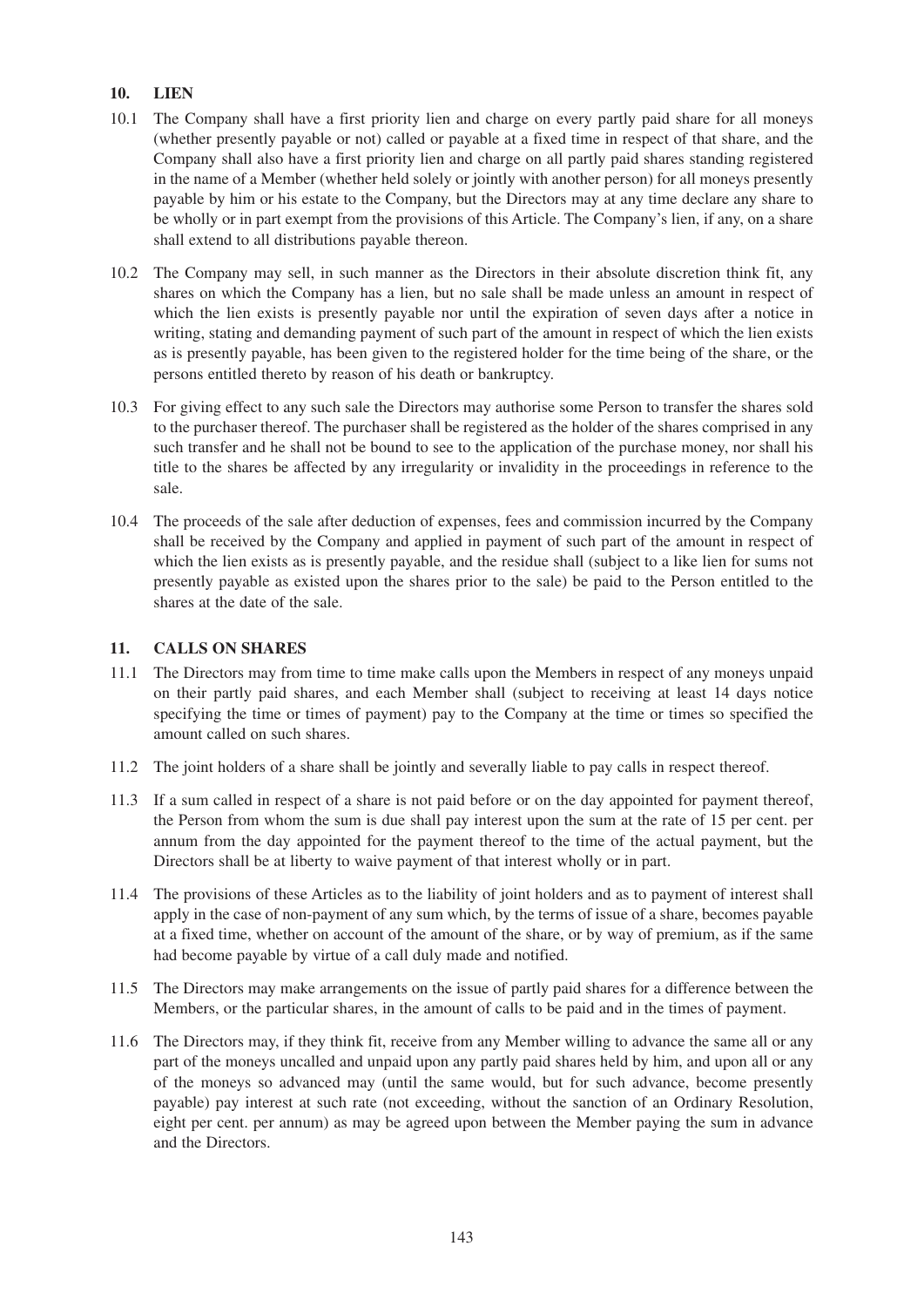#### **12. FORFEITURE OF SHARES**

- 12.1 If a Member fails to pay any call or instalment of a call in respect of partly paid shares on the day appointed for payment, the Directors may, at any time thereafter during such time as any part of such call or instalment remains unpaid, serve a notice on him requiring payment of so much of the call or instalment as is unpaid, together with any interest which may have accrued.
- 12.2 The notice shall name a further day (not earlier than the expiration of seven days from the date of the notice) on or before which the payment required by the notice is to be made, and shall state that in the event of non-payment at or before the time appointed the shares in respect of which the call was made will be liable to be forfeited.
- 12.3 If the requirements of any such notice as aforesaid are not complied with, any share in respect of which the notice has been given may at any time thereafter, before the payment required by notice has been made, be forfeited by a resolution of the Directors to that effect.
- 12.4 A forfeited share may be sold or otherwise disposed of on such terms and in such manner as the Directors think fit, and at any time before a sale or disposition the forfeiture may be cancelled on such terms as the Directors think fit.
- 12.5 A Person whose shares have been forfeited shall cease to be a Member in respect of the forfeited shares, but shall, notwithstanding, remain liable to pay to the Company all moneys which at the date of forfeiture were payable by him to the Company in respect of the shares forfeited, but his liability shall cease if and when the Company receives payment in full of the amount unpaid on the shares forfeited.
- 12.6 A statutory declaration in writing that the declarant is a Director, and that a share has been duly forfeited on a date stated in the declaration, shall be conclusive evidence of the facts in the declaration as against all Persons claiming to be entitled to the share.
- 12.7 The Company may receive the consideration, if any, given for a share on any sale or disposition thereof pursuant to the provisions of these Articles as to forfeiture and may execute a transfer of the share in favour of the Person to whom the share is sold or disposed of and that Person shall be registered as the holder of the share, and shall not be bound to see to the application of the purchase money, if any, nor shall his title to the shares be affected by any irregularity or invalidity in the proceedings in reference to the disposition or sale.
- 12.8 The provisions of these Articles as to forfeiture shall apply in the case of non-payment of any sum which by the terms of issue of a share becomes due and payable, whether on account of the amount of the share, or by way of premium, as if the same had been payable by virtue of a call duly made and notified.

#### **13. TRANSFER OF SHARES**

- 13.1 Subject to the Law and these Articles, any Member may transfer all or any of its shares (or interest in such shares) by instrument of transfer in any usual form or in such other form as the Directors may approve and the instrument must be signed by or on behalf of the transferor (but need not be under seal) and, in the case of a partly paid share, by or on behalf of the transferee. The transferor will be deemed to remain the holder of the share until the name of the transferee is entered in the Register of Members in respect of it.
- 13.2 Transfers of shares (or interest in such shares) in uncertificated form shall be effected by means of the Relevant System in accordance with the rules of the Relevant System and these Articles.
- 13.3 For the purposes of these Articles, a "**Relevant System**" means, in relation to a share, a computerbased system, and procedures, which enable title to units of a security to be evidenced and transferred without a written instrument, and which facilitate supplementary and incidental matters.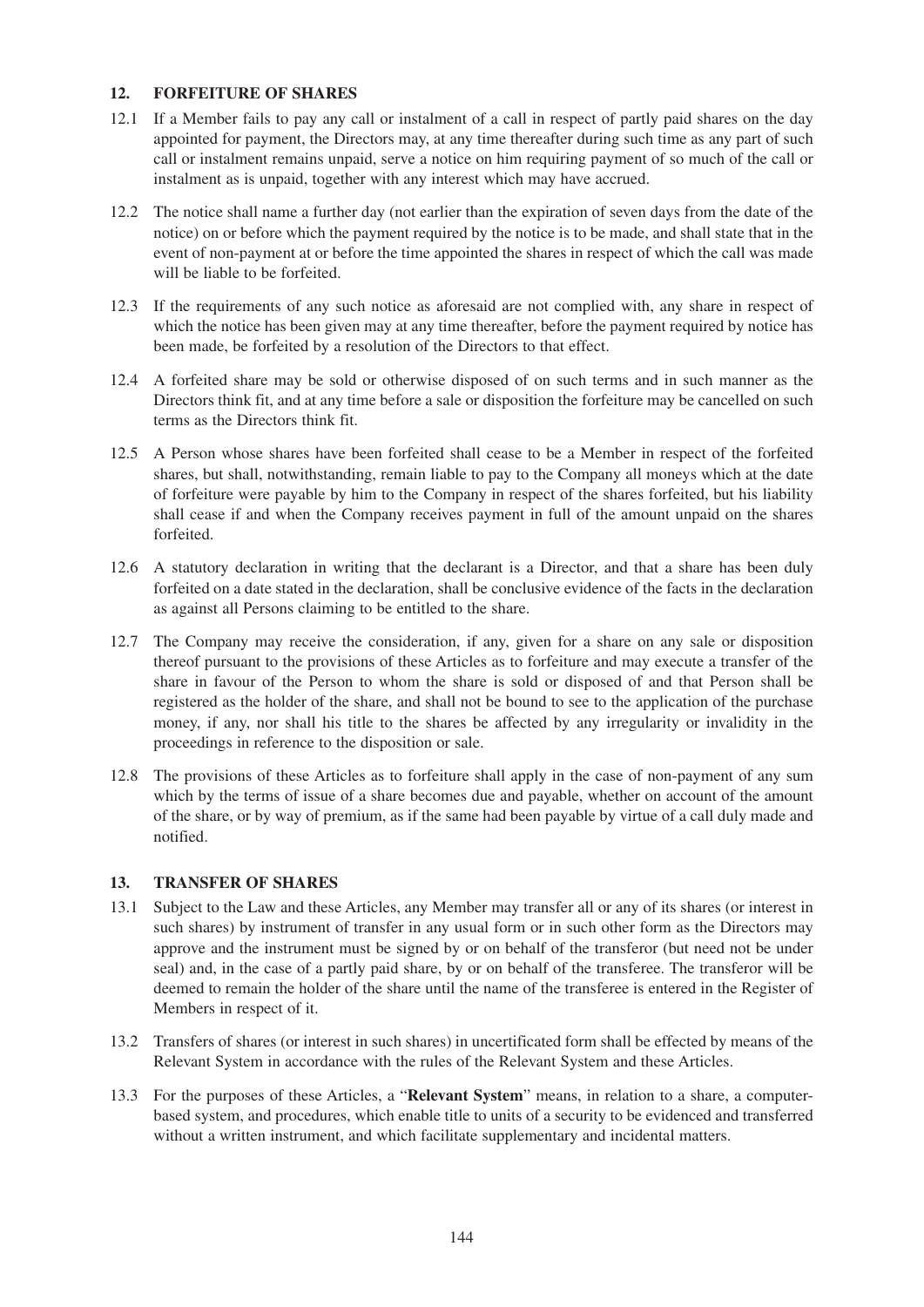- 13.4 Prior to Admission, no transfer of shares shall be effective unless the Directors have given their approval thereto and, for the avoidance of doubt, the Directors may, in their absolute discretion and without giving any reason, refuse to register any transfer of shares.
- 13.5 Following Admission, the Directors may, in their absolute discretion and without giving any reason therefor, refuse to register any transfer of shares unless:
	- (a) it is in respect of a fully paid share;
	- (b) it is duly stamped (if required);
	- (c) save in the case of a transfer by a Recognised Person to whom no share certificate was issued, it is deposited at the office or such other place as the Directors may appoint and is accompanied by the certificate, for the shares to which it relates and such other evidence (if any) as the Directors may reasonably require to show the right of the transferor to make the transfer;
	- (d) it is in respect of only one Class;
	- (e) it is in favour of not more than four transferees except in the case of executors or trustees of a deceased Member; and
	- (f) it is in respect of a share on which the Company does not have a lien in respect of which the Company has served a notice pursuant to Article 11.1.
- 13.6 The Directors may, in exceptional circumstances approved by the London Stock Exchange and/or the rules and practices of the operator of the Relevant System, refuse to register any transfer of shares (or interest in such shares) to which the provisions of Article 13.5 would otherwise apply, provided that their refusal does not disturb the market in the shares.
- 13.7 If the Directors refuse to register a transfer of any shares, they must, within two months after the date on which the transfer was lodged with the Company or the instruction was received by the operator of the Relevant System (as the case may be), send to the transferor and the transferee notice of the refusal.
- 13.8 The registration of transfers of shares may be suspended at such times and for such periods as the Directors may, in their absolute discretion, from time to time determine, provided always that (i) such registration shall not be suspended for more than 30 days in any year, and (ii) the Directors may not suspend the registration of transfers of any participating security without the consent of the operator of the Relevant System.
- 13.9 All instruments of transfer which are registered shall be retained by the Company, but any instrument of transfer which the Directors decline to register shall (except in any case of fraud) be returned to the Person depositing the same.
- 13.10 Nothing in these Articles precludes the Directors from recognising a renunciation of the allotment of any share by the allottee in favour of some other Person.

# **14. TRANSMISSION OF SHARES**

- 14.1 The legal personal representative of a deceased sole holder of a share shall be the only person recognised by the Company as having any title to the share. In the case of a share registered in the name of two or more holders, the survivors or survivor, or the legal personal representatives of the deceased survivor, shall be the only person recognised by the Company as having any title to the share.
- 14.2 Any Person becoming entitled to a share in consequence of the death or bankruptcy of a Member shall upon such evidence being produced as may from time to time be required by the Directors, have the right either to be registered as a Member in respect of the share or, instead of being registered himself, to make such transfer of the share as the deceased or bankrupt person could have made; but the Directors shall, in either case, have the same right to decline or suspend registration as they would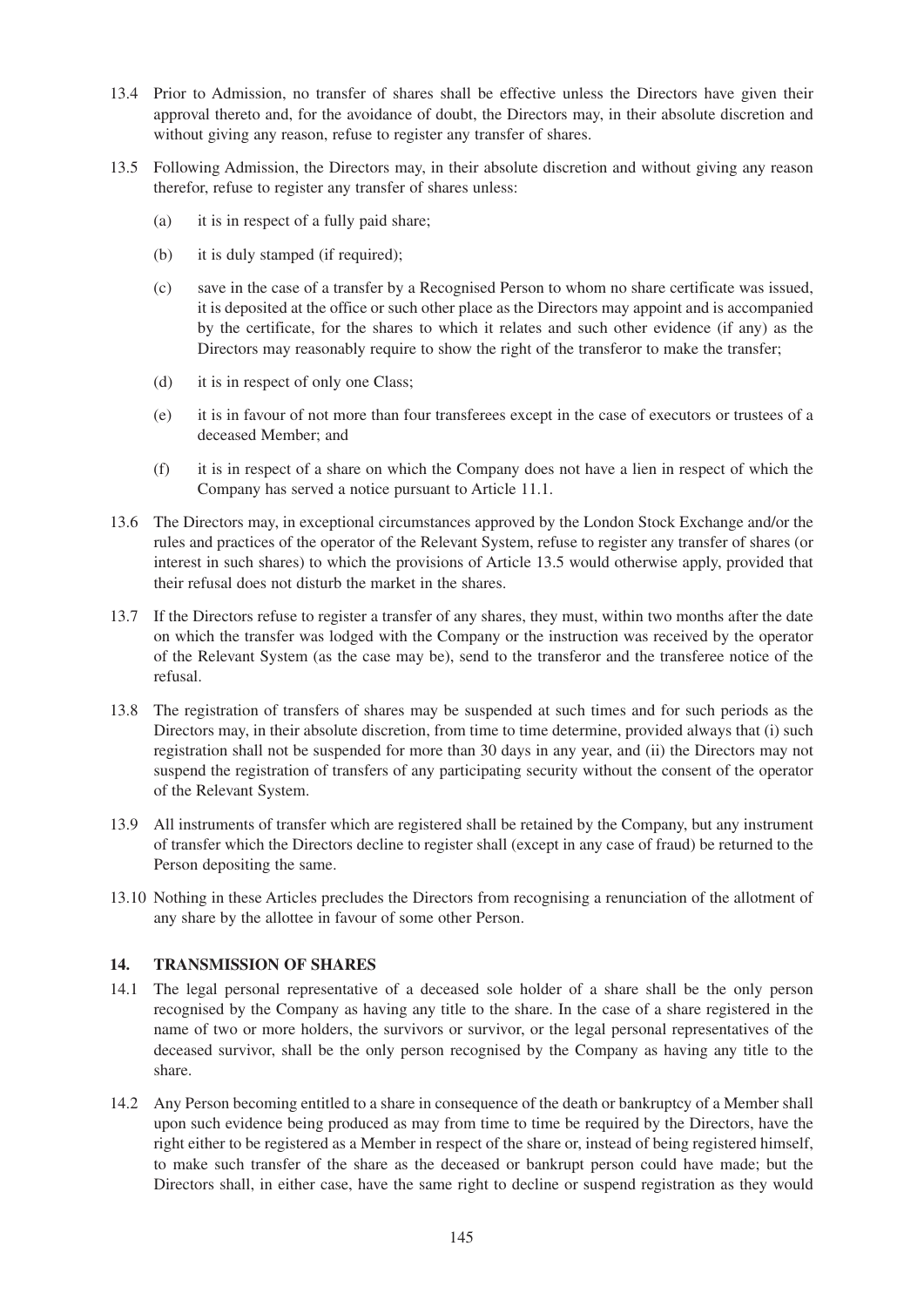have had in the case of a transfer of the share by the deceased or bankrupt person before the death or bankruptcy.

14.3 A Person becoming entitled to a share by reason of the death or bankruptcy of the holder shall be entitled to the same dividends or other distributions and other advantages to which he would be entitled if he were the registered holder of the share, except that he shall not, before being registered as a Member in respect of the share, be entitled in respect of it to exercise any right conferred by membership in relation to meetings of the Company and the Directors may at any time give notice requiring any such Person to elect either to be registered himself or to have some Person nominated by him become the holder of the share (but the Directors shall, in either case, have the same right to decline or suspend registration as they would have had in the case of a transfer of the share by the relevant Member before his death or bankruptcy or liquidation or dissolution or any other case than by transfer, as the case may be). If the notice is not complied with within 60 days, the Directors may thereafter withhold payment of all dividends, other distributions, bonuses or other monies payable in respect of the share until the requirements of the notice have been complied with.

### **15. DISCLOSURE OF INTERESTS IN SHARES**

- 15.1 The provisions of Chapter 5 of the disclosure and transparency rules made by the Financial Services Authority of the United Kingdom under Part VI of Financial Services and Markets Act 2000 of the United Kingdom (the "**DTR 5**") shall be deemed to apply to the Company, so that Members are required under the Articles to notify the Company of the percentage of their voting rights if the percentage of voting rights which they hold as a Member or through their direct or indirect holding of financial instruments falling within paragraph 5.1 .3R of DTR 5 (or a combination of such holdings) reaches, exceeds or falls below 3 per cent, 4 per cent, 5 per cent, 6 per cent, 7 per cent, 8 per cent, 9 per cent, 10 per cent, and each 1 per cent threshold thereafter up to 100 per cent. or reaches, exceeds or falls below any of these thresholds as a result of events changing the breakdown of voting rights.
- 15.2 The Directors shall have the power by notice to require any Member to disclose to the Company the identity of any Person other than the Members who has any interest in the shares held by the Member and the nature of such interest. If any Member has been duly served with a notice by the Directors of the Company and is in default for the prescribed period in supplying to the Company the information thereby required, then the Directors may serve a notice (a "**Disclosure Notice**") upon such Member. A Disclosure Notice may direct that the Member shall not be entitled to vote at a general meeting or meeting of the holders of any Class or exercise any other right conferred by membership in relation to the meetings of the Company or holders of any Class.
- 15.3 Where a Disclosure Notice is served by the Company on a Member, or another Person whom the Company knows or has reasonable cause to believe to be interested in shares held by that Member, and the Member or other Person has failed in relation to any shares (the "default shares", which expression includes any shares issued to such Member after the date of the Disclosure Notice in respect of those shares) to give the Company the information required within 28 days or 14 days where the default shares represent at least 0.25 per cent. in nominal value of the issued shares the relevant Class following the date of service of the Disclosure Notice, the Board may serve on the holder of such default shares a notice (a "disenfranchisement notice") whereupon the following sanctions apply, unless the Board otherwise decides:
	- (a) the Member shall not be entitled in respect of the default shares to be present or to vote (either in person or by proxy) at a general meeting or at a separate meeting of the holders of a class of shares or on a poll or to exercise other rights conferred by membership in relation to the meeting or poll; and
	- (b) where the default shares represent at least 0.25 per cent. in nominal value of the issued shares of the relevant Class: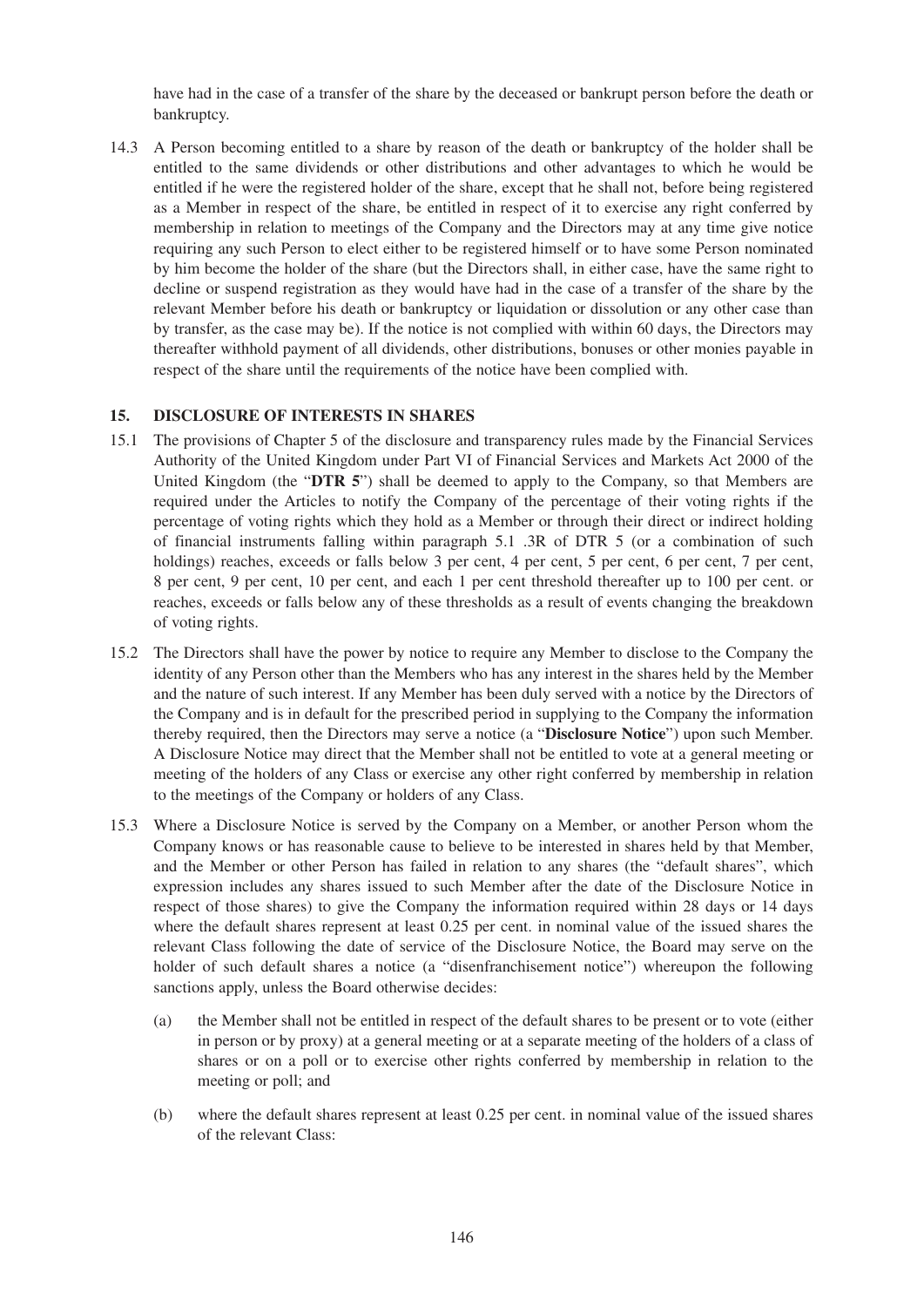- (i) a dividend (or any part of a dividend) or other amount payable in respect of the default shares shall be withheld by the Company, which has no obligation to pay interest on it; and
- (ii) no transfer of any of the default shares shall be registered unless:
	- (A) the transfer is an excepted transfer; or
	- (B) the Member is not himself in default in supplying the information required and the Member proves to the satisfaction of the Board that no person in default in supplying the information required is interested in any of the shares the subject of the transfer; or
	- (C) registration of the transfer is required by any Relevant System, (and, for the purpose of ensuring this Article 15.3(b)(ii) can apply to all shares held by the holder, the Company may, in accordance with the regulations of any Relevant System, issue written notification to the operator of the Relevant System requiring the conversion into certificated form of any shares held by the holder in uncertificated form).
- 15.4 Directors may be required to exercise their powers under Article 15.2 on the requisition of Members holding at the date of the deposit of the requisition not less than 10 per cent. in nominal value of the total issued Ordinary Shares.
- 15.5 A requisition under Article 15.4 must:
	- (a) state that the requisitionists are requiring the Company to exercise its powers under this Article;
	- (b) specify the manner in which they require those powers to be exercised;
	- (c) give reasonable grounds for requiring the Company to exercise those powers in the manner specified; and
	- (d) be signed by the requisitionists and deposited at the registered office of the Company.
- 15.6 A requisition may consist of several documents in like form each signed by one or more requisitionists.
- 15.7 On the deposit of a requisition complying with Article 15.5, it is the Directors' duty to exercise their powers under Article 15.2 in the manner specified in the requisition.
- 15.8 The provisions of this Article 15 shall not apply to a Member that is a Member solely by reason of its role as Depository.

### **16. REMOVAL OF SANCTIONS**

The sanctions under Articles 15.2 to 15.3 shall cease to apply seven days after the earlier of receipt by the Company of:

- (a) notice of registration of an excepted transfer, in relation to the default shares the subject of the excepted transfer; and
- (b) all information required by the Disclosure Notice, in a form satisfactory to the Board, in relation to any default shares.

### **17. NOTICE TO PERSON OTHER THAN A MEMBER**

Where, on the basis of information obtained from a Member in respect of a share held by him, the Company issues a Disclosure Notice to another Person, it shall at the same time send a copy of the Disclosure Notice to the Member, but the accidental omission to do so, or the non-receipt by the Member of the copy, does not invalidate or otherwise affect the application of Articles 15.2 to 15.3.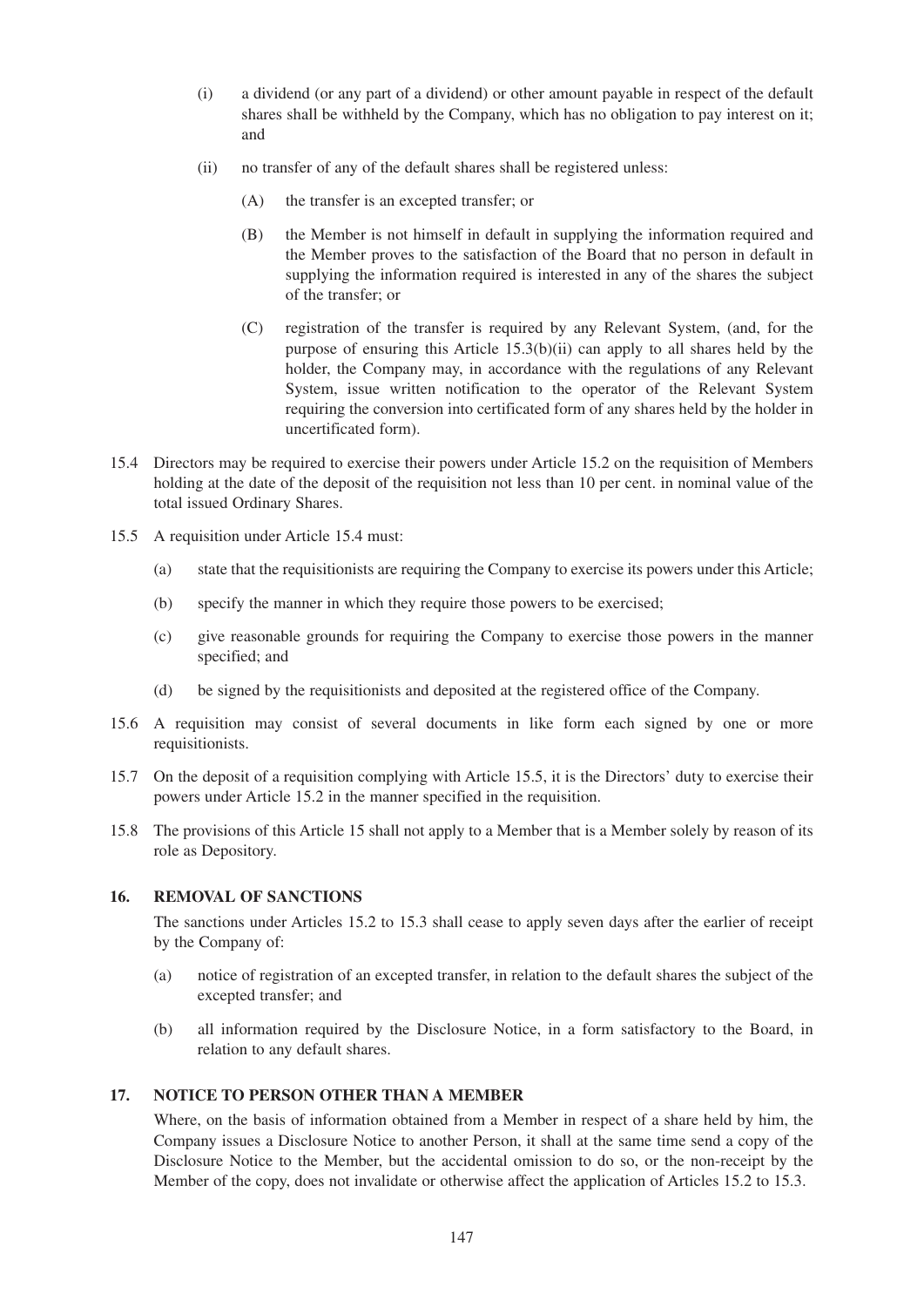# **18. INTEREST IN SHARES, FAILURE TO GIVE INFORMATION AND EXCEPTED TRANSFERS**

For the purpose of Articles 15 and 16:

- (a) "**interest**" shall mean any interest as well as any right to subscribe or receive shares in the Company which if vested would create an interest;
- (b) reference to a Person having failed to give the Company the information required by a Disclosure Notice, or being in default in supplying such information, includes:
	- (i) reference to his having failed or refused to give all or any part of it; and
	- (ii) reference to his having given information which he knows to be false in a material particular or having recklessly given information which is false in a material particular; and
- (c) "**excepted transfer**" means, in relation to shares held by a Member:
	- (i) a transfer pursuant to acceptance of a takeover offer for all of the issued shares of the Company; or
	- (ii) a transfer in consequence of a sale made through a Recognised Investment Exchange in the United Kingdom or any other stock exchange outside the United Kingdom on which shares in the capital of the Company are normally traded; or
	- (iii) a transfer which is shown to the satisfaction of the Board to be made in consequence of a bona fide sale of the whole of the interest in the shares to a Person who is unconnected with the Member and with any other Person appearing to be interested in the shares.
- (d) Articles 15, 16 and 17 are in addition to and without prejudice to the Law.

### **19. ALTERATION OF CAPITAL**

- 19.1 The Company may from time to time by Ordinary Resolution increase the share capital by such sum, to be divided into shares of such Classes and amount, as the resolution shall prescribe.
- 19.2 The Company may by Ordinary Resolution:
- (a) increase its share capital by such sum as the Ordinary Resolution shall provide and with such rights, priorities and privileges annexed thereto as the Company in general meeting may determine;
- (b) consolidate and divide all or any of its share capital into shares of a larger amount than its existing shares;
- (c) convert all or any of its paid up shares into stock and reconvert that stock into paid up shares of any denomination;
- (d) subdivide its existing shares, or any of them into shares of a smaller amount provided that in the subdivision the proportion between the amount paid and the amount, if any, unpaid on each reduced share shall be the same as it was in case of the share from which the reduced share is derived;
- (e) cancel any shares which, at the date of the passing of the Ordinary Resolution, have not been taken or agreed to be taken by any Person and diminish the amount of its share capital by the amount of the shares so cancelled.
- 19.3 Subject to the provisions of the Law and the provisions of these Articles as regards matters to be dealt with by Ordinary Resolution, the Company may by Special Resolution:
	- (a) change its name;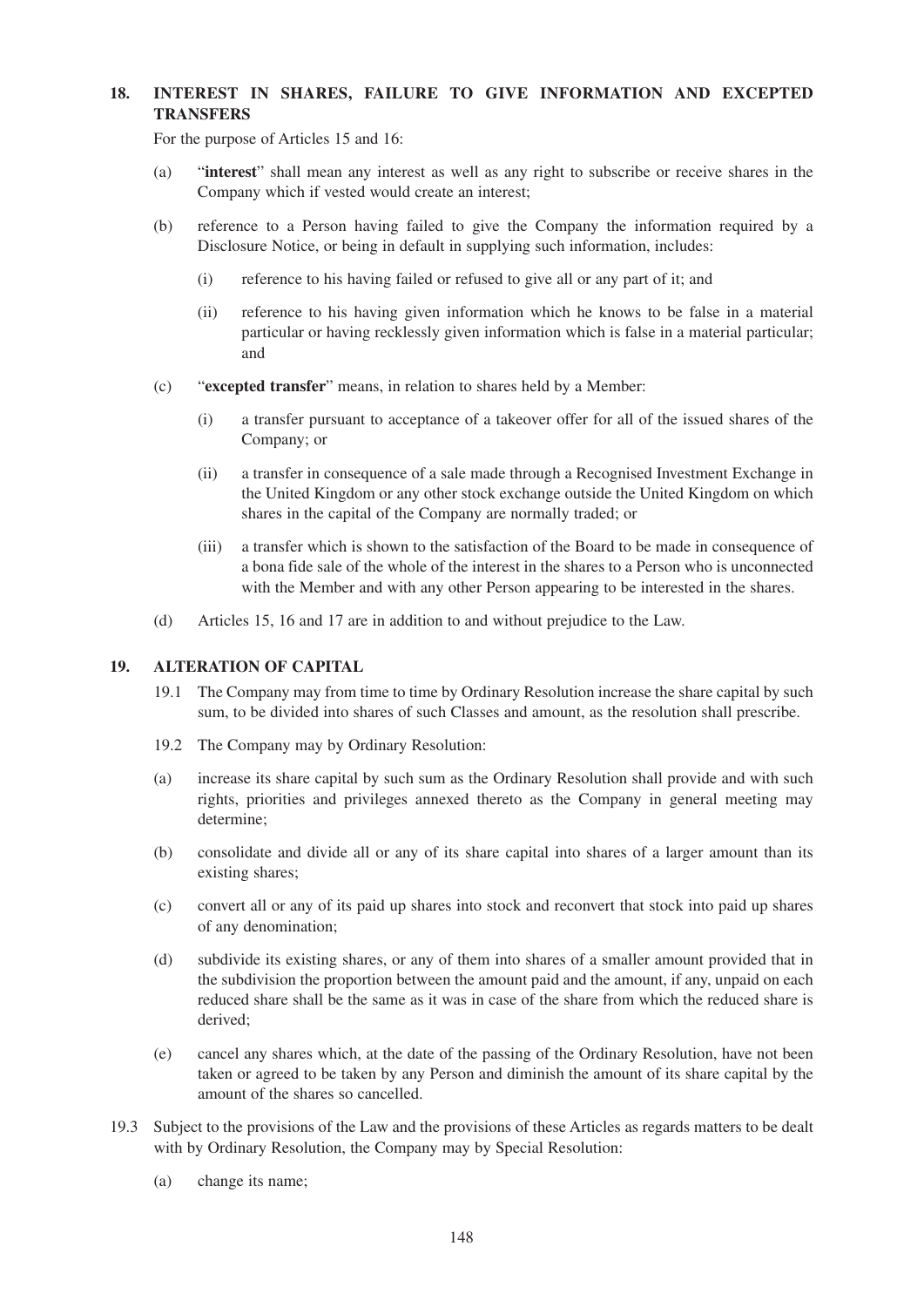- (b) alter or add to these Articles;
- (c) alter or add to the Memorandum of Association with respect to any objects, powers or other matters specified in such document; or
- (d) reduce its share capital and any capital redemption reserve.

### **20. REDEMPTION AND PURCHASE OF OWN SHARES**

- 20.1 Subject to the provisions of the Law and the Memorandum of Association, the Company may:
	- (a) issue shares on terms that they are to be redeemed or are liable to be redeemed at the option of the Company or the Member on such terms and in such manner as the Company may, before the issue of such shares, by Special Resolution determine;
	- (b) purchase its own shares (including any redeemable shares) provided that the manner of purchase has first been authorised by the Company in general meeting and may make payment therefor in any manner authorised by the Law, including out of capital save that the Company may make market purchases of up to 14.99 per cent. of the Ordinary Shares in issue following Admission provided that the maximum price (excluding expenses) that may be paid shall be an amount equal to 5 per cent. above the average of the middle market quotations for such shares taken from the London Stock Exchange daily official list for the five Business Days preceding the day on which the purchase is made. The minimum price (excluding expenses) that may be paid shall be 0.1p per Ordinary Share. The authority contained in this Article shall expire unless sooner revoked or varied by the Company at the conclusion of the first annual general meeting of the Company or within eighteen months of the date of adoption of these Articles (whichever is sooner). The Company shall seek renewal of such authority at the first annual general meeting of the Company and thereafter at subsequent general meetings. The making and timing of any repurchases shall be at the absolute discretion of the Directors.
- 20.2 Any share in respect of which notice of redemption or purchase has been given shall not be entitled to participate in the profits of the Company in respect of the period after the date specified as the date of redemption or purchase in the notice.
- 20.3 The redemption or purchase of any share shall not be deemed to give rise to the redemption or purchase of any other share.
- 20.4 The Directors may when making payments in respect of redemption or purchase of shares, if authorised by the terms of issue of the shares being redeemed or purchased or with the agreement of the holder of such shares, make such payment either in cash or in specie.
- 20.5 Once a share has been redeemed or repurchased, the Member shall cease to be entitled to any rights in respect of it (except the right to receive redemption or repurchase proceeds and any dividend which has been declared but not paid prior to the relevant date of redemption or repurchase).

# **21. COMPULSORY TRANSFER**

Where, in the opinion of the Directors, shares are being held, directly or indirectly, by any Member (a "**Non-Qualifying Person**"): (i) whose ownership of shares may cause the Company's assets to be deemed "plan assets" for the purposes of ERISA or Section 4975 of the Code, or (ii) whose ownership of shares may cause the Company to be required to register as an "investment company" under the US Investment Company Act of 1940 (as amended) (including because the holder of the shares is not a "qualified purchaser" as defined in the US Investment Company Act), or (iii) whose ownership of shares may cause the Company to be a "controlled foreign corporation" for the purposes of the US Internal Revenue Code, or may cause the Company to suffer any pecuniary disadvantage (including any excise tax, penalties or liabilities under ERISA or the Code) or (iv) whose ownership of shares may cause the Company to be required to comply with any registration or filing requirements in any jurisdiction with which the Company would not otherwise be required to comply, the Company may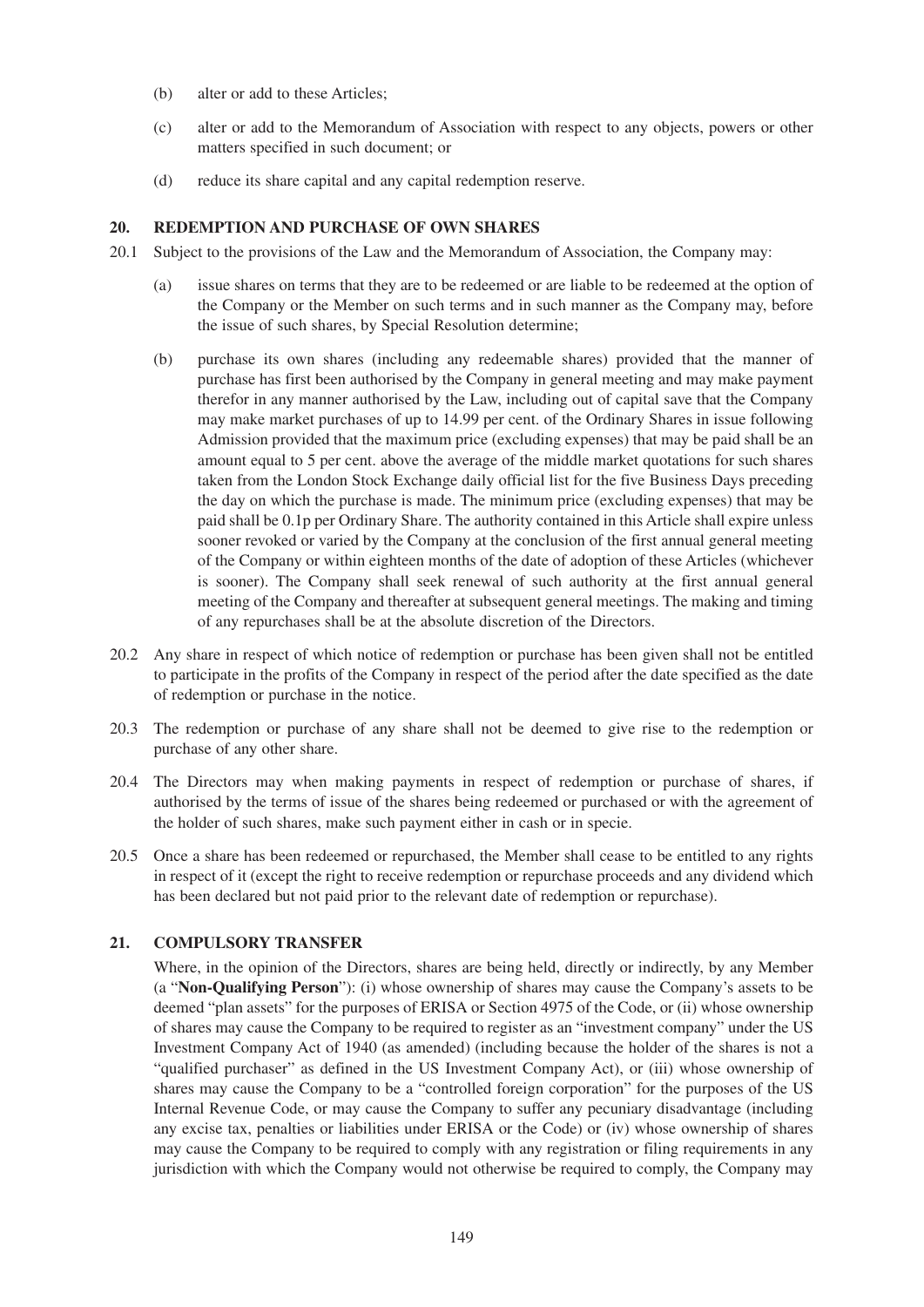at its option direct the Non-Qualifying Person (or if more than one, the Member or Members whose act of coming to hold shares or more shares caused this part (iv) to be activated) to transfer his shares to a Person who is qualified to hold them and would not by reason of a transfer become a Non-Qualifying Person. In addition to the foregoing, the Directors may at any time and for any reason determine that any Member that is a "benefit plan investor" (as defined in Section 3(42) of ERISA) will be treated as a Non- Qualifying Person, and may direct such Non-Qualifying Person to transfer his shares to a non-benefit plan investor that is qualified to hold such shares and would not be reason of such transfer become a Non-Qualifying Person. Notwithstanding any provisions to the contrary in these Articles or on any resolution of the Directors altering the rights of any shares, until such transfer is effected, the holder of such shares will not be entitled to any rights or privileges attaching to such shares. If the required transfer is not effected within 20 days after service of a notice to do so and the said Member directed to transfer his shares has not established to the reasonable satisfaction of the Board of Directors (whose judgement shall be final and binding) that he is not a Non-Qualifying Person, the Company may instruct the Depository to deliver (in accordance with Regulation  $32(2)(c)$ ) of the Regulations a written notification to the operator of the Relevant System requiring conversion of the relevant shares into certificated form to enable the Company and the Depository to deal with such shares in accordance with these Articles. At any time following the recertification of the relevant shares having taken place, any or all of such shares may be sold by the Company on behalf of the said Member. The said Member shall be entitled to receive the sale proceeds in respect of his shares so sold and such sale proceeds to be paid to such Member in the manner described and subject as provided in these Articles. The consent of such Member for the recertification or sale of his shares by the Company is not required. To give effect to any such sale the Board of Directors may authorise any Person to transfer the shares to be sold.

### **22. CLOSING REGISTER OF MEMBERS OR FIXING RECORD DATE**

- 22.1 For the purpose of determining those Members that are entitled to receive notice of, attend or vote at any meeting of Members or any adjournment thereof, or those Members that are entitled to receive payment of any dividend or other distribution, or in order to make a determination as to who is a Member for any other purpose, the Directors may provide that the Register of Members shall be closed for transfers for a stated period which shall not exceed in any case 30 days provided that the Directors shall have notified any Member acting as Depository in writing at least 60 days (or such other time as may be agreed with the Depository) prior to the date of the announcement of such closure. If the Register of Members shall be so closed for the purpose of determining those Members that are entitled to receive notice of, attend or vote at a meeting of Members the register shall be so closed for at least 10 days immediately preceding such meeting and the record date for such determination shall be the date of the closure of the Register of Members.
- 22.2 In lieu of or apart from closing the Register of Members, the Directors may fix in advance a date as the record date for any such determination of those Members that are entitled to receive notice of, attend or vote at a meeting of the Members and for the purpose of determining those Members that are entitled to receive payment of any dividend or other distribution the Directors may, at or within 90 days prior to the date of declaration of such dividend, fix a subsequent date as the record date for such determination.
- 22.3 If the Register of Members is not so closed and no record date is fixed for the determination of those Members entitled to receive notice of, attend or vote at a meeting of Members or those Members that are entitled to receive payment of a dividend or other distribution, the date on which notice of the meeting is posted or the date on which the resolution of the Directors declaring such dividend is adopted, as the case may be, shall be the record date for such determination of Members. When a determination of those Members that are entitled to receive notice of, attend or vote at a meeting of Members has been made as provided in this Article 22, such determination shall apply to any adjournment thereof.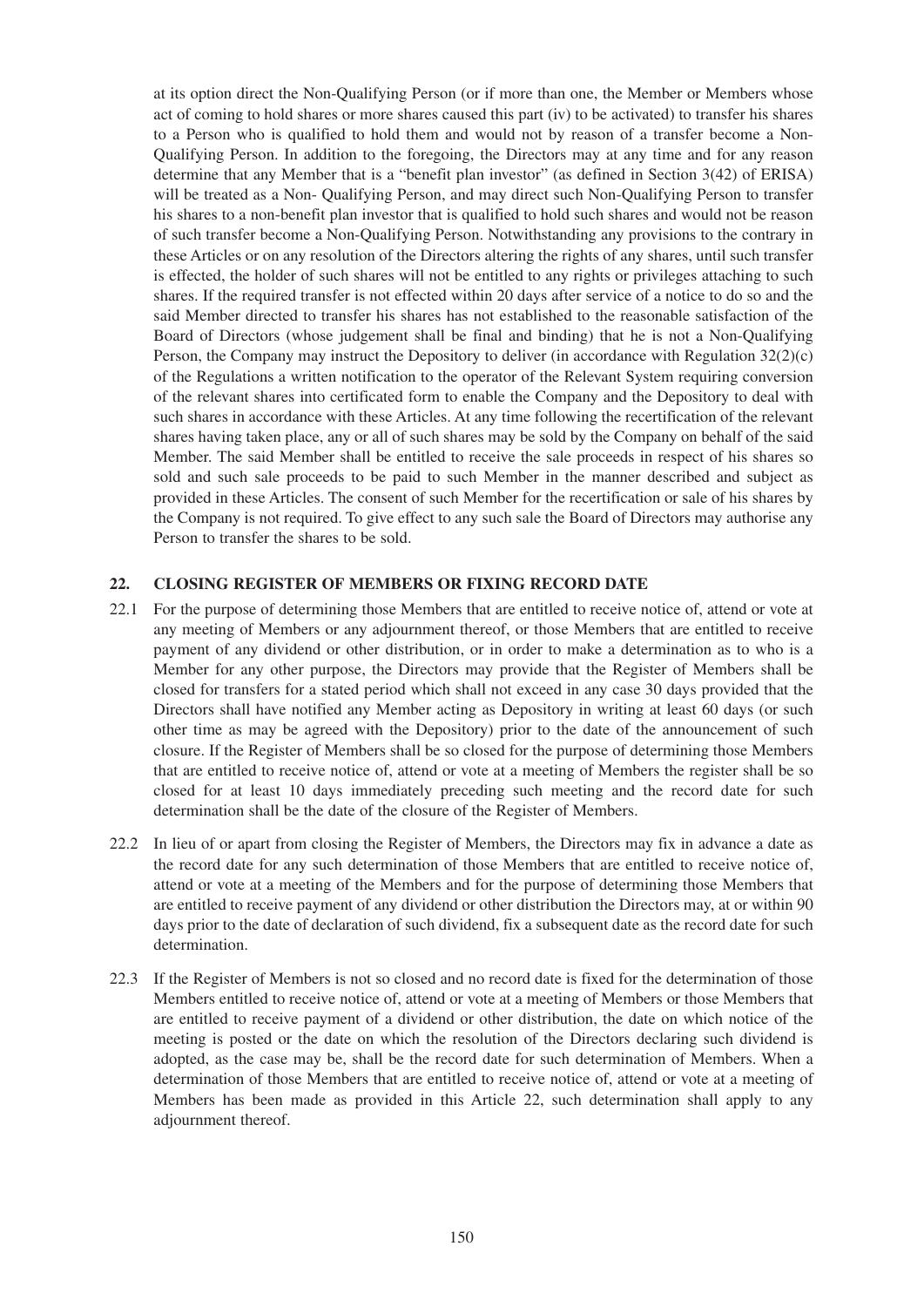### **23. GENERAL MEETINGS**

- 23.1 The Company shall, within 18 months of the date of incorporation of the Company and in each year of its existence thereafter, hold a general meeting as its annual general meeting in addition to any other meetings in that year and shall specify the meeting as such in the notices calling it. Not more than 15 months shall elapse between the date of one annual general meeting of the Company and the date of the next such meeting. The annual general meeting shall be held at such time and place as the Directors shall appoint. At these meetings, the report of the Directors (if any) shall be presented.
- 23.2 The Directors may whenever they think fit, and they shall on the requisition of Members of the Company holding at the date of deposit of the requisition not less than one-tenth of such of the paidup capital of the Company as at the date of the deposit carries the unconditional right of voting at general meetings of the Company, proceed to convene a general meeting of the Company.
- 23.3 The requisition must state the objects of the meeting and must be signed by the requisitionists and deposited at the registered office of the Company and may consist of several documents in like form each signed by one or more requisitionists.
- 23.4 If the Directors do not within 21 days from the date of the deposit of the requisition duly proceed to convene a general meeting, the requisitionists, or any of them representing more than one-half of the total voting rights of all of them, may themselves convene a general meeting, but any meeting so convened shall not be held after the expiration of three months after the expiration of the said 21 days.
- 23.5 A general meeting convened as aforesaid by requisitionists shall be convened in the same manner as nearly as possible as that in which general meetings are convened by Directors.

### **24. NOTICE OF GENERAL MEETINGS**

- 24.1 At least 14 days' notice shall be given of any general meeting. Every notice shall be exclusive of the day on which it is given or deemed to be given and of the day for which it is given and shall specify the place, the day and the hour of the meeting and the general nature of the business and shall be given in manner hereinafter mentioned or in such other manner if any as may be prescribed by the Company, provided that a general meeting of the Company shall, whether or not the notice specified in this regulation has been given and whether or not these Articles regarding general meetings have been complied with, be deemed to have been duly convened if it is so agreed:
	- (a) in the case of an annual general meeting, by all the Members (or their proxies) entitled to attend and vote thereat; and
	- (b) in the case of any other general meeting, by a majority in number of the Members having a right to attend and vote at the meeting, being a majority together holding not less than 75% in par value of the shares giving that right, or their proxies.
- 24.2 The accidental omission to give notice of a meeting to or the non-receipt of a notice of a meeting by any Member shall not invalidate the proceedings at any meeting.

#### **25. PROCEEDINGS AT GENERAL MEETINGS**

- 25.1 All business carried out at a general meeting shall be deemed special with the exception of sanctioning a dividend, the consideration of the accounts, balance sheets, and any report of the Directors or of the Company's auditors, the appointment and removal of Directors and the fixing of the remuneration of the Company's auditors. No special business shall be transacted at any general meeting without the consent of all Members entitled to receive notice of that meeting unless notice of such special business has been given in the notice convening that meeting.
- 25.2 No business shall be transacted at any general meeting unless a quorum of Members is present at the time when the meeting proceeds to business. Save as otherwise provided by these Articles, two Members entitled to vote at the meeting, whether present in person or by proxy, shall be a quorum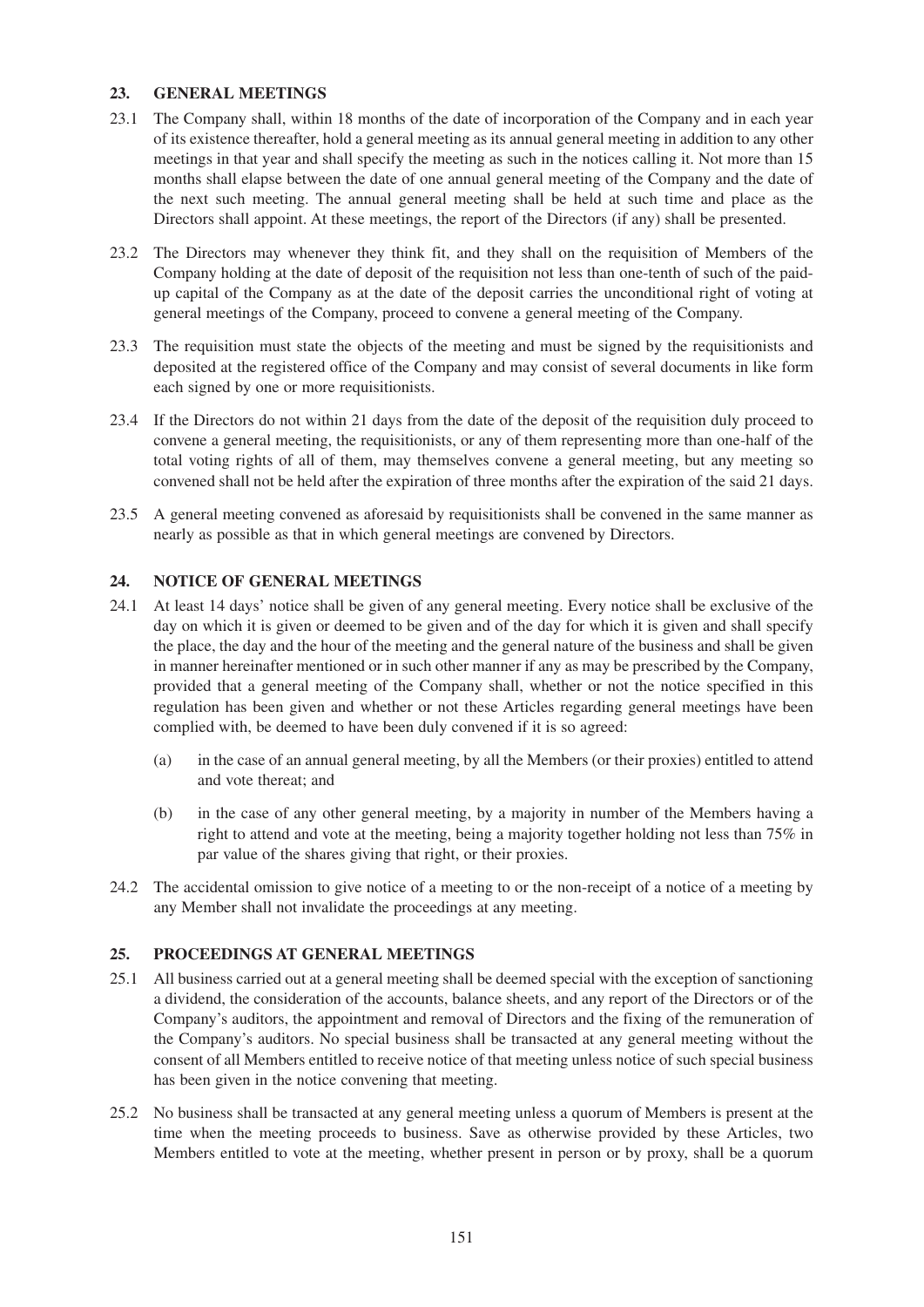unless the Company has only one Member entitled to vote at such general meeting in which case the quorum shall be that one Member present in person or by proxy.

- 25.3 If within half an hour from the time appointed for the meeting a quorum is not present, the meeting, if convened upon the requisition of Members, shall be dissolved. In any other case it shall stand adjourned to the same day in the next week, at the same time and place or to such other day, time or such other place as the Directors may determine, and if at the adjourned meeting a quorum is not present within half an hour from the time appointed for the meeting the Member or Members present and entitled to vote shall be a quorum.
- 25.4 A Member may participate in any general meeting of the Company, by means of a telephone or similar communication equipment by way of which all persons participating in such meeting can hear each other and such participation shall be deemed to constitute presence in person at the meeting.
- 25.5 The chairman, if any, of the Board of Directors shall preside as chairman at every general meeting of the Company.
- 25.6 If there is no such chairman, or if at any general meeting he is not present within fifteen minutes after the time appointed for holding the meeting or is unwilling to act as chairman, the Directors present may choose one of their number to be chairman of that meeting failing which the Members present shall choose one of their number to be chairman.
- 25.7 The chairman may, with the consent of any general meeting at which a quorum is present by Members present in person or by proxy (and shall if so directed by the meeting) adjourn a meeting from time to time and from place to place, but no business shall be transacted at any adjourned meeting other than the business left unfinished at the meeting from which the adjournment took place. When a meeting is adjourned for thirty days or more, notice of the adjourned meeting shall be given as in the case of an original meeting. Save as aforesaid it shall not be necessary to give any notice of an adjournment or of the business to be transacted at an adjourned meeting.
- 25.8 At any general meeting, a resolution put to the vote of the meeting shall be decided on a show of hands, unless a poll is (before or on the declaration of the result of the show of hands) demanded by one or more Members collectively present in person or by proxy representing not less than one-tenth of the total sum paid up on all shares conferring that right, and unless a poll is so demanded, a declaration by the chairman that a resolution has, on a show of hands, been carried, or carried unanimously, or by a particular majority, or lost, and an entry to that effect in the book of the proceedings of the Company, shall be conclusive evidence of the fact, without proof of the number or proportion of the votes recorded in favour of, or against, that resolution.
- 25.9 If a poll is duly demanded it shall be taken in such manner as the chairman directs, and the result of the poll shall be deemed to be the resolution of the meeting at which the poll was demanded.
- 25.10 In the case of an equality of votes, whether on a show of hands or on a poll, the chairman of the meeting at which the show of hands takes place or at which the poll is demanded, shall be entitled to a second or casting vote.
- 25.11 A poll demanded on the election of a chairman of the meeting or on a question of adjournment shall be taken forthwith. A poll demanded on any other question shall be taken at such time as the chairman of the meeting directs.

### **26. VOTES OF MEMBERS**

26.1 Subject to any rights and restrictions for the time being attached to any Class, on a show of hands every Member present in person and every Person representing a Member by proxy shall at a general meeting of the Company have one vote and on a poll every Member and every Person representing a Member by proxy shall have one vote for each share of which he or the person represented by proxy is the holder.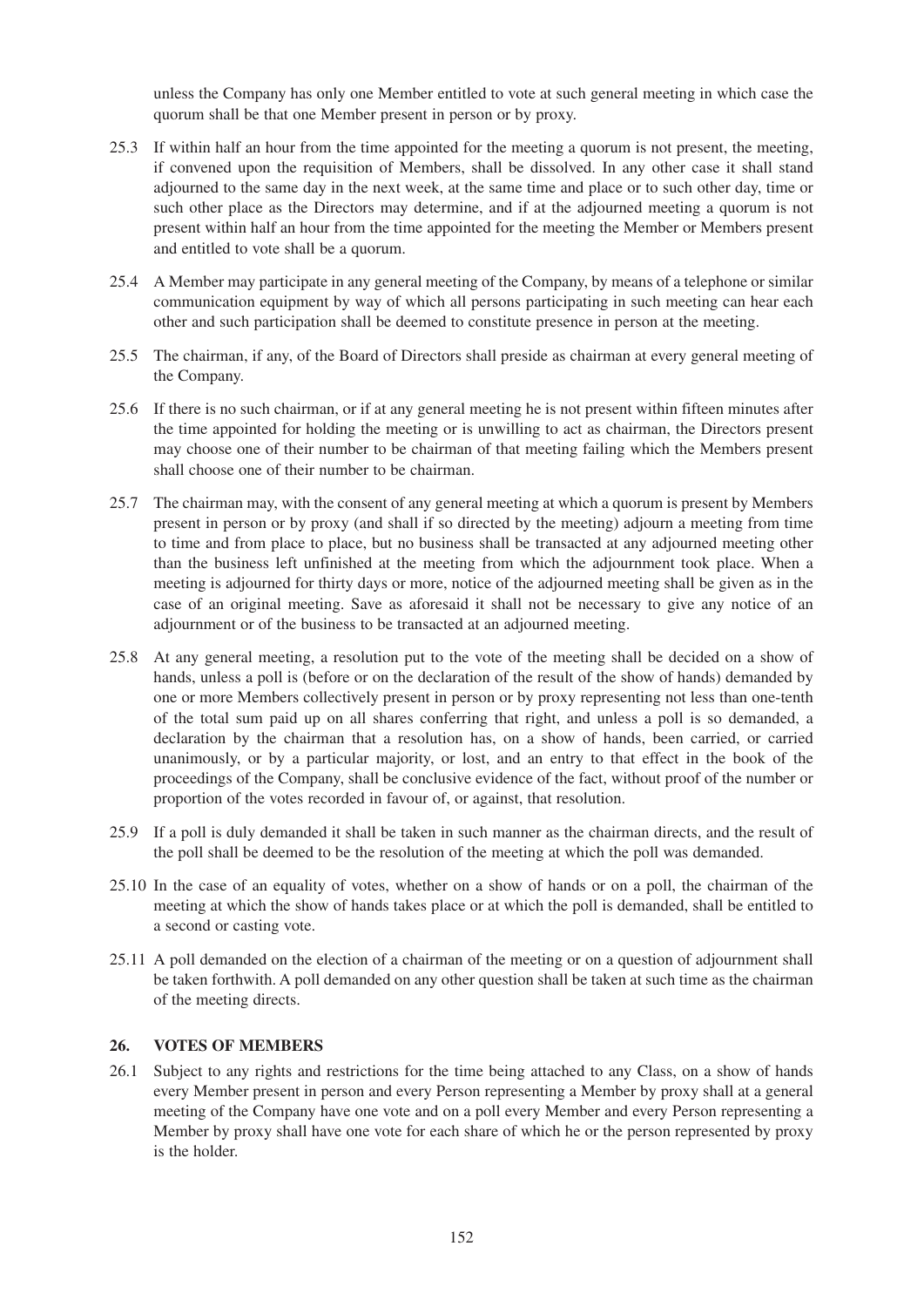- 26.2 In the case of joint holders the vote of the senior who tenders a vote whether in person or by proxy shall be accepted to the exclusion of the votes of the joint holders and for this purpose seniority shall be determined by the order in which the names stand in the Register of Members.
- 26.3 A Member of unsound mind, or in respect of whom an order has been made by any court having jurisdiction in lunacy, may vote, whether on a show of hands or on a poll, by his committee, or other person in the nature of a committee appointed by that court, and any such committee or other person may vote by proxy.
- 26.4 No Member shall be entitled to vote at any general meeting unless all calls or other sums presently payable by him in respect of shares carrying the right to vote held by him have been paid.
- 26.5 On a poll votes may be given either personally or by proxy.
- 26.6 The instrument appointing a proxy shall be in writing under the hand of the appointor or of his attorney duly authorised in writing or, if the appointor is a corporation, either under seal or under the hand of an officer or attorney duly authorised. A proxy need not be a Member.
- 26.7 An instrument appointing a proxy may be in any usual or common form or such other form as the Directors may approve.
- 26.8 The instrument appointing a proxy shall be deemed to confer authority to demand or join in demanding a poll.
- 26.9 A resolution (including a Special Resolution) in writing (in one or more counterparts) signed by all the Members for the time being entitled to receive notice of and to attend and vote at general meetings (or being corporations by their duly authorised representatives) shall be as valid and effective as if the same had been passed at a general meeting of the Company duly convened and held.

### **27. CORPORATIONS ACTING BY REPRESENTATIVES AT MEETINGS**

Any corporation which is a Member or a Director may by resolution of its directors or other governing body authorise such person as it thinks fit to act as its representative at any meeting of the Company or of any class of Members or of the Board of Directors or of a committee of Directors, and the person so authorised shall be entitled to exercise the same powers on behalf of the corporation which he represents as that corporation could exercise if it were an individual Member or Director.

### **28. DIRECTORS**

- 28.1 The Company may by Ordinary Resolution from time to time fix the maximum and minimum number of Directors to be appointed but unless such number is fixed as aforesaid the number of Directors shall be unlimited.
- 28.2 The remuneration of the Directors may be determined by the Board of Directors (or by a committee of Directors) or by the Company by Ordinary Resolution.
- 28.3 There shall be no shareholding qualification for Directors unless determined otherwise by the Company by Ordinary Resolution.
- 28.4 At each annual general meeting, one-third of the Directors for the time being, (or, if their number is not a multiple of three, the number nearest one-third) shall retire from office. The Directors to retire by rotation shall include (so far as necessary to obtain the number required) any Director who wishes to retire and not offer himself for re-election. Any further Directors to so retire shall be those of the other Directors subject to retirement by rotation who have been longest in office since their last reelection or appointment and so that as among persons who became or were last re-elected Directors on the same day, those to retire shall (unless they otherwise agree among themselves) be determined by lot.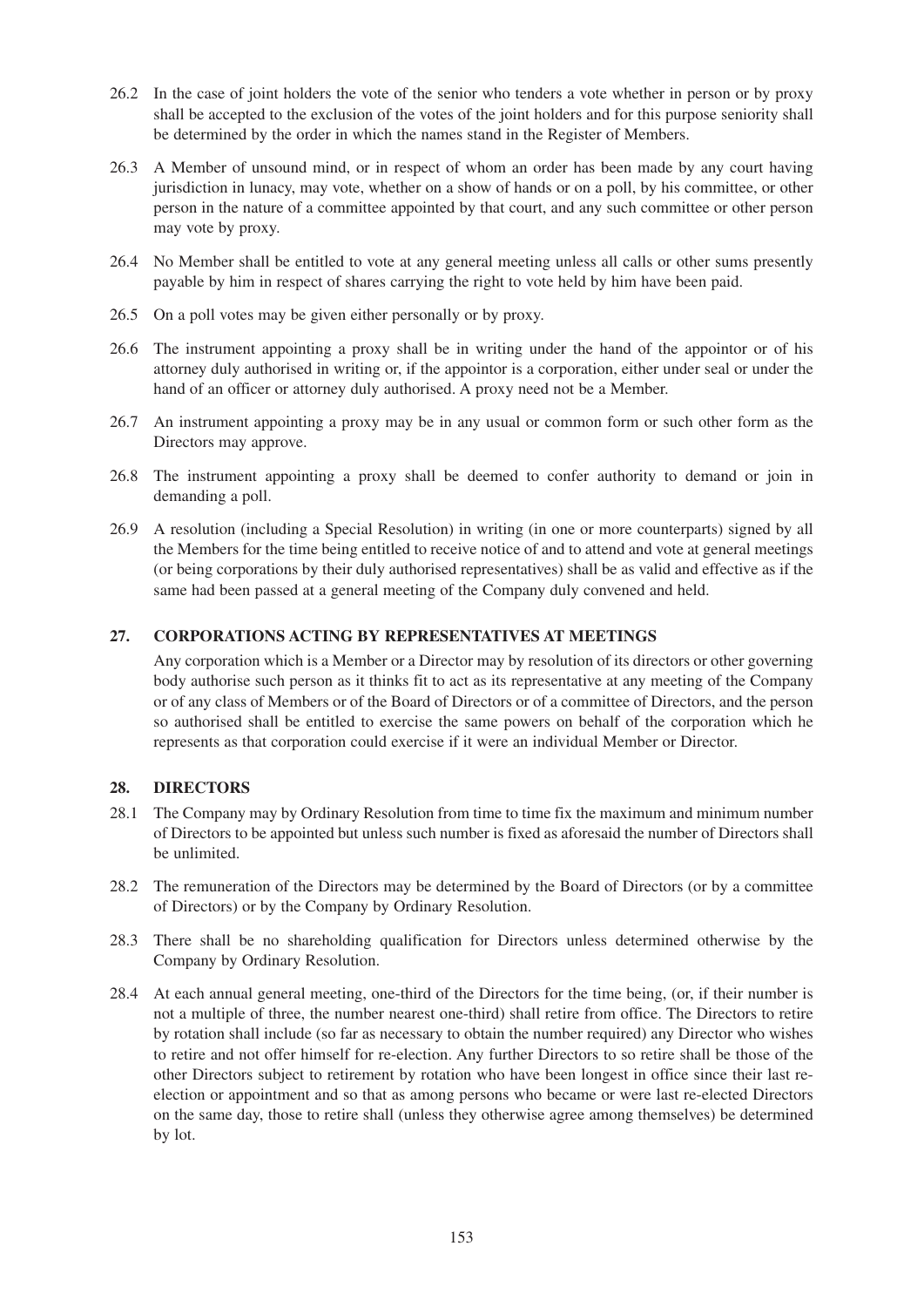- 28.5 Article 28.4 shall not apply to any Director exempted from the requirements either generally or for a specified period of time established by these Articles or by Ordinary Resolution of the Company.
- 28.6 A retiring Director shall be eligible for re-election.
- 28.7 The Company at the meeting at which a Director retires in manner aforesaid may fill the vacated office by electing a person thereto, and in default the retiring Director shall if offering himself for re-election be deemed to have been re-elected except in any of the following cases:
	- (a) at such meeting it is expressly resolved not to fill such vacated office or a resolution for the reelection of such Director is put to the meeting and lost; or
	- (b) such Director has given notice in writing to the Company that he is unwilling to be re-elected.
- 28.8 No person other than a Director retiring at the meeting shall, unless recommended by the Board of Directors, be eligible for election to the office of Director at any general meeting unless not less than seven nor more than 21 days before the date appointed for the meeting there shall have been left at the registered office of the Company notice in writing signed by a Member duly qualified to attend and vote at the meeting for which such notice is given of his intention to propose such person for election, and also notice in writing signed by that person of his willingness to be elected.
- 28.9 The Board of Directors shall have power at any time and from time to time to appoint any person to be a Director, either to fill a casual vacancy or as an addition to the existing Directors.
- 28.10 Any Director appointed to fill a casual vacancy or as an addition to the existing Directors shall hold office only until the conclusion of the next following annual general meeting and shall then be eligible for re-election.
- 28.11 The Company may by Ordinary Resolution remove any Director before the expiration of his period of office notwithstanding anything in these Articles or in any agreement between the Company and such Director. Such removal shall be without prejudice to any claim which such Director may have for damages for breach of any contract of service between him and the Company.
- 28.12 The Company may by Ordinary Resolution appoint another person in place of a Director removed from office under Article 28.11 and without prejudice to the powers of the Directors under Article 28.10 the Company in general meeting may appoint any person to be a Director either to fill a casual vacancy or as an additional Director. A person appointed in place of a Director so removed or to fill such a vacancy shall be subject to retirement at the same time as if he had become a Director on the day on which the Director in whose place he is appointed was last elected a Director.

# **29. ALTERNATE DIRECTORS**

- 29.1 Any Director may in writing appoint another person to be his alternate to act in his place at any meeting of the Directors at which he is unable to be present. Every such alternate shall be entitled to notice of meetings of the Directors and to attend and vote thereat as a Director when the person appointing him is not personally present and where he is a Director to have a separate vote on behalf of the Director he is representing in addition to his own vote. A Director may at any time in writing revoke the appointment of an alternate appointed by him. Such alternate shall not be an officer of the Company and shall be deemed to be the agent of the Director appointing him. The remuneration of such alternate shall be payable out of the remuneration of the Director appointing him and the proportion thereof shall be agreed between them.
- 29.2 Any Director may appoint any person, whether or not a Director, to be the proxy of that Director to attend and vote on his behalf, in accordance with instructions given by that Director, or in the absence of such instructions at the discretion of the proxy, at a meeting or meetings of the Directors which that Director is unable to attend personally. The instrument appointing the proxy shall be in writing under the hand of the appointing Director and shall be in any usual or common form or such other form as the Directors may approve, and must be lodged with the chairman of the meeting of the Directors at which such proxy is to be used, or first used, prior to the commencement of the meeting.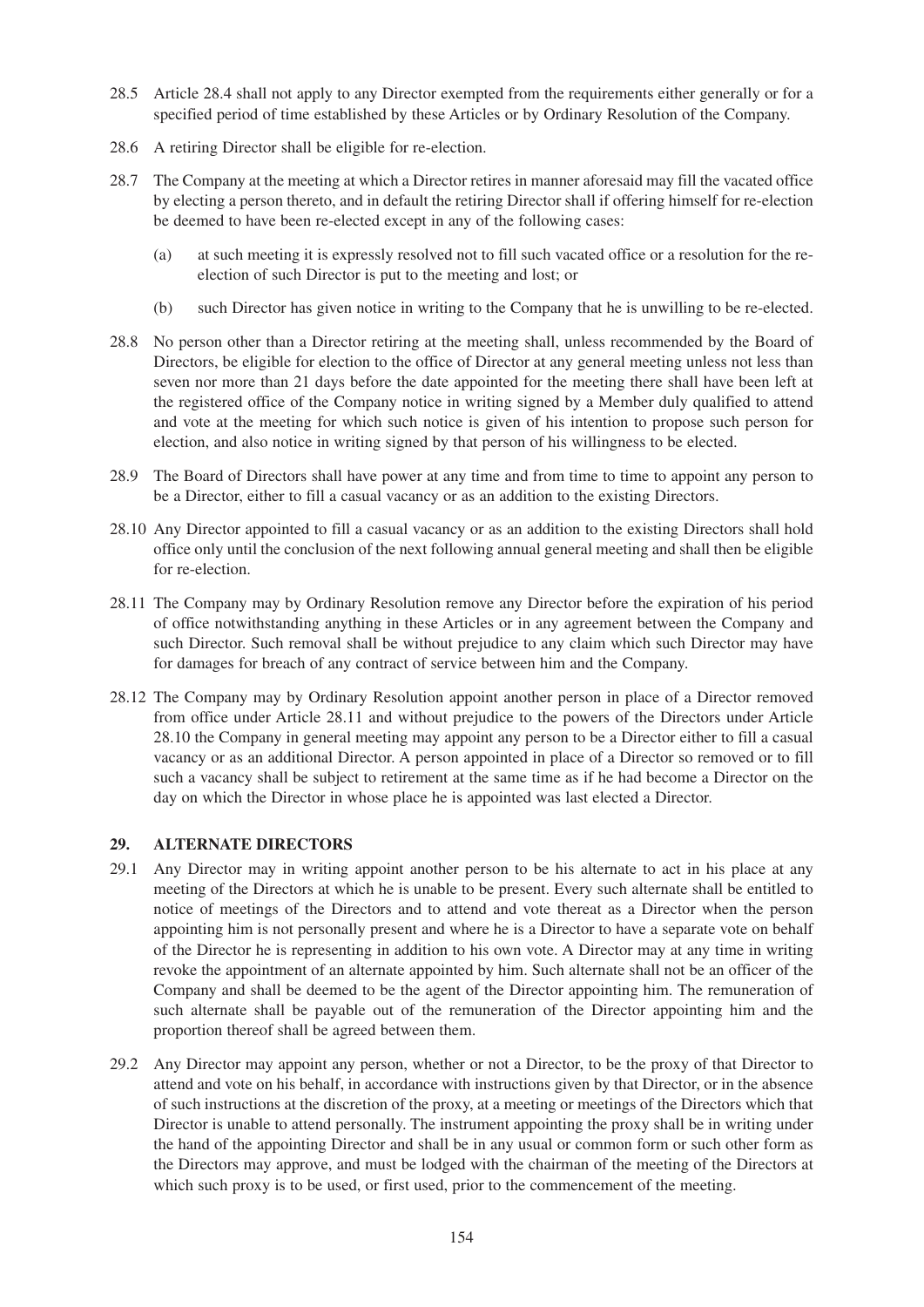### **30. POWERS AND DUTIES OF DIRECTORS**

- 30.1 Subject to the provisions of the Law, these Articles and to any resolutions made in a general meeting, the business of the Company shall be managed by the Directors in such manner as they may think fit and who may pay all expenses incurred in setting up and registering the Company and may exercise all powers of the Company. No resolution made by the Company in general meeting shall invalidate any prior act of the Directors which would have been valid if that resolution had not been made.
- 30.2 The Directors may appoint a Secretary (and if need be an Assistant Secretary or Assistant Secretaries) who shall hold office for such term, at such remuneration and upon such conditions and with such powers as they think fit. Any Secretary or Assistant Secretary so appointed by the Directors may be removed by the Directors.
- 30.3 The Directors may delegate any of their powers to committees consisting of such member or members of their body as they think fit; any committee so formed shall in the exercise of the powers so delegated conform to any regulations that may be imposed on it by the Directors.
- 30.4 The Directors may from time to time and at any time by power of attorney appoint any Person, whether nominated directly or indirectly by the Directors, to be the attorney or attorneys of the Company for such purposes and with such powers, authorities and discretion (not exceeding those vested in or exercisable by the Directors under these Articles) and for such period and subject to such conditions as they may think fit, and any such power of attorney may contain such provisions for the protection and convenience of Persons dealing with any such attorney as the Directors may think fit, and may also authorise any such attorney to delegate all or any of the powers, authorities and discretion vested in him.
- 30.5 The Directors may act as the Board of Directors at any time notwithstanding any vacancy but if and so long as their number is reduced to less than the minimum number prescribed by or in accordance with these Articles, it shall be lawful for them to act as the Board of Directors for the purpose of filling any vacancies in their body or of summoning a general meeting of the Company, but not for any other purposes.

# **31. BORROWING POWERS OF DIRECTORS**

The Directors may exercise all the powers of the Company to borrow money and to mortgage or charge its undertaking, property and uncalled capital or any part thereof, to issue debentures, debenture stock, mortgages, bonds and other securities whenever money is borrowed or as security for any debt, liability or obligation of the Company or of any third party.

# **32. THE SEAL**

- 32.1 The Seal shall not be affixed to any instrument except by the authority of a resolution of the Board of Directors provided always that such authority may be given prior to or after the affixing of the Seal and if given after may be in general form confirming a number of affixings of the Seal. The Seal shall be affixed in the presence of a Director or a Secretary (or an Assistant Secretary) or in the presence of any one or more persons as the Directors may appoint for the purpose and every person as aforesaid shall sign every instrument to which the Seal is so affixed in their presence.
- 32.2 The Company may maintain a facsimile of the Seal in such countries or places as the Directors may appoint and such facsimile Seal shall not be affixed to any instrument except by the authority of a resolution of the Board of Directors provided always that such authority may be given prior to or after the affixing of such facsimile Seal and if given after may be in general form confirming a number of affixings of such facsimile Seal. The facsimile Seal shall be affixed in the presence of such person or persons as the Directors shall for this purpose appoint and such person or persons as aforesaid shall sign every instrument to which the facsimile Seal is so affixed in their presence and such affixing of the facsimile Seal and signing as aforesaid shall have the same meaning and effect as if the Seal had been affixed in the presence of and the instrument signed by a Director or a Secretary (or an Assistant Secretary) or in the presence of any one or more persons as the Directors may appoint for the purpose.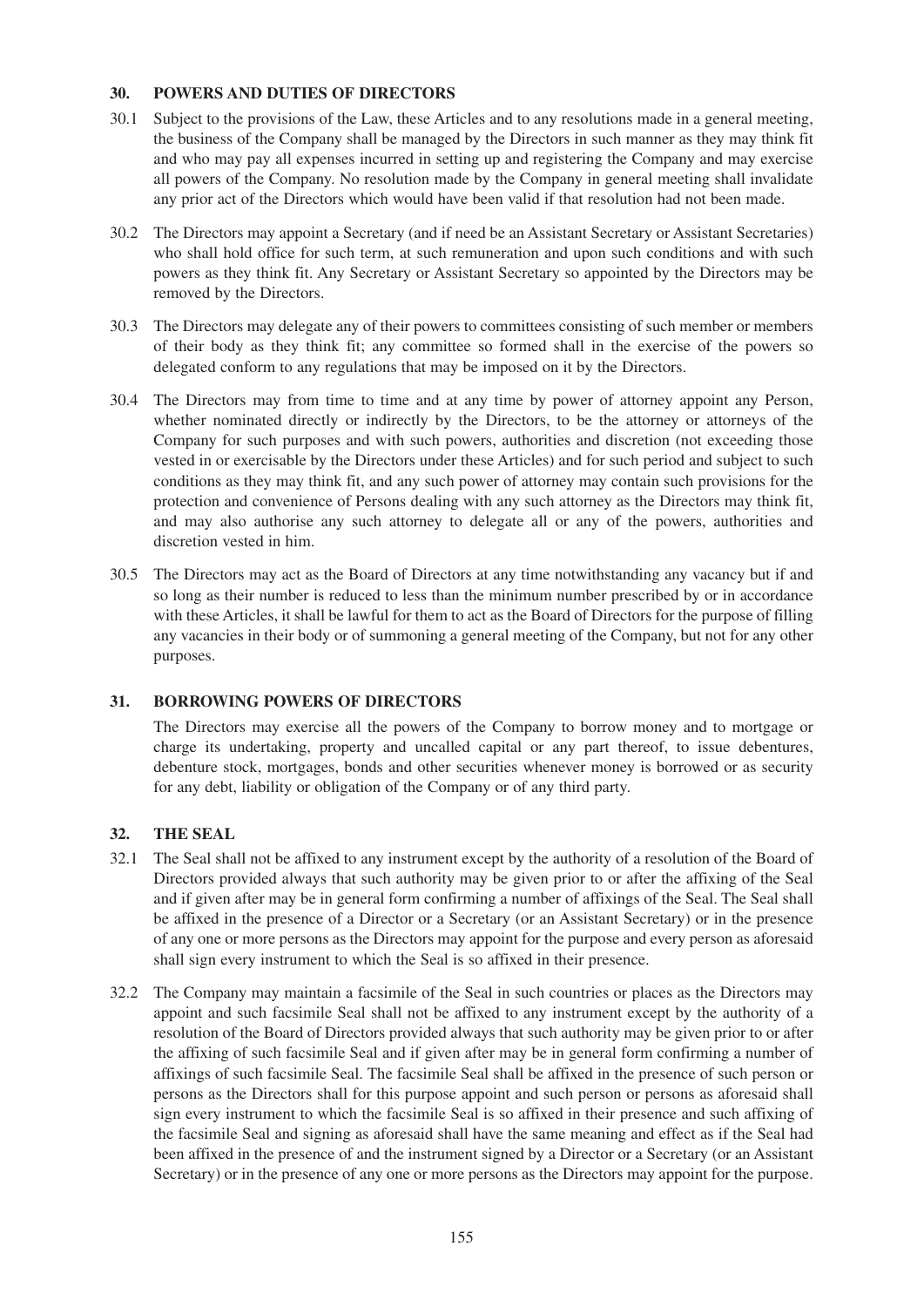32.3 Notwithstanding the foregoing, a Secretary or any Assistant Secretary shall have the authority to affix the Seal, or the facsimile Seal, to any instrument for the purposes of attesting authenticity of the matter contained therein but which does not create any obligation binding on the Company.

### **33. DISQUALIFICATION OF DIRECTORS**

Subject as otherwise provided in these Articles, the office of a Director shall be vacated:

- (a) if a receiving order is made against him or he makes any arrangement or composition with his creditors generally;
- (b) if he absents himself from the meetings of the Board of Directors during a continuous period of 12 months without special leave of absence from the Board of Directors, and the Board of Directors passes a resolution that he has by reason of such absence vacated his office;
- (c) if he is prohibited from being a Director by any order made under any provision of the laws of the Cayman Islands;
- (d) if in the Cayman Islands or elsewhere an order shall be made by any court claiming jurisdiction in that behalf on the ground (however formulated) of mental disorder for his detention or for the appointment of a guardian or for the appointment of a receiver or other person (by whatever name called) to exercise powers with respect to his property or affairs;
- (e) if by notice in writing given to the Company he resigns his office or if he is requested so to resign by all of the other Directors; or
- (f) if he is removed from office pursuant to Article 28.11.

but any act done in good faith by a Director whose office is vacated as aforesaid shall be valid unless, prior to the doing of such act, written notice shall have been served upon the Company or an entry shall have been made in the minute book of the Company stating that such Director has ceased to be a Director.

### **34. PROCEEDINGS OF DIRECTORS**

- 34.1 The Directors may meet together for the despatch of business, adjourn, and otherwise regulate their meetings and proceedings as they think fit. Questions arising at any meeting shall be decided by a majority of votes. In case of an equality of votes the chairman shall have a second or casting vote. A Director may, and a Secretary or Assistant Secretary on the requisition of a Director shall, at any time summon a meeting of the Directors.
- 34.2 A Director or Directors may participate in any meeting of the Board of Directors, or of any committee appointed by the Board of Directors of which such Director or Directors are members, by means of conference telephone or similar communications equipment by way of which all persons participating in such meeting can hear each other and such participation shall be deemed to constitute presence in person at the meeting. Such a meeting shall be deemed to take place where the largest group of those participating is assembled or, if there is no group, where the chairman of the meeting is present.
- 34.3 The quorum necessary for the transaction of the business of the Directors shall be two (or one if there is only one Director). A Director represented by proxy or by an Alternate Director at any meeting shall be deemed to be present for the purposes of determining whether or not a quorum is present.
- 34.4 A Director who is present at a meeting of the Board of Directors at which action on any Company matter is taken shall be presumed to have assented to the action taken unless his dissent shall be entered in the minutes of the meeting or unless he shall file his written dissent from such action with the person acting as the chairman or secretary of the meeting before the adjournment thereof or shall forward such dissent by registered post to such person immediately after the adjournment of the meeting. Such right to dissent shall not apply to a Director who voted in favour of such action.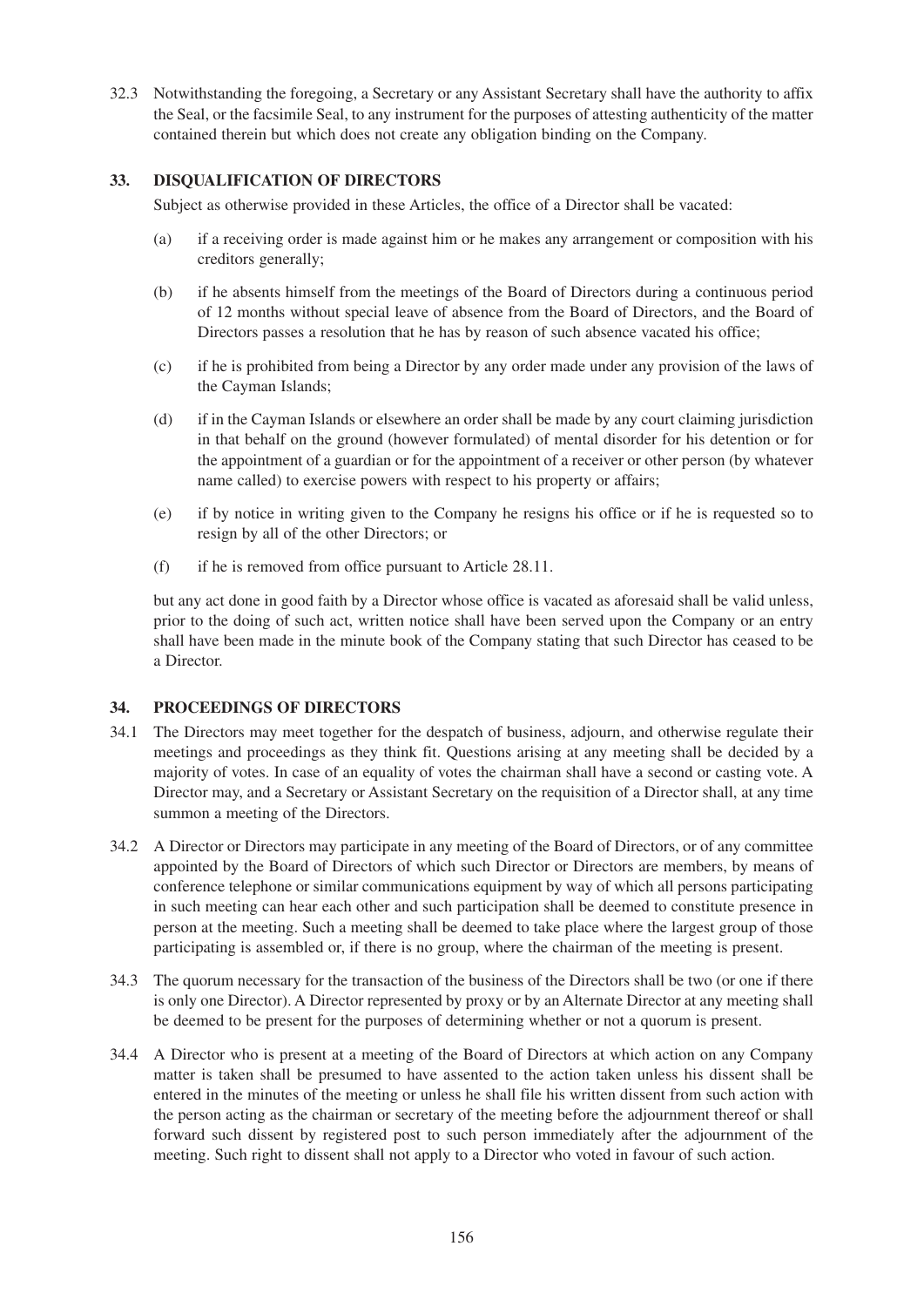- 34.5 A Director or alternate director of the Company may be or become a director or other officer of or otherwise interested in any company promoted by the Company or in which the Company may be interested as shareholder or otherwise, and no such Director or alternate Director shall be accountable to the Company for any remuneration or other benefits received by him as a director or officer of, or from his interest in, such other company.
- 34.6 A Director who is in any way, whether directly or indirectly, interested in a contract or proposed contract with the Company shall declare the nature of his interest at a meeting of the Directors. A general notice given to the Board of Directors by any Director to the effect that he is a member of any specified company or firm and is to be regarded as interested in any contract which may thereafter be made with that company or firm shall be deemed a sufficient declaration of interest in regard to any contract so made. Subject to such a declaration, a Director may vote at a meeting in respect of any contract, proposed contract or arrangement in which he has an interest and if he does so, his vote may be counted and he may be taken into account in ascertaining whether a quorum is present.
- 34.7 A Director may hold any other office or place of profit under the Company (other than the office of auditor) in conjunction with his office of Director for such period and on such terms (as to remuneration and otherwise) as the Directors may determine and no Director or intending Director shall be disqualified by his office from contracting with the Company either with regard to his tenure of any such other office or place of profit or as vendor, purchaser or otherwise, nor shall any such contract or arrangement entered into by or on behalf of the Company in which any Director is in any way interested, be liable to be avoided, nor shall any Director so contracting or being so interested be liable to account to the Company for any profit realised by any such contract or arrangement by reason of such Director holding that office or of the fiduciary relation thereby established.
- 34.8 Any Director may act by himself or his firm in a professional capacity for the Company, and he or his firm shall be entitled to remuneration for professional services as if he were not a Director or alternate Director; provided that nothing herein contained shall authorise a Director or his firm to act as auditor to the Company.
- 34.9 The Directors shall cause minutes to be made in books or loose-leaf folders provided for the purpose of recording:
	- (a) all appointments of officers made by the Directors;
	- (b) the names of the Directors present at each meeting of the Directors and of any committee of the Directors;
	- (c) all resolutions and proceedings at all meetings of the Company, and of the Directors and of committees of Directors.
- 34.10 When the chairman of a meeting of the Directors signs the minutes of such meeting those minutes shall be deemed to have been duly held notwithstanding that all the Directors have not actually come together or that there may have been a technical defect in the proceedings.
- 34.11 A resolution in writing (in one or more counterparts) signed by all the Directors or all the members of a committee of Directors shall be as valid and effectual as if it had been passed at a meeting of the Directors or committee of Directors (as the case may be) duly called and constituted. When signed a resolution may consist of several documents each signed by one or more of the Directors.
- 34.12 The continuing Directors may act notwithstanding any vacancy in their body but if and so long as their number is reduced below the number fixed by or pursuant to these Articles as the necessary quorum of Directors, the continuing Directors may act for the purpose of increasing the number, or of summoning a general meeting of the Company, but for no other purpose.
- 34.13 The Directors may elect a chairman of their meetings and determine the period for which he is to hold office but if no such chairman is elected, or if at any meeting the chairman is not present within fifteen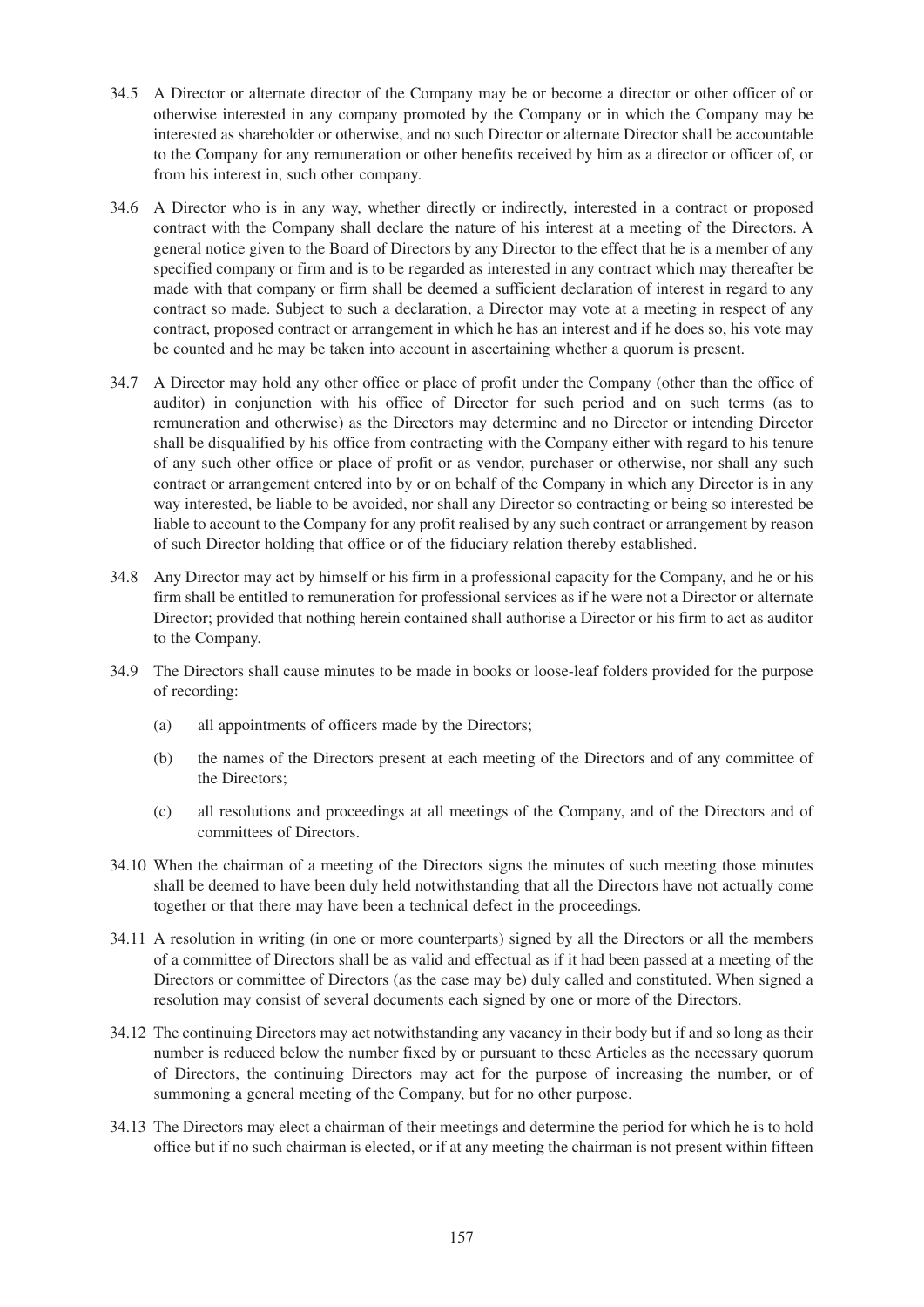minutes after the time appointed for holding the meeting, the Directors present may choose one of their number to be chairman of the meeting.

- 34.14 A committee appointed by the Directors may elect a chairman of its meetings. If no such chairman is elected, or if at any meeting the chairman is not present within five minutes after the time appointed for holding the meeting, the members present may choose one of their number to be chairman of the meeting.
- 34.15 A committee appointed by the Directors may meet and adjourn as it thinks proper. Questions arising at any meeting shall be determined by a majority of votes of the committee members present and in case of an equality of votes the chairman shall have a second or casting vote.
- 34.16 All acts done by any meeting of the Directors or of a committee of Directors, or by any person acting as a Director, shall notwithstanding that it be afterwards discovered that there was some defect in the appointment of any such Director or person acting as aforesaid, or that they or any of them were disqualified, be as valid as if every such person had been duly appointed and was qualified to be a Director.

### **35. DIVIDENDS**

- 35.1 Subject to the Law and this Article, the Directors may declare dividends and distributions on shares in issue and authorize payment of the dividends (including interim dividends) or distributions out of the funds of the Company lawfully available therefore. No dividend or distribution shall be paid except out of the realized or unrealized profits of the Company, or as otherwise permitted by the Law. There are no fixed dates on which the entitlement to dividends arises. All dividend payments shall be non-cumulative.
- 35.2 Except as otherwise provided by the rights attached to shares with special rights as to dividends or distributions, if dividends or distributions are to be declared on a Class they shall be declared and paid according to the amounts paid or credited as paid on the shares of such Class outstanding on the record date for such dividend or distribution as determined in accordance with these Articles but no amount paid or credited as paid on a share in advance of calls shall be treated for the purpose of these Articles as paid on the share.
- 35.3 The Directors may deduct from any dividend or other distribution payable to any Member all sums of money (if any) then payable by him to the Company on account of calls or otherwise.
- 35.4 The Directors may declare that any dividend or distribution be paid wholly or partly by the distribution of specific assets and in particular (but without limitation) by the distribution of shares, debentures, or securities of any other company or in any one or more of such ways and where any difficulty arises in regard to such distribution, the Directors may settle the same as they think expedient and may fix the value for distribution of such specific assets or any part thereof and may determine that cash payments shall be made to any Members upon the basis of the value so fixed in order to adjust the rights of all Members and may vest any such specific assets in trustees in such manner as may seem expedient to the Directors.
- 35.5 Any dividend, other distribution, interest or other monies payable in cash in respect of shares may be paid by wire transfer to the holder or by cheque or warrant sent through by post directed to the registered address of the holder or, in the case of joint holders, to the registered address of the holder who is first named on the Register of Members or to such person and to such address as such holder or joint holders may in writing direct. Every such cheque or warrant shall be made payable to the order of the person to whom it is sent. Any one of two or more joint holders may give effectual receipts for any dividends, other distributions, bonuses, or other monies payable in respect of the share held by them as joint holders.
- 35.6 No dividend or other distribution shall bear interest against the Company.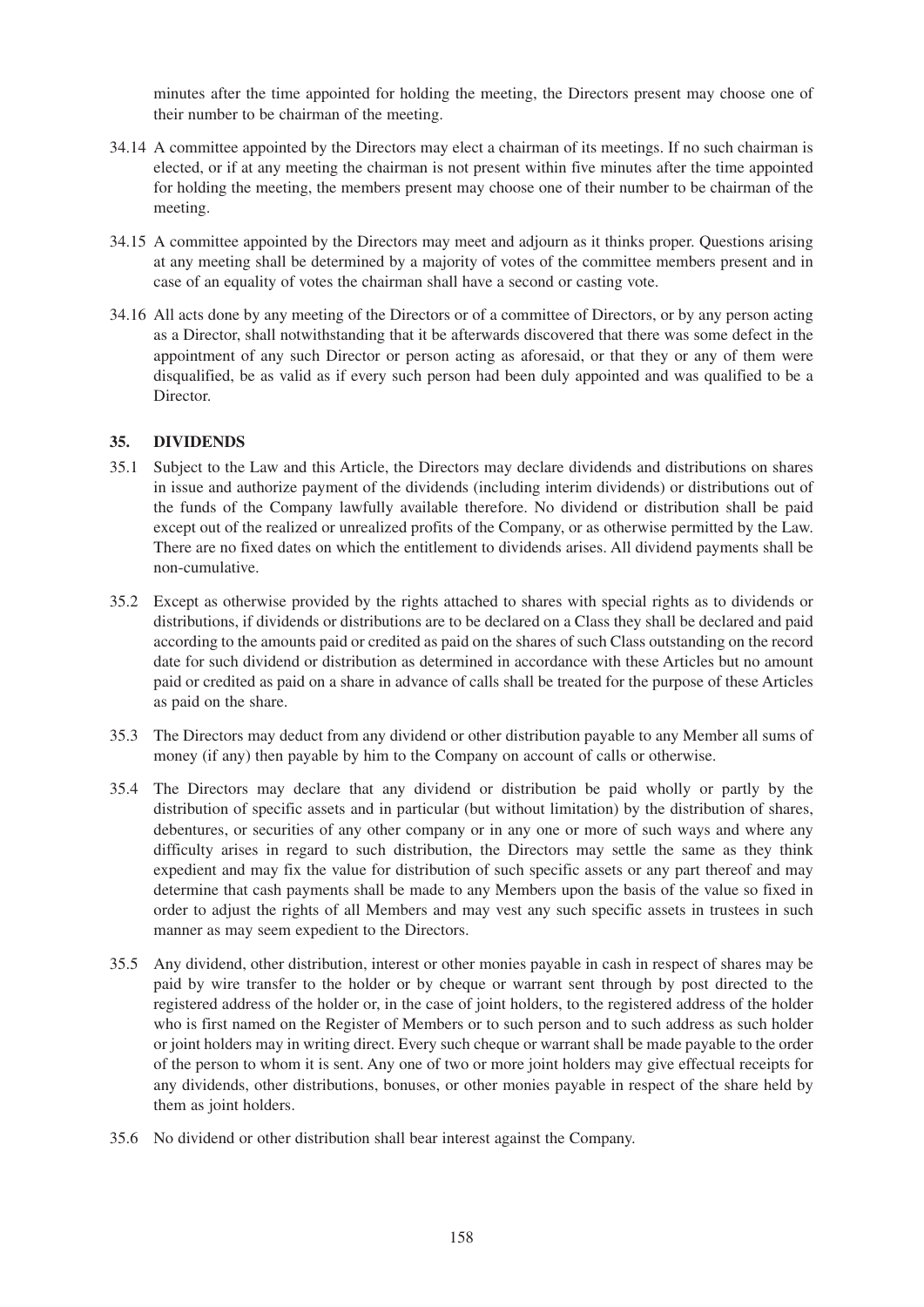- 35.7 The Directors may, before recommending or declaring any dividends or other distributions, set aside out of the funds legally available for distribution such sums as they think proper as a reserve or reserves which shall, in the absolute discretion of the Directors be applicable for meeting contingencies, or for equalising dividends or for any other purpose to which those funds may be properly applied and pending such application may in the absolute discretion of the Directors, either be employed in the business of the Company or be invested in such investments (other than shares) as the Directors may from time to time think fit.
- 35.8 Any dividend or other distribution which cannot be paid to a Member and/or which remains unclaimed after six months from the date of declaration of such dividend or other distribution may, in the discretion of the Directors, be paid into a separate account in the Company's name, provided that the Company shall not be constituted as a trustee in respect of that account and the dividend or other distribution shall remain as a debt due to the Member. Any dividend or other distribution which remains unclaimed after a period of six years from the date of declaration of such dividend or other distribution shall be forfeited and shall, if shares of the relevant Class remain in issue (other than shares in respect of which dividends or other distributions cannot be paid and/or remain unclaimed) revert to the Company for the benefit of all holders of shares of the relevant Class or otherwise revert to the Company for the benefit of all Members on the date that such dividend is forfeited.

#### **36. ACCOUNTS AND AUDIT**

- 36.1 The books of account relating to the Company's affairs shall be kept in such manner as may be determined from time to time by the Directors.
- 36.2 The books of account shall be kept at the registered office of the Company, or at such other place or places as the Directors think fit, and shall always be open to the inspection of the Directors.
- 36.3 The Directors shall from time to time determine whether and to what extent and at what times and places and under what conditions or regulations the accounts and books of the Company or any of them shall be open to the inspection of Members not being Directors, and no Member (not being a Director) shall have any right of inspecting any account or book or document of the Company except as conferred by law or authorised by the Directors or by the Company by Ordinary Resolution.
- 36.4 The accounts relating to the Company's affairs shall only be audited if the Directors so determine, in which case the financial year end and the accounting principles will be determined by the Directors.
- 36.5 A printed or electronic copy of the audited annual financial statements of the Company shall be made available to Members, if so determined by the Directors in their discretion.
- 36.6 The Directors in each year shall prepare, or cause to be prepared, an annual return and declaration setting forth the particulars required by the Law and deliver a copy thereof to the Registrar of Companies.

### **37. CAPITALISATION OF PROFITS**

- 37.1 Subject to the Law, the Directors may:
	- (a) resolve to capitalise an amount standing to the credit of reserves (including a share premium account and profit and loss account), or otherwise available for distribution;
	- (b) appropriate the sum resolved to be capitalised to the Members in proportion to the nominal amount of shares (whether or not fully paid) held by them respectively and apply that sum on their behalf in or towards:
		- (i) paying up the amounts (if any) for the time being unpaid on shares held by them respectively; or
		- (ii) paying up in full unissued shares or debentures of a nominal amount equal to that sum,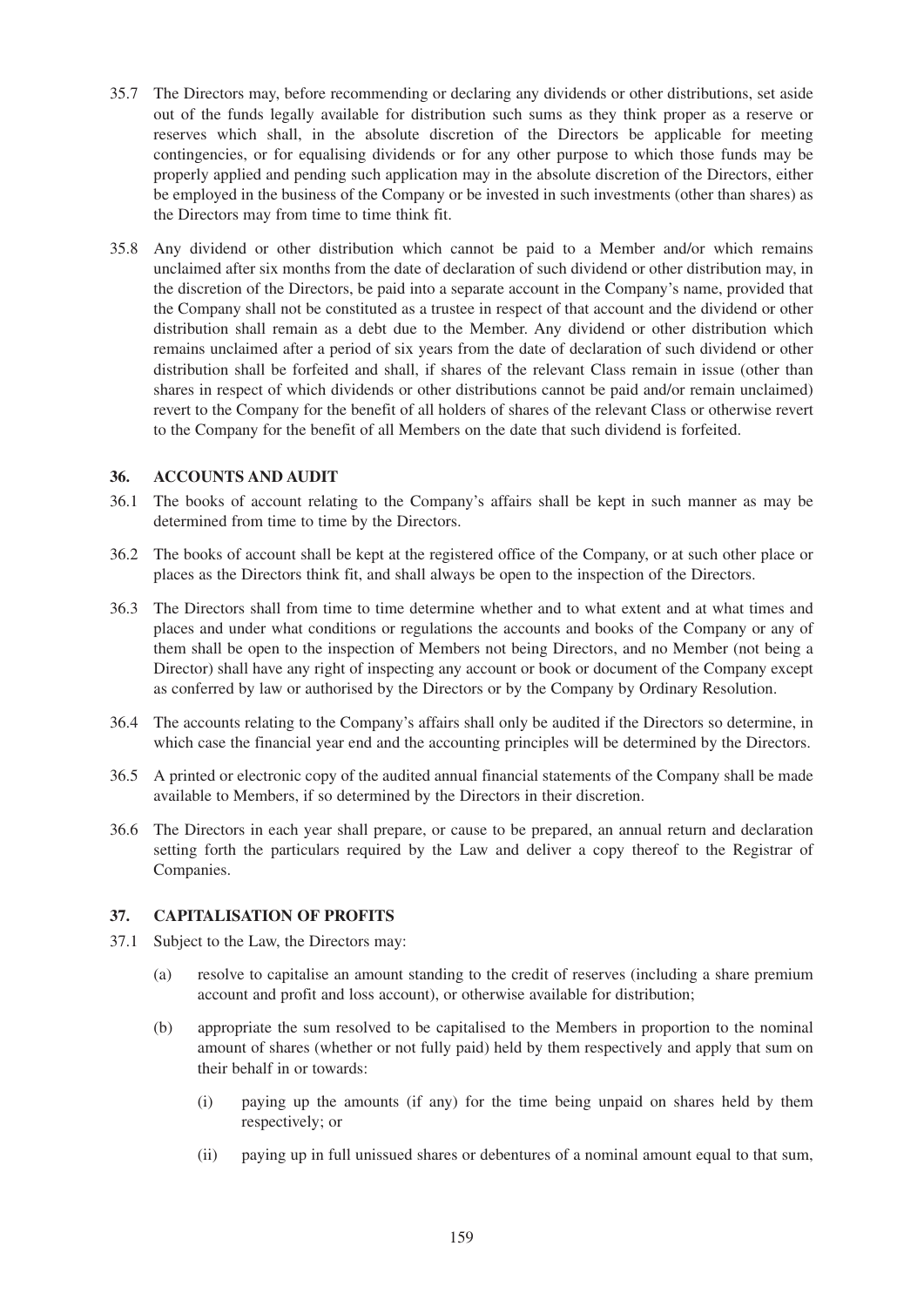and allot the shares or debentures, credited as fully paid, to the Members (or as such Members may direct) in those proportions, or partly in one way and partly in the other, but the share premium account, the capital redemption reserve and profits which are not available for distribution may, for the purposes of this Article, only be applied in paying up unissued shares to be allotted to Members credited as fully paid;

- (c) make any arrangements they think fit to resolve a difficulty arising in the distribution of a capitalised reserve and in particular, without limitation, where shares or debentures become distributable in fractions the Directors may deal with the fractions as they think fit;
- (d) (authorise a Person to enter (on behalf of all the Members concerned) into an agreement with the Company providing for either:
	- (i) the allotment to the Members respectively, credited as fully paid, of shares or debentures to which they may be entitled on the capitalisation; or
	- (ii) the payment by the Company on behalf of the Members (by the application of their respective proportions of the reserves resolved to be capitalised) of the amounts or part of the amounts remaining unpaid on their existing shares,

and any such agreement made under this authority being effective and binding on all those Members; and

(e) generally do all acts and things required to give effect to the resolution.

### **38. SHARE PREMIUM ACCOUNT**

- 38.1 The Directors shall in accordance with Section 34 of the Law establish a Share Premium Account and shall carry to the credit of such account from time to time a sum equal to the amount or value of the premium paid on the issue of any share.
- 38.2 There shall be debited to any Share Premium Account on the redemption or purchase of a share the difference between the nominal value of such share and the redemption or purchase price provided always that at the discretion of the Directors such sum may be paid out of the profits of the Company or, if permitted by Section 37 of the Law, out of capital.

### **39. NOTICES**

- 39.1 Any notice or document may be served by the Company or by the Person entitled to give notice to any Member either personally, by facsimile or by sending it through the post in a prepaid letter or via a recognised courier service, fees prepaid, addressed to the Member at his address as appearing in the Register of Members. In the case of joint holders of a share, all notices shall be given to that one of the joint holders whose name stands first in the Register of Members in respect of the joint holding, and notice so given shall be sufficient notice to all the joint holders.
- 39.2 Any Member present, either personally or by proxy, at any meeting of the Company shall for all purposes be deemed to have received due notice of such meeting and, where requisite, of the purposes for which such meeting was convened.
- 39.3 Any notice or other document, if served by (a) post, shall be deemed to have been served two days after the time when the letter containing the same is posted, or, (b) facsimile, shall be deemed to have been served upon production by the transmitting facsimile machine of a report confirming transmission of the facsimile in full to the facsimile number of the recipient or (c) recognised courier service, shall be deemed to have been served 48 hours after the time when the letter containing the same is delivered to the courier service. In proving service by post or courier service it shall be sufficient to prove that the letter containing the notice or documents was properly addressed and duly posted or delivered to the courier service.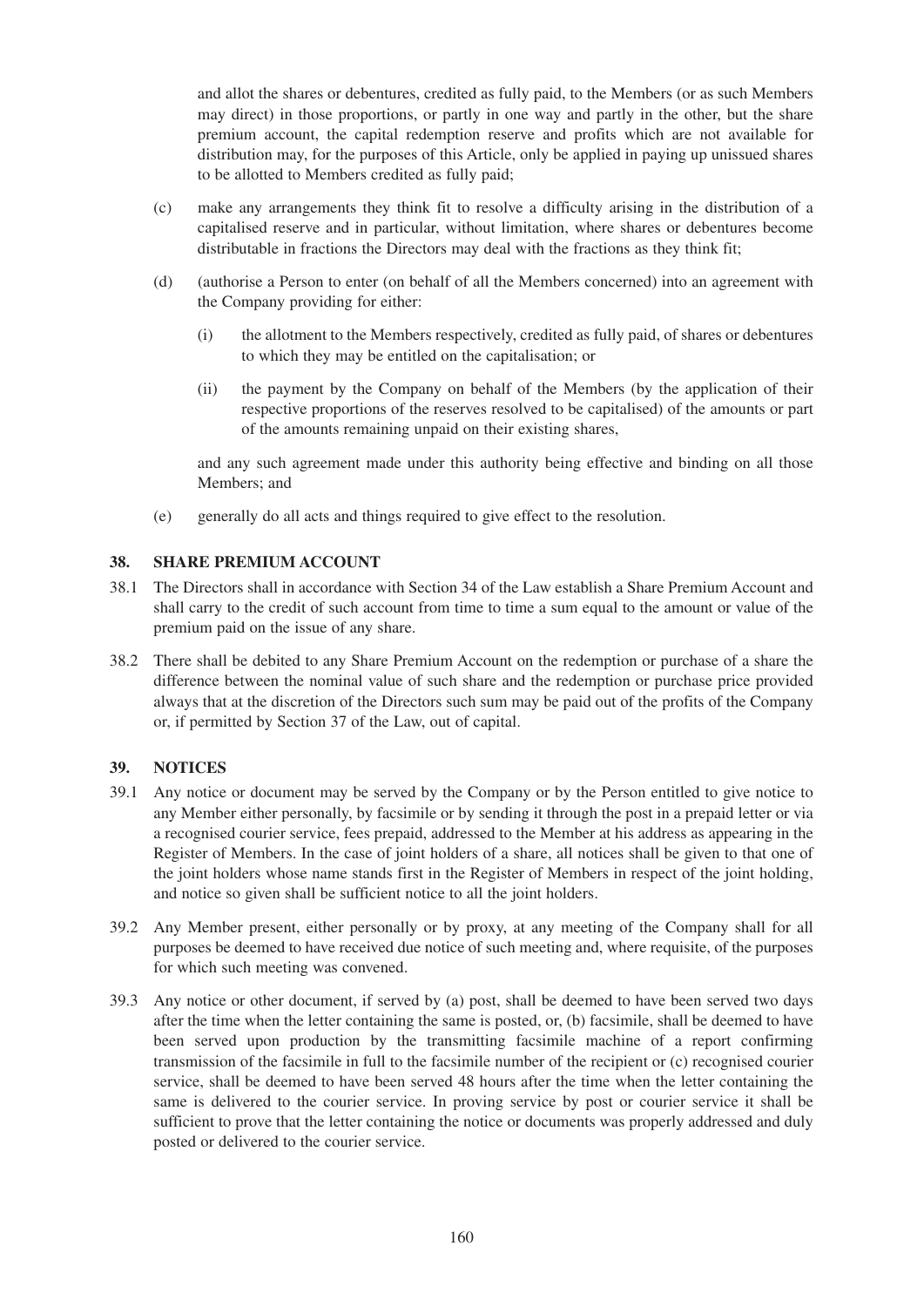- 39.4 Any notice or document delivered or sent by post to or left at the registered address of any Member in accordance with the terms of these Articles shall notwithstanding that such Member be then dead or bankrupt, and whether or not the Company has notice of his death or bankruptcy, be deemed to have been duly served in respect of any share registered in the name of such Member as sole or joint holder, unless his name shall at the time of the service of the notice or document, have been removed from the Register of Members as the holder of the share, and such service shall for all purposes be deemed a sufficient service of such notice or document on all Persons interested (whether jointly with or as claiming through or under him) in the share.
- 39.5 Notice of every general meeting of the Company shall be given to:
	- (a) all Members holding shares with the right to receive notice and who have supplied to the Company an address for the giving of notices to them;
	- (b) every person entitled to a share in consequence of the death or bankruptcy of a Member, who but for his death or bankruptcy would be entitled to receive notice of the meeting; and
	- (c) every Director who is not otherwise aware of the meeting at the address supplied by that Director for the giving of notices to him.
- 39.6 No other Person shall be entitled to receive notices of general meetings.

### **40. INDEMNITY**

- 40.1 Every Director (including for the purposes of this Article any alternate Director appointed pursuant to the provisions of these Articles), secretary, assistant secretary, or other officer for the time being and from time to time of the Company (but not including the Company's auditors) and the personal representatives of the same shall be indemnified and secured harmless out of the assets and funds of the Company against all actions, proceedings, costs, charges, expenses, losses, damages or liabilities incurred or sustained by him in or about the conduct of the Company's business or affairs or in the execution or discharge of his duties, powers, authorities or discretions, including without prejudice to the generality of the foregoing, any costs, expenses, losses or liabilities incurred by him in defending (whether successfully or otherwise) any actual or threatened civil proceedings concerning the Company or its affairs in any court whether in the Cayman Islands or elsewhere.
- 40.2 No such Director, alternate Director, secretary, assistant secretary or other officer of the Company (but not including the Company's auditors) shall be liable (a) for the acts, receipts, neglects, defaults or omissions of any other such Director or officer or agent of the Company or (b) for any loss on account of defect of title to any property of the Company or (c) on account of the insufficiency of any security in or upon which any money of the Company shall be invested or (d) for any loss incurred through any bank, broker or other similar person or (e) for any loss occasioned by any negligence, default, breach of duty, breach of trust, error of judgement or oversight on his part or (f) for any loss, damage or misfortune whatsoever which may happen in or arise from the execution or discharge of the duties, powers authorities, or discretions of his office or in relation thereto, unless the same shall happen through his own dishonesty.

### **41. INSURANCE**

Subject to the provisions of the laws of the Cayman Islands, the Company shall have the power to purchase and maintain insurance for or for the benefit of any persons who are or were at any time Directors, officers or employees of the Company, or of any company or body which is its holding company or in which the Company or such holding company has an interest whether direct or indirect or which is in any way allied to or associated with the Company including (without prejudice to the generality of the foregoing) insurance against any liability incurred by such persons in respect of any act or omission in the actual or purported execution and/or discharge of their duties and/or in the exercise or purported exercise of their powers and/or otherwise in relation to their duties, powers or offices in relation to the Company and/or any such other company or body.